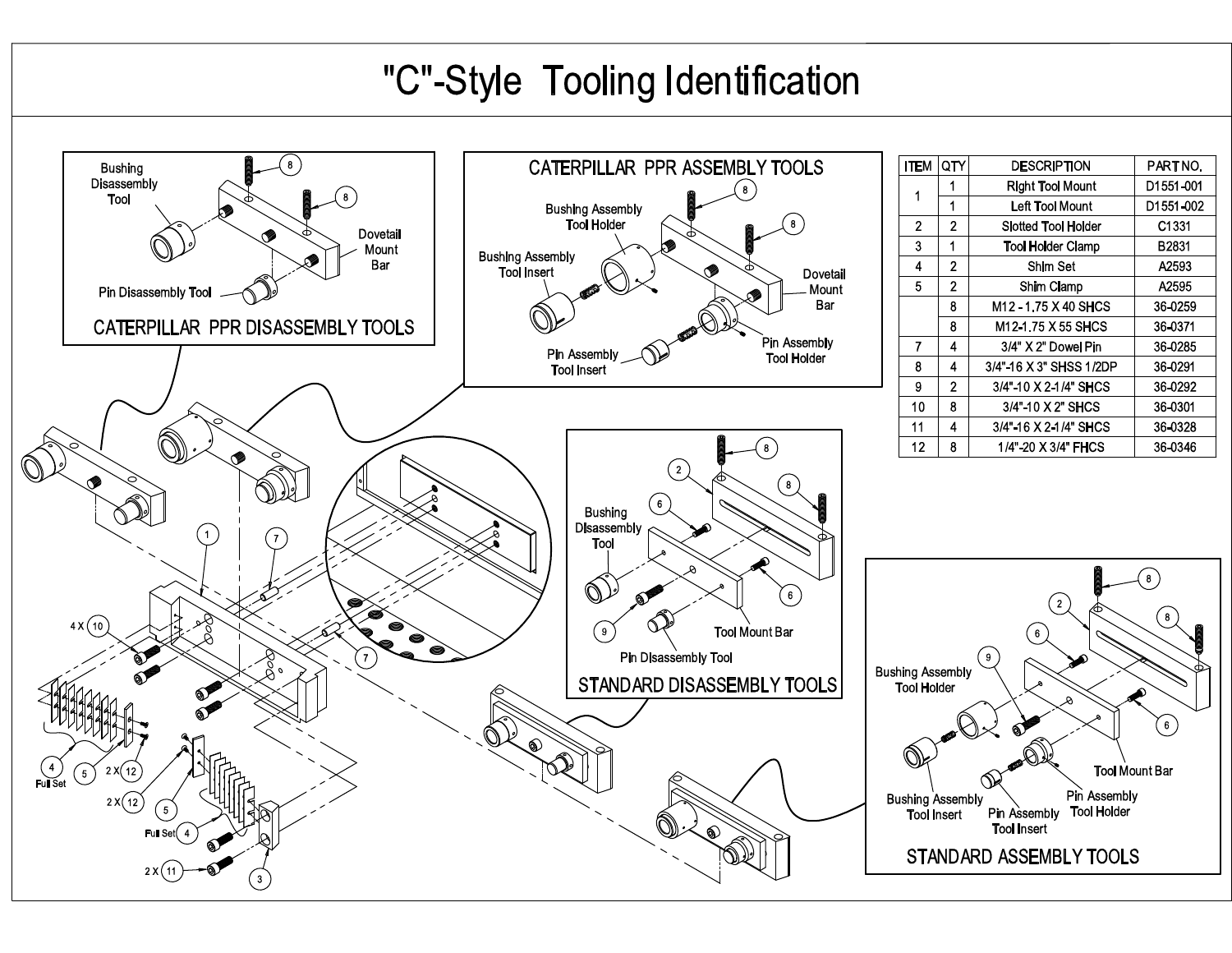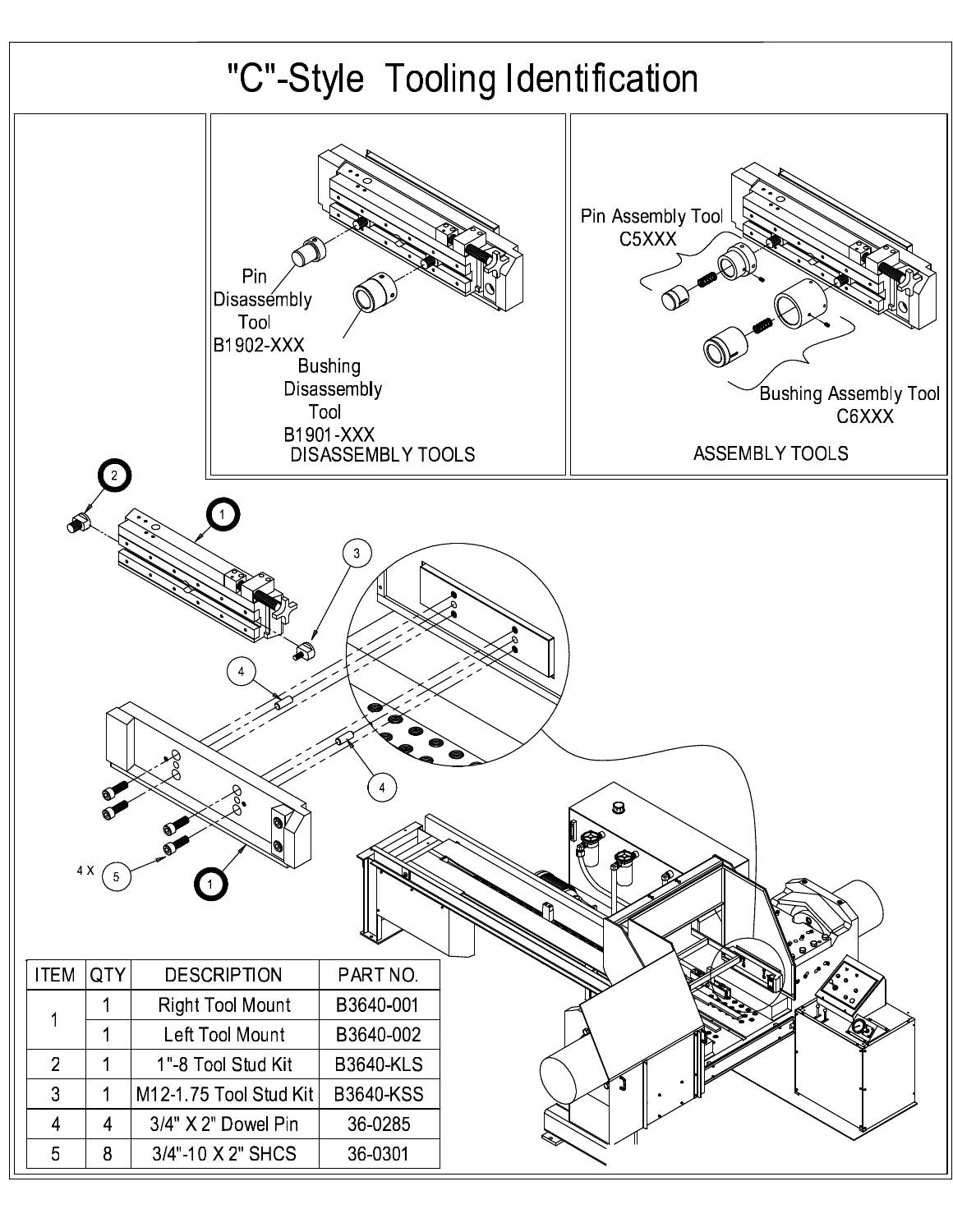## C-Style Tooling Cross-Reference Part Number to ID Number

| Pages<br>2 | B1900-XXX Tool Mount Bars           |
|------------|-------------------------------------|
| $2 - 3$    | B1901-XXX Bushing Disassembly Tools |
| $4 - 5$    | B1902-XXX Pin Disassembly Tools     |
| $6 - 10$   | B1903-XXX Assembly Tool Inserts     |
| 11 - 16    | B1904-XXX Assembly Tool Holders     |
| $16 - 17$  | B1905-XXX Master Bushing Spacers    |
| 17         | B2054-XXX Pin Disassembly Tools     |
| 17         | B2055-XXX Bushing Disassembly Tools |
| 17         | B2056-XXX Assembly Tool Inserts     |
| 18         | B2057-XXX Assembly Tool Holders     |
| 18         | B2061-XXX Assembly Tool Holders     |
| 18         | B2158-XXX Tool Mounts               |
| 18         | B2440-XXX Tool Mounts               |
| 18         | B2441-XXX Tool Mounts               |
| 19         | C1165-XXX Assembly Tool Holders     |
|            |                                     |

19 C1166-XXX Assembly Tool Inserts

Updated 07-24-2020

## B1900-XXX Tool Mount Bars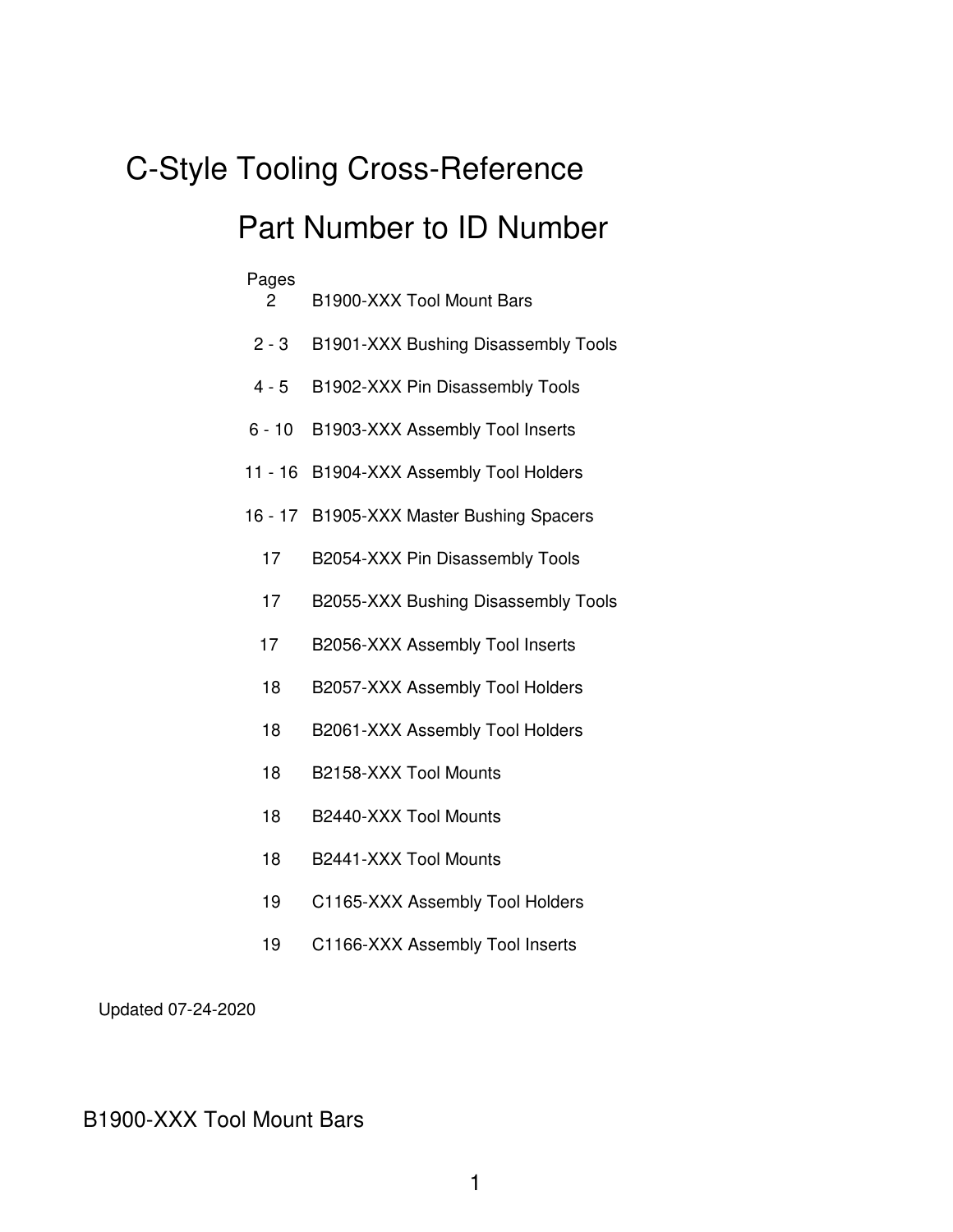| Part No.  | ID No. |
|-----------|--------|
| B1900-001 | 500    |
| B1900-002 | 510    |
| B1900-003 | 517    |
| B1900-004 | 529    |
| B1900-005 | 537    |
| B1900-006 | 552    |
| B1900-007 | 557    |
| B1900-008 | 565    |
| B1900-009 | 573    |
| B1900-010 | 614A   |
| B1900-011 | 616    |
| B1900-012 | 639    |
| B1900-013 | 656    |
| B1900-014 | 669    |
| B1900-015 | 677    |

| Part No.  | ID No. | Part No.  | ID No. | Part No.  | ID No. |
|-----------|--------|-----------|--------|-----------|--------|
| B1900-001 | 500    | B1900-016 | 757    | B1900-031 | 1723   |
| B1900-002 | 510    | B1900-017 | 758    | B1900-032 | 1724   |
| B1900-003 | 517    | B1900-018 | 759    | B1900-033 | 1882   |
| B1900-004 | 529    | B1900-019 | 760    | B1900-034 | 1907   |
| B1900-005 | 537    | B1900-020 | 826    | B1900-035 | 1918   |
| B1900-006 | 552    | B1900-021 | 817    | B1900-036 | 2188   |
| B1900-007 | 557    | B1900-022 | 890    | B1900-037 | 2169   |
| B1900-008 | 565    | B1900-023 | 898    | B1900-038 | 2170   |
| B1900-009 | 573    | B1900-024 | 939    | B1900-039 | 2171   |
| B1900-010 | 614A   | B1900-025 | 1065   | B1900-040 | 2008   |
| B1900-011 | 616    | B1900-026 | 1073   | B1900-041 | 2339   |
| B1900-012 | 639    | B1900-027 | 1126   | B1900-042 | 2371   |
| B1900-013 | 656    | B1900-028 | 1249   | B1900-043 | 2372   |
| B1900-014 | 669    | B1900-029 | 1721   | B1900-045 | 2907   |
| B1900-015 | 677    | B1900-030 | 1404   | B1900-046 | 2915   |

| Part No.  | ID No. |
|-----------|--------|
| B1900-031 | 1723   |
| B1900-032 | 1724   |
| B1900-033 | 1882   |
| B1900-034 | 1907   |
| B1900-035 | 1918   |
| B1900-036 | 2188   |
| B1900-037 | 2169   |
| B1900-038 | 2170   |
| B1900-039 | 2171   |
| B1900-040 | 2008   |
| B1900-041 | 2339   |
| B1900-042 | 2371   |
| B1900-043 | 2372   |
| B1900-045 | 2907   |
| B1900-046 | 2915   |

## B1901-XXX Bushing Disassembly Tools

| Part No.  | ID No. | Part No.  | ID No. | Part No.  | ID No. |
|-----------|--------|-----------|--------|-----------|--------|
| B1901-001 | 501    | B1901-027 | 724    | B1901-053 | 955    |
| B1901-002 | 508    | B1901-028 | 730    | B1901-054 | 963    |
| B1901-003 | 518    | B1901-029 | 736    | B1901-055 | 970    |
| B1901-004 | 530    | B1901-030 | 743    | B1901-056 | 976    |
| B1901-005 | 538    | B1901-031 | 748    | B1901-057 | 991    |
| B1901-006 | 545    | B1901-032 | 751    | B1901-058 | 1005   |
| B1901-007 | 558    | B1901-033 | 733    | B1901-059 | 1012   |
| B1901-008 | 566    | B1901-034 | 769    | B1901-060 | 1019   |
| B1901-009 | 574    | B1901-035 | 776    | B1901-061 | 1025   |
| B1901-010 | 581    | B1901-036 | 783    | B1901-062 | 1030   |
| B1901-011 | 588    | B1901-037 | 790    | B1901-067 | 1068   |
| B1901-012 | 595    | B1901-038 | 797    | B1901-066 | 1075   |
| B1901-013 | 602    | B1901-039 | 811    | B1901-067 | 1107   |
| B1901-014 | 617    | B1901-040 | 819    | B1901-068 | 1148   |
| B1901-015 | 624    | B1901-041 | 828    | B1901-069 | 1131   |
| B1901-016 | 631    | B1901-042 | 839    | B1901-070 | 1144   |
| B1901-017 | 643    | B1901-043 | 846    | B1901-071 | 1145   |
| B1901-018 | 666    | B1901-044 | 871    | B1901-072 | 1118   |
| B1901-019 | 631    | B1901-045 | 885    | B1901-073 | 1159   |
| B1901-020 | 675    | B1901-046 | 893    | B1901-074 | 1161   |
| B1901-021 | 680    | B1901-047 | 901    | B1901-075 | 1168   |
| B1901-022 | 691    | B1901-048 | 907    | B1901-076 | 1209   |
| B1901-023 | 698    | B1901-049 | 911    | B1901-077 | 1255   |
| B1901-024 | 704    | B1901-050 | 923    | B1901-078 | 1356   |
| B1901-025 | 711    | B1901-051 | 942    | B1901-079 | 1405   |
| B1901-026 | 718    | B1901-052 | 948    | B1901-080 | 1412   |

B1901-XXX Bushing Disassembly Tools (continued) Part No. ID No. Part No. ID No. Part No. ID No.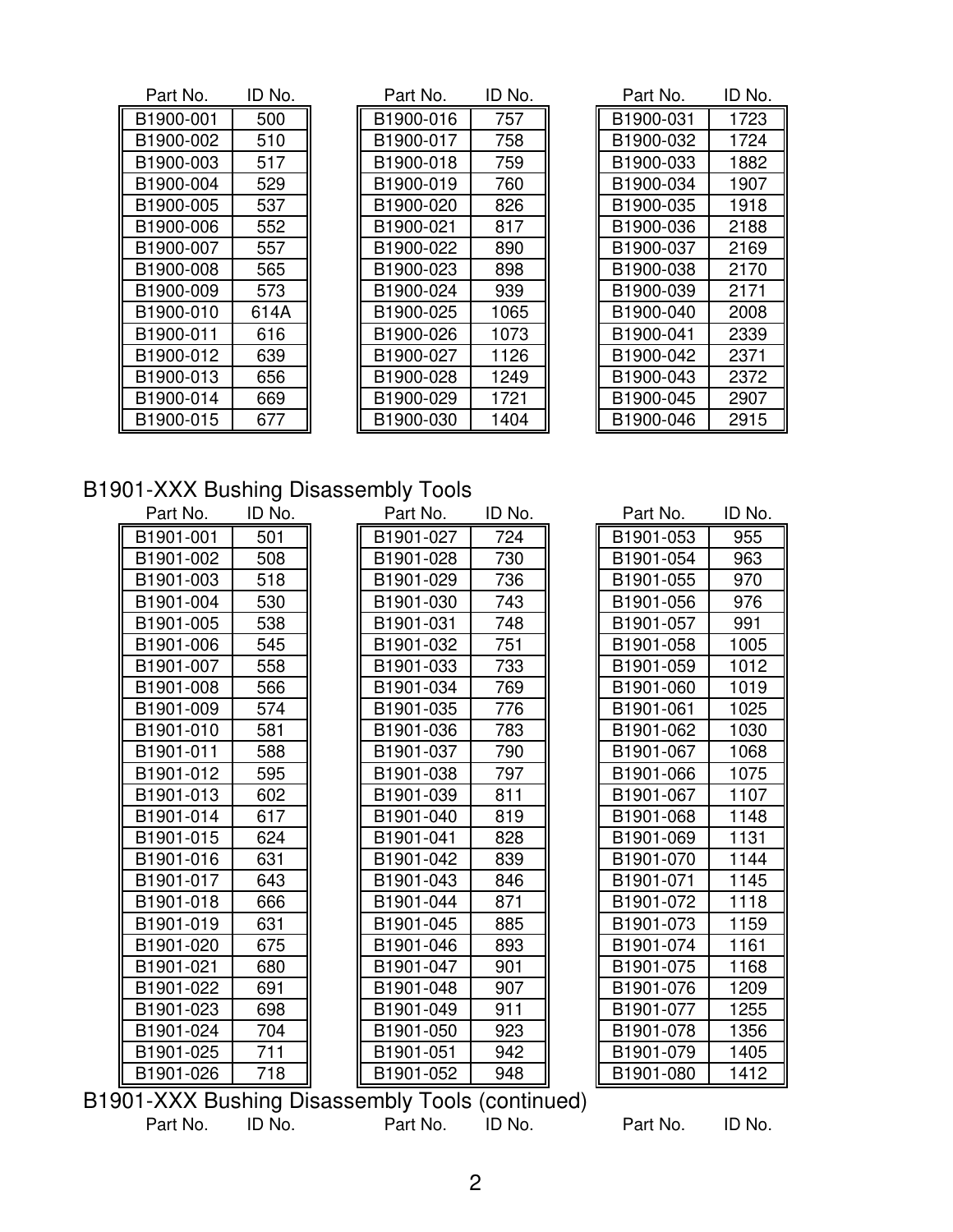| B1901-081                      | 1427   |  | B1901-127              | 2316   |  | B1901-192 | 1883   |
|--------------------------------|--------|--|------------------------|--------|--|-----------|--------|
| B1901-082                      | 1434   |  | B1901-128              | 2321   |  | B1901-198 | 2837   |
| B1901-083                      | 1442   |  | B1901-129              | 2322   |  | B1901-199 | 2868   |
| B1901-084                      | 1455   |  | B1901-130              | 2324   |  | B1901-200 | 2898   |
| B1901-085                      | 1479   |  | B1901-131              | 2363   |  | B1901-201 | 2904   |
| B1901-086                      | 1499   |  | B1901-133              | 2155   |  | B1901-202 | 2911   |
| B1901-087                      | 1500   |  | B1901-134              | 2173   |  | B1901-203 | 2917   |
| B1901-088                      | 1501   |  | B1901-135              | 2189   |  | B1901-204 | 2923   |
| B1901-089                      | 1522   |  | B1901-136              | 2196   |  | B1901-205 | 2924   |
| B1901-090                      | 1528   |  | B1901-137              | 2197   |  | B1901-206 | 2925   |
| B1901-091                      | 1536   |  | B1901-138              | 2216   |  | B1901-207 | 2926   |
| B1901-092                      | 1546   |  | B <sub>1901</sub> -139 | 2275   |  | B1901-208 | 2927   |
| B1901-093                      | 1554   |  | B1901-140              | 2364   |  | B1901-209 | 2948   |
| B1901-094                      | 1637   |  | B1901-141              | 2365   |  | B1901-210 | 2949   |
| B1901-095                      | 1650   |  | B1901-142              | 2366   |  | B1901-211 | 2960   |
| B1901-096                      | 1665   |  | B <sub>1901</sub> -143 | 2339   |  | B1901-212 | 2985   |
| B1901-097                      | 1681   |  | B1901-144              | 2368   |  | B1901-213 | 2989   |
| B1901-098                      | 1700   |  | B1901-145              | 2373   |  | B1901-214 | 2991   |
| B <sub>1901</sub> -100         | 1759   |  | B1901-146              | 2509   |  | B1901-215 | 2997   |
| B1901-101                      | 1768   |  | B1901-147              | 2515   |  | B1901-216 | 3000   |
| B1901-102                      | 1777   |  | B1901-148              | 2519   |  | B1901-217 | 3010   |
| B1901-103                      | 1787   |  | B1901-149              | 2520   |  | B1901-218 | 3012   |
| B1901-104                      | 1794   |  | B1901-150              | 2522   |  | B1901-219 | 3014   |
| B1901-105                      | 1838   |  | B1901-151              | 2524   |  | B1901-224 | 3096   |
| B1901-106                      | 1848   |  | B1901-152              | 2526   |  |           |        |
| B1901-107                      | 1858   |  | B <sub>1901</sub> -153 | 2531   |  |           |        |
| B1901-108                      | 1874   |  | B1901-154              | 2533   |  |           |        |
| B1901-109                      | 1908   |  | B <sub>1901</sub> -155 | 2534   |  |           |        |
| B1901-110                      | 1948   |  | B1901-156              | 2543   |  |           |        |
| B <sub>1901</sub> -111         | 1960   |  | B1901-157              | 2566   |  |           |        |
| B1901-112                      | 1993   |  | B1901-158              | 2574   |  |           |        |
| B1901-113                      | 2001   |  | B1901-159              | 2588   |  |           |        |
| B1901-114                      | 2010   |  | B1901-160              | 2706   |  |           |        |
| B1901-115                      | 2015   |  | B1901-161              | 2684   |  |           |        |
| B1901-116                      | 2026   |  | B1901-162              | 2694   |  |           |        |
| B1901-117                      | 2041   |  | B1901-163              | 2700   |  |           |        |
| B1901-118                      | 2054   |  | B1901-164              | 2718   |  |           |        |
| B1901-119                      | 2077   |  | B1901-165              | 2801   |  |           |        |
| B1901-120                      | 2086   |  | B1901-166              | 2809   |  |           |        |
| B1901-121                      | 2105   |  | B1901-168              | 2841   |  |           |        |
| B1901-122                      | 2111   |  | B1901-169              | 2860   |  |           |        |
| B1901-123                      | 2131   |  | B1901-170              | 2867   |  |           |        |
| B1901-124                      | 2159   |  | B1901-171              | 2874   |  |           |        |
| B1901-125                      | 2164   |  | B1901-172              | 2884   |  |           |        |
| B1901-126                      | 2317   |  | B1901-173              | 2890   |  |           |        |
| 1902-XXX Pin Disassembly Tools |        |  |                        |        |  |           |        |
| Part No.                       | ID No. |  | Part No.               | ID No. |  | Part No.  | ID No. |
| B1902-001                      | 502    |  | B1902-046              | 918    |  | B1902-092 | 1267   |

| B1901-192 | 1883 |
|-----------|------|
| B1901-198 | 2837 |
| B1901-199 | 2868 |
| B1901-200 | 2898 |
| B1901-201 | 2904 |
| B1901-202 | 2911 |
| B1901-203 | 2917 |
| B1901-204 | 2923 |
| B1901-205 | 2924 |
| B1901-206 | 2925 |
| B1901-207 | 2926 |
| B1901-208 | 2927 |
| B1901-209 | 2948 |
| B1901-210 | 2949 |
| B1901-211 | 2960 |
| B1901-212 | 2985 |
| B1901-213 | 2989 |
| B1901-214 | 2991 |
| B1901-215 | 2997 |
| B1901-216 | 3000 |
| B1901-217 | 3010 |
| B1901-218 | 3012 |
| B1901-219 | 3014 |
| B1901-224 | 3096 |

| Part No.  | II)<br>NO. |  |  |
|-----------|------------|--|--|
| B1902-092 | 1267       |  |  |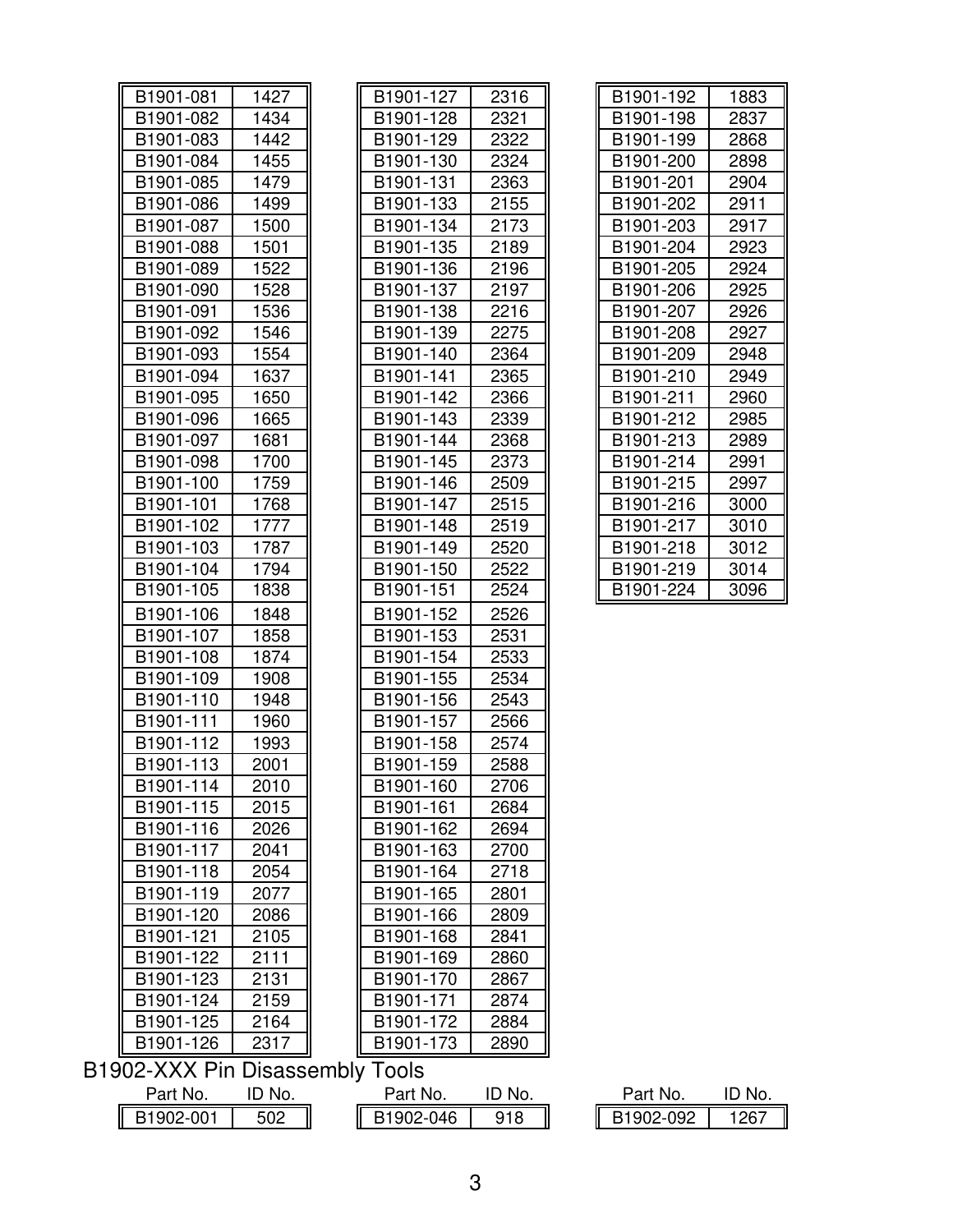| B1902-002 | 509   |
|-----------|-------|
| B1902-003 | 519   |
| B1902-004 | 531   |
| B1902-005 | 539   |
| B1902-006 | 546   |
| B1902-007 | 559   |
| B1902-008 | 567   |
| B1902-009 | 575   |
| B1902-010 | 582   |
| B1902-011 | 589   |
| B1902-012 | 596   |
| B1902-013 | 603   |
| B1902-014 | 618   |
| B1902-015 | 625   |
| B1902-016 | 632   |
| B1902-017 | 664   |
| B1902-018 | 667   |
| B1902-019 | 632   |
| B1902-020 | 679   |
| B1902-021 | 690   |
| B1902-022 | 697   |
| B1902-023 | 703   |
| B1902-024 | $710$ |
| B1902-025 | 717   |
| B1902-026 | 729   |
| B1902-027 | 735   |
| B1902-028 | 742   |
| B1902-029 | 763   |
| B1902-030 | 770   |
| B1902-031 | 777   |
| B1902-032 | 784   |
| B1902-033 | 791   |
| B1902-034 | 798   |
| B1902-035 | 812   |
| B1902-036 | 820   |
| B1902-037 | 829   |
| B1902-038 | 838   |
| B1902-039 | 845   |
| B1902-040 | 870   |
| B1902-041 | 892   |
| B1902-042 | 900   |
| B1902-043 | 906   |
| B1902-044 | 910   |
| B1902-045 | 914   |

| B1902-002 | 509 | B1902-047                                | 921  | B1902-093 | 1268 |
|-----------|-----|------------------------------------------|------|-----------|------|
| B1902-003 | 519 | B1902-048                                | 941  | B1902-094 | 1269 |
| B1902-004 | 531 | B1902-049                                | 947  | B1902-095 | 1285 |
| B1902-005 | 539 | B1902-050                                | 954  | B1902-096 | 1286 |
| B1902-006 | 546 | B1902-051                                | 962  | B1902-097 | 1299 |
| B1902-007 | 559 | B1902-052                                | 969  | B1902-098 | 1309 |
| B1902-008 | 567 | B1902-053                                | 990  | B1902-099 | 1310 |
| B1902-009 | 575 | B1902-054                                | 996  | B1902-100 | 1311 |
| B1902-010 | 582 | B1902-055                                | 999  | B1902-101 | 1325 |
| B1902-011 | 589 | B1902-056                                | 1004 | B1902-102 | 1326 |
| B1902-012 | 596 | B1902-057                                | 1011 | B1902-103 | 1327 |
| B1902-013 | 603 | B1902-058                                | 1018 | B1902-104 | 1328 |
| B1902-014 | 618 | B1902-059                                | 1029 | B1902-105 | 1338 |
| B1902-015 | 625 | B1902-060                                | 1037 | B1902-106 | 1339 |
| B1902-016 | 632 | B1902-061                                | 1043 | B1902-107 | 1340 |
| B1902-017 | 664 | B1902-062                                | 1071 | B1902-108 | 1352 |
| B1902-018 | 667 | B1902-063                                | 1072 | B1902-109 | 1353 |
| B1902-019 | 632 | B1902-064                                | 1074 | B1902-110 | 1354 |
| B1902-020 | 679 | B1902-065                                | 1080 | B1902-111 | 1355 |
| B1902-021 | 690 | B1902-066                                | 1083 | B1902-112 | 1385 |
| B1902-022 | 697 | B1902-067                                | 1086 | B1902-113 | 1395 |
| B1902-023 | 703 | B1902-068                                | 1089 | B1902-114 | 1396 |
| B1902-024 | 710 | B1902-070                                | 1110 | B1902-115 | 1406 |
| B1902-025 | 717 | B1902-071                                | 1117 | B1902-116 | 1413 |
| B1902-026 | 729 | B1902-072                                | 1123 | B1902-117 | 1420 |
| B1902-027 | 735 | B1902-073                                | 1124 | B1902-118 | 1428 |
| B1902-028 | 742 | B1902-074                                | 1127 | B1902-119 | 1435 |
| B1902-029 | 763 | B1902-075                                | 1129 | B1902-120 | 1443 |
| B1902-030 | 770 | B1902-076                                | 1132 | B1902-121 | 1456 |
| B1902-031 | 777 | B1902-077                                | 1133 | B1902-122 | 1457 |
| B1902-032 | 784 | B1902-078                                | 1134 | B1902-123 | 1480 |
| B1902-033 | 791 | B1902-079                                | 1135 | B1902-124 | 1502 |
| B1902-034 | 798 | B1902-080                                | 1146 | B1902-125 | 1503 |
| B1902-035 | 812 | B1902-081                                | 1162 | B1902-126 | 1504 |
| B1902-036 | 820 | B1902-082                                | 1169 | B1902-127 | 1505 |
| B1902-037 | 829 | B1902-083                                | 1184 | B1902-128 | 1521 |
| B1902-038 | 838 | B1902-084                                | 1191 | B1902-129 | 1526 |
| B1902-039 | 845 | B1902-085                                | 1203 | B1902-130 | 1527 |
| B1902-040 | 870 | B1902-086                                | 1208 | B1902-131 | 1535 |
| B1902-041 | 892 | B1902-087                                | 1215 | B1902-132 | 1545 |
| B1902-042 | 900 | B1902-088                                | 1252 | B1902-133 | 1553 |
| B1902-043 | 906 | B1902-089                                | 1253 | B1902-134 | 1559 |
| B1902-044 | 910 | B1902-090                                | 1254 | B1902-135 | 1570 |
| B1902-045 | 914 | B1902-091                                | 1266 | B1902-136 | 2172 |
|           |     | 2 VVV Din Diesesembly Teole (continused) |      |           |      |

| B1902-093 | 1268 |
|-----------|------|
| B1902-094 | 1269 |
| B1902-095 | 1285 |
| B1902-096 | 1286 |
| B1902-097 | 1299 |
| B1902-098 | 1309 |
| B1902-099 | 1310 |
| B1902-100 | 1311 |
| B1902-101 | 1325 |
| B1902-102 | 1326 |
| B1902-103 | 1327 |
| B1902-104 | 1328 |
| B1902-105 | 1338 |
| B1902-106 | 1339 |
| B1902-107 | 1340 |
| B1902-108 | 1352 |
| B1902-109 | 1353 |
| B1902-110 | 1354 |
| B1902-111 | 1355 |
| B1902-112 | 1385 |
| B1902-113 | 1395 |
| B1902-114 | 1396 |
| B1902-115 | 1406 |
| B1902-116 | 1413 |
| B1902-117 | 1420 |
| B1902-118 | 1428 |
| B1902-119 | 1435 |
| B1902-120 | 1443 |
| B1902-121 | 1456 |
| B1902-122 | 1457 |
| B1902-123 | 1480 |
| B1902-124 | 1502 |
| B1902-125 | 1503 |
| B1902-126 | 1504 |
| B1902-127 | 1505 |
| B1902-128 | 1521 |
| B1902-129 | 1526 |
| B1902-130 | 1527 |
| B1902-131 | 1535 |
| B1902-132 | 1545 |
| B1902-133 | 1553 |
| B1902-134 | 1559 |
| B1902-135 | 1570 |
| B1902-136 | 2172 |

B1902-XXX Pin Disassembly Tools (continured)

| Part No.  | ID No. |
|-----------|--------|
| B1902-137 | 2266   |
| B1902-156 | 1582   |
| B1902-157 | 1587   |

| Part No.  | 'D No. | Part No.  | ID No. | Part No.               | ID No. |
|-----------|--------|-----------|--------|------------------------|--------|
| B1902-137 | 2266   | B1902-200 | 1964   | B1902-254              | 2594   |
| B1902-156 | 1582   | B1902-201 | 1968   | B1902-255              | 2599   |
| B1902-157 | 1587   | B1902-202 | 1974   | B <sub>1902</sub> -256 | 2609   |

| Part No.  | ID No. |
|-----------|--------|
| B1902-254 | 2594   |
| B1902-255 | 2599   |
| B1902-256 | 2609   |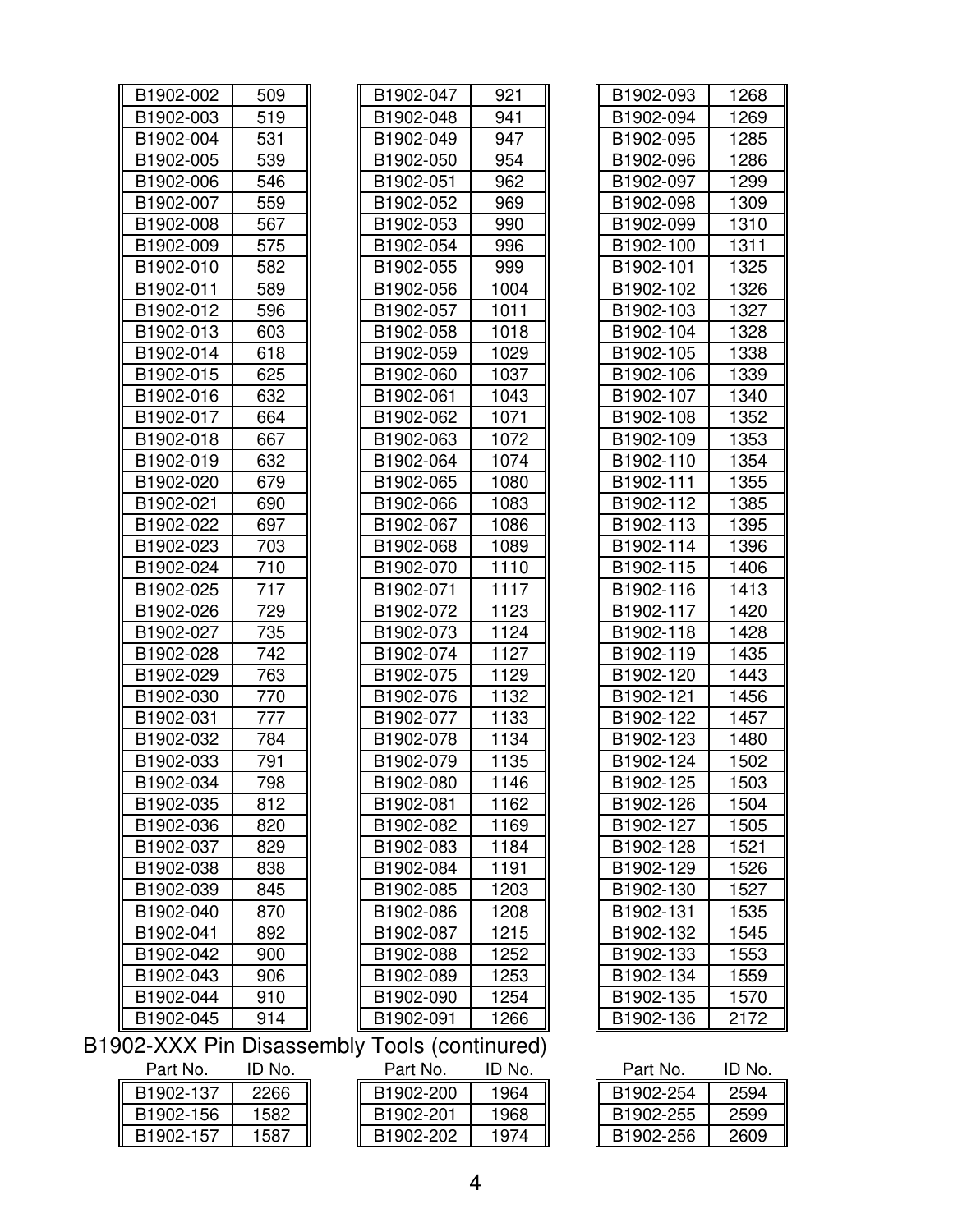| B1902-158 | 1592 | B1902-203 | 1979 |
|-----------|------|-----------|------|
| B1902-159 | 1594 | B1902-204 | 2000 |
| B1902-160 | 1604 | B1902-205 | 2004 |
| B1902-161 | 1608 | B1902-206 | 2009 |
| B1902-162 | 1614 | B1902-207 | 2016 |
| B1902-163 | 1622 | B1902-208 | 2017 |
| B1902-164 | 1629 | B1902-209 | 2023 |
| B1902-165 | 1649 | B1902-210 | 2040 |
| B1902-166 | 1656 | B1902-211 | 2085 |
| B1902-167 | 1664 | B1902-212 | 2097 |
| B1902-168 | 1673 | B1902-213 | 2101 |
| B1902-169 | 1686 | B1902-214 | 2103 |
| B1902-170 | 1699 | B1902-215 | 2110 |
| B1902-171 | 1706 | B1902-216 | 2118 |
| B1902-172 | 1715 | B1902-217 | 2130 |
| B1902-173 | 1716 | B1902-218 | 2834 |
| B1902-174 | 1747 | B1902-227 | 2160 |
| B1902-175 | 1750 | B1902-228 | 2163 |
| B1902-176 | 1751 | B1902-229 | 2198 |
| B1902-177 | 1758 | B1902-230 | 2199 |
| B1902-178 | 1766 | B1902-231 | 2217 |
| B1902-179 | 1767 | B1902-232 | 2316 |
| B1902-180 | 1775 | B1902-233 | 2319 |
| B1902-181 | 1776 | B1902-234 | 2320 |
| B1902-182 | 1783 | B1902-235 | 2323 |
| B1902-183 | 1785 | B1902-236 | 2325 |
| B1902-184 | 1786 | B1902-237 | 2362 |
| B1902-185 | 1789 | B1902-239 | 2367 |
| B1902-186 | 1793 | B1902-240 | 2510 |
| B1902-187 | 1800 | B1902-241 | 2516 |
| B1902-188 | 1839 | B1902-242 | 2521 |
| B1902-189 | 1859 | B1902-243 | 2523 |
| B1902-190 | 1871 | B1902-244 | 2525 |
| B1902-191 | 1873 | B1902-245 | 2527 |
| B1902-192 | 1883 | B1902-246 | 2530 |
| B1902-193 | 1886 | B1902-247 | 2532 |
| B1902-194 | 1889 | B1902-248 | 2537 |
| B1902-195 | 1900 | B1902-249 | 2544 |
| B1902-196 | 1919 | B1902-250 | 2567 |
| B1902-197 | 1944 | B1902-251 | 2573 |
| B1902-198 | 1947 | B1902-252 | 2579 |
| B1902-199 | 1955 | B1902-253 | 2583 |

| B1902-158 | 1592 | B1902-203 | 1979 | B1902-257 | 2613 |
|-----------|------|-----------|------|-----------|------|
| B1902-159 | 1594 | B1902-204 | 2000 | B1902-258 | 2625 |
| B1902-160 | 1604 | B1902-205 | 2004 | B1902-259 | 2629 |
| B1902-161 | 1608 | B1902-206 | 2009 | B1902-260 | 2665 |
| B1902-162 | 1614 | B1902-207 | 2016 | B1902-261 | 2723 |
| B1902-163 | 1622 | B1902-208 | 2017 | B1902-262 | 2695 |
| B1902-164 | 1629 | B1902-209 | 2023 | B1902-263 | 2699 |
| B1902-165 | 1649 | B1902-210 | 2040 | B1902-264 | 2710 |
| B1902-166 | 1656 | B1902-211 | 2085 | B1902-265 | 2723 |
| B1902-167 | 1664 | B1902-212 | 2097 | B1902-266 | 2761 |
| B1902-168 | 1673 | B1902-213 | 2101 | B1902-267 | 2766 |
| B1902-169 | 1686 | B1902-214 | 2103 | B1902-268 | 2777 |
| B1902-170 | 1699 | B1902-215 | 2110 | B1902-269 | 2778 |
| B1902-171 | 1706 | B1902-216 | 2118 | B1902-270 | 2782 |
| B1902-172 | 1715 | B1902-217 | 2130 | B1902-271 | 2813 |
| B1902-173 | 1716 | B1902-218 | 2834 | B1902-272 | 2824 |
| B1902-174 | 1747 | B1902-227 | 2160 | B1902-274 | 2836 |
| B1902-175 | 1750 | B1902-228 | 2163 | B1902-275 | 2838 |
| B1902-176 | 1751 | B1902-229 | 2198 | B1902-276 | 2846 |
| B1902-177 | 1758 | B1902-230 | 2199 | B1902-277 | 2848 |
| B1902-178 | 1766 | B1902-231 | 2217 | B1902-278 | 2869 |
| B1902-179 | 1767 | B1902-232 | 2316 | B1902-279 | 2899 |
| B1902-180 | 1775 | B1902-233 | 2319 | B1902-280 | 2909 |
| B1902-181 | 1776 | B1902-234 | 2320 | B1902-281 | 2928 |
| B1902-182 | 1783 | B1902-235 | 2323 | B1902-282 | 2929 |
| B1902-183 | 1785 | B1902-236 | 2325 | B1902-283 | 2930 |
| B1902-184 | 1786 | B1902-237 | 2362 | B1902-284 | 2947 |
| B1902-185 | 1789 | B1902-239 | 2367 | B1902-314 | 2903 |
| B1902-186 | 1793 | B1902-240 | 2510 | B1902-315 | 2916 |
| B1902-187 | 1800 | B1902-241 | 2516 | B1902-316 | 2969 |
| B1902-188 | 1839 | B1902-242 | 2521 |           |      |
| B1902-189 | 1859 | B1902-243 | 2523 |           |      |
| B1902-190 | 1871 | B1902-244 | 2525 |           |      |
| B1902-191 | 1873 | B1902-245 | 2527 |           |      |
| B1902-192 | 1883 | B1902-246 | 2530 |           |      |
| B1902-193 | 1886 | B1902-247 | 2532 |           |      |
| B1902-194 | 1889 | B1902-248 | 2537 |           |      |
| B1902-195 | 1900 | B1902-249 | 2544 |           |      |
| B1902-196 | 1919 | B1902-250 | 2567 |           |      |
| B1902-197 | 1944 | B1902-251 | 2573 |           |      |
| B1902-198 | 1947 | B1902-252 | 2579 |           |      |
| B1902-199 | 1955 | B1902-253 | 2583 |           |      |
|           |      |           |      |           |      |

| B1902-257 | 2613 |
|-----------|------|
| B1902-258 | 2625 |
| B1902-259 | 2629 |
| B1902-260 | 2665 |
| B1902-261 | 2723 |
| B1902-262 | 2695 |
| B1902-263 | 2699 |
| B1902-264 | 2710 |
| B1902-265 | 2723 |
| B1902-266 | 2761 |
| B1902-267 | 2766 |
| B1902-268 | 2777 |
| B1902-269 | 2778 |
| B1902-270 | 2782 |
| B1902-271 | 2813 |
| B1902-272 | 2824 |
| B1902-274 | 2836 |
| B1902-275 | 2838 |
| B1902-276 | 2846 |
| B1902-277 | 2848 |
| B1902-278 | 2869 |
| B1902-279 | 2899 |
| B1902-280 | 2909 |
| B1902-281 | 2928 |
| B1902-282 | 2929 |
| B1902-283 | 2930 |
| B1902-284 | 2947 |
| B1902-314 | 2903 |
| B1902-315 | 2916 |
| B1902-316 | 2969 |

#### B1903-XXX Assembly Tool Inserts

| Part No.  | ID No. |
|-----------|--------|
| B1903-001 | 503    |
| B1903-002 | 504    |
| B1903-003 | 511    |

| Part No.  | 'D No. | Part No.  | ID No. | Part No.  | ID No. |
|-----------|--------|-----------|--------|-----------|--------|
| B1903-001 | 503    | B1903-046 | 694    | B1903-091 | 896    |
| B1903-002 | 504    | B1903-047 | 695    | B1903-092 | 897    |
| B1903-003 | 511    | B1903-048 | 701    | B1903-093 | 904    |

| ID No. |
|--------|
| 896    |
| 897    |
|        |
|        |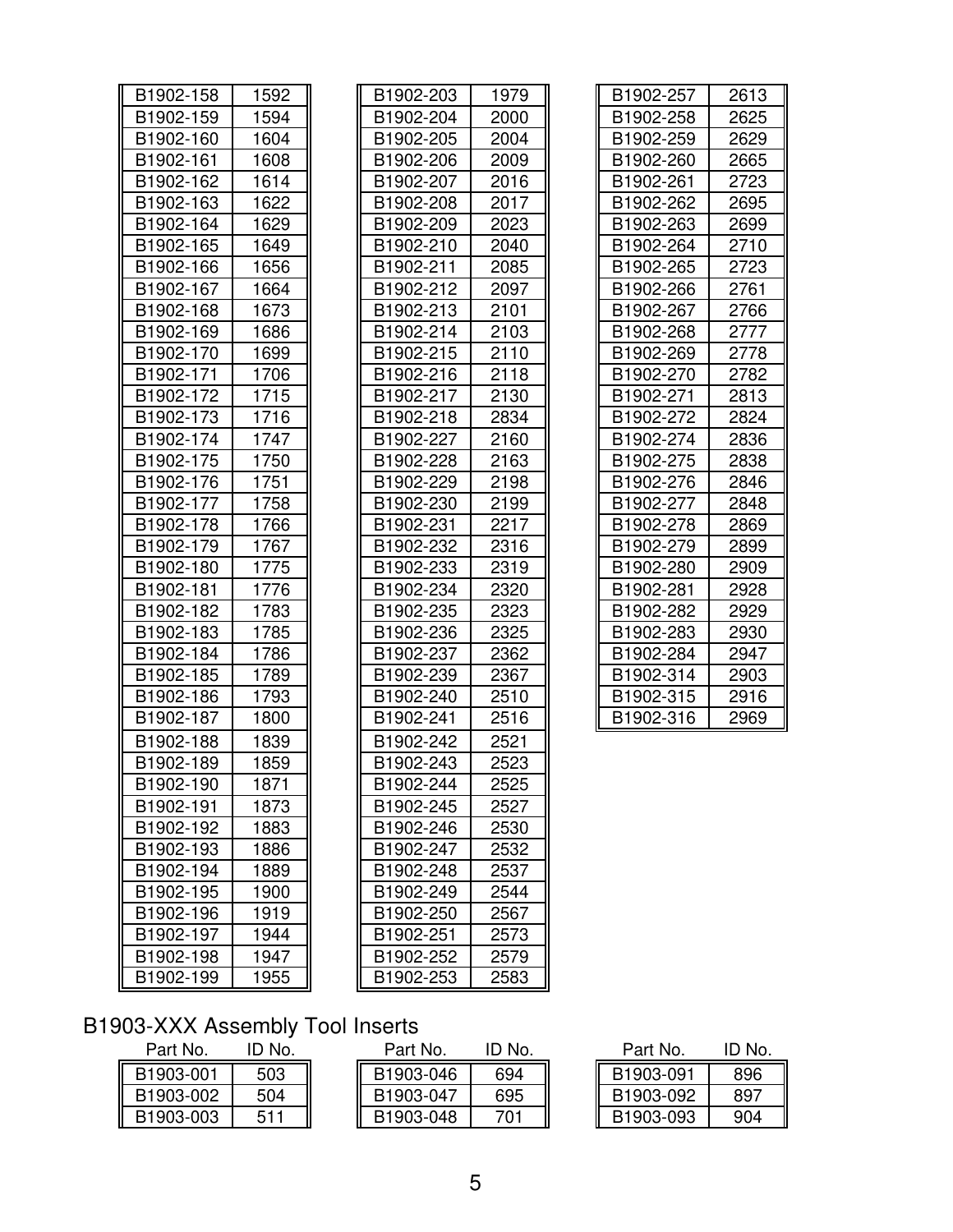| B1903-004 | 512  |
|-----------|------|
| B1903-005 | 516  |
| B1903-006 | 520  |
| B1903-007 | 521  |
| B1903-008 | 525  |
| B1903-009 | 527  |
| B1903-010 | 532  |
| B1903-011 | 533  |
| B1903-012 | 540  |
| B1903-013 | 541  |
| B1903-014 | 547A |
| B1903-015 | 548  |
| B1903-016 | 560  |
| B1903-017 | 561  |
| B1903-018 | 568  |
| B1903-019 | 569  |
| B1903-020 | 576A |
| B1903-021 | 577  |
| B1903-022 | 583  |
| B1903-023 | 584  |
| B1903-024 | 590  |
| B1903-025 | 591A |
| B1903-026 | 597  |
| B1903-027 | 598  |
| B1903-028 | 604  |
| B1903-029 | 605  |
| B1903-030 | 608  |
| B1903-031 | 621  |
| B1903-032 | 622  |
| B1903-033 | 628  |
| B1903-034 | 629  |
| B1903-035 | 635  |
| B1903-036 | 636  |
| B1903-037 | 645  |
| B1903-038 | 646  |
| B1903-039 | 672  |
| B1903-040 | 673  |
| B1903-041 | 676  |
| B1903-042 | 683  |
| B1903-043 | 684  |
| B1903-044 | 687  |
| B1903-045 | 688  |

| B1903-004 | 512  | B1903-049                               | 702  | B1903-094 | 905  |
|-----------|------|-----------------------------------------|------|-----------|------|
| B1903-005 | 516  | B1903-050                               | 707  | B1903-095 | 913  |
| B1903-006 | 520  | B1903-051                               | 708  | B1903-096 | 945  |
| B1903-007 | 521  | B1903-052                               | 714  | B1903-097 | 946  |
| B1903-008 | 525  | B1903-053                               | 715  | B1903-098 | 951  |
| B1903-009 | 527  | B1903-054                               | 721  | B1903-099 | 952  |
| B1903-010 | 532  | B1903-055                               | 722  | B1903-100 | 958  |
| B1903-011 | 533  | B1903-056                               | 727  | B1903-101 | 959  |
| B1903-012 | 540  | B1903-057                               | 728  | B1903-102 | 966  |
| B1903-013 | 541  | B1903-058                               | 733  | B1903-103 | 967  |
| B1903-014 | 547A | B1903-059                               | 734  | B1903-104 | 973  |
| B1903-015 | 548  | B1903-060                               | 739  | B1903-105 | 974  |
| B1903-016 | 560  | B1903-061                               | 740B | B1903-106 | 979  |
| B1903-017 | 561  | B1903-062                               | 746  | B1903-107 | 980  |
| B1903-018 | 568  | B1903-063                               | 747  | B1903-108 | 994  |
| B1903-019 | 569  | B1903-064                               | 764  | B1903-109 | 995  |
| B1903-020 | 576A | B1903-065                               | 765  | B1903-110 | 998  |
| B1903-021 | 577  | B1903-066                               | 771  | B1903-112 | 1008 |
| B1903-022 | 583  | B1903-067                               | 772  | B1903-113 | 1009 |
| B1903-023 | 584  | B1903-068                               | 778  | B1903-114 | 1015 |
| B1903-024 | 590  | B1903-069                               | 779  | B1903-115 | 1016 |
| B1903-025 | 591A | B1903-070                               | 785  | B1903-116 | 1022 |
| B1903-026 | 597  | B1903-071                               | 786  | B1903-117 | 1023 |
| B1903-027 | 598  | B1903-072                               | 792  | B1903-118 | 1027 |
| B1903-028 | 604  | B1903-073                               | 793  | B1903-119 | 1034 |
| B1903-029 | 605  | B1903-074                               | 799  | B1903-120 | 1035 |
| B1903-030 | 608  | B1903-075                               | 800  | B1903-121 | 1039 |
| B1903-031 | 621  | B1903-076                               | 813  | B1903-122 | 1040 |
| B1903-032 | 622  | B1903-077                               | 814  | B1903-123 | 1045 |
| B1903-033 | 628  | B1903-078                               | 821  | B1903-124 | 1046 |
| B1903-034 | 629  | B1903-079                               | 822  | B1903-126 | 1053 |
| B1903-035 | 635  | B1903-080                               | 830  | B1903-127 | 1070 |
| B1903-036 | 636  | B1903-081                               | 831  | B1903-128 | 1078 |
| B1903-037 | 645  | B1903-082                               | 837  | B1903-129 | 1079 |
| B1903-038 | 646  | B1903-083                               | 842  | B1903-130 | 1082 |
| B1903-039 | 672  | B1903-084                               | 843  | B1903-131 | 1085 |
| B1903-040 | 673  | B1903-085                               | 849  | B1903-132 | 1088 |
| B1903-041 | 676  | B1903-086                               | 850  | B1903-133 | 1090 |
| B1903-042 | 683  | B1903-087                               | 874A | B1903-134 | 1093 |
| B1903-043 | 684  | B1903-088                               | 875B | B1903-136 | 1097 |
| B1903-044 | 687  | B1903-089                               | 888  | B1903-137 | 1098 |
| B1903-045 | 688  | B1903-090                               | 889  | B1903-138 | 1101 |
|           |      | 3-XXX Assembly Tool Inserts (continued) |      |           |      |

| B1903-094<br>905<br>913<br>B1903-095<br>B1903-096<br>945<br>B1903-097<br>946<br>B1903-098<br>951<br>B1903-099<br>952<br>B1903-100<br>958<br>B1903-101<br>959<br>B1903-102<br>966<br>B1903-103<br>967<br>B1903-104<br>973<br>B1903-105<br>974<br>B1903-106<br>979<br>B1903-107<br>980<br>B1903-108<br>994<br>B1903-109<br>995<br>B1903-110<br>998<br>B1903-112<br>1008<br>B1903-113<br>1009<br>B1903-114<br>1015<br>1016<br>B1903-115<br>1022<br>B1903-116<br>B1903-117<br>1023<br>1027<br>B1903-118<br>1034<br>B1903-119<br>B1903-120<br>1035 |
|-----------------------------------------------------------------------------------------------------------------------------------------------------------------------------------------------------------------------------------------------------------------------------------------------------------------------------------------------------------------------------------------------------------------------------------------------------------------------------------------------------------------------------------------------|
|                                                                                                                                                                                                                                                                                                                                                                                                                                                                                                                                               |
|                                                                                                                                                                                                                                                                                                                                                                                                                                                                                                                                               |
|                                                                                                                                                                                                                                                                                                                                                                                                                                                                                                                                               |
|                                                                                                                                                                                                                                                                                                                                                                                                                                                                                                                                               |
|                                                                                                                                                                                                                                                                                                                                                                                                                                                                                                                                               |
|                                                                                                                                                                                                                                                                                                                                                                                                                                                                                                                                               |
|                                                                                                                                                                                                                                                                                                                                                                                                                                                                                                                                               |
|                                                                                                                                                                                                                                                                                                                                                                                                                                                                                                                                               |
|                                                                                                                                                                                                                                                                                                                                                                                                                                                                                                                                               |
|                                                                                                                                                                                                                                                                                                                                                                                                                                                                                                                                               |
|                                                                                                                                                                                                                                                                                                                                                                                                                                                                                                                                               |
|                                                                                                                                                                                                                                                                                                                                                                                                                                                                                                                                               |
|                                                                                                                                                                                                                                                                                                                                                                                                                                                                                                                                               |
|                                                                                                                                                                                                                                                                                                                                                                                                                                                                                                                                               |
|                                                                                                                                                                                                                                                                                                                                                                                                                                                                                                                                               |
|                                                                                                                                                                                                                                                                                                                                                                                                                                                                                                                                               |
|                                                                                                                                                                                                                                                                                                                                                                                                                                                                                                                                               |
|                                                                                                                                                                                                                                                                                                                                                                                                                                                                                                                                               |
|                                                                                                                                                                                                                                                                                                                                                                                                                                                                                                                                               |
|                                                                                                                                                                                                                                                                                                                                                                                                                                                                                                                                               |
|                                                                                                                                                                                                                                                                                                                                                                                                                                                                                                                                               |
|                                                                                                                                                                                                                                                                                                                                                                                                                                                                                                                                               |
|                                                                                                                                                                                                                                                                                                                                                                                                                                                                                                                                               |
|                                                                                                                                                                                                                                                                                                                                                                                                                                                                                                                                               |
|                                                                                                                                                                                                                                                                                                                                                                                                                                                                                                                                               |
|                                                                                                                                                                                                                                                                                                                                                                                                                                                                                                                                               |
| B1903-121<br>1039                                                                                                                                                                                                                                                                                                                                                                                                                                                                                                                             |
| B1903-122<br>1040                                                                                                                                                                                                                                                                                                                                                                                                                                                                                                                             |
| 1045<br>B1903-123                                                                                                                                                                                                                                                                                                                                                                                                                                                                                                                             |
| 1046<br>B1903-124                                                                                                                                                                                                                                                                                                                                                                                                                                                                                                                             |
| B1903-126<br>1053                                                                                                                                                                                                                                                                                                                                                                                                                                                                                                                             |
| 1070<br>B1903-127                                                                                                                                                                                                                                                                                                                                                                                                                                                                                                                             |
| 1078<br>B1903-128                                                                                                                                                                                                                                                                                                                                                                                                                                                                                                                             |
| B1903-129<br>1079                                                                                                                                                                                                                                                                                                                                                                                                                                                                                                                             |
| B1903-130<br>1082                                                                                                                                                                                                                                                                                                                                                                                                                                                                                                                             |
| B1903-131<br>1085                                                                                                                                                                                                                                                                                                                                                                                                                                                                                                                             |
| B1903-132<br>1088                                                                                                                                                                                                                                                                                                                                                                                                                                                                                                                             |
| B1903-133<br>1090                                                                                                                                                                                                                                                                                                                                                                                                                                                                                                                             |
| B1903-134<br>1093                                                                                                                                                                                                                                                                                                                                                                                                                                                                                                                             |
| B1903-136<br>1097                                                                                                                                                                                                                                                                                                                                                                                                                                                                                                                             |
| B1903-137<br>1098                                                                                                                                                                                                                                                                                                                                                                                                                                                                                                                             |
| B1903-138<br>1101                                                                                                                                                                                                                                                                                                                                                                                                                                                                                                                             |

B1903-XXX Assembly Tool Inserts (continued)

| Part No.  | ID NO. |
|-----------|--------|
| B1903-139 | 1109A  |
| B1903-140 | 1128   |
| B1903-141 | 1130   |
| B1903-142 | 1136   |
| B1903-143 | 1137   |

 $\blacksquare$ 

|          | . |                 |  |
|----------|---|-----------------|--|
| Part No. |   | ID <sub>N</sub> |  |

| B1903-139 | 1109A | B1903-184              | 1295 | B1903-230 | 1423 |
|-----------|-------|------------------------|------|-----------|------|
| B1903-140 | 1128  | B <sub>1903</sub> -185 | 1296 | B1903-231 | 1429 |
| B1903-141 | 1130  | B <sub>1903</sub> -187 | 1304 | B1903-232 | 1430 |
| B1903-142 | 1136  | B1903-188              | 1305 | B1903-233 | 1436 |
| B1903-143 | 1137  | B1903-189              | 1306 | B1903-234 | 1437 |

| Part No. | ID No. | Part No.  | ID No. | Part No.  | ID No. |
|----------|--------|-----------|--------|-----------|--------|
| 1903-139 | 1109A  | B1903-184 | 1295   | B1903-230 | 1423   |
| 1903-140 | 1128   | B1903-185 | 1296   | B1903-231 | 1429   |
| 1903-141 | 1130   | B1903-187 | 1304   | B1903-232 | 1430   |
| 1903-142 | 1136   | B1903-188 | 1305   | B1903-233 | 1436   |
| 1903-143 | 1137   | B1903-189 | 1306   | B1903-234 | 1437   |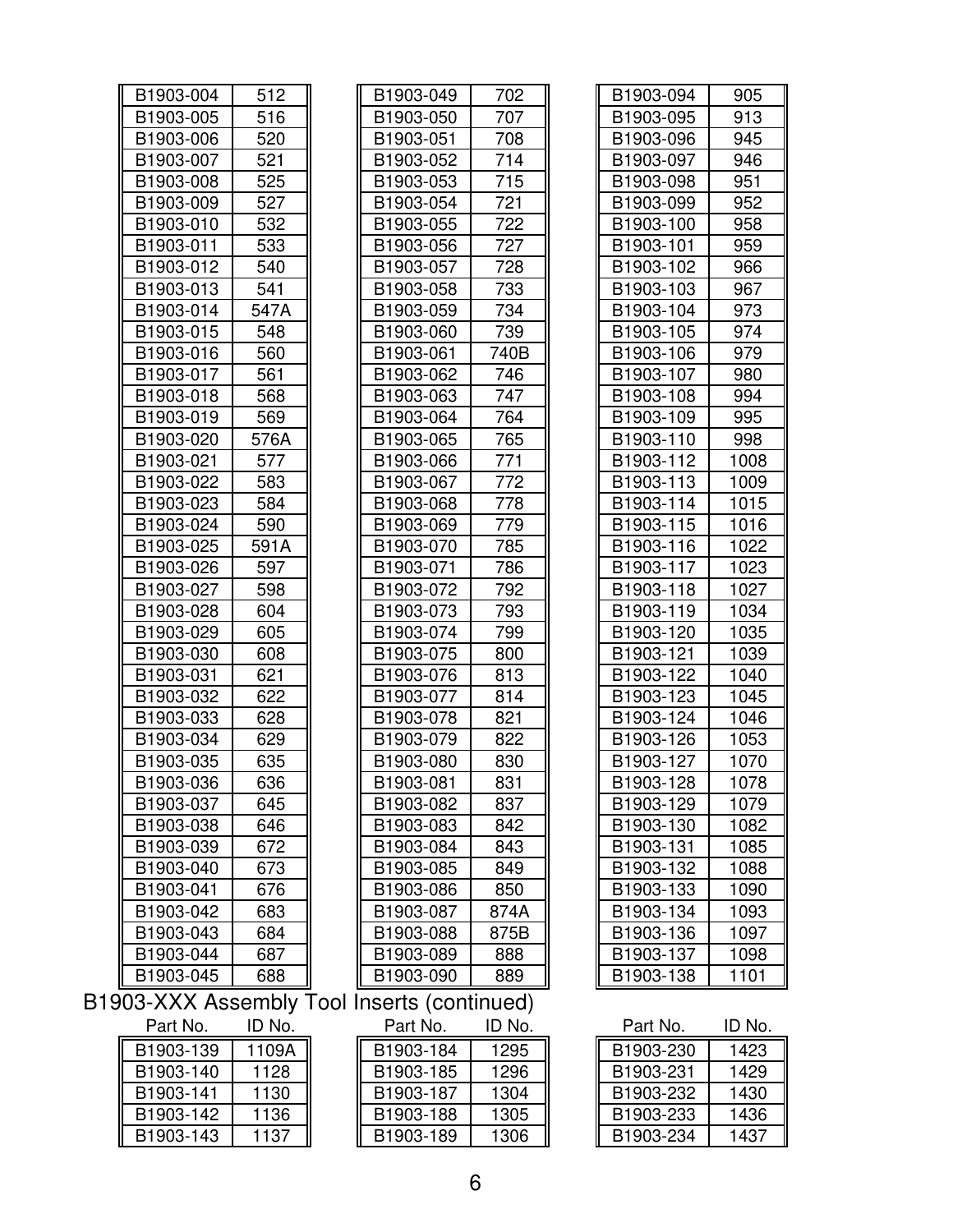| B1903-144 | 1138   | B1903-190                                   | 1307   | B1903-235 | 1438   |
|-----------|--------|---------------------------------------------|--------|-----------|--------|
| B1903-145 | 1156   | B1903-191                                   | 1314   | B1903-236 | 1444   |
| B1903-146 | 1165   | B1903-192                                   | 1315   | B1903-237 | 1445   |
| B1903-147 | 1166   | B1903-193                                   | 1316   | B1903-238 | 1459   |
| B1903-148 | 1172   | B1903-194                                   | 1317   | B1903-239 | 1460   |
| B1903-149 | 1173   | B1903-195                                   | 1318   | B1903-240 | 1461   |
| B1903-150 | 1175   | B1903-196                                   | 1319   | B1903-241 | 1483   |
| B1903-151 | 1176   | B1903-197                                   | 1320   | B1903-242 | 1484   |
| B1903-152 | 1177   | B1903-198                                   | 1321   | B1903-244 | 1515   |
| B1903-153 | 1178   | B1903-199                                   | 1330   | B1903-245 | 1516   |
| B1903-154 | 1179   | B1903-200                                   | 1331   | B1903-246 | 1517   |
| B1903-155 | 1180   | B1903-201                                   | 1332   | B1903-247 | 1518   |
| B1903-156 | 1181   | B1903-202                                   | 1333   | B1903-248 | 1519   |
| B1903-157 | 1187   | B1903-203                                   | 1334   | B1903-249 | 1531   |
| B1903-158 | 1188   | B1903-204                                   | 1343   | B1903-250 | 1532   |
| B1903-159 | 1194   | B1903-205                                   | 1344   | B1903-251 | 1533   |
| B1903-160 | 1195   | B1903-206                                   | 1345   | B1903-252 | 1534   |
| B1903-161 | 1196   | B1903-207                                   | 1346   | B1903-253 | 1541   |
| B1903-162 | 1205   | B1903-208                                   | 1347   | B1903-254 | 1542   |
| B1903-163 | 1206   | B1903-209                                   | 1366   | B1903-255 | 1549   |
| B1903-164 | 1212   | B1903-210                                   | 1367   | B1903-256 | 1550   |
| B1903-165 | 1213   | B1903-211                                   | 1368   | B1903-257 | 1557   |
| B1903-166 | 1217   | B1903-212                                   | 1369   | B1903-258 | 1558   |
| B1903-167 | 1218   | B1903-213                                   | 1370   | B1903-259 | 1560   |
| B1903-168 | 1258   | B1903-214                                   | 1371   | B1903-260 | 1573   |
| B1903-169 | 1259   | B1903-215                                   | 1372   | B1903-261 | 1574   |
| B1903-170 | 1260   | B1903-216                                   | 1373   | B1903-262 | 1584   |
| B1903-171 | 1261   | B1903-217                                   | 1374   | B1903-263 | 1589   |
| B1903-172 | 1274   | B1903-218                                   | 1375   | B1903-264 | 1590   |
| B1903-173 | 1275   | B1903-219                                   | 1383   | B1903-265 | 1593   |
| B1903-174 | 1276   | B1903-220                                   | 1384   | B1903-266 | 1596   |
| B1903-175 | 1277   | B1903-221                                   | 1390   | B1903-267 | 1615   |
| B1903-176 | 1278   | B1903-222                                   | 1397   | B1903-268 | 1623   |
| B1903-177 | 1279   | B1903-223                                   | 1398   | B1903-269 | 1630   |
| B1903-178 | 1280   | B1903-224                                   | 1409   | B1903-270 | 1640   |
| B1903-179 | 1281   | B1903-225                                   | 1410   | B1903-271 | 1641   |
| B1903-180 | 1291   | B1903-226                                   | 1416   | B1903-272 | 1653   |
| B1903-181 | 1292   | B1903-227                                   | 1417   | B1903-273 | 1654   |
| B1903-182 | 1293   | B1903-228                                   | 1418   | B1903-276 | 1668   |
| B1903-183 | 1294   | B1903-229                                   | 1422   | B1903-277 | 1669   |
|           |        | B1903-XXX Assembly Tool Inserts (continued) |        |           |        |
| Part No.  | ID No. | Part No.                                    | ID No. | Part No.  | ID No. |
| B1903-278 | 1676   | B1903-325                                   | 1945   | B1903-373 | 2176   |
| B1903-279 | 1677   | B1903-326                                   | 1950   | B1903-374 | 2177   |
| B1903-280 | 1683   | B1903-327                                   | 1952   | B1903-375 | 2200   |
| B1903-281 | 1687   | B1903-328                                   | 1961   | B1903-376 | 2202   |
| B1903-282 | 1708   | B1903-329                                   | 1966   | B1903-377 | 2204   |
| B1903-283 | 1709   | B1903-330                                   | 1971   | B1903-378 | 2206   |
| B1903-284 | 1718   | B1903-331                                   | 1976   | B1903-379 | 2208   |
|           |        |                                             |        |           |        |

| B1903-190              | 1307   |
|------------------------|--------|
| B1903-191              | 1314   |
| B1903-192              | 1315   |
| B1903-193              | 1316   |
| B1903-194              | 1317   |
| B1903-195              | 1318   |
| B1903-196              | 1319   |
| B1903-197              | 1320   |
| B1903-198              | 1321   |
| B1903-199              | 1330   |
| B1903-200              | 1331   |
| B1903-201              | 1332   |
| B1903-202              | 1333   |
| B1903-203              | 1334   |
| B1903-204              | 1343   |
| B1903-205              | 1344   |
| B1903-206              | 1345   |
| B1903-207              | 1346   |
| B1903-208              | 1347   |
| B1903-209              | 1366   |
| B1903-210              | 1367   |
| B1903-211              | 1368   |
| B1903-212              | 1369   |
| B1903-213              | 1370   |
| B1903-214              | 1371   |
| B1903-215              | 1372   |
| B1903-216              | 1373   |
| B1903-217              | 1374   |
| B1903-218              | 1375   |
| B1903-219              | 1383   |
| B1903-220              | 1384   |
| B1903-221              | 1390   |
| B1903-222              | 1397   |
| B1903-223              | 1398   |
| B1903-224              | 1409   |
| B1903-225              |        |
|                        | 1410   |
| B1903-226              | 1416   |
| B1903-227              | 1417   |
| B <sub>1903</sub> -228 | 1418   |
| B1903-229              | 1422   |
| nserts (continued)     |        |
| Part No.               | ID No. |

| B1903-235     | 1438        |
|---------------|-------------|
| B1903-236     | 1444        |
| B1903-237     | 1445        |
| B1903-238     | 1459        |
| B1903-239     | 1460        |
| B1903-240     | 1461        |
| B1903-241     | 1483        |
| B1903-242     | 1484        |
| B1903-244     | 1515        |
| B1903-245     | 1516        |
| B1903-246     | 1517        |
| B1903-247     | 1518        |
| B1903-248     | 1519        |
| B1903-249     | 1531        |
| B1903-250     | 1532        |
| B1903-251     | 1533        |
| B1903-252     | 1534        |
| B1903-253     | 1541        |
| B1903-254     | 1542        |
| B1903-255     | 1549        |
| B1903-256     | 1550        |
| B1903-257     | 1557        |
| B1903-258     | 1558        |
| B1903-259     | 1560        |
| B1903-260     | 1573        |
| B1903-261     | 1574        |
| B1903-262     | 1584        |
| B1903-263     | 1589        |
| B1903-264     | 1590        |
| B1903-265     | 1593        |
| B1903-266     | 1596        |
| B1903-267     | 1615        |
| B1903-268     | 1623        |
| B1903-269     | 1630        |
| B1903-270     | 1640        |
| B1903-271     | 1641        |
| B1903-272     | 1653        |
| B1903-273     | 1654        |
| B1903-276     | 1668        |
| B1903-277     | 1669        |
| Part No.<br>ī | ID No.<br>ī |

| Part No. | ID No. | Part No.  | ID No. |
|----------|--------|-----------|--------|
| 1903-325 | 1945   | B1903-373 | 2176   |
| 1903-326 | 1950   | B1903-374 | 2177   |
| 1903-327 | 1952   | B1903-375 | 2200   |
| 1903-328 | 1961   | B1903-376 | 2202   |
| 1903-329 | 1966   | B1903-377 | 2204   |
| 1903-330 | 1971   | B1903-378 | 2206   |
| 1903-331 | 1976   | B1903-379 | 2208   |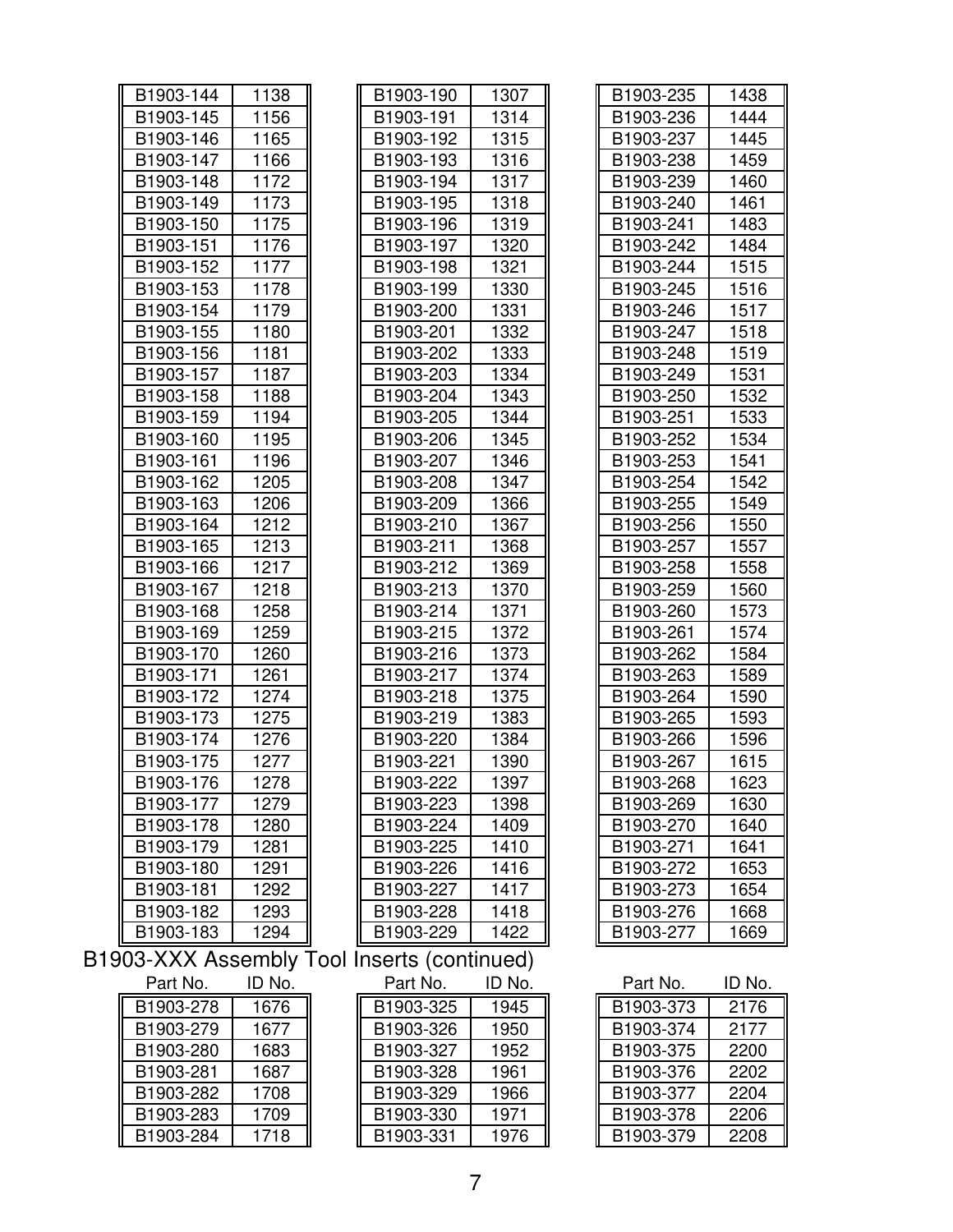| B1903-285 | 1719   | B1903-332                                   | 1982   | B1903-380 | 2210   |
|-----------|--------|---------------------------------------------|--------|-----------|--------|
| B1903-286 | 1726   | B1903-333                                   | 1990   | B1903-381 | 2212   |
| B1903-287 | 1728   | B1903-334                                   | 1991   | B1903-382 | 2214   |
| B1903-288 | 1749   | B1903-335                                   | 1995   | B1903-383 | 2218   |
| B1903-289 | 1754   | B1903-336                                   | 2006   | B1903-384 | 2219   |
| B1903-290 | 1755   | B1903-337                                   | 2013   | B1903-385 | 2220   |
| B1903-291 | 1756   | B1903-338                                   | 2014   | B1903-386 | 2221   |
| B1903-292 | 1763   | B1903-339                                   | 2018   | B1903-387 | 2222   |
| B1903-293 | 1771   | B1903-340                                   | 2024   | B1903-388 | 2223   |
| B1903-294 | 1772   | B1903-341                                   | 2025   | B1903-389 | 2224   |
| B1903-295 | 1773   | B1903-342                                   | 2028   | B1903-390 | 2239   |
| B1903-296 | 1774   | B1903-343                                   | 2035   | B1903-391 | 2240   |
| B1903-297 | 1780   | B1903-344                                   | 2044   | B1903-392 | 2244   |
| B1903-298 | 1781   | B1903-345                                   | 2045   | B1903-393 | 2245   |
| B1903-299 | 1782   | B1903-346                                   | 2055   | B1903-394 | 2248   |
| B1903-300 | 1784   | B1903-347                                   | 2056   | B1903-395 | 2249   |
| B1903-301 | 1791   | B1903-349                                   | 2064   | B1903-396 | 2252   |
| B1903-302 | 1796   | B1903-350                                   | 2067   | B1903-397 | 2253   |
| B1903-303 | 1799   | B1903-351                                   | 2068   | B1903-398 | 2256   |
| B1903-304 | 1802   | B1903-352                                   | 2073   | B1903-399 | 2257   |
| B1903-307 | 1844   | B1903-353                                   | 2074   | B1903-400 | 2261   |
| B1903-308 | 1849   | B1903-354                                   | 2090   | B1903-401 | 2262   |
| B1903-309 | 1850   | B1903-355                                   | 2091   | B1903-402 | 2267   |
| B1903-310 | 1856   | B1903-356                                   | 2099   | B1903-403 | 2268   |
| B1903-311 | 1857   | B1903-357                                   | 2102   | B1903-404 | 2271   |
| B1903-312 | 1862   | B1903-358                                   | 2107   | B1903-405 | 2272   |
| B1903-313 | 1863   | B1903-359                                   | 2108   | B1903-406 | 2276   |
| B1903-314 | 1872   | B1903-360                                   | 2109   | B1903-407 | 2277   |
| B1903-315 | 1877   | B1903-361                                   | 2114   | B1903-408 | 2280   |
| B1903-316 | 1878   | B1903-362                                   | 2115   | B1903-409 | 2282   |
| B1903-317 | 1887   | B1903-363                                   | 2121   | B1903-410 | 2283   |
| B1903-318 | 1892   | B1903-364                                   | 2122   | B1903-411 | 2286   |
| B1903-319 | 1893   | B1903-365                                   | 2133   | B1903-412 | 2288   |
| B1903-320 | 1897   | B1903-366                                   | 2132   | B1903-413 | 2289   |
| B1903-321 | 1910   | B1903-367                                   | 2137   | B1903-414 | 2292   |
| B1903-322 | 1911   | B1903-370                                   | 2175   | B1903-415 | 2293   |
| B1903-323 | 1921   | B1903-371                                   | 2167   | B1903-416 | 2296   |
| B1903-324 | 1925   | B1903-372                                   | 2168   | B1903-417 | 2297   |
|           |        | B1903-XXX Assembly Tool Inserts (continued) |        |           |        |
| Part No.  | ID No. | Part No.                                    | ID No. | Part No.  | ID No. |
| B1903-418 | 2300   | B1903-463                                   | 2407   | B1903-508 | 2501   |
| B1903-419 | 2301   | B1903-464                                   | 2408   | B1903-509 | 2506   |
| B1903-420 | 2304   | B1903-465                                   | 2411   | B1903-510 | 2511   |
| B1903-421 | 2305   | B1903-466                                   | 2412   | B1903-511 | 2513   |
| B1903-422 | 2308   | B1903-467                                   | 2414   | B1903-512 | 2517   |
| B1903-423 | 2309   | B1903-468                                   | 2416   | B1903-513 | 2528   |
| B1903-424 | 2312   | B1903-469                                   | 2419   | B1903-514 | 2535   |
| B1903-425 | 2313   | B1903-470                                   | 2420   | B1903-515 | 2539   |
| B1903-426 | 2318   | B1903-471                                   | 2423   | B1903-516 | 2542   |
|           |        |                                             |        |           |        |

| B1903-380 | 2210 |
|-----------|------|
| B1903-381 | 2212 |
| B1903-382 | 2214 |
| B1903-383 | 2218 |
| B1903-384 | 2219 |
| B1903-385 | 2220 |
| B1903-386 | 2221 |
| B1903-387 | 2222 |
| B1903-388 | 2223 |
| B1903-389 | 2224 |
| B1903-390 | 2239 |
| B1903-391 | 2240 |
| B1903-392 | 2244 |
| B1903-393 | 2245 |
| B1903-394 | 2248 |
| B1903-395 | 2249 |
| B1903-396 | 2252 |
| B1903-397 | 2253 |
| B1903-398 | 2256 |
| B1903-399 | 2257 |
| B1903-400 | 2261 |
| B1903-401 | 2262 |
| B1903-402 | 2267 |
| B1903-403 | 2268 |
| B1903-404 | 2271 |
| B1903-405 | 2272 |
| B1903-406 | 2276 |
| B1903-407 | 2277 |
| B1903-408 | 2280 |
| B1903-409 | 2282 |
| B1903-410 | 2283 |
| B1903-411 | 2286 |
| B1903-412 | 2288 |
| B1903-413 | 2289 |
| B1903-414 | 2292 |
| B1903-415 | 2293 |
| B1903-416 | 2296 |
| B1903-417 | 2297 |
|           |      |

| Part No.  | ID No. |
|-----------|--------|
| B1903-508 | 2501   |
| B1903-509 | 2506   |
| B1903-510 | 2511   |
| B1903-511 | 2513   |
| B1903-512 | 2517   |
| B1903-513 | 2528   |
| B1903-514 | 2535   |
| B1903-515 | 2539   |
| B1903-516 | 2542   |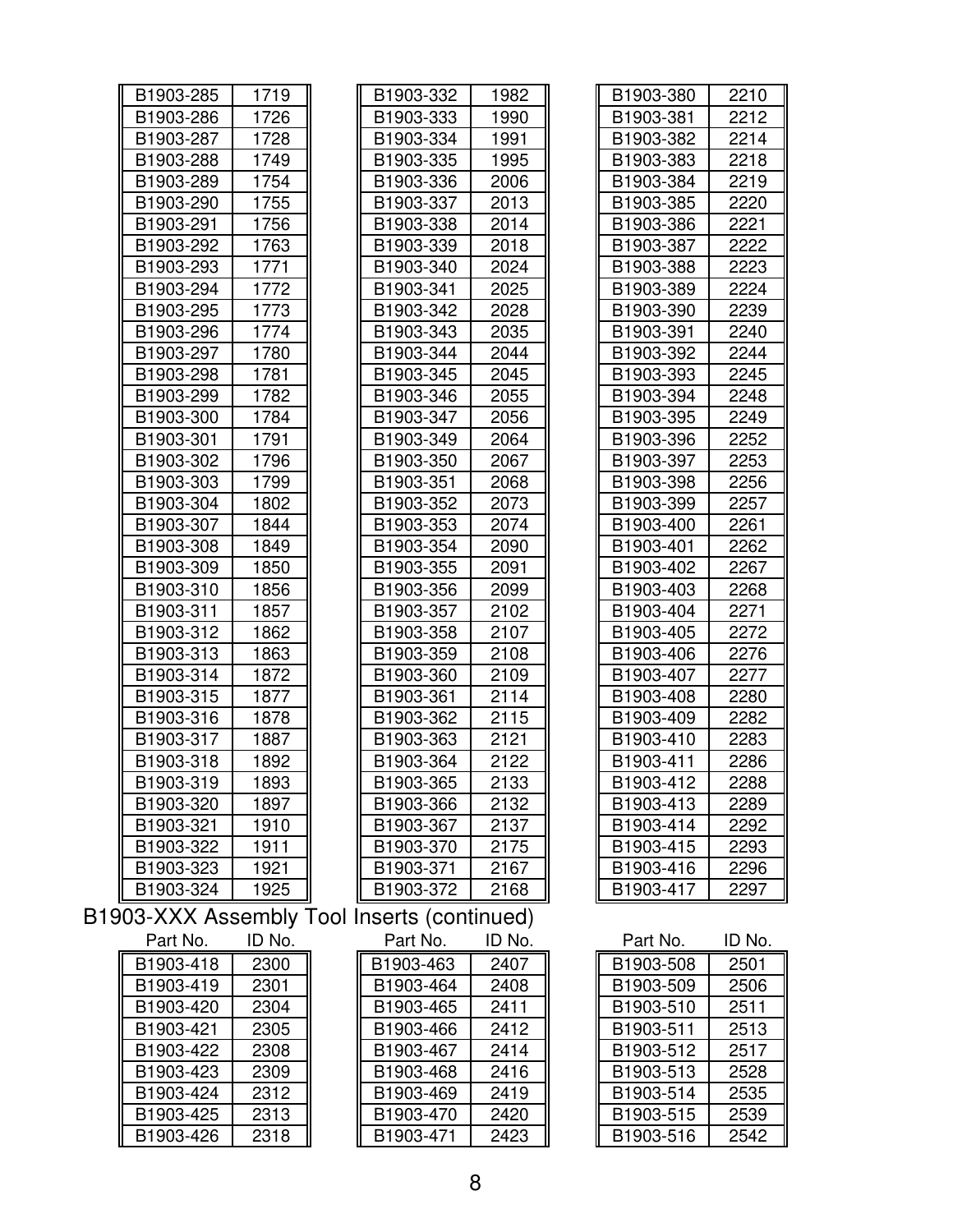| B1903-427                | 2326   |
|--------------------------|--------|
| B1903-428                | 2327   |
| B1903-429                | 2328   |
| B1903-430                | 2329   |
| B1903-431                | 2330   |
| B1903-432                | 2331   |
| B1903-433                | 2332   |
| B1903-434                | 2342   |
| B1903-435                | 2343   |
| B1903-436                | 2346   |
| B1903-437                | 2347   |
| B1903-438                | 2350   |
| B1903-439                | 2351   |
| B1903-440                | 2354   |
| B1903-441                | 2355   |
| B1903-442                | 2358   |
| B1903-443                | 2359   |
| B1903-444                | 2368   |
| B1903-445                | 2370   |
| B1903-446                | 2372   |
| B1903-447                | 2375   |
| B1903-448                | 2376   |
| B1903-449                | 2377   |
| B1903-450                | 2380   |
| B1903-451                | 2381   |
| B1903-452                | 2384   |
| B1903-453                | 2385   |
| B1903-454                | 2388   |
| B1903-455                | 2389   |
| B1903-456                | 2392   |
| B1903-457                | 2393   |
| B1903-458                | 2396   |
| B1903-459                | 2399   |
| B1903-460                | 2400   |
| B1903-461                | 2403   |
| B1903-462                | 2404   |
| $\sim$<br>/\/\<br>,<br>A | L<br>L |

| B1903-427 | 2326 | B1903-472 | 2424 | B1903-517 | 2548 |
|-----------|------|-----------|------|-----------|------|
| B1903-428 | 2327 | B1903-473 | 2427 | B1903-518 | 2554 |
| B1903-429 | 2328 | B1903-474 | 2428 | B1903-519 | 2559 |
| B1903-430 | 2329 | B1903-475 | 2432 | B1903-520 | 2561 |
| B1903-431 | 2330 | B1903-476 | 2435 | B1903-521 | 2568 |
| B1903-432 | 2331 | B1903-477 | 2436 | B1903-522 | 2575 |
| B1903-433 | 2332 | B1903-478 | 2439 | B1903-523 | 2577 |
| B1903-434 | 2342 | B1903-479 | 2440 | B1903-524 | 2580 |
| B1903-435 | 2343 | B1903-480 | 2443 | B1903-525 | 2584 |
| B1903-436 | 2346 | B1903-481 | 2444 | B1903-526 | 2586 |
| B1903-437 | 2347 | B1903-482 | 2447 | B1903-527 | 2589 |
| B1903-438 | 2350 | B1903-483 | 2448 | B1903-528 | 2592 |
| B1903-439 | 2351 | B1903-484 | 2451 | B1903-529 | 2600 |
| B1903-440 | 2354 | B1903-485 | 2452 | B1903-530 | 2603 |
| B1903-441 | 2355 | B1903-486 | 2455 | B1903-531 | 2610 |
| B1903-442 | 2358 | B1903-487 | 2458 | B1903-532 | 2615 |
| B1903-443 | 2359 | B1903-488 | 2459 | B1903-533 | 2617 |
| B1903-444 | 2368 | B1903-489 | 2462 | B1903-534 | 2620 |
| B1903-445 | 2370 | B1903-490 | 2465 | B1903-535 | 2622 |
| B1903-446 | 2372 | B1903-491 | 2466 | B1903-536 | 2626 |
| B1903-447 | 2375 | B1903-492 | 2469 | B1903-537 | 2630 |
| B1903-448 | 2376 | B1903-493 | 2470 | B1903-538 | 2632 |
| B1903-449 | 2377 | B1903-494 | 2473 | B1903-539 | 2635 |
| B1903-450 | 2380 | B1903-495 | 2474 | B1903-540 | 2638 |
| B1903-451 | 2381 | B1903-496 | 2477 | B1903-541 | 2640 |
| B1903-452 | 2384 | B1903-497 | 2480 | B1903-542 | 2642 |
| B1903-453 | 2385 | B1903-498 | 2481 | B1903-543 | 2647 |
| B1903-454 | 2388 | B1903-499 | 2484 | B1903-544 | 2652 |
| B1903-455 | 2389 | B1903-500 | 2485 | B1903-545 | 2658 |
| B1903-456 | 2392 | B1903-501 | 2488 | B1903-546 | 2661 |
| B1903-457 | 2393 | B1903-502 | 2489 | B1903-547 | 2663 |
| B1903-458 | 2396 | B1903-503 | 2492 | B1903-548 | 2666 |
| B1903-459 | 2399 | B1903-504 | 2493 | B1903-549 | 2671 |
| B1903-460 | 2400 | B1903-505 | 2496 | B1903-550 | 2674 |
| B1903-461 | 2403 | B1903-506 | 2497 | B1903-551 | 2676 |
| B1903-462 | 2404 | B1903-507 | 2500 | B1903-552 | 2680 |
|           |      |           |      |           |      |

| B1903-517 | 2548 |
|-----------|------|
| B1903-518 | 2554 |
| B1903-519 | 2559 |
| B1903-520 | 2561 |
| B1903-521 | 2568 |
| B1903-522 | 2575 |
| B1903-523 | 2577 |
| B1903-524 | 2580 |
| B1903-525 | 2584 |
| B1903-526 | 2586 |
| B1903-527 | 2589 |
| B1903-528 | 2592 |
| B1903-529 | 2600 |
| B1903-530 | 2603 |
| B1903-531 | 2610 |
| B1903-532 | 2615 |
| B1903-533 | 2617 |
| B1903-534 | 2620 |
| B1903-535 | 2622 |
| B1903-536 | 2626 |
| B1903-537 | 2630 |
| B1903-538 | 2632 |
| B1903-539 | 2635 |
| B1903-540 | 2638 |
| B1903-541 | 2640 |
| B1903-542 | 2642 |
| B1903-543 | 2647 |
| B1903-544 | 2652 |
| B1903-545 | 2658 |
| B1903-546 | 2661 |
| B1903-547 | 2663 |
| B1903-548 | 2666 |
| B1903-549 | 2671 |
| B1903-550 | 2674 |
| B1903-551 | 2676 |
| B1903-552 | 2680 |

B1903-XXX Assembly Tool I

| Part No.  | ID No. | Part No.  | ID No |
|-----------|--------|-----------|-------|
| B1903-553 | 2683   | B1903-600 | 2850  |
| B1903-554 | 2686   | B1903-601 | 2855  |
| B1903-555 | 2688   | B1903-602 | 2861  |
| B1903-556 | 2690   | B1903-603 | 2863  |
| B1903-557 | 2692   | B1903-604 | 2864  |
| B1903-558 | 2696   | B1903-605 | 2870  |
| B1903-559 | 2702   | B1903-606 | 2871  |
| B1903-560 | 2707   | B1903-607 | 2876  |
| B1903-561 | 2713   | B1903-608 | 2878  |
| B1903-562 | 2719   | B1903-609 | 2879  |
| B1903-563 | 2721   | B1903-610 | 2880  |

| Inserts (continued) |        |  |  |  |  |
|---------------------|--------|--|--|--|--|
| Part No.            | ID No. |  |  |  |  |
| B1903-600           | 2850   |  |  |  |  |
| B1903-601           | 2855   |  |  |  |  |
| B1903-602           | 2861   |  |  |  |  |
| B1903-603           | 2863   |  |  |  |  |
| B1903-604           | 2864   |  |  |  |  |
| B1903-605           | 2870   |  |  |  |  |
| B1903-606           | 2871   |  |  |  |  |
| B1903-607           | 2876   |  |  |  |  |
| B1903-608           | 2878   |  |  |  |  |
| B1903-609           | 2879   |  |  |  |  |
| B1903-610           | 2880   |  |  |  |  |

Part No. ID No.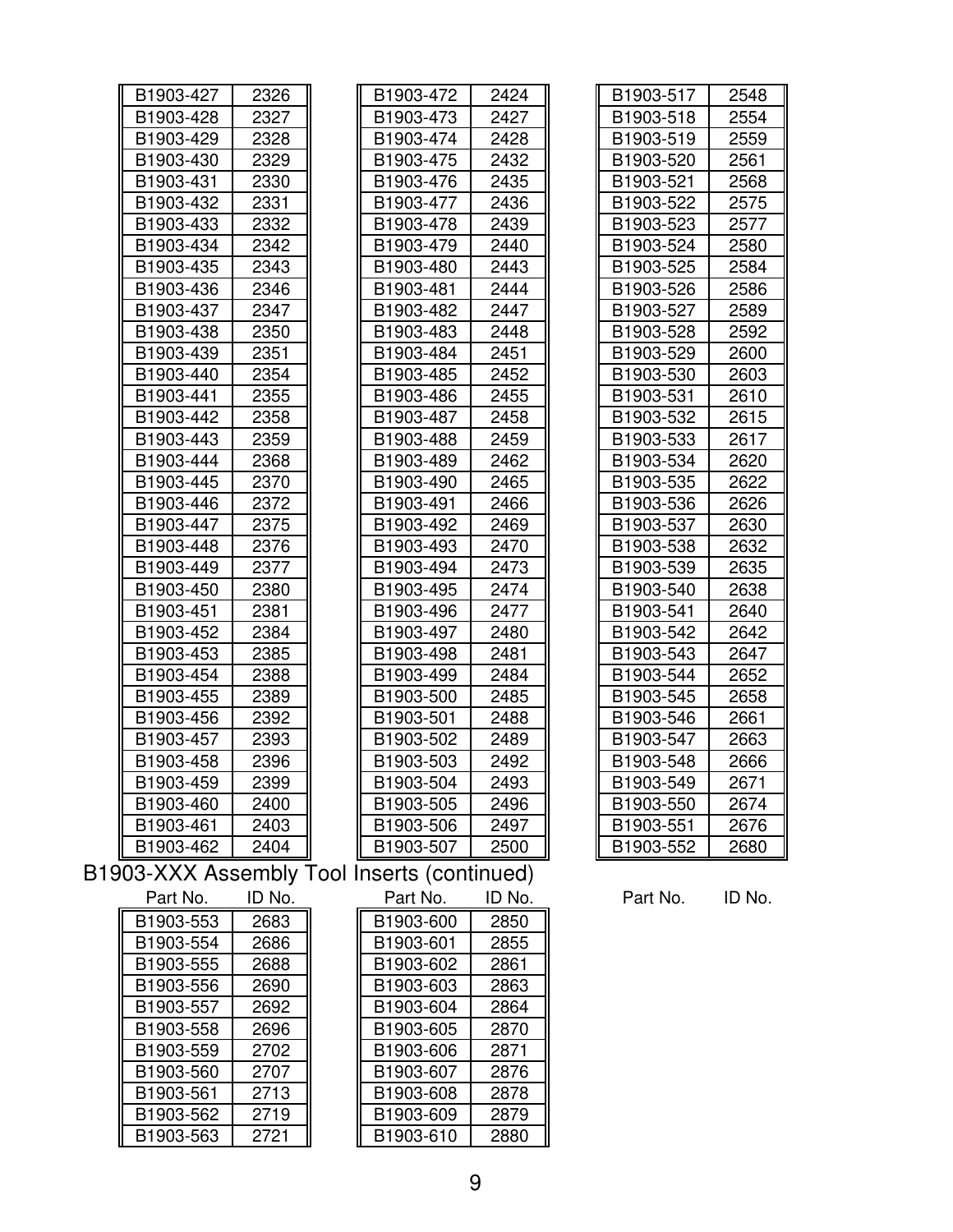| B1903-564 | 2724 | B1903-611 | 2881 |
|-----------|------|-----------|------|
| B1903-565 | 2727 | B1903-612 | 2908 |
| B1903-566 | 2729 | B1903-613 | 2912 |
| B1903-567 | 2731 | B1903-614 | 2913 |
| B1903-568 | 2733 | B1903-615 | 2920 |
| B1903-569 | 2737 | B1903-616 | 2931 |
| B1903-570 | 2739 | B1903-617 | 2932 |
| B1903-571 | 2741 | B1903-618 | 2933 |
| B1903-572 | 2750 | B1903-619 | 2934 |
| B1903-573 | 2752 | B1903-620 | 2935 |
| B1903-574 | 2755 | B1903-621 | 2946 |
| B1903-575 | 2756 | B1903-622 | 2950 |
| B1903-576 | 2759 | B1903-623 | 2951 |
| B1903-577 | 2763 | B1903-624 | 2952 |
| B1903-578 | 2768 | B1903-625 | 2961 |
| B1903-579 | 2773 | B1903-626 | 2963 |
| B1903-580 | 2775 | B1903-627 | 2967 |
| B1903-581 | 2779 | B1903-628 | 2970 |
| B1903-582 | 2783 | B1903-629 | 2987 |
| B1903-583 | 2786 | B1903-630 | 2993 |
| B1903-584 | 2788 | B1903-631 | 2994 |
| B1903-585 | 2790 | B1903-632 | 2996 |
| B1903-586 | 2792 | B1903-633 | 3017 |
| B1903-587 | 2796 | B1903-637 | 3048 |
| B1903-588 | 2803 |           |      |
| B1903-589 | 2806 |           |      |
| B1903-590 | 2814 |           |      |
| B1903-591 | 2825 |           |      |
| B1903-592 | 2821 |           |      |
| B1903-593 | 2819 |           |      |
| B1903-594 | 2820 |           |      |
| B1903-595 | 2831 |           |      |
| B1903-596 | 2839 |           |      |
| B1903-598 | 2846 |           |      |
| B1903-599 | 2847 |           |      |

| B1903-611 | 2881 |
|-----------|------|
| B1903-612 | 2908 |
| B1903-613 | 2912 |
| B1903-614 | 2913 |
| B1903-615 | 2920 |
| B1903-616 | 2931 |
| B1903-617 | 2932 |
| B1903-618 | 2933 |
| B1903-619 | 2934 |
| B1903-620 | 2935 |
| B1903-621 | 2946 |
| B1903-622 | 2950 |
| B1903-623 | 2951 |
| B1903-624 | 2952 |
| B1903-625 | 2961 |
| B1903-626 | 2963 |
| B1903-627 | 2967 |
| B1903-628 | 2970 |
| B1903-629 | 2987 |
| B1903-630 | 2993 |
| B1903-631 | 2994 |
| B1903-632 | 2996 |
| B1903-633 | 3017 |
| B1903-637 | 3048 |

### B1904-XXX Assembly Tool Holders

| Part No.  | ID No. |
|-----------|--------|
| B1904-001 | 505    |
| B1904-002 | 506    |
| B1904-003 | 513    |
| B1904-004 | 514    |
| B1904-005 | 522    |
| B1904-006 | 523    |
| B1904-007 | 526    |
| B1904-008 | 528    |
| B1904-009 | 534    |
| B1904-010 | 535    |
| B1904-011 | 542    |

| Part No.  | ID No. | Part No.  | ID No. | Part No.  | ID No. |
|-----------|--------|-----------|--------|-----------|--------|
| B1904-001 | 505    | B1904-046 | 699    | B1904-091 | 887    |
| B1904-002 | 506    | B1904-047 | 700    | B1904-092 | 894    |
| B1904-003 | 513    | B1904-048 | 705    | B1904-093 | 895    |
| B1904-004 | 514    | B1904-049 | 706    | B1904-094 | 902    |
| B1904-005 | 522    | B1904-050 | 712    | B1904-095 | 903    |
| B1904-006 | 523    | B1904-051 | 713    | B1904-096 | 908    |
| B1904-007 | 526    | B1904-052 | 719    | B1904-097 | 909    |
| B1904-008 | 528    | B1904-053 | 720    | B1904-098 | 912A   |
| B1904-009 | 534    | B1904-054 | 725A   | B1904-099 | 915A   |
| B1904-010 | 535    | B1904-055 | 726    | B1904-100 | 919A   |
| B1904-011 | 542    | B1904-056 | 731    | B1904-101 | 943    |

| Part No.  | ID No. |
|-----------|--------|
| B1904-091 | 887    |
| B1904-092 | 894    |
| B1904-093 | 895    |
| B1904-094 | 902    |
| B1904-095 | 903    |
| B1904-096 | 908    |
| B1904-097 | 909    |
| B1904-098 | 912A   |
| B1904-099 | 915A   |
| B1904-100 | 919A   |
| B1904-101 | 943    |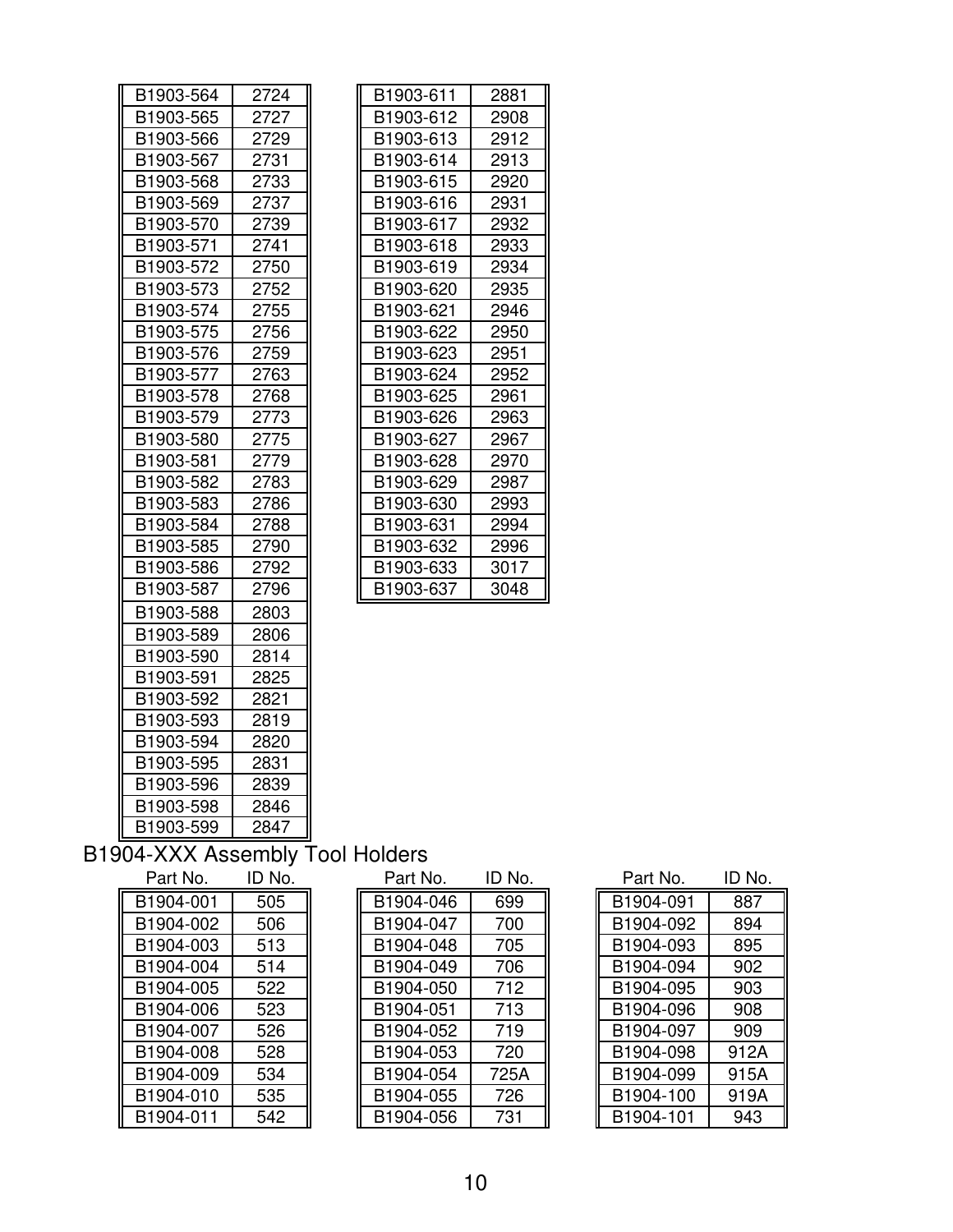| B1904-012 | 543    | B1904-057                                   | 732    | B1904-102 | 944    |
|-----------|--------|---------------------------------------------|--------|-----------|--------|
| B1904-013 | 549    | B1904-058                                   | 737A   | B1904-103 | 949    |
| B1904-014 | 550    | B1904-059                                   | 738    | B1904-104 | 950    |
| B1904-015 | 562    | B1904-060                                   | 744    | B1904-105 | 956    |
| B1904-016 | 563    | B1904-061                                   | 745    | B1904-106 | 957    |
| B1904-017 | 570    | B1904-062                                   | 749    | B1904-107 | 964    |
| B1904-018 | 571    | B1904-063                                   | 750    | B1904-108 | 965    |
| B1904-019 | 578    | B1904-064                                   | 752    | B1904-109 | 970    |
| B1904-020 | 579    | B1904-065                                   | 766    | B1904-110 | 972    |
| B1904-021 | 585    | B1904-066                                   | 767    | B1904-111 | 977    |
| B1904-022 | 586    | B1904-067                                   | 773    | B1904-112 | 978    |
| B1904-023 | 592    | B1904-068                                   | 774    | B1904-113 | 992    |
| B1904-024 | 593    | B1904-069                                   | 780    | B1904-114 | 993    |
| B1904-025 | 599    | B1904-070                                   | 781    | B1904-115 | 997    |
| B1904-026 | 600    | B1904-071                                   | 787    | B1904-116 | 1000   |
| B1904-027 | 606    | B1904-072                                   | 788    | B1904-117 | 1006   |
| B1904-028 | 607    | B1904-073                                   | 794A   | B1904-118 | 1007   |
| B1904-029 | 609    | B1904-074                                   | 795    | B1904-119 | 1013   |
| B1904-030 | 619    | B1904-075                                   | 801    | B1904-120 | 1014   |
| B1904-031 | 620    | B1904-076                                   | 802    | B1904-121 | 1020   |
| B1904-032 | 626    | B1904-077                                   | 815    | B1904-122 | 1021   |
| B1904-033 | 627    | B1904-078                                   | 816    | B1904-123 | 1026   |
| B1904-034 | 633    | B1904-079                                   | 823    | B1904-124 | 1032   |
| B1904-035 | 634    | B1904-080                                   | 824    | B1904-125 | 1033   |
| B1904-036 | 647    | B1904-081                                   | 832    | B1904-126 | 1038   |
| B1904-037 | 648    | B1904-082                                   | 833    | B1904-127 | 1044   |
| B1904-038 | 670    | B1904-083                                   | 836A   | B1904-128 | 1051   |
| B1904-039 | 671    | B1904-084                                   | 840    | B1904-129 | 1069   |
| B1904-040 | 681    | B1904-085                                   | 841    | B1904-130 | 1076   |
| B1904-041 | 682    | B1904-086                                   | 847    | B1904-131 | 1077   |
| B1904-042 | 685A   | B1904-087                                   | 848    | B1904-132 | 1081   |
| B1904-043 | 686    | B1904-088                                   | 872A   | B1904-133 | 1084   |
| B1904-044 | 692    | B1904-089                                   | 873    | B1904-134 | 1087   |
| B1904-045 | 693    | B1904-090                                   | 886    | B1904-135 | 1091   |
|           |        | B1904-XXX Assembly Tool Holders (continued) |        |           |        |
| Part No.  | ID No. | Part No.                                    | ID No. | Part No.  | ID No. |
| B1904-136 | 1092   | B1904-182                                   | 1302   | B1904-227 | 1547   |
| B1904-137 | 1094   | B1904-183                                   | 1303   | B1904-228 | 1548   |
| B1904-138 | 1096   | B1904-184                                   | 1312   | B1904-229 | 1555   |
| B1904-139 | 1099   | B1904-185                                   | 1313   | B1904-230 | 1556   |
| B1904-140 | 1100   | B1904-186                                   | 1329   | B1904-231 | 1575   |
| B1904-141 | 1102   | B1904-187                                   | 1341   | B1904-232 | 1583   |
| B1904-142 | 1104   | B1904-188                                   | 1342   | B1904-233 | 1588   |
| B1904-143 | 1106   | B1904-189                                   | 1357   | B1904-234 | 1605   |
| B1904-144 | 1108   | B1904-190                                   | 1358   | B1904-235 | 1609   |
| B1904-145 | 1111   | B1904-191                                   | 1359   | B1904-236 | 1624   |
| B1904-146 | 1119   | B1904-192                                   | 1360   | B1904-237 | 1625   |
| B1904-147 | 1120   | B1904-193                                   | 1361   | B1904-238 | 1626   |
| B1904-148 | 1121   | B1904-194                                   | 1362   | B1904-239 | 1638   |
|           |        |                                             |        |           |        |

| B1904-103 | 949  |
|-----------|------|
| B1904-104 | 950  |
| B1904-105 | 956  |
| B1904-106 | 957  |
| B1904-107 | 964  |
| B1904-108 | 965  |
| B1904-109 | 970  |
| B1904-110 | 972  |
| B1904-111 | 977  |
| B1904-112 | 978  |
| B1904-113 | 992  |
| B1904-114 | 993  |
| B1904-115 | 997  |
| B1904-116 | 1000 |
| B1904-117 | 1006 |
| B1904-118 | 1007 |
| B1904-119 | 1013 |
| B1904-120 | 1014 |
| B1904-121 | 1020 |
| B1904-122 | 1021 |
| B1904-123 | 1026 |
| B1904-124 | 1032 |
| B1904-125 | 1033 |
| B1904-126 | 1038 |
| B1904-127 | 1044 |
| B1904-128 | 1051 |
| B1904-129 | 1069 |
| B1904-130 | 1076 |
| B1904-131 | 1077 |
| B1904-132 | 1081 |
| B1904-133 | 1084 |
| B1904-134 | 1087 |
| B1904-135 | 1091 |
|           |      |

| Part No.  | ID No. |
|-----------|--------|
| B1904-227 | 1547   |
| B1904-228 | 1548   |
| B1904-229 | 1555   |
| B1904-230 | 1556   |
| B1904-231 | 1575   |
| B1904-232 | 1583   |
| B1904-233 | 1588   |
| B1904-234 | 1605   |
| B1904-235 | 1609   |
| B1904-236 | 1624   |
| B1904-237 | 1625   |
| B1904-238 | 1626   |
| B1904-239 | 1638   |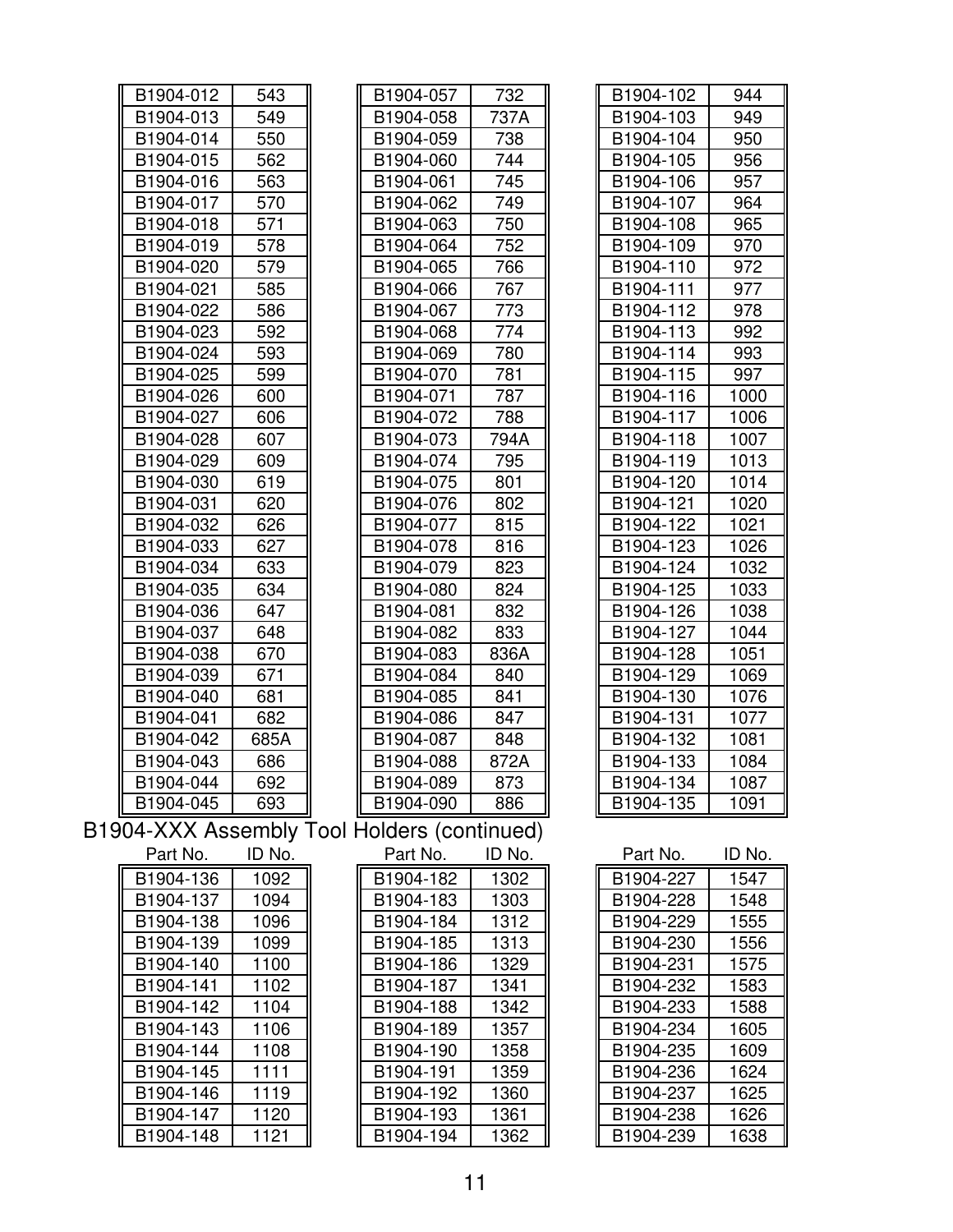| B1904-149 | 1122   | B1904-195                                   | 1363   | B1904-240 | 1639   |
|-----------|--------|---------------------------------------------|--------|-----------|--------|
| B1904-150 | 1125   | B1904-196                                   | 1364   | B1904-241 | 1651   |
| B1904-151 | 1139   | B1904-197                                   | 1365   | B1904-242 | 1652   |
| B1904-152 | 1140   | B1904-198                                   | 1386   | B1904-245 | 1666   |
| B1904-153 | 1141   | B1904-199                                   | 1399   | B1904-246 | 1667   |
| B1904-155 | 1143   | B1904-200                                   | 1400   | B1904-247 | 1674   |
| B1904-156 | 1149   | B1904-201                                   | 1407   | B1904-248 | 1675   |
| B1904-157 | 1160   | B1904-202                                   | 1408   | B1904-249 | 1682   |
| B1904-158 | 1163   | B1904-203                                   | 1414   | B1904-250 | 1707   |
| B1904-159 | 1164   | B1904-204                                   | 1415   | B1904-251 | 1717   |
| B1904-160 | 1170   | B1904-205                                   | 1421   | B1904-252 | 1725   |
| B1904-161 | 1171   | B1904-206                                   | 1431   | B1904-253 | 1727   |
| B1904-162 | 1185   | B1904-207                                   | 1432   | B1904-254 | 1748   |
| B1904-163 | 1186   | B1904-208                                   | 1439   | B1904-255 | 1753   |
| B1904-164 | 1192   | B1904-209                                   | 1440   | B1904-256 | 1760   |
| B1904-165 | 1193   | B1904-210                                   | 1446   | B1904-257 | 1761   |
| B1904-166 | 1204   | B1904-211                                   | 1447   | B1904-258 | 1762   |
| B1904-167 | 1210   | B1904-212                                   | 1458   | B1904-259 | 1769   |
| B1904-168 | 1211   | B1904-213                                   | 1481   | B1904-260 | 1770   |
| B1904-169 | 1216   | B1904-214                                   | 1482   | B1904-261 | 1778   |
| B1904-170 | 1256   | B1904-215                                   | 1506   | B1904-262 | 1779   |
| B1904-171 | 1257   | B1904-216                                   | 1507   | B1904-263 | 1790   |
| B1904-172 | 1270   | B1904-217                                   | 1508   | B1904-264 | 1795   |
| B1904-173 | 1271   | B1904-218                                   | 1509   | B1904-265 | 1798   |
| B1904-174 | 1272   | B1904-219                                   | 1510   | B1904-266 | 1801   |
| B1904-175 | 1273   | B1904-220                                   | 1511   | B1904-269 | 1855   |
| B1904-176 | 1287   | B1904-221                                   | 1512   | B1904-270 | 1860   |
| B1904-177 | 1288   | B1904-222                                   | 1513   | B1904-271 | 1861   |
| B1904-178 | 1289   | B1904-223                                   | 1529   | B1904-272 | 1875   |
| B1904-179 | 1290   | B1904-224                                   | 1530   | B1904-273 | 1876   |
| B1904-180 | 1300   | B1904-225                                   | 1543   | B1904-274 | 1884   |
| B1904-181 | 1301   | B1904-226                                   | 1544   | B1904-275 | 1890   |
|           |        | B1904-XXX Assembly Tool Holders (continued) |        |           |        |
| Part No.  | ID No. | Part No.                                    | ID No. | Part No.  | ID No. |
| B1904-276 | 1891   | B1904-321                                   | 2134   | B1904-367 | 2279   |
| B1904-277 | 1896   | B1904-322                                   | 2135   | B1904-368 | 2281   |
| B1904-278 | 1901   | B1904-323                                   | 2142   | B1904-369 | 2284   |
| B1904-279 | 1909   | B1904-324                                   | 2143   | B1904-370 | 2285   |
| B1904-280 | 1920   | B1904-325                                   | 2150   | B1904-371 | 2287   |
| B1904-281 | 1924   | B1904-326                                   | 2156   | B1904-372 | 2290   |
| B1904-282 | 1934   | B1904-327                                   | 2161   | B1904-373 | 2291   |
| B1904-283 | 1943   | B1904-328                                   | 2162   | B1904-374 | 2294   |
| B1904-284 | 1946   | B1904-329                                   | 2165   | B1904-375 | 2295   |
| B1904-285 | 1949   | B1904-330                                   | 2166   | B1904-376 | 2298   |
| B1904-286 | 1951   | B1904-331                                   | 2174   | B1904-377 | 2299   |
| B1904-287 | 1956   | B1904-332                                   | 2175   | B1904-378 | 2302   |
| B1904-288 | 1957   | B1904-333                                   | 2201   | B1904-379 | 2303   |
| B1904-289 | 1962   | B1904-334                                   | 2203   | B1904-380 | 2306   |
| B1904-290 | 1965   | B1904-335                                   | 2205   | B1904-381 | 2307   |
|           |        |                                             |        |           |        |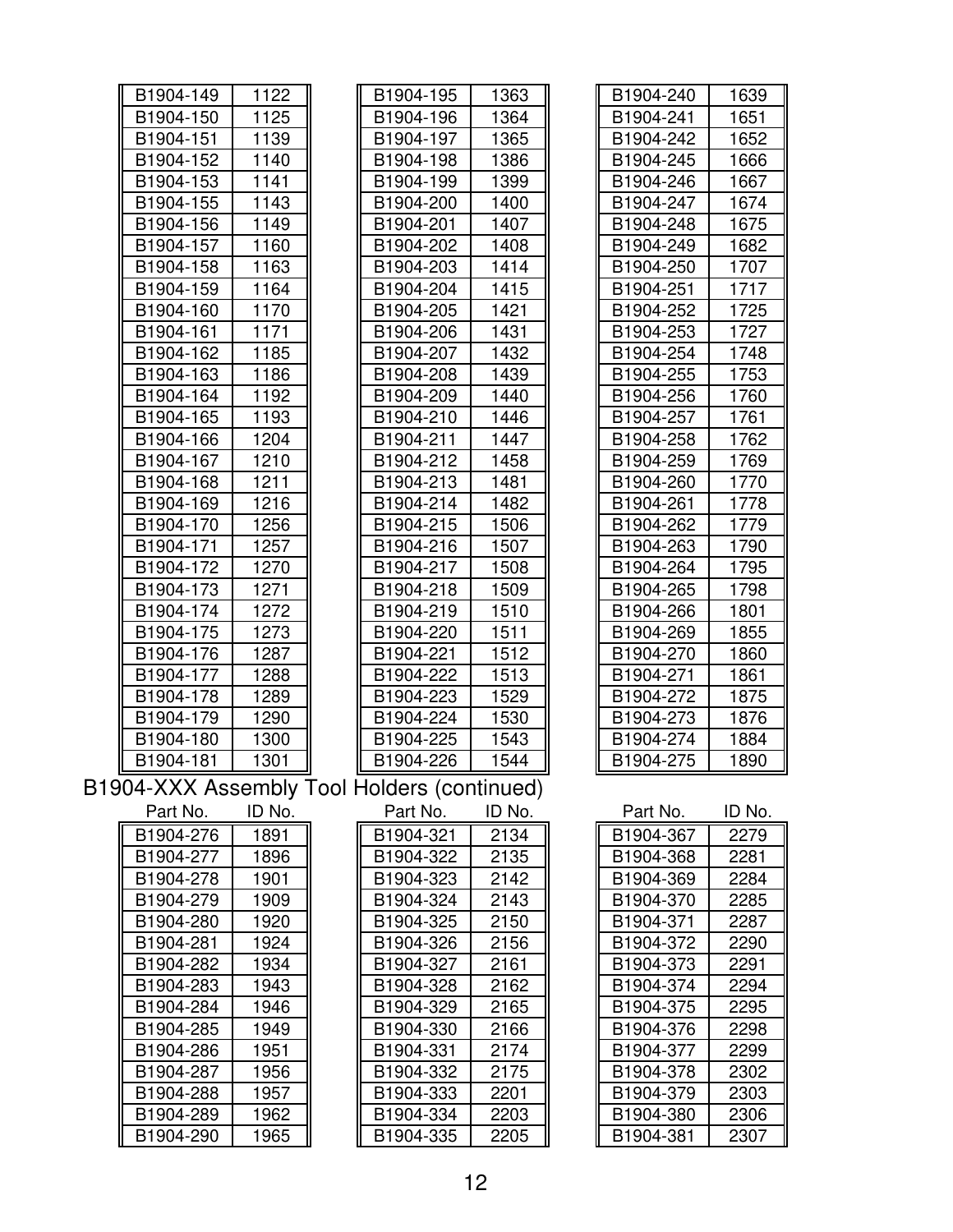| B1904-291 | 1970   | B1904-336                                   | 2207   | B1904-382 | 2310   |
|-----------|--------|---------------------------------------------|--------|-----------|--------|
| B1904-292 | 1972   | B1904-337                                   | 2209   | B1904-383 | 2311   |
| B1904-293 | 1975   | B1904-338                                   | 2211   | B1904-384 | 2314   |
| B1904-294 | 1980   | B1904-339                                   | 2213   | B1904-385 | 2315   |
| B1904-295 | 1981   | B1904-340                                   | 2215   | B1904-386 | 2333   |
| B1904-296 | 1994   | B1904-341                                   | 2225   | B1904-387 | 2334   |
| B1904-297 | 2002   | B1904-342                                   | 2226   | B1904-388 | 2335   |
| B1904-298 | 2003   | B1904-343                                   | 2227   | B1904-389 | 2336   |
| B1904-299 | 2005   | B1904-344                                   | 2228   | B1904-390 | 2337   |
| B1904-300 | 2007   | B1904-345                                   | 2229   | B1904-391 | 2338   |
| B1904-301 | 2011   | B1904-346                                   | 2230   | B1904-392 | 2340   |
| B1904-302 | 2012   | B1904-347                                   | 2231   | B1904-393 | 2341   |
| B1904-303 | 2019   | B1904-348                                   | 2232   | B1904-394 | 2344   |
| B1904-304 | 2020   | B1904-349                                   | 2241   | B1904-395 | 2345   |
| B1904-305 | 2021   | B1904-350                                   | 2242   | B1904-396 | 2348   |
| B1904-306 | 2027   | B1904-351                                   | 2246   | B1904-397 | 2349   |
| B1904-307 | 2037   | B1904-352                                   | 2247   | B1904-398 | 2352   |
| B1904-308 | 2042   | B1904-353                                   | 2250   | B1904-399 | 2353   |
| B1904-309 | 2043   | B1904-354                                   | 2251   | B1904-400 | 2356   |
| B1904-310 | 2071   | B1904-355                                   | 2254   | B1904-401 | 2357   |
| B1904-311 | 2072   | B1904-356                                   | 2255   | B1904-402 | 2360   |
| B1904-312 | 2088   | B1904-357                                   | 2258   | B1904-403 | 2361   |
| B1904-313 | 2089   | B1904-358                                   | 2259   | B1904-404 | 2369   |
| B1904-314 | 2098   | B1904-359                                   | 2263   | B1904-405 | 2373   |
| B1904-315 | 2104   | B1904-360                                   | 2264   | B1904-406 | 2374   |
| B1904-316 | 2106   | B1904-361                                   | 2269   | B1904-407 | 2378   |
| B1904-317 | 2112   | B1904-362                                   | 2270   | B1904-408 | 2379   |
| B1904-318 | 2113   | B1904-363                                   | 2273   | B1904-409 | 2382   |
| B1904-319 | 2120   | B1904-365                                   | 2274   | B1904-410 | 2383   |
| B1904-320 | 2119   | B1904-366                                   | 2278   | B1904-411 | 2386   |
|           |        | B1904-XXX Assembly Tool Holders (continued) |        |           |        |
| Part No.  | ID No. | Part No.                                    | ID No. | Part No.  | ID No. |
| B1904-412 | 2387   | B1904-457                                   | 2476   | B1904-501 | 2565   |
| B1904-413 | 2390   | B1904-458                                   | 2478   | B1904-502 | 2569   |
| B1904-414 | 2391   | B1904-459                                   | 2479   | B1904-503 | 2570   |
| B1904-415 | 2394   | B1904-460                                   | 2482   | B1904-504 | 2571   |
| B1904-416 | 2395   | B1904-461                                   | 2483   | B1904-505 | 2572   |
| B1904-417 | 2397   | B1904-462                                   | 2486   | B1904-506 | 2576   |
| B1904-418 | 2398   | B1904-463                                   | 2487   | B1904-507 | 2578   |
| B1904-419 | 2401   | B1904-464                                   | 2490   | B1904-508 | 2581   |
| B1904-420 | 2402   | B1904-465                                   | 2491   | B1904-509 | 2582   |
| B1904-421 | 2405   | B1904-466                                   | 2494   | B1904-510 | 2585   |
| B1904-422 | 2406   | B1904-467                                   | 2495   | B1904-511 | 2587   |
| B1904-423 | 2409   | B1904-468                                   | 2498   | B1904-512 | 2590   |
| B1904-424 | 2410   | B1904-469                                   | 2499   | B1904-513 | 2591   |
| B1904-425 | 2413   | B1904-470                                   | 2502   | B1904-514 | 2593   |
| B1904-426 | 2415   | B1904-471                                   | 2503   | B1904-515 | 2595   |
| B1904-427 | 2417   | B1904-472                                   | 2504   | B1904-516 | 2596   |
| B1904-428 | 2418   | B1904-473                                   | 2505   | B1904-517 | 2597   |
|           |        |                                             |        |           |        |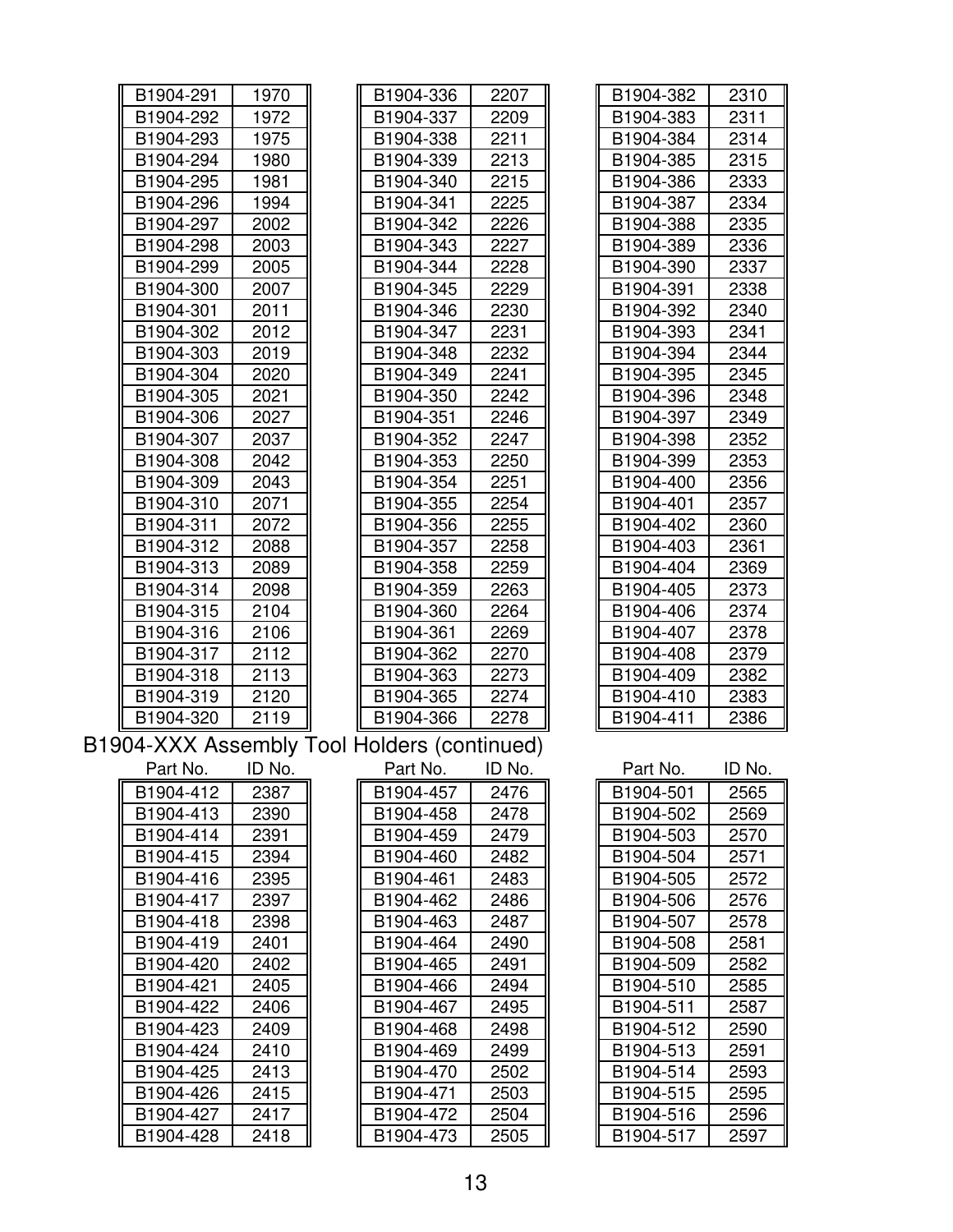| B1904-429 | 2421   | B1904-474                                   | 2507   | B1904-518 | 2598   |
|-----------|--------|---------------------------------------------|--------|-----------|--------|
| B1904-430 | 2422   | B1904-475                                   | 2508   | B1904-519 | 2601   |
| B1904-431 | 2425   | B1904-476                                   | 2512   | B1904-520 | 2602   |
| B1904-432 | 2426   | B1904-476                                   | 2849   | B1904-521 | 2604   |
| B1904-433 | 2429   | B1904-477                                   | 2514   | B1904-522 | 2605   |
| B1904-434 | 2430   | B1904-478                                   | 2518   | B1904-523 | 2606   |
| B1904-435 | 2434   | B1904-479                                   | 2529   | B1904-524 | 2607   |
| B1904-436 | 2437   | B1904-480                                   | 2536   | B1904-525 | 2608   |
| B1904-437 | 2438   | B1904-481                                   | 2538   | B1904-526 | 2611   |
| B1904-438 | 2441   | B1904-482                                   | 2540   | B1904-527 | 2612   |
| B1904-439 | 2442   | B1904-483                                   | 2541   | B1904-528 | 2614   |
| B1904-440 | 2445   | B1904-484                                   | 2862   | B1904-529 | 2616   |
| B1904-441 | 2446   | B1904-485                                   | 2545   | B1904-530 | 2618   |
| B1904-442 | 2449   | B1904-486                                   | 2546   | B1904-531 | 2619   |
| B1904-443 | 2450   | B1904-487                                   | 2547   | B1904-532 | 2623   |
| B1904-444 | 2453   | B1904-488                                   | 2549   | B1904-533 | 2621   |
| B1904-445 | 2454   | B1904-489                                   | 2550   | B1904-534 | 2624   |
| B1904-446 | 2456   | B1904-490                                   | 2551   | B1904-535 | 2627   |
| B1904-447 | 2457   | B1904-491                                   | 2552   | B1904-536 | 2628   |
| B1904-448 | 2460   | B1904-492                                   | 2553   | B1904-537 | 2631   |
| B1904-449 | 2461   | B1904-493                                   | 2555   | B1904-538 | 2633   |
| B1904-450 | 2463   | B1904-494                                   | 2556   | B1904-539 | 2634   |
| B1904-451 | 2464   | B1904-495                                   | 2557   | B1904-540 | 2636   |
| B1904-452 | 2467   | B1904-496                                   | 2558   | B1904-541 | 2637   |
| B1904-453 | 2468   | B1904-497                                   | 2560   | B1904-542 | 2639   |
| B1904-454 | 2471   | B1904-498                                   | 2562   | B1904-543 | 2641   |
| B1904-455 | 2472   | B1904-499                                   | 2563   | B1904-544 | 2643   |
| B1904-456 | 2475   | B1904-500                                   | 2564   | B1904-545 | 2644   |
|           |        | B1904-XXX Assembly Tool Holders (continued) |        |           |        |
| Part No.  | ID No. | Part No.                                    | ID No. | Part No.  | ID No. |
| B1904-546 | 2645   | B1904-591                                   | 2720   | B1904-636 | 2795   |
| B1904-547 | 2646   | B1904-592                                   | 2722   | B1904-637 | 2797   |
| B1904-548 | 2648   | B1904-593                                   | 2725   | B1904-638 | 2798   |
| B1904-549 | 2649   | B1904-594                                   | 2726   | B1904-639 | 2799   |
| B1904-550 | 2650   | B1904-595                                   | 2728   | B1904-640 | 2800   |
| B1904-551 | 2651   | B1904-596                                   | 2730   | B1904-641 | 2802   |
| B1904-552 | 2653   | B1904-597                                   | 2732   | B1904-642 | 2804   |
| B1904-553 | 2654   | B1904-598                                   | 2734   | B1904-643 | 2805   |
| B1904-554 | 2655   | B1904-599                                   | 2735   | B1904-644 | 2807   |
| B1904-555 | 2656   | B1904-600                                   | 2736   | B1904-645 | 2808   |
| B1904-556 | 2657   | B1904-601                                   | 2738   | B1904-646 | 2810   |
| B1904-557 | 2659   | B1904-602                                   | 2740   | B1904-647 | 2811   |
| B1904-558 | 2660   | B1904-603                                   | 2742   | B1904-648 | 2812   |
| B1904-559 | 2662   | B1904-604                                   | 2743   | B1904-649 | 2815   |
| B1904-560 | 2664   | B1904-605                                   | 2744   | B1904-650 | 2817   |
| B1904-561 | 2667   | B1904-606                                   | 2745   | B1904-651 | 2823   |
| B1904-562 | 2668   | B1904-607                                   | 2746   | B1904-654 | 2816   |
| B1904-563 | 2669   | B1904-608                                   | 2747   | B1904-655 | 2818   |
| B1904-564 | 2670   | B1904-609                                   | 2748   | B1904-657 | 2821   |
|           |        |                                             |        |           |        |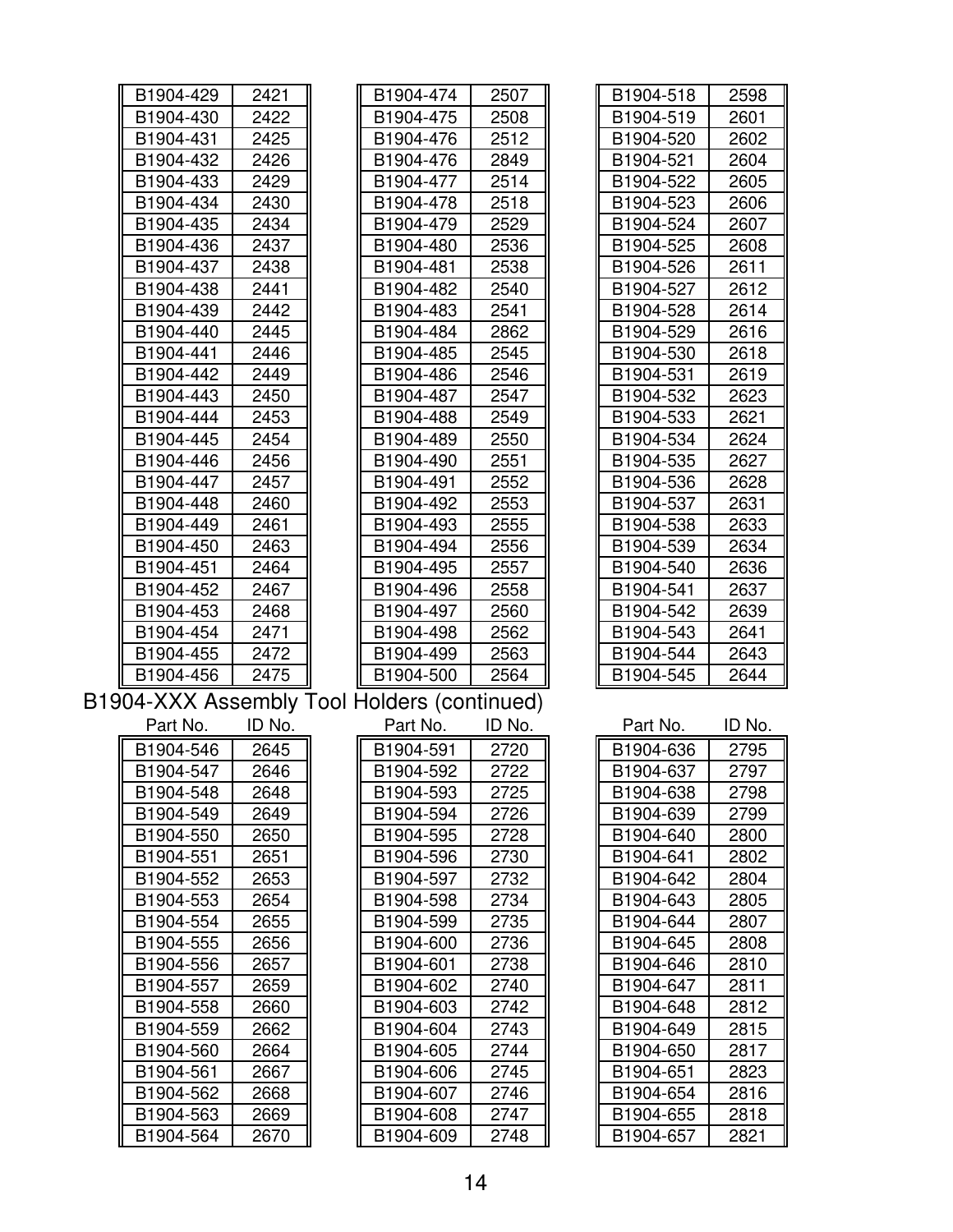| B1904-565 | 2672 |
|-----------|------|
| B1904-566 | 2673 |
| B1904-567 | 2675 |
| B1904-568 | 2677 |
| B1904-569 | 2678 |
| B1904-570 | 2679 |
| B1904-571 | 2681 |
| B1904-572 | 2682 |
| B1904-573 | 2687 |
| B1904-574 | 2689 |
| B1904-575 | 2691 |
| B1904-576 | 2693 |
| B1904-577 | 2697 |
| B1904-578 | 2698 |
| B1904-579 | 2701 |
| B1904-580 | 2703 |
| B1904-581 | 2704 |
| B1904-582 | 2705 |
| B1904-583 | 2708 |
| B1904-584 | 2709 |
| B1904-585 | 2711 |
| B1904-586 | 2712 |
| B1904-587 | 2714 |
| B1904-588 | 2715 |
| B1904-589 | 2716 |
| B1904-590 | 2717 |

| B1904-565                     | 2672 | B1904-610             | 2749 | B1904-658             | 2822 |
|-------------------------------|------|-----------------------|------|-----------------------|------|
| B1904-566                     | 2673 | B1904-611             | 2751 | B1904-661             | 2826 |
| B1904-567                     | 2675 | B1904-612             | 2753 | B1904-662             | 2827 |
| B1904-568                     | 2677 | B1904-613             | 2754 | B1904-663             | 2828 |
| B1904-569                     | 2678 | B1904-614             | 2757 | B1904-664             | 2829 |
| B1904-570                     | 2679 | B1904-615             | 2758 | B1904-665             | 2830 |
| B1904-571                     | 2681 | B1904-616             | 2760 | B1904-666             | 2832 |
| B1904-572                     | 2682 | B1904-617             | 2762 | B1904-667             | 2833 |
| B1904-573                     | 2687 | B1904-618             | 2764 | B1904-668             | 2840 |
| B1904-574                     | 2689 | B1904-619             | 2765 | B1904-669             | 2842 |
| B1904-575                     | 2691 | B <sub>1904-620</sub> | 2767 | B <sub>1904-670</sub> | 2843 |
| B1904-576                     | 2693 | B1904-621             | 2769 | B1904-673             | 2844 |
| B1904-577                     | 2697 | B1904-622             | 2770 | B1904-674             | 2845 |
| B1904-578                     | 2698 | B1904-623             | 2771 | B1904-676             | 2849 |
| B1904-579                     | 2701 | B1904-624             | 2772 | B1904-677             | 2851 |
| B1904-580                     | 2703 | B1904-625             | 2774 | B1904-678             | 2852 |
| B1904-581                     | 2704 | B1904-626             | 2776 | B1904-679             | 2853 |
| B1904-582                     | 2705 | B1904-627             | 2780 | B1904-680             | 2854 |
| B1904-583                     | 2708 | B1904-628             | 2781 | B1904-681             | 2856 |
| B1904-584                     | 2709 | B1904-629             | 2784 | B1904-682             | 2857 |
| B1904-585                     | 2711 | B1904-630             | 2785 | B1904-683             | 2858 |
| B1904-586                     | 2712 | B1904-631             | 2787 | B1904-684             | 2859 |
| B1904-587                     | 2714 | B1904-632             | 2789 | B1904-685             | 2865 |
| B1904-588                     | 2715 | B1904-633             | 2791 | B1904-686             | 2866 |
| B1904-589                     | 2716 | B1904-634             | 2793 | B1904-689             | 2872 |
| B1904-590                     | 2717 | B1904-635             | 2794 | B1904-690             | 2873 |
| $\overline{1}$ $\overline{1}$ | . .  | .                     |      |                       |      |

| B1904-658 | 2822 |
|-----------|------|
| B1904-661 | 2826 |
| B1904-662 | 2827 |
| B1904-663 | 2828 |
| B1904-664 | 2829 |
| B1904-665 | 2830 |
| B1904-666 | 2832 |
| B1904-667 | 2833 |
| B1904-668 | 2840 |
| B1904-669 | 2842 |
| B1904-670 | 2843 |
| B1904-673 | 2844 |
| B1904-674 | 2845 |
| B1904-676 | 2849 |
| B1904-677 | 2851 |
| B1904-678 | 2852 |
| B1904-679 | 2853 |
| B1904-680 | 2854 |
| B1904-681 | 2856 |
| B1904-682 | 2857 |
| B1904-683 | 2858 |
| B1904-684 | 2859 |
| B1904-685 | 2865 |
| B1904-686 | 2866 |
| B1904-689 | 2872 |
| B1904-690 | 2873 |

## B1904-XXX Assembly Tool Holders (continued)

B1904-691 2875 B1904-692 2877

| Part No. | ID No. | Part No.               | ID No. | Part No. | ID No. |
|----------|--------|------------------------|--------|----------|--------|
| 1904-691 | 2875   | B1904-735              | 2998   |          |        |
| 1904-692 | 2877   | B1904-736              | 2999   |          |        |
| 1904-693 | 2882   | B1904-737              | 3001   |          |        |
| 1904-694 | 2883   | B1904-738              | 3011   |          |        |
| 1904-695 | 2891   | B1904-739              | 3013   |          |        |
| 1904-696 | 2892   | B1904-740              | 3015   |          |        |
| 1904-697 | 2893   | B1904-741              | 3016   |          |        |
| 1904-698 | 2894   | B1904-750              | 3047   |          |        |
| 1904-699 | 2896   | B <sub>1904</sub> -751 | 3049   |          |        |

B1904-693 2882 B1904-694 2883 B1904-695 2891 B1904-696 | 2892 B1904-697 | 2893 B1904-698 2894 B1904-699 2896 B1904-700 2897 B1904-701 2900 B1904-702 2901 B1904-703 2902 B1904-704 2905 B1904-705 2906 B1904-706 2910 B1904-707 2914 B1904-708 2918 B1904-709 2919 B1904-710 2936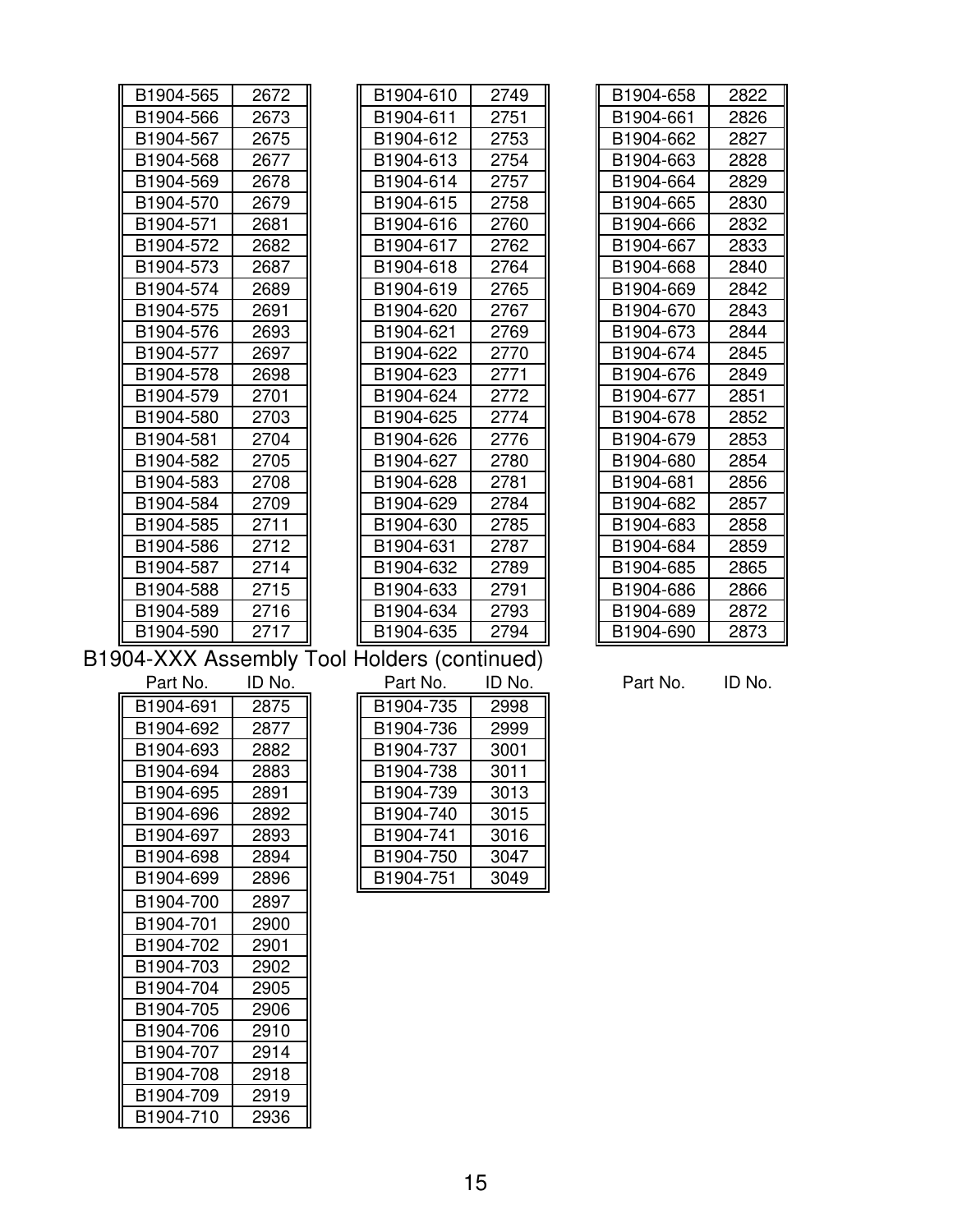| B1904-711 | 2937 |
|-----------|------|
| B1904-712 | 2938 |
| B1904-713 | 2939 |
| B1904-714 | 2940 |
| B1904-715 | 2941 |
| B1904-716 | 2942 |
| B1904-717 | 2943 |
| B1904-718 | 2944 |
| B1904-719 | 2945 |
| B1904-720 | 2953 |
| B1904-721 | 2954 |
| B1904-722 | 2955 |
| B1904-723 | 2956 |
| B1904-724 | 2962 |
| B1904-725 | 2964 |
| B1904-726 | 2965 |
| B1904-727 | 2966 |
| B1904-728 | 2971 |
| B1904-729 | 2972 |
| B1904-730 | 2985 |
| B1904-731 | 2986 |
| B1904-732 | 2990 |
| B1904-733 | 2992 |
| B1904-734 | 2995 |

#### B1905-XXX Master Bushing Spacers

| . טוני זע. | יישו |
|------------|------|
| B1905-001  | 507  |
| B1905-002  | 515  |
| B1905-003  | 524  |
| B1905-004  | 536  |
| B1905-005  | 544  |
| B1905-006  | 551  |
| B1905-007  | 564  |
| B1905-008  | 572  |
| B1905-009  | 580  |
| B1905-010  | 587  |
| B1905-011  | 594  |
| B1905-012  | 601  |
| B1905-013  | 610  |
| B1905-014  | 623  |
| B1905-015  | 630  |
| B1905-016  | 637  |
| B1905-017  | 649  |
| B1905-018  | 657  |
| B1905-019  | 668  |
| B1905-020  | 637  |
| B1905-021  | 674  |

| 940<br>507<br>B1905-047<br>B1905-095<br>515<br>B1905-048<br>953<br>B1905-096<br>B1905-049<br>968<br>524<br>B1905-097<br>536<br>B1905-050<br>975<br>B1905-098<br>948<br>544<br>B1905-052<br>B1905-099<br>551<br>B1905-053<br>1003<br>B1905-100<br>564<br>1010<br>B1905-054<br>B1905-101<br>B1905-055<br>1017<br>B1905-102<br>572<br>580<br>1028<br>B1905-103<br>B1905-056<br>1036<br>587<br>B1905-057<br>B1905-104<br>B1905-058<br>1042<br>B1905-105<br>594<br>601<br>1048<br>B1905-059<br>B1905-106<br>1066<br>610<br>B1905-061<br>B1905-107<br>623<br>1105<br>B1905-062<br>B1905-108<br>630<br>B1905-063<br>1167<br>B1905-109<br>637<br>B1905-064<br>1183<br>B1905-170<br>649<br>B1905-065<br>1198<br>B1905-171<br>1202<br>657<br>B1905-066<br>B1905-172<br>668<br>B1905-067<br>1207<br>B1905-173<br>B1905-068<br>1214<br>B1905-175<br>637<br>1235<br>674<br>B1905-069<br>B1905-176 | Part No.  | ID No. | Part No. | ID No. | Part No. | ID No |
|--------------------------------------------------------------------------------------------------------------------------------------------------------------------------------------------------------------------------------------------------------------------------------------------------------------------------------------------------------------------------------------------------------------------------------------------------------------------------------------------------------------------------------------------------------------------------------------------------------------------------------------------------------------------------------------------------------------------------------------------------------------------------------------------------------------------------------------------------------------------------------------|-----------|--------|----------|--------|----------|-------|
|                                                                                                                                                                                                                                                                                                                                                                                                                                                                                                                                                                                                                                                                                                                                                                                                                                                                                      | B1905-001 |        |          |        |          | 1424  |
|                                                                                                                                                                                                                                                                                                                                                                                                                                                                                                                                                                                                                                                                                                                                                                                                                                                                                      | B1905-002 |        |          |        |          | 1433  |
|                                                                                                                                                                                                                                                                                                                                                                                                                                                                                                                                                                                                                                                                                                                                                                                                                                                                                      | B1905-003 |        |          |        |          | 1441  |
|                                                                                                                                                                                                                                                                                                                                                                                                                                                                                                                                                                                                                                                                                                                                                                                                                                                                                      | B1905-004 |        |          |        |          | 1448  |
|                                                                                                                                                                                                                                                                                                                                                                                                                                                                                                                                                                                                                                                                                                                                                                                                                                                                                      | B1905-005 |        |          |        |          | 1450  |
|                                                                                                                                                                                                                                                                                                                                                                                                                                                                                                                                                                                                                                                                                                                                                                                                                                                                                      | B1905-006 |        |          |        |          | 1454  |
|                                                                                                                                                                                                                                                                                                                                                                                                                                                                                                                                                                                                                                                                                                                                                                                                                                                                                      | B1905-007 |        |          |        |          | 1478  |
|                                                                                                                                                                                                                                                                                                                                                                                                                                                                                                                                                                                                                                                                                                                                                                                                                                                                                      | B1905-008 |        |          |        |          | 1494  |
|                                                                                                                                                                                                                                                                                                                                                                                                                                                                                                                                                                                                                                                                                                                                                                                                                                                                                      | B1905-009 |        |          |        |          | 1495  |
|                                                                                                                                                                                                                                                                                                                                                                                                                                                                                                                                                                                                                                                                                                                                                                                                                                                                                      | B1905-010 |        |          |        |          | 1496  |
|                                                                                                                                                                                                                                                                                                                                                                                                                                                                                                                                                                                                                                                                                                                                                                                                                                                                                      | B1905-011 |        |          |        |          | 1497  |
|                                                                                                                                                                                                                                                                                                                                                                                                                                                                                                                                                                                                                                                                                                                                                                                                                                                                                      | B1905-012 |        |          |        |          | 1498  |
|                                                                                                                                                                                                                                                                                                                                                                                                                                                                                                                                                                                                                                                                                                                                                                                                                                                                                      | B1905-013 |        |          |        |          | 1525  |
|                                                                                                                                                                                                                                                                                                                                                                                                                                                                                                                                                                                                                                                                                                                                                                                                                                                                                      | B1905-014 |        |          |        |          | 1540  |
|                                                                                                                                                                                                                                                                                                                                                                                                                                                                                                                                                                                                                                                                                                                                                                                                                                                                                      | B1905-015 |        |          |        |          | 1552  |
|                                                                                                                                                                                                                                                                                                                                                                                                                                                                                                                                                                                                                                                                                                                                                                                                                                                                                      | B1905-016 |        |          |        |          | 1571  |
|                                                                                                                                                                                                                                                                                                                                                                                                                                                                                                                                                                                                                                                                                                                                                                                                                                                                                      | B1905-017 |        |          |        |          | 1572  |
|                                                                                                                                                                                                                                                                                                                                                                                                                                                                                                                                                                                                                                                                                                                                                                                                                                                                                      | B1905-018 |        |          |        |          | 1581  |
|                                                                                                                                                                                                                                                                                                                                                                                                                                                                                                                                                                                                                                                                                                                                                                                                                                                                                      | B1905-019 |        |          |        |          | 1586  |
|                                                                                                                                                                                                                                                                                                                                                                                                                                                                                                                                                                                                                                                                                                                                                                                                                                                                                      | B1905-020 |        |          |        |          | 1597  |
|                                                                                                                                                                                                                                                                                                                                                                                                                                                                                                                                                                                                                                                                                                                                                                                                                                                                                      | B1905-021 |        |          |        |          | 1603  |

| Part No. | ID No. | Part No.  | ID No. | Part No.  | ID No. |
|----------|--------|-----------|--------|-----------|--------|
| 1905-001 | 507    | B1905-047 | 940    | B1905-095 | 1424   |
| 1905-002 | 515    | B1905-048 | 953    | B1905-096 | 1433   |
| 1905-003 | 524    | B1905-049 | 968    | B1905-097 | 1441   |
| 1905-004 | 536    | B1905-050 | 975    | B1905-098 | 1448   |
| 1905-005 | 544    | B1905-052 | 948    | B1905-099 | 1450   |
| 1905-006 | 551    | B1905-053 | 1003   | B1905-100 | 1454   |
| 1905-007 | 564    | B1905-054 | 1010   | B1905-101 | 1478   |
| 1905-008 | 572    | B1905-055 | 1017   | B1905-102 | 1494   |
| 1905-009 | 580    | B1905-056 | 1028   | B1905-103 | 1495   |
| 1905-010 | 587    | B1905-057 | 1036   | B1905-104 | 1496   |
| 1905-011 | 594    | B1905-058 | 1042   | B1905-105 | 1497   |
| 1905-012 | 601    | B1905-059 | 1048   | B1905-106 | 1498   |
| 1905-013 | 610    | B1905-061 | 1066   | B1905-107 | 1525   |
| 1905-014 | 623    | B1905-062 | 1105   | B1905-108 | 1540   |
| 1905-015 | 630    | B1905-063 | 1167   | B1905-109 | 1552   |
| 1905-016 | 637    | B1905-064 | 1183   | B1905-170 | 1571   |
| 1905-017 | 649    | B1905-065 | 1198   | B1905-171 | 1572   |
| 1905-018 | 657    | B1905-066 | 1202   | B1905-172 | 1581   |
| 1905-019 | 668    | B1905-067 | 1207   | B1905-173 | 1586   |
| 1905-020 | 637    | B1905-068 | 1214   | B1905-175 | 1597   |
| 1905-021 | 674    | B1905-069 | 1235   | B1905-176 | 1603   |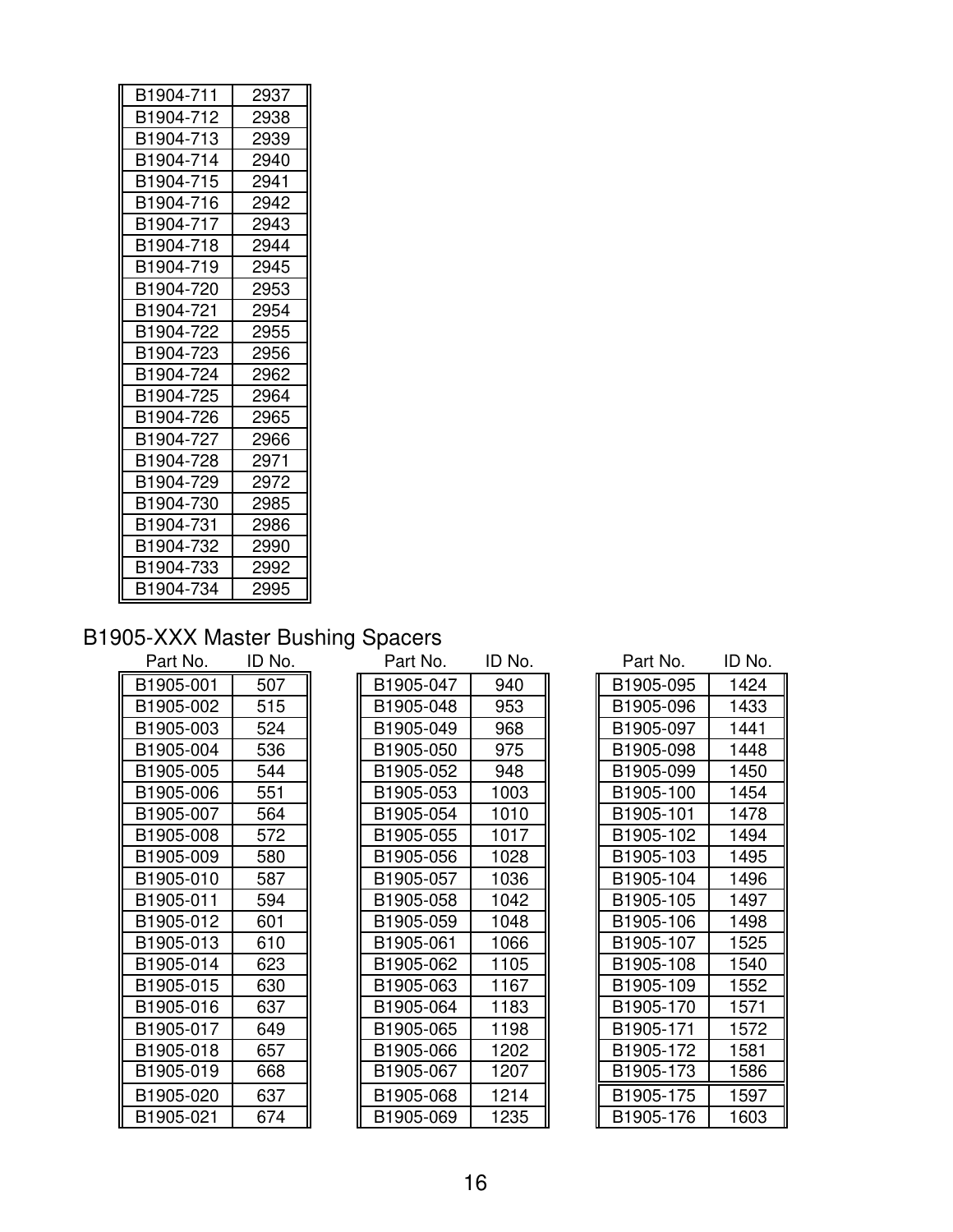| B1905-022                                  | 678 | B1905-070 | 1250 | B1905-177 | 1621 |
|--------------------------------------------|-----|-----------|------|-----------|------|
| B1905-023                                  | 689 | B1905-071 | 1251 | B1905-178 | 1628 |
| B1905-024                                  | 696 | B1905-072 | 1262 | B1905-179 | 1635 |
| B1905-025                                  | 716 | B1905-073 | 1263 | B1905-180 | 1636 |
| B1905-026                                  | 723 | B1905-074 | 1264 | B1905-183 | 1670 |
| B1905-027                                  | 741 | B1905-075 | 1265 | B1905-184 | 1685 |
| B1905-028                                  | 761 | B1905-076 | 1282 | B1905-185 | 1688 |
| B1905-029                                  | 768 | B1905-077 | 1283 | B1905-186 | 1693 |
| B1905-030                                  | 775 | B1905-078 | 1284 | B1905-187 | 1705 |
| B1905-031                                  | 782 | B1905-079 | 1298 | B1905-188 | 1710 |
| B1905-032                                  | 789 | B1905-080 | 1308 | B1905-189 | 1737 |
| B1905-033                                  | 796 | B1905-081 | 1322 | B1905-190 | 1752 |
| B1905-034                                  | 803 | B1905-082 | 1323 | B1905-191 | 1757 |
| B1905-035                                  | 825 | B1905-083 | 1324 | B1905-192 | 1765 |
| B1905-036                                  | 834 | B1905-084 | 1335 | B1905-193 | 1788 |
| B1905-037                                  | 835 | B1905-085 | 1336 | B1905-194 | 1792 |
| B1905-038                                  | 844 | B1905-086 | 1337 | B1905-195 | 1797 |
| B1905-039                                  | 857 | B1905-087 | 1348 | B1905-196 | 1805 |
| B1905-040                                  | 883 | B1905-088 | 1349 | B1905-197 | 1810 |
| B1905-041                                  | 884 | B1905-089 | 1350 | B1905-198 | 1812 |
| B1905-042                                  | 891 | B1905-090 | 1351 | B1905-199 | 1815 |
| B1905-043                                  | 899 | B1905-091 | 1401 | B1905-200 | 1819 |
| B1905-044                                  | 917 | B1905-092 | 1402 | B1905-201 | 1821 |
| B1905-045                                  | 920 | B1905-093 | 1411 | B1905-202 | 1852 |
| B1905-046                                  | 922 | B1905-094 | 1419 | B1905-203 | 1854 |
| 905-XXX Master Rushing Spacers (continued) |     |           |      |           |      |

B1905-XXX Master Bushing Spacers (continued)

| B1905-204<br>B1905-210<br>1864<br>1953 |  |
|----------------------------------------|--|
| B1905-211<br>B1905-205<br>1870<br>1958 |  |
| B1905-212<br>B1905-206<br>1899<br>1977 |  |
| B1905-213<br>B1905-207<br>1902<br>1983 |  |
| 1923<br>B1905-214<br>B1905-208<br>1996 |  |
| B1905-209<br>B1905-216<br>1930<br>2069 |  |

| Part No.  | ID No. | Part No.  | ID No. | Part No.  | ID No. |
|-----------|--------|-----------|--------|-----------|--------|
| B1905-204 | 1864   | B1905-210 | 1953   | B1905-217 | 2075   |
| B1905-205 | 1870   | B1905-211 | 1958   | B1905-218 | 2087   |
| B1905-206 | 1899   | B1905-212 | 1977   | B1905-219 | 2116   |
| B1905-207 | 1902   | B1905-213 | 1983   | B1905-220 | 2968   |
| B1905-208 | 1923   | B1905-214 | 1996   |           |        |
| B1905-209 | 1930   | B1905-216 | 2069   |           |        |

| Part No.  | ID No. |
|-----------|--------|
| B1905-217 | 2075   |
| B1905-218 | 2087   |
| B1905-219 | 2116   |
| B1905-220 | 2968   |

## B2054-XXX Pin Disassembly Tools

| Part No.  | ID No. | Part No.  | ID No |
|-----------|--------|-----------|-------|
| B2054-001 | 851    | B2054-009 | 1237  |
| B2054-002 | 858    | B2054-010 | 1935  |
| B2054-003 | 864    | B2054-011 | 1986  |
| B2054-004 | 881    | B2054-012 | 2029  |
| B2054-005 | 925    | B2054-013 | 2046  |
| B2054-006 | 932    | B2054-014 | 2081  |
| B2054-007 | 1054   | B2054-015 | 2126  |
| B2054-008 | 1236   | B2054-017 | 2233  |

| Part No.  | ID No. | Part No.  | ID No. | Part No.  | ID No. |
|-----------|--------|-----------|--------|-----------|--------|
| B2054-001 | 851    | B2054-009 | 1237   | B2054-019 | 2888   |
| B2054-002 | 858    | B2054-010 | 1935   | B2054-020 | 2973   |
| B2054-003 | 864    | B2054-011 | 1986   | B2054-021 | 2979   |
| B2054-004 | 881    | B2054-012 | 2029   | B2054-022 | 2981   |
| B2054-005 | 925    | B2054-013 | 2046   | B2054-023 | 3002   |
| B2054-006 | 932    | B2054-014 | 2081   |           |        |
| B2054-007 | 1054   | B2054-015 | 2126   |           |        |
| B2054-008 | 1236   | B2054-017 | 2233   |           |        |

| Part No.  | ID No. |
|-----------|--------|
| B2054-019 | 2888   |
| B2054-020 | 2973   |
| B2054-021 | 2979   |
| B2054-022 | 2981   |
| B2054-023 | 3002   |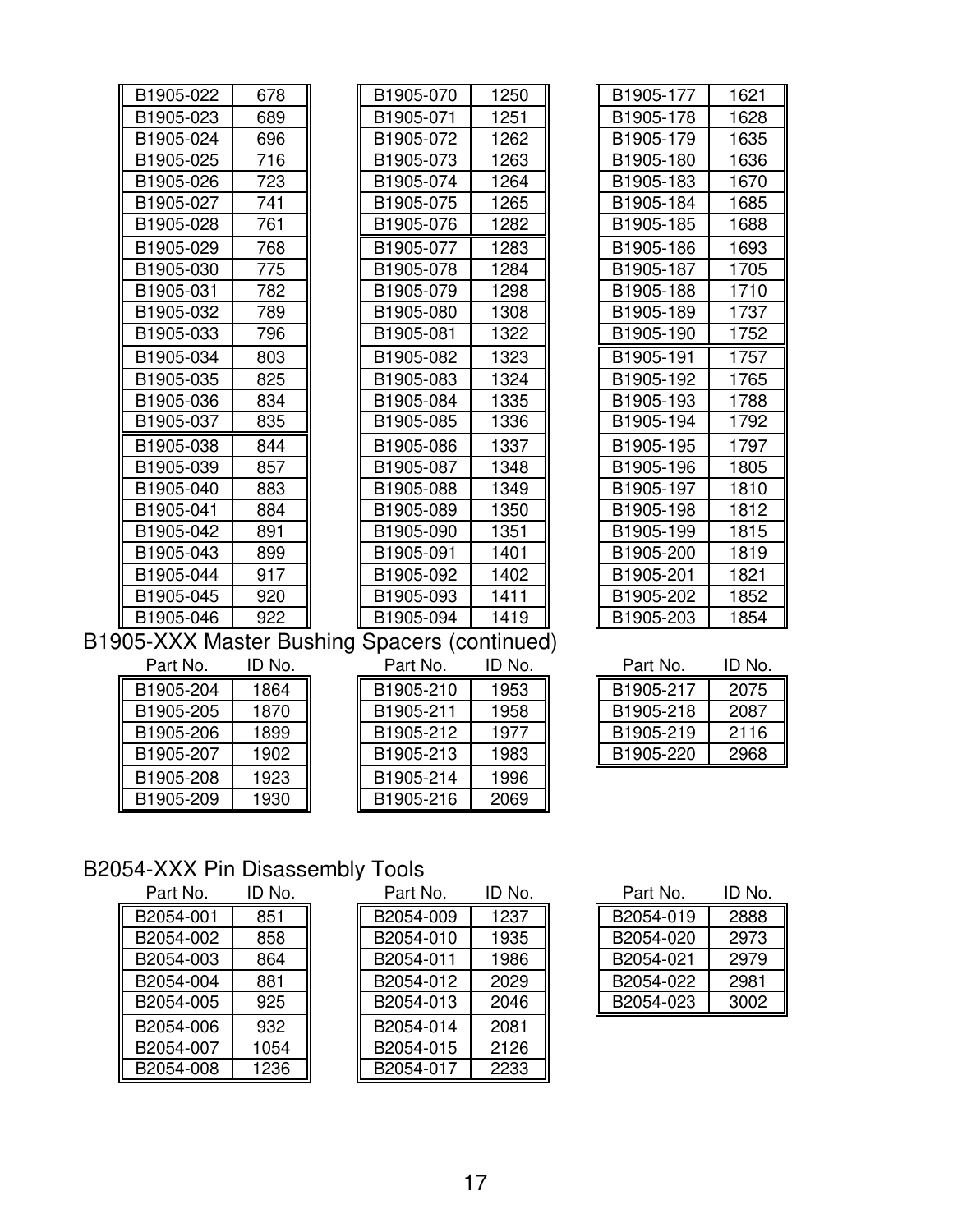## B2055-XXX Bushing Disassembly Tools

| Part No.  | ID No. |
|-----------|--------|
| B2055-001 | 852    |
| B2055-002 | 859    |
| B2055-003 | 876    |
| B2055-004 | 926    |
| B2055-005 | 933    |
| B2055-006 | 1055   |
| B2055-007 | 1061   |

| Part No.  | ID No. | Part No.  | ID No. | Part No.  | ID No. |
|-----------|--------|-----------|--------|-----------|--------|
| B2055-001 | 852    | B2055-008 | 1238   | B2055-015 | 2234   |
| B2055-002 | 859    | B2055-009 | 1239   | B2055-016 | 2974   |
| B2055-003 | 876    | B2055-010 | 1936   | B2055-017 | 3006   |
| B2055-004 | 926    | B2055-011 | 1987   | B2055-018 | 3018   |
| B2055-005 | 933    | B2055-012 | 2030   |           |        |
| B2055-006 | 1055   | B2055-013 | 2047   |           |        |
| B2055-007 | 1061   | B2055-014 | 2082   |           |        |

| Part No.  | ID No. |
|-----------|--------|
| B2055-015 | 2234   |
| B2055-016 | 2974   |
| B2055-017 | 3006   |
| B2055-018 | 3018   |

## B2056-XXX Assembly Tool Inserts<br>Part No. ID No. Part No

| B2056-001 | 855 |
|-----------|-----|
| B2056-002 | 856 |
| B2056-003 | 862 |
| B2056-004 | 863 |
| B2056-008 | 879 |
| B2056-009 | 880 |

| Part No.  | ID No. | Part No.  | ID NO. | Part No.  | ID NO |
|-----------|--------|-----------|--------|-----------|-------|
| B2056-001 | 855    | B2056-010 | 882    | B2056-016 | 938   |
| B2056-002 | 856    | B2056-011 | 929    | B2056-017 | 1057  |
| B2056-003 | 862    | B2056-012 | 930    | B2056-018 | 1059  |
| B2056-004 | 863    | B2056-013 | 931    | B2056-019 | 1060  |
| B2056-008 | 879    | B2056-014 | 936    | B2056-020 | 2235  |
| B2056-009 | 880    | B2056-015 | 937    | B2056-021 | 2236  |

| Part No. | ID No. | Part No.  | ID No. | Part No.  | ID No. |
|----------|--------|-----------|--------|-----------|--------|
| 2056-001 | 855    | B2056-010 | 882    | B2056-016 | 938    |
| 2056-002 | 856    | B2056-011 | 929    | B2056-017 | 1057   |
| 2056-003 | 862    | B2056-012 | 930    | B2056-018 | 1059   |
| 2056-004 | 863    | B2056-013 | 931    | B2056-019 | 1060   |
| 2056-008 | 879    | B2056-014 | 936    | B2056-020 | 2235   |
| 2056-009 | 880    | B2056-015 | 937    | B2056-021 | 2236   |

### B2057-XXX Assembly Tool Holders

| Part No.  | ID No. | Part No.  | ID No |
|-----------|--------|-----------|-------|
| B2057-001 | 853    | B2057-010 | 935   |
| B2057-002 | 854    | B2057-011 | 1174  |
| B2057-003 | 860    | B2057-012 | 1988  |
| B2057-004 | 861    | B2057-013 | 1989  |
| B2057-005 | 865A   | B2057-014 | 2038  |
| B2057-006 | 866A   | B2057-015 | 2237  |
| B2057-007 | 877    | B2057-016 | 2238  |
| B2057-008 | 878    | B2057-017 | 2889  |
| B2057-009 | 928    | B2057-018 | 2957  |

| Part No.  | ID No. | Part No.  | ID No. | Part No.  | ID No. |
|-----------|--------|-----------|--------|-----------|--------|
| B2057-001 | 853    | B2057-010 | 935    | B2057-019 | 2982   |
| B2057-002 | 854    | B2057-011 | 1174   | B2057-020 | 3008   |
| B2057-003 | 860    | B2057-012 | 1988   | B2057-021 | 3009   |
| B2057-004 | 861    | B2057-013 | 1989   |           |        |
| B2057-005 | 865A   | B2057-014 | 2038   |           |        |
| B2057-006 | 866A   | B2057-015 | 2237   |           |        |
| B2057-007 | 877    | B2057-016 | 2238   |           |        |
| B2057-008 | 878    | B2057-017 | 2889   |           |        |
| B2057-009 | 928    | B2057-018 | 2957   |           |        |

| Part No.  | ID No. |
|-----------|--------|
| B2057-019 | 2982   |
| B2057-020 | 3008   |
| B2057-021 | 3009   |

## B2061-XXX Assembly Tool Holders

| Part No.  | ID No. |
|-----------|--------|
| B2061-001 | 927    |
| B2061-002 | 934    |
| B2061-003 | 928    |
| B2061-004 | 1056   |

| Part No.  | ID No. | Part No.  | ID No. | Part No.  | ID No. |
|-----------|--------|-----------|--------|-----------|--------|
| B2061-001 | 927    | B2061-005 | 1058   | B2061-009 | 1112   |
| B2061-002 | 934    | B2061-006 | 1062   | B2061-010 | 2127   |
| B2061-003 | 928    | B2061-007 | 1063   | B2061-011 | 3019   |
| B2061-004 | 1056   | B2061-008 | 1147   |           |        |

| Part No.  | ID No. |
|-----------|--------|
| B2061-009 | 1112   |
| B2061-010 | 2127   |
| B2061-011 | 3019   |

## B2158-XXX Tool Mounts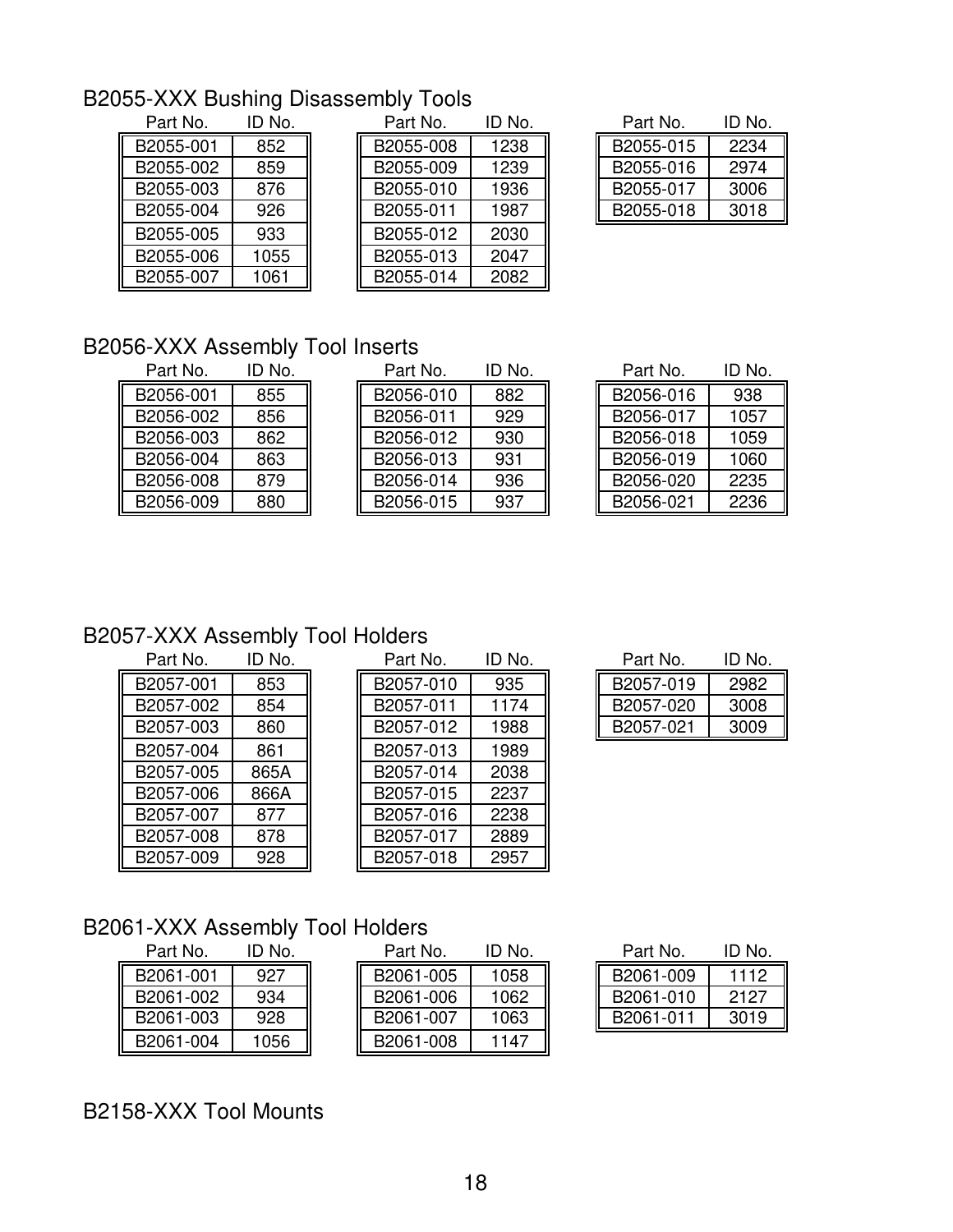| Part No.  | ID No. |
|-----------|--------|
| B2158-001 | 981    |
| B2158-002 | 982    |
| B2158-003 | 983    |
| B2158-004 | 984    |
| B2158-005 | 985    |
| B2158-006 | 986    |
| B2158-007 | 987    |
| B2158-008 | 988    |
| B2158-009 | 989    |

| Part No.  | ID No. | Part No.  | ID No. | Part No.  | ID No. |
|-----------|--------|-----------|--------|-----------|--------|
| B2158-001 | 981    | B2158-010 | 1377   | B2158-020 | 1917   |
| B2158-002 | 982    | B2158-011 | 2260   | B2158-021 | 2008   |
| B2158-003 | 983    | B2158-012 | 1731   | B2158-024 | 2243   |
| B2158-004 | 984    | B2158-013 | 1491   | B2158-025 |        |
| B2158-005 | 985    | B2158-014 | 1219   |           |        |
| B2158-006 | 986    | B2158-015 | 1694   |           |        |
| B2158-007 | 987    | B2158-016 | 1382   |           |        |
| B2158-008 | 988    | B2158-017 | 1477   |           |        |
| B2158-009 | 989    | B2158-018 | 1732   |           |        |

| Part No.  | ID No. |
|-----------|--------|
| B2158-020 | 1917   |
| B2158-021 | 2008   |
| B2158-024 | 2243   |
| B2158-025 |        |

### B2440-XXX Tool Mounts

| Part No.  | ID No. |
|-----------|--------|
| B2440-001 | 1404   |
| B2440-002 | 1492   |
| B2440-003 | 1493   |
| B2440-004 | 1562   |
| B2440-005 | 1569   |
| B2440-006 | 1607   |

| Part No.  | ID No. | Part No.  | ID No. | Part No.  | ID No. |
|-----------|--------|-----------|--------|-----------|--------|
| B2440-001 | 1404   | B2440-007 | 1617   | B2440-014 | 1881   |
| B2440-002 | 1492   | B2440-008 | 1633   | B2440-015 | 1895   |
| B2440-003 | 1493   | B2440-009 | 1642   | B2440-016 | 1985   |
| B2440-004 | 1562   | B2440-010 | 1678   | B2440-017 | 2129   |
| B2440-005 | 1569   | B2440-012 | 1846   | B2440-018 | 2154   |
| B2440-006 | 1607   | B2440-013 | 1853   | B2440-019 |        |

| Part No.  | ID No. |
|-----------|--------|
| B2440-014 | 1881   |
| B2440-015 | 1895   |
| B2440-016 | 1985   |
| B2440-017 | 2129   |
| B2440-018 | 2154   |
| B2440-019 |        |

# B2441-XXX Tool Mounts<br>Part No. ID No.

| Part No.  | ID No. | Part No  | N٥ |
|-----------|--------|----------|----|
| B2441-001 |        | 2441-002 | 26 |

## C1165-XXX Assembly Tool Holders

| Part No.  | ID No. | Part No.  | ID No |
|-----------|--------|-----------|-------|
| C1165-001 | 1152   | C1165-009 | 1937  |
| C1165-002 | 1153   | C1165-010 | 1938  |
| C1165-003 | 1154   | C1165-011 | 2039  |
| C1165-004 | 1155   | C1165-012 | 2092  |
| C1165-005 | 1240   | C1165-013 | 2093  |
| C1165-006 | 1241   | C1165-014 | 2885  |
| C1165-007 | 1242   | C1165-015 | 2886  |
| C1165-008 | 1243   | C1165-016 | 2958  |
|           |        |           |       |

| Part No.  | ID No. | Part No.  | ID No. | Part No.  | ID No. |
|-----------|--------|-----------|--------|-----------|--------|
| C1165-001 | 1152   | C1165-009 | 1937   | C1165-017 | 2959   |
| C1165-002 | 1153   | C1165-010 | 1938   | C1165-018 | 2975   |
| C1165-003 | 1154   | C1165-011 | 2039   | C1165-019 | 2976   |
| C1165-004 | 1155   | C1165-012 | 2092   | C1165-020 | 2980   |
| C1165-005 | 1240   | C1165-013 | 2093   | C1165-021 | 2984   |
| C1165-006 | 1241   | C1165-014 | 2885   | C1165-022 | 3004   |
| C1165-007 | 1242   | C1165-015 | 2886   | C1165-023 | 3005   |
| C1165-008 | 1243   | C1165-016 | 2958   |           |        |

| Part No.  | ID No. |
|-----------|--------|
| C1165-017 | 2959   |
| C1165-018 | 2975   |
| C1165-019 | 2976   |
| C1165-020 | 2980   |
| C1165-021 | 2984   |
| C1165-022 | 3004   |
| C1165-023 | 3005   |

### C1166-XXX Assembly Tool Inserts

| Part No.  | ID NO. |
|-----------|--------|
| C1166-001 | 867    |
| C1166-002 | 868    |
| C1166-003 | 869    |

| Part No.  | 'D No. | Part No.  | ID No. | Part No.  | ID No. |
|-----------|--------|-----------|--------|-----------|--------|
| C1166-001 | 867    | C1166-015 | 1247   | C1166-029 | 2921   |
| C1166-002 | 868    | C1166-016 | 1248   | C1166-030 | 2977   |
| C1166-003 | 869    | C1166-017 | 1939   | C1166-031 | 2978   |

| Part No.  | ID No. |
|-----------|--------|
| C1166-029 | 2921   |
| C1166-030 | 2977   |
| C1166-031 | 2978   |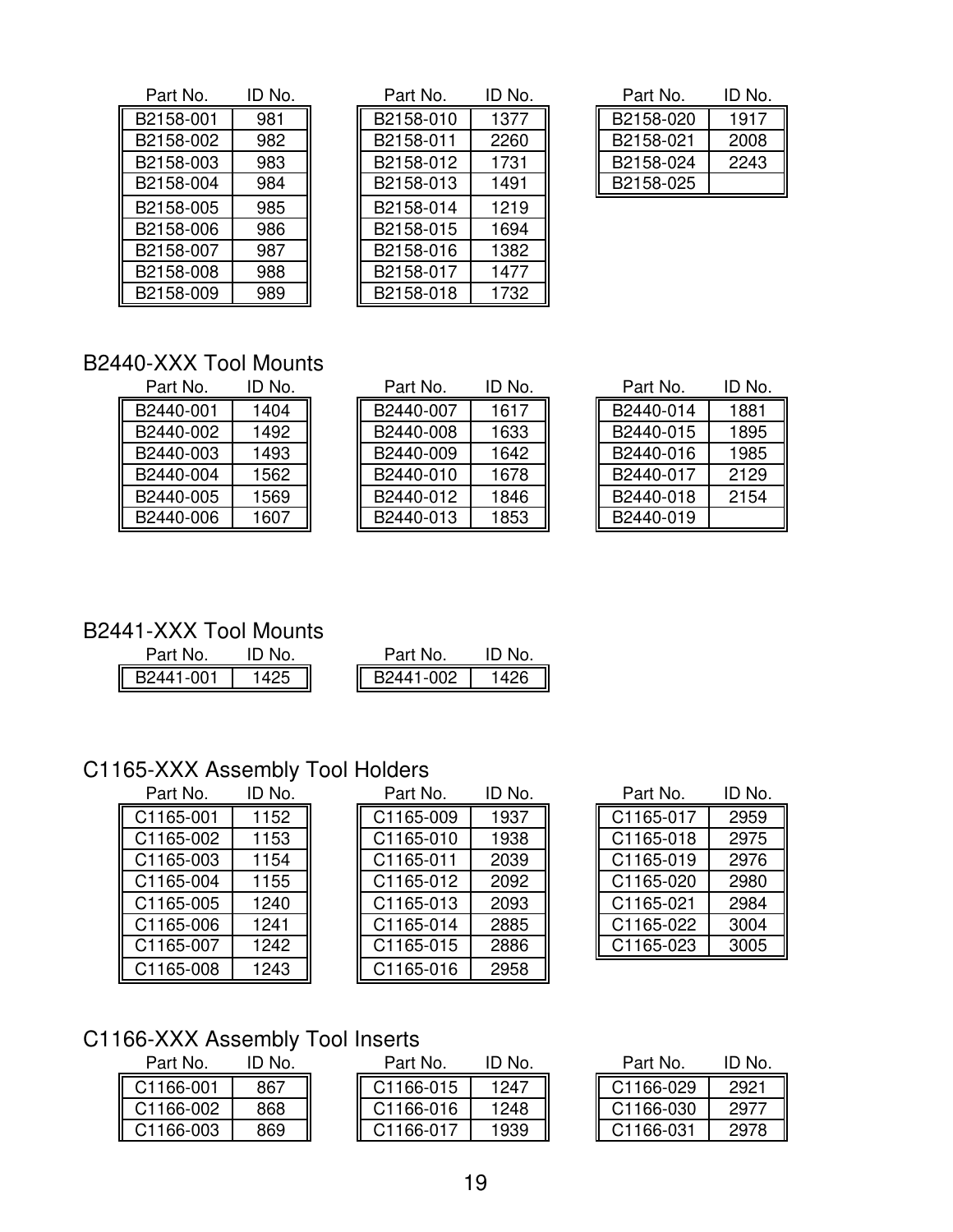| C1166-004 | 1150 | C1166-018 | 1940 |
|-----------|------|-----------|------|
| C1166-005 | 930  | C1166-019 | 1941 |
| C1166-006 | 931  | C1166-020 | 2033 |
| C1166-007 | 1151 | C1166-021 | 2048 |
| C1166-008 | 937  | C1166-022 | 2049 |
| C1166-009 | 938  | C1166-023 | 2050 |
| C1166-010 | 1064 | C1166-024 | 2094 |
| C1166-011 | 1114 | C1166-025 | 2095 |
| C1166-012 | 1244 | C1166-026 | 2128 |
| C1166-013 | 1245 | C1166-027 | 2144 |
| C1166-014 | 1246 | C1166-028 | 2887 |

| C1166-004 | 1150 | C1166-018 | 1940 | C1166-032 | 2983 |
|-----------|------|-----------|------|-----------|------|
| C1166-005 | 930  | C1166-019 | 1941 | C1166-033 | 3003 |
| C1166-006 | 931  | C1166-020 | 2033 | C1166-034 | 3007 |
| C1166-007 | 1151 | C1166-021 | 2048 |           |      |
| C1166-008 | 937  | C1166-022 | 2049 |           |      |
| C1166-009 | 938  | C1166-023 | 2050 |           |      |
| C1166-010 | 1064 | C1166-024 | 2094 |           |      |
| C1166-011 | 1114 | C1166-025 | 2095 |           |      |
| C1166-012 | 1244 | C1166-026 | 2128 |           |      |
| C1166-013 | 1245 | C1166-027 | 2144 |           |      |
| C1166-014 | 1246 | C1166-028 | 2887 |           |      |

| C1166-032 | 2983 |
|-----------|------|
| C1166-033 | 3003 |
| C1166-034 | 3007 |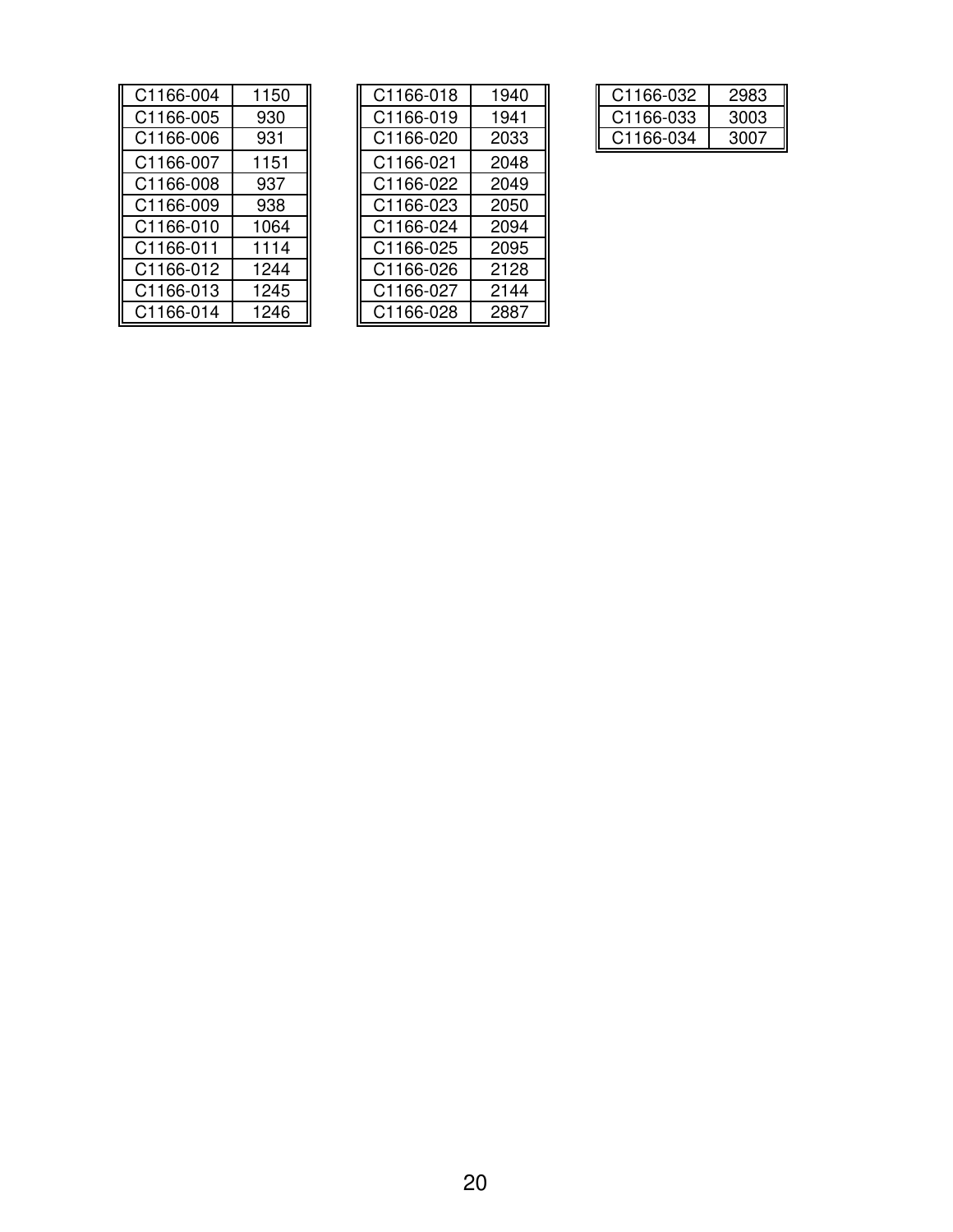

| <b>Make</b>  | Model      | Comments         | Type                 | 'in Dia        | Pin<br>Len.           | Bush.<br>Dia.  | <b>Bush</b><br>Len. | Pitch          | Pin<br>Disass'y Tool   Disassy Tool | Bushing                | Master<br><b>Spacer</b><br>(2) | <b>Pin Assy</b><br>Holder<br>(2) | <b>Pin Assy</b><br>Insert<br>(2) | <b>Full Pin</b><br>Assy Tool<br>(2) | <b>Bushing</b><br>Assy Holder<br>(2)                   | Bushing<br>Assy Insert<br>(2) | <b>Full Bushing</b><br><b>Assy Tool</b><br>(2) | <b>Pin Shim</b> | Spring (4) | <b>WTC</b><br><b>Tool Set</b>         | <b>WTC</b><br>Mount Bar | <b>WTC</b><br>Saddle<br>(1) | <b>Track Master</b><br><b>Tool Set</b> | T M<br><b>Mount Bar</b><br>(2) | T M<br>Saddle<br>(1) | <b>Tool Set</b><br>No Saddle<br>or Toolbars |
|--------------|------------|------------------|----------------------|----------------|-----------------------|----------------|---------------------|----------------|-------------------------------------|------------------------|--------------------------------|----------------------------------|----------------------------------|-------------------------------------|--------------------------------------------------------|-------------------------------|------------------------------------------------|-----------------|------------|---------------------------------------|-------------------------|-----------------------------|----------------------------------------|--------------------------------|----------------------|---------------------------------------------|
| CASE         | 350        |                  | <b>FLUSH</b>         | 0.993          | 5.220                 | 1.500          | 3.180               | 5.875          | B1902-251                           | B1901-158              | N/A                            | B1904-596                        | B1903-566                        | C5068                               | B1904-595                                              | B1903-565                     | C6100A                                         |                 | 56-0146    | A2392-360                             | B1900-033               | D1054-021                   |                                        |                                |                      | 22-360                                      |
| CASE         | 400        |                  | <b>FLUSH</b>         | 0.993          | 5.220                 | 1.500          | 3.180               | 5.875          | B1902-251                           | B1901-158              | N/A                            | B1904-596                        | B1903-566                        | C5068                               | B1904-595                                              | B1903-565                     | C6100A                                         |                 | 56-0146    | A2392-360                             | B1900-033               | D1054-021                   |                                        |                                |                      | 22-360                                      |
| CASE         | 420        |                  | <b>FLUSH</b>         | 0.993          | 5.220                 | 1.500          | 3.180               | 5.875          | B1902-251                           | B1901-158              | N/A                            | B1904-596                        | B1903-566                        | C5068                               | B1904-595                                              | B1903-565                     | C6100A                                         |                 | 56-0146    | A2392-360                             | B1900-033               | D1054-021                   |                                        |                                |                      | 22-360                                      |
| <b>CASE</b>  | 450        |                  |                      | 1.063          | 5.375                 | 1.625          | 3.326               | 5.875          | B1902-088                           | 1901-156               | N/A                            | B1904-598                        | B1903-568                        | C5225                               | B1904-597                                              | B1903-567                     | C6274                                          |                 | 56-0146    | A2392-361                             | B1900-033               | D1054-021                   |                                        |                                |                      | 22-361                                      |
| CASE         | 500        |                  | <b>FLUSH</b>         | 0.993          | 5.220                 | 1.500          | 3.180               | 5.875          | B1902-251                           | B1901-158              | N/A                            | B1904-596                        | B1903-566                        | C5068                               | B1904-595                                              | B1903-565                     | C6100A                                         |                 | 56-0146    | A2392-360                             | B1900-033               | D1054-021                   |                                        |                                |                      | 22-360                                      |
| CASE         | 550        |                  | <b>SALT</b>          | 1.129          | 6.575                 | 1.996          | 4.295               | 6.290          | B1902-213                           | B1901-066              | 9002010                        | B1904-314                        | B1903-312                        | C5144                               | B1904-117                                              | B1903-357                     | C6199A                                         | 204050          | 56-0146    | A2392-267                             | B1900-017               | TBA                         | A2656-267                              | B2440-006                      | 40989                | 22-267                                      |
| CASE         | 550        | JAK0013968 & DN  | <b>SEALED</b>        | 1.129          | 6.457                 | 1.850          | 4.598               | 5.998          | B1902-189                           | B1901-107              | B1905-204                      | B1904-270                        | B1903-312                        | C5046                               | B1904-271                                              | B1903-313                     | C6198                                          | 204050          | 56-0146    | A2392-231                             | TBA                     | TBA                         | A2656-231                              | B2474-004                      | 41936                | 22-231                                      |
| CASE         | 550        |                  | <b>SEALED</b>        | 1.129          | 6.575                 | 1.996          | 4.800               | 6.290          | B1902-212                           | B1901-066              | 9002009                        | B1904-314                        | B1903-312                        | C5144                               |                                                        | B1904-117   B1903-356         | C6017A                                         | 204050          | 56-0146    | A2392-258                             | B1900-017               | <b>TBA</b>                  | A2656-258                              | B2440-006                      | 40989                | 22-258                                      |
| CASE         | 560        |                  | <b>FLUSH</b>         | 0.993          | 5.220                 | 1.500          | 3.180               | 5.875          | B1902-251                           | B1901-158              | N/A                            | B1904-596                        | B1903-566                        | C5068                               | B1904-595                                              | B1903-565                     | C6100A                                         |                 | 56-0146    | A2392-360                             | B1900-033               | D1054-021                   |                                        |                                |                      | 22-360                                      |
| CASE         | 600        |                  |                      | 1.063          | 5.375                 | 1.625          | 3.326               | 5.875          | B1902-088                           | 1901-156               | N/A                            | B1904-598                        | B1903-568                        | C5225                               | B1904-597                                              | B1903-567                     | C6274                                          |                 | 56-0146    | A2392-361                             | B1900-033               | D1054-021                   |                                        |                                |                      | 22-361                                      |
| CASE         | 650        |                  | <b>SALT</b>          | 1.318          | 7.224                 | 2.119          | 4.312               | 6.735          | B1902-129                           | B1901-129              | N/A                            | B1904-489                        | B1903-404                        | C5158                               | B1904-609                                              | B1903-044                     | C6239                                          |                 | 56-0146    | A2392-368                             | B1900-017               | D1054-003                   |                                        |                                |                      | 22-368                                      |
| <b>CASE</b>  | 650        |                  | <b>SEALED</b>        |                | 1.318 7.224           | 2.119          | 4.862               | 6.734          | B1902-035                           | B1901-071              | N/A                            | B1904-608                        | B1903-404                        | C5011C                              | B1904-607                                              | B1903-535                     | C6275                                          |                 | 56-0146    | A2392-367                             | B1900-017               | D1054-003                   |                                        |                                |                      | 22-367                                      |
| CASE         | 700        | S/N 7070351 & DN | RECESSED             | 1.248          | 6.500                 | 1.871          | 4.640               | 6.250          | B1902-136                           | B1901-155              | N/A                            | B1904-602                        | B1903-570                        | C5056C                              | B1904-601                                              | B1903-569                     | C6093                                          |                 | 56-0146    | A2392-364                             | B1900-011               | D1054-015                   |                                        |                                |                      | 22-364                                      |
| CASE         | 750        |                  | RECESSED             | 1.375          | 6.940                 | 1.995          | 4.640               | 6.250          | B1902-262                           | B1901-162              | N/A                            | B1904-600                        | B1903-526                        | C5069A                              | B1904-599                                              | B1903-536                     | C6088                                          |                 | 56-0146    | A2392-363                             | B1900-011               | D1054-015                   |                                        |                                |                      | 22-363                                      |
| CASE         | 800        |                  | RECESSED             | 1.248          | 6.500                 | 1.871          | 4.640               | 6.250          | B1902-136                           | B1901-155              | N/A                            | B1904-602                        | B1903-570                        | C5056C                              | B1904-601                                              | B1903-569                     | C6093                                          |                 | 56-0146    | A2392-364                             | B1900-011               | D1054-015                   |                                        |                                |                      | 22-364                                      |
| CASE<br>CASE | 850<br>850 |                  | <b>SALT</b><br>SALT  | 1.318<br>1.320 | 7.220<br>7.224        | 2.119<br>2.122 | 4.220<br>4.311      | 6.250<br>6.735 | B1902-190<br>B1902-193              | B1901-079<br>B1901-079 | N/A                            | B1904-278<br>B1904-118           | B1903-265<br>B1903-113           | C5011A<br>C5401                     | B1904-229<br>B1904-678                                 | B1903-314<br>B1903-044        | C6164<br>C6401                                 | 204050          | 56-0146    | A2392-233A                            | B1900-011               | D1054-015                   | A2656-233                              | B2441-002                      | 53071                | 22-233A                                     |
| CASE         | 850        |                  | <b>SEALED</b>        | .375           | 6.940                 | 2.000          | 4.700               | 6.250          | B1902-094                           | B1901-162              | N/A                            | B1904-604                        | B1903-539                        | C5009                               | B1904-603                                              | B1903-57                      | C6090                                          |                 | 56-0146    | A2392-365                             | B1900-011               | D1054-015                   |                                        |                                |                      | 22-365                                      |
| CASE         | 1000       | HD               | RECESSED             | 1.375          | 6.940                 | 1.995          | 4.640               | 6.250          | B1902-262                           | B1901-162              | N/A                            | B1904-600                        | B1903-526                        | C5069A                              | B1904-599                                              | B1903-536                     | C6088                                          |                 | 56-0146    | A2392-363                             | B1900-011               | D1054-015                   |                                        |                                |                      | 22-363                                      |
| CASE         | 1000       |                  | RECESSED 1.248 6.500 |                |                       | 1.871          | 4.640               | 6.250          | B1902-136                           | B1901-155              | N/A                            | B1904-602                        | B1903-570                        | C5056C                              | B1904-601                                              | B1903-569                     | C6093                                          |                 | 56-0146    | A2392-364                             | B1900-011               | D1054-015                   |                                        |                                |                      | 22-364                                      |
| CASE         | 1000       |                  | <b>SEALED</b>        | 1.375          | 6.940                 | 2.000          | 4.700               | 6.250          | B1902-094                           | B1901-162              | N/A                            | B1904-604                        | B1903-539                        | C5009                               | B1904-603                                              | B1903-57                      | C6090                                          |                 | 56-0146    | A2392-365                             | B1900-011               | D1054-015                   |                                        |                                |                      | 22-365                                      |
| CASE         | 1150       |                  | RECESSEI             | 1.375          | 6.940                 | 1.995          | 4.640               | 6.250          | B1902-262                           | B1901-162              | N/A                            | B1904-600                        | B1903-526                        | C5069A                              | B1904-599                                              | B1903-536                     | C6088                                          |                 | 56-0146    | A2392-363                             | B1900-011               | D1054-015                   |                                        |                                |                      | 22-363                                      |
| CASE         | 1150       |                  | <b>SALT</b>          | 1.442          | 8.150                 | 2.316          | 5.071               | 6.906          | B1901-197                           | B1901-162              |                                | B1904-166                        | B1903-061                        | C5402                               | B1904-679                                              | B1903-14                      | C6402                                          |                 |            |                                       |                         |                             |                                        |                                |                      |                                             |
| CASE         | 1150       |                  | <b>SEALED</b>        | 1.375          | 6.940                 | 2.000          | 4.700               | 6.250          | B1902-094                           | B1901-162              | N/A                            | B1904-604                        | B1903-539                        | C5009                               | B1904-603   B1903-57                                   |                               | C6090                                          |                 | 56-0146    | A2392-365                             | B1900-011               | D1054-015                   |                                        |                                |                      | 22-365                                      |
| CASE         | 1450       |                  | <b>SEALED</b>        | .752           | 9.075                 | 2.620          | 6.205               | 8.020          | B1902-098                           | B1901-149              | N/A                            | B1904-390                        | B1903-426                        | C5070                               | B1904-610                                              | B1903-435                     | C6095                                          |                 | 56-0146    | A2392-338                             | B1900-035               | D1054-002                   |                                        |                                |                      | 22-338                                      |
| CASE         | 1550       |                  | SALT                 | 1.753          | 9.060                 | 2.620          | 5.640               | 8.020          | B1902-082                           | B1901-027              |                                |                                  |                                  |                                     | B1904-281   B1903-117   C5006D   B1904-054   B1903-324 |                               | C6132A                                         |                 |            | A2904-001 56-0146 A2392-232 B1900-035 |                         | D1054-002                   | A2656-232                              | B2158-020                      | 52877                | 22-232                                      |
| CASE         | 1550       |                  | <b>SEALED</b>        | .753           | 9.060                 | 2.620          | 6.200               | 8.020          | B1902-196                           | B1901-069              | B1905-208                      | B1904-280                        | B1903-057                        | C5226                               | B1904-054                                              | B1903-323                     | C6197A                                         | A2904-001       | 56-0146    | A2392-229                             | B1900-035               | D1054-002                   | A2656-229                              | B2185-020                      | 52877-001            | 22-229                                      |
| CASE         | 1650       |                  | SALT                 |                | $1.512$ 9.370 2.500   |                | 5.173               | 7.480          | B1902-194                           | B1901-016              |                                |                                  | B1904-180   B1903-181            | C5403                               | B1904-680   B1903-358                                  |                               | C6403                                          |                 |            |                                       |                         |                             |                                        |                                |                      |                                             |
| CASE         | 1150B      |                  | <b>SEALED</b>        |                | 1.500 8.100           | 2.185          | 5.700               | 6.678          | B1902-169                           | B1901-055              | B1905-203                      | B1904-180                        | B1903-311                        | C5067                               | B1904-269                                              | B1903-310                     | C6097                                          | A2904-001       | 56-0146    | A2392-073                             | B1900-034               | TBA                         | A2656-073                              | B2440-013                      | 41932                | 22-073                                      |
| CASE         | 1150D      | 7310051 & PRIOR  | <b>SEALED</b>        | 1.440          | 8.110                 | 2.314          | 5.563               | 6.678          | B1902-033                           | B1901-076              | N/A                            | B1904-606                        | B1903-431                        | C5052B                              | B1904-504                                              | B1903-439                     | C6191                                          |                 | 56-0146    | A2392-366                             | B1900-034               | D1054-020                   |                                        |                                |                      | 22-366                                      |
| CASE         | 1150D      | 7310051 & PRIOR  | <b>SALT</b>          |                | 1.440 8.110           | 2.314          | 5.070               | 6.678          | B1902-169                           | B1901-109              | N/A                            | B1904-249                        | B1903-321                        | C5052A                              | B1904-279   B1903-322                                  |                               | C6074                                          | A2904-001       | 56-0146    | A2392-227                             | B1900-034               | D1054-020                   | A2656-227                              | B2440-013                      | D1281-020            | 22-227                                      |
| CASE         | 1150E      |                  | <b>SEALED</b>        |                | 1.440 8.110 2.314     |                | 5.563               | 6.678          | B1902-033                           | B1901-076              | N/A                            | B1904-606                        | B1903-431                        | C5052B                              | B1904-504                                              | B1903-439                     | C6191                                          |                 | 56-0146    | A2392-366                             | B1900-034               | D1054-020                   |                                        |                                |                      | 22-366                                      |
| CASE         | 1150ELT    |                  | <b>SALT</b>          | 1.442          | 8.150                 | 2.316          | 5.071               | 6.906          | B1901-197                           | B1901-162              |                                | B1904-166                        | B1903-061                        | C5402                               | B1904-679 B1903-141                                    |                               | C6402                                          |                 |            |                                       |                         |                             |                                        |                                |                      |                                             |
| CASE         | 1155D      |                  | SALT                 |                | 1.440 8.110           | 2.314          | 5.070               | 6.678          | B1902-169                           | B1901-109              | N/A                            | B1904-249                        | B1903-321                        | C5052A                              | B1904-279   B1903-322                                  |                               | C6074                                          | A2904-001       | 56-0146    | A2392-227                             | B1900-034               | D1054-020                   | A2656-227                              | B2440-013                      | D1281-020            | 22-227                                      |
| CASE         | 1155D      | 7311001 & PRIOR  | <b>SEALED</b>        |                | 1.440 8.110           | 2.314          | 5.563               | 6.678          | B1902-033                           | B1901-076              | N/A                            | B1904-606                        | B1903-431                        |                                     | C5052B B1904-504                                       | B1903-439                     | C6191                                          |                 | 56-0146    | A2392-366                             | B1900-034               | D1054-020                   |                                        |                                |                      | 22-366                                      |
| CASE         | 1155E      | 7311001 & PRIOR  | <b>SALT</b>          |                | 1.440   8.110   2.314 |                | 5.070               | 6.678          | B1902-169                           | B1901-109              | N/A                            | B1904-249                        | B1903-321                        |                                     | C5052A B1904-279 B1903-322                             |                               | C6074                                          | A2904-001       | 56-0146    | A2392-227                             | B1900-034               | D1054-020                   | A2656-227                              | B2440-013 D1281-020            |                      | 22-227                                      |
| CASE         | 1155E      |                  | <b>SALT</b>          | 1.440          | 8.110                 | 2.314          | 5.070               | 6.678          | B1902-169                           | B1901-109              | N/A                            | B1904-249                        | B1903-321                        | C5052A                              |                                                        | B1904-279   B1903-322         | C6074                                          | A2904-001       | 56-0146    | A2392-227                             | B1900-034               | D1054-020                   | A2656-227                              | B2440-013                      | D1281-020            | 22-227                                      |
| CASE         | 1155E      |                  | <b>SEALED</b>        |                | 1.440 8.110           | 2.314          | 5.563               | 6.678          | B1902-033                           | B1901-076              | N/A                            | B1904-606                        | B1903-431                        | C5052B                              | B1904-504                                              | B1903-439                     | C6191                                          |                 | 56-0146    | A2392-366                             | B1900-034               | D1054-020                   |                                        |                                |                      | 22-366                                      |
| CASE         | 1450B      |                  | SALT                 | 1.753          | 9.060                 | 2.620          | 5.640               | 8.020          | B1902-082                           | B1901-027              | N/A                            | B1904-281                        | B1903-117                        | C5006D                              | B1904-054                                              | B1903-324                     | C6132A                                         | A2904-001       | 56-0146    | A2392-232                             | B1900-035               | D1054-002                   | A2656-232                              | B2158-020                      | 52877                | 22-232                                      |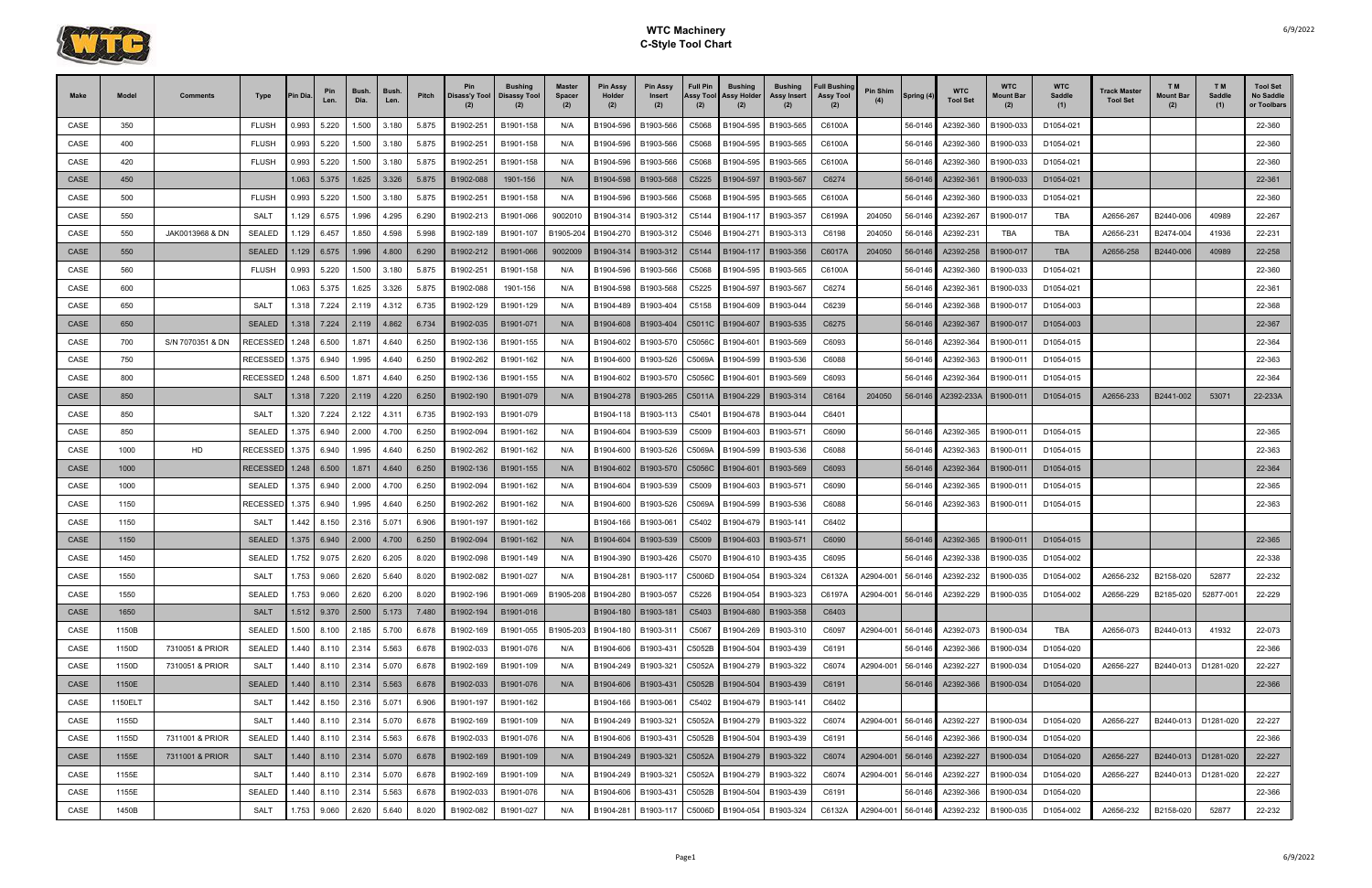

| <b>Make</b> | Model           | <b>Comments</b>     | Type          | 'in Dia | Pin<br>Len.                   | <b>Bush</b><br>Dia. | Bush.<br>Len. | Pitch | <b>Pin</b><br>Disass'y Tool   Disassy Tool | <b>Bushing</b> | <b>Master</b><br><b>Spacer</b> | <b>Pin Assy</b><br>Holder<br>(2) | <b>Pin Assy</b><br>Insert<br>(2) | <b>Full Pin</b><br>Assy Tool<br>(2) | <b>Bushing</b><br><b>Assy Holder</b><br>(2)            | <b>Bushing</b><br>Assy Insert | <b>Full Bushing</b><br><b>Assy Tool</b><br>(2) | Pin Shim  | <b>Spring (4)</b> | <b>WTC</b><br><b>Tool Set</b>                | <b>WTC</b><br>Mount Bar | <b>WTC</b><br>Saddle<br>(1) | Track Master<br><b>Tool Set</b> | TM <sub></sub><br>Mount Bar<br>(2) | T M<br>Saddle<br>(1) | <b>Tool Set</b><br>No Saddle<br>or Toolbars |
|-------------|-----------------|---------------------|---------------|---------|-------------------------------|---------------------|---------------|-------|--------------------------------------------|----------------|--------------------------------|----------------------------------|----------------------------------|-------------------------------------|--------------------------------------------------------|-------------------------------|------------------------------------------------|-----------|-------------------|----------------------------------------------|-------------------------|-----------------------------|---------------------------------|------------------------------------|----------------------|---------------------------------------------|
| CASE        | 1450B           |                     | <b>SEALED</b> | 1.753   | 9.060                         | 2.620               | 6.200         | 8.020 | B1902-196                                  | B1901-069      | B1905-208                      | B1904-280                        | B1903-057                        | C5226                               | B1904-054                                              | B1903-323                     | C6197A                                         | A2904-001 | 56-0146           | A2392-229                                    | B1900-035               | D1054-002                   | A2656-229                       | B2185-020                          | 52877-00             | 22-229                                      |
| CASE        | 1455B           |                     | SALT          | 1.753   | 9.060                         | 2.620               | 5.640         | 8.020 | B1902-082                                  | B1901-027      | N/A                            | B1904-281                        | B1903-117                        | C5006D                              | B1904-054                                              | B1903-324                     | C6132A                                         | A2904-001 | 56-0146           | A2392-232                                    | B1900-035               | D1054-002                   | A2656-232                       | B2158-020                          | 52877                | 22-232                                      |
| CASE        | 1455B           |                     | <b>SEALED</b> | .753    | 9.060                         | 2.620               | 6.200         | 8.020 | B1902-196                                  | B1901-069      | B1905-208                      | B1904-280                        | B1903-057                        | C5226                               | B1904-054                                              | B1903-323                     | C6197A                                         | 42904-001 | 56-0146           | A2392-229                                    | B1900-035               | D1054-002                   | A2656-229                       | B2185-020                          | 52877-001            | 22-229                                      |
| CASE        | 1650ELT         |                     | SALT          | 1.512   | 9.370                         | 2.500               | 5.173         | 7.480 | B1902-194                                  | B1901-016      |                                | B1904-180                        | B1903-181                        | C5403                               | B1904-680                                              | B1903-358                     | C6403                                          |           |                   |                                              |                         |                             |                                 |                                    |                      |                                             |
| <b>CASE</b> | 2050M           |                     | <b>SALT</b>   | 1.754   | 9.055                         | 2.624               | 5.785         | 7.984 | B1902-002                                  | B1901-149      |                                | B1904-153                        | B1903-238                        | C5400                               | B1904-138                                              | B1903-219                     | C6400                                          |           |                   |                                              |                         |                             |                                 |                                    |                      |                                             |
| CASE        | 310G            |                     | <b>FLUSH</b>  | 0.993   | 5.220                         | 1.500               | 3.180         | 5.875 | B1902-251                                  | B1901-158      | N/A                            | B1904-596                        | B1903-566                        | C5068                               | B1904-595                                              | B1903-565                     | C6100A                                         |           | 56-0146           | A2392-360                                    | B1900-033               | D1054-021                   |                                 |                                    |                      | 22-360                                      |
| CASE        | 350B            |                     | <b>SEALED</b> | 0.994   | 5.219                         | 1.500               | 3.359         | 5.875 | B1902-251                                  | B1901-158      | N/A                            | B1904-596                        | B1903-566                        | C5068                               | B1904-595                                              | B1903-565                     | C6100A                                         |           | 56-0146           | A2392-360                                    | B1900-033               | D1054-021                   |                                 |                                    |                      | 22-360                                      |
| CASE        | 450A            | S/N 3030801 & UP    | <b>SEALED</b> | 1.250   | 6.540                         | 1.875               | 4.310         | 6.000 | B1902-262                                  | B1901-162      | N/A                            | B1904-600                        | B1903-526                        | C5069A                              | B1904-599                                              | B1903-536                     | C6088                                          |           | 56-0146           | A2392-362                                    | B1900-012               | TBA                         |                                 |                                    |                      | 22-362                                      |
| CASE        | 450B            |                     | <b>SEALED</b> | 1.250   | 6.540                         | 1.875               | 4.310         | 6.000 | B1902-262                                  | B1901-162      | N/A                            | B1904-600                        | B1903-526                        | C5069A                              | B1904-599                                              | B1903-536                     | C6088                                          |           | 56-0146           | A2392-362                                    | B1900-012               | <b>TBA</b>                  |                                 |                                    |                      | 22-362                                      |
| CASE        | 450C            |                     | SALT          | 1.129   | 6.460                         | 1.850               | 4.090         | 6.000 | B1902-193                                  | B1901-107      | N/A                            | B1904-270                        | B1903-312                        | C5046                               | B1904-271                                              | B1903-317                     | C6034                                          | 204050    | 56-0146           | A2392-228                                    | TBA                     | TBA                         | A2392-228                       | B2441-01                           | 41936                | 22-228                                      |
| CASE        | 450C            |                     | <b>SEALED</b> | 1.129   | 6.457                         | 1.850               | 4.598         | 5.998 | B1902-189                                  | B1901-107      | B1905-204                      | B1904-270                        | B1903-312                        | C5046                               | B1904-271                                              | B1903-313                     | C6198                                          | 204050    | 56-0146           | A2392-231                                    | <b>TBA</b>              | TBA                         | A2656-231                       | B2474-004                          | 41936                | 22-231                                      |
| CASE        | 455C            |                     | SALT          | 1.129   | 6.460                         | 1.850               | 4.090         | 6.000 | B1902-193                                  | B1901-107      | N/A                            | B1904-270                        | B1903-312                        | C5046                               | B1904-271                                              | B1903-317                     | C6034                                          | 204050    | 56-0146           | A2392-228                                    | TBA                     | TBA                         | A2392-228                       | B2441-01                           | 41936                | 22-228                                      |
| <b>CASE</b> | 550E            |                     | <b>SALT</b>   | 1.129   | 6.575                         | 1.996               | 4.295         | 6.290 | B1902-213                                  | B1901-066      | 9002010                        | B1904-314                        | B1903-312                        | C5144                               | B1904-117                                              | B1903-357                     | C6199A                                         | 204050    | 56-0146           | A2392-267                                    | B1900-017               | <b>TBA</b>                  | A2656-267                       | B2440-006                          | 40989                | 22-267                                      |
| CASE        | 550E            |                     | <b>SEALED</b> | 1.129   | 6.575                         | 1.996               | 4.800         | 6.290 | B1902-212                                  | B1901-066      | 9002009                        | B1904-314                        | B1903-312                        | C5144                               | B1904-117                                              | B1903-356                     | C6017A                                         | 204050    | 56-0146           | A2392-258                                    | B1900-017               | <b>TBA</b>                  | A2656-258                       | B2440-006                          | 40989                | 22-258                                      |
| CASE        | 550G            |                     | <b>SALT</b>   | 1.129   | 6.575                         | 1.996               | 4.295         | 6.290 | B1902-213                                  | B1901-066      | 9002010                        | B1904-314                        | B1903-312                        | C5144                               | B1904-117                                              | B1903-357                     | C6199A                                         | 204050    | 56-0146           | A2392-267                                    | B1900-017               | TBA                         | A2656-267                       | B2440-006                          | 40989                | 22-267                                      |
| CASE        | 550G            | w/ Floating Bushing | <b>SEALED</b> | .129    | 6.575                         | 1.996               | 4.795         | 6.290 | B1902-212                                  | B1901-066      | 9002009                        | B1904-314                        | B1903-312                        | C5144                               | B1904-117                                              | B1903-356                     | C6017A                                         | 204050    | 56-0146           | A2392-258                                    | B1900-017               | TBA                         | A2656-258                       | B2440-006                          | 40989                | 22-258                                      |
| CASE        | 550L            |                     | <b>SALT</b>   | 1.129   | 6.575                         | 1.996               | 4.295         | 6.290 | B1902-213                                  | B1901-066      | 9002010                        | B1904-314                        | B1903-312                        | C5144                               | B1904-117                                              | B1903-357                     | C6199A                                         | 204050    | 56-0146           | A2392-267                                    | B1900-017               | <b>TBA</b>                  | A2656-267                       | B2440-006                          | 40989                | 22-267                                      |
| CASE        | 850B            |                     | <b>SEALED</b> | 1.375   | 6.940                         | 2.000               | 4.700         | 6.250 | B1902-094                                  | B1901-162      | N/A                            | B1904-604                        | B1903-539                        | C5009                               | B1904-603                                              | B1903-571                     | C6090                                          |           | 56-0146           | A2392-365                                    | B1900-011               | D1054-015                   |                                 |                                    |                      | 22-365                                      |
| CASE        | 850D            |                     | SALT          | 1.318   | 7.224                         | 2.119               | 4.312         | 6.735 | B1902-129                                  | B1901-129      | N/A                            | B1904-489                        | B1903-404                        | C5158                               | B1904-609                                              | B1903-044                     | C6239                                          |           | 56-0146           | A2392-368                                    | B1900-017               | D1054-003                   |                                 |                                    |                      | 22-368                                      |
| CASE        | 850D            |                     | <b>SEALED</b> | 1.318   | 7.224                         | 2.119               | 4.862         | 6.734 | B1902-035                                  | B1901-071      | N/A                            | B1904-608                        | B1903-404                        | C5011C                              | B1904-607                                              | B1903-535                     | C6275                                          |           | 56-0146           | A2392-367                                    | B1900-017               | D1054-003                   |                                 |                                    |                      | 22-367                                      |
| <b>CASE</b> | 850E            | AFTER 4-1-89        | <b>SALT</b>   | 1.318   | 17.224                        | 2.119               | 4.312         | 6.735 | B1902-129                                  | B1901-129      | N/A                            | B1904-489                        | B1903-404                        | C5158                               | B1904-609                                              | B1903-044                     | C6239                                          |           | 56-0146           | A2392-368                                    | B1900-017               | D1054-003                   |                                 |                                    |                      | 22-368                                      |
| CASE        | 850E            | AFTER 4-1-89        | <b>SEALED</b> | 1.318   | 7.224                         | 2.119               | 4.862         | 6.734 | B1902-035                                  | B1901-071      | N/A                            | B1904-608                        | B1903-404                        | C5011C                              | B1904-607                                              | B1903-535                     | C6275                                          |           | 56-0146           | A2392-367                                    | B1900-017               | D1054-003                   |                                 |                                    |                      | 22-367                                      |
| CASE        | 850ELT          |                     | SALT          | 1.320   | 7.224                         | 2.122               | 4.311         | 6.735 | B1902-193                                  | B1901-079      |                                | B1904-118                        | B1903-113                        | C5401                               | B1904-678                                              | B1903-044                     | C6401                                          |           |                   |                                              |                         |                             |                                 |                                    |                      |                                             |
| CASE        | 850G            |                     | <b>SALT</b>   | 1.318   | 7.224                         | 2.119               | 4.312         | 6.735 | B1902-129                                  | B1901-129      | N/A                            | B1904-489                        | B1903-404                        | C5158                               | B1904-609                                              | B1903-044                     | C6239                                          |           | 56-0146           | A2392-368                                    | B1900-017               | D1054-003                   |                                 |                                    |                      | 22-368                                      |
| CASE        | 850G            |                     | <b>SEALED</b> | 1.318   | 7.224                         | 2.119               | 4.862         | 6.734 | B1902-035                                  | B1901-071      | N/A                            | B1904-608                        | B1903-404                        | C5011C                              | B1904-607                                              | B1903-535                     | C6275                                          |           | 56-0146           | A2392-367                                    | B1900-017               | D1054-003                   |                                 |                                    |                      | 22-367                                      |
| CASE        | 850H            |                     | SALT          | 1.318   |                               | 7.224 2.119         | 4.312         | 6.735 | B1902-129                                  | B1901-129      | N/A                            |                                  | B1904-489 B1903-404              |                                     | C5158 B1904-609 B1903-044                              |                               | C6239                                          |           | 56-0146           | A2392-368                                    | B1900-017               | D1054-003                   |                                 |                                    |                      | 22-368                                      |
| CASE        | 850H            |                     | <b>SEALED</b> |         | 1.318 7.224 2.119             |                     | 4.862         | 6.734 | B1902-035                                  | B1901-071      | N/A                            | B1904-608                        | B1903-404                        |                                     | C5011C B1904-607 B1903-535                             |                               | C6275                                          |           | 56-0146           | A2392-367                                    | B1900-017               | D1054-003                   |                                 |                                    |                      | 22-367                                      |
| CASE        | 850K            |                     | SALT          |         | 1.318 7.224                   | 2.119               | 4.312         | 6.735 | B1902-129                                  | B1901-129      | N/A                            | B1904-489                        | B1903-404                        |                                     | C5158 B1904-609 B1903-044                              |                               | C6239                                          |           | 56-0146           | A2392-368                                    | B1900-017               | D1054-003                   |                                 |                                    |                      | 22-368                                      |
| CASE        | 850K            |                     | <b>SEALED</b> |         | $1.318$ 7.224                 | 2.119               | 4.862         | 6.734 | B1902-035                                  | B1901-071      | N/A                            |                                  |                                  |                                     | B1904-608   B1903-404   C5011C   B1904-607   B1903-535 |                               | C6275                                          |           | 56-0146           | A2392-367                                    | B1900-017               | D1054-003                   |                                 |                                    |                      | 22-367                                      |
| CASE        | 855D            |                     | SALT          |         | 1.318 7.220 2.119             |                     | 4.220         | 6.250 | B1902-190                                  | B1901-079      | N/A                            | B1904-278                        | B1903-265                        |                                     | C5011A B1904-229                                       | B1903-314                     | C6164                                          | 204050    | 56-0146           | A2392-233A                                   | B1900-011               | D1054-015                   | A2656-233                       | B2441-002                          | 53071                | 22-233A                                     |
| CASE        | 855D            | AFTER 4-1-89        | SALT          |         | 1.318 7.224                   | 2.119               | 4.312         | 6.735 | B1902-129                                  | B1901-129      | N/A                            | B1904-489                        | B1903-404                        |                                     | C5158 B1904-609 B1903-044                              |                               | C6239                                          |           | 56-0146           | A2392-368                                    | B1900-017               | D1054-003                   |                                 |                                    |                      | 22-368                                      |
| CASE        | 855D            | AFTER 4-1-89        | <b>SEALED</b> |         | 1.318 7.224                   | 2.119               | 4.862         | 6.734 | B1902-035                                  | B1901-071      | N/A                            | B1904-608                        |                                  |                                     | B1903-404   C5011C B1904-607                           | B1903-535                     | C6275                                          |           | 56-0146           | A2392-367                                    | B1900-017               | D1054-003                   |                                 |                                    |                      | 22-367                                      |
| CAT         | 30 <sup>°</sup> |                     | <b>RECESS</b> |         | $1.314$ 7.000                 | 1.993               | 5.000         | 6.735 | B1902-092                                  | B1901-129      | N/A                            | B1904-487                        | B1903-436                        |                                     | C5011B B1904-486                                       | B1903-437                     | C6017                                          |           | $56 - 0146$       | A2392-320                                    | B1900-019               | D1054-004                   |                                 |                                    |                      | 22-320                                      |
| CAT         | 215             | w/ 9/16 BOLT        | SEALED        |         | 1.315 6.370 2.120             |                     | 4.170         | 6.735 | B1902-045                                  | B1901-049      | B1905-037                      | B1904-074                        | B1903-073                        |                                     | C5011 B1904-099 B1903-082                              |                               | C6127                                          | A2904-001 |                   | 56-0146 A2392-123A B1900-019                 |                         | D1054-023                   | A2656-123A                      | B2440-004                          | 42101                | 22-123A                                     |
| CAT         | 215             | w/ 5/8 BOLT         | <b>SEALED</b> | 1.314   | 7.220                         | 2.118               | 4.990         | 6.735 | B1902-045                                  | B1901-049      | B1905-044                      | B1904-074                        | B1903-073                        |                                     | C5011 B1904-100 B1903-082                              |                               | C6011                                          | A2904-001 | 56-0146           | A2392-124B                                   | B1900-019               | D1054-004                   | A2656-124B                      | B2545-001                          | 43574                | 22-124B                                     |
| CAT         | 219             |                     | SEALED        |         | 1.442 8.120 2.312             |                     | 5.700         | 7.480 | B1902-075                                  | B1901-029      | B1905-024                      | B1904-059                        | B1903-061                        |                                     | C5009B B1904-058 B1903-141                             |                               | C6009                                          | A2904-001 | 56-0146           | A2392-187                                    | B1900-002               | D1054-039                   | A2656-187                       | B2546-001                          | D1281-016            | 22-187                                      |
| CAT         | 225             |                     | SALT          |         | 1.442   8.120   2.312   5.210 |                     |               | 6.906 | B1902-027                                  | B1901-029      | N/A                            |                                  |                                  |                                     | B1904-059   B1903-061   C5009B   B1904-058   B1903-060 |                               | C6074A                                         |           |                   | A2904-001   56-0146   A2392-041A   B1900-008 |                         | D1054-007                   | A2656-041A                      | B2545-002                          | 51835                | 22-041A                                     |
| CAT         | 225             | w/ 5/8 BOLT         | <b>SEALED</b> | 1.314   | 7.220                         | 2.118               | 4.990         | 6.735 | B1902-045                                  | B1901-049      | B1905-044                      | B1904-074                        | B1903-073                        |                                     | C5011   B1904-100   B1903-082                          |                               | C6011                                          | A2904-001 | 56-0146           | A2392-124B B1900-019                         |                         | D1054-004                   | A2656-124B                      | B2545-001                          | 43574                | 22-124B                                     |
| CAT         | 225             |                     | <b>SEALED</b> | 1.252   | 9.060                         | 2.621               | 6.356         | 7.984 | B1902-078                                  | B1901-069      | B1905-023                      | B1904-055                        | B1903-151                        |                                     | C5003B B1904-054                                       | B1903-056                     | C6003A                                         | A2904-002 |                   | 56-0146 A2392-125A B1900-015                 |                         | D1054-032                   | A2656-125A                      | B2158-005                          | 52877-001            | 22-125A                                     |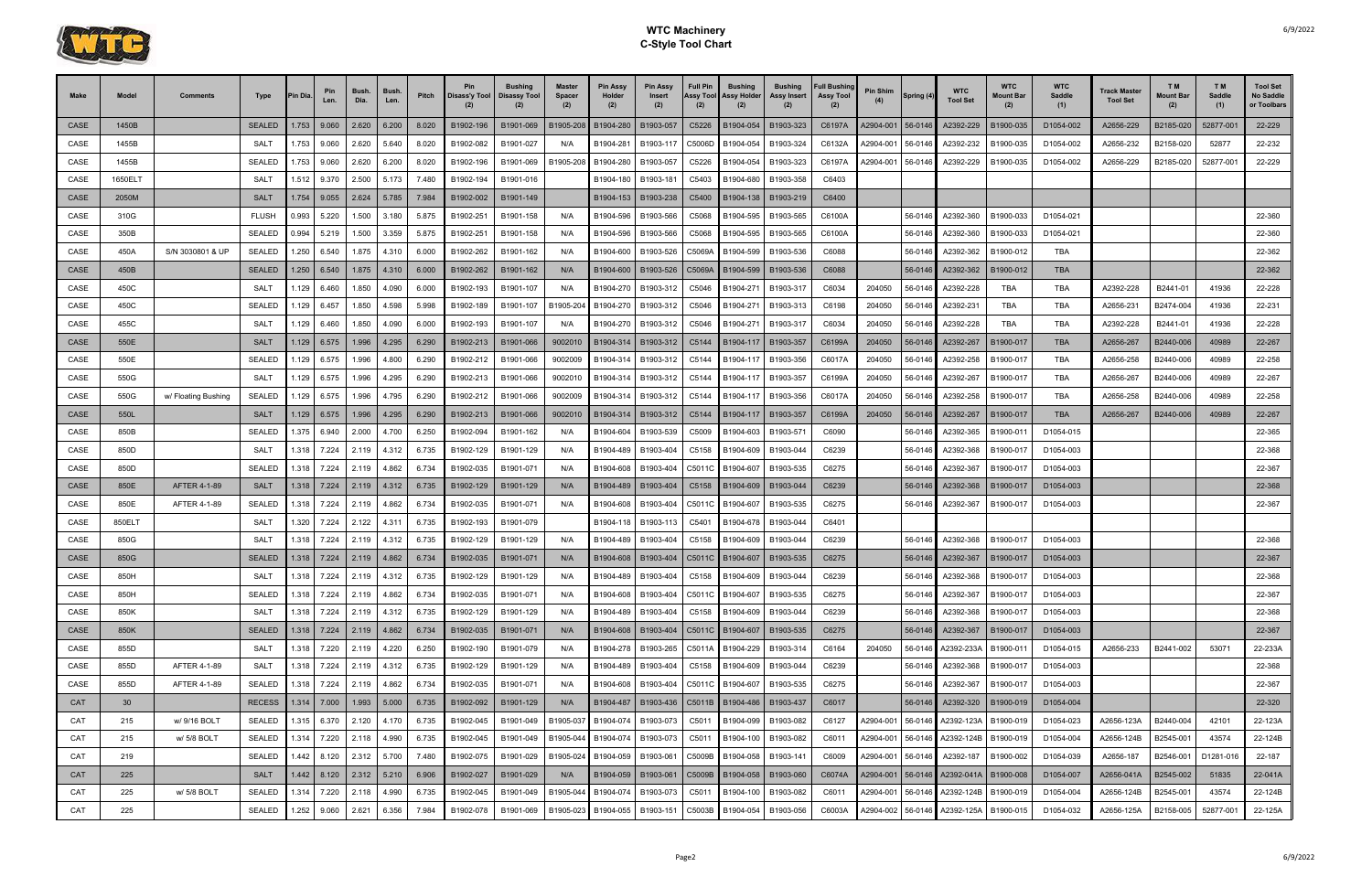

| <b>Make</b> | Model | Comments     | Type                           | <b>Pin Dia</b> | Pin<br>Len.              | Bush.<br>Dia. | <b>Bush</b><br>Len. | Pitch  | Pin<br>Disass'y Tool                                                                               | <b>Bushing</b><br>Disassy Tool | <b>Master</b><br><b>Spacer</b><br>(2) | <b>Pin Assy</b><br>Holder<br>(2) | <b>Pin Assy</b><br><b>Insert</b><br>(2) | <b>Full Pin</b><br>Assy Tool<br>(2) | <b>Bushing</b><br>Assy Holder<br>(2) | <b>Bushing</b><br>Assy Insert<br>(2) | <b>Full Bushing</b><br><b>Assy Tool</b><br>(2) | Pin Shim          | Spring (4) | <b>WTC</b><br><b>Tool Set</b>                | <b>WTC</b><br>Mount Bar | <b>WTC</b><br>Saddle<br>(1) | Track Master<br><b>Tool Set</b> | T M<br><b>Mount Bar</b><br>(2) | T M<br>Saddle<br>(1) | <b>Tool Set</b><br>No Saddle<br>or Toolbars |
|-------------|-------|--------------|--------------------------------|----------------|--------------------------|---------------|---------------------|--------|----------------------------------------------------------------------------------------------------|--------------------------------|---------------------------------------|----------------------------------|-----------------------------------------|-------------------------------------|--------------------------------------|--------------------------------------|------------------------------------------------|-------------------|------------|----------------------------------------------|-------------------------|-----------------------------|---------------------------------|--------------------------------|----------------------|---------------------------------------------|
| CAT         | 227   |              | <b>SEALED</b>                  | 1.252          | 9.060                    | 2.621         | 6.356               | 7.984  | B1902-078                                                                                          | B1901-069                      | B1905-023                             | B1904-055                        | B1903-151                               | C5003B                              | B1904-054                            | B1903-056                            | C6003A                                         | A2904-002         | 56-0146    | A2392-125A                                   | B1900-015               | D1054-032                   | A2656-125A                      | B2158-005                      | 52877-00             | 22-125A                                     |
| <b>CAT</b>  | 229   |              | <b>SEALED</b>                  | 1.252          | 9.060                    | 2.621         | 6.356               | 7.984  | B1902-078                                                                                          | B1901-069                      | B1905-023                             | B1904-055                        | B1903-151                               | C5003B                              | B1904-054                            | B1903-056                            | C6003A                                         | A2904-002         | 56-0146    | A2392-125A                                   | B1900-015               | D1054-032                   | A2656-125A                      | B2158-005                      | 52877-001            | 22-125A                                     |
| CAT         | 235   |              | <b>SEALED</b>                  | 1.252          | 9.060                    | 2.621         | 6.356               | 7.984  | B1902-078                                                                                          | B1901-069                      | B1905-023                             | B1904-055                        | B1903-151                               | C5003B                              | B1904-054                            | B1903-056                            | C6003A                                         | A2904-002         | 56-0146    | A2392-125A                                   | B1900-015               | D1054-032                   | A2656-125A                      | B2158-005                      | 52877-00             | 22-125A                                     |
| CAT         | 235   | EXC          | <b>SEALED</b>                  |                | 1.752 9.060              | 2.621         | 6.365               | 7.985  | B1902-078                                                                                          | B1901-069                      | B1905-026                             | B1904-055                        | B1903-057                               | C5003A                              | B1904-054                            | B1903-056                            | C6003A                                         | A2904-002         | 56-0146    | A2392-052A                                   | B1900-015               | D1054-032                   | A2656-052A                      | B2158-005                      | 52877                | 22-052A                                     |
| CAT         | 235   | w/ 7/8 BOLT  | <b>SEALED</b>                  | 1.877          | 9.880                    | 2.812         | 6.963               | 8.500  | B1902-072                                                                                          | B1901-067                      | B1905-046                             | B1904-020                        | B1903-021                               | C5012A                              | B1904-019                            | B1903-020                            | C6013                                          | A2904-002         | 56-0150    | A2392-126A                                   | B1900-009               | D1096-001                   | A2656-126A                      | B2158-006                      | 41623                | 22-126A                                     |
| <b>CAT</b>  | 235   | w/ 3/4 BOLT  | <b>SEALED</b>                  | 1.877          | 9.880                    | 2.812         | 6.963               | 8.500  | B1902-072                                                                                          | B1901-067                      | B1905-046                             | B1904-020                        | B1903-021                               | C5012A                              | B1904-019                            | B1903-020                            | C6013                                          | A2904-002         | 56-0150    | A2392-126A                                   | B1900-009               | D1096-001                   | A2656-126A                      | B2158-006                      | 41623                | 22-126A                                     |
| CAT         | 245   | EXC          | <b>SEALED</b>                  | 2.253          | 11.259                   | 3.371         | 7.866               | 10.250 | B1902-044                                                                                          | B1901-048                      | B1905-040                             | B1904-097                        | B1903-156                               | C5005A                              | B1904-096                            | B2056-010                            | C6005                                          | A2904-003         | 56-0150    | A2392-127A                                   | B1900-007               | D1092-004                   | A2656-127A                      | B3269-018                      | 51960                | 22-127A                                     |
| CAT         | 311   | <b>EXC</b>   | <b>SEALED</b>                  | 1.321          | 7.010                    | 1.992         | 4.660               | 6.750  | B1902-214                                                                                          | B1901-066                      | N/A                                   | B1904-287                        | B1903-265                               | C5059                               | B1904-315                            | B1903-277                            | C6200                                          | 204050            | 56-0146    | A2392-268                                    | B1900-014               | D1054-004                   | A2656-268                       | B2440-008                      | 42101                | 22-268                                      |
| CAT         | 312   | EXC          | <b>SEALED</b>                  | 1.321          | 7.010                    | 1.992         | 4.660               | 6.750  | B1902-214                                                                                          | B1901-066                      | N/A                                   | B1904-287                        | B1903-265                               | C5059                               | B1904-315                            | B1903-27                             | C6200                                          | 204050            | 56-0146    | A2392-268                                    | B1900-014               | D1054-004                   | A2656-268                       | B2440-008                      | 42101                | 22-268                                      |
| CAT         | 317   | <b>EXC</b>   | <b>SEALED</b>                  |                | $1.442$ 8.150            | 2.312         | 5.700               | 7.480  | B1902-075                                                                                          | B1901-029                      | B1905-024                             | B1904-059                        | B1903-360                               | C5140                               | B1904-058                            | B1903-141                            | C6009                                          | A2904-001         | 56-0146    | A2392-272                                    | B1900-002               | D1054-027                   | A2656-272                       | B2546-001                      | 52876-002            | 22-272                                      |
| CAT         | 320   | EXC          | <b>SEALED</b>                  | 1.442          | 8.150                    | 2.312         | 5.700               | 7.480  | B1902-075                                                                                          | B1901-029                      | B1905-024                             | B1904-059                        | B1903-360                               | C5140                               | B1904-058                            | B1903-141                            | C6009                                          | A2904-001         | 56-0146    | A2392-272                                    | B1900-002               | D1054-027                   | A2656-272                       | B2546-001                      | 52876-002            | 22-272                                      |
| CAT         | 322   | EXC          | <b>SEALED</b>                  | 1.442          | 8.150                    | 2.312         | 5.700               | 7.480  | B1902-075                                                                                          | B1901-029                      | B1905-024                             | B1904-059                        | B1903-360                               | C5140                               | B1904-058                            | B1903-141                            | C6009                                          | A2904-001         | 56-0146    | A2392-272                                    | B1900-002               | D1054-027                   | A2656-272                       | B2546-001                      | 52876-002            | 22-272                                      |
| CAT         | 325   | EXC          | <b>SEALED</b>                  | 1.654          | 9.055                    | 2.519         | 6.319               | 8.000  | B1902-215                                                                                          | B1901-122                      | B1905-21                              | B1904-318                        | B1903-362                               | C5141                               | B1904-317                            | B1903-36                             | C6196                                          | A2904-001         | 56-0146    | A2392-265                                    | B1900-015               | D1054-055                   | A2656-265                       | B2158-005                      | D1428                | 22-265                                      |
| CAT         | 330   | <b>EXC</b>   | <b>SEALED</b>                  | 1.811          | 9.665                    | 2.677         | 6.785               | 8.500  | B1902-079                                                                                          | B1901-119                      | B1905-217                             | B1904-311                        | B1903-353                               | C5015                               | B1904-310                            | B1903-352                            | C6197                                          | A2904-001         | 56-0146    | A2392-264                                    | B1900-009               | D1096-015                   | A2656-264                       | B2719                          | 41955                | 22-264                                      |
| CAT         | 345   | EXC          | <b>SEALED</b>                  | 2.003          | 11.438                   | 2.996         | 7.941               | 8.500  | B1902-071                                                                                          | B1901-072                      | B1905-216                             | B1904-087                        | B1903-351                               | C5142                               | B1904-146                            | B1903-087                            | C6001                                          | A2904-003         | 56-0150    | A2392-271                                    | B1900-006               | D1096-002A                  | A2656-271                       | B2158-012                      | D1281-015            | 22-271                                      |
| CAT         | 349   | EXC          | <b>SEALED</b>                  | 1.877          | 9.880                    | 2.812         | 6.409               | 8.500  | B1902-01                                                                                           | B1901-067                      | N/A                                   | B1904-694                        | B1903-611                               | C5404                               | B1904-693                            | B1903-220                            | C6308                                          | A2904-002         | 56-0150    | A2392-446                                    | B1900-009               | D1096-002A                  |                                 |                                |                      | 22-446                                      |
| CAT         | 350   |              | <b>SEALED</b>                  | 2.003          | 11.438                   | 2.996         | 7.941               | 9.000  | B1902-071                                                                                          | B1901-072                      | B1905-02                              | B1904-087                        | B1903-086                               | C5001                               | B1904-146                            | B1903-087                            | C6001                                          | A2904-003         | 56-0150    | A2392-004A                                   | B1900-006               | D1096-003                   | A2656-004A                      | B2158-012                      | 41253                | 22-004A                                     |
| <b>CAT</b>  | 375   | <b>EXC</b>   | <b>SEALED</b>                  | 2.253          | 12.244                   | 3.710         | 8.854               | 10.250 | B1902-044                                                                                          | B1901-048                      | B1905-040                             | B1904-097                        | B1903-350                               | C5139                               | B1904-096                            | B2056-010                            | C6005                                          | A2904-003         | 56-0150    | A2392-270                                    | B1900-007               | D1092-004                   | A2656-270                       | B2158-018                      | 51960                | 22-270                                      |
| CAT         | 390   | EXC          | <b>SEALED</b>                  | 2.165          | 12.402                   | 3.346         | 8.268               | 10.250 | B1902-109                                                                                          | B1901-201                      | N/A                                   | B1904-704                        | B1903-484                               | C5284                               | B1904-705                            | B1903-612                            | C6314                                          | A2904-003         | 56-0150    | A2392-453                                    | B1900-045               | D1092-004                   |                                 |                                |                      | 22-453                                      |
| CAT         | 561   |              | <b>SEALED</b>                  | 1.442          | 8.125                    | 2.312         | 5.704               | 6.906  | B1902-075                                                                                          | B1901-029                      | B1905-024                             | B1904-059                        | B1903-061                               | C5009B                              | B1904-058                            | B1903-14                             | C6009                                          | A2904-001         | 56-0146    | A2392-017A                                   | B1900-008               | D1054-007                   | A2656-017A                      | B2545-002                      | 51835                | 22-017A                                     |
| CAT         | 561   |              | SEALED                         | .442           | 8.125                    | 2.118         | 5.704               | 6.735  | B1902-080                                                                                          | B1901-049                      | B1905-019                             | B1904-043                        | B1903-045                               | C5009A                              | B1904-042                            | B1903-044                            | C6009A                                         | A2904-001         | 56-0146    | A2392-042A                                   | B1900-019               | D1054-001A                  | A2656-042A                      | B2545-001                      | 42101                | 22-042A                                     |
| CAT         | 571   |              | <b>SEALED</b>                  | 1.752          | 9.875                    | 2.621         | 6.865               | 7.984  | B1902-076                                                                                          | B1901-069                      | B1905-023                             | B1904-151                        | B1903-057                               | C5012B                              | B1904-054                            | B1903-142                            | C6015                                          | A2904-002         | 56-0146    | A2392-022A                                   | B1900-015               | D1054-032                   | A2656-022A                      | B2158-005                      | 52877-002            | 22-022A                                     |
| CAT         | 571   |              | <b>SEALED</b>                  | 1.877          | 9.880                    | 2.812         | 6.963               | 8.500  | B1902-072                                                                                          | B1901-067                      | B1905-009                             | B1904-020                        | B1903-021                               | C5012A                              | B1904-019                            | B1903-020                            | C6013                                          | A2904-002         | 56-0150    | A2392-074A                                   | B1900-009               | D1096-001                   | A2656-074A                      | B2158-006                      | 41955                | 22-074A                                     |
| CAT         | 572   | w/ 5/8 BOLT  | <b>SEALED</b>                  |                | 1.752 9.875              | 2.621         | 6.865               | 7.984  | B1902-076                                                                                          | B1901-069                      | B1905-023                             | B1904-151                        | B1903-057                               | C5012B                              | B1904-054                            | B1903-142                            | C6015                                          | A2904-002         | 56-0146    | A2392-022A                                   | B1900-015               | D1054-032                   | A2656-022A                      | B2158-005                      | 52877                | 22-022A                                     |
| CAT         | 572   | w/ 3/4 BOLT  | <b>SEALED</b>                  | 1.752          | 9.875                    | 2.621         | 6.865               | 7.984  | B1902-076                                                                                          | B1901-069                      | B1905-023                             | B1904-151                        | B1903-057                               | C5012B                              | B1904-054                            | B1903-142                            | C6015                                          | A2904-002         | 56-0146    | A2392-022A                                   | B1900-015               | D1054-032                   | A2656-022A                      | B2158-005                      | 52877-002            | 22-022A                                     |
| CAT         | 572   |              | SEALED 1.752 9.875 2.621 6.865 |                |                          |               |                     |        | 7.984   B1902-076   B1901-069   B1905-023   B1904-151   B1903-057   C5012B   B1904-054   B1903-142 |                                |                                       |                                  |                                         |                                     |                                      |                                      |                                                |                   |            | C6015 A2904-002 56-0146 A2392-022A B1900-015 |                         | D1054-032                   | A2656-022A                      | B2158-005                      | 52877-002            | 22-022A                                     |
| CAT         | 572   |              | SEALED                         | 1.877          | 9.880                    | 2.812         | 6.963               | 8.500  | B1902-072                                                                                          | B1901-067                      | B1905-009                             | B1904-020                        | B1903-021                               | C5012A                              | B1904-019                            | B1903-020                            | C6013                                          | A2904-002         | 56-0150    | A2392-074A                                   | B1900-009               | D1096-001                   | A2656-074A                      | B2158-006                      | 41955                | 22-074A                                     |
| CAT         | 578   |              | <b>PPR</b>                     |                | 1.878 9.650              | 2.937         | 6.405               | 8.500  | B2054-013                                                                                          | B2055-013                      | N/A                                   | C1165-011                        | C1166-<br>022/23                        | C5152<br>C5152-1                    | B2057-014                            | C1166-021                            | C6152                                          | N/A               | 56-0150    | A2392-152                                    | C1000-006               | D1096-002A                  | A2656-152                       | B2772-001                      | 52878-002            | 22-152                                      |
| CAT         | 578   | PIPELAYER    | SALT                           |                | 1.880 9.880              | 2.940         | 6.410               | 8.500  | B1902-011                                                                                          | B1901-011                      | N/A                                   | B1904-024                        | B1903-152                               | C5006B                              | B1904-023                            | B1903-024                            | C6132                                          | A2904-002         | 56-0150    | A2392-153A                                   | B1900-009               | D1096-002A                  | A2656-153A                      | B2158-006                      | 52878-001            | 22-153A                                     |
| <b>CAT</b>  | 583   | w/ 5/8 BOLT  | <b>SEALED</b>                  |                | $1.752$ 9.875            | 2.621         | 6.865               | 7.984  | B1902-076                                                                                          | B1901-069                      | B1905-023                             | B1904-151                        | B1903-057                               |                                     | C5012B B1904-054                     | B1903-142                            | C6015                                          | A2904-002         |            | 56-0146 A2392-022A                           | B1900-015               | D1054-032                   | A2656-022A                      | B2158-005                      | 52877                | 22-022A                                     |
| CAT         | 583   | w/ 3/4 BOLT  | <b>SEALED</b>                  |                | 1.752 9.875              | 2.621         | 6.865               | 7.984  | B1902-076                                                                                          | B1901-069                      | B1905-023                             | B1904-151                        | B1903-057                               |                                     | C5012B B1904-054                     | B1903-142                            | C6015                                          | A2904-002 56-0146 |            | A2392-022A                                   | B1900-015               | D1054-032                   | A2656-022A                      | B2158-005                      | 52877-002            | 22-022A                                     |
| CAT         | 583   |              | SEALED 1.752 9.875             |                |                          | 2.621         | 6.865               | 7.984  | B1902-076                                                                                          | B1901-069                      | B1905-023                             | B1904-151                        | B1903-057                               |                                     | C5012B B1904-054                     | B1903-142                            | C6015                                          | A2904-002         | 56-0146    | A2392-022A                                   | B1900-015               | D1054-032                   | A2656-022A                      | B2158-005                      | 52877-002            | 22-022A                                     |
| CAT         | 583   |              | SEALED                         |                | 1.752 11.438             | 2.621         | 7.928               | 7.000  | B1902-077                                                                                          | B1901-069                      | B1905-030                             | B1904-152                        | B1903-145                               | C5013                               | B1904-138                            | B1903-143                            | C6014                                          | A2904-002         | 56-0146    | A2392-023B                                   | B1900-015               | D1054-032                   | A2656-023B                      | B2158-005                      | 52877-002            | 22-023B                                     |
| <b>CAT</b>  | 583   |              | SEALED                         |                | $2.003$   11.438   2.996 |               | 7.941               | 9.000  | B1902-071                                                                                          | B1901-072                      | B1905-025                             | B1904-087                        | B1903-086                               | C5001                               | B1904-146                            | B1903-087                            | C6001                                          | A2904-003         |            | 56-0150 A2392-004A                           | B1900-006               | D1096-003                   | A2656-004A                      | B2158-012                      | 41253                | 22-004A                                     |
| CAT         | 589   | PIPELAYER    | SALT                           |                | 2.000 11.437             | 3.220         | 7.355               | 9.000  | B1902-006                                                                                          | B1901-006                      | N/A                                   | B1904-087                        | B1903-088                               | C5093                               | B1904-088                            | B1903-221                            | C6131                                          | A2904-003         | 56-0150    | A2392-115C                                   | B1900-006               | D1096-009                   | A2656-115C                      | B2158-012                      | 52147                | 22-115C                                     |
| CAT         | 594   |              | SEALED                         |                | 2.252 12.250             | 3.371         | 8.856               | 10.250 | B1902-044                                                                                          | B1901-048                      | B1905-040                             | B1904-097                        | B2056-009                               | C5005                               | B1904-096                            | B2056-010                            | C6005                                          | A2904-003         | 56-0150    | A2392-095                                    | B1900-007               | D1092-004                   | A2656-095A                      | B2158-018                      | 51960                | 22-095                                      |
| CAT         | 931   |              | SALT                           |                | 1.126 6.161              | 1.850         | 3.706               | 6.125  | B1902-035                                                                                          | B1901-039                      | N/A                                   | B1904-078                        | B1903-077                               | C5004                               | B1904-077                            | B1903-076                            | C6115                                          | B1927-022 56-0146 |            | A2392-118B                                   | B1900-016               | D1054-017A                  | A2656-118B                      | B2543-001                      | D1281-013            | 22-118B                                     |
| <b>CAT</b>  | 931   |              | SEALED                         |                | $1.129$ 6.156            | 1.850         | 4.222               | 6.125  | B1902-074                                                                                          | B1901-039                      | B1905-028                             | B1904-078                        | B1903-077                               | C5004                               | B1904-077                            | B1903-140                            | C6004                                          | B1927-022         | 56-0146    | A2392-014B   B1900-016                       |                         | D1054-017A                  | A2656-014B                      | B2546-001                      | 41938-001            | 22-014B                                     |
| CAT         | 931   | <b>EARLY</b> | SEALED                         |                | 1.129 6.156              | 1.850         | 4.222               | 6.125  | B1902-074                                                                                          | B1901-039                      | B1905-028                             | B1904-078                        | B1903-077                               | C5004                               | B1904-077                            | B1903-140                            | C6004                                          | B1927-022         | 56-0146    | A2392-014B                                   | B1900-016               | D1054-017A                  | A2656-014B                      | B2546-001                      | 41938-001            | 22-014B                                     |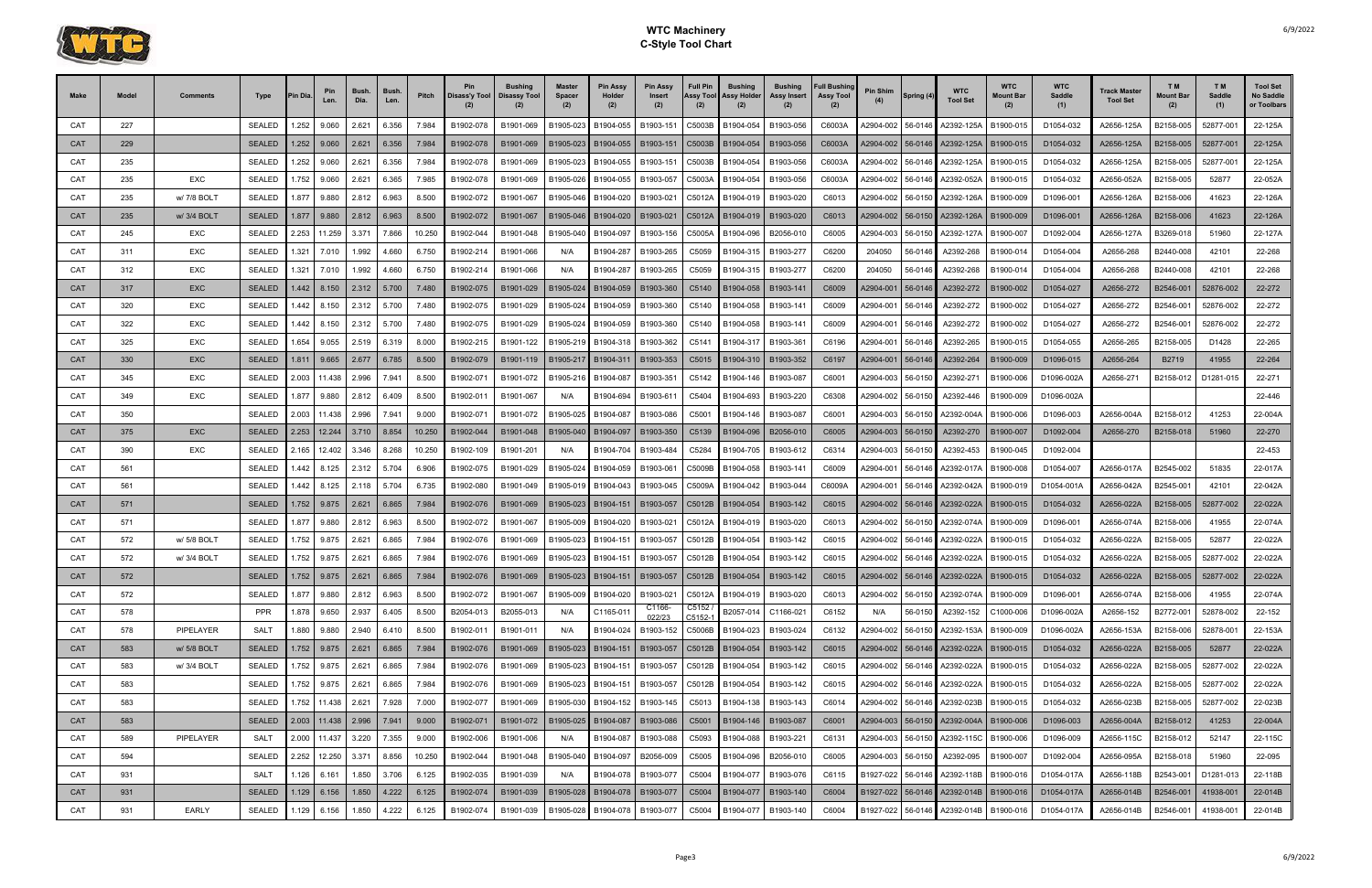

| Make       | Model | <b>Comments</b> | Type                | <b>Pin Dia</b> | Pin<br>Len.             | <b>Bush</b><br>Dia. | Bush.<br>Len. | Pitch  | Pin<br>  Disass'y Tool   Disassy Tool | <b>Bushing</b> | <b>Master</b><br><b>Spacer</b> | <b>Pin Assy</b><br>Holder<br>(2)  | <b>Pin Assy</b><br>Insert<br>(2) | <b>Full Pin</b><br>Assy Tool<br>(2) | <b>Bushing</b><br>Assy Holder<br>(2)                   | <b>Bushing</b><br>Assy Insert<br>(2) | <b>Full Bushing</b><br><b>Assy Tool</b><br>(2) | Pin Shim  | Spring (4) | <b>WTC</b><br><b>Tool Set</b>            | <b>WTC</b><br>Mount Bar | <b>WTC</b><br>Saddle<br>(1) | <b>Track Master</b><br><b>Tool Set</b> | T M<br><b>Mount Bar</b><br>(2) | T <sub>M</sub><br>Saddle<br>(1) | <b>Tool Set</b><br>No Saddle<br>or Toolbars |
|------------|-------|-----------------|---------------------|----------------|-------------------------|---------------------|---------------|--------|---------------------------------------|----------------|--------------------------------|-----------------------------------|----------------------------------|-------------------------------------|--------------------------------------------------------|--------------------------------------|------------------------------------------------|-----------|------------|------------------------------------------|-------------------------|-----------------------------|----------------------------------------|--------------------------------|---------------------------------|---------------------------------------------|
| CAT        | 933   |                 | <b>SEALED</b>       | l.129          | 6.156                   | 1.850               | 4.222         | 6.125  | B1902-074                             | B1901-039      | B1905-028                      | B1904-078                         | B1903-07                         | C5004                               | B1904-07                                               | B1903-140                            | C6004                                          | B1927-022 | 56-0146    | 42392-014B                               | B1900-016               | D1054-017A                  | A2656-014B                             | B2546-00 <sup>*</sup>          | 41938-00                        | 22-014B                                     |
| CAT        | 933   | w/ 1/2 BOLT     | <b>SEALED</b>       | 1.314          | 7.000                   | 1.994               | 4.804         | 6.735  | B1902-045                             | B1901-071      | B1905-032                      | B1904-074                         | B1903-073                        | C5011                               | B1904-073                                              | B1903-072                            | C6002A                                         | A2904-001 | 56-0146    | A2392-007A                               | B1900-019               | D1054-004                   | A2656-007A                             | B2440-004                      | 42101                           | 22-007A                                     |
| <b>CAT</b> | 933   | w/ 5/8 BOLT     | <b>SEALED</b>       | 1.314          | 7.000                   | 1.994               | 4.804         | 6.735  | B1902-045                             | B1901-071      | B1905-032                      | B1904-074                         | B1903-073                        | C5011                               | B1904-073                                              | B1903-072                            | C6002A                                         | A2904-001 | 56-0146    | A2392-007A                               | B1900-019               | D1054-004                   | A2656-007A                             | B2440-004                      | 42101                           | 22-007A                                     |
| CAT        | 939   |                 | <b>SALT</b>         | 1.318          | 7.535                   | 2.228               | 4.437         | 6.735  | B1902-208                             | B1901-070      | N/A                            | B1904-074                         | B1903-339                        | C5149                               | B1904-303                                              | B1903-138                            | C6203                                          | 42904-001 | 56-0146    | A2392-254                                | B1900-019               | D1054-001A                  | A2656-254                              | B2545-00                       | 52875                           | 22-254                                      |
| CAT        | 941   |                 | <b>SALT</b>         | 1.315          | 7.220                   | 2.119               | 4.437         | 6.735  | B1902-033                             | B1901-049      | N/A                            | B1904-074                         | B1903-073                        | C501                                | B1904-098                                              | B1903-095                            | C6156A                                         | A2904-001 | 56-0146    | A2392-093B                               | B1900-019               | D1054-004                   | A2656-093B                             | B2545-00                       | 42101                           | 22-093B                                     |
| CAT        | 941   |                 | <b>SALT</b>         | 1.314          | 7.220                   | 2.119               | 4.437         | 6.735  | B1902-033                             | B1901-071      | N/A                            | B1904-485                         | B1903-436                        | C5052D                              | B1904-360                                              | B1903-40                             | C6156B                                         |           | 56-0146    | A2392-319                                | B1900-019               | D1054-004                   |                                        |                                |                                 | 22-319                                      |
| <b>CAT</b> | 941   | w/ 5/8 BOLT     | <b>SEALED</b>       | 1.314          | 7.220                   | 2.118               | 4.990         | 6.735  | B1902-045                             | B1901-049      | B1905-044                      | B1904-074                         | B1903-073                        | C5011                               | B1904-100                                              | B1903-082                            | C6011                                          | A2904-001 | 56-0146    | A2392-124B                               | B1900-019               | D1054-004                   | A2656-124B                             | B2545-001                      | 43574                           | 22-124B                                     |
| CAT        | 941   |                 | <b>SEALED</b>       | 1.314          | 7.220                   | 2.119               | 4.996         | 6.735  | B1902-045                             | B1901-049      | N/A                            | B1904-074                         | B1903-073                        | C5011                               | B1904-100                                              | B1903-082                            | C6011                                          | A2904-001 | 56-0146    | A2392-072A                               | B1900-019               | D1054-004                   | A2656-072A                             | B2545-001                      | 42101                           | 22-072A                                     |
| CAT        | 943   | HI RAIL         | SALT                | 1.315          | 7.220                   | 2.119               | 4.437         | 6.735  | B1902-033                             | B1901-049      | N/A                            | B1904-074                         | B1903-150                        | C5002                               | B1904-098                                              | B1903-095                            | C6156A                                         | 42904-001 | 56-0146    | A2392-149A                               | B1900-019               | D1054-001A                  | A2656-149A                             | B2545-001                      | D1281-018                       | 22-149A                                     |
| CAT        | 943   | <b>HI RAIL</b>  | <b>SALT</b>         | 1.314          | 7.220                   | 2.119               | 4.437         | 6.735  | B1902-033                             | B1901-071      | N/A                            | B1904-485                         | B1903-436                        | C5052D                              | B1904-360                                              | B1903-40                             | C6156B                                         |           | 56-0146    | A2392-319                                | B1900-019               | D1054-004                   |                                        |                                |                                 | 22-319                                      |
| <b>CAT</b> | 951   |                 | <b>SALT</b>         | 1.442          | 8.120                   | 2.312               | 5.210         | 6.906  | B1902-027                             | B1901-029      | N/A                            | B1904-059                         | B1903-061                        | C5009B                              | B1904-058                                              | B1903-060                            | C6074A                                         | A2904-001 | 56-0146    | A2392-041A                               | B1900-008               | D1054-007                   | A2656-041A                             | B2545-002                      | 51835                           | 22-041A                                     |
| CAT        | 951   |                 | <b>SEALED</b>       | 1.442          | 8.125                   | 2.118               | 5.704         | 6.735  | B1902-080                             | B1901-049      | B1905-01                       | B1904-043                         | B1903-045                        | C5009A                              | B1904-042                                              | B1903-044                            | C6009A                                         | 42904-001 | 56-0146    | A2392-042A                               | B1900-019               | D1054-001A                  | A2656-042A                             | B2545-001                      | 42101                           | 22-042A                                     |
| CAT        | 953   | HI RAIL         | <b>SALT</b>         | 1.442          | 8.120                   | 2.312               | 5.214         | 6.906  | B1902-027                             | B1901-029      | N/A                            | B1904-135                         | B1903-061                        | C5052C                              | B1904-058                                              | B1903-060                            | C6074A                                         | A2904-002 | 56-0146    | A2392-146A                               | B1900-008               | D1054-029                   | A2656-146A                             | B2545-002                      | D1281-01                        | 22-146A                                     |
| CAT        | 953   |                 | <b>SALT</b>         | 1.442          | 8.120                   | 2.312               | 5.210         | 6.906  | B1902-027                             | B1901-029      | N/A                            | B1904-059                         | B1903-061                        | C5009B                              | B1904-058                                              | B1903-060                            | C6074A                                         | A2904-001 | 56-0146    | A2392-041A                               | B1900-008               | D1054-007                   | A2656-041A                             | B2545-002                      | 51835                           | 22-041A                                     |
| <b>CAT</b> | 953   | <b>LGP</b>      | <b>SALT</b>         | 1.442          | 8.120                   | 2.312               | 5.210         | 6.906  | B1902-027                             | B1901-029      | N/A                            | B1904-059                         | B1903-061                        | C5009B                              | B1904-058                                              | B1903-060                            | C6074A                                         | 42904-001 | 56-0146    | A2392-041A                               | B1900-008               | D1054-007                   | A2656-041A                             | B2545-002                      | 51835                           | 22-041A                                     |
| CAT        | 953   |                 | <b>SEALED</b>       | 1.442          | 8.125                   | 2.312               | 5.704         | 6.906  | B1902-075                             | B1901-029      | B1905-024                      | B1904-059                         | B1903-061                        | C5009B                              | B1904-058                                              | B1903-14                             | C6009                                          | 42904-001 | 56-0146    | A2392-017/                               | B1900-008               | D1054-007                   | A2656-017A                             | B2545-002                      | 51835                           | 22-017A                                     |
| CAT        | 953   | LGP             | <b>SEALED</b>       | 1.442          | 8.125                   | 2.312               | 5.704         | 6.906  | B1902-075                             | B1901-029      | B1905-024                      | B1904-059                         | B1903-061                        | C5009B                              | B1904-058                                              | B1903-141                            | C6009                                          | A2904-001 | 56-0146    | A2392-017A                               | B1900-008               | D1054-007                   | A2656-017A                             | B2545-002                      | 51835                           | 22-017A                                     |
| CAT        | 955   |                 | <b>SALT</b>         | 1.753          | 9.060                   | 2.621               | 5.783         | 7.980  | B1902-023                             | B1901-069      | N/A                            | B1904-055                         | B1903-151                        | C5003B                              | B1904-054                                              | B1903-144                            | C6006                                          | 42904-002 | 56-0146    | A2392-147B                               | B1900-015               | D1054-032                   | A2656-147B                             | B2158-005                      | 52653                           | 22-147B                                     |
| <b>CAT</b> | 955   | w/ 1/2 BOLT     | <b>SEALED</b>       | 1.314          | 7.000                   | 1.994               | 4.804         | 6.735  | B1902-045                             | B1901-071      | B1905-032                      | B1904-074                         | B1903-073                        | C5011                               | B1904-073                                              | B1903-072                            | C6002A                                         | A2904-001 | 56-0146    | A2392-007A                               | B1900-019               | D1054-004                   | A2656-007A                             | B2440-004                      | 42101                           | 22-007A                                     |
| CAT        | 955   |                 | <b>SEALED</b>       | 1.442          | 8.125                   | 2.312               | 5.704         | 6.906  | B1902-075                             | B1901-029      | B1905-024                      | B1904-059                         | B1903-061                        | C5009B                              | B1904-058                                              | B1903-141                            | C6009                                          | 42904-001 | 56-0146    | A2392-017A                               | B1900-008               | D1054-007                   | A2656-017A                             | B2545-002                      | 51835                           | 22-017A                                     |
| CAT        | 955   |                 | <b>SEALED</b>       | 1.442          | 8.125                   | 2.118               | 5.704         | 6.735  | B1902-080                             | B1901-049      | B1905-019                      | B1904-043                         | B1903-045                        | C5009A                              | B1904-042                                              | B1903-044                            | C6009A                                         | 42904-001 | 56-0146    | A2392-042A                               | B1900-019               | D1054-001A                  | A2656-042A                             | B2545-001                      | 42101                           | 22-042A                                     |
| CAT        | 955   |                 | <b>SEALED</b>       | .252           | 9.060                   | 2.621               | 6.356         | 7.984  | B1902-078                             | B1901-069      | B1905-02                       | B1904-055                         | B1903-151                        | C5003B                              | B1904-054                                              | B1903-056                            | C6003A                                         | 42904-002 | 56-0146    | A2392-125A                               | B1900-015               | D1054-032                   | A2656-125A                             | B2158-005                      | 52877-001                       | 22-125A                                     |
| <b>CAT</b> | 955   |                 | <b>SEALED</b>       | 1.752          | 9.060                   | 2.621               | 6.365         | 7.985  | B1902-078                             | B1901-069      | B1905-026                      | B1904-055                         | B1903-057                        | C5003A                              | B1904-054                                              | B1903-056                            | C6003A                                         | A2904-002 | 56-0146    | A2392-052A                               | B1900-015               | D1054-032                   | A2656-052A                             | B2158-005                      | 52877                           | 22-052A                                     |
| CAT        | 963   | HI RAIL         | SALT                | 1.753          | 9.060                   | 2.621               | 5.783         | 7.980  | B1902-023                             | B1901-069      | N/A                            | B1904-055                         | B1903-151                        | C5003B                              | B1904-054                                              | B1903-144                            | C6006                                          | 42904-002 | 56-0146    | A2392-147B                               | B1900-015               | D1054-032                   | A2656-147B                             | B2158-005                      | 52653                           | 22-147B                                     |
| CAT        | 973   |                 | <b>SALT</b>         | 1.877          | 9.880                   | 2.812               | 6.409         | 8.500  | B1902-011                             | B1901-067      | N/A                            | B1904-020                         | B1903-154                        | C5006A                              | B1904-019                                              | B1903-220                            | C6006A                                         | 42904-002 | 56-015(    | A2392-154B                               | B1900-009               | D1096-001                   | A2656-154B                             | B2158-006                      | D1281-019                       | 22-0154B                                    |
| CAT        | 973   | HI RAIL         | SALT                | 1.877          | 9.880                   | 2.812               | 6.409         | 8.500  | B1902-011                             | B1901-067      | N/A                            |                                   |                                  |                                     | B1904-020   B1903-154   C5006A   B1904-019   B1903-220 |                                      | C6006A                                         |           |            | A2904-002 56-0150 A2392-154B B1900-009   |                         | D1096-001                   | A2656-154B                             | B2158-006                      | D1281-019                       | 22-0154B                                    |
| <b>CAT</b> | 973   | <b>LGP</b>      | <b>SALT</b>         | 1.877          | $9.880$   2.812   6.409 |                     |               | 8.500  | B1902-011                             | B1901-067      | N/A                            |                                   |                                  |                                     | B1904-020   B1903-154   C5006A   B1904-019   B1903-220 |                                      | C6006A                                         |           |            | A2904-002 56-0150 A2392-154B   B1900-009 |                         | D1096-001                   | A2656-154B                             | B2158-006                      | D1281-019                       | 22-0154B                                    |
| CAT        | 973   |                 | <b>SEALED</b>       | 1.877          | 9.880                   | 2.812               | 6.963         | 8.500  | B1902-072                             | B1901-067      | B1905-009                      | B1904-020                         |                                  |                                     | B1903-021   C5012A   B1904-019   B1903-020             |                                      | C6013                                          |           |            | A2904-002 56-0150 A2392-074A             | B1900-009               | D1096-001                   | A2656-074A                             | B2158-006                      | 41955                           | 22-074A                                     |
| CAT        | 977   | PRO             | SALT                | 1.877          | 9.880                   | 2.812               | 6.409         | 8.500  | B1902-011                             | B1901-067      | N/A                            | B1904-020                         | B1903-154                        | C5006A                              | B1904-019                                              | B1903-220                            | C6006A                                         | A2904-002 | 56-0150    | A2392-154B   B1900-009                   |                         | D1096-001                   | A2656-154B                             | B2158-006                      | D1281-019                       | 22-0154B                                    |
| CAT        | 977   |                 | <b>SEALED</b>       |                | 1.442 8.125             | 2.312               | 5.704         | 6.906  | B1902-075                             | B1901-029      | B1905-024                      | B1904-059                         | B1903-061                        |                                     | C5009B B1904-058 B1903-141                             |                                      | C6009                                          | A2904-001 | 56-0146    | A2392-017A                               | B1900-008               | D1054-007                   | A2656-017A                             | B2545-002                      | 51835                           | 22-017A                                     |
| CAT        | 977   |                 | <b>SEALED</b>       |                | 1.442 8.125             | 2.118               | 5.704         | 6.735  | B1902-080                             | B1901-049      |                                | B1905-019   B1904-043   B1903-045 |                                  |                                     | C5009A B1904-042   B1903-044                           |                                      | C6009A                                         | A2904-001 |            | 56-0146 A2392-042A   B1900-019           |                         | D1054-001A                  | A2656-042A                             | B2545-001                      | 42101                           | 22-042A                                     |
| CAT        | 977   | w/ 5/8 BOLT     | <b>SEALED</b>       |                | 1.752 9.875             | 2.621               | 6.865         | 7.984  | B1902-076                             | B1901-069      | B1905-023                      | B1904-151                         | B1903-057                        |                                     | C5012B B1904-054                                       | B1903-142                            | C6015                                          | A2904-002 | 56-0146    | A2392-022A                               | B1900-015               | D1054-032                   | A2656-022A                             | B2158-005                      | 52877                           | 22-022A                                     |
| CAT        | 977   | w/ 3/4 BOLT     | <b>SEALED</b>       |                | 1.752 9.875             | 2.621               | 6.865         | 7.984  | B1902-076                             | B1901-069      | B1905-023                      | B1904-151                         | B1903-057                        |                                     | C5012B B1904-054                                       | B1903-142                            | C6015                                          | A2904-002 | 56-0146    | A2392-022A                               | B1900-015               | D1054-032                   | A2656-022A                             | B2158-005                      | 52877-002                       | 22-022A                                     |
| CAT        | 977   |                 | SEALED              | 1.877          | 9.880                   | 2.812               | 6.963         | 8.500  | B1902-072                             | B1901-067      | B1905-009                      | B1904-020                         | B1903-021                        |                                     | C5012A B1904-019 B1903-020                             |                                      | C6013                                          | A2904-002 | 56-0150    | A2392-074A                               | B1900-009               | D1096-001                   | A2656-074A                             | B2158-006                      | 41955                           | 22-074A                                     |
| <b>CAT</b> | 983   |                 | SALT                |                | 2.002   11.438   2.996  |                     | 7.355         | 9.000  | B1902-006                             | B1901-006      | N/A                            | B1904-087                         | B1903-155                        |                                     | C5007A B1904-146   B1903-014                           |                                      | C6007                                          | A2904-003 | 56-0150    | A2392-005C   B1900-006                   |                         | D1096-003                   | A2656-005C                             | B2158-012                      | 41253                           | 22-005C                                     |
| CAT        | 983   |                 | SEALED 2.003 11.438 |                |                         | 2.996               | 7.941         | 9.000  | B1902-071                             | B1901-072      | B1905-025                      | B1904-087                         | B1903-086                        | C5001                               | B1904-146   B1903-087                                  |                                      | C6001                                          | A2904-003 | 56-0150    | A2392-004A                               | B1900-006               | D1096-003                   | A2656-004A                             | B2158-012                      | 41253                           | 22-004A                                     |
| CAT        | 5130  |                 |                     |                | 2.626 14.176            | 4.195/<br>4.330     | 9.343         | 12.500 | B2054-015                             | B2055-004      | N/A                            | B2061-010                         | C1166-026                        |                                     |                                                        | C1165-001 C1166-004                  |                                                |           |            | A2392-274                                | C1000-005<br>C1001-005  | D1092-005                   |                                        |                                |                                 |                                             |
| CAT        | E70B  |                 | <b>SEALED</b>       |                | 0.945 5.512             | 1.614               | 3.638         | 5.315  | B1902-251                             | B1901-158      |                                | B1904-507                         | B1903-523                        |                                     | C5129 B1904-506 B1903-522                              |                                      | C6182                                          |           |            |                                          | TBA                     | TBA                         |                                        |                                |                                 |                                             |
| CAT        | 14A   |                 | <b>SEALED</b>       |                | 1.752   11.438   2.621  |                     | 7.928         | 7.000  | B1902-077                             |                | B1901-069   B1905-030          | B1904-152 B1903-145               |                                  |                                     | C5013 B1904-138 B1903-143                              |                                      | C6014                                          | A2904-002 |            | 56-0146 A2392-023B B1900-015             |                         | D1054-032                   | A2656-023B                             | B2158-005                      | 52877-002                       | 22-023B                                     |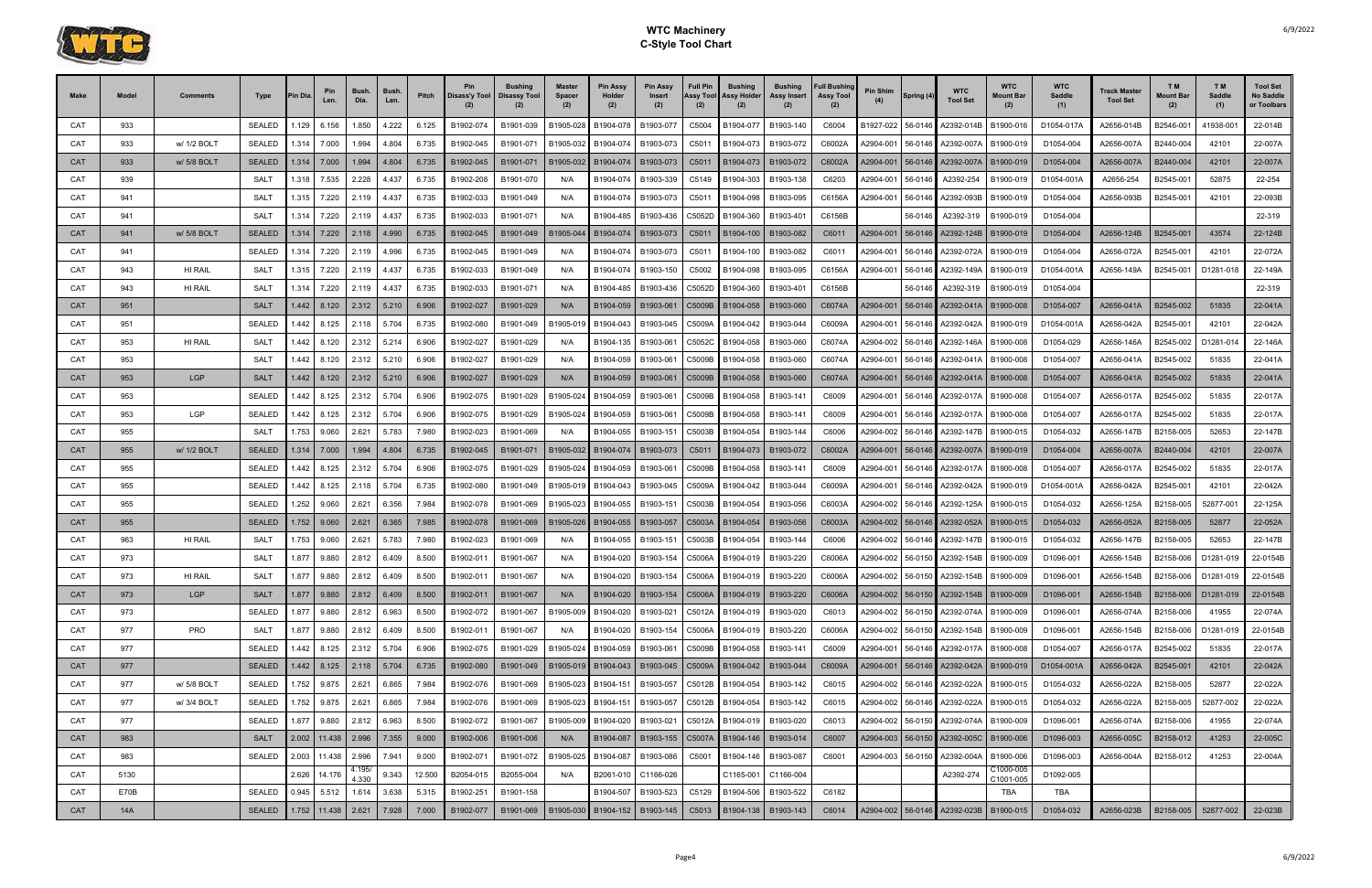

| <b>Make</b> | Model        | Comments         | Type                  | 'in Dia | Pin<br>Len.                | Bush.<br>Dia.  | Bush.<br>Len.  | Pitch          | Pin<br>Disass'y Tool   | Bushing<br><b>Disassy Tool</b> | Master<br><b>Spacer</b><br>(2) | <b>Pin Assy</b><br>Holder<br>(2) | <b>Pin Assy</b><br>Insert<br>(2) | <b>Full Pin</b><br>Assy Tool<br>(2) | <b>Bushing</b><br>Assy Holder<br>(2)            | <b>Bushing</b><br>Assy Insert<br>(2) | <b>Full Bushing</b><br><b>Assy Tool</b><br>(2) | Pin Shim               | Spring (4)         | <b>WTC</b><br><b>Tool Set</b>                  | <b>WTC</b><br>Mount Bar | <b>WTC</b><br>Saddle<br>(1) | <b>Track Master</b><br><b>Tool Set</b> | T M<br><b>Mount Bar</b><br>(2) | T M<br>Saddle<br>(1) | <b>Tool Set</b><br><b>No Saddle</b><br>or Toolbars |
|-------------|--------------|------------------|-----------------------|---------|----------------------------|----------------|----------------|----------------|------------------------|--------------------------------|--------------------------------|----------------------------------|----------------------------------|-------------------------------------|-------------------------------------------------|--------------------------------------|------------------------------------------------|------------------------|--------------------|------------------------------------------------|-------------------------|-----------------------------|----------------------------------------|--------------------------------|----------------------|----------------------------------------------------|
| CAT         | 17A          |                  | <b>SEALED</b>         | .752    | 9.875                      | 2.621          | 6.865          | 7.984          | B1902-076              | B1901-069                      | B1905-023                      | B1904-151                        | B1903-057                        | C5012B                              | B1904-054                                       | B1903-142                            | C6015                                          | 42904-002              | 56-0146            | A2392-022A                                     | B1900-015               | D1054-032                   | A2656-022A                             | B2158-005                      | 52877-002            | 22-022A                                            |
| CAT         | 215A         |                  | <b>SEALED</b>         | .442    | 8.120                      | 2.312          | 5.700          | 7.480          | B1902-075              | B1901-029                      | B1905-024                      | B1904-059                        | B1903-061                        | C5009B                              | B1904-058                                       | B1903-141                            | C6009                                          | 42904-001              | 56-0146            | A2392-187                                      | B1900-002               | D1054-039                   | A2656-187                              | B2546-001                      | D1281-016            | 22-187                                             |
| CAT         | 215SA        |                  | SALT                  | 1.442   | 8.120                      | 2.312          | 5.210          | 6.906          | B1902-027              | B1901-029                      | N/A                            | B1904-059                        | B1903-061                        | C5009B                              | B1904-058                                       | B1903-060                            | C6074A                                         | A2904-001              | 56-0146            | A2392-041A                                     | B1900-008               | D1054-007                   | A2656-041A                             | B2545-002                      | 51835                | 22-041A                                            |
| <b>CAT</b>  | 215SA        |                  | <b>SEALED</b>         | 1.442   | 8.120                      | 2.312          | 5.700          | 7.480          | B1902-075              | B1901-029                      | B1905-024                      | B1904-059                        | B1903-061                        | C5009B                              | B1904-058                                       | B1903-141                            | C6009                                          | A2904-001              | 56-0146            | A2392-187                                      | B1900-002               | D1054-039                   | A2656-187                              | B2546-001                      | D1281-016            | 22-187                                             |
| CAT         | 225B         | EXC              | <b>SEALED</b>         | .442    | 8.120                      | 2.312          | 5.700          | 7.480          | B1902-075              | B1901-029                      | B1905-024                      | B1904-059                        | B1903-061                        | C5009B                              | B1904-058                                       | B1903-14                             | C6009                                          | 42904-001              | 56-0146            | A2392-187                                      | B1900-002               | D1054-039                   | A2656-187                              | B2546-001                      | D1281-016            | 22-187                                             |
| CAT         | 225C         | EXC              | <b>SEALED</b>         | .442    | 8.120                      | 2.312          | 5.700          | 7.480          | B1902-075              | B1901-029                      | B1905-024                      | B1904-059                        | B1903-061                        | C5009B                              | B1904-058                                       | B1903-141                            | C6009                                          | 42904-001              | 56-0146            | A2392-187                                      | B1900-002               | D1054-039                   | A2656-187                              | B2546-001                      | D1281-016            | 22-187                                             |
| CAT         | 231D         |                  | <b>SEALED</b>         | .252    | 9.060                      | 2.621          | 6.356          | 7.984          | B1902-078              | B1901-069                      | B1905-023                      | B1904-055                        | B1903-151                        | C5003B                              | B1904-054                                       | B1903-056                            | C6003A                                         | A2904-002              | 56-0146            | A2392-125A                                     | B1900-015               | D1054-032                   | A2656-125A                             | B2158-005                      | 52877-001            | 22-125A                                            |
| <b>CAT</b>  | 235D         |                  | <b>SEALED</b>         | 2.003   | 11.438                     | 2.996          | 7.941          | 9.000          | B1902-071              | B1901-072                      | B1905-025                      | B1904-087                        | B1903-086                        | C5001                               | B1904-146                                       | B1903-087                            | C6001                                          | A2904-003              | 56-0150            | A2392-004A                                     | B1900-006               | D1096-003                   | A2656-004A                             | B2158-012                      | 41253                | 22-004A                                            |
| CAT         | 245S         |                  | <b>SEALED</b>         | 2.003   | 11.438                     | 2.996          | 7.941          | 9.000          | B1902-071              | B1901-072                      | B1905-065                      | B1904-087                        | B1903-086                        | C5001                               | B1904-146                                       | B1903-087                            | C6001                                          | 42904-003              | 56-0150            | A2392-163                                      | B1900-006               | D1096-003                   | A2656-163                              | B2158-012                      | D1281-015            | 22-163                                             |
| CAT         | 320B         | EXC              | <b>SEALED</b>         | .442    | 8.150                      | 2.312          | 5.700          | 7.480          | B1902-075              | B1901-029                      | B1905-024                      | B1904-059                        | B1903-360                        | C5140                               | B1904-058                                       | B1903-141                            | C6009                                          | A2904-001              | 56-0146            | A2392-272                                      | B1900-002               | D1054-027                   | A2656-272                              | B2546-001                      | 52876-002            | 22-272                                             |
| CAT         | 324D         | EXC              | PPR <sub>2</sub>      | 1.634   | 8.976                      | 2.598          | 5.733          | 7.985          | B1902-215              | B1901-220                      | N/A                            | B1904-318                        | B1903-362                        | C5141                               | B1904-743                                       | B1903-035                            | C6344                                          | A2904-001              | 56-0146            | A2392-487                                      | B1900-015               | D1054-031                   |                                        |                                |                      | 22-487                                             |
| <b>CAT</b>  | 330B         | <b>EXC</b>       | <b>GREASE</b>         | 1.810   | 9.665                      | 2.677          | 6.480          | 8.500          | B1902-201              | B1901-119                      | N/A                            | B1904-311                        | B1903-353                        | C5185                               | B1904-682                                       | B1903-352                            | C6228A                                         | A2904-001              | 56-0146            | A2392-490                                      | B1900-009               | D1096-015                   |                                        | B2719                          |                      | 22-490                                             |
| CAT         | 330B         | <b>EXC</b>       | <b>SEALED</b>         | 1.811   | 9.665                      | 2.677          | 6.785          | 8.500          | B1902-079              | B1901-119                      | B1905-21                       | B1904-311                        | B1903-353                        | C5015                               | B1904-310                                       | B1903-352                            | C6197                                          | 42904-001              | 56-0146            | A2392-264                                      | B1900-009               | D1096-015                   | A2656-264                              | B2719                          | 41955                | 22-264                                             |
| CAT         | 330C         | EXC              | <b>SEALED</b>         | 1.811   | 9.665                      | 2.677          | 6.456          | 8.500          | B1902-201              | B1901-119                      | B1905-21                       | B1904-311                        | B1903-353                        | C5015                               | B1904-677                                       | B1903-352                            | C6228                                          | A2904-001              | 56-0146            | A2392-264                                      | B1900-009               | D1096-015                   | A2656-264                              | B2719                          | 41955                | 22-264                                             |
| CAT         | 336NGH       | <b>EXC</b>       | <b>SEALED</b>         | .807    | 8.246                      | 2.677          | 4.181          | 8.500          | B1902-079              | B1901-224                      |                                | B1904-750                        | B1903-353                        | C5327                               | B1904-751                                       | B1903-637                            | C6348                                          | 42904-001              | 56-0146            | A2392-491                                      | B1900-009               | D1096-015                   |                                        |                                |                      | 22-491                                             |
| <b>CAT</b>  | 345B         | <b>EXC</b>       | <b>SALT</b>           | 1.877   | 9.882                      | 2.812          | 6.410          | 8.500          | B1902-011              | B1901-011                      | N/A                            | B1904-472                        | B1903-090                        | C5200                               | B1904-473                                       | B1903-509                            | C6260                                          |                        | 56-0150            | A2392-431                                      | B1900-009               | D1096-002A                  |                                        |                                |                      | 22-431                                             |
| CAT         | 345B         |                  | <b>SEALED</b>         | 1.877   | 9.880                      | 2.812          | 6.963          | 8.500          | B1902-072              | B1901-067                      | B1905-046                      | B1904-020                        | B1903-021                        | C5012A                              | B1904-019                                       | B1903-020                            | C6013                                          | A2904-002              | 56-0150            | A2392-126A                                     | B1900-009               | D1096-001                   | A2656-126A                             | B2158-006                      | 41623                | 22-126A                                            |
| CAT         | 345BL        | EXC              | <b>SALT</b>           | 1.877   | 9.882                      | 2.812          | 6.410          | 8.500          | B1902-011              | B1901-011                      | N/A                            | B1904-472                        | B1903-090                        | C5200                               | B1904-473                                       | B1903-509                            | C6260                                          | 42904-001              | 56-0150            | A2392-431                                      | B1900-009               | D1096-002A                  |                                        |                                |                      | 22-431                                             |
| CAT         | 374F         | <b>EXC</b>       | <b>SEALED</b>         | 2.244   | 12.205                     | 3.346          | 8.268          | 10.250         | B1902-280              | B1901-048                      | N/A                            | B1904-706                        | B1903-156                        | C5285                               | B1904-096                                       | B2056-008                            | C6008                                          | A2904-003              | 56-0150            | A2392-454                                      | B1900-007               | D1092-004                   |                                        |                                |                      | 22-454                                             |
| CAT         | 385 B/C      | <b>EXC</b>       | <b>SEALED</b>         | 2.253   | 12.362                     | 3.371          | 8.228          | 10.250         | B1902-275              | B1901-173                      | N/A                            | B1904-097                        | B1903-350                        | C5139                               | B1904-695                                       | B1903-569                            | C6310                                          | 42904-003              | 56-0150            | A2392-449                                      | C1000-002               | D1092-004                   |                                        |                                |                      | 22-449                                             |
| CAT         | 561H         | HD               | <b>SALT</b>           | 1.418   | 8.445                      | 2.366          | 4.670          | 6.735          | B1902-216              | B1901-116                      | N/A                            | B1904-320                        | B1903-364                        | C5145                               | B1904-319                                       | B1903-363                            | C6205                                          | A2904-001              | 56-0146            | A2392-273                                      | B1900-019               | D1054-003                   | A2656-273                              | B2158-003                      | 42101                | 22-273                                             |
| CAT         | 561H         |                  | SALT                  | 1.318   | 7.535                      | 2.228          | 4.437          | 6.735          | B1902-208              | B1901-070                      | N/A                            | B1904-074                        | B1903-339                        | C5149                               | B1904-303                                       | B1903-138                            | C6203                                          | 42904-001              | 56-0146            | A2392-254                                      | B1900-019               | D1054-001/                  | A2656-254                              | B2545-001                      | 52875                | 22-254                                             |
| CAT         | 571A         |                  | <b>SALT</b>           | 1.877   | 9.880                      | 2.812          | 6.409          | 8.500          | B1902-011              | B1901-067                      | N/A                            | B1904-020                        | B1903-154                        | C5006A                              | B1904-019                                       | B1903-220                            | C6006A                                         | 42904-002              | 56-0150            | A2392-154B                                     | B1900-009               | D1096-001                   | A2656-154B                             | B2158-006                      | D1281-019            | 22-0154B                                           |
| <b>CAT</b>  | 571A         |                  | <b>SEALED</b>         | 1.877   | 9.880                      | 2.812          | 6.963          | 8.500          | B1902-072              | B1901-067                      | B1905-009                      | B1904-020                        | B1903-021                        | C5012A                              | B1904-019   B1903-020                           |                                      | C6013                                          | A2904-002              | 56-0150            | A2392-074A   B1900-009                         |                         | D1096-001                   | A2656-074A                             | B2158-006                      | 41955                | 22-074A                                            |
| CAT         | 583R         | <b>PIPELAYER</b> | <b>SALT</b>           | 0.880   | 9.880                      | 2.940          | 6.410          | 8.500          | B1902-011              | B1901-011                      | N/A                            | B1904-024                        | B1903-152                        | C5006B                              | B1904-023                                       | B1903-024                            | C6132                                          | A2904-002              | 56-0150            | A2392-153A                                     | B1900-009               | D1096-002A                  | A2656-153A<br>EXCEEDS TM-              | B2158-006                      | 52878-00             | 22-153A                                            |
| CAT         | 6015B        | Greased Chain    | <b>PPR</b>            | 2.626   | 11.804                     | 4.193          | 7.335          |                | 12.500 B2054-005       | B2055-018                      | N/A                            | B2061-011 C1166-005/6 B2061-011  |                                  |                                     | $\overline{\text{C53}}$ 15/ C1165-001 C1166-004 |                                      | C6298                                          | N/A                    |                    | 56-0150 A2392-480 C1000-005                    |                         | D1092-024                   | 200 CAPACITY                           |                                |                      | 22-480                                             |
| CAT         | 700H         |                  | <b>SALT</b>           | 1.442   | 8.120                      | 2.312          | 5.210          | 6.906          | B1902-027              | B1901-029                      | N/A                            | B1904-059                        | B1903-061                        | C5009B                              | B1904-058                                       | B1903-060                            | C6074A                                         | A2904-001              | 56-0146            | A2392-041A B1900-008                           |                         | D1054-007                   | A2656-041A                             | B2545-002                      | 51835                | 22-041A                                            |
| <b>CAT</b>  | 935B         |                  | <b>SALT</b>           |         | $1.126$ 6.161              | 1.850          | 3.706          | 6.125          | B1902-035              | B1901-039                      | N/A                            |                                  | B1904-078   B1903-077            |                                     | C5004 B1904-077   B1903-076                     |                                      | C6115                                          |                        |                    | B1927-022 56-0146 A2392-118B B1900-016         |                         | D1054-017A                  | A2656-118B                             | B2543-001                      | D1281-013            | 22-118B                                            |
| CAT         | 935B         |                  | <b>SEALED</b><br>SALT |         | 1.129 6.156                | 1.850          | 4.222          | 6.125          | B1902-074              | B1901-039                      | B1905-028                      | B1904-078                        | B1903-077                        | C5004                               | B1904-077                                       | B1903-140                            | C6004                                          | B1927-022 56-0146      |                    | A2392-014B B1900-016                           |                         | D1054-017A                  | A2656-014B                             | B2546-001                      | 41938-001            | 22-014B                                            |
| CAT<br>CAT  | 935C<br>951B |                  | <b>SEALED</b>         |         | 1.126 6.161<br>1.442 8.125 | 1.850<br>2.312 | 3.706<br>5.704 | 6.125          | B1902-035<br>B1902-075 | B1901-039<br>B1901-029         | N/A<br>B1905-024               | B1904-078<br>B1904-059           | B1903-077<br>B1903-061           | C5004<br>C5009B                     | B1904-077   B1903-076<br>B1904-058              | B1903-141                            | C6115                                          | B1927-022<br>A2904-001 | 56-0146<br>56-0146 | A2392-118B   B1900-016<br>A2392-017A B1900-008 |                         | D1054-017A<br>D1054-007     | A2656-118B<br>A2656-017A               | B2543-001<br>B2545-002         | D1281-013<br>51835   | 22-118B<br>22-017A                                 |
| <b>CAT</b>  | 951B         |                  | <b>SEALED</b>         |         | 1.442 8.125 2.118          |                | 5.704          | 6.906<br>6.735 | B1902-080              | B1901-049                      | B1905-019                      | B1904-043                        | B1903-045                        |                                     | C5009A B1904-042 B1903-044                      |                                      | C6009<br>C6009A                                | A2904-001              |                    | 56-0146 A2392-042A B1900-019                   |                         | D1054-001A                  | A2656-042A                             | B2545-001                      | 42101                | 22-042A                                            |
| CAT         | 951C         |                  | SALT                  | 1.442   | 8.120                      | 2.312          | 5.210          | 6.906          | B1902-027              | B1901-029                      | N/A                            | B1904-059                        | B1903-061                        | C5009B                              | B1904-058                                       | B1903-060                            | C6074A                                         | A2904-001              | 56-0146            | A2392-041A                                     | B1900-008               | D1054-007                   | A2656-041A                             | B2545-002                      | 51835                | 22-041A                                            |
| CAT         | 951C         |                  | <b>SEALED</b>         |         | 1.442 8.125                | 2.312          | 5.704          | 6.906          | B1902-075              | B1901-029                      | B1905-024                      | B1904-059                        | B1903-061                        |                                     | C5009B B1904-058                                | B1903-141                            | C6009                                          | A2904-001              | 56-0146            | A2392-017A B1900-008                           |                         | D1054-007                   | A2656-017A                             | B2545-002                      | 51835                | 22-017A                                            |
| CAT         | 953K         |                  | SALT                  |         | 1.442 8.120                | 2.312          | 5.210          | 6.906          | B1902-027              | B1901-029                      | N/A                            | B1904-059                        | B1903-061                        |                                     | C5009B B1904-058                                | B1903-060                            | C6074A                                         | A2904-001              | 56-0146            | A2392-041A B1900-008                           |                         | D1054-007                   | A2656-041A                             | B2545-002                      | 51835                | 22-041A                                            |
| <b>CAT</b>  | 953K         |                  | <b>SEALED</b>         |         | 1.442 8.125 2.312          |                | 5.704          | 6.906          | B1902-075              | B1901-029                      | B1905-024                      | B1904-059   B1903-061            |                                  |                                     | C5009B B1904-058 B1903-141                      |                                      | C6009                                          | A2904-001              |                    | 56-0146 A2392-017A B1900-008                   |                         | D1054-007                   | A2656-017A                             | B2545-002                      | 51835                | 22-017A                                            |
| CAT         | 955H         |                  | <b>SEALED</b>         |         | 1.442 8.125                | 2.312          | 5.704          | 6.906          | B1902-075              | B1901-029                      | B1905-024                      | B1904-059                        | B1903-061                        | C5009B                              | B1904-058 B1903-141                             |                                      | C6009                                          | A2904-001              |                    | 56-0146 A2392-017A B1900-008                   |                         | D1054-007                   | A2656-017A                             | B2545-002                      | 51835                | 22-017A                                            |
| CAT         | 955K         |                  | <b>SEALED</b>         |         | 1.442 8.125                | 2.312          | 5.704          | 6.906          | B1902-075              | B1901-029                      | B1905-024                      | B1904-059                        | B1903-061                        | C5009B                              | B1904-058                                       | B1903-141                            | C6009                                          | A2904-001              | 56-0146            | A2392-017A                                     | B1900-008               | D1054-007                   | A2656-017A                             | B2545-002                      | 51835                | 22-017A                                            |
| CAT         | 977K         |                  | <b>SEALED</b>         | 1.752   | 9.875                      | 2.621          | 6.865          | 7.984          | B1902-076              | B1901-069                      | B1905-023                      | B1904-151                        | B1903-057                        | C5012B                              | B1904-054                                       | B1903-142                            | C6015                                          | A2904-002              | 56-0146            | A2392-022A                                     | B1900-015               | D1054-032                   | A2656-022A                             | B2158-005                      | 52877-002            | 22-022A                                            |
|             |              |                  |                       |         |                            |                |                |                |                        |                                |                                |                                  |                                  |                                     |                                                 |                                      |                                                |                        |                    |                                                |                         |                             |                                        |                                |                      |                                                    |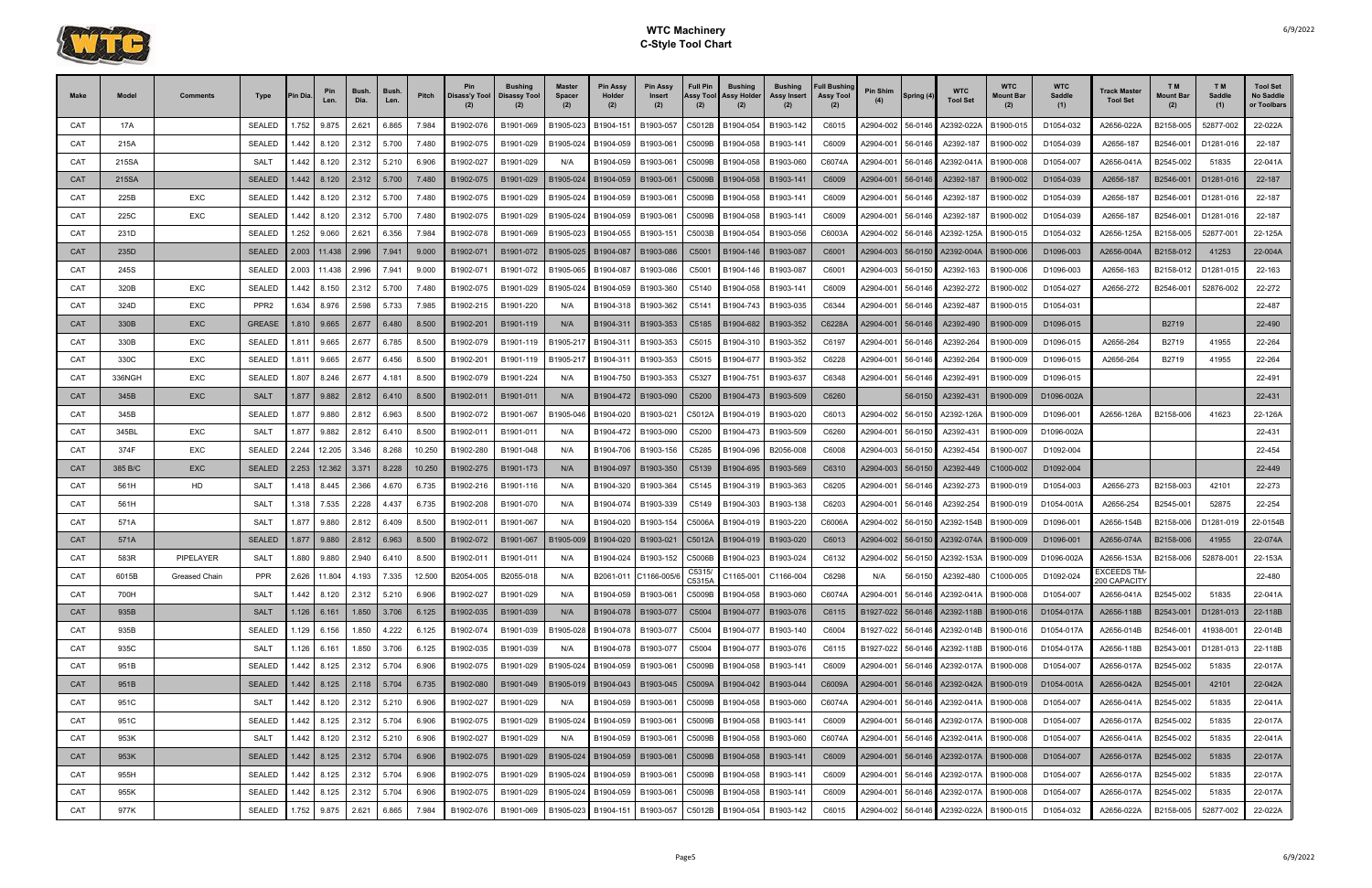

| Make       | Model             | Comments                     | Type             | 'in Dia | Pin<br>Len.   | <b>Bush</b><br>Dia. | Bush<br>Len. | Pitch  | Disass'y Tool | Bushing<br><b>Disassy Tool</b> | <b>Master</b><br><b>Spacer</b><br>(2) | <b>Pin Assy</b><br>Holder<br>(2) | <b>Pin Assy</b><br>Insert<br>(2) | <b>Full Pin</b><br>Assy Tool<br>(2) | <b>Bushing</b><br>Assy Holder<br>(2) | <b>Bushing</b><br>Assy Insert<br>(2) | <b>Full Bushing</b><br><b>Assy Tool</b><br>(2) | Pin Shim          | Spring (4) | <b>WTC</b><br><b>Tool Set</b>                | <b>WTC</b><br>Mount Bar | <b>WTC</b><br>Saddle<br>(1) | Track Master<br><b>Tool Set</b>    | T M<br><b>Mount Bar</b><br>(2) | T <sub>M</sub><br>Saddle<br>(1) | <b>Tool Set</b><br><b>No Saddle</b><br>or Toolbars |
|------------|-------------------|------------------------------|------------------|---------|---------------|---------------------|--------------|--------|---------------|--------------------------------|---------------------------------------|----------------------------------|----------------------------------|-------------------------------------|--------------------------------------|--------------------------------------|------------------------------------------------|-------------------|------------|----------------------------------------------|-------------------------|-----------------------------|------------------------------------|--------------------------------|---------------------------------|----------------------------------------------------|
| <b>CAT</b> | AP1050            |                              | <b>SEALED</b>    | 1.129   | 6.156         | 1.850               | 4.222        | 6.125  | B1902-074     | B1901-039                      | B1905-028                             | B1904-078                        | B1903-07                         | C5004                               | B1904-077                            | B1903-140                            | C6004                                          | B1927-022         | 56-0146    | A2392-014B                                   | B1900-016               | D1054-017A                  | A2656-014B                         | B2546-001                      | 41938-00                        | 22-014B                                            |
| CAT        | D10               |                              | <b>PPR</b>       | 2.252   | 11.974        | 3.809               | 8.270        | 10.250 | B2054-003     | B2055-002                      | N/A                                   | B2057-006                        | C1166-002                        | C5246<br>C5246-                     | B2057-005                            | C1166-00                             | C6157A                                         | N/A               | 56-0150    | A2392-120C                                   | C1000-002               | D1092-003                   | A2656-120C                         | B2158-013                      | 46180                           | 22-120C                                            |
| CAT        | D10               |                              | <b>SALT</b>      | 2.253   | 12.250        | 3.809               | 8.270        | 10.250 | B2054-002     | B2055-002                      | N/A                                   | B2057-011                        | $C1166-01'$                      | C5063                               | B2057-005                            | $C1166-00'$                          | C6157A                                         | 42904-003         | 56-0150    | 42392-109C                                   | C1000-002               | D1092-003                   | A2656-109C                         | B2158-013                      | 42904                           | 22-109C                                            |
| CAT        | D <sub>10</sub> N |                              | <b>PPR</b>       | 2.253   | 11.970        | 3.557               | 8.280        | 10.250 | B2054-003     | B2055-007                      | N/A                                   | B2057-006                        | C1166-002                        | C5246<br>C5246-                     | C1165-003                            | C1166-010                            | C6157                                          | N/A               | 56-0150    | A2392-137B                                   | C1000-002               | D1092-003                   | A2656-137B                         | C1269-001                      | C1277                           | 22-137B                                            |
| <b>CAT</b> | <b>D10N</b>       | <b>Korean Crawler Track</b>  | <b>PPR</b>       | 2.253   | 11.976        | 3.559               | 8.283        | 10.250 | B2054-003     | B2055-007                      | N/A                                   | B2057-022                        | C1166-029                        | C5319                               | C1165-024                            | C1166-010                            | C6342                                          | N/A               | 56-0150    | A2392-484                                    | C1000-002               | D1092-025                   |                                    |                                |                                 | 22-484                                             |
| CAT        | <b>D10N</b>       |                              | SAL <sub>1</sub> | 2.253   | 12.250        | 3.557               | 8.280        | 10.250 | B2054-002     | B2055-007                      | N/A                                   | C1165-004                        | $C1166-01'$                      | C5104                               | C1165-003                            | C1166-010                            | C6157                                          | 42904-003         | 56-0150    | A2392-155B                                   | C1000-002               | D1092-003                   | A2656-155B                         | C1269-001                      | C <sub>1277</sub>               | 22-155B                                            |
| CAT        | <b>D10R</b>       |                              | <b>PPR</b>       | 2.253   | 11.970        | 3.557               | 8.280        | 10.250 | B2054-003     | B2055-007                      | N/A                                   | B2057-006                        | C1166-002                        | C5246<br>C5246-                     | C1165-003                            | C1166-010                            | C6157                                          | N/A               | 56-0150    | A2392-137B                                   | C1000-002               | D1092-003                   | A2656-137B                         | C1269-001                      | C1277                           | 22-137B                                            |
| CAT        | <b>D10R</b>       |                              | SALT             | 2.253   | 12.250        | 3.557               | 8.280        | 10.250 | B1902-240     | B1901-146                      | N/A                                   | B1904-477                        | B1903-511                        | C5104A                              | B1904-476                            | B1903-510                            | C6158                                          |                   | 56-0146    | A2392-317                                    | C1000-002               | D1092-003                   |                                    |                                |                                 | 22-317                                             |
| <b>CAT</b> | D <sub>10</sub> T |                              | <b>PPR</b>       | 2.253   | 11.970        | 3.557               | 8.280        | 10.250 | B2054-003     | B2055-007                      | N/A                                   | B2057-006                        | C1166-002/                       | C5246<br>C5246-1                    | C1165-003                            | C1166-010                            | C6157                                          | N/A               | 56-0150    | A2392-137B                                   | C1000-002               | D1092-003                   | A2656-137B                         | C1269-001                      | C1277                           | 22-137B                                            |
| CAT        | D <sub>10</sub> T |                              | <b>SALT</b>      | 2.253   | 12.250        | 3.557               | 8.280        | 10.250 | B1902-240     | B1901-146                      | N/A                                   | B1904-477                        | B1903-511                        | C5104A                              | B1904-476                            | B1903-510                            | C6158                                          |                   | 56-0146    | A2392-317                                    | C1000-002               | D1092-003                   |                                    |                                |                                 | 22-317                                             |
| CAT        | D <sub>11</sub>   |                              | <b>PPR</b>       | 2.626   | 13.810        | 4.330               | 9.340        | 12.500 | B2054-005     | B2055-004                      | N/A                                   | B2061-003                        | C1166-005                        | C5203<br>C5203/                     | C1165-001                            | C1166-004                            | C6298                                          | N/A               | 56-0150    | A2392-128B                                   | C1000-005               | D1092-005                   | EXCEEDS TM-<br>200 CAPACITY        |                                |                                 | 22-128B                                            |
| CAT        | D11               |                              | <b>SALT</b>      | 2.626   | 13.810        | 4.033               | 9.340        | 12.500 | B1902-248     | B1901-152                      | N/A                                   | B1904-480                        | B1903-514                        | C5202                               | B1904-478                            | B1903-512                            | C6261                                          |                   | 56-0146    | A2392-318                                    | C1000-005               | D1092-005                   |                                    |                                |                                 | 22-006                                             |
| <b>CAT</b> | <b>D11N</b>       |                              | <b>PPR</b>       | 2.626   | 13.810        | 4.330               | 9.340        | 12.500 | B2054-005     | B2055-004                      | N/A                                   |                                  | B2061-003 C1166-005              | C5203<br>C5203A                     | C1165-001                            | C1166-004                            | C6298                                          | N/A               | 56-0150    | A2392-128B                                   | C1000-005               | D1092-005                   | <b>EXCEEDS TM-</b><br>200 CAPACITY |                                |                                 | 22-128B                                            |
| CAT        | D11N/R/T          | 144mm Heavy Duty<br>Bushing  | PPR              | 2.777   | 14.313        | 5.569               | 9.188        | 12.500 | B2054-005     | B2055-004                      | N/A                                   | B2061-003                        | C1166-005                        | C5203<br>C5203                      | C1165-001                            | C1166-004                            | C6298                                          | N/A               | 56-0150    | A2392-128B                                   | C1000-005               | D1092-023                   | EXCEEDS TM-<br>200 CAPACITY        |                                |                                 | 22-128B                                            |
| CAT        | D11N/R/T          | Berco Recessed Snap-<br>Ring | SAL <sub>1</sub> | 2.777   | 14.313        | 4.326               | 9.188        | 12.500 | B1902-248     | B1901-172                      | N/A                                   | C1165-015                        | C1166-012                        | C5279                               | C1165-014                            | C1166-028                            | C6309                                          | A2904-003         | 56-0150    | A2392-447                                    | C1000-005               | D1092-005                   | EXCEEDS TM-<br>200 CAPACITY        |                                |                                 | 22-447                                             |
| <b>CAT</b> | <b>D11R</b>       |                              | <b>PPR</b>       | 2.626   | 13.810        | 4.330               | 9.340        | 12.500 | B2054-005     | B2055-004                      | N/A                                   | B2061-003                        | C1166-005/                       | C5203<br>25203                      | C1165-001                            | C1166-004                            | C6298                                          | N/A               | 56-0150    | A2392-128B                                   | C1000-005               | D1092-005                   | <b>EXCEEDS TM-</b><br>200 CAPACITY |                                |                                 | 22-128B                                            |
| <b>CAT</b> | <b>D11T</b>       |                              | <b>PPR</b>       | 2.626   | 13.810        | 4.330               | 9.340        | 12.500 | B2054-005     | B2055-004                      | N/A                                   | B2061-003                        | C1166-005                        | C5203<br>C5203/                     | C1165-001                            | C1166-004                            | C6298                                          | N/A               | 56-0150    | A2392-128B                                   | C1000-005               | D1092-005                   | EXCEEDS TM-<br>200 CAPACITY        |                                |                                 | 22-128B                                            |
| CAT        | D <sub>2</sub>    |                              | <b>RECESS</b>    | .127    | 6.156         | 1.687               | 4.250        | 6.125  | B1902-249     | B1901-156                      | N/A                                   | B1904-483                        | B1903-079                        | C5040B                              | B1904-484                            | B1903-516                            | C6067                                          |                   | 56-0146    | A2392-433                                    | B1900-016               |                             |                                    |                                |                                 | 22-433                                             |
| CAT        | D <sub>2</sub>    |                              | SALT             | .125    | 6.180         | 1.690               | 4.255        | 6.125  | B1902-092     | B1901-114                      | N/A                                   | B1904-481                        | B1903-442                        | C5040A                              | B1904-482                            | B1903-515                            | C6068                                          |                   | 56-0146    | A2392-432                                    | B1900-016               |                             |                                    |                                |                                 | 22-432                                             |
| CAT        | D <sub>3</sub>    |                              | <b>SALT</b>      | 1.126   | 6.161         | 1.850               | 3.706        | 6.125  | B1902-035     | B1901-039                      | N/A                                   | B1904-078                        | B1903-077                        | C5004                               | B1904-077                            | B1903-076                            | C6115                                          | B1927-022         | 56-0146    | A2392-118B                                   | B1900-016               | D1054-017A                  | A2656-118B                         | B2543-001                      | D1281-013                       | 22-118B                                            |
| <b>CAT</b> | D <sub>3</sub>    |                              | <b>SALT</b>      | .126    | 6.161         | 1.850               | 3.706        | 6.125  | B1902-035     | B1901-039                      | N/A                                   | B1904-078                        | B1903-077                        | C5004                               | B1904-077                            | B1903-076                            | C6115                                          | B1927-022         | 56-0146    | A2392-188                                    | B1900-016               | D1054-017A                  | A2656-188                          | B2158-010                      | 41938                           | 22-188                                             |
| CAT        | D3                |                              | <b>SEALED</b>    | .129    | 6.156         | 1.850               | 4.222        | 6.125  | B1902-074     | B1901-039                      | B1905-028                             | B1904-078                        | B1903-077                        | C5004                               | B1904-077                            | B1903-140                            | C6004                                          | B1927-022         | 56-0146    | A2392-014B                                   | B1900-016               | D1054-017A                  | A2656-014B                         | B2546-001                      | 41938-00                        | 22-014B                                            |
| CAT        | D <sub>3</sub>    | <b>EARLY</b>                 | <b>SEALED</b>    | .129    | 6.156         | 1.850               | 4.222        | 6.125  | B1902-074     | B1901-039                      | B1905-028                             | B1904-078                        | B1903-077                        | C5004                               | B1904-077                            | B1903-140                            | C6004                                          | B1927-022         | 56-0146    | A2392-014B                                   | B1900-016               | D1054-017A                  | A2656-014B                         | B2546-001                      | 41938-00                        | 22-014B                                            |
| CAT        | D <sub>3</sub>    | <b>LGP EARLY</b>             | <b>SEALED</b>    | .129    | 6.156         | 1.850               | 4.222        | 6.125  | B1902-074     | B1901-039                      | B1905-028                             | B1904-078                        | B1903-077                        | C5004                               | B1904-077                            | B1903-140                            | C6004                                          | B1927-022         | 56-0146    | A2392-014B                                   | B1900-016               | D1054-017A                  | A2656-014B                         | B2546-001                      | 41938-001                       | 22-014B                                            |
| <b>CAT</b> | D <sub>3</sub>    | <b>LGP</b>                   | <b>SEALED</b>    | 1.129   | 6.156         | 1.850               | 4.222        | 6.125  | B1902-074     | B1901-039                      | B1905-028                             | B1904-078                        | B1903-077                        | C5004                               | B1904-077                            | B1903-140                            | C6004                                          | B1927-022         | 56-0146    | A2392-014B                                   | B1900-016               | D1054-017A                  | A2656-014B                         | B2546-001                      | 41938-00                        | 22-014B                                            |
| CAT        | D3B               |                              | <b>SALT</b>      | .126    | 6.161         | 1.850               | 3.706        | 6.125  | B1902-035     | B1901-039                      | N/A                                   | B1904-078                        | B1903-077                        |                                     | C5004 B1904-077                      | B1903-076                            | C6115                                          | B1927-022         | 56-0146    | A2392-118B B1900-016                         |                         | D1054-017A                  | A2656-118B                         | B2543-001                      | D1281-013                       | 22-118B                                            |
| CAT        | D3B               | LGP                          | <b>SALT</b>      | .126    | 6.161         | 1.850               | 3.706        | 6.125  | B1902-035     | B1901-039                      | N/A                                   | B1904-078                        | B1903-077                        | C5004                               | B1904-077                            | B1903-076                            | C6115                                          | B1927-022         | 56-0146    | A2392-118B   B1900-016                       |                         | D1054-017A                  | A2656-118B                         | B2543-001                      | D1281-013                       | 22-118B                                            |
| CAT        | D3B               |                              | <b>SEALED</b>    |         | 1.129 6.156   | 1.850               | 4.222        | 6.125  | B1902-074     | B1901-039                      | B1905-028                             |                                  | B1904-078   B1903-077            | C5004                               |                                      | B1904-077 B1903-140                  | C6004                                          | B1927-022 56-0146 |            | A2392-014B   B1900-016                       |                         | D1054-017A                  | A2656-014B                         | B2546-001                      | 41938-001                       | 22-014B                                            |
| <b>CAT</b> | D <sub>3</sub> C  |                              | <b>SALT</b>      |         | $1.126$ 6.161 | 1.850               | 3.706        | 6.125  | B1902-035     | B1901-039                      | N/A                                   |                                  | B1904-078   B1903-077            | C5004                               |                                      | B1904-077   B1903-076                | C6115                                          |                   |            | B1927-022   56-0146   A2392-118B   B1900-016 |                         | D1054-017A                  | A2656-118B                         | B2543-001                      | D1281-013                       | 22-118B                                            |
| CAT        | D3G               |                              | SALT             |         | 1.126 6.161   | 1.850               | 3.706        | 6.125  | B1902-035     | B1901-039                      | N/A                                   | B1904-078                        | B1903-077                        | C5004                               | B1904-077                            | B1903-076                            | C6115                                          | B1927-022         | 56-0146    | A2392-118B B1900-016                         |                         | D1054-017A                  | A2656-118B                         | B2543-001                      | D1281-013                       | 22-118B                                            |
| CAT        | D3G               |                              | <b>SEALED</b>    |         | $.129$ 6.156  | 1.850               | 4.222        | 6.125  | B1902-074     | B1901-039                      | B1905-028                             | B1904-078                        | B1903-077                        | C5004                               | B1904-077                            | B1903-140                            | C6004                                          | B1927-022 56-0146 |            | A2392-014B   B1900-016                       |                         | D1054-017A                  | A2656-014B                         | B2546-001                      | 41938-001                       | 22-014B                                            |
| CAT        | D3K               |                              | SALT             |         | 1.126 6.161   | 1.850               | 3.706        | 6.125  | B1902-035     | B1901-039                      | N/A                                   | B1904-078                        | B1903-077                        | C5004                               | B1904-077                            | B1903-076                            | C6115                                          | B1927-022         | 56-0146    | A2392-118B                                   | B1900-016               | D1054-017A                  | A2656-118B                         | B2543-001                      | D1281-013                       | 22-118B                                            |
| CAT        | D <sub>4</sub>    |                              | <b>RECESS</b>    |         | $1.314$ 7.000 | 1.993               | 5.000        | 6.735  | B1902-092     | B1901-129                      | N/A                                   | B1904-487                        | B1903-436                        |                                     | C5011B B1904-486 B1903-437           |                                      | C6017                                          |                   | 56-0146    | A2392-320   B1900-019                        |                         | D1054-004                   |                                    |                                |                                 | 22-320                                             |
| CAT        | D4                |                              | SALT             |         | 1.315 7.220   | 2.119               | 4.437        | 6.735  | B1902-033     | B1901-049                      | N/A                                   | B1904-074                        | B1903-073                        | C5011                               | B1904-098                            | B1903-095                            | C6156A                                         | A2904-001         | 56-0146    | A2392-093B                                   | B1900-019               | D1054-004                   | A2656-093B                         | B2545-001                      | 42101                           | 22-093B                                            |
| CAT        | D4                | LGP                          | SALT             |         | 1.315 7.220   | 2.119               | 4.437        | 6.735  | B1902-033     | B1901-049                      | N/A                                   | B1904-074                        | B1903-073                        | C5011                               | B1904-098                            | B1903-095                            | C6156A                                         | A2904-001         | 56-0146    | A2392-093B                                   | B1900-019               | D1054-004                   | A2656-093B                         | B2545-001                      | 42101                           | 22-093B                                            |
| CAT        | D4                | w/ 5/8 BOLT                  | <b>SEALED</b>    |         | 1.314 7.000   | 1.994               | 4.804        | 6.735  | B1902-045     | B1901-071                      | B1905-032                             | B1904-074                        | B1903-073                        | C5011                               | B1904-073                            | B1903-072                            | C6002A                                         | A2904-001         | 56-0146    | A2392-007A   B1900-019                       |                         | D1054-004                   | A2656-007A                         | B2440-004                      | 42101                           | 22-007A                                            |
| <b>CAT</b> | D <sub>4</sub>    |                              | <b>SEALED</b>    |         | 1.314 7.220   | 2.119               | 4.996        | 6.735  | B1902-045     | B1901-049                      | N/A                                   | B1904-074                        | B1903-073                        | C5011                               |                                      | B1904-100   B1903-082                | C6011                                          | A2904-001         |            | 56-0146 A2392-072A B1900-019                 |                         | D1054-004                   | A2656-072A                         | B2545-001                      | 42101                           | 22-072A                                            |
| CAT        | D4                |                              | SALT             |         | 1.314 7.220   | 2.119               | 4.437        | 6.735  | B1902-033     | B1901-071                      | N/A                                   | B1904-485                        | B1903-436                        | C5052D                              | B1904-360                            | B1903-40                             | C6156B                                         |                   | 56-0146    | A2392-319                                    | B1900-019               | D1054-004                   |                                    |                                |                                 | 22-319                                             |
| CAT        | D4                | w/ 1/2 BOLT                  | <b>SEALED</b>    | 1.314   | 7.000         | 1.994               | 4.804        | 6.735  | B1902-045     | B1901-071                      | B1905-032                             | B1904-074                        | B1903-073                        | C5011                               | B1904-073                            | B1903-072                            | C6002A                                         | A2904-001         | 56-0146    | A2392-007A                                   | B1900-019               | D1054-004                   | A2656-007A                         | B2440-004                      | 42101                           | 22-007A                                            |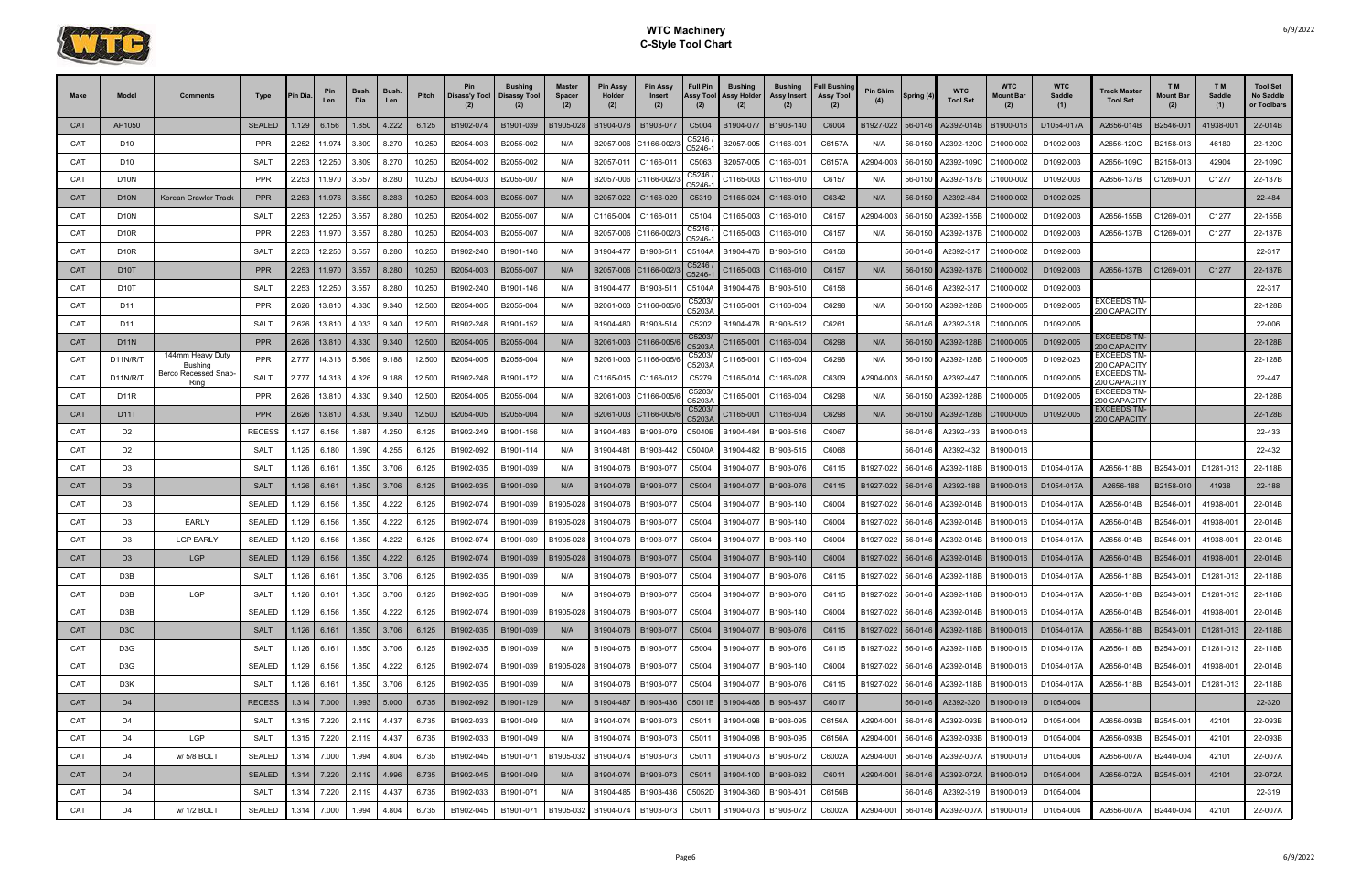

| <b>Make</b> | Model            | Comments          | Type          | <b>IPin Dia</b> | Len.                    | <b>Bush</b><br>Dia. | Bush<br>Len. | Pitch | Pin<br>Disass'y Tool | <b>Bushing</b><br><b>Disassy Tool</b> | <b>Master</b><br><b>Spacer</b><br>(2) | <b>Pin Assy</b><br>Holder<br>(2) | <b>Pin Assy</b><br>Insert<br>(2) | <b>Full Pin</b><br>Assy Tool<br>(2) | <b>Bushing</b><br>Assy Holder<br>(2) | <b>Bushing</b><br>Assy Insert                         | <b>Full Bushing</b><br><b>Assy Tool</b><br>(2) | Pin Shim          | Spring (4) | <b>WTC</b><br><b>Tool Set</b>         | <b>WTC</b><br>Mount Bar | <b>WTC</b><br>Saddle<br>(1) | Track Master<br><b>Tool Set</b> | TM <sub></sub><br><b>Mount Bar</b><br>(2) | T M<br>Saddle<br>(1) | <b>Tool Set</b><br>No Saddle<br>or Toolbars |
|-------------|------------------|-------------------|---------------|-----------------|-------------------------|---------------------|--------------|-------|----------------------|---------------------------------------|---------------------------------------|----------------------------------|----------------------------------|-------------------------------------|--------------------------------------|-------------------------------------------------------|------------------------------------------------|-------------------|------------|---------------------------------------|-------------------------|-----------------------------|---------------------------------|-------------------------------------------|----------------------|---------------------------------------------|
| CAT         | D4               | w/ 9/16 BOLT      | <b>SEALED</b> | 1.314           | 7.000                   | 1.994               | 4.804        | 6.735 | B1902-045            | B1901-049                             | B1905-03                              | B1904-074                        | B1903-073                        | C5011                               | B1904-083                            | B1903-082                                             | C6002                                          | A2904-001         | 56-0146    | A2392-010A                            | B1900-019               | D1054-004                   | A2656-010A                      | B2440-004                                 | <b>TBA</b>           | 22-010A                                     |
| <b>CAT</b>  | D <sub>4</sub> B |                   | <b>SALT</b>   | 1.126           | 6.161                   | 1.850               | 3.706        | 6.125 | B1902-035            | B1901-039                             | N/A                                   | B1904-078                        | B1903-077                        | C5004                               | B1904-077                            | B1903-076                                             | C6115                                          | B1927-022         | 56-0146    | A2392-118B                            | B1900-016               | D1054-017A                  | A2656-118B                      | B2543-001                                 | D1281-013            | 22-118B                                     |
| CAT         | D4B              | LGP               | <b>SALT</b>   | 1.126           | 6.161                   | 1.850               | 3.706        | 6.125 | B1902-035            | B1901-039                             | N/A                                   | B1904-078                        | B1903-077                        | C5004                               | B1904-077                            | B1903-076                                             | C6115                                          | B1927-022         | 56-0146    | A2392-118B                            | B1900-016               | D1054-017A                  | A2656-118B                      | B2543-001                                 | D1281-013            | 22-118B                                     |
| CAT         | D4B              |                   | <b>SEALED</b> | 1.129           | 6.156                   | 1.850               | 4.222        | 6.125 | B1902-074            | B1901-039                             | B1905-028                             | B1904-078                        | B1903-07                         | C5004                               | B1904-077                            | B1903-140                                             | C6004                                          | B1927-022         | 56-0146    | A2392-014B                            | B1900-016               | D1054-017A                  | A2656-014B                      | B2546-001                                 | 41938-00             | 22-014B                                     |
| CAT         | D4B              | <b>LGP</b>        | <b>SEALED</b> | .129            | 6.156                   | 1.850               | 4.222        | 6.125 | B1902-074            | B1901-039                             | B1905-028                             | B1904-078                        | B1903-077                        | C5004                               | B1904-077                            | B1903-140                                             | C6004                                          | B1927-022         | 56-0146    | A2392-014B                            | B1900-016               | D1054-017A                  | A2656-014B                      | B2546-001                                 | 41938-00             | 22-014B                                     |
| <b>CAT</b>  | D <sub>4</sub> C |                   | <b>SALT</b>   | 1.126           | 6.161                   | 1.850               | 3.706        | 6.125 | B1902-035            | B1901-039                             | N/A                                   | B1904-078                        | B1903-077                        | C5004                               | B1904-077                            | B1903-076                                             | C6115                                          | B1927-022         | 56-0146    | A2392-118B                            | B1900-016               | D1054-017A                  | A2656-118B                      | B2543-001                                 | D1281-013            | 22-118B                                     |
| CAT         | D4C              |                   | SALT          | 1.315           | 7.220                   | 2.119               | 4.437        | 6.735 | B1902-033            | B1901-049                             | N/A                                   | B1904-074                        | B1903-073                        | C5011                               | B1904-098                            | B1903-095                                             | C6156A                                         | A2904-001         | 56-0146    | A2392-093B                            | B1900-019               | D1054-004                   | A2656-093B                      | B2545-001                                 | 42101                | 22-093B                                     |
| CAT         | D <sub>4</sub> C |                   | <b>SEALED</b> | 1.129           | 6.156                   | 1.850               | 4.222        | 6.125 | B1902-074            | B1901-039                             | B1905-028                             | B1904-078                        | B1903-077                        | C5004                               | B1904-077                            | B1903-140                                             | C6004                                          | B1927-022         | 56-0146    | A2392-014B                            | B1900-016               | D1054-017A                  | A2656-014B                      | B2546-001                                 | 41938-00             | 22-014B                                     |
| CAT         | D <sub>4</sub> C | w/ 5/8 BOLT       | <b>SEALED</b> | 1.314           | 7.000                   | 1.994               | 4.804        | 6.735 | B1902-045            | B1901-071                             | B1905-032                             | B1904-074                        | B1903-073                        | C5011                               | B1904-073                            | B1903-072                                             | C6002A                                         | A2904-001         | 56-0146    | A2392-007A                            | B1900-019               | D1054-004                   | A2656-007A                      | B2440-004                                 | 42101                | 22-007A                                     |
| <b>CAT</b>  | D <sub>4</sub> C | w/ 5/8 BOLT       | <b>SEALED</b> |                 | $1.314$ 7.220           | 2.119               | 4.996        | 6.735 | B1902-045            | B1901-049                             | N/A                                   | B1904-074                        | B1903-073                        | C <sub>5011</sub>                   | B1904-100                            | B1903-082                                             | C6011                                          | A2904-001         | 56-0146    | A2392-072A                            | B1900-019               | D1054-004                   | A2656-072A                      | B2545-001                                 | 42101                | 22-072A                                     |
| CAT         | D <sub>4</sub> C | w/ 1/2 BOLT       | <b>SEALED</b> | 1.314           | 7.000                   | 1.994               | 4.804        | 6.735 | B1902-045            | B1901-071                             | B1905-032                             | B1904-074                        | B1903-073                        | C5011                               | B1904-073                            | B1903-072                                             | C6002A                                         | A2904-001         | 56-0146    | A2392-007A                            | B1900-019               | D1054-004                   | A2656-007A                      | B2440-004                                 | 42101                | 22-007A                                     |
| CAT         | D <sub>4</sub> C | w/ 9/16 BOLT      | <b>SEALED</b> | 1.314           | 7.000                   | 1.994               | 4.804        | 6.735 | B1902-045            | B1901-049                             | N/A                                   | B1904-074                        | B1903-073                        | C5011                               | B1904-083                            | B1903-082                                             | C6002                                          | A2904-001         | 56-0146    | A2392-010A                            | B1900-019               | D1054-004                   | A2656-010A                      | B2440-004                                 | <b>TBA</b>           | 22-010A                                     |
| CAT         | D4D              |                   | SALT          | 1.315           | 7.220                   | 2.119               | 4.437        | 6.735 | B1902-033            | B1901-049                             | N/A                                   | B1904-074                        | B1903-073                        | C5011                               | B1904-098                            | B1903-095                                             | C6156A                                         | A2904-001         | 56-0146    | A2392-093B                            | B1900-019               | D1054-004                   | A2656-093B                      | B2545-001                                 | 42101                | 22-093B                                     |
| CAT         | D <sub>4</sub> D |                   | <b>SALT</b>   | 1.314           | 7.220                   | 2.119               | 4.437        | 6.735 | B1902-033            | B1901-071                             | N/A                                   | B1904-485                        | B1903-436                        | C5052D                              | B1904-360                            | B1903-40                                              | C6156B                                         |                   | 56-0146    | A2392-319                             | B1900-019               | D1054-004                   |                                 |                                           |                      | 22-319                                      |
| CAT         | D4D              |                   | <b>SEALED</b> | 1.314           | 7.220                   | 2.118               | 4.990        | 6.735 | B1902-045            | B1901-049                             | B1905-044                             | B1904-074                        | B1903-073                        | C5011                               | B1904-100                            | B1903-082                                             | C6011                                          | A2904-001         | 56-0146    | A2392-124B                            | B1900-019               | D1054-004                   | A2656-124B                      | B2545-001                                 | 43574                | 22-124B                                     |
| CAT         | D4D              | w/ 5/8 BOLT       | <b>SEALED</b> | 1.314           | 7.000                   | 1.994               | 4.804        | 6.735 | B1902-045            | B1901-071                             | B1905-032                             | B1904-074                        | B1903-073                        | C5011                               | B1904-073                            | B1903-072                                             | C6002A                                         | A2904-001         | 56-0146    | A2392-007A                            | B1900-019               | D1054-004                   | A2656-007A                      | B2440-004                                 | 42101                | 22-007A                                     |
| CAT         | D4D              | w/ 5/8 BOLT       | <b>SEALED</b> | 1.314           | 7.220                   | 2.119               | 4.996        | 6.735 | B1902-045            | B1901-049                             | N/A                                   | B1904-074                        | B1903-073                        | C5011                               | B1904-100                            | B1903-082                                             | C6011                                          | A2904-001         | 56-0146    | A2392-072A                            | B1900-019               | D1054-004                   | A2656-072A                      | B2545-001                                 | 42101                | 22-072A                                     |
| CAT         | D4D              | w/ 1/2 BOLT       | <b>SEALED</b> | 1.314 I         | 7.000                   | 1.994               | 4.804        | 6.735 | B1902-045            | B1901-071                             | B1905-032                             | B1904-074                        | B1903-073                        | C5011                               | B1904-073                            | B1903-072                                             | C6002A                                         | A2904-001         | 56-0146    | A2392-007A                            | B1900-019               | D1054-004                   | A2656-007A                      | B2440-004                                 | 42101                | 22-007A                                     |
| CAT         | D4D              | w/ 9/16 BOLT      | <b>SEALED</b> | 1.314           | 7.000                   | 1.994               | 4.804        | 6.735 | B1902-045            | B1901-049                             | N/A                                   | B1904-074                        | B1903-073                        | C5011                               | B1904-083                            | B1903-082                                             | C6002                                          | A2904-001         | 56-0146    | A2392-010A                            | B1900-019               | D1054-004                   | A2656-010A                      | B2440-004                                 | <b>TBA</b>           | 22-010A                                     |
| CAT         | D4E              |                   | <b>SALT</b>   | 1.314           | 7.220                   | 2.119               | 4.437        | 6.735 | B1902-033            | B1901-071                             | N/A                                   | B1904-485                        | B1903-436                        | C5052D                              | B1904-360                            | B1903-40                                              | C6156B                                         |                   | 56-0146    | A2392-319                             | B1900-019               | D1054-004                   |                                 |                                           |                      | 22-319                                      |
| CAT         | D4E              | w/ 5/8 BOLT       | <b>SEALED</b> | 1.314           | 7.220                   | 2.119               | 4.996        | 6.735 | B1902-045            | B1901-049                             | N/A                                   | B1904-074                        | B1903-073                        | C5011                               | B1904-100                            | B1903-082                                             | C6011                                          | A2904-001         | 56-0146    | A2392-072A                            | B1900-019               | D1054-004                   | A2656-072A                      | B2545-001                                 | 42101                | 22-072A                                     |
| CAT         | D <sub>4</sub> G |                   | <b>SALT</b>   | 1.126           | 6.161                   | 1.850               | 3.706        | 6.125 | B1902-035            | B1901-039                             | N/A                                   | B1904-078                        | B1903-077                        | C5004                               | B1904-077                            | B1903-076                                             | C6115                                          | B1927-022         | 56-0146    | A2392-118B                            | B1900-016               | D1054-017A                  | A2656-118B                      | B2543-001                                 | D1281-013            | 22-118B                                     |
| CAT         | D4G              |                   | <b>SEALED</b> | 1.129           | 6.156                   | 1.850               | 4.222        | 6.125 | B1902-074            | B1901-039                             | B1905-028                             | B1904-078                        | B1903-07                         | C5004                               | B1904-07                             | B1903-140                                             | C6004                                          | B1927-022         | 56-0146    | A2392-014B                            | B1900-016               | D1054-017A                  | A2656-014B                      | B2546-001                                 | 41938-00             | 22-014B                                     |
| CAT         | D4H              | LGP               | <b>PPR</b>    |                 | 1.315 7.287             | 2.205               | 4.437        | 6.735 | B1902-092            | B1901-071                             | N/A                                   | B1904-489                        | B1903-436                        | C5247                               | B1904-488                            | B1903-51                                              | C6156C                                         |                   | 56-0146    | A2392-321                             | B1900-019               | D1054-003                   |                                 |                                           |                      | 22-321                                      |
| CAT         | D4H              | HD                | <b>SALT</b>   | 1.418           | 8.445                   | 2.366               | 4.670        | 6.735 | B1902-216            | B1901-116                             | N/A                                   | B1904-320                        | B1903-364                        | C5145                               | B1904-319                            | B1903-363                                             | C6205                                          | A2904-001         | 56-0146    | A2392-273                             | B1900-019               | D1054-003                   | A2656-273                       | B2158-003                                 | 42101                | 22-273                                      |
| CAT         | D <sub>4</sub> H | <b>NEW 6Y5407</b> | SALT          |                 |                         |                     |              |       | 6.735 B1902-208      | B1901-070                             | N/A                                   |                                  |                                  |                                     |                                      | B1904-074   B1903-339   C5149   B1904-303   B1903-138 | C6203                                          |                   |            | A2904-001 56-0146 A2392-254 B1900-019 |                         | D1054-001A                  | A2656-254                       | B2545-001                                 | 52875                | 22-254                                      |
| CAT         | D4H              | TSK CUS SKD       | SALT          |                 | 1.318 7.535             | 2.228               | 4.437        | 6.735 | B1902-208            | B1901-070                             | N/A                                   | B1904-074                        | B1903-339                        | C5149                               |                                      | B1904-303   B1903-138                                 | C6203                                          | A2904-001         | 56-0146    | A2392-254                             | B1900-019               | D1054-001A                  | A2656-254                       | B2545-001                                 | 52875                | 22-254                                      |
| CAT         | D4K              |                   | SALT          |                 | 1.126 6.161             | 1.850               | 3.706        | 6.125 | B1902-035            | B1901-039                             | N/A                                   | B1904-078                        | B1903-077                        |                                     | C5004 B1904-077 B1903-076            |                                                       | C6115                                          | B1927-022 56-0146 |            | A2392-118B   B1900-016                |                         | D1054-017A                  | A2656-118B                      | B2543-001                                 | D1281-013            | 22-118B                                     |
| CAT         | D5               | PRO               | SALT          |                 | 1.442 8.120             | 2.312               | 5.214        | 6.906 | B1902-027            | B1901-029                             | N/A                                   | B1904-135                        | B1903-061                        |                                     | C5052C B1904-058                     | B1903-060                                             | C6074A                                         | A2904-002         |            | 56-0146 A2392-146A                    | B1900-008               | D1054-029                   | A2656-146A                      | B2545-002                                 | D1281-014            | 22-146A                                     |
| <b>CAT</b>  | D <sub>5</sub>   |                   | <b>SALT</b>   |                 | 1.442 8.120 2.312       |                     | 5.210        | 6.906 | B1902-027            | B1901-029                             | N/A                                   | B1904-059                        | B1903-061                        |                                     | C5009B B1904-058                     | B1903-060                                             | C6074A                                         | A2904-001         |            | 56-0146 A2392-041A                    | B1900-008               | D1054-007                   | A2656-041A                      | B2545-002                                 | 51835                | 22-041A                                     |
| CAT         | D5               |                   | SEALED        |                 | 1.442 8.125             | 2.312               | 5.704        | 6.906 | B1902-075            | B1901-029                             | B1905-024                             | B1904-059                        | B1903-061                        | C5009B                              | B1904-058                            | B1903-141                                             | C6009                                          | A2904-001         | 56-0146    | A2392-017A                            | B1900-008               | D1054-007                   | A2656-017A                      | B2545-002                                 | 51835                | 22-017A                                     |
| CAT         | D5B              |                   | SALT          |                 | 1.442 8.120             | 2.312               | 5.210        | 6.906 | B1902-027            | B1901-029                             | N/A                                   | B1904-059                        | B1903-061                        | C5009B                              | B1904-058                            | B1903-060                                             | C6074A                                         | A2904-001         | 56-0146    | A2392-041A                            | B1900-008               | D1054-007                   | A2656-041A                      | B2545-002                                 | 51835                | 22-041A                                     |
| CAT         | D <sub>5</sub> B |                   | <b>SEALED</b> |                 | 1.442 8.125             | 2.312               | 5.704        | 6.906 | B1902-075            | B1901-029                             | B1905-024                             | B1904-059                        | B1903-061                        | C5009B                              | B1904-058                            | B1903-141                                             | C6009                                          | A2904-001         | 56-0146    | A2392-017A                            | B1900-008               | D1054-007                   | A2656-017A                      | B2545-002                                 | 51835                | 22-017A                                     |
| <b>CAT</b>  | D <sub>5</sub> C |                   | <b>SALT</b>   |                 | $1.318$ 7.535 2.228     |                     | 4.437        | 6.735 | B1902-208            | B1901-070                             | N/A                                   | B1904-074                        | B1903-339                        | C5149                               |                                      | B1904-303   B1903-138                                 | C6203                                          | A2904-001         | 56-0146    | A2392-254                             | B1900-019               | D1054-001A                  | A2656-254                       | B2545-001                                 | 52875                | 22-254                                      |
| CAT         | D5G              |                   | SALT          |                 | 1.318 7.535             | 2.228               | 4.437        | 6.735 | B1902-208            | B1901-070                             | N/A                                   | B1904-074                        | B1903-339                        | C5149                               | B1904-303                            | B1903-138                                             | C6203                                          | A2904-001         | 56-0146    | A2392-254                             | B1900-019               | D1054-001A                  | A2656-254                       | B2545-001                                 | 52875                | 22-254                                      |
| CAT         | D5G              | XL                | SALT          |                 | 1.318 7.535             | 2.228               | 4.437        | 6.735 | B1902-208            | B1901-070                             | N/A                                   | B1904-074                        | B1903-339                        | C5149                               | B1904-303                            | B1903-138                                             | C6203                                          | A2904-001         | 56-0146    | A2392-254                             | B1900-019               | D1054-001A                  | A2656-254                       | B2545-001                                 | 52875                | 22-254                                      |
| CAT         | D5H              | <b>EARLY</b>      | SALT          |                 | 1.443 8.122             | 2.413               | 5.214        | 7.480 | B1902-027            | B1901-029                             | N/A                                   | B1904-135                        | B1903-061                        | C5052C                              |                                      | B1904-136   B1903-134                                 | C6074B                                         | A2904-001         | 56-0146    | A2392-223                             | B1900-002               | D1054-027                   | A2656-223                       | B2546-001                                 | 52876-002            | 22-223                                      |
| <b>CAT</b>  | D <sub>5</sub> H | QUAD              | <b>SALT</b>   |                 | $1.443$   8.122   2.413 |                     | 5.214        | 7.480 | B1902-027            | B1901-029                             | N/A                                   | B1904-135                        | B1903-061                        |                                     | C5052C B1904-136                     | B1903-134                                             | C6074B                                         | A2904-001         | 56-0146    | A2392-145B                            | B1900-002               | D1054-027                   | A2656-145B                      | B2546-001                                 | 52876-002            | 22-145B                                     |
| CAT         | D5H              | TSK CUS SKD       | SALT          |                 | 1.443 8.183             | 2.413               | 5.214        | 7.480 | B1902-093            | B1901-036                             | N/A                                   | B1904-492                        | B1903-459                        | C5052E                              | B1904-493                            | B1903-518                                             | C6074C                                         |                   | 56-0146    | A2392-324                             | B1900-002               | D1054-027                   |                                 |                                           |                      | 22-324                                      |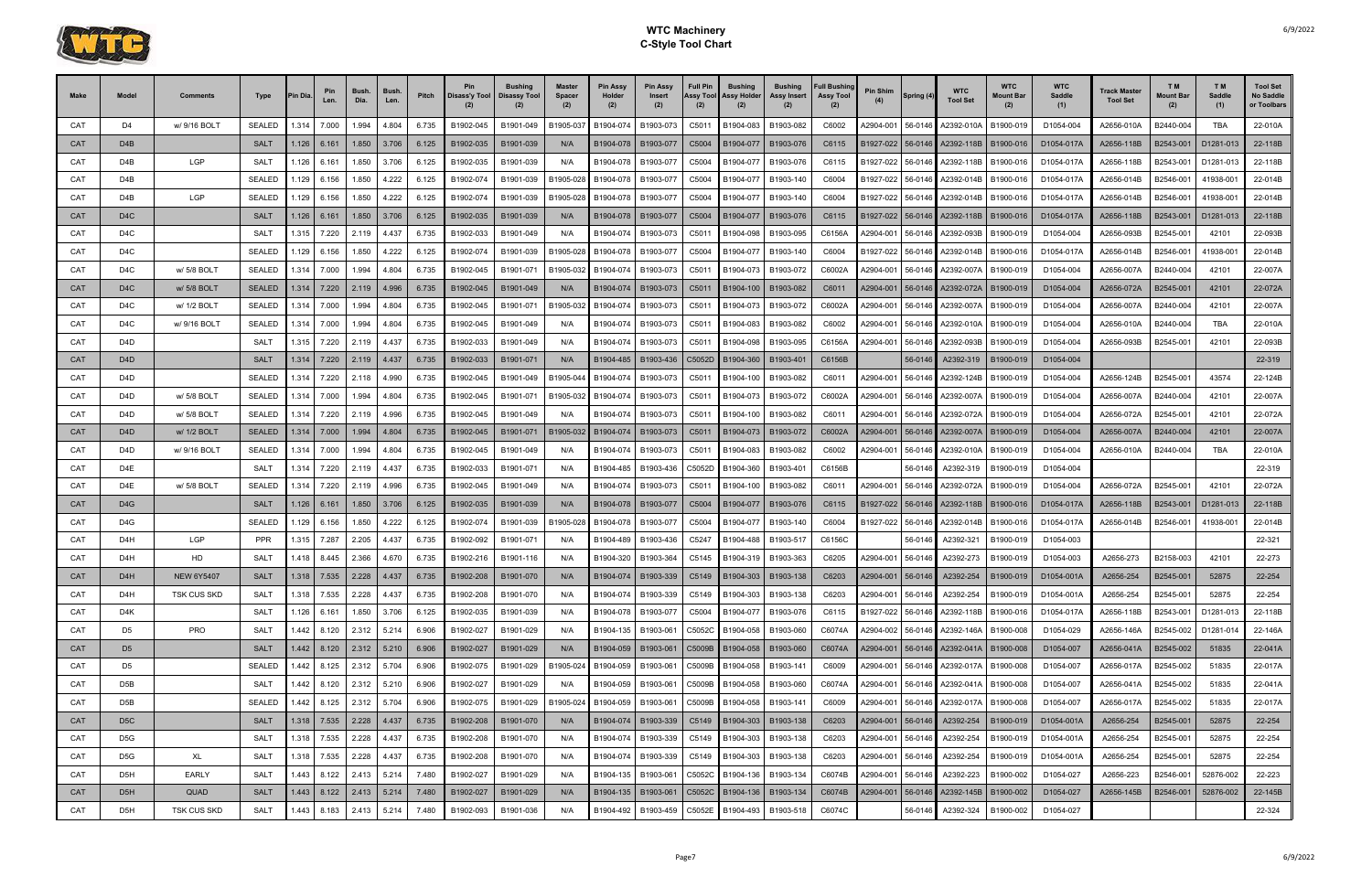

| Make       | Model            | Comments         | Type               | <b>Pin Dia</b> | Pin<br>Len.             | <b>Bush</b><br>Dia.           | <b>Bush</b><br>Len. | Pitch | Pin<br>Disass'y Tool | <b>Bushing</b><br>Disassy Tool | <b>Master</b><br>Spacer<br>(2) | <b>Pin Assy</b><br>Holder<br>(2) | <b>Pin Assy</b><br>Insert<br>(2) | <b>Full Pin</b><br>Assy Tool<br>(2) | <b>Bushing</b><br>Assy Holder<br>(2) | <b>Bushing</b><br>Assy Insert<br>(2)                  | <b>Full Bushing</b><br><b>Assy Tool</b><br>(2) | Pin Shim  | Spring (4) | <b>WTC</b><br><b>Tool Set</b>                | <b>WTC</b><br>Mount Bar | <b>WTC</b><br><b>Saddle</b><br>(1) | <b>Track Master</b><br><b>Tool Set</b> | T M<br><b>Mount Bar</b><br>(2) | T <sub>M</sub><br>Saddle<br>(1) | <b>Tool Set</b><br>No Saddle<br>or Toolbars |
|------------|------------------|------------------|--------------------|----------------|-------------------------|-------------------------------|---------------------|-------|----------------------|--------------------------------|--------------------------------|----------------------------------|----------------------------------|-------------------------------------|--------------------------------------|-------------------------------------------------------|------------------------------------------------|-----------|------------|----------------------------------------------|-------------------------|------------------------------------|----------------------------------------|--------------------------------|---------------------------------|---------------------------------------------|
| CAT        | D <sub>5</sub> H | HD               | <b>SALT</b>        | 1.495          | 9.392                   | 2.495                         | 5.684               | 7.480 | B1902-027            | B1901-121                      | N/A                            | B1904-168                        | B1903-359                        | C5145A                              | B1904-316                            | B1903-358                                             | C6201                                          | A2904-001 | 56-0146    | A2392-269                                    | B1900-002               | D1054-056                          | A2656-269                              | B2546-001                      | 52876-002                       | 22-269                                      |
| CAT        | D5K              |                  | <b>SALT</b>        | 1.318          | 7.535                   | 2.228                         | 4.437               | 6.735 | B1902-208            | B1901-070                      | N/A                            | B1904-074                        | B1903-339                        | C5149                               | B1904-303                            | B1903-138                                             | C6203                                          | A2904-001 | 56-0146    | A2392-254                                    | B1900-019               | D1054-001A                         | A2656-254                              | B2545-001                      | 52875                           | 22-254                                      |
| <b>CAT</b> | D5M              |                  | <b>SALT</b>        |                | $1.418$ 8.445           | 2.366                         | 4.670               | 6.735 | B1902-216            | B1901-116                      | N/A                            | B1904-320                        | B1903-364                        | C5145                               | B1904-319                            | B1903-363                                             | C6205                                          | A2904-001 | 56-0146    | A2392-273                                    | B1900-019               | D1054-003                          | A2656-273                              | B2158-003                      | 42101                           | 22-273                                      |
| CAT        | D5N              |                  | <b>SALT</b>        | 1.418          | 8.445                   | 2.366                         | 4.670               | 6.735 | B1902-216            | B1901-116                      | N/A                            | B1904-320                        | B1903-364                        | C5145                               | B1904-319                            | B1903-363                                             | C6205                                          | A2904-001 | 56-0146    | A2392-273                                    | B1900-019               | D1054-003                          | A2656-273                              | B2158-003                      | 42101                           | 22-273                                      |
| CAT        | D <sub>6</sub>   | LGP              | <b>SALT</b>        | 1.753          | 9.060                   | 2.621                         | 5.783               | 7.980 | B1902-023            | B1901-069                      | N/A                            | B1904-153                        | B1903-057                        | C5003                               | B1904-138                            | B1903-219                                             | C6003                                          | A2904-002 | 56-0156    | A2392-086B                                   | B1900-015               | D1054-032                          | A2656-086B                             | 2158-005                       | 51743                           | 22-086B                                     |
| CAT        | D <sub>6</sub>   | PRO              | <b>SALT</b>        | 1.753          | 9.060                   | 2.621                         | 5.783               | 7.980 | B1902-023            | B1901-069                      | N/A                            | B1904-055                        | B1903-151                        | C5003B                              | B1904-054                            | B1903-144                                             | C6006                                          | A2904-002 | 56-0146    | A2392-147B                                   | B1900-015               | D1054-032                          | A2656-147B                             | B2158-005                      | 52653                           | 22-147B                                     |
| CAT        | D <sub>6</sub>   |                  | <b>SALT</b>        |                | 1.753 9.060             | 2.750                         | 5.780               | 7.985 | B1902-023            | B1901-024                      | N/A                            | B1904-155                        | B1903-057                        | C5081                               | B1904-138                            | B1903-136                                             | C6155A                                         | A2904-002 | 56-0146    | A2392-148A                                   | B1900-015               | D1054-032                          | A2656-148A                             | B2158-005                      | D1281-017                       | 22-148A                                     |
| CAT        | D <sub>6</sub>   |                  | <b>SEALED</b>      | .442           | 8.125                   | 2.118                         | 5.704               | 6.735 | B1902-080            | B1901-049                      | B1905-01                       | B1904-043                        | B1903-045                        | C5009A                              | B1904-042                            | B1903-044                                             | C6009A                                         | A2904-001 | 56-0146    | A2392-042A                                   | B1900-019               | D1054-001A                         | A2656-042A                             | B2545-001                      | 42101                           | 22-042A                                     |
| CAT        | D6               |                  | <b>SEALED</b>      | .752           | 9.060                   | 2.621                         | 6.365               | 7.985 | B1902-078            | B1901-069                      | B1905-026                      | B1904-055                        | B1903-057                        | C5003A                              | B1904-054                            | B1903-056                                             | C6003A                                         | A2904-002 | 56-0146    | A2392-052A                                   | B1900-015               | D1054-032                          | A2656-052A                             | B2158-005                      | 52877                           | 22-052A                                     |
| CAT        | D <sub>6</sub>   | <b>LGP</b>       | <b>SEALED</b>      |                | 1.752 9.060             | 2.621                         | 6.365               | 7.985 | B1902-078            | B1901-069                      | B1905-026                      | B1904-055                        | B1903-057                        | C5003A                              | B1904-054                            | B1903-056                                             | C6003A                                         | A2904-002 | 56-0146    | A2392-052A                                   | B1900-015               | D1054-032                          | A2656-052A                             | B2158-005                      | 52877                           | 22-052A                                     |
| CAT        | D6B              |                  | <b>SEALED</b>      |                | 1.442 8.125             | 2.118                         | 5.704               | 6.735 | B1902-080            | B1901-049                      | B1905-019                      | B1904-043                        | B1903-045                        | C5009A                              | B1904-042                            | B1903-044                                             | C6009A                                         | A2904-001 | 56-0146    | A2392-042A                                   | B1900-019               | D1054-001A                         | A2656-042A                             | B2545-001                      | 42101                           | 22-042A                                     |
| CAT        | D6C              |                  | SALT               | 1.753          | 9.060                   | 2.621                         | 5.783               | 7.980 | B1902-023            | B1901-069                      | N/A                            | B1904-153                        | B1903-057                        | C5003                               | B1904-138                            | B1903-219                                             | C6003                                          | A2904-002 | 56-0156    | A2392-086B                                   | B1900-015               | D1054-032                          | A2656-086B                             | 2158-005                       | 51743                           | 22-086B                                     |
| CAT        | D6C              |                  | <b>SEALED</b>      | 1.252          | 9.060                   | 2.621                         | 6.356               | 7.984 | B1902-078            | B1901-069                      | B1905-023                      | B1904-055                        | B1903-151                        | C5003B                              | B1904-054                            | B1903-056                                             | C6003A                                         | A2904-002 | 56-0146    | A2392-125A                                   | B1900-015               | D1054-032                          | A2656-125A                             | B2158-005                      | 52877-001                       | 22-125A                                     |
| CAT        | D6C              |                  | <b>SEALED</b>      | .252           | 9.060                   | 2.621                         | 6.356               | 7.984 | B1902-078            | B1901-069                      | B1905-023                      | B1904-055                        | B1903-151                        | C5003B                              | B1904-054                            | B1903-056                                             | C6003A                                         | A2904-002 | 56-0146    | A2392-125A                                   | B1900-015               | D1054-032                          | A2656-125A                             | B2158-005                      | 52877-001                       | 22-125A                                     |
| <b>CAT</b> | D <sub>6</sub> C |                  | <b>SEALED</b>      | .752           | 9.060                   | 2.621                         | 6.365               | 7.985 | B1902-078            | B1901-069                      | B1905-026                      | B1904-055                        | B1903-057                        | C5003A                              | B1904-054                            | B1903-056                                             | C6003A                                         | A2904-002 | 56-0146    | A2392-052A                                   | B1900-015               | D1054-032                          | A2656-052A                             | B2158-005                      | 52877                           | 22-052A                                     |
| CAT        | D6D              |                  | SALT               | 1.753          | 9.060                   | 2.621                         | 5.783               | 7.980 | B1902-023            | B1901-069                      | N/A                            | B1904-153                        | B1903-057                        | C5003                               | B1904-138                            | B1903-219                                             | C6003                                          | A2904-002 | 56-0156    | A2392-086B                                   | B1900-015               | D1054-032                          | A2656-086B                             | 2158-005                       | 51743                           | 22-086B                                     |
| CAT        | D6D              |                  | <b>SEALED</b>      | .252           | 9.060                   | 2.621                         | 6.356               | 7.984 | B1902-078            | B1901-069                      | B1905-023                      | B1904-055                        | B1903-151                        | C5003B                              | B1904-054                            | B1903-056                                             | C6003A                                         | A2904-002 | 56-0146    | A2392-125A                                   | B1900-015               | D1054-032                          | A2656-125A                             | B2158-005                      | 52877-001                       | 22-125A                                     |
| CAT        | D6D              |                  | <b>SEALED</b>      | .752           | 9.060                   | 2.621                         | 6.365               | 7.985 | B1902-078            | B1901-069                      | B1905-026                      | B1904-055                        | B1903-057                        | C5003A                              | B1904-054                            | B1903-056                                             | C6003A                                         | A2904-002 | 56-0146    | A2392-052A                                   | B1900-015               | D1054-032                          | A2656-052A                             | B2158-005                      | 52877                           | 22-052A                                     |
| CAT        | D6E              |                  | <b>SALT</b>        |                | 1.753 9.060             | 2.621                         | 5.783               | 7.980 | B1902-023            | B1901-069                      | N/A                            | B1904-055                        | B1903-151                        | C5003B                              | B1904-054                            | B1903-144                                             | C6006                                          | A2904-002 | 56-0146    | A2392-147B                                   | B1900-015               | D1054-032                          | A2656-147B                             | B2158-005                      | 52653                           | 22-147B                                     |
| CAT        | D6H              | <b>EARLY</b>     | <b>SALT</b>        | 1.753          | 9.060                   | 2.750                         | 5.780               | 7.985 | B1902-023            | B1901-024                      | N/A                            | B1904-155                        | B1903-057                        | C5081                               | B1904-138                            | B1903-136                                             | C6155A                                         | A2904-002 | 56-0146    | A2392-224                                    | B1900-015               | D1054-032                          | A2656-224B                             | 42656-224B                     | B2158-005                       | 22-224                                      |
| CAT        | D6H              |                  | <b>SALT</b>        | .753           | 9.060                   | 2.750                         | 5.780               | 7.985 | B1902-023            | B1901-024                      | N/A                            | B1904-155                        | B1903-057                        | C5081                               | B1904-138                            | B1903-136                                             | C6155A                                         | A2904-002 | 56-0146    | A2392-148A                                   | B1900-015               | D1054-032                          | A2656-148A                             | B2158-005                      | D1281-017                       | 22-148A                                     |
| CAT        | D6H              | HD               | <b>SALT</b>        | 1.753          | 10.315                  | 2.864                         | 6.334               | 8.000 | B1902-023            | B1901-118                      | N/A                            | B1904-155                        | B1903-346                        | C5143                               | B2626                                | B1903-347                                             | C6155                                          | A2904-002 | 56-0146    | A2392-259                                    | B1900-015               | D1054-053                          | A2656-259                              | B2158-005                      | 52877-002                       | 22-259                                      |
| CAT        | <b>D6K2</b>      |                  | <b>SALT</b>        |                | 1.495 9.392             | 2.495                         | 5.684               | 7.480 | B1902-027            | B1901-121                      | N/A                            | B1904-168                        | B1903-359                        | C5145A                              | B1904-316                            | B1903-358                                             | C6201                                          | A2904-001 | 56-0146    | A2392-269                                    | B1900-002               | D1054-056                          | A2656-269                              | B2546-001                      | 52876-002                       | 22-269                                      |
| CAT        | D6M              |                  | <b>SALT</b>        | .495           | 9.392                   | 2.495                         | 5.684               | 7.480 | B1902-027            | B1901-121                      | N/A                            | B1904-168                        | B1903-359                        | C5145A                              |                                      | B1904-316   B1903-358                                 | C6201                                          | A2904-001 | 56-0146    | A2392-269                                    | B1900-002               | D1054-056                          | A2656-269                              | B2546-001                      | 52876-002                       | 22-269                                      |
| CAT        | D6N              |                  | SALT               | .495           | 9.392                   | 2.495                         | 5.684               | 7.480 | B1902-027            | B1901-121                      | N/A                            | B1904-168                        | B1903-359                        | C5145A                              | B1904-316                            | B1903-358                                             | C6201                                          | A2904-001 | 56-0146    | A2392-269                                    | B1900-002               | D1054-056                          | A2656-269                              | B2546-001                      | 52876-002                       | 22-269                                      |
| CAT        | D6M              | PPR <sub>2</sub> | SALT               | 1.496          | 8.946                   | 2.496                         | 5.685               |       | 7.480 B1902-027      | B1901-223                      | N/A                            |                                  |                                  |                                     |                                      | B1904-748   B1903-636   C5324   B1904-316   B1903-358 | C6201                                          |           |            | A2904-001 56-0156 A2392-488                  | B1900-002               | D1054-056                          |                                        |                                |                                 | 22-488                                      |
| <b>CAT</b> | D6N              | PPR <sub>2</sub> | <b>SALT</b>        |                |                         | 1.496   8.946   2.496   5.685 |                     | 7.480 | B1902-027            | B1901-223                      | N/A                            | B1904-748                        | B1903-636                        | C5324                               | B1904-316                            | B1903-358                                             | C6201                                          | A2904-001 |            | 56-0156 A2392-488                            | B1900-002               | D1054-056                          |                                        |                                |                                 | 22-488                                      |
| CAT        | D6R              |                  | SALT               |                | 1.753 10.315 2.864      |                               | 6.334               | 8.000 | B1902-023            | B1901-118                      | N/A                            | B1904-155                        | B1903-346                        | C5143                               | B2626                                | B1903-347                                             | C6155                                          | A2904-002 | 56-0146    | A2392-259                                    | B1900-015               | D1054-053                          | A2656-259                              | B2158-005                      | 52877-002                       | 22-259                                      |
| CAT        | D6T              | PPR <sub>2</sub> | <b>SALT</b>        |                | 1.753 10.315            | 2.770                         | 6.334               | 7.984 | B1902-023            | B1901-118                      | N/A                            | B1904-749                        | B1903-346                        | C5326                               | B2626                                | B1903-347                                             | C6155                                          | A2904-002 | 56-0146    | A2392-489                                    | B1900-015               | D1054-053                          |                                        | B2158-005                      | 52877-002                       | 22-489                                      |
| CAT        | D6 / XE          | <b>HDXL</b>      | PPR <sub>2</sub>   |                | 1.732 9.882             | 2.769                         | 6.333               | 8.000 | B1902-023            | B1901-217                      | N/A                            | B1904-738                        | B1903-346                        | C5317                               | B2626                                | B1903-347                                             | C6155                                          | A2904-002 | 56-0146    | A2392-482                                    | B1900-015               | D1054-053                          | 22-482                                 |                                |                                 |                                             |
| <b>CAT</b> | D7               | <b>PRO</b>       | <b>SALT</b>        |                | $1.877$   9.880   2.812 |                               | 6.409               | 8.500 | B1902-011            | B1901-067                      | N/A                            |                                  | B1904-020   B1903-154            | C5006A                              | B1904-019                            | B1903-220                                             | C6006A                                         |           |            | A2904-002   56-0150   A2392-154B   B1900-009 |                         | D1096-001                          | A2656-154B                             | B2158-006                      | D1281-019                       | 22-0154B                                    |
| CAT        | D7               | w/ 5/8 BOLT      | SEALED             |                | 1.752 9.875             | 2.621                         | 6.865               | 7.984 | B1902-076            | B1901-069                      | B1905-023                      | B1904-151                        | B1903-057                        | C5012B                              | B1904-054                            | B1903-142                                             | C6015                                          | A2904-002 |            | 56-0146 A2392-022A                           | B1900-015               | D1054-032                          | A2656-022A                             | B2158-005                      | 52877                           | 22-022A                                     |
| CAT        | D7               | w/ 3/4 BOLT      | <b>SEALED</b>      |                | 1.752 9.875             | 2.621                         | 6.865               | 7.984 | B1902-076            | B1901-069                      | B1905-023                      | B1904-151                        | B1903-057                        | C5012B                              | B1904-054                            | B1903-142                                             | C6015                                          | A2904-002 | 56-0146    | A2392-022A                                   | B1900-015               | D1054-032                          | A2656-022A                             | B2158-005                      | 52877-002                       | 22-022A                                     |
| CAT        | D7               |                  | SEALED             |                | 1.752 9.875             | 2.621                         | 6.865               | 7.984 | B1902-076            | B1901-069                      | B1905-023                      | B1904-151                        | B1903-057                        |                                     | C5012B B1904-054                     | B1903-142                                             | C6015                                          | A2904-002 |            | 56-0146 A2392-022A                           | B1900-015               | D1054-032                          | A2656-022A                             | B2158-005                      | 52877-002                       | 22-022A                                     |
| <b>CAT</b> | D7C              | w/ 5/8 BOLT      | <b>SEALED</b>      |                | $1.752$ 9.875 2.621     |                               | 6.865               | 7.984 | B1902-076            | B1901-069                      | B1905-023                      | B1904-151                        | B1903-057                        |                                     | C5012B B1904-054                     | B1903-142                                             | C6015                                          | A2904-002 |            | 56-0146 A2392-022A                           | B1900-015               | D1054-032                          | A2656-022A                             |                                | 52877                           | 22-022A                                     |
| CAT        | D7C              | w/ 3/4 BOLT      | <b>SEALED</b>      |                | 1.752 9.875             | 2.621                         | 6.865               | 7.984 | B1902-076            | B1901-069                      | B1905-023                      | B1904-151                        | B1903-057                        | C5012B                              | B1904-054                            | B1903-142                                             | C6015                                          | A2904-002 | 56-0146    | A2392-022A                                   | B1900-015               | D1054-032                          | A2656-022A                             | B2158-005                      | 52877-002                       | 22-022A                                     |
| CAT        | D7C              |                  | SEALED             |                | 1.752 9.875             | 2.621                         | 6.865               | 7.984 | B1902-076            | B1901-069                      | B1905-023                      | B1904-151                        | B1903-057                        |                                     | C5012B B1904-054                     | B1903-142                                             | C6015                                          | A2904-002 | 56-0146    | A2392-022A                                   | B1900-015               | D1054-032                          | A2656-022A                             | B2158-005                      | 52877-002                       | 22-022A                                     |
| CAT        | D7D              | w/ 5/8 BOLT      | SEALED             |                | 1.752 9.875             | 2.621                         | 6.865               | 7.984 | B1902-076            | B1901-069                      | B1905-023                      | B1904-151                        | B1903-057                        | C5012B                              | B1904-054                            | B1903-142                                             | C6015                                          | A2904-002 | 56-0146    | A2392-022A                                   | B1900-015               | D1054-032                          | A2656-022A                             | B2158-005                      | 52877                           | 22-022A                                     |
| <b>CAT</b> | D7D              | w/ 3/4 BOLT      | SEALED 1.752 9.875 |                |                         | 2.621                         | 6.865               | 7.984 | B1902-076            | B1901-069                      |                                | B1905-023 B1904-151              | B1903-057                        |                                     | C5012B B1904-054                     | B1903-142                                             | C6015                                          | A2904-002 |            | 56-0146 A2392-022A   B1900-015               |                         | D1054-032                          | A2656-022A                             | B2158-005                      | 52877-002                       | 22-022A                                     |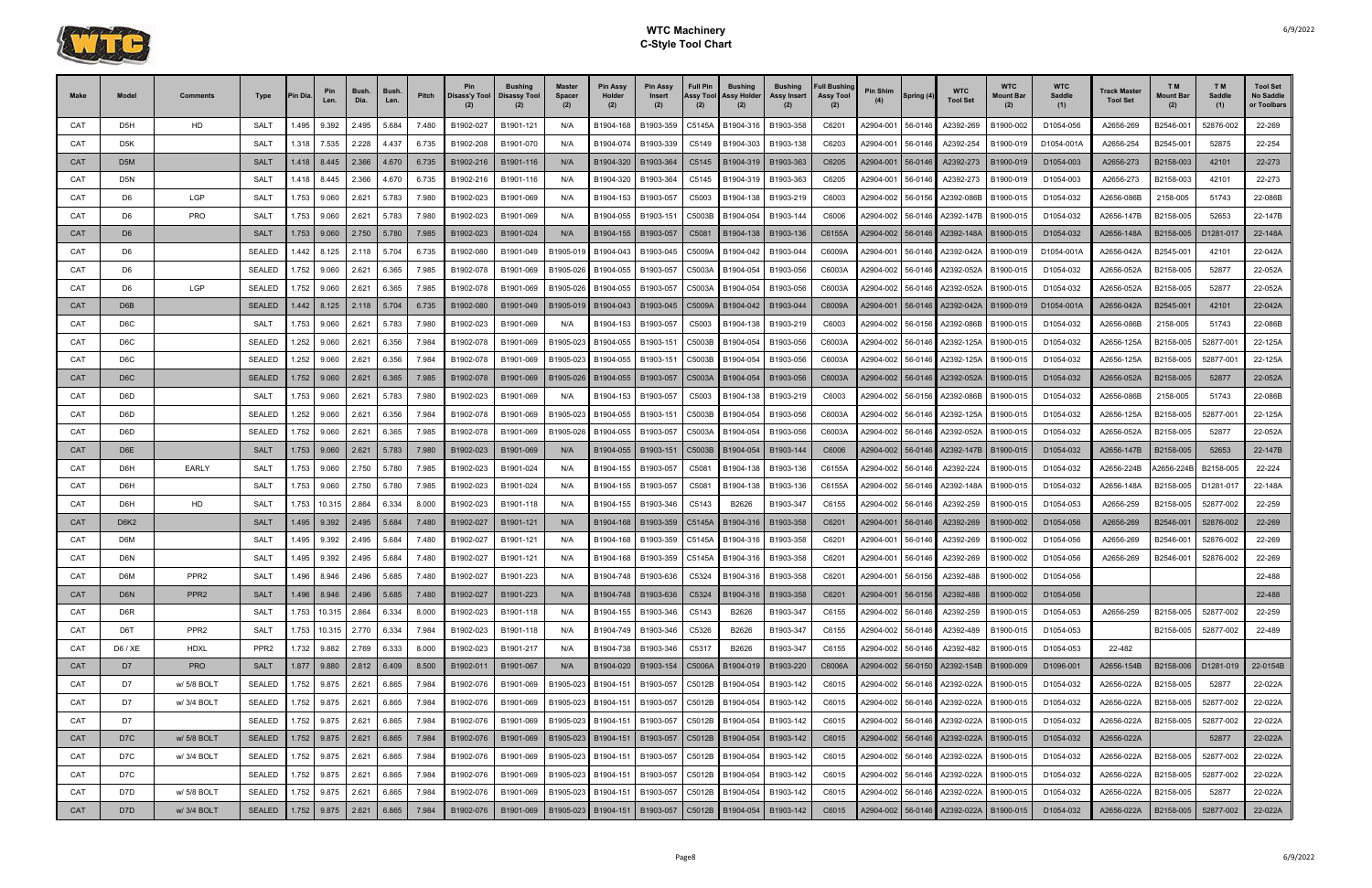

| Make       | Model          | Comments                            | Type             | 'in Dia | Pin<br>Len.                   | <b>Bush</b><br>Dia. | <b>Bush</b><br>Len. | Pitch  | Pin<br>Disass'y Tool | <b>Bushing</b><br><b>Disassy Tool</b> | <b>Master</b><br><b>Spacer</b><br>(2) | <b>Pin Assy</b><br>Holder<br>(2) | <b>Pin Assy</b><br><b>Insert</b><br>(2)  | <b>Full Pin</b><br>Assy Tool<br>(2) | <b>Bushing</b><br>Assy Holder<br>(2) | <b>Bushing</b><br>Assy Insert<br>(2) | <b>Full Bushing</b><br><b>Assy Tool</b><br>(2) | Pin Shim  | Spring (4) | <b>WTC</b><br><b>Tool Set</b>  | <b>WTC</b><br><b>Mount Bar</b> | <b>WTC</b><br><b>Saddle</b><br>(1) | Track Master<br><b>Tool Set</b> | T M<br><b>Mount Bar</b><br>(2) | T <sub>M</sub><br>Saddle<br>(1) | <b>Tool Set</b><br>No Saddle<br>or Toolbars |
|------------|----------------|-------------------------------------|------------------|---------|-------------------------------|---------------------|---------------------|--------|----------------------|---------------------------------------|---------------------------------------|----------------------------------|------------------------------------------|-------------------------------------|--------------------------------------|--------------------------------------|------------------------------------------------|-----------|------------|--------------------------------|--------------------------------|------------------------------------|---------------------------------|--------------------------------|---------------------------------|---------------------------------------------|
| CAT        | D7D            |                                     | <b>SEALED</b>    | .752    | 9.875                         | 2.621               | 6.865               | 7.984  | B1902-076            | B1901-069                             | B1905-023                             | B1904-151                        | B1903-057                                | C5012B                              | B1904-054                            | B1903-142                            | C6015                                          | A2904-002 | 56-0146    | A2392-022A                     | B1900-015                      | D1054-032                          | A2656-022A                      | B2158-005                      | 52877-002                       | 22-022A                                     |
| CAT        | D7E            | 1970's Non-electric                 | <b>SALT</b>      | 1.877   | 9.880                         | 2.812               | 6.409               | 8.500  | B1902-011            | B1901-067                             | N/A                                   | B1904-020                        | B1903-154                                | C5006A                              | B1904-019                            | B1903-220                            | C6006A                                         | A2904-002 | 56-0150    | A2392-154B                     | B1900-009                      | D1096-001                          | A2656-154B                      | B2158-006                      | D1281-019                       | 22-0154B                                    |
| CAT        | D7E            | <b>Electric Drive</b><br>After 2006 | <b>SALT</b>      | 1.878   | 10.885                        | 3.090               | 6.800               | 8.500  | B1902-315            | B1901-203                             | N/A                                   | B1904-708                        | B1903-090                                | C5290                               | B1904-709                            | B1903-615                            | C6318                                          | A2904-002 | 56-0150    | A2392-456                      | B1900-009                      | D1096-002A                         |                                 |                                |                                 | 22-456                                      |
| <b>CAT</b> | D7E            |                                     | <b>SEALED</b>    | 1.877   | 9.880                         | 2.812               | 6.963               | 8.500  | B1902-072            | B1901-067                             | B1905-009                             | B1904-020                        | B1903-021                                | C5012A                              | B1904-019                            | B1903-020                            | C6013                                          | A2904-002 | 56-0150    | A2392-074A                     | B1900-009                      | D1096-001                          | A2656-074A                      | B2158-006                      | 41955                           | 22-074A                                     |
| CAT        | D7E            |                                     | <b>SEALED</b>    | 1.877   | 9.880                         | 2.812               | 6.963               | 8.500  | B1902-072            | B1901-067                             | B1905-046                             | B1904-020                        | B1903-021                                | C5012A                              | B1904-019                            | B1903-020                            | C6013                                          | A2904-002 | 56-0150    | A2392-126A                     | B1900-009                      | D1096-001                          | A2656-126A                      | B2158-006                      | 41623                           | 22-126A                                     |
| CAT        | D7F            |                                     | <b>SALT</b>      | 1.877   | 9.880                         | 2.812               | 6.409               | 8.500  | B1902-01             | B1901-067                             | N/A                                   | B1904-020                        | B1903-154                                | C5006A                              | B1904-019                            | B1903-220                            | C6006A                                         | A2904-002 | 56-0150    | A2392-154B                     | B1900-009                      | D1096-00                           | A2656-154B                      | B2158-006                      | D1281-019                       | 22-0154B                                    |
| CAT        | D7F            |                                     | <b>SEALED</b>    | 1.877   | 9.880                         | 2.812               | 6.963               | 8.500  | B1902-072            | B1901-067                             | B1905-009                             | B1904-020                        | B1903-021                                | C5012A                              | B1904-019                            | B1903-020                            | C6013                                          | A2904-002 | 56-0150    | A2392-074A                     | B1900-009                      | D1096-001                          | A2656-074A                      | B2158-006                      | 41955                           | 22-074A                                     |
| <b>CAT</b> | D7G            |                                     | <b>SALT</b>      | 1.877   | 9.880                         | 2.812               | 6.409               | 8.500  | B1902-011            | B1901-067                             | N/A                                   | B1904-020                        | B1903-154                                | C5006A                              | B1904-019                            | B1903-220                            | C6006A                                         | A2904-002 | 56-0150    | A2392-154B                     | B1900-009                      | D1096-001                          | A2656-154B                      | B2158-006                      | D1281-019                       | 22-0154B                                    |
| CAT        | D7G            | LGP                                 | SAL <sub>1</sub> | 1.877   | 9.880                         | 2.812               | 6.409               | 8.500  | B1902-01             | B1901-067                             | N/A                                   | B1904-020                        | B1903-154                                | C5006A                              | B1904-019                            | B1903-220                            | C6006A                                         | A2904-002 | 56-0150    | A2392-154B                     | B1900-009                      | D1096-00                           | A2656-154B                      | B2158-006                      | D1281-019                       | 22-0154B                                    |
| CAT        | D7G            |                                     | <b>SEALED</b>    | 1.877   | 9.880                         | 2.812               | 6.963               | 8.500  | B1902-072            | B1901-067                             | B1905-009                             | B1904-020                        | B1903-021                                | C5012A                              | B1904-019                            | B1903-020                            | C6013                                          | A2904-002 | 56-0150    | A2392-074A                     | B1900-009                      | D1096-001                          | A2656-074A                      | B2158-006                      | 41955                           | 22-074A                                     |
| CAT        | D7H            | LGP                                 | <b>PPR</b>       | 1.878   | 9.925                         | 2.937               | 6.405               | 8.500  | B1902-112            | B1901-074                             | N/A                                   | B1904-499                        | B1903-090                                | C5007                               | B1904-498                            | B1903-520                            | C6206                                          |           | 56-0150    | A2392-434                      | B1900-009                      | D1096-002A                         |                                 |                                |                                 | 22-434                                      |
| <b>CAT</b> | D7H            |                                     | <b>SALT</b>      | 1.878   | 9.880                         | 2.937               | 6.405               | 8.500  | B1902-011            | B1901-011                             | N/A                                   | B1904-143                        | B1903-025                                | C5103                               | B1904-023                            | B1903-024                            | C6132                                          | A2904-002 | 56-0150    | A2392-151B                     | B1900-009                      | D1096-002A                         | A2656-151B                      | B2158-006                      | 52878-001                       | 22-151B                                     |
| CAT        | D7H            | LGP                                 | <b>SALT</b>      | 1.878   | 9.880                         | 2.937               | 6.405               | 8.500  | B1902-01             | B1901-011                             | N/A                                   | B1904-143                        | B1903-025                                | C5103                               | B1904-023                            | B1903-024                            | C6132                                          | A2904-002 | 56-0150    | A2392-151B                     | B1900-009                      | D1096-002A                         | A2656-151B                      | B2158-006                      | 52878-001                       | 22-151B                                     |
| CAT        | D7H            | HD                                  | <b>SALT</b>      | 1.878   | 10.875                        | 3.085               | 6.813               | 8.500  | B1902-315            | B1901-221                             | N/A                                   | B1904-744                        | B1903-090                                | C5322                               | B1904-745                            | B1903-634                            | C6345                                          |           | 56-0150    | A2392-327                      | B1900-009                      | D1096-002A                         |                                 |                                |                                 | 22-327                                      |
| CAT        | D7R            |                                     | <b>SALT</b>      | .878    | 10.875                        | 3.085               | 6.813               | 8.500  | B1902-315            | B1901-221                             | N/A                                   | B1904-744                        | B1903-090                                | C5322                               | B1904-745                            | B1903-634                            | C6345                                          |           | 56-0150    | A2392-327                      | B1900-009                      | D1096-002A                         |                                 |                                |                                 | 22-327                                      |
| <b>CAT</b> | D7E/R          | <b>HDXL</b>                         | PPR <sub>2</sub> |         | 1.879 10.420                  | 3.091               | 6.800               | 8.500  | B1902-315            | B1901-219                             | N/A                                   | B1904-740                        | B1903-090                                | C5318                               | B1904-741                            | B1903-615                            | C6341                                          | A2904-002 | 56-0150    | A2392-483                      | B1900-009                      | D1096-002A                         | 22-483                          |                                |                                 |                                             |
| CAT        | D <sub>8</sub> |                                     | SALT             | 2.002   | 11.438                        | 2.996               | 7.355               | 9.000  | B1902-006            | B1901-006                             | N/A                                   | B1904-087                        | B1903-155                                | C5007A                              | B1904-087                            | B1903-014                            | C6007A                                         | A2904-003 | 56-0150    | A2392-005C                     | B1900-006                      | D1096-003                          | A2656-005C                      | B2158-012                      | 41253                           | 22-005C                                     |
| CAT        | D8             |                                     | <b>SEALED</b>    | .752    | 11.438                        | 2.621               | 7.928               | 7.000  | B1902-077            | B1901-069                             | B1905-030                             | B1904-152                        | B1903-145                                | C5013                               | B1904-138                            | B1903-143                            | C6014                                          | A2904-002 | 56-0146    | A2392-023B                     | B1900-015                      | D1054-032                          | A2656-023B                      | B2158-005                      | 52877-002                       | 22-023B                                     |
| CAT        | D8 HD XL       | Links 502-6149 / 6150               |                  | 1.878   | 9.650                         | 3.307               | 6.405               | 8.592  | B2054-013            | B2055-013                             | N/A                                   | C1165-011                        | C1166-<br>022/23                         | C5152<br>$C5152 -$                  | 32057-014                            | C1166-02                             | C6152                                          | N/A       | 56-0150    | A2392-152                      | C1000-006                      | D1096-021                          |                                 |                                |                                 | 22-152                                      |
| CAT        | D8D            |                                     | <b>SEALED</b>    |         | 1.752 11.438                  | 2.621               | 7.928               | 7.000  | B1902-077            | B1901-069                             | B1905-030                             | B1904-152                        | B1903-145                                | C <sub>5013</sub>                   | B1904-138                            | B1903-143                            | C6014                                          | A2904-002 | 56-0146    | A2392-023B                     | B1900-015                      | D1054-032                          | A2656-023B                      | B2158-005                      | 52877-002                       | 22-023B                                     |
| CAT        | D8E            |                                     | <b>SEALED</b>    | .752    | 11.438                        | 2.621               | 7.928               | 7.000  | B1902-077            | B1901-069                             | B1905-030                             | B1904-152                        | B1903-145                                | C5013                               | B1904-138                            | B1903-143                            | C6014                                          | A2904-002 | 56-0146    | A2392-023B                     | B1900-015                      | D1054-032                          | A2656-023B                      | B2158-005                      | 52877-002                       | 22-023B                                     |
| CAT        | D8F            |                                     | <b>SEALED</b>    | .752    | 11.438                        | 2.621               | 7.928               | 7.000  | B1902-077            | B1901-069                             | B1905-030                             | B1904-152                        | B1903-145                                | C5013                               | B1904-138                            | B1903-143                            | C6014                                          | A2904-002 | 56-0146    | A2392-023B                     | B1900-015                      | D1054-032                          | A2656-023B                      | B2158-005                      | 52877-002                       | 22-023B                                     |
| CAT        | D8G            |                                     | <b>SEALED</b>    | .752    | 11.438                        | 2.621               | 7.928               | 7.000  | B1902-077            | B1901-069                             | B1905-030                             | B1904-152                        | B1903-145                                | C5013                               | B1904-138                            | B1903-143                            | C6014                                          | A2904-002 | 56-0146    | A2392-023B                     | B1900-015                      | D1054-032                          | A2656-023B                      | B2158-005                      | 52877-002                       | 22-023B                                     |
| <b>CAT</b> | D8H            |                                     | <b>SALT</b>      |         | 2.002 11.438                  | 2.996               | 7.355               | 9.000  | B1902-006            | B1901-006                             | N/A                                   | B1904-087                        | B1903-155                                | C5007A                              | B1904-146                            | B1903-014                            | C6007                                          | A2904-003 | 56-0150    | A2392-005C   B1900-006         |                                | D1096-003                          | A2656-005C                      | B2158-012                      | 41253                           | 22-005C                                     |
| CAT        | D8H            |                                     | <b>SEALED</b>    | 2.003   | 11.438                        | 2.996               | 7.941               | 9.000  | B1902-071            | B1901-072                             | B1905-025                             | B1904-087                        | B1903-086                                | C5001                               | B1904-146                            | B1903-087                            | C6001                                          | A2904-003 | 56-0150    | A2392-004/                     | B1900-006                      | D1096-003                          | A2656-004A                      | B2158-012                      | 41253                           | 22-004A                                     |
| CAT        | D8K            |                                     | <b>SALT</b>      | 2.002   | 11.438                        | 2.996               | 7.355               | 9.000  | B1902-006            | B1901-006                             | N/A                                   |                                  | B1904-087   B1903-155   C5007A B1904-146 |                                     |                                      | B1903-014                            | C6007                                          | A2904-003 |            | 56-0150 A2392-005C B1900-006   |                                | D1096-003                          | A2656-005C                      | B2158-012                      | 41253                           | 22-005C                                     |
| CAT        | D8K            |                                     | <b>SEALED</b>    | 2.003   | 11.438                        | 2.996               | 7.941               | 9.000  | B1902-071            | B1901-072                             | B1905-025                             | B1904-087                        | B1903-086                                | C5001                               | B1904-146                            | B1903-087                            | C6001                                          | A2904-003 | 56-0150    | A2392-004A                     | B1900-006                      | D1096-003                          | A2656-004A                      | B2158-012                      | 41253                           | 22-004A                                     |
| <b>CAT</b> | D8L            |                                     | <b>SALT</b>      |         | 1.880   9.880   2.940   6.410 |                     |                     | 8.500  | B1902-011            | B1901-011                             | N/A                                   | B1904-024                        | B1903-152                                | C5006B                              |                                      | B1904-023   B1903-024                | C6132                                          | A2904-002 |            | 56-0150 A2392-116A   B1900-009 |                                | D1096-002A                         | A2656-116A                      | B2158-006                      | 52834                           | 22-116A                                     |
| CAT        | D8N            |                                     | <b>PPR</b>       |         | 1.878 9.650                   | 2.937               | 6.405               | 8.500  | B2054-013            | B2055-013                             | N/A                                   | C1165-011                        | C1166-<br>022/23                         | C5152<br>C5152-1                    | B2057-014                            | C1166-021                            | C6152                                          | N/A       | 56-0150    | A2392-152                      | C1000-006                      | D1096-002A                         | A2656-152                       | B2772-001                      | 52878-002                       | 22-152                                      |
| CAT        | D8N            |                                     | SALT             | 1.880   | 9.880                         | 2.940               | 6.410               | 8.500  | B1902-011            | B1901-011                             | N/A                                   | B1904-024                        | B1903-152                                | C5006B                              |                                      | B1904-023   B1903-024                | C6132                                          | A2904-002 | 56-0150    | A2392-153A                     | B1900-009                      | D1096-002A                         | A2656-153A                      | B2158-006                      | 52878-001                       | 22-153A                                     |
| CAT        | D8R            |                                     | <b>PPR</b>       |         | 1.878 9.650                   | 2.937               | 6.405               | 8.500  | B2054-013            | B2055-013                             | N/A                                   | C1165-011                        | C1166-<br>022/23                         | C5152<br>C5152-1                    | B2057-014                            | C1166-021                            | C6152                                          | N/A       | 56-0150    | A2392-152                      | C1000-006                      | D1096-002A                         | A2656-152                       | B2772-001                      | 52878-002                       | 22-152                                      |
| <b>CAT</b> | D8R            |                                     | <b>SALT</b>      |         | 1.880 9.880                   | 2.940               | 6.410               | 8.500  | B1902-011            | B1901-011                             | N/A                                   | B1904-024                        | B1903-152                                | C5006B                              | B1904-023                            | B1903-024                            | C6132                                          | A2904-002 |            | 56-0150 A2392-153A             | B1900-009                      | D1096-002A                         | A2656-153A                      | B2158-006                      | 52878-001                       | 22-153A                                     |
| CAT        | D8T            |                                     | <b>SALT</b>      | 1.880   | 9.880                         | 2.940               | 6.410               | 8.500  | B1902-011            | B1901-011                             | N/A                                   | B1904-024                        | B1903-152                                | C5006B                              | B1904-023                            | B1903-024                            | C6132                                          | A2904-002 | 56-0150    | A2392-153A                     | B1900-009                      | D1096-002A                         | A2656-153A                      | B2158-006                      | 52878-001                       | 22-153A                                     |
| CAT        | D8TC           |                                     | <b>PPR</b>       |         | 1.878 9.650                   | 2.937               | 6.405               | 8.500  | B2054-013            | B2055-013                             | N/A                                   | C1165-011                        | C1166-<br>022/23                         | C5152<br>C5152-1                    |                                      | B2057-014   C1166-021                | C6152                                          | N/A       | 56-0150    | A2392-152                      | C1000-006                      | D1096-002A                         | A2656-152                       | B2772-001                      | 52878-002                       | 22-152                                      |
| CAT        | D8XL           |                                     |                  |         | 1.878 9.650                   | 2.937/<br>3.297     | 6.405               | 8.500  | B2054-013            | B2055-013                             | N/A                                   | C1165-011                        | C1166-<br>022/23                         | C5152<br>C5152-1                    | B2057-014                            | C1166-021                            | C6152                                          | N/A       | 56-0150    | A2392-152                      | C1000-006                      | D1096-018                          |                                 |                                |                                 | 22-152                                      |
| CAT        | D <sub>9</sub> |                                     | <b>SALT</b>      |         | 2.252 12.250 3.371            |                     | 8.270               | 10.250 | B1902-043            | B1901-048                             | N/A                                   | B1904-097                        | B1903-156                                | C5005A                              | B1904-096                            | B2056-008                            | C6008                                          | A2904-003 | 56-0150    | A2392-071A                     | B1900-007                      | D1092-004                          | A2656-071A                      | B2158-018                      | 41910                           | 22-071A                                     |
| CAT        | D9             |                                     | SEALED           |         | 2.002   12.000   2.869        |                     | 8.442               | 9.000  | B1902-250            | B1901-157                             | N/A                                   | B1904-503                        | B1903-379                                | C5208                               | B1904-502                            | B1903-521                            | C6264                                          |           | 56-0150    | A2392-330                      | B1900-006                      | D1096-004                          |                                 | B2158-012                      |                                 | 22-330                                      |
| CAT        | D9D            |                                     | SEALED           |         | 2.252 12.250                  | 3.371               | 8.856               | 10.250 | B1902-044            | B1901-048                             | B1905-040                             | B1904-097                        | B2056-009                                | C5005                               | B1904-096                            | B2056-010                            | C6005                                          | A2904-003 | 56-0150    | A2392-095                      | B1900-007                      | D1092-004                          | A2656-095A                      | B2158-018                      | 51960                           | 22-095                                      |
| CAT        | D9E            |                                     | <b>SEALED</b>    | 2.252   | 12.250                        | 3.371               | 8.856               | 10.250 | B1902-044            | B1901-048                             | B1905-040                             | B1904-097                        | B2056-009                                | C5005                               | B1904-096                            | B2056-010                            | C6005                                          | A2904-003 | 56-0150    | A2392-095                      | B1900-007                      | D1092-004                          | A2656-095A                      | B2158-018                      | 51960                           | 22-095                                      |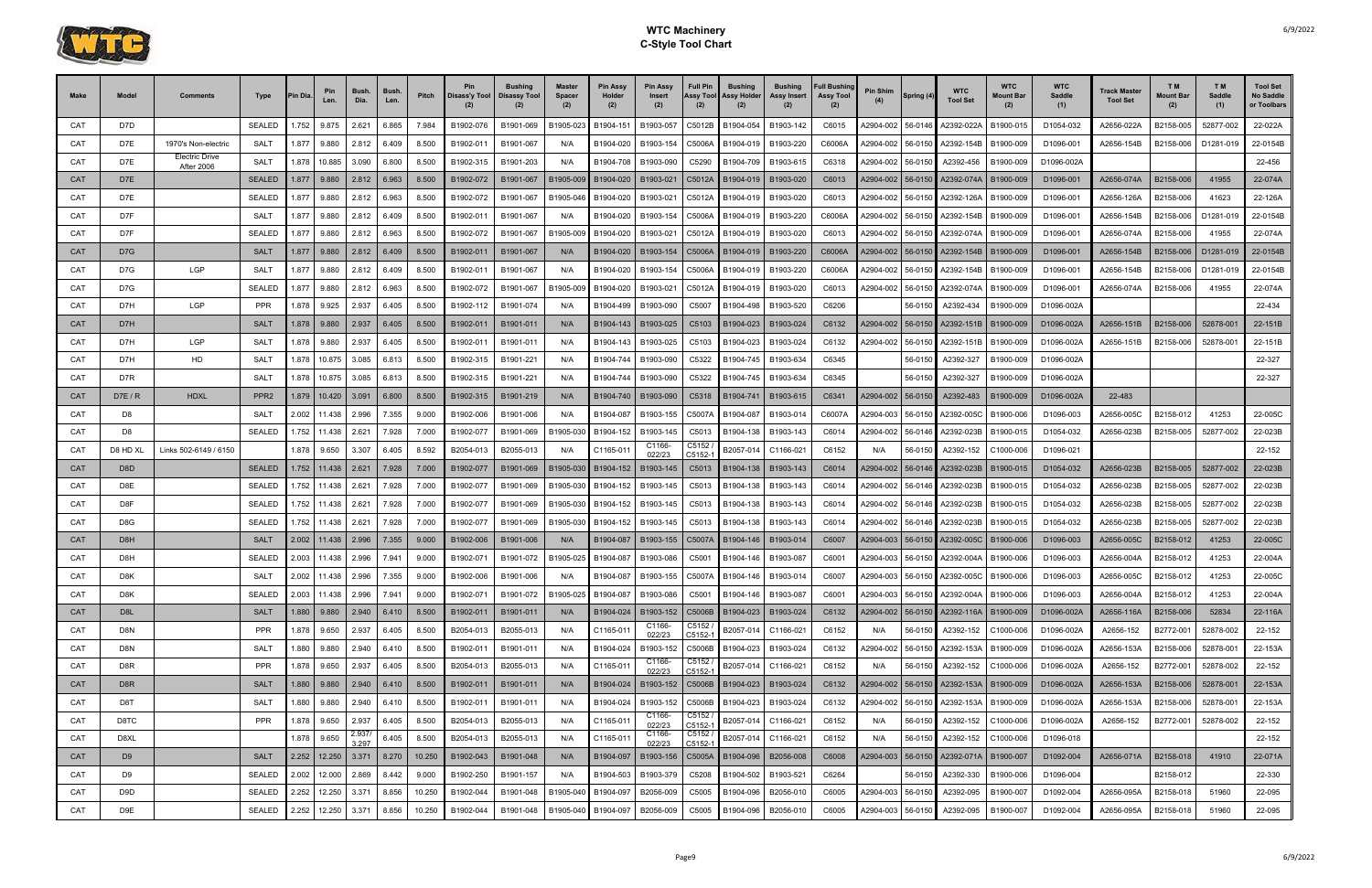

| <b>Make</b> | Model                 | <b>Comments</b> | Type            | Pin Dia | Len.          | Bush.<br>Dia.          | Bush.<br>Len. | Pitch  | Pin       | <b>Bushing</b><br>Disass'y Tool   Disassy Tool                                 | <b>Master</b><br>Spacer<br>(2) | <b>Pin Assy</b><br>Holder<br>(2) | <b>Pin Assy</b><br><b>Insert</b><br>(2) | <b>Full Pin</b><br>Assy Tool<br>(2) | <b>Bushing</b><br><b>Assy Holder</b><br>(2) | <b>Bushing</b><br>Assy Insert<br>(2) | <b>Full Bushing</b><br><b>Assy Tool</b><br>(2) | Pin Shim  | Spring (4) | <b>WTC</b><br><b>Tool Set</b> | <b>WTC</b><br>Mount Bar | <b>WTC</b><br>Saddle<br>(1) | <b>Track Master</b><br><b>Tool Set</b> | T M<br><b>Mount Bar</b><br>(2) | T M<br>Saddle<br>(1) | <b>Tool Set</b><br>No Saddle<br>or Toolbars |
|-------------|-----------------------|-----------------|-----------------|---------|---------------|------------------------|---------------|--------|-----------|--------------------------------------------------------------------------------|--------------------------------|----------------------------------|-----------------------------------------|-------------------------------------|---------------------------------------------|--------------------------------------|------------------------------------------------|-----------|------------|-------------------------------|-------------------------|-----------------------------|----------------------------------------|--------------------------------|----------------------|---------------------------------------------|
| <b>CAT</b>  | D <sub>9</sub> G      |                 | <b>SALT</b>     | 2.252   | 12.250        | 3.371                  | 8.270         | 10.250 | B1902-043 | B1901-048                                                                      | N/A                            | B1904-097                        | B1903-156                               | C5005A                              | B1904-096                                   | B2056-008                            | C6008                                          | A2904-003 | 56-0150    | A2392-071A                    | B1900-007               | D1092-004                   | A2656-071A                             | B2158-018                      | 41910                | 22-071A                                     |
| CAT         | D9G                   |                 | <b>SEALED</b>   | 2.252   | 12.250        | 3.371                  | 8.856         | 10.250 | B1902-044 | B1901-048                                                                      | B1905-040                      | B1904-097                        | B2056-009                               | C5005                               | B1904-096                                   | B2056-010                            | C6005                                          | A2904-003 | 56-0150    | A2392-095                     | B1900-007               | D1092-004                   | A2656-095A                             | B2158-018                      | 51960                | 22-095                                      |
| CAT         | D9H                   |                 | SALT            | 2.252   | 12.250        | 3.371                  | 8.270         | 10.250 | B1902-043 | B1901-048                                                                      | N/A                            | B1904-097                        | B1903-156                               | C5005A                              | B1904-096                                   | B2056-008                            | C6008                                          | A2904-003 | 56-0150    | A2392-071A                    | B1900-007               | D1092-004                   | A2656-071A                             | B2158-018                      | 41910                | 22-071A                                     |
| CAT         | D9H                   |                 | <b>SEALED</b>   | 2.252   | 12.250        | 3.371                  | 8.856         | 10.250 | B1902-044 | B1901-048                                                                      | B1905-040                      | B1904-097                        | B2056-009                               | C5005                               | B1904-096                                   | B2056-010                            | C6005                                          | A2904-003 | 56-0150    | A2392-095                     | B1900-007               | D1092-004                   | A2656-095A                             | B2158-018                      | 51960                | 22-095                                      |
| <b>CAT</b>  | D <sub>9</sub> L      |                 | <b>PPR</b>      | 2.000   | 10.768        | 3.228                  | 7.355         | 9.000  | B2054-006 | B2055-005                                                                      | N/A                            | B2057-010                        | C1166-008/<br>C1166-009                 | C5312/<br>C5312A                    | C1165-002                                   | C1166-007                            | C6339                                          | A2904-003 | 56-150     | A2392-130B                    | C1000-003               | D1096-009                   |                                        |                                |                      | 22-130B                                     |
| CAT         | D9L                   |                 | SALT            | 2.000   | 11.437        | 3.220                  | 7.355         | 9.000  | B1902-006 | B1901-006                                                                      | N/A                            | B1904-087                        | B1903-088                               | C5093                               | B1904-088                                   | B1903-221                            | C6131                                          | A2904-003 | 56-0150    | A2392-115C                    | B1900-006               | D1096-009                   | A2656-115C                             | B2158-012                      | 52147                | 22-115C                                     |
| CAT         | D9N                   |                 | <b>PPR</b>      | 2.000   | 10.440        | 3.136                  | 7.260         | 9.449  | B2054-010 | B2055-010                                                                      | N/A                            | C1165-010                        | C1166-018/-<br>019                      | C5253<br>C5253/                     | C1165-009                                   | C1166-01                             | C6154                                          | N/A       | 56-150     | A2392-136                     | C1000-004               | D1096-007                   | A2656-136                              | C1444                          | 53014                | 22-136                                      |
| CAT         | D9N                   |                 | <b>SALT</b>     | 2.003   | 10.980        | 3.163                  | 7.260         | 9.450  | B1902-070 | B1901-068                                                                      | N/A                            | B1904-145                        | B2056-018                               | C5092                               | B1904-156                                   | B2056-01                             | C6154A                                         | A2904-003 | 56-0150    | A2392-142B                    | B1900-027               | D1096-007                   | A2656-142B                             | B2440-012                      | 53014                | 22-142B                                     |
| <b>CAT</b>  | D <sub>9R</sub>       |                 | <b>PPR</b>      |         |               | 2.000   10.440   3.136 | 7.260         | 9.449  | B2054-010 | B2055-010                                                                      | N/A                            | C1165-010                        | C1166-018/<br>019                       | C5253<br>C5253A                     | C1165-009                                   | C1166-017                            | C6154                                          | N/A       | 56-150     | A2392-136                     | C1000-004               | D1096-007                   | A2656-136                              | C1444                          | 53014                | 22-136                                      |
| CAT         | D9R                   |                 | <b>SALT</b>     | 2.003   | 10.980        | 3.163                  | 7.260         | 9.450  | B1902-070 | B1901-068                                                                      | N/A                            | B1904-145                        | B2056-018                               | C5092                               | B1904-156                                   | B2056-01                             | C6154A                                         | A2904-003 | 56-0150    | A2392-142B                    | B1900-027               | D1096-007                   | A2656-142B                             | B2440-012                      | 53014                | 22-142B                                     |
| CAT         | D9T                   |                 | <b>SALT</b>     | 2.003   | 10.980        | 3.163                  | 7.260         | 9.450  | B1902-070 | B1901-068                                                                      | N/A                            | B1904-145                        | B2056-018                               | C5092                               | B1904-156                                   | B2056-01                             | C6154A                                         | A2904-003 | 56-0150    | A2392-142B                    | B1900-027               | D1096-007                   | A2656-142B                             | B2440-012                      | 53014                | 22-142B                                     |
| CAT         | <b>DL221</b>          |                 | SALT            | .442    | 8.120         | 2.312                  | 5.210         | 6.906  | B1902-027 | B1901-029                                                                      | N/A                            | B1904-059                        | B1903-061                               | C5009B                              | B1904-058                                   | B1903-060                            | C6074A                                         | A2904-001 | 56-0146    | A2392-041A                    | B1900-008               | D1054-007                   | A2656-041A                             | B2545-002                      | 51835                | 22-041A                                     |
| <b>CAT</b>  | E110B                 |                 | <b>SEALED</b>   |         | 1.319 7.008   | 1.984                  | 4.750         | 6.750  | B1902-199 | B1901-066                                                                      | B1905-211                      | B1904-287                        | B1903-265                               | C5059                               | B1904-288                                   | B1903-302                            | C6181                                          | 204050    | 56-0146    | A2392-236                     | B1900-014               | D1054-037                   | A2656-236                              | B2440-008                      | 40912                | 22-236                                      |
| CAT         | E120B                 |                 | SEALED          | 1.319   | 7.008         | 1.984                  | 4.750         | 6.750  | B1902-199 | B1901-066                                                                      | B1905-21                       | B1904-287                        | B1903-265                               | C5059                               | B1904-288                                   | B1903-302                            | C6181                                          | 204050    | 56-0146    | A2392-236                     | B1900-014               | D1054-037                   | A2656-236                              | B2440-008                      | 40912                | 22-236                                      |
| CAT         | E180                  |                 | SEALED          | .439    | 8.126         | 2.310                  | 5.996         | 6.906  | B1902-085 | B1901-029                                                                      | B1905-066                      | B1904-166                        | B1903-163                               | C5128                               | B1904-058                                   | B1903-162                            | C6040                                          | N/A       | 56-0146    | A2392-160                     | B1900-008               | D1054-007                   | A2656-160                              | B2545-002                      | 51835                | 22-160                                      |
| CAT         | E200B                 |                 | <b>SEALED</b>   | .445    | 8.150         | 2.311                  | 5.704         | 7.500  | B1902-157 | B1901-079                                                                      | N/A                            | B1904-505                        | B1903-459                               | C5133                               | B1904-504                                   | B1903-439                            | C6191                                          |           | 56-0146    | A2392-331                     | B1900-005               | D1054-013                   |                                        |                                |                      | 22-331                                      |
| CAT         | E240                  |                 | <b>SEALED</b>   | 1.445 I | 8.150         | 2.311                  | 5.704         | 7.500  | B1902-157 | B1901-079                                                                      | N/A                            | B1904-505                        | B1903-459                               | C5133                               | B1904-504                                   | B1903-439                            | C6191                                          |           | 56-0146    | A2392-331                     | B1900-005               | D1054-013                   |                                        |                                |                      | 22-331                                      |
| CAT         | E300B                 |                 | SEALED          | 1.750   | 9.646         | 2.624                  | 6.680         | 8.000  | B1902-202 | B1901-027                                                                      | B1905-212                      | B1904-293                        | B1903-167                               | C5121B                              | B1904-054                                   | B1903-33                             | C6179                                          | A2904-001 | 56-0146    | A2392-240                     | B1900-025               | D1054-040                   | A2656-240                              | B2158-008                      | 40911                | 22-240                                      |
| CAT         | E450                  |                 | <b>UNSEALED</b> | 1.873   | 10.000        | 2.809                  | 7.280         | 8.500  | B1902-203 | B1901-067                                                                      | B1905-213                      | B1904-294                        | B1903-154                               | C5038                               | B1904-295                                   | B1903-332                            | C6180                                          | A2904-002 | 56-0150    | A2392-241                     | B1900-009               | D1054-040                   | A2656-241                              | B2158-006                      | D1119-004            | 22-241                                      |
| CAT         | E70                   |                 | SEALED          | 0.945   | 5.512         | 1.614                  | 3.638         | 5.315  | B1902-251 | B1901-158                                                                      |                                | B1904-507                        | B1903-523                               | C5129                               | B1904-506                                   | B1903-522                            | C6182                                          |           |            |                               | <b>TBA</b>              | TBA                         |                                        |                                |                      |                                             |
| <b>CAT</b>  | EL180                 |                 | <b>SEALED</b>   | 1.439   | 8.126         | 2.310                  | 5.996         | 6.906  | B1902-085 | B1901-029                                                                      | B1905-066                      | B1904-166                        | B1903-163                               | C5128                               | B1904-058                                   | B1903-162                            | C6040                                          | N/A       | 56-0146    | A2392-160                     | B1900-008               | D1054-007                   | A2656-160                              | B2545-002                      | 51835                | 22-160                                      |
| CAT         | <b>EL200B</b>         |                 | <b>SEALED</b>   | .445    | 8.150         | 2.311                  | 5.704         | 7.500  | B1902-157 | B1901-079                                                                      | N/A                            | B1904-505                        | B1903-459                               | C5133                               | B1904-504                                   | B1903-439                            | C6191                                          |           | 56-0146    | A2392-331                     | B1900-005               | D1054-013                   |                                        |                                |                      | 22-331                                      |
| CAT         | EL240                 |                 | SEALED          | .445    | 8.150         | 2.311                  | 5.704         | 7.500  | B1902-157 | B1901-079                                                                      | N/A                            | B1904-505                        | B1903-459                               | C5133                               | B1904-504                                   | B1903-439                            | C6191                                          |           | 56-0146    | A2392-331                     | B1900-005               | D1054-013                   |                                        |                                |                      | 22-331                                      |
| CAT         | <b>EL300A</b>         |                 | SEALED          | 1.750   | 9.646         | 2.624                  | 6.882         | 8.000  | B1902-200 | B1901-027                                                                      | B1905-068                      | B1904-290                        | B1903-167                               | C5038A                              | B1904-054                                   | B1903-329                            | C6072                                          | A2904-001 | 56-0146    | A2392-238                     | B1900-025               | D1054-040                   | A2656-238                              | B2158-008                      | 40911                | 22-238                                      |
| CAT         | <b>EL300B</b>         |                 | <b>SEALED</b>   | 1.750   | 9.646         | 2.624                  | 6.680         | 8.000  | B1902-202 | B1901-027                                                                      | B1905-212                      | B1904-293                        | B1903-167                               | C5121B                              | B1904-054                                   | B1903-331                            | C6179                                          | A2904-001 | 56-0146    | A2392-240                     | B1900-025               | D1054-040                   | A2656-240                              | B2158-008                      | 40911                | 22-240                                      |
| CAT         | <b>EL300B</b>         |                 | SEALED 1.750    |         |               | 9.646 2.624 6.882      |               | 8.000  | B1902-200 | B1901-027   B1905-068   B1904-290   B1903-167   C5038A   B1904-054   B1903-329 |                                |                                  |                                         |                                     |                                             |                                      | C6072                                          |           |            | A2904-001 56-0146 A2392-238   | B1900-025               | D1054-040                   | A2656-238                              | B2158-008                      | 40911                | 22-238                                      |
| CAT         | FB217                 |                 | SALT            | .442    | 8.120         | 2.312                  | 5.210         | 6.906  | B1902-027 | B1901-029                                                                      | N/A                            | B1904-059                        | B1903-061                               | C5009B                              | B1904-058                                   | B1903-060                            | C6074A                                         | A2904-001 | 56-0146    | A2392-041A                    | B1900-008               | D1054-007                   | A2656-041A                             | B2545-002                      | 51835                | 22-041A                                     |
| CAT         | FB227                 |                 | SEALED          |         | 1.252 9.060   | 2.621                  | 6.356         | 7.984  | B1902-078 | B1901-069                                                                      | B1905-023                      | B1904-055                        | B1903-151                               | C5003B                              | B1904-054                                   | B1903-056                            | C6003A                                         | A2904-002 | 56-0146    | A2392-125A                    | B1900-015               | D1054-032                   | A2656-125A                             | B2158-005                      | 52877-001            | 22-125A                                     |
| <b>CAT</b>  | <b>LL229</b>          | w/ 7/8 BOLT     | SEALED          |         | 1.877 9.880   | 2.812                  | 6.963         | 8.500  | B1902-072 | B1901-067                                                                      | B1905-046                      | B1904-020                        | B1903-021                               | C5012A                              | B1904-019                                   | B1903-020                            | C6013                                          | A2904-002 |            | 56-0150 A2392-126A            | B1900-009               | D1096-001                   | A2656-126A                             | B2158-006                      | 41623                | 22-126A                                     |
| CAT         | LL229                 | w/ 3/4 BOLT     | SEALED          | 1.877   | 9.880         | 2.812                  | 6.963         | 8.500  | B1902-072 | B1901-067                                                                      | B1905-046                      | B1904-020                        | B1903-021                               | C5012A                              | B1904-019                                   | B1903-020                            | C6013                                          | A2904-002 | 56-0150    | A2392-126A                    | B1900-009               | D1096-001                   | A2656-126A                             | B2158-006                      | 41623                | 22-126A                                     |
| CAT         | MHI 180-8             |                 | SEALED          |         | 1.439 8.126   | 2.310                  | 5.996         | 6.906  | B1902-085 | B1901-029                                                                      | B1905-066                      | B1904-166                        | B1903-163                               | C5128                               | B1904-058                                   | B1903-162                            | C6040                                          | N/A       | 56-0146    | A2392-160                     | B1900-008               | D1054-007                   | A2656-160                              | B2545-002                      | 51835                | 22-160                                      |
| CAT         | MHI 180-8LC           |                 | SEALED          |         | 1.439 8.126   | 2.310                  | 5.996         | 6.906  | B1902-085 | B1901-029                                                                      | B1905-066                      | B1904-166                        | B1903-163                               | C5128                               | B1904-058                                   | B1903-162                            | C6040                                          | N/A       | 56-0146    | A2392-160                     | B1900-008               | D1054-007                   | A2656-160                              | B2545-002                      | 51835                | 22-160                                      |
| <b>CAT</b>  | MHI 300LC-8           |                 | <b>SEALED</b>   |         | 1.750 9.646   | 2.624                  | 6.882         | 8.000  | B1902-087 | B1901-069                                                                      | B1905-068                      | B1904-169                        | B1903-167                               |                                     | C5121A B1904-054                            | B1903-166                            | C6178                                          | A2904-002 |            | 56-0146 A2392-162             | B1900-025               | D1054-040                   | A2656-162                              | B2546-003                      | D1378                | 22-162                                      |
| CAT         | PR1000                |                 | SEALED          |         | 1.314 7.220   | 2.119                  | 4.996         | 6.735  | B1902-045 | B1901-049                                                                      | N/A                            | B1904-074                        | B1903-073                               | C5011                               | B1904-100                                   | B1903-082                            | C6011                                          | A2904-001 | 56-0146    | A2392-072A                    | B1900-019               | D1054-004                   | A2656-072A                             | B2545-001                      | 42101                | 22-072A                                     |
| CAT         | PR450                 |                 | SEALED          |         | 1.129 6.156   | 1.850                  | 4.222         | 6.125  | B1902-074 | B1901-039                                                                      | B1905-028                      | B1904-078                        | B1903-077                               | C5004                               | B1904-077                                   | B1903-140                            | C6004                                          | B1927-022 | 56-0146    | A2392-014B                    | B1900-016               | D1054-017A                  | A2656-014B                             | B2546-001                      | 41938-001            | 22-014B                                     |
| CAT         | <b>PR750B</b>         |                 | SEALED          |         | 1.314 7.220   | 2.119                  | 4.996         | 6.735  | B1902-045 | B1901-049                                                                      | N/A                            | B1904-074                        | B1903-073                               | C5011                               | B1904-100                                   | B1903-082                            | C6011                                          | A2904-001 | 56-0146    | A2392-072A                    | B1900-019               | D1054-004                   | A2656-072A                             | B2545-001                      | 42101                | 22-072A                                     |
| <b>CAT</b>  | R <sub>2</sub> -15-22 |                 | <b>RECESS</b>   |         | $1.127$ 6.156 | 1.687                  | 4.250         | 6.125  | B1902-249 | B1901-156                                                                      | N/A                            | B1904-483                        | B1903-079                               | C5040B                              | B1904-484                                   | B1903-516                            | C6067                                          |           | 56-0146    | A2392-433                     | B1900-016               |                             |                                        |                                |                      | 22-433                                      |
| CAT         | R4                    |                 | <b>RECESS</b>   |         | 1.314 7.000   | 1.993                  | 5.000         | 6.735  | B1902-092 | B1901-129                                                                      | N/A                            | B1904-487                        | B1903-436                               | C5011B                              | B1904-486                                   | B1903-437                            | C6017                                          |           | 56-0146    | A2392-320                     | B1900-019               | D1054-004                   |                                        |                                |                      | 22-320                                      |
| CAT         | SF350                 |                 | SEALED          |         | .129 6.156    | 1.850                  | 4.222         | 6.125  | B1902-074 | B1901-039                                                                      | B1905-028                      | B1904-078                        | B1903-077                               | C5004                               | B1904-077                                   | B1903-140                            | C6004                                          | B1927-022 | 56-0146    | A2392-014B                    | B1900-016               | D1054-017A                  | A2656-014B                             | B2546-001                      | 41938-001            | 22-014B                                     |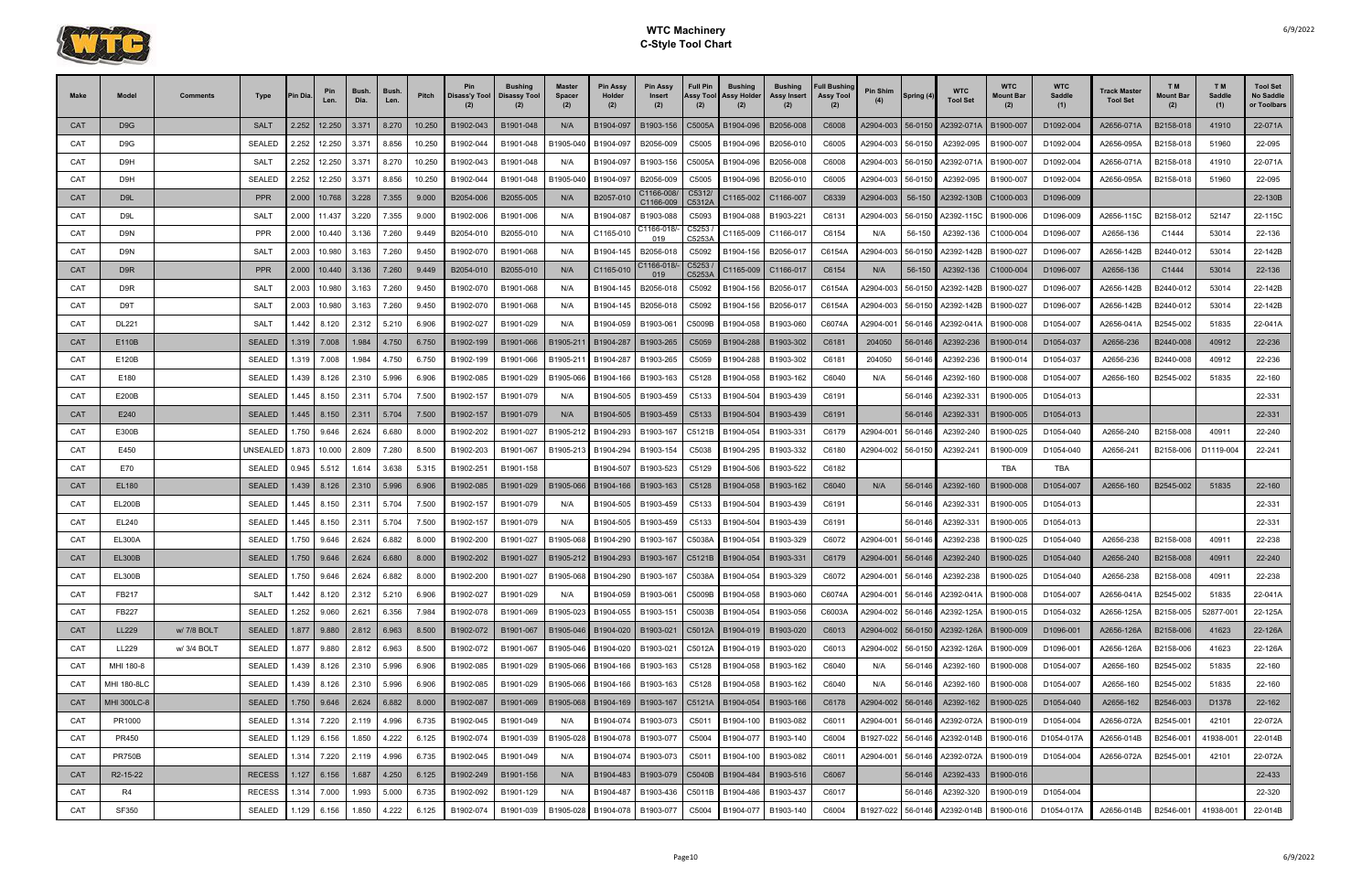

| Make        | Model             | Comments | Type                           | <b>Pin Dia</b> | Pin<br>Len.               | <b>Bush</b><br>Dia. | Bush.<br>Len. | Pitch | <b>Pin</b><br>Disass'y Tool   Disassy Tool | <b>Bushing</b>                                                                    | Master<br><b>Spacer</b><br>(2) | Pin Assy<br>Holder<br>(2) | <b>Pin Assy</b><br>Insert<br>(2) | <b>Full Pin</b><br>Assy Tool<br>(2) | <b>Bushing</b><br><b>Assy Holder</b><br>(2) | <b>Bushing</b><br>Assy Insert | <b>Full Bushing</b><br><b>Assy Tool</b> | <b>Pin Shim</b> | Spring (4   | WTC<br><b>Tool Set</b>                       | <b>WTC</b><br><b>Mount Bar</b><br>(2) | <b>WTC</b><br>Saddle<br>(1) | Track Master<br><b>Tool Set</b> | <b>TM</b><br><b>Mount Bar</b><br>(2) | T M<br>Saddle<br>(1) | <b>Tool Set</b><br>No Saddle<br>or Toolbars |
|-------------|-------------------|----------|--------------------------------|----------------|---------------------------|---------------------|---------------|-------|--------------------------------------------|-----------------------------------------------------------------------------------|--------------------------------|---------------------------|----------------------------------|-------------------------------------|---------------------------------------------|-------------------------------|-----------------------------------------|-----------------|-------------|----------------------------------------------|---------------------------------------|-----------------------------|---------------------------------|--------------------------------------|----------------------|---------------------------------------------|
| CAT         | <b>SF500</b>      |          | <b>SEALED</b>                  |                | 1.314 7.220               | 2.119               | 4.996         | 6.735 | B1902-045                                  | B1901-049                                                                         | N/A                            | B1904-074                 | B1903-073                        | C5011                               | B1904-100                                   | B1903-082                     | C6011                                   | A2904-001       | 56-0146     | A2392-072A                                   | B1900-019                             | D1054-004                   | A2656-072A                      | B2545-001                            | 42101                | 22-072A                                     |
| <b>CAT</b>  | <b>TR225</b>      |          | <b>SEALED</b>                  |                | $.129$ 6.156              | 1.850               | 4.222         | 6.125 | B1902-074                                  | B1901-039                                                                         | B1905-028                      | B1904-078                 | B1903-077                        | C5004                               | B1904-077                                   | B1903-140                     | C6004                                   | B1927-022       |             | 56-0146 A2392-014B   B1900-016               |                                       | D1054-017A                  | A2656-014B                      | B2546-001                            | 41938-00             | 22-014B                                     |
| CAT         | <b>TR500</b>      |          | <b>SEALED</b>                  |                | 1.314 7.220               | 2.119               | 4.996         | 6.735 | B1902-045                                  | B1901-049                                                                         | N/A                            | B1904-074                 | B1903-073                        | C5011                               | B1904-100   B1903-082                       |                               | C6011                                   | A2904-001       | 56-0146     | A2392-072A                                   | B1900-019                             | D1054-004                   | A2656-072A                      | B2545-001                            | 42101                | 22-072A                                     |
| <b>DRES</b> | 150               |          | <b>SEALED</b>                  | 1.375          | 6.690                     | 2.053               | 4.908         | 6.490 | B1902-210                                  | B1901-117                                                                         | B1905-015                      | B1904-308                 | B1903-344                        | C5048                               | B1904-309                                   | B1903-345                     | C6146                                   | A2904-001       | 56-0146     | A2392-015A                                   | B1900-003                             | D1054-050                   | A2656-015A                      | B2440-003                            | TBA                  | 22-015A                                     |
| DRES        | 175               |          | <b>SEALED</b>                  | 1.625          | 7.870                     | 2.364               | 5.780         | 6.992 | B1902-004                                  | B1901-004                                                                         | B1905-004                      | B1904-010                 | B1903-011                        | C5041                               | B1904-009                                   | B1903-010                     | C6059                                   | AS REQ.         | 56-0146     | A2392-039                                    | B1900-004                             | TBA                         | A2656-039                       | B2440-017                            | 40921                | 22-039                                      |
| <b>DRES</b> | 250               |          | <b>SEALED</b>                  |                | 1.750 9.310               | 2.614               | 6.100         | 7.500 | B1902-005                                  | B1901-005                                                                         | B1905-005                      | B1904-012                 | B1903-013                        | C <sub>5036</sub>                   | B1904-011                                   | B1903-012                     | C6069                                   | N/A             | 56-0146     | A2392-059                                    | B1900-005                             | D1054-013                   | A2656-059                       | B2158-007                            | 052876-001           | 22-059                                      |
| DRES        | 100C              |          | <b>SEALED</b>                  | 1.250          | 6.500                     | 1.806               | 4.535         | 5.998 | B1902-253                                  | B1901-155                                                                         | N/A                            | B1904-511                 | B1903-526                        | C5040                               | B1904-510   B1903-525                       |                               | C6067B                                  |                 | 56-0146     |                                              | TBA                                   | TBA                         |                                 |                                      |                      |                                             |
| <b>DRES</b> | 100E              |          | <b>SEALED</b>                  | 1.250          | 6.500                     | 1.800               | 4.533         | 5.990 | B1902-253                                  | B1903-534                                                                         | N/A                            | B1904-533                 | B1903-526                        | C5100                               | B1904-510                                   | B1903-534                     | C6067A                                  |                 |             |                                              | TBA                                   | TBA                         |                                 |                                      |                      |                                             |
| <b>DRES</b> | 100G              |          | <b>SALT</b>                    | 1.312          | 6.690                     | 2.115               | 4.187         | 6.490 | B1902-036                                  | B1901-128                                                                         | N/A                            | B1904-534                 | B1903-454                        | C5040C                              | B1904-532   B1903-535                       |                               | C6068B                                  |                 | 56-0146     |                                              | B1900-032                             | TBA                         |                                 |                                      |                      |                                             |
| <b>DRES</b> | 125C              |          | <b>SEALED</b>                  |                | 1.375 6.690               | 2.053               | 4.908         | 6.490 | B1902-210                                  | B1901-117                                                                         | B1905-015                      | B1904-308                 | B1903-344                        | C5048                               | B1904-309                                   | B1903-345                     | C6146                                   | A2904-001       |             | 56-0146 A2392-015A                           | B1900-003                             | D1054-050                   | A2656-015A                      | B2440-003                            | <b>TBA</b>           | 22-015A                                     |
| <b>DRES</b> | 125E              |          | <b>SEALED</b>                  | 1.375          | 6.690                     | 2.053               | 4.908         | 6.490 | B1902-210                                  | B1901-117                                                                         | B1905-015                      | B1904-308                 | B1903-344                        | C5048                               | B1904-309                                   | B1903-345                     | C6146                                   | A2904-001       | 56-0146     | A2392-015A                                   | B1900-003                             | D1054-050                   | A2656-015A                      | B2440-003                            | TBA                  | 22-015A                                     |
| <b>DRES</b> | 125G              |          | DRY                            | 1.312          | 6.690                     | 2.115               | 4.760         | 6.490 | B1902-029                                  | B1901-071                                                                         | N/A                            | B1904-534                 | B1903-454                        | C5040C                              | B1904-532   B1903-535                       |                               | C6068B                                  |                 | 56-0146     |                                              | B1900-032                             | TBA                         |                                 |                                      |                      |                                             |
| <b>DRES</b> | 125G              |          | <b>SALT</b>                    | 1.312          | 6.690                     | 2.115               | 4.187         | 6.490 | B1902-036                                  | B1901-128                                                                         | N/A                            | B1904-534                 | B1903-454                        | C5040C                              | B1904-532                                   | B1903-535                     | C6068B                                  |                 | 56-0146     |                                              | B1900-032                             | <b>TBA</b>                  |                                 |                                      |                      |                                             |
| <b>DRES</b> | 125G              |          | <b>SEALED</b>                  |                | $1.312 \mid 6.690$        | 2.115               | 4.760         | 6.490 | B1902-029                                  | B1901-071                                                                         | N/A                            | B1904-534                 | B1903-454                        | C5040C                              | B1904-532                                   | B1903-535                     | C6068B                                  |                 | 56-0146     |                                              | B1900-032                             | <b>TBA</b>                  |                                 |                                      |                      |                                             |
| <b>DRES</b> | 175B              |          | <b>SEALED</b>                  | 1.625          | 7.870                     | 2.364               | 5.780         | 6.992 | B1902-004                                  | B1901-004                                                                         | B1905-004                      | B1904-010                 | B1903-011                        | C5041                               | B1904-009                                   | B1903-010                     | C6059                                   | AS REQ.         | 56-0146     | A2392-039                                    | B1900-004                             | TBA                         | A2656-039                       | B2440-017                            | 40921                | 22-039                                      |
| <b>DRES</b> | 175B              |          | SEALED                         | 1.750          | 8.810                     | 2.614               | 6.410         | 7.500 | B1902-005                                  | B1901-005                                                                         | B1905-005                      | B1904-012                 | B1903-013                        | C5036                               | B1904-011                                   | B1903-012                     | C6069                                   | N/A             | 56-0146     | A2392-119                                    | B1900-005                             | D1054-016                   | A2656-119                       | B2546-001                            | 052876-00            | 22-119                                      |
| <b>DRES</b> | 175C              |          | <b>SEALED</b>                  |                | 1.750 8.810               | 2.614               | 6.410         | 7.500 | B1902-005                                  | B1901-005                                                                         | B1905-005                      | B1904-012                 | B1903-013                        | C5036                               | B1904-011                                   | B1903-012                     | C6069                                   | N/A             | 56-0146     | A2392-119                                    | B1900-005                             | D1054-016                   | A2656-119                       | B2546-001                            | 052876-00            | 22-119                                      |
| <b>DRES</b> | 250B              |          | <b>SEALED</b>                  |                | 1.750   9.310   2.614     |                     | 6.100         | 7.500 | B1902-005                                  | B1901-005                                                                         | B1905-005                      | B1904-012                 | B1903-013                        | C5036                               | B1904-011                                   | B1903-012                     | C6069                                   | N/A             | 56-0146     | A2392-059                                    | B1900-005                             | D1054-013                   | A2656-059                       | B2158-007                            | 052876-00            | 22-059                                      |
| DRES        | 250C              |          | <b>SEALED</b>                  | 1.750          | 9.310                     | 2.614               | 6.100         | 7.500 | B1902-005                                  | B1901-005                                                                         | B1905-005                      | B1904-012                 | B1903-013                        | C5036                               | B1904-011                                   | B1903-012                     | C6069                                   | N/A             | 56-0146     | A2392-059                                    | B1900-005                             | D1054-013                   | A2656-059                       | B2158-007                            | 052876-00            | 22-059                                      |
| <b>DRES</b> | 500E              |          | DRY                            |                | 1.125 5.300               | 1.675               | 3.730         | 5.990 | B1902-252                                  | B1901-144                                                                         | N/A                            | B1904-509                 | B1903-065                        | C5209                               | B1904-508                                   | B1903-524                     | C6265                                   |                 | 56-0146     |                                              | TBA                                   | TBA                         |                                 |                                      |                      |                                             |
| <b>DRES</b> | D32               |          | SALT                           |                | 1.312 6.690               | 2.115               | 4.187         | 6.490 | B1902-036                                  | B1901-128                                                                         | N/A                            | B1904-534                 | B1903-454                        | C5040C                              | B1904-532   B1903-535                       |                               | C6068B                                  |                 | 56-0146     |                                              | B1900-032                             | TBA                         |                                 |                                      |                      |                                             |
| <b>DRES</b> | D <sub>32</sub> E |          | <b>SALT</b>                    |                | $1.312 \mid 6.690$        | 2.115               | 4.187         | 6.490 | B1902-036                                  | B1901-128                                                                         | N/A                            | B1904-534                 | B1903-454                        | C5040C                              | B1904-532                                   | B1903-535                     | C6068B                                  |                 | 56-0146     |                                              | B1900-032                             | <b>TBA</b>                  |                                 |                                      |                      |                                             |
| <b>DRES</b> | D32E              |          | <b>SEALED</b>                  | 1.250          | 6.500                     | 1.806               | 4.535         | 5.998 | B1902-253                                  | B1901-155                                                                         | N/A                            | B1904-511                 | B1903-526                        | C5040                               | B1904-510   B1903-525                       |                               | C6067B                                  |                 | 56-0146     |                                              | TBA                                   | <b>TBA</b>                  |                                 |                                      |                      |                                             |
| <b>DRES</b> | D32P              |          | <b>SEALED</b>                  |                | 1.250 6.500               | 1.806               | 4.535         | 5.998 | B1902-253                                  | B1901-155                                                                         | N/A                            | B1904-511                 | B1903-526                        | C5040                               | B1904-510   B1903-525                       |                               | C6067B                                  |                 | 56-0146     |                                              | TBA                                   | TBA                         |                                 |                                      |                      |                                             |
| <b>DRES</b> | D32-P1            |          | <b>SALT</b>                    | 1.312          | 6.690                     | 2.115               | 4.187         | 6.490 | B1902-036                                  | B1901-128                                                                         | N/A                            | B1904-534                 | B1903-454                        | C5040C                              | B1904-532   B1903-535                       |                               | C6068B                                  |                 | 56-0146     |                                              | B1900-032                             | TBA                         |                                 |                                      |                      |                                             |
| <b>DRES</b> | D37               |          | SEALED 1.375 6.690 2.053 4.908 |                |                           |                     |               |       |                                            | 6.490 B1902-210 B1901-117 B1905-015 B1904-308 B1903-344 C5048 B1904-309 B1903-345 |                                |                           |                                  |                                     |                                             |                               |                                         |                 |             | C6146 A2904-001 56-0146 A2392-015A B1900-003 |                                       | D1054-050                   | A2656-015A                      | B2440-003                            | <b>TBA</b>           | 22-015A                                     |
| <b>DRES</b> | D38E              |          | SALT                           |                | 1.312 6.690               | 2.115 4.187         |               | 6.490 | B1902-036                                  | B1901-128                                                                         | N/A                            | B1904-534                 | B1903-454                        |                                     | C5040C B1904-532 B1903-535                  |                               | C6068B                                  |                 | 56-0146     |                                              | B1900-032                             | TBA                         |                                 |                                      |                      |                                             |
| DRES        | D38P-1            |          | SALT                           |                | 1.312 6.690               | 2.115               | 4.187         | 6.490 | B1902-036                                  | B1901-128                                                                         | N/A                            | B1904-534                 |                                  |                                     | B1903-454   C5040C   B1904-532   B1903-535  |                               | C6068B                                  |                 | 56-0146     |                                              | B1900-032                             | TBA                         |                                 |                                      |                      |                                             |
| <b>DRES</b> | D39               |          | SALT                           |                | 1.312 6.690               | 2.115               | 4.187         | 6.490 | B1902-036                                  | B1901-128                                                                         | N/A                            | B1904-534                 |                                  |                                     | B1903-454   C5040C   B1904-532   B1903-535  |                               | C6068B                                  |                 | 56-0146     |                                              | B1900-032                             | <b>TBA</b>                  |                                 |                                      |                      |                                             |
| <b>DRES</b> | D39E              |          | <b>SALT</b>                    |                | $1.312$ 6.690 2.115 4.187 |                     |               | 6.490 | B1902-036                                  | B1901-128                                                                         | N/A                            | B1904-534                 | B1903-454                        |                                     | C5040C B1904-532 B1903-535                  |                               | C6068B                                  |                 | 56-0146     |                                              | B1900-032                             | <b>TBA</b>                  |                                 |                                      |                      |                                             |
| <b>DRES</b> | D39P-1            |          | SALT                           |                | 1.312 6.690               | 2.115               | 4.187         | 6.490 | B1902-036                                  | B1901-128                                                                         | N/A                            | B1904-534                 | B1903-454                        |                                     | C5040C B1904-532 B1903-535                  |                               | C6068B                                  |                 | 56-0146     |                                              | B1900-032                             | TBA                         |                                 |                                      |                      |                                             |
| <b>DRES</b> | D87E-2            |          | SALT                           |                | 1.874 10.430              | 2.866               | 6.704         | 8.500 | B1902-077                                  | B1901-001                                                                         | N/A                            | B1904-524                 | B1903-440                        |                                     | C5077 B1904-523 B1903-530                   |                               | C6152A                                  |                 | 56-0146     | A2392-332                                    | B1900-009                             | D1096-013                   |                                 |                                      |                      | 22-332                                      |
| <b>DRES</b> | D87P              |          | <b>SALT</b>                    |                | 1.874 10.430 2.866        |                     | 6.704         | 8.500 | B1902-077                                  | B1901-001                                                                         | N/A                            | B1904-524                 | B1903-440                        |                                     | C5077 B1904-523 B1903-530                   |                               | C6152A                                  |                 | 56-0146     | A2392-332                                    | B1900-009                             | D1096-013                   |                                 |                                      |                      | 22-332                                      |
| <b>DRES</b> | TD <sub>12</sub>  |          | <b>SALT</b>                    |                | 1.500 8.030 2.366         |                     | 5.073         | 7.490 | B1902-013                                  | B1901-076                                                                         | N/A                            |                           | B1904-407   B1903-375            |                                     | C5095   B1904-514   B1903-528               |                               | C6137                                   |                 | $56 - 0146$ | A2392-436   B1900-018                        |                                       | <b>TBA</b>                  |                                 |                                      |                      | 22-436                                      |
| <b>DRES</b> | TD12              |          | <b>SEALED</b>                  |                | 1.750 8.030               | 2.366               | 5.710         | 7.490 | B1902-250                                  | B1901-159                                                                         | N/A                            | B1904-513                 | B1903-463                        |                                     | C5095A B1904-512 B1903-527                  |                               | C6136                                   |                 | 56-0146     | A2392-435                                    | B1900-018                             | <b>TBA</b>                  |                                 |                                      |                      | 22-435                                      |
| <b>DRES</b> | TD12A             |          | DRY                            |                | 1.500 8.030               | 2.366               | 5.706         | 7.490 | B1902-254                                  | B1901-149                                                                         | N/A                            | B1904-516                 | B1903-011                        |                                     | C5021 B1904-515 B1903-035                   |                               | C6132B                                  |                 | 56-0146     | A2392-437                                    | B1900-018                             | TBA                         |                                 |                                      |                      | 22-437                                      |
| <b>DRES</b> | TD12B             |          | DRY                            |                | 1.500 8.030               | 2.366               | 5.706         | 7.490 | B1902-254                                  | B1901-149                                                                         | N/A                            | B1904-516                 | B1903-011                        | C5021                               | B1904-515 B1903-035                         |                               | C6132B                                  |                 | 56-0146     | A2392-437                                    | B1900-018                             | TBA                         |                                 |                                      |                      | 22-437                                      |
| <b>DRES</b> | TD12C-XP          |          | <b>SEALED</b>                  |                | $1.629$ 8.820 2.614       |                     | 5.573         | 7.490 | B1902-254                                  | B1901-149                                                                         | N/A                            |                           | B1904-516   B1903-011            |                                     | C5021   B1904-515   B1903-035               |                               | C6132B                                  |                 | 56-0146     | A2392-438                                    | B1900-018                             | <b>TBA</b>                  |                                 |                                      |                      | A2392-438                                   |
| DRES        | TD14              |          | <b>SEALED</b>                  |                | 1.625 7.870               | 2.364               | 5.780         | 6.992 | B1902-004                                  | B1901-004                                                                         | B1905-004                      | B1904-010                 | B1903-011                        | C5041                               | B1904-009 B1903-010                         |                               | C6059                                   | AS REQ.         |             | 56-0146 A2392-039                            | B1900-004                             | TBA                         | A2656-039                       | B2440-017                            | 40921                | 22-039                                      |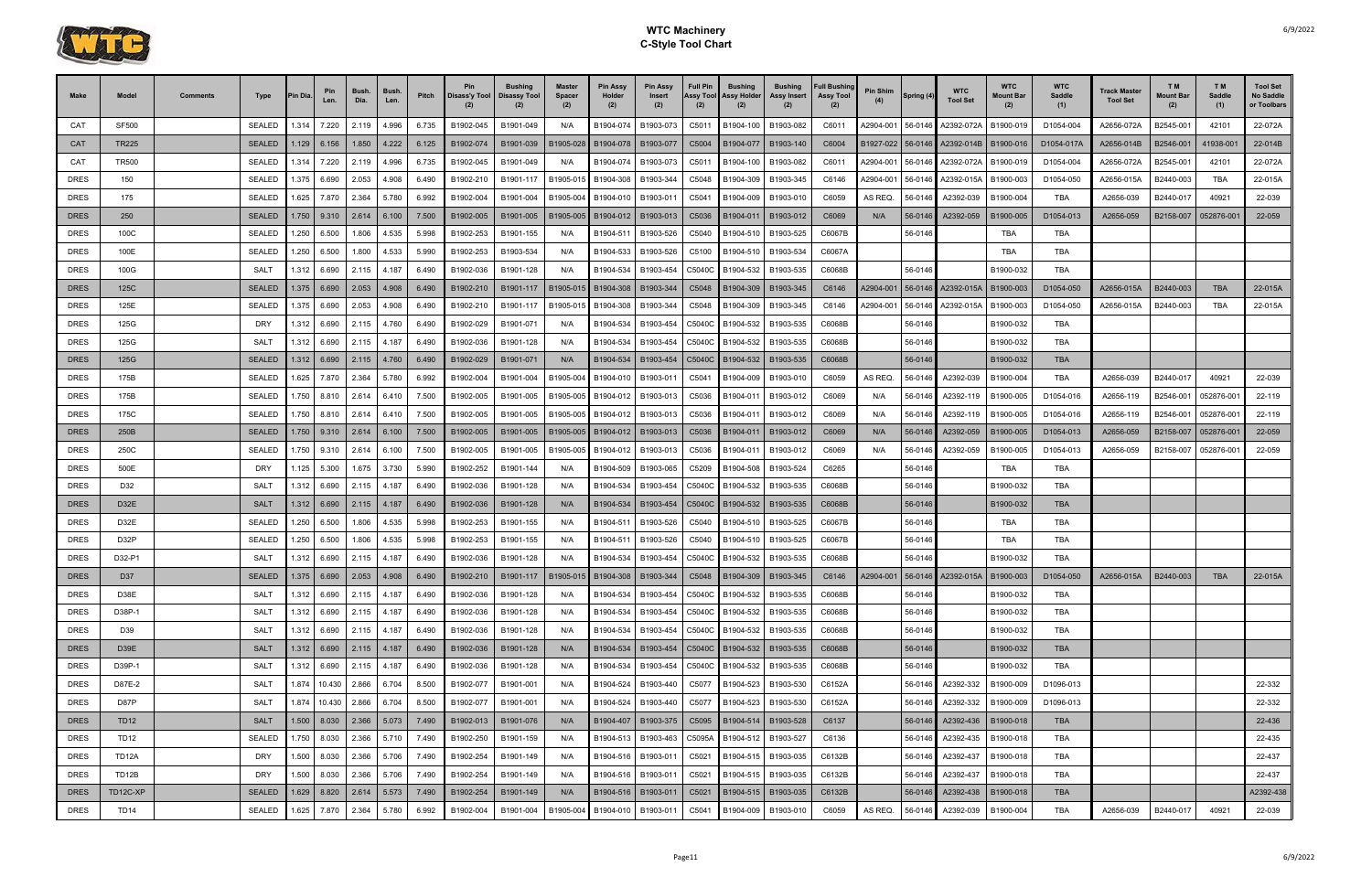

| <b>Make</b> | Model              | <b>Comments</b> | Type          | <b>Pin Dia</b> | Pin<br>Len.               | <b>Bush</b><br>Dia. | Bush<br>Len. | Pitch  | <b>Disass'y Tool   Disassy Tool</b> | <b>Bushing</b>      | <b>Master</b><br><b>Spacer</b> | Pin Assy<br>Holder<br>(2) | <b>Pin Assy</b><br>Insert<br>(2)                       | Full Pin<br><b>Assy Tool</b><br>(2) | <b>Bushing</b><br><b>Assy Holder</b><br>(2) | <b>Bushing</b><br>Assy Insert | <b>Full Bushing</b><br><b>Assy Tool</b><br>(2) | <b>Pin Shim</b> | Spring (4 | <b>WTC</b><br><b>Tool Set</b>          | <b>WTC</b><br><b>Mount Bar</b><br>(2) | <b>WTC</b><br>Saddle<br>(1) | <b>Frack Master</b><br><b>Tool Set</b> | T <sub>M</sub><br>Mount Bar<br>(2) | T M<br>Saddle<br>(1) | <b>Tool Set</b><br>No Saddle<br>or Toolbars |
|-------------|--------------------|-----------------|---------------|----------------|---------------------------|---------------------|--------------|--------|-------------------------------------|---------------------|--------------------------------|---------------------------|--------------------------------------------------------|-------------------------------------|---------------------------------------------|-------------------------------|------------------------------------------------|-----------------|-----------|----------------------------------------|---------------------------------------|-----------------------------|----------------------------------------|------------------------------------|----------------------|---------------------------------------------|
| <b>DRES</b> | <b>TD15</b>        |                 | <b>SEALED</b> | 1.625          | 7.870                     | 2.364               | 5.780        | 6.992  | B1902-004                           | B1901-004           | B1905-004                      | B1904-010                 | B1903-011                                              | C5041                               | B1904-009                                   | B1903-010                     | C6059                                          | AS REQ.         | 56-0146   | A2392-039                              | B1900-004                             | TBA                         | A2656-039                              | B2440-017                          | 40921                | 22-039                                      |
| <b>DRES</b> | TD <sub>15</sub> B |                 | <b>SEALED</b> | 1.625          | 7.870                     | 2.364               | 5.780        | 6.992  | B1902-004                           | B1901-004           | B1905-004                      | B1904-010                 | B1903-011                                              | C5041                               | B1904-009                                   | B1903-010                     | C6059                                          | AS REQ.         | 56-0146   | A2392-039                              | B1900-004                             | TBA                         | A2656-039                              | B2440-017                          | 40921                | 22-039                                      |
| <b>DRES</b> | <b>TD15B</b>       |                 | <b>SEALED</b> | 1.750          | 8.810                     | 2.614               | 6.410        | 7.500  | B1902-005                           | B1901-005           | B1905-005                      | B1904-012                 | B1903-013                                              | C5036                               | B1904-011                                   | B1903-012                     | C6069                                          | N/A             | 56-0146   | A2392-119                              | B1900-005                             | D1054-016                   | A2656-119                              | B2546-001                          | 052876-00            | 22-119                                      |
| <b>DRES</b> | TD <sub>15</sub> C |                 | SALT          | 1.625          | 8.810                     | 2.614               | 5.570        | 7.490  | B1902-254                           | B1901-149           | N/A                            | B1904-516                 | B1903-01                                               | C5021                               | B1904-51                                    | B1903-035                     | C6150                                          |                 | 56-0146   | A2392-439                              | B1900-018                             |                             |                                        |                                    |                      | 22-439                                      |
| <b>DRES</b> | TD <sub>15</sub> C | LGP             | SALT          | 1.625          | 8.810                     | 2.614               | 5.570        | 7.490  | B1902-254                           | B1901-149           | N/A                            | B1904-516                 | B1903-01                                               | C5021                               | B1904-51                                    | B1903-035                     | C6150                                          |                 | 56-0146   | A2392-439                              | B1900-018                             |                             |                                        |                                    |                      | 22-439                                      |
| <b>DRES</b> | TD15C              |                 | <b>SEALED</b> | 1.750          | 8.810                     | 2.614               | 6.410        | 7.500  | B1902-005                           | B1901-005           | B1905-005                      | B1904-012                 | B1903-013                                              | C5036                               | B1904-011                                   | B1903-012                     | C6069                                          | N/A             | 56-0146   | A2392-119                              | B1900-005                             | D1054-016                   | A2656-119                              | B2546-001                          | 052876-001           | 22-119                                      |
| <b>DRES</b> | TD15E              |                 | <b>SEALED</b> | 1.750          | 8.810                     | 2.756               | 5.900        | 7.980  | B1902-078                           | B1901-001           | N/A                            | B1904-519                 | B1903-463                                              | C5108                               | B1904-520                                   | B1903-529                     | C6117                                          |                 | 56-0146   | A2392-442                              | B1900-015                             |                             |                                        |                                    |                      | 22-442                                      |
| <b>DRES</b> | <b>TD20</b>        | LGP             | SALT          | 1.874          | 10.430                    | 2.866               | 6.704        | 8.500  | B1902-077                           | B1901-001           | N/A                            | B1904-524                 | B1903-440                                              | C5077                               | B1904-523                                   | B1903-530                     | C6152A                                         |                 | 56-0146   | A2392-332                              | B1900-009                             | D1096-013                   |                                        |                                    |                      | 22-332                                      |
| <b>DRES</b> | TD20B              |                 | <b>SEALED</b> | 1.750          | 9.310                     | 2.614               | 6.100        | 7.500  | B1902-005                           | B1901-005           | B1905-005                      | B1904-012                 | B1903-013                                              | C5036                               | B1904-011                                   | B1903-012                     | C6069                                          | N/A             | 56-0146   | A2392-059                              | B1900-005                             | D1054-013                   | A2656-059                              | B2158-007                          | 052876-00            | 22-059                                      |
| <b>DRES</b> | TD20C              |                 | <b>SEALED</b> | 1.750          | 9.310                     | 2.614               | 6.100        | 7.500  | B1902-005                           | B1901-005           | B1905-005                      | B1904-012                 | B1903-013                                              | C5036                               | B1904-01                                    | B1903-012                     | C6069                                          | N/A             | 56-0146   | A2392-059                              | B1900-005                             | D1054-013                   | A2656-059                              | B2158-007                          | 052876-00            | 22-059                                      |
| <b>DRES</b> | <b>TD20C</b>       |                 | <b>SEALED</b> | 1.875          | 9.310                     | 2.862               | 6.625        | 8.500  | B1902-062                           | B1901-001           | N/A                            | B1904-522                 | B1903-440                                              | C5020                               | B1904-521                                   | B1903-530                     | C6070                                          |                 | 56-0146   | A2392-333                              | B1900-009                             | D1096-013                   |                                        |                                    |                      | 22-333                                      |
| <b>DRES</b> | TD20E              |                 | DRY           | 1.874          | 10.430                    | 2.866               | 7.266        | 8.500  | B1902-072                           | B1901-001           | N/A                            | B1904-524                 | B1903-440                                              | C5077                               | B1904-525                                   | B1903-530                     | C6264A                                         |                 | 56-0146   |                                        | B1900-009                             | D1096-013                   |                                        |                                    |                      |                                             |
| <b>DRES</b> | TD20E              |                 | SALT          | 1.874          | 10.430                    | 2.866               | 6.704        | 8.500  | B1902-077                           | B1901-001           | N/A                            | B1904-524                 | B1903-440                                              | C5077                               | B1904-523                                   | B1903-530                     | C6152A                                         |                 | 56-0146   | A2392-332                              | B1900-009                             | D1096-013                   |                                        |                                    |                      | 22-332                                      |
| <b>DRES</b> | <b>TD20G</b>       |                 | <b>DRY</b>    | 1.874          | 10.430                    | 2.866               | 7.266        | 8.500  | B1902-072                           | B1901-001           | N/A                            | B1904-524                 | B1903-440                                              | C5077                               | B1904-525                                   | B1903-530                     | C6264A                                         |                 | 56-0146   |                                        | B1900-009                             | D1096-013                   |                                        |                                    |                      |                                             |
| <b>DRES</b> | TD20G              |                 | <b>SALT</b>   | 1.874          | 10.430                    | 2.866               | 6.704        | 8.500  | B1902-077                           | B1901-001           | N/A                            | B1904-524                 | B1903-440                                              | C5077                               | B1904-523   B1903-530                       |                               | C6152A                                         |                 | 56-0146   | A2392-332                              | B1900-009                             | D1096-013                   |                                        |                                    |                      | 22-332                                      |
| <b>DRES</b> | TD25B              |                 | <b>SEALED</b> | 2.125          | 11.000                    | 3.239               | 8.280        | 9.870  | B1902-048                           | B1901-051           | B1905-04                       | B1904-102                 | B1903-097                                              |                                     | C5102 B1904-101                             | B1903-096                     | C6156                                          | N/A             | 56-0146   | A2392-085                              | B1900-024                             | TBA                         | A2656-085                              | B2158-022                          | 40916                | 22-085                                      |
| <b>DRES</b> | TD <sub>25</sub> C |                 | SALT          | 2.125          | 11.000                    | 3.241               | 7.329        | 9.860  | B1902-256                           | B1901-151           | N/A                            | B1904-527                 | B1903-015                                              | C5102A                              | B1904-526                                   | B1903-531                     | C6153                                          |                 | 56-0146   |                                        | B1900-024                             | TBA                         |                                        |                                    |                      |                                             |
| <b>DRES</b> | TD25C              |                 | <b>SEALED</b> | 2.125          | 11.000                    | 3.239               | 8.280        | 9.870  | B1902-048                           | B1901-051           | B1905-047                      | B1904-102                 | B1903-097                                              | C5102                               | B1904-101                                   | B1903-096                     | C6156                                          | N/A             | 56-0146   | A2392-085                              | B1900-024                             | TBA                         | A2656-085                              | B2158-022                          | 40916                | 22-085                                      |
| <b>DRES</b> | TD25E              |                 | <b>SALT</b>   | 2.125          | 11.000                    | 3.241               | 7.329        | 9.860  | B1902-256                           | B1901-151           | N/A                            | B1904-527                 | B1903-015                                              | C5102A                              | B1904-526                                   | B1903-531                     | C6153                                          |                 | 56-0146   |                                        | B1900-024                             | <b>TBA</b>                  |                                        |                                    |                      |                                             |
| <b>DRES</b> | TD25E              |                 | SALT          | 2.125          | 11.000                    | 3.241               | 7.329        | 9.860  | B1902-256                           | B1901-151           | N/A                            | B1904-527                 | B1903-015   C5102A                                     |                                     | B1904-526                                   | B1903-531                     | C6153                                          |                 | 56-0146   |                                        | B1900-024                             | TBA                         |                                        |                                    |                      |                                             |
| <b>DRES</b> | TD25G              |                 | <b>DRY</b>    | 2.125          | 11.000                    | 3.241               | 8.282        | 9.860  | B1902-257                           | B1901-151           | N/A                            | B1904-527                 | B1903-015   C5102A                                     |                                     | B1904-528                                   | B1903-531                     | C6266                                          |                 | 56-0146   |                                        | B1900-024                             | TBA                         |                                        |                                    |                      |                                             |
| <b>DRES</b> | <b>TD30</b>        |                 | SALT          | 2.125          | 11.000                    | 3.241               | 7.329        | 9.860  | B1902-256                           | B1901-151           | N/A                            | B1904-527                 | B1903-015                                              | C5102A                              | B1904-526                                   | B1903-53                      | C6153                                          |                 | 56-0146   |                                        | B1900-024                             | TBA                         |                                        |                                    |                      |                                             |
| <b>DRES</b> | TD <sub>30</sub>   |                 | <b>SEALED</b> | 2.125          | 11.000                    | 3.239               | 8.280        | 9.870  | B1902-048                           | B1901-051           | B1905-047                      | B1904-102                 | B1903-097                                              | C5102                               | B1904-101                                   | B1903-096                     | C6156                                          | N/A             | 56-0146   | A2392-085                              | B1900-024                             | <b>TBA</b>                  | A2656-085                              | B2158-022                          | 40916                | 22-085                                      |
| <b>DRES</b> | <b>TD40</b>        | <b>SPLIT</b>    | SALT          | 2.456          | 12.600                    | 3.722               | 8.322        | 11.020 | B1902-042                           | B1901-105           | N/A                            | B1904-530                 | B1903-533                                              | C5101                               | B1904-529                                   | B1903-532                     | C6148                                          |                 | 56-0146   |                                        | B1900-004                             | D1092-011                   |                                        |                                    |                      |                                             |
| <b>DRES</b> | <b>TD40</b>        | <b>SPLIT</b>    | <b>SEALED</b> | 2.456          | 12.600                    | 3.722               | 9.173        | 11.020 | B1902-062                           | B1901-114           | N/A                            | B1904-530                 | B1903-533                                              | C5101                               | B1904-531                                   | B1903-532                     | C6147                                          |                 | 56-0146   |                                        | B1900-004                             | D1092-011                   |                                        |                                    |                      |                                             |
| <b>DRES</b> | TD7                |                 | SEALED        | 1.250          | 6.500                     | 1.806               | 4.535        | 5.998  |                                     | B1902-253 B1901-155 | N/A                            |                           | B1904-511   B1903-526   C5040   B1904-510   B1903-525  |                                     |                                             |                               | C6067B                                         |                 | 56-0146   |                                        | TBA                                   | TBA                         |                                        |                                    |                      |                                             |
| <b>DRES</b> | TD7C               |                 | <b>SEALED</b> |                | $1.250$ 6.500 1.806 4.535 |                     |              | 5.998  | B1902-253                           | B1901-155           | N/A                            |                           | B1904-511   B1903-526                                  |                                     | C5040 B1904-510 B1903-525                   |                               | C6067B                                         |                 | 56-0146   |                                        | <b>TBA</b>                            | <b>TBA</b>                  |                                        |                                    |                      |                                             |
| <b>DRES</b> | TD7E               |                 | SEALED        | 1.250          | 6.500                     | 1.800               | 4.533        | 5.990  | B1902-253                           | B1903-534           | N/A                            | B1904-533                 | B1903-526                                              |                                     | C5100 B1904-510 B1903-534                   |                               | C6067A                                         |                 |           |                                        | TBA                                   | TBA                         |                                        |                                    |                      |                                             |
| <b>DRES</b> | TD7G               |                 | SALT          |                | 1.312 6.690               | 2.115               | 4.187        | 6.490  | B1902-036                           | B1901-128           | N/A                            | B1904-534                 |                                                        |                                     | B1903-454   C5040C   B1904-532   B1903-535  |                               | C6068B                                         |                 | 56-0146   |                                        | B1900-032                             | TBA                         |                                        |                                    |                      |                                             |
| <b>DRES</b> | TD7H               |                 | DRY           |                | 1.312 6.690               | 2.115               | 4.760        | 6.490  | B1902-029                           | B1901-071           | N/A                            | B1904-534                 |                                                        |                                     | B1903-454   C5040C B1904-532   B1903-535    |                               | C6068B                                         |                 | 56-0146   |                                        | B1900-032                             | TBA                         |                                        |                                    |                      |                                             |
| <b>DRES</b> | TD8C               |                 | <b>SEALED</b> |                | 1.375 6.690               | 2.053               | 4.908        | 6.490  | B1902-210                           | B1901-117 B1905-015 |                                |                           | B1904-308   B1903-344                                  |                                     | C5048 B1904-309 B1903-345                   |                               | C6146                                          | A2904-001       |           | 56-0146 A2392-015A B1900-003           |                                       | D1054-050                   | A2656-015A                             | B2440-003                          | <b>TBA</b>           | 22-015A                                     |
| <b>DRES</b> | TD8E               |                 | <b>SEALED</b> | 1.375          | 6.690                     | 2.053               | 4.908        | 6.490  | B1902-210                           | B1901-117           | B1905-015                      | B1904-308                 | B1903-344                                              |                                     | C5048 B1904-309 B1903-345                   |                               | C6146                                          | A2904-001       |           | 56-0146 A2392-015A                     | B1900-003                             | D1054-050                   | A2656-015A                             | B2440-003                          | TBA                  | 22-015A                                     |
| <b>DRES</b> | TD8G               |                 | SALT          |                | 1.312 6.690               | 2.115               | 4.187        | 6.490  | B1902-036                           | B1901-128           | N/A                            | B1904-534                 |                                                        |                                     | B1903-454   C5040C B1904-532   B1903-535    |                               | C6068B                                         |                 | 56-0146   |                                        | B1900-032                             | TBA                         |                                        |                                    |                      |                                             |
| <b>DRES</b> | TD8G               |                 | <b>SEALED</b> | 1.312          | 6.690                     | 2.115               | 4.760        | 6.490  | B1902-029                           | B1901-071           | N/A                            | B1904-534                 |                                                        |                                     | B1903-454   C5040C B1904-532   B1903-535    |                               | C6068B                                         |                 | 56-0146   |                                        | B1900-032                             | TBA                         |                                        |                                    |                      |                                             |
| <b>DRES</b> | TD-8G              |                 | <b>DRY</b>    |                | $1.312 \mid 6.690$        | 2.115               | 4.760        | 6.490  | B1902-029                           | B1901-071           | N/A                            |                           | B1904-534   B1903-454   C5040C   B1904-532   B1903-535 |                                     |                                             |                               | C6068B                                         |                 | 56-0146   |                                        | B1900-032                             | <b>TBA</b>                  |                                        |                                    |                      |                                             |
| <b>DRES</b> | TD9                |                 | <b>SEALED</b> |                | 1.375 6.690               | 2.053               | 4.908        | 6.490  | B1902-210                           | B1901-117           | B1905-015                      | B1904-308                 | B1903-344                                              |                                     | C5048 B1904-309 B1903-345                   |                               | C6146                                          | A2904-001       | 56-0146   | A2392-015A                             | B1900-003                             | D1054-050                   | A2656-015A                             | B2440-003                          | TBA                  | 22-015A                                     |
| <b>DRES</b> | TD9B               |                 | <b>SEALED</b> | 1.375          | 6.690                     | 2.053               | 4.908        | 6.490  | B1902-210                           | B1901-117 B1905-015 |                                | B1904-308                 | B1903-344                                              |                                     | C5048 B1904-309 B1903-345                   |                               | C6146                                          |                 |           | A2904-001 56-0146 A2392-015A B1900-003 |                                       | D1054-050                   | A2656-015A                             | B2440-003                          | <b>TBA</b>           | 22-015A                                     |
| <b>DRES</b> | TD9H               |                 | SALT          | 1.312          | 6.690                     | 2.115               | 4.187        | 6.490  | B1902-036                           | B1901-128           | N/A                            | B1904-534                 |                                                        |                                     | B1903-454   C5040C B1904-532   B1903-535    |                               | C6068B                                         |                 | 56-0146   |                                        | B1900-032                             | TBA                         |                                        |                                    |                      |                                             |
| <b>FIAT</b> | 31                 |                 | <b>DRY</b>    |                | 2.374 12.953 3.876        |                     | 10.195       | 11.281 | B1902-257                           | B1901-047           | N/A                            |                           | B1904-576   B1903-557                                  |                                     | C5094 B1904-583 B1903-556                   |                               | C6271                                          |                 | 56-0146   | A2392-428                              | B1900-023                             | D1091-001                   |                                        |                                    |                      | 22-428                                      |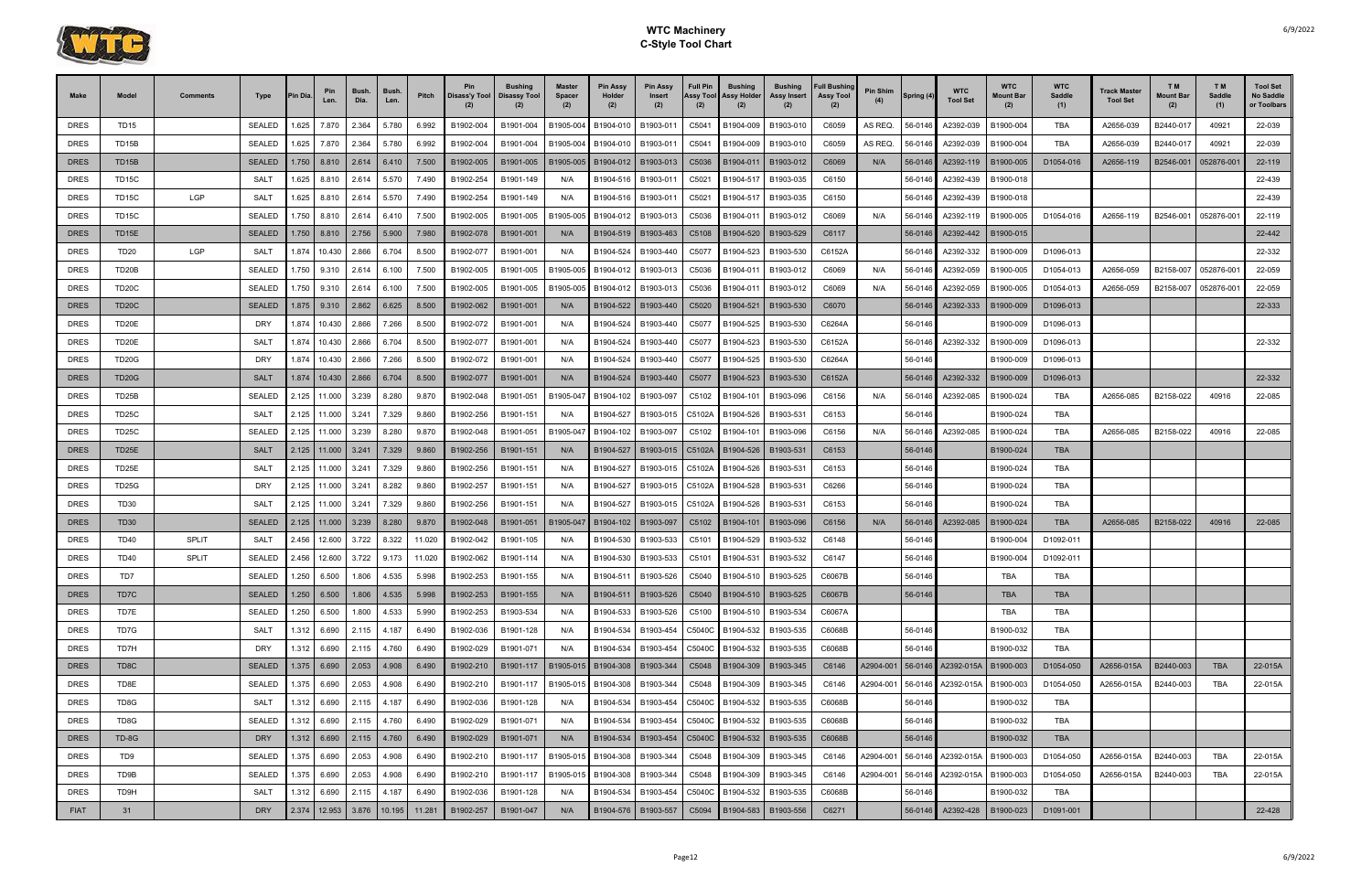

| <b>Make</b> | Model            | Comments | Type                 | 'in Dia | Len.          | <b>Bush</b><br>Dia. | <b>Bush</b><br>Len. | Pitch  | <b>Pin</b><br>Disass'y Tool | <b>Bushing</b><br>Disassy Tool | <b>Master</b><br><b>Spacer</b><br>(2) | <b>Pin Assy</b><br>Holder<br>(2) | <b>Pin Assy</b><br>Insert<br>(2)                       | <b>Full Pin</b><br>Assy Tool<br>(2) | <b>Bushing</b><br>Assy Holder<br>(2) | <b>Bushing</b><br>Assy Insert<br>(2) | <b>Full Bushing</b><br><b>Assy Tool</b><br>(2) | <b>Pin Shim</b> | Spring (4) | <b>WTC</b><br><b>Tool Set</b> | <b>WTC</b><br>Mount Bar<br>(2) | <b>WTC</b><br><b>Saddle</b><br>(1) | <b>Frack Master</b><br><b>Tool Set</b> | TM.<br>Mount Baı<br>(2) | T <sub>M</sub><br>Saddle<br>(1) | <b>Tool Set</b><br>No Saddle<br>or Toolbars |
|-------------|------------------|----------|----------------------|---------|---------------|---------------------|---------------------|--------|-----------------------------|--------------------------------|---------------------------------------|----------------------------------|--------------------------------------------------------|-------------------------------------|--------------------------------------|--------------------------------------|------------------------------------------------|-----------------|------------|-------------------------------|--------------------------------|------------------------------------|----------------------------------------|-------------------------|---------------------------------|---------------------------------------------|
| <b>FIAT</b> | 31               |          | SALT                 | 2.374   | 12.953        | 3.876               | 9.748               | 11.281 | B1902-114                   | B1901-111                      | N/A                                   | B1904-576                        | B1903-557                                              | C5094                               | B1904-582                            | B1903-556                            | C6049                                          |                 | 56-0146    | A2392-427                     | B1900-023                      | D1091-001                          |                                        |                         |                                 | 22-427                                      |
| <b>FIAT</b> | 652              |          | UNSEALED             | 1.250   | 6.240         | 1.875               | 4.525               | 6.000  | B1902-258                   | B1901-129                      | N/A                                   | B1904-536                        | B1903-526                                              | C5004A                              | B1904-535                            | B1903-536                            | C6163                                          |                 | 56-0146    |                               | B1900-012                      | TBA                                |                                        |                         |                                 |                                             |
| <b>FIAT</b> | 653              |          | UNSEALED             | 1.250   | 6.240         | 1.875               | 4.525               | 6.000  | B1902-258                   | B1901-129                      | N/A                                   | B1904-536                        | B1903-526                                              | C5004A                              | B1904-535                            | B1903-536                            | C6163                                          |                 | 56-0146    |                               | B1900-012                      | TBA                                |                                        |                         |                                 |                                             |
| <b>FIAT</b> | 655              |          | <b>UNSEALED</b>      | 1.250   | 6.240         | 1.875               | 4.525               | 6.000  | B1902-258                   | B1901-129                      | N/A                                   | B1904-536                        | B1903-526                                              | C5004A                              | B1904-535                            | B1903-536                            | C6163                                          |                 | 56-0146    |                               | B1900-012                      | <b>TBA</b>                         |                                        |                         |                                 |                                             |
| <b>FIAT</b> | 12G              |          | <b>SEALED</b>        | 1.878   | 10.270        | 2.875               | 6.927               | 7.858  | B1902-009                   | B1901-150                      | N/A                                   | B1904-564                        | B1903-090                                              | C5030                               | B1904-563                            | B1903-549                            | C6028                                          |                 | 56-0146    | A2392-248                     | B1900-013                      | TBA                                |                                        |                         |                                 | 22-248                                      |
| <b>FIAT</b> | 12G              |          | UNSEALED             | 1.874   | 10.270        | 2.875               | 7.732               | 7.858  | B1902-134                   | B1901-067                      | N/A                                   | B1904-522                        | B1903-440                                              | C5020                               | B1904-566                            | B1903-382                            | C6046                                          |                 | 56-0146    | A2392-250                     | B1900-013                      | TBA                                |                                        |                         |                                 | 22-250                                      |
| <b>FIAT</b> | 14B              |          | UNSEALED             | 1.578   | 8.661         | 2.366               | 6.290               | 7.480  | B1902-180                   | B1901-102                      | N/A                                   | B1904-262                        | B1903-299                                              | C5022C                              | B1904-261                            | B1903-298                            | C6043                                          | A2904-001       | 56-0146    | A2392-034                     | B1900-002                      | D1054-027A                         | A2656-034A                             | B2158-007               | 41289                           | 22-034                                      |
| <b>FIAT</b> | 14C              |          | <b>UNSEALED</b>      | 1.578   | 8.661         | 2.366               | 6.290               | 7.480  | B1902-180                   | B1901-102                      | N/A                                   | B1904-262                        | B1903-299                                              | C5022C                              | B1904-261                            | B1903-298                            | C6043                                          | A2904-001       | 56-0146    | A2392-034                     | B1900-002                      | D1054-027A                         | A2656-034A                             | B2158-007               | 41289                           | 22-034                                      |
| <b>FIAT</b> | 41B              |          | DRY                  | 2.622   | 14.000        | 4.122               | 10.197              | 11.281 | B1902-264                   | B1901-160                      | N/A                                   | B1904-574                        | B1903-555                                              | C5218                               | B1904-584                            | B1903-560                            | C6272                                          |                 | 56-0146    | A2392-430                     | B1900-023                      |                                    |                                        |                         |                                 | 22-430                                      |
| <b>FIAT</b> | 41B              |          | <b>SALT</b>          | 2.622   | 14.000        | 4.122               | 9.354               | 11.281 | B1902-261                   | B1901-211                      | N/A                                   | B1904-725                        | B1903-626                                              | C5296                               | B1904-724                            | B1903-625                            | C6324                                          |                 | 56-0146    |                               | B1900-023                      | D1092-022                          |                                        |                         |                                 | 22-462                                      |
| <b>FIAT</b> | 60C              |          | UNSEALED             | 1.377   | 7.010         | 2.043               | 5.190               | 6.692  | B1902-115                   | B1901-079                      | B1905-093                             | B1904-201                        | B1903-224                                              | C5025B                              | B1904-202                            | B1903-226                            | C6038                                          | N/A             | 56-0146    | A2392-189                     | B1900-030                      | 41102                              | A2656-189                              | B2440-001               | 41102                           | 22-189                                      |
| <b>FIAT</b> | 70C              |          | <b>UNSEALED</b>      | 1.377   | 7.010         | 2.043               | 5.190               | 6.692  | B1902-115                   | B1901-079                      | B1905-093                             | B1904-201                        | B1903-224                                              | C5025B                              | B1904-202                            | B1903-226                            | C6038                                          | N/A             | 56-0146    | A2392-189                     | B1900-030                      | 41102                              | A2656-189                              | B2440-001               | 41102                           | 22-189                                      |
| <b>FIAT</b> | AD <sub>10</sub> |          | <b>UNSEALED</b>      | 1.459   | 7.874         | 2.287               | 5.740               | 6.929  | B1902-083                   | B1901-076                      | N/A                                   | B1904-547                        | B1903-049                                              | C5022A                              | B1904-546                            | B1903-498                            | C6040A                                         |                 | 56-0146    |                               | B1900-030                      | D1054-047                          |                                        |                         |                                 |                                             |
| <b>FIAT</b> | AD10B            |          | UNSEALED             | 1.459   | 7.874         | 2.287               | 5.740               | 6.929  | B1902-083                   | B1901-076                      | N/A                                   | B1904-547                        | B1903-049                                              | C5022A                              | B1904-546                            | B1903-498                            | C6040A                                         |                 | 56-0146    |                               | B1900-030                      | D1054-047                          |                                        |                         |                                 |                                             |
| <b>FIAT</b> | AD12             |          | SALT                 | 1.577   | 8.660         | 2.364               | 6.290               | 6.000  | B1902-189                   | B1901-154                      | N/A                                   | B1904-560                        | B1903-547                                              | C5022B                              | B1904-559                            | B1903-546                            | C6188                                          |                 | 56-0146    | A2392-245                     | B1900-012                      | TBA                                |                                        |                         |                                 | 22-245                                      |
| <b>FIAT</b> | <b>AD12</b>      |          | <b>UNSEALED</b>      |         | 1.578   8.661 | 2.366               | 6.290               | 7.480  | B1902-180                   | B1901-102                      | N/A                                   | B1904-262                        | B1903-299                                              | C5022C                              | B1904-261                            | B1903-298                            | C6043                                          | A2904-001       | 56-0146    | A2392-034                     | B1900-002                      | D1054-027A                         | A2656-034A                             | B2158-007               | 41289                           | 22-034                                      |
| <b>FIAT</b> | AD14             |          | <b>SALT</b>          | 1.577   | 8.660         | 2.364               | 6.290               | 6.000  | B1902-189                   | B1901-154                      | N/A                                   | B1904-560                        | B1903-547                                              | C5022B                              | B1904-559                            | B1903-546                            | C6188                                          |                 | 56-0146    | A2392-245                     | B1900-012                      | TBA                                |                                        |                         |                                 | 22-245                                      |
| <b>FIAT</b> | AD14             |          | UNSEALED             | 1.578   | 8.661         | 2.366               | 6.290               | 7.480  | B1902-180                   | B1901-102                      | N/A                                   | B1904-262                        | B1903-299                                              | C5022C                              | B1904-261                            | B1903-298                            | C6043                                          | 42904-001       | 56-0146    | A2392-034                     | B1900-002                      | D1054-027A                         | A2656-034A                             | B2158-007               | 41289                           | 22-034                                      |
| <b>FIAT</b> | AD6              |          | UNSEALED             | 1.377   | 7.010         | 2.043               | 5.190               | 6.692  | B1902-115                   | B1901-079                      | B1905-093                             | B1904-201                        | B1903-224                                              | C5025B                              | B1904-202                            | B1903-226                            | C6038                                          | N/A             | 56-0146    | A2392-189                     | B1900-030                      | 41102                              | A2656-189                              | B2440-001               | 41102                           | 22-189                                      |
| <b>FIAT</b> | AD7              |          | UNSEALED 1.377       |         | 7.010         | 2.043               | 5.190               | 6.692  | B1902-115                   | B1901-079                      | B1905-093                             | B1904-201                        | B1903-224                                              | C5025B                              | B1904-202                            | B1903-226                            | C6038                                          | N/A             | 56-0146    | A2392-189                     | B1900-030                      | 41102                              | A2656-189                              | B2440-001               | 41102                           | 22-189                                      |
| <b>FIAT</b> | AD7C             |          | UNSEALED             | 1.377   | 7.010         | 2.043               | 5.190               | 6.692  | B1902-115                   | B1901-079                      | B1905-093                             | B1904-201                        | B1903-224                                              | C5025B                              | B1904-202                            | B1903-226                            | C6038                                          | N/A             | 56-0146    | A2392-189                     | B1900-030                      | 41102                              | A2656-189                              | B2440-001               | 41102                           | 22-189                                      |
| <b>FIAT</b> | AD <sub>8</sub>  |          | UNSEALED             | 1.380   | 7.126         | 2.050               | 5.110               | 6.693  | B1902-094                   | B1901-153                      | N/A                                   | B1904-545                        | B1903-539                                              | C5025A                              | B1904-544                            | B1903-542                            | C6039                                          |                 | 56-0146    |                               | B1900-030                      | D1054-049                          |                                        |                         |                                 |                                             |
| <b>FIAT</b> | AD9              |          | UNSEALED             | 1.377   | 7.010         | 2.043               | 5.190               | 6.692  | B1902-115                   | B1901-079                      | B1905-093                             | B1904-201                        | B1903-224                                              | C5025B                              | B1904-202                            | B1903-226                            | C6038                                          | N/A             | 56-0146    | A2392-189                     | B1900-030                      | 41102                              | A2656-189                              | B2440-001               | 41102                           | 22-189                                      |
| <b>FIAT</b> | <b>B1</b>        |          | UNSEALED 0.984       |         | 5.280         | 1.452               | 3.810               | 5.512  | B1902-123                   | B1901-085                      | B1905-101                             | B1904-214                        | B1903-242                                              | C5028                               |                                      | B1904-213   B1903-241                | C6033                                          | N/A             | 56-0146    | A2392-196                     | <b>TBA</b>                     | <b>TBA</b>                         | A2659-169                              | B2158-017               | D1276                           |                                             |
| <b>FIAT</b> | <b>BD10</b>      |          | UNSEALED             | 1.459   | 7.874         | 2.287               | 5.740               | 6.929  | B1902-083                   | B1901-076                      | N/A                                   | B1904-547                        | B1903-049                                              | C5022A                              | B1904-546                            | B1903-498                            | C6040A                                         |                 | 56-0146    |                               | B1900-030                      | D1054-047                          |                                        |                         |                                 |                                             |
| <b>FIAT</b> | BD10B            |          | UNSEALED 1.459       |         | 7.874         | 2.287               | 5.740               | 6.929  | B1902-083                   | B1901-076                      | N/A                                   | B1904-547                        | B1903-049                                              |                                     | C5022A B1904-546                     | B1903-498                            | C6040A                                         |                 | 56-0146    |                               | B1900-030                      | D1054-047                          |                                        |                         |                                 |                                             |
| <b>FIAT</b> | <b>BD12</b>      |          | SALT                 | 1.577   | 8.660         | 2.364               | 6.290               | 6.000  | B1902-189                   | B1901-154                      | N/A                                   | B1904-560                        | B1903-547                                              | C5022B                              | B1904-559                            | B1903-546                            | C6188                                          |                 | 56-0146    | A2392-245                     | B1900-012                      | TBA                                |                                        |                         |                                 | 22-245                                      |
| <b>FIAT</b> | BD12             |          | UNSEALED 1.578 8.661 |         |               | 2.366               | 6.290               | 7.480  | B1902-180                   | B1901-102                      | N/A                                   |                                  | B1904-262   B1903-299   C5022C   B1904-261   B1903-298 |                                     |                                      |                                      | C6043                                          | A2904-001       | 56-0146    | A2392-034                     | B1900-002                      | D1054-027A                         | A2656-034A                             | B2158-007               | 41289                           | 22-034                                      |
| <b>FIAT</b> | BD14             |          | SALT                 |         | 1.577 8.660   | 2.364               | 6.290               | 6.000  | B1902-189                   | B1901-154                      | N/A                                   | B1904-560                        | B1903-547                                              | C5022B                              | B1904-559                            | B1903-546                            | C6188                                          |                 | 56-0146    | A2392-245                     | B1900-012                      | TBA                                |                                        |                         |                                 | 22-245                                      |
| <b>FIAT</b> | <b>BD14</b>      |          | UNSEALED 1.578 8.661 |         |               | 2.366               | 6.290               | 7.480  | B1902-180                   | B1901-102                      | N/A                                   | B1904-262                        | B1903-299                                              |                                     | C5022C B1904-261                     | B1903-298                            | C6043                                          | A2904-001       | 56-0146    | A2392-034                     | B1900-002                      | D1054-027A                         | A2656-034A                             | B2158-007               | 41289                           | 22-034                                      |
| <b>FIAT</b> | BD7              |          | UNSEALED 1.377 7.010 |         |               | 2.043               | 5.190               | 6.692  | B1902-115                   | B1901-079                      | B1905-093                             | B1904-201                        | B1903-224                                              | C5025B                              | B1904-202                            | B1903-226                            | C6038                                          | N/A             | 56-0146    | A2392-189                     | B1900-030                      | 41102                              | A2656-189                              | B2440-001               | 41102                           | 22-189                                      |
| <b>FIAT</b> | BD7C             |          |                      |         |               | 2.043               | 5.190               | 6.692  | B1902-115                   | B1901-079                      | B1905-093                             | B1904-201                        | B1903-224                                              |                                     | C5025B B1904-202                     | B1903-226                            | C6038                                          | N/A             | 56-0146    | A2392-189                     | B1900-030                      | 41102                              | A2656-189                              | B2440-001               | 41102                           | 22-189                                      |
| <b>FIAT</b> | BD8              |          | UNSEALED 1.380 7.126 |         |               | 2.050               | 5.110               | 6.693  | B1902-094                   | B1901-153                      | N/A                                   | B1904-545                        | B1903-539                                              | C5025A                              | B1904-544                            | B1903-542                            | C6039                                          |                 | 56-0146    |                               | B1900-030                      | D1054-049                          |                                        |                         |                                 |                                             |
| <b>FIAT</b> | BD9              |          |                      |         |               | 2.043               | 5.190               | 6.692  | B1902-115                   | B1901-079                      | B1905-093                             | B1904-201                        | B1903-224                                              | C5025B                              | B1904-202                            | B1903-226                            | C6038                                          | N/A             | 56-0146    | A2392-189                     | B1900-030                      | 41102                              | A2656-189                              | B2440-001               | 41102                           | 22-189                                      |
| <b>FIAT</b> | FA200            |          | SALT                 |         | 1.577 8.660   | 2.364               | 6.290               | 6.000  | B1902-189                   | B1901-154                      | N/A                                   | B1904-560                        | B1903-547                                              |                                     | C5022B B1904-559                     | B1903-546                            | C6188                                          |                 | 56-0146    | A2392-245                     | B1900-012                      | TBA                                |                                        |                         |                                 | 22-245                                      |
| <b>FIAT</b> | FD <sub>14</sub> |          | <b>SALT</b>          |         | 1.577 8.660   | 2.364               | 6.290               | 6.000  | B1902-189                   | B1901-154                      | N/A                                   | B1904-560                        | B1903-547                                              |                                     | C5022B B1904-559                     | B1903-546                            | C6188                                          |                 | 56-0146    | A2392-245                     | B1900-012                      | <b>TBA</b>                         |                                        |                         |                                 | 22-245                                      |
| <b>FIAT</b> | <b>FD20</b>      |          | SALT                 |         | 1.880 9.900   | 2.811               | 6.410               | 8.503  | B1902-173                   | B1901-050                      | N/A                                   | B1904-251                        | B1903-278                                              | C5006C                              | B1904-248                            | B1903-285                            | C6185                                          | 42904-002       | 56-0146    | A2392-220                     | B1900-001                      | D1096-001                          | A2656-220                              | B2158-006               | 52637                           | 22-220                                      |
| <b>FIAT</b> | FD <sub>20</sub> |          | UNSEALED 1.873 9.843 |         |               | 2.819               | 7.236               | 8.504  | B1902-001                   | B1901-001                      | B1905-00                              | B1904-002                        | B1903-002                                              | C5019                               | B1904-001                            | B1903-001                            | C6072A                                         | AS REQ.         | 56-0144    | A2392-082                     | B1900-001                      | D1096-001                          | A2656-082A                             | B2158-006               | 41955                           | 22-082                                      |
| FIAT        | <b>FD30</b>      |          | UNSEALED 2.036       |         | 11.660        | 3.194               | 8.580               | 9.042  | B1902-041                   | B1901-046                      | B1905-042                             | B1904-093                        | B1903-092                                              | C5016                               | B1904-092                            | B1903-091                            | C6020                                          | N/A             | 56-0146    | A2392-028                     | B1900-022                      | D1054-022                          | A2656-028                              | B2158-012               | TBA                             | 22-028                                      |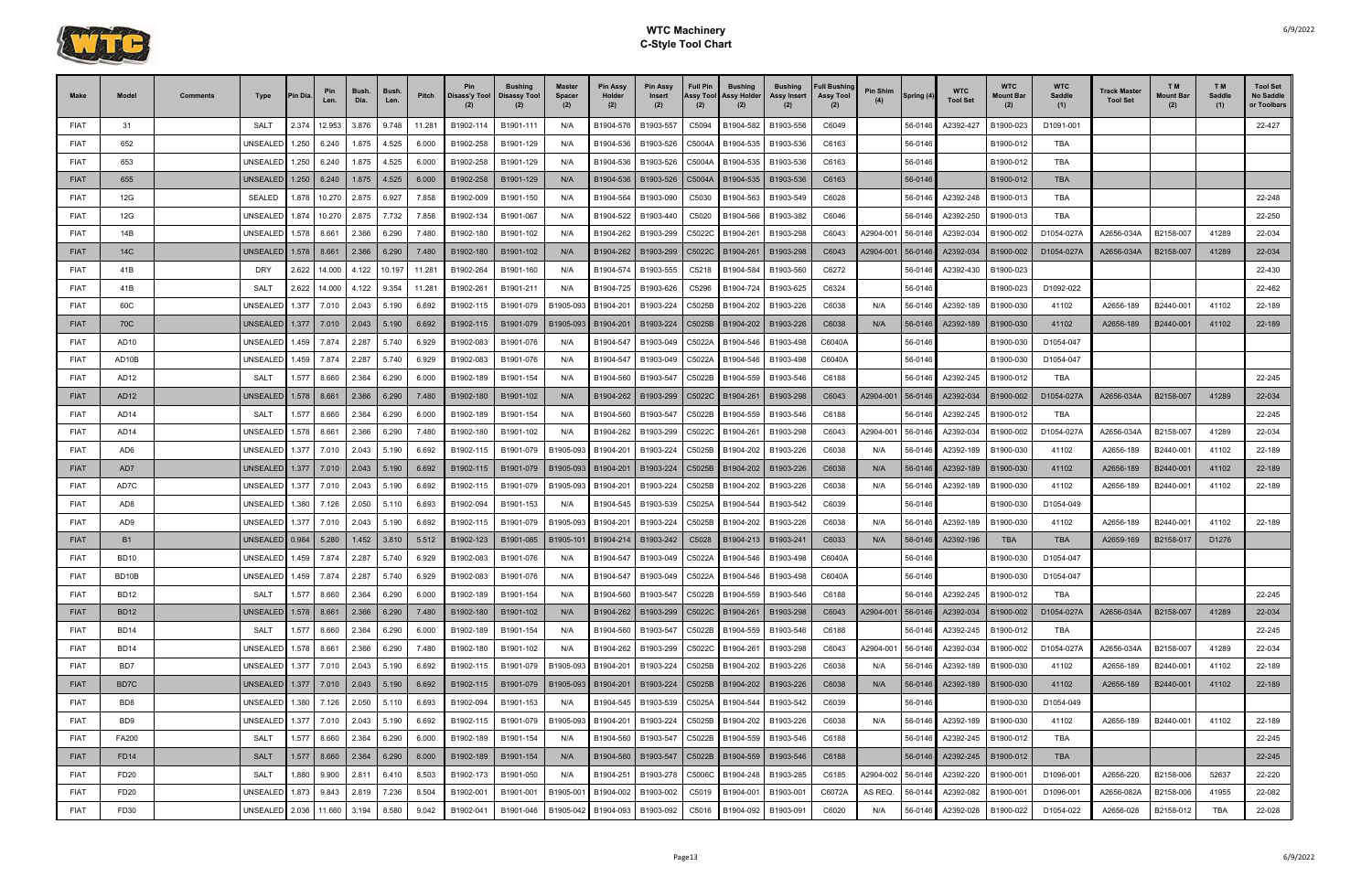

| <b>Make</b>                | Model                          | <b>Comments</b> | Type                    | <b>Pin Dia</b> | Pin<br>Len.        | Bush.<br>Dia.  | Bush.<br>Len.  | Pitch          | Pin                    | <b>Bushing</b><br>Disass'y Tool   Disassy Tool | <b>Master</b><br><b>Spacer</b><br>(2) | <b>Pin Assy</b><br>Holder<br>(2) | <b>Pin Assy</b><br>Insert<br>(2) | <b>Full Pin</b><br>Assy Tool<br>(2) | <b>Bushing</b><br>Assy Holder<br>(2)   | Bushing<br>Assy Insert<br>(2) | <b>Full Bushing</b><br><b>Assy Tool</b><br>(2) | <b>Pin Shim</b> | Spring (4)         | <b>WTC</b><br><b>Tool Set</b> | <b>WTC</b><br>Mount Bar<br>(2) | <b>WTC</b><br><b>Saddle</b><br>(1) | <b>Track Master</b><br><b>Tool Set</b> | <b>TM</b><br>Mount Bar<br>(2) | T M<br>Saddle<br>(1) | <b>Tool Set</b><br>No Saddle<br>or Toolbars |
|----------------------------|--------------------------------|-----------------|-------------------------|----------------|--------------------|----------------|----------------|----------------|------------------------|------------------------------------------------|---------------------------------------|----------------------------------|----------------------------------|-------------------------------------|----------------------------------------|-------------------------------|------------------------------------------------|-----------------|--------------------|-------------------------------|--------------------------------|------------------------------------|----------------------------------------|-------------------------------|----------------------|---------------------------------------------|
| <b>FIAT</b>                | FD31                           |                 | <b>SALT</b>             | 2.373          | 12.950             | 3.876          | 9.350          | 11.281         | B1902-024              | B1901-047                                      | N/A                                   | B1904-576                        | B1903-557                        | C5094                               | B1904-575                              | B1903-556                     | C6133                                          |                 | 56-0146            | A2392-340                     | B1900-023                      | D1091-001                          |                                        |                               |                      | 22-340                                      |
| <b>FIAT</b>                | FD31                           |                 | UNSEALED                | 2.375          | 12.950             | 3.880          | 9.946          | 11.250         | B1902-042              | B1902-042                                      | B1905-043                             | B1904-095                        | B1903-094                        | C5033                               | B1904-094                              | B1903-093                     | C6050                                          | N/A             | 56-0146            | A2392-122                     | B1900-023                      | D1091-001                          | A2656-122                              | B2158-023                     | <b>TBA</b>           | 22-122                                      |
| <b>FIAT</b>                | <b>FD40</b>                    |                 | <b>DRY</b>              | 2.374          | 12.953             | 3.876          | 10.195         | 11.281         | B1902-257              | B1901-047                                      | N/A                                   | B1904-576                        | B1903-557                        | C5094                               | B1904-583                              | B1903-556                     | C6271                                          |                 | 56-0146            | A2392-428                     | B1900-023                      | D1091-001                          |                                        |                               |                      | 22-428                                      |
| <b>FIAT</b>                | FD40                           |                 | <b>SALT</b>             | 2.373          | 12.950             | 3.876          | 9.350          | 11.281         | B1902-024              | B1901-047                                      | N/A                                   | B1904-576                        | B1903-557                        | C5094                               | B1904-575                              | B1903-556                     | C6133                                          |                 | 56-0146            | A2392-340                     | B1900-023                      | D1091-001                          |                                        |                               |                      | 22-340                                      |
| <b>FIAT</b>                | <b>FD40</b>                    |                 | <b>SALT</b>             | 2.374          | 12.953             | 3.876          | 9.748          | 11.281         | B1902-114              | B1901-111                                      | N/A                                   | B1904-576                        | B1903-557                        | C5094                               | B1904-582                              | B1903-556                     | C6049                                          |                 | 56-0146            | A2392-427                     | B1900-023                      | D1091-001                          |                                        |                               |                      | 22-427                                      |
| <b>FIAT</b>                | FD40                           |                 | UNSEALED                | 2.375          | 12.950             | 3.880          | 9.946          | 11.250         | B1902-042              | B1902-042                                      | B1905-043                             | B1904-095                        | B1903-094                        | C5033                               | B1904-094                              | B1903-093                     | C6050                                          | N/A             | 56-0146            | A2392-122                     | B1900-023                      | D1091-001                          | A2656-122                              | B2158-023                     | <b>TBA</b>           | 22-122                                      |
| <b>FIAT</b>                | FD40B                          |                 | <b>DRY</b>              | 2.374          | 12.953             | 3.876          | 10.195         | 11.281         | B1902-257              | B1901-047                                      | N/A                                   | B1904-576                        | B1903-557                        | C5094                               | B1904-583                              | B1903-556                     | C6271                                          |                 | 56-0146            | A2392-428                     | B1900-023                      | D1091-001                          |                                        |                               |                      | 22-428                                      |
| <b>FIAT</b>                | FD40B                          |                 | <b>SALT</b>             | 2.374          | 12.953             | 3.876          | 9.748          | 11.281         | B1902-114              | B1901-111                                      | N/A                                   | B1904-576                        | B1903-557                        | C5094                               | B1904-582                              | B1903-556                     | C6049                                          |                 | 56-0146            | A2392-427                     | B1900-023                      | D1091-001                          |                                        |                               |                      | 22-427                                      |
| <b>FIAT</b>                | FD <sub>5</sub>                |                 | <b>UNSEALED</b>         | 1.143          | 6.457              | 1.772          | 4.488          | 6.299          | B1902-259              | B1901-155                                      | N/A                                   | B1904-538                        | B1903-538                        | C5120                               | B1904-537                              | B1903-537                     | C6166                                          |                 | 56-0146            |                               | B1900-029                      | <b>TBA</b>                         |                                        |                               |                      |                                             |
| <b>FIAT</b>                | <b>FD50</b>                    |                 | <b>DRY</b>              | 2.622          | 14.000             | 4.122          | 10.197         | 11.281         | B1902-264              | B1901-160                                      | N/A                                   | B1904-574                        | B1903-555                        | C5218                               | B1904-584                              | B1903-560                     | C6272                                          |                 | 56-0146            | A2392-430                     | B1900-023                      |                                    |                                        |                               |                      | 22-430                                      |
| <b>FIAT</b>                | <b>FD50</b>                    |                 | <b>SALT</b>             | 2.622          | 14.000             | 4.122          | 9.354          | 11.281         | B1902-261              | B1901-211                                      | N/A                                   | B1904-725                        | B1903-626                        | C5296                               | B1904-724                              | B1903-625                     | C6324                                          |                 | 56-0146            |                               | B1900-023                      | D1092-022                          |                                        |                               |                      | 22-462                                      |
| <b>FIAT</b>                | FD7                            |                 | UNSEALED                | 1.143          | 6.457              | 1.772          | 4.488          | 6.299          | B1902-259              | B1901-155                                      | N/A                                   | B1904-538                        | B1903-538                        | C5120                               | B1904-537                              | B1903-537                     | C6166                                          |                 | 56-0146            |                               | B1900-029                      | TBA                                |                                        |                               |                      |                                             |
| <b>FIAT</b>                | <b>FL10</b>                    |                 | UNSEALED <sup>1</sup>   | 1.459          | 7.874              | 2.287          | 5.740          | 6.929          | B1902-083              | B1901-076                                      | N/A                                   | B1904-547                        | B1903-049                        | C5022A                              | B1904-546                              | B1903-498                     | C6040A                                         |                 | 56-0146            |                               | B1900-030                      | D1054-047                          |                                        |                               |                      |                                             |
| <b>FIAT</b>                | <b>FL100C</b>                  |                 | UNSEALED                | 1.377          | 7.010              | 2.043          | 5.190          | 6.692          | B1902-115              | B1901-079                                      | B1905-093                             | B1904-201                        | B1903-224                        | C5025B                              | B1904-202                              | B1903-226                     | C6038                                          | N/A             | 56-0146            | A2392-189                     | B1900-030                      | 41102                              | A2656-189                              | B2440-001                     | 41102                | 22-189                                      |
| <b>FIAT</b>                | FL <sub>10</sub> B             |                 | UNSEALED                | 1.459          | 7.874              | 2.287          | 5.740          | 6.929          | B1902-083              | B1901-076                                      | N/A                                   | B1904-547                        | B1903-049                        | C5022A                              | B1904-546                              | B1903-498                     | C6040A                                         |                 | 56-0146            |                               | B1900-030                      | D1054-047                          |                                        |                               |                      |                                             |
| <b>FIAT</b>                | <b>FL12</b>                    |                 | UNSEALED                | 1.578          | 8.661              | 2.366          | 6.290          | 7.480          | B1902-180              | B1901-102                                      | N/A                                   | B1904-262                        | B1903-299                        | C5022C                              | B1904-261                              | B1903-298                     | C6043                                          | A2904-001       | 56-0146            | A2392-034                     | B1900-002                      | D1054-027A                         | A2656-034A                             | B2158-007                     | 41289                | 22-034                                      |
| <b>FIAT</b>                | <b>FL14</b>                    |                 | <b>SALT</b>             | 1.577          | 8.660              | 2.364          | 6.290          | 6.000          | B1902-189              | B1901-154                                      | N/A                                   | B1904-560                        | B1903-547                        | C5022B                              | B1904-559                              | B1903-546                     | C6188                                          |                 | 56-0146            | A2392-245                     | B1900-012                      | <b>TBA</b>                         |                                        |                               |                      | 22-245                                      |
| <b>FIAT</b>                | <b>FL14</b>                    |                 | UNSEALED                | 1.578          | 8.661              | 2.366          | 6.290          | 7.480          | B1902-180              | B1901-102                                      | N/A                                   | B1904-262                        | B1903-299                        | C5022C                              | B1904-261                              | B1903-298                     | C6043                                          | 42904-001       | 56-0146            | A2392-034                     | B1900-002                      | D1054-027A                         | A2656-034A                             | B2158-007                     | 41289                | 22-034                                      |
| <b>FIAT</b>                | FL <sub>14</sub> B             |                 | <b>UNSEALED</b>         | 1.578          | 8.661              | 2.366          | 6.290          | 7.480          | B1902-180              | B1901-102                                      | N/A                                   | B1904-262                        | B1903-299                        | C5022C                              | B1904-261                              | B1903-298                     | C6043                                          | A2904-001       | 56-0146            | A2392-034                     | B1900-002                      | D1054-027A                         | A2656-034A                             | B2158-007                     | 41289                | 22-034                                      |
| <b>FIAT</b>                | FL <sub>14</sub> C             |                 | UNSEALED                | 1.578          | 8.661              | 2.366          | 6.290          | 7.480          | B1902-180              | B1901-102                                      | N/A                                   | B1904-262                        | B1903-299                        | C5022C                              | B1904-261                              | B1903-298                     | C6043                                          | A2904-001       | 56-0146            | A2392-034                     | B1900-002                      | D1054-027A                         | A2656-034A                             | B2158-007                     | 41289                | 22-034                                      |
| <b>FIAT</b>                | FL <sub>14</sub> D             |                 | <b>SALT</b>             | 1.577          | 8.660              | 2.364          | 6.290          | 6.000          | B1902-189              | B1901-154                                      | N/A                                   | B1904-560                        | B1903-547                        | C5022B                              | B1904-559                              | B1903-546                     | C6188                                          |                 | 56-0146            | A2392-245                     | B1900-012                      | <b>TBA</b>                         |                                        |                               |                      | 22-245                                      |
| <b>FIAT</b>                | FL <sub>14E</sub>              |                 | SALT                    | 1.577          | 8.660              | 2.364          | 6.290          | 6.000          | B1902-189              | B1901-154                                      | N/A                                   | B1904-560                        | B1903-547                        | C5022B                              | B1904-559                              | B1903-546                     | C6188                                          |                 | 56-0146            | A2392-245                     | B1900-012                      | TBA                                |                                        |                               |                      | 22-245                                      |
| <b>FIAT</b>                | <b>FL20</b>                    | S/N 7607 & DN   | JNSEALED                | 1.873          | 9.843              | 2.819<br>2.811 | 7.236          | 8.504<br>8.503 | B1902-001              | B1901-001                                      | B1905-00                              | B1904-002                        | B1903-002                        | C5019                               | B1904-001                              | B1903-001                     | C6072A                                         | AS REQ.         | 56-0144            | A2392-082                     | B1900-001                      | D1096-001                          | A2656-082A                             | B2158-006                     | 41955                | 22-082<br>22-220                            |
| <b>FIAT</b><br><b>FIAT</b> | <b>FL20</b><br>FL <sub>5</sub> | 7608 & UP       | SALT<br><b>UNSEALED</b> | 1.880<br>1.143 | 9.900<br>6.457     | 1.772          | 6.410<br>4.488 | 6.299          | B1902-173<br>B1902-259 | B1901-050<br>B1901-155                         | N/A                                   | B1904-251<br>B1904-538           | B1903-278<br>B1903-538           | C5006C<br>C5120                     | B1904-248                              | B1903-285<br>B1903-537        | C6185<br>C6166                                 | A2904-002       | 56-0146<br>56-0146 | A2392-220                     | B1900-001<br>B1900-029         | D1096-001<br><b>TBA</b>            | A2656-220                              | B2158-006                     | 52637                |                                             |
| <b>FIAT</b>                | FL7                            |                 | UNSEALED 1.143          |                | 6.457              | 1.772          | 4.488          | 6.299          | B1902-259              | B1901-155                                      | N/A<br>N/A                            | B1904-538                        | B1903-538                        |                                     | B1904-537<br>C5120 B1904-537 B1903-537 |                               | C6166                                          |                 | 56-0146            |                               | B1900-029                      | TBA                                |                                        |                               |                      |                                             |
| <b>FIAT</b>                | FL7                            |                 | UNSEALED                | 1.377          | 7.010              | 2.043          | 5.190          | 6.692          | B1902-115              | B1901-079                                      | B1905-093                             | B1904-201                        | B1903-224                        | C5025B                              | B1904-202                              | B1903-226                     | C6038                                          | N/A             | 56-0146            | A2392-189                     | B1900-030                      | 41102                              | A2656-189                              | B2440-001                     | 41102                | 22-189                                      |
| <b>FIAT</b>                | FL8                            |                 | UNSEALED 1.377 7.010    |                |                    | 2.043          | 5.190          | 6.692          | B1902-115              | B1901-079                                      | B1905-093                             | B1904-201                        | B1903-224                        | C5025B                              | B1904-202                              | B1903-226                     | C6038                                          | N/A             | 56-0146            | A2392-189                     | B1900-030                      | 41102                              | A2656-189                              | B2440-001                     | 41102                | 22-189                                      |
| <b>FIAT</b>                | FL8C                           |                 |                         |                |                    | 2.043          | 5.190          | 6.692          | B1902-115              | B1901-079                                      | B1905-093                             | B1904-201                        | B1903-224                        | C5025B                              | B1904-202                              | B1903-226                     | C6038                                          | N/A             | 56-0146            | A2392-189                     | B1900-030                      | 41102                              | A2656-189                              | B2440-001                     | 41102                | 22-189                                      |
| <b>FIAT</b>                | FL9                            |                 | UNSEALED 1.380          |                | 7.126              | 2.050          | 5.110          | 6.693          | B1902-094              | B1901-153                                      | N/A                                   | B1904-545                        | B1903-539                        | C5025A                              | B1904-544                              | B1903-542                     | C6039                                          |                 | 56-0146            |                               | B1900-030                      | D1054-049                          |                                        |                               |                      |                                             |
| <b>FIAT</b>                | FP120                          | S/N 41-3000     | DRY                     |                | 2.374 12.953       | 3.876          | 10.195         | 11.281         | B1902-257              | B1901-047                                      | N/A                                   | B1904-576                        | B1903-557                        | C5094                               | B1904-583                              | B1903-556                     | C6271                                          |                 | 56-0146            | A2392-428                     | B1900-023                      | D1091-001                          |                                        |                               |                      | 22-428                                      |
| <b>FIAT</b>                | FP120                          | S/N 41-3000     | SALT                    |                | 2.374 12.953       | 3.876          | 9.748          | 11.281         | B1902-114              | B1901-111                                      | N/A                                   | B1904-576                        | B1903-557                        | C5094                               | B1904-582                              | B1903-556                     | C6049                                          |                 | 56-0146            | A2392-427                     | B1900-023                      | D1091-001                          |                                        |                               |                      | 22-427                                      |
| <b>FIAT</b>                | H3                             |                 |                         |                | 1.253 5.840        | 1.750          | 3.603          | 6.000          | B1902-262              | B1901-162                                      | N/A                                   | B1904-578                        | B1903-526                        |                                     | C5219   B1904-577   B1903-558          |                               | C6021                                          |                 | 56-0146            | A2392-341                     | B1900-012                      |                                    |                                        |                               |                      | 22-341                                      |
| <b>FIAT</b>                | H4                             |                 | UNSEALED                | 1.250          | 6.240              | 1.875          | 4.525          | 6.000          | B1902-258              | B1901-129                                      | N/A                                   | B1904-536                        | B1903-526                        | C5004A                              | B1904-535                              | B1903-536                     | C6163                                          |                 | 56-0146            |                               | B1900-012                      | TBA                                |                                        |                               |                      |                                             |
| <b>FIAT</b>                | H4                             |                 |                         |                | 1.253 5.840        | 1.750          | 3.603          | 6.000          | B1902-262              | B1901-162                                      | N/A                                   | B1904-578                        | B1903-526                        | C5219                               | B1904-577                              | B1903-558                     | C6021                                          |                 | 56-0146            | A2392-341                     | B1900-012                      |                                    |                                        |                               |                      | 22-341                                      |
| <b>FIAT</b>                | <b>HD10</b>                    |                 |                         |                | 1.753 8.370        | 2.500          | 5.853          | 7.850          | B1902-058              | B1901-149                                      | N/A                                   | B1904-394                        | B1903-434                        | C5021A                              | B1904-580                              | B1903-559                     | C6270                                          |                 | 56-0146            | A2392-343                     | B1900-013                      |                                    |                                        |                               |                      | 22-343                                      |
| <b>FIAT</b>                | HD11                           | SN 5901 & UP    | <b>SEALED</b>           |                | $1.620 \mid 8.400$ | 2.500          | 5.002          | 7.006          | B1902-251              | B1901-149                                      | N/A                                   | B1904-552                        | B1903-544                        | C5024                               | B1904-551                              | B1903-397                     | C6026                                          |                 | 56-0146            |                               | B1900-004                      | D1054-012                          |                                        |                               |                      |                                             |
| <b>FIAT</b>                | <b>HD11</b>                    | S/N 10001 & UP  | UNSEALED 1.620          |                | 8.400              | 2.500          | 5.815          | 7.006          | B1902-258              | B1901-036                                      | N/A                                   | B1904-554                        | B1903-544                        | C5024A                              | B1904-553                              | B1903-397                     | C6041                                          |                 | 56-0146            |                               | B1900-004                      | D1054-012                          |                                        |                               |                      |                                             |
| <b>FIAT</b>                | HD11                           | S/N 1000 & DN   | UNSEALED                | 1.565          | 8.140              | 2.315          | 5.755          | 7.006          | B1902-189              | B1901-154                                      | N/A                                   | B1904-556                        | B1903-541                        | C5023A                              | B1904-550                              | B1903-540                     | C6042A                                         |                 | 56-0146            |                               | B1900-004                      | D1054-012                          |                                        |                               |                      |                                             |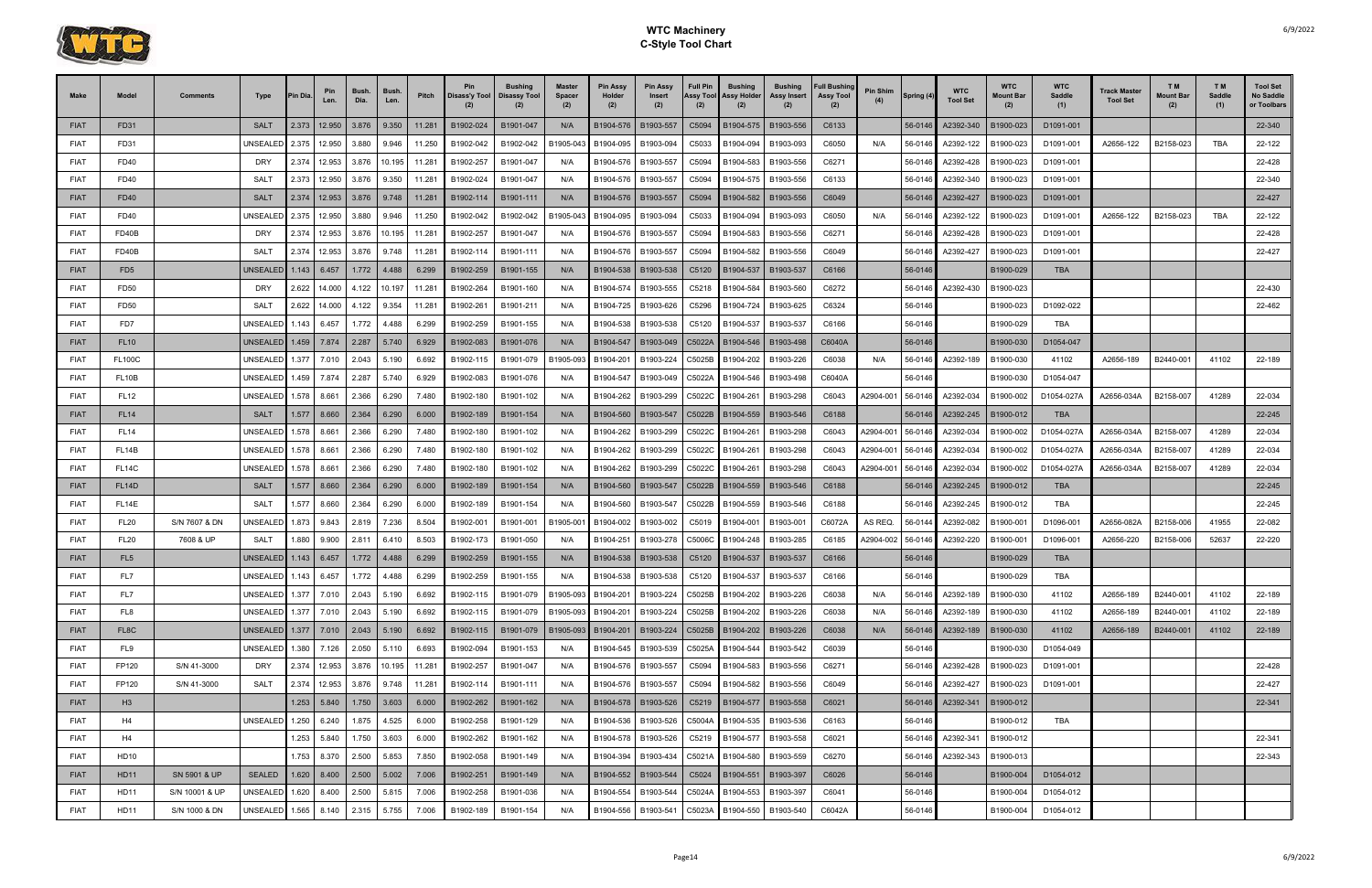

| <b>Make</b> | Model              | <b>Comments</b> | Type                            | Pin Dia       | Pin<br>Len.   | Bush.<br>Dia.            | <b>Bush</b><br>Len. | Pitch  | Pin<br>(2) | <b>Bushing</b><br>Disass'y Tool   Disassy Tool | <b>Master</b><br><b>Spacer</b><br>(2) | Pin Assy<br>Holder<br>(2) | <b>Pin Assy</b><br>Insert<br>(2)                      | <b>Full Pin</b><br>Assy Tool<br>(2) | <b>Bushing</b><br>Assy Holder<br>(2) | Bushing<br>Assy Insert<br>(2) | <b>Full Bushing</b><br><b>Assy Tool</b><br>(2) | <b>Pin Shim</b> | Spring (4) | <b>WTC</b><br><b>Tool Set</b> | <b>WTC</b><br>Mount Bar<br>(2) | <b>WTC</b><br>Saddle<br>(1) | <b>Track Master</b><br><b>Tool Set</b> | T M<br>Mount Baı<br>(2) | T M<br>Saddle<br>(1) | <b>Tool Set</b><br>No Saddle<br>or Toolbars |
|-------------|--------------------|-----------------|---------------------------------|---------------|---------------|--------------------------|---------------------|--------|------------|------------------------------------------------|---------------------------------------|---------------------------|-------------------------------------------------------|-------------------------------------|--------------------------------------|-------------------------------|------------------------------------------------|-----------------|------------|-------------------------------|--------------------------------|-----------------------------|----------------------------------------|-------------------------|----------------------|---------------------------------------------|
| <b>FIAT</b> | HD11B              |                 | SEALED                          |               | 1.620 8.400   | 2.500                    | 5.002               | 7.006  | B1902-251  | B1901-149                                      | N/A                                   | B1904-552                 | B1903-544                                             | C5024                               | B1904-551                            | B1903-397                     | C6026                                          |                 | 56-0146    |                               | B1900-004                      | D1054-012                   |                                        |                         |                      |                                             |
| <b>FIAT</b> | HD11B              | S/N 10001-19484 | <b>JNSEALED</b>                 |               | $1.620$ 8.400 | 2.500                    | 5.815               | 7.006  | B1902-258  | B1901-036                                      | N/A                                   | B1904-554                 | B1903-544                                             | C5024A                              | B1904-553                            | B1903-397                     | C6041                                          |                 | 56-0146    |                               | B1900-004                      | D1054-012                   |                                        |                         |                      |                                             |
| <b>FIAT</b> | HD11B              | S/N 19485 & UP  | UNSEALED                        | 1.620         | 8.600         | 2.500                    | 6.094               | 7.006  | B1902-258  | B1901-036                                      | N/A                                   | B1904-554                 | B1903-544                                             | C5024A                              | B1904-555                            | B1903-397                     | C6268                                          |                 | 56-0146    |                               | B1900-004                      | D1054-012                   |                                        |                         |                      |                                             |
| <b>FIAT</b> | HD11E              | S/N 10000 & DN  | SEALED                          | 1.565         | 8.140         | 2.311                    | 4.924               | 7.006  | B1902-092  | B1901-148                                      | N/A                                   | B1904-549                 | B1903-541                                             | C5214                               | B1904-548                            | B1903-543                     | C6024                                          |                 | 56-0146    |                               | B1900-004                      | D1054-012                   |                                        |                         |                      |                                             |
| <b>FIAT</b> | HD11E              | S/N 10000 & DN  | <b>JNSEALED</b>                 |               | 1.565 8.140   | 2.315                    | 5.755               | 7.000  | B1902-189  | B1901-154                                      | N/A                                   | B1904-549                 | B1903-541                                             | C5214                               | B1904-550                            | B1903-540                     | C6042A                                         |                 | 56-0146    |                               | B1900-004                      | D1054-012                   |                                        |                         |                      |                                             |
| <b>FIAT</b> | HD11G              | S/N 8940 & DN   | <b>SEALED</b>                   |               | $1.565$ 8.140 | 2.311                    | 4.924               | 7.006  | B1902-092  | B1901-148                                      | N/A                                   | B1904-549                 | B1903-541                                             | C5214                               | B1904-548                            | B1903-543                     | C6024                                          |                 | 56-0146    |                               | B1900-004                      | D1054-012                   |                                        |                         |                      |                                             |
| <b>FIAT</b> | HD11G              | S/N 8940 & DN   | UNSEALED                        | 1.565         | 8.140         | 2.315                    | 5.755               | 7.000  | B1902-189  | B1901-154                                      | N/A                                   | B1904-549                 | B1903-541                                             | C5214                               | B1904-550                            | B1903-540                     | C6042A                                         |                 | 56-0146    |                               | B1900-004                      | D1054-012                   |                                        |                         |                      |                                             |
| <b>FIAT</b> | HD11G              | S/N 8940 & UP   | <b>JNSEALED</b>                 | 1.565         | 8.140         | 2.315                    | 5.755               | 7.006  | B1902-189  | B1901-154                                      | N/A                                   | B1904-556                 | B1903-541                                             | C5023A                              | B1904-550                            | B1903-540                     | C6042A                                         |                 | 56-0146    |                               | B1900-004                      | D1054-012                   |                                        |                         |                      |                                             |
| <b>FIAT</b> | <b>HD14</b>        |                 |                                 |               | 1.878 9.670   | 2.750                    | 7.320               | 7.850  | B1902-260  | B1901-150                                      | N/A                                   | B1904-562                 | B1903-090                                             | C5020A                              | B1904-561                            | B1903-548                     | C6045                                          |                 | 56-0146    | A2392-247                     | B1900-013                      | TBA                         |                                        |                         |                      | 22-247                                      |
| <b>FIAT</b> | HD14               |                 |                                 |               | 1.875 9.670   | 2.750                    | 7.280               | 7.850  | B1902-263  | B1901-163                                      | N/A                                   | B1904-562                 | B1903-090                                             | C5020A                              | B1904-579                            | B1903-548                     | C6045A                                         |                 | 56-0146    | A2392-342                     | B1900-013                      |                             |                                        |                         |                      | 22-342                                      |
| <b>FIAT</b> | <b>HD15</b>        |                 | UNSEALED                        |               | 1.753 9.330   | 2.623                    | 6.817               | 7.858  | B1902-058  | B1901-058                                      | N/A                                   | B1904-394                 | B1903-434                                             | C5021A                              | B1904-465                            | B1903-435                     | C6044                                          |                 | 56-0146    | A2392-249                     | B1900-013                      | TBA                         |                                        |                         |                      | 22-249                                      |
| <b>FIAT</b> | HD16               | S/N 5900 & DN   | UNSEALED                        |               | 1.753 9.330   | 2.623                    | 6.817               | 7.858  | B1902-058  | B1901-058                                      | N/A                                   | B1904-394                 | B1903-434                                             | C5021A                              | B1904-465                            | B1903-435                     | C6044                                          |                 | 56-0146    | A2392-249                     | B1900-013                      | TBA                         |                                        |                         |                      | 22-249                                      |
| <b>FIAT</b> | <b>HD16</b>        | S/N 5901 & UP   |                                 |               |               | 2.875                    | 7.732               | 7.858  | B1902-134  | B1901-067                                      | N/A                                   | B1904-522                 | B1903-440                                             | C5020                               | B1904-566                            | B1903-382                     | C6046                                          |                 | 56-0146    | A2392-250                     | B1900-013                      | TBA                         |                                        |                         |                      | 22-250                                      |
| <b>FIAT</b> | HD <sub>16</sub> B |                 | <b>SEALED</b>                   |               |               | 1.878   10.270   2.875   | 6.927               | 7.858  | B1902-009  | B1901-150                                      | N/A                                   | B1904-564                 | B1903-090                                             | C <sub>5030</sub>                   | B1904-563                            | B1903-549                     | C6028                                          |                 | 56-0146    | A2392-248                     | B1900-013                      | <b>TBA</b>                  |                                        |                         |                      | 22-248                                      |
| <b>FIAT</b> | HD19               |                 | SEALED                          | 1.878         | 11.660        | 2.879                    | 8.307               | 9.008  | B1902-009  | B1901-15                                       | N/A                                   | B1904-564                 | B1903-090                                             | C5030                               | B1904-567                            | B1903-550                     | C6029                                          |                 | 56-0146    | A2392-348                     | B1900-006                      | D1096-004                   |                                        |                         |                      |                                             |
| <b>FIAT</b> | HD19               |                 | UNSEALED                        | 1.876         | 11.660        | 2.879                    | 9.120               | 9.000  | B1902-002  | B1901-074                                      | N/A                                   | B1904-562                 | B1903-090                                             | C5020A                              | B1904-570                            | B1903-552                     | C6048                                          |                 | 56-0146    | A2392-350                     | B1900-006                      | D1096-004                   |                                        |                         |                      |                                             |
| <b>FIAT</b> | HD20               |                 | SEALED                          | 1.878         | 11.660        | 2.879                    | 8.307               | 9.008  | B1902-009  | B1901-15                                       | N/A                                   | B1904-564                 | B1903-090                                             | C5030                               | B1904-567                            | B1903-550                     | C6029                                          |                 | 56-0146    | A2392-348                     | B1900-006                      | D1096-004                   |                                        |                         |                      |                                             |
| <b>FIAT</b> | HD20               |                 |                                 |               |               | 2.879                    | 9.120               | 9.000  | B1902-002  | B1901-074                                      | N/A                                   | B1904-562                 | B1903-090                                             | C5020A                              | B1904-570                            | B1903-552                     | C6048                                          |                 | 56-0146    | A2392-350                     | B1900-006                      | D1096-004                   |                                        |                         |                      |                                             |
| <b>FIAT</b> | HD21               | S/N 13871-14942 | SEALED                          | 1.878         | 11.660        | 2.879                    | 8.307               | 9.008  | B1902-009  | B1901-15                                       | N/A                                   | B1904-564                 | B1903-090                                             | C5030                               | B1904-567                            | B1903-550                     | C6029                                          |                 | 56-0146    | A2392-348                     | B1900-006                      | D1096-004                   |                                        |                         |                      |                                             |
| <b>FIAT</b> | HD21               |                 | UNSEALED                        |               | 1.878 11.660  | 2.875                    | 9.110               | 9.008  | B1902-002  | B1901-074                                      | N/A                                   | B1904-572                 | B1903-553                                             | C5017A                              | B1904-571                            | B1903-090                     | C6049B                                         |                 | 56-0146    | A2392-351                     | B1900-006                      | D1096-004                   |                                        |                         |                      |                                             |
| <b>FIAT</b> | HD21               | S/N14943 & UP   | SEALED                          | 1.878         | 11.660        | 3.048                    | 7.775               | 9.008  | B1902-075  | B1901-075                                      | N/A                                   | B1904-568                 | B1903-090                                             | C5017                               | B1904-569                            | B1903-551                     | C6030                                          |                 | 56-0146    | A2392-349                     | B1900-006                      | D1096-004                   |                                        |                         |                      |                                             |
| <b>FIAT</b> | HD21               | S/N 14942 & DN  |                                 |               |               | 3.040                    | 8.584               | 9.008  | B1902-255  | B1901-026                                      | N/A                                   | B1904-568                 | B1903-090                                             | C5017                               | B1904-581                            | B1903-399                     | C6049A                                         |                 | 56-0146    | A2392-344                     | B1900-006                      | D1096-004                   |                                        |                         |                      | 22-344                                      |
| <b>FIAT</b> | HD21C              |                 | UNSEALED 2.036                  |               | 11.660        | 3.194                    | 8.580               | 9.042  | B1902-041  | B1901-046                                      | B1905-042                             | B1904-093                 | B1903-092                                             | C5016                               | B1904-092                            | B1903-091                     | C6020                                          | N/A             | 56-0146    | A2392-028                     | B1900-022                      | D1054-022                   | A2656-028                              | B2158-012               | TBA                  | 22-028                                      |
| <b>FIAT</b> | HD21P              | S/N 14942 & DN  | JNSEALED 1.876                  |               | 11.660        | 2.879                    | 9.120               | 9.000  | B1902-002  | B1901-074                                      | N/A                                   | B1904-562                 | B1903-090                                             | C5020A                              |                                      | B1904-570 B1903-552           | C6048                                          |                 | 56-0146    | A2392-350                     | B1900-006                      | D1096-004                   |                                        |                         |                      |                                             |
| <b>FIAT</b> | HD21P              | S/N 14943 & UP  | UNSEALED                        | 1.878         | 11.660        | 2.875                    | 9.110               | 9.008  | B1902-002  | B1901-074                                      | N/A                                   | B1904-572                 | B1903-553                                             | C5017A                              | B1904-571                            | B1903-090                     | C6049B                                         |                 | 56-0146    | A2392-351                     | B1900-006                      | D1096-004                   |                                        |                         |                      |                                             |
| <b>FIAT</b> | HD <sub>3</sub>    |                 |                                 | $1.253$ 5.840 |               | 1.750                    | 3.603               | 6.000  | B1902-262  | B1901-162                                      | N/A                                   |                           | B1904-578   B1903-526   C5219   B1904-577   B1903-558 |                                     |                                      |                               | C6021                                          |                 |            |                               | 56-0146 A2392-341 B1900-012    |                             |                                        |                         |                      | 22-341                                      |
| <b>FIAT</b> | HD31               |                 | SALT                            | 2.373         | 12.950        | 3.876                    | 9.350               | 11.281 | B1902-024  | B1901-047                                      | N/A                                   | B1904-576                 | B1903-557                                             | C5094                               | B1904-575                            | B1903-556                     | C6133                                          |                 | 56-0146    | A2392-340                     | B1900-023                      | D1091-001                   |                                        |                         |                      | 22-340                                      |
| <b>FIAT</b> | HD31               |                 | UNSEALED 2.375 12.950           |               |               | 3.880                    | 9.946               | 11.250 | B1902-042  | B1902-042                                      | B1905-043                             | B1904-095                 | B1903-094                                             | C5033                               | B1904-094                            | B1903-093                     | C6050                                          | N/A             | 56-0146    | A2392-122                     | B1900-023                      | D1091-001                   | A2656-122                              | B2158-023               | <b>TBA</b>           | 22-122                                      |
| <b>FIAT</b> | HD4                | S/N 3001 & UP   | UNSEALED 1.250 6.240            |               |               | 1.875                    | 4.525               | 6.000  | B1902-258  | B1901-129                                      | N/A                                   | B1904-536                 | B1903-526                                             | C5004A                              | B1904-535                            | B1903-536                     | C6163                                          |                 | 56-0146    |                               | B1900-012                      | TBA                         |                                        |                         |                      |                                             |
| <b>FIAT</b> | HD4                |                 |                                 |               | $1.253$ 5.840 | 1.750                    | 3.603               | 6.000  | B1902-262  | B1901-162                                      | N/A                                   | B1904-578                 | B1903-526                                             |                                     | C5219   B1904-577   B1903-558        |                               | C6021                                          |                 | 56-0146    | A2392-341                     | B1900-012                      |                             |                                        |                         |                      | 22-341                                      |
| <b>FIAT</b> | <b>HD41</b>        |                 | SALT                            |               | 2.373 12.950  | 3.876                    | 9.350               | 11.281 | B1902-024  | B1901-047                                      | N/A                                   | B1904-576                 | B1903-557                                             | C5094                               | B1904-575                            | B1903-556                     | C6133                                          |                 | 56-0146    | A2392-340                     | B1900-023                      | D1091-001                   |                                        |                         |                      | 22-340                                      |
| <b>FIAT</b> | HD41               |                 | UNSEALED 2.375 12.950           |               |               | 3.880                    | 9.946               | 11.250 | B1902-042  | B1902-042                                      | B1905-043                             | B1904-095                 | B1903-094                                             | C5033                               | B1904-094                            | B1903-093                     | C6050                                          | N/A             | 56-0146    | A2392-122                     | B1900-023                      | D1091-001                   | A2656-122                              | B2158-023               | <b>TBA</b>           | 22-122                                      |
| <b>FIAT</b> | HD41B              |                 | SALT                            | 2.622         | 14.000        | 4.112                    | 9.354               | 11.280 | B1902-261  | B1901-160                                      | N/A                                   | B1904-574                 | B1903-555                                             | C5218                               | B1904-573 B1903-554                  |                               | C6269                                          |                 | 56-0146    | A2392-339                     | B1900-023                      |                             |                                        |                         |                      | 22-339                                      |
| <b>FIAT</b> | HD41B              |                 | UNSEALED 2.623   14.000   3.998 |               |               |                          | 9.927               | 11.280 | B1902-042  | B1902-042                                      | B1905-043                             | B1904-095                 | B1903-094                                             | C5033                               | B1904-094                            | B1903-093                     | C6050                                          | N/A             | 56-0146    | A2392-122                     | B1900-023                      | D1091-001                   | A2656-122                              | B2158-023               | <b>TBA</b>           | 22122                                       |
| <b>FIAT</b> | HD <sub>5</sub>    |                 | SEALED  1.375  6.910            |               |               | 2.005                    | 4.030               | 6.495  | B1902-193  | B1901-079                                      | N/A                                   | B1904-540                 | B1903-539                                             | C5014A                              | B1904-539                            | B1903-074                     | C6023                                          |                 | 56-0146    | A2392-337                     | B1900-032                      | D1054-038                   |                                        |                         |                      | 22-337                                      |
| <b>FIAT</b> | HD <sub>5</sub>    |                 | UNSEALED 1.375 6.910            |               |               | 2.005                    | 4.733               | 6.495  | B1902-249  | B1901-071                                      | N/A                                   | B1904-540                 | B1903-539                                             | C5014A                              | B1904-541                            | B1903-074                     | C6036                                          |                 | 56-0146    |                               | B1900-032                      | D1054-038                   |                                        |                         |                      |                                             |
| <b>FIAT</b> | HD <sub>5</sub>    |                 |                                 |               | 1.753 8.370   | 2.500                    | 5.853               | 7.850  | B1902-058  | B1901-149                                      | N/A                                   | B1904-394                 | B1903-434                                             | C5021A                              | B1904-580                            | B1903-559                     | C6270                                          |                 | 56-0146    | A2392-243                     | B1900-013                      |                             |                                        |                         |                      | 22-343                                      |
| <b>FIAT</b> | <b>HD50</b>        |                 | SALT                            |               |               | $2.622$   14.000   4.112 | 9.354               | 11.280 | B1902-261  | B1901-160                                      | N/A                                   | B1904-574                 | B1903-555                                             | C5218                               | B1904-573                            | B1903-554                     | C6269                                          |                 | 56-0146    | A2392-339                     | B1900-023                      |                             |                                        |                         |                      | 22-339                                      |
| <b>FIAT</b> | HD50               |                 | UNSEALED 2.623                  |               | 14.000        | 3.998                    | 9.927               | 11.280 | B1902-042  | B1902-042                                      | B1905-043                             | B1904-095                 | B1903-094                                             | C5033                               | B1904-094                            | B1903-093                     | C6050                                          | N/A             | 56-0146    | A2392-122                     | B1900-023                      | D1091-001                   | A2656-122                              | B2158-023               | TBA                  | 22-122                                      |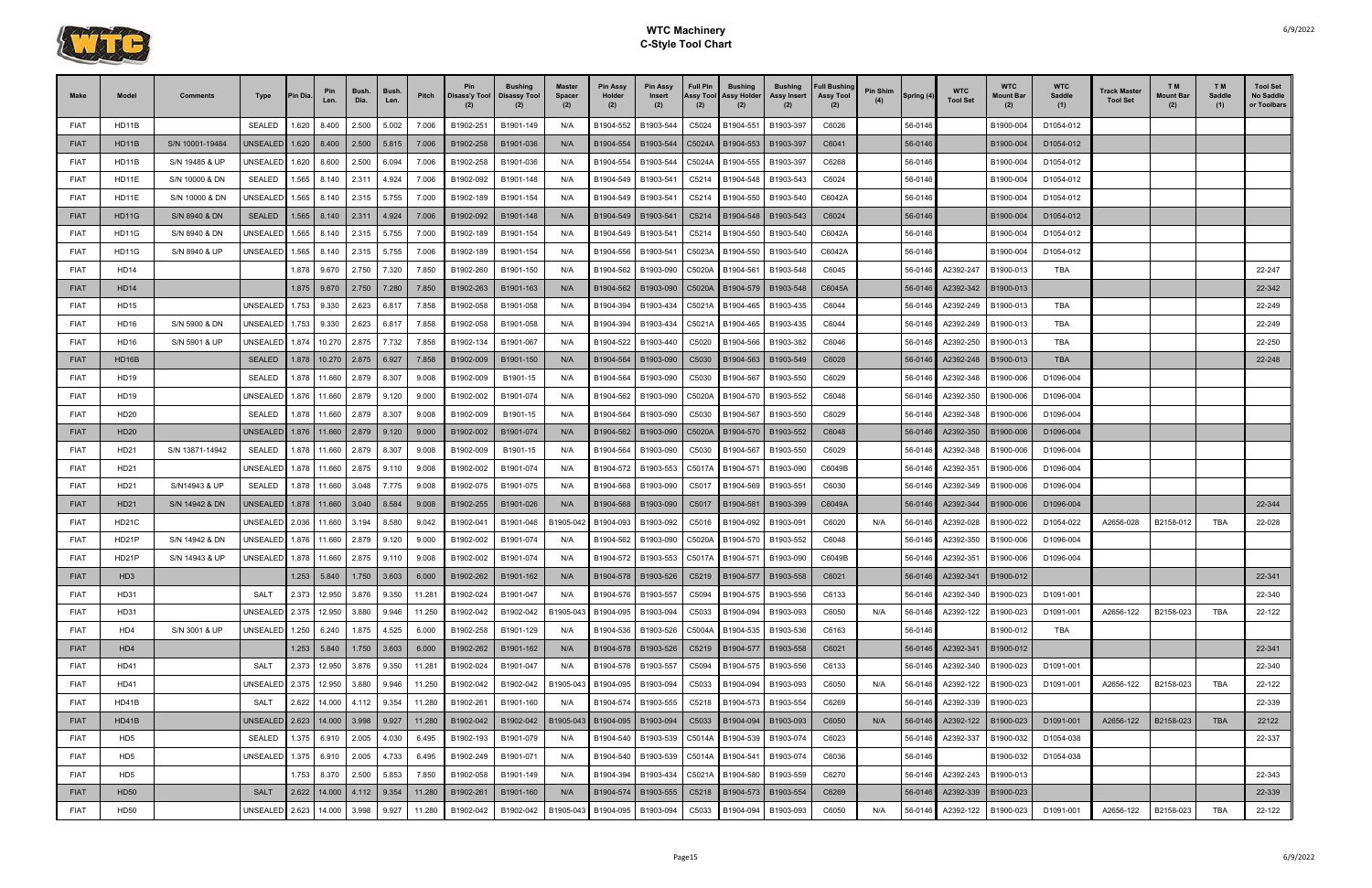

| Make           | Model           | Comments        | Type                 | <b>Pin Dia</b> | Pin<br>Len.              | <b>Bush</b><br>Dia.       | Bush.<br>Len. | Pitch  | <b>Pin</b><br>Disass'y Tool | <b>Bushing</b><br><b>Disassy Tool</b> | <b>Master</b><br><b>Spacer</b><br>(2) | <b>Pin Assy</b><br>Holder<br>(2) | <b>Pin Assy</b><br><b>Insert</b><br>(2)                                 | <b>Full Pin</b><br>Assy Tool<br>(2) | <b>Bushing</b><br>Assy Holder<br>(2) | Bushing<br>Assy Insert | <b>Full Bushing</b><br><b>Assy Tool</b><br>(2) | Pin Shim<br>(4) | Spring (4) | WTC<br><b>Tool Set</b>           | <b>WTC</b><br>Mount Bar | <b>WTC</b><br>Saddle<br>(1) | Track Master<br><b>Tool Set</b> | TM.<br><b>Mount Bar</b><br>(2) | T M<br>Saddle<br>(1) | <b>Tool Set</b><br>No Saddle<br>or Toolbars |
|----------------|-----------------|-----------------|----------------------|----------------|--------------------------|---------------------------|---------------|--------|-----------------------------|---------------------------------------|---------------------------------------|----------------------------------|-------------------------------------------------------------------------|-------------------------------------|--------------------------------------|------------------------|------------------------------------------------|-----------------|------------|----------------------------------|-------------------------|-----------------------------|---------------------------------|--------------------------------|----------------------|---------------------------------------------|
| <b>FIAT</b>    | HD50            |                 |                      |                | 1.753 8.370              | 2.500                     | 5.853         | 7.850  | B1902-058                   | B1901-149                             | N/A                                   | B1904-394                        | B1903-434                                                               | C5021A                              | B1904-580                            | B1903-559              | C6270                                          |                 | 56-0146    | A2392-343                        | B1900-013               |                             |                                 |                                |                      | 22-343                                      |
| <b>FIAT</b>    | HD6             |                 | <b>SEALED</b>        | 1.375          | 6.910                    | 2.005                     | 4.030         | 6.495  | B1902-193                   | B1901-079                             | N/A                                   | B1904-540                        | B1903-539                                                               | C5014A                              | B1904-539                            | B1903-074              | C6023                                          |                 | 56-0146    | A2392-337                        | B1900-032               | D1054-038                   |                                 |                                |                      | 22-337                                      |
| <b>FIAT</b>    | HD <sub>6</sub> |                 | <b>JNSEALED</b>      |                | $1.375$ 6.910            | 2.005                     | 4.733         | 6.495  | B1902-249                   | B1901-071                             | N/A                                   | B1904-540                        | B1903-539                                                               | C5014A                              | B1904-541                            | B1903-074              | C6036                                          |                 | 56-0146    |                                  | B1900-032               | D1054-038                   |                                 |                                |                      |                                             |
| <b>FIAT</b>    | HD7G            |                 | SEALED               | 1.565          | 8.140                    | 2.311                     | 4.924         | 7.006  | B1902-092                   | B1901-148                             | N/A                                   | B1904-549                        | B1903-541                                                               | C5214                               | B1904-548                            | B1903-543              | C6024                                          |                 | 56-0146    |                                  | B1900-004               | D1054-012                   |                                 |                                |                      |                                             |
| <b>FIAT</b>    | HD7G            |                 | <b>JNSEALED</b>      | 1.565          | 8.140                    | 2.315                     | 5.755         | 7.000  | B1902-189                   | B1901-154                             | N/A                                   | B1904-549                        | B1903-541                                                               | C5214                               | B1904-550                            | B1903-540              | C6042A                                         |                 | 56-0146    |                                  | B1900-004               | D1054-012                   |                                 |                                |                      |                                             |
| <b>FIAT</b>    | HD7G            |                 | JNSEALED             | 1.565          | 8.140                    | 2.315                     | 5.755         | 7.006  | B1902-189                   | B1901-154                             | N/A                                   | B1904-556                        | B1903-541                                                               | C5023A                              | B1904-550                            | B1903-540              | C6042A                                         |                 | 56-0146    |                                  | B1900-004               | D1054-012                   |                                 |                                |                      |                                             |
| <b>FIAT</b>    | HD <sub>9</sub> |                 | SEALED               |                | $1.565$ 8.140            | 2.311                     | 4.924         | 7.006  | B1902-092                   | B1901-148                             | N/A                                   | B1904-549                        | B1903-541                                                               | C5214                               | B1904-548                            | B1903-543              | C6024                                          |                 | 56-0146    |                                  | B1900-004               | D1054-012                   |                                 |                                |                      |                                             |
| <b>FIAT</b>    | HD9             |                 | UNSEALED             | 1.565          | 8.140                    | 2.315                     | 5.755         | 7.000  | B1902-189                   | B1901-154                             | N/A                                   | B1904-549                        | B1903-541                                                               | C5214                               | B1904-550                            | B1903-540              | C6042A                                         |                 | 56-0146    |                                  | B1900-004               | D1054-012                   |                                 |                                |                      |                                             |
| <b>FIAT</b>    | HD9             |                 | JNSEALED             | 1.565          | 8.140                    | 2.315                     | 5.755         | 7.006  | B1902-189                   | B1901-154                             | N/A                                   | B1904-556                        | B1903-541                                                               | C5023A                              | B1904-550                            | B1903-540              | C6042A                                         |                 | 56-0146    |                                  | B1900-004               | D1054-012                   |                                 |                                |                      |                                             |
| <b>HITACHI</b> | EX100           |                 | UNSEALED 2.315       |                | 7.283                    | 1.991                     | 4.921         | 6.736  | B1902-036                   | B1901-129                             | N/A                                   | B1904-489                        | B1903-436                                                               | C5247                               | B1904-585                            | B1903-405              | C6068A                                         |                 | 56-0146    | A2392-355                        | B1900-019               | D1054-004                   |                                 |                                |                      | 22-355                                      |
| <b>HITACH</b>  | EX1100          |                 | <b>SEALED</b>        | 2.290          | 12.578                   | 3.540                     | 8.740         | 10.250 | B1902-244                   | B1901-164                             | N/A                                   | B1904-592                        | B1903-563                                                               | C5171                               | B1904-591                            | B1903-562              | C6234                                          |                 | 56-0146    | A2392-359                        | B1900-007               | D1092-007                   |                                 |                                |                      | 22-359                                      |
| <b>HITACHI</b> | EX120           |                 | JNSEALED 3.315 7.283 |                |                          | 1.991                     | 4.921         | 6.736  | B1902-036                   | B1901-129                             | N/A                                   | B1904-489                        | B1903-436                                                               | C5247                               | B1904-585                            | B1903-405              | C6068A                                         |                 | 56-0146    | A2392-355                        | B1900-019               | D1054-004                   |                                 |                                |                      | 22-355                                      |
| <b>HITACHI</b> | EX1200-5        |                 | SEALED               | 2.290          | 12.578                   | 3.540                     | 8.740         | 10.250 | B1902-244                   | B1901-164                             | N/A                                   | B1904-592                        | B1903-563                                                               | C5171                               | B1904-591                            | B1903-562              | C6234                                          |                 | 56-0146    | A2392-359                        | B1900-007               | D1092-007                   |                                 |                                |                      | 22-359                                      |
| <b>HITACHI</b> | EX200           |                 | <b>SEALED</b>        | 442. ا         | 8.346                    | 2.303                     | 5.728         | 7.484  | B1902-123                   | B1901-117                             | N/A                                   | B1904-059                        | B1903-438                                                               | C5134                               | B1904-586                            | B1903-495              | C6094A                                         |                 | 56-0146    | A2392-356                        | B1900-002               | D1054-035                   |                                 |                                |                      | 22-356                                      |
| <b>HITACHI</b> | EX400           |                 | <b>SEALED</b>        |                | $1.875$   10.000   2.810 |                           | 6.950         | 8.500  | B1902-258                   | B1901-020                             | N/A                                   | B1904-588                        | B1903-440                                                               | C5012                               | B1904-587   B1903-561                |                        | C6013A                                         |                 | 56-0146    | A2392-357                        | B1900-009               | D1096-001                   |                                 |                                |                      | 22-357                                      |
| <b>HITACHI</b> | EX700           |                 | SEALED               | 2.185          | 12.610                   | 3.445                     | 8.500         | 10.250 | B1902-105                   | B1901-007                             | N/A                                   | B1904-590                        | B1903-484                                                               | C5125A                              | B1904-589                            | B1903-486              | C6126A                                         |                 | 56-0146    | A2392-358                        | B1900-007               | D1092-004                   |                                 |                                |                      | 22-358                                      |
| <b>HITACHI</b> | EX800           |                 | <b>SEALED</b>        |                | 2.185 12.610             | 3.445                     | 8.500         | 10.250 | B1902-105                   | B1901-007                             | N/A                                   | B1904-590                        | B1903-484                                                               | C5125A                              | B1904-589                            | B1903-486              | C6126A                                         |                 | 56-0146    | A2392-358                        | B1900-007               | D1092-004                   |                                 |                                |                      | 22-358                                      |
| <b>HITACHI</b> | <b>EX90</b>     |                 | JNSEALED             |                | 1.315 7.283              | 1.991                     | 4.921         | 6.736  | B1902-036                   | B1901-129                             | N/A                                   | B1904-489                        | B1903-436                                                               | C5247                               | B1904-585                            | B1903-405              | C6068A                                         |                 | 56-0146    | A2392-355                        | B1900-019               | D1054-004                   |                                 |                                |                      | 22-355                                      |
| JD             | 70              |                 | SEALED               |                | 1.190 6.102              | 1.820                     | 4.071         | 6.063  | B1902-135                   | B1901-083                             | B1905-098                             | B1904-231                        | B1903-236                                                               | C5025                               | B1904-211                            | B1903-261              | C6175A                                         | 204050          | 56-0146    | A2392-200                        | B2376-004               | D1054-052                   | A2656-200                       | B2474-001                      | 43072                | 22-200                                      |
| JD             | 80              |                 | SEALED               | 0.950          | 5.157                    | 1.624                     | 3.189         | 6.062  | B1902-267                   | B1901-158                             | N/A                                   | B1904-622                        | B1903-523                                                               | C5074                               | B1904-621                            | B1903-578              | C6230                                          |                 | 56-0146    | A2392-375                        | B1900-039               | D1054-025                   |                                 |                                |                      | 22-375                                      |
| JD             | 110             |                 | <b>SEALED</b>        |                | 1.319 7.008              | 1.984                     | 4.540         | 6.750  | B1902-186                   | B1901-104                             | N/A                                   | B1904-264                        | B1903-113                                                               | C5002B                              | B1904-238                            | B1903-302              | C6174                                          | A2904-001       | 56-0146    | A2392-216                        | B1900-014               | D1054-051                   | A2656-216                       | B2440-008                      | 42101                | 22-216                                      |
| JD             | 120             |                 | <b>SEALED</b>        | 1.319          | 7.008                    | 1.984                     | 4.540         | 6.750  | B1902-186                   | B1901-104                             | N/A                                   | B1904-264                        | B1903-113                                                               | C5002B                              | B1904-238                            | B1903-302              | C6174                                          | A2904-001       | 56-0146    | A2392-216                        | B1900-014               | D1054-051                   | A2656-216                       | B2440-008                      | 42101                | 22-216                                      |
| JD             | 135             |                 | <b>SEALED</b>        |                | 1.319 7.008              | 1.984                     | 4.540         | 6.750  | B1902-186                   | B1901-104                             | N/A                                   | B1904-264                        | B1903-113                                                               | C5002B                              | B1904-238                            | B1903-302              | C6174                                          | A2904-001       | 56-0146    | A2392-216                        | B1900-014               | D1054-051                   | A2656-216                       | B2440-008                      | 42101                | 22-216                                      |
| JD             | 291             |                 | SEALED               | 1.181          | 6.456                    | 1.850                     | 4.000         | 6.125  | B1902-157                   | B1901-083                             | B1905-173                             | B1904-108                        | B1903-264                                                               | C5136                               | B1904-233                            | B1903-263              | C6189                                          | 204050          | 56-0146    | A2392-201                        | B1900-016               | D1054-017                   | A2656-201                       | B2474-002                      | D1292                | 22-201                                      |
| JD             | 350             |                 | <b>FLUSH</b>         | l.192          | 5.470                    | 1.752                     | 3.225         | 5.749  | B1902-051                   | B1901-054                             | N/A                                   | B1904-283                        | B1903-103                                                               | C5065                               | B1904-282                            | B1903-102              | C6057                                          | 204050          | 56-0146    | A2392-048A                       | B1900-010               | D1054-005                   | A2656-048                       | B2436                          | 40994                | 22-048A                                     |
|                | 370             |                 | SEALED               | 1.873          | 10.000                   | 2.809                     | 6.968         | 8.500  | B1902-156                   | B1901-062                             | B1905-172                             | B1904-664                        | B1903-440                                                               | C5087                               | B1904-663                            | B1903-561              | C6195                                          | A2904-002       | 56-0146    | A2392-202                        | B1900-009               | D1096-013                   | A2656-202                       | B2158-006                      | D1119-004            | 22-202                                      |
| JD             | 450             |                 | <b>FLUSH</b>         |                |                          | $1.377$ 6.080 2.008 3.880 |               | 6.290  | B1902-054                   | B1901-056                             | N/A                                   |                                  | B1904-115 B1903-110 C5056A                                              |                                     |                                      | B1904-111   B1903-106  | C6099                                          | A2904-001       |            | 56-0146 A2392-054                | B1900-017               | D1054-006                   | A2656-054                       | B2440-007                      | 40989                | 22-054                                      |
| JD             | 450             | S/N 216337 & DN |                      |                |                          | 2.008                     | 4.380         | 6.290  | B1902-065                   | B1901                                 | B1905-050                             | B1904-307                        | B1903-129 C5056B                                                        |                                     | B1904-237                            | B1903-130              | C6091                                          | A2904-001       | 56-0146    | A2392-070B B1900-017             |                         | D1054-006                   | A2656-070                       | B2440-007                      | 40989                | 22-070B                                     |
| JD             | 450             | S/N 216338 & UP | SEALED 1.376 6.200   |                |                          | 2.128                     | 4.240         | 6.290  | B1902-064                   | B1901-066                             | B1905-049                             | B1904-131                        |                                                                         |                                     | B1903-129   C5074A B1904-130         | B1903-128              | C6089                                          | A2904-001       | 56-0146    | A2392-047A                       | B1900-017               | D1054-006                   | A2656-047                       | B2440-006                      | 42155                | 22-047A                                     |
| JD             | 490             |                 | RECESSED 1.320 6.970 |                |                          | 1.990                     | 5.000         | 6.750  | B1902-167                   | B1901-096                             | B1905-183                             | B1904-245                        | B1903-276                                                               |                                     | C5074B B1904-246                     | B1903-277              | C6096                                          | A2904-001       | 56-0146    | A2392-078                        | B1900-019               | D1054-037                   | A2656-078                       | B2440-004                      | 42101                | 22-078                                      |
| JD             | 550             | S/N 216338 & UP | <b>SEALED</b>        |                | $1.376$ 6.200 2.128      |                           | 4.240         | 6.290  | B1902-064                   | B1901-066                             |                                       |                                  | B1905-049    B1904-131    B1903-129    C5074A    B1904-130    B1903-128 |                                     |                                      |                        | C6089                                          | A2904-001       |            | 56-0146   A2392-047A   B1900-017 |                         | D1054-006                   | A2656-047                       | B2440-006                      | 42155                | 22-047A                                     |
| JD             | 555             | S/N 216338 & UP | SEALED               |                | 1.376 6.200              | 2.128                     | 4.240         | 6.290  | B1902-064                   | B1901-066                             | B1905-049                             | B1904-131                        | B1903-129   C5074A                                                      |                                     | B1904-130                            | B1903-128              | C6089                                          | A2904-001       | 56-0146    | A2392-047A                       | B1900-017               | D1054-006                   | A2656-047                       | B2440-006                      | 42155                | 22-047A                                     |
| JD             | 590             | S/N 001787 & UP |                      |                | 1.366 7.598              | 2.116                     | 5.180         | 6.750  | B1902-269                   | B1901-071                             | N/A                                   | B1904-616                        | B1903-576                                                               | C5142A                              | B1904-607                            | B1903-535              | C6275                                          |                 | 56-0146    | A2392-378                        | B1900-014               | D1054-001                   |                                 |                                |                      | 22-378                                      |
| JD             | 655             |                 | SALT                 |                | 1.440 8.110              | 2.310                     | 5.218         | 6.991  | B1902-057                   | B1901-097                             | N/A                                   | B1904-249                        | B1903-115   C5042A                                                      |                                     | B1904-058                            | B1903-280              | C6162                                          | A2904-001       | 56-0146    | A2392-141                        | B1900-008               | D1054-041                   | A2656-141                       | B2440-010                      | 51835                | 22-141                                      |
| JD             | 700             |                 | <b>SALT</b>          |                | $1.440$ 8.110 2.310      |                           | 5.218         | 6.991  | B1902-057                   | B1901-097                             | N/A                                   |                                  | B1904-249   B1903-115   C5042A   B1904-058                              |                                     |                                      | B1903-280              | C6162                                          | A2904-001       | 56-0146    | A2392-141                        | B1900-026               | D1054-041                   | A2656-141                       | B2440-010                      | 51835                | 22-141                                      |
| JD             | 750             |                 | SALT                 |                | 1.440 8.110              | 2.310                     | 5.218         | 6.991  | B1902-057                   | B1901-097                             | N/A                                   | B1904-249                        | B1903-115                                                               | C5042A                              | B1904-058                            | B1903-280              | C6162                                          | A2904-001       | 56-0146    | A2392-141                        | B1900-026               | D1054-041                   | A2656-141                       | B2440-010                      | 51835                | 22-141                                      |
| JD             | 750             |                 | SEALED               |                | 1.440 8.110              | 2.314                     | 5.700         | 6.909  | B1902-169                   | B1901-097                             | B1905-185                             | B1904-249                        | B1903-115   C5042A                                                      |                                     | B1904-058                            | B1903-281              | C6145                                          | A2904-001       | 56-0146    | A2392-092                        | B1900-026               | D1054-041                   | A2656-092                       | B2440-010                      | 51835                | 22-092                                      |
| JD             | 755             |                 | SALT                 |                | 1.440 8.110              | 2.310                     | 5.218         | 6.991  | B1902-057                   | B1901-097                             | N/A                                   | B1904-249                        | B1903-115                                                               | C5042A                              | B1904-058                            | B1903-280              | C6162                                          | A2904-001       | 56-0146    | A2392-141                        | B1900-026               | D1054-041                   | A2656-141                       | B2440-010                      | 51835                | 22-141                                      |
| JD             | 790             |                 | <b>SEALED</b>        |                | 1.496 8.580              | 2.323                     | 5.430         | 7.480  | B1902-171                   | B1901-097                             | B1905-195                             |                                  | B1904-126 B1903-282                                                     | C5022                               | B1904-250                            | B1903-283              | C6170                                          | A2904-001       |            | 56-0146 A2392-133                | B1900-002               | D1054-035                   | A2656-133                       | B2158-007                      | 53037                | 22-133                                      |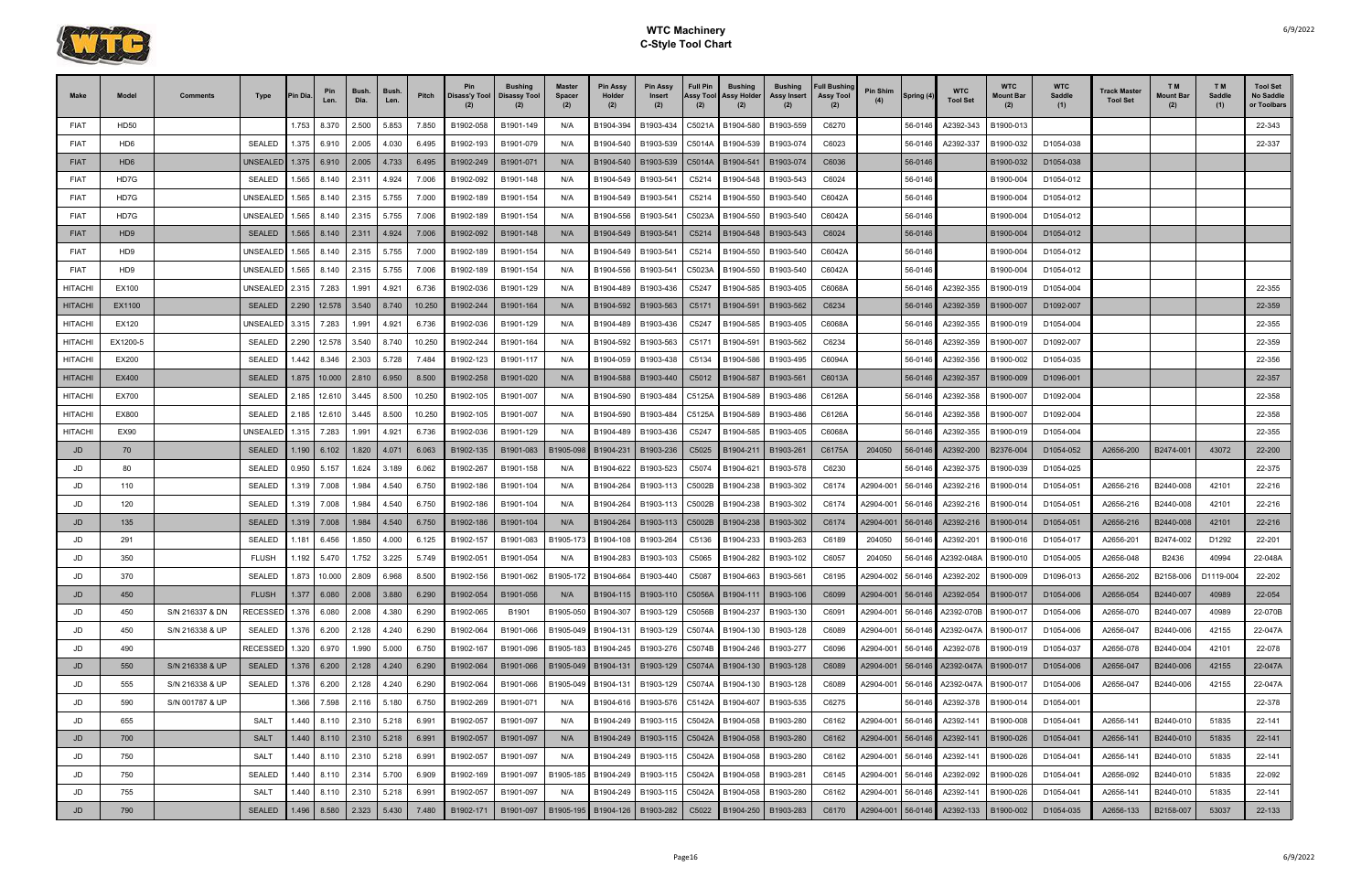

| <b>Make</b> | Model           | Comments            | Type                           | 'in Dia | Pin<br>Len.                  | Bush.<br>Dia.  | Bush.<br>Len.  | Pitch          | Pin<br>Disass'y Tool   | Bushing<br><b>Disassy Tool</b> | Master<br><b>Spacer</b><br>(2) | <b>Pin Assy</b><br>Holder<br>(2) | <b>Pin Assy</b><br>Insert<br>(2) | <b>Full Pin</b><br>Assy Tool<br>(2) | <b>Bushing</b><br>Assy Holder<br>(2)           | Bushing<br>Assy Insert<br>(2) | <b>Full Bushing</b><br><b>Assy Tool</b><br>(2) | Pin Shim  | Spring (4)         | <b>WTC</b><br><b>Tool Set</b> | <b>WTC</b><br>Mount Bar | <b>WTC</b><br>Saddle<br>(1) | <b>Track Master</b><br><b>Tool Set</b> | T M<br><b>Mount Bar</b><br>(2) | T M<br>Saddle<br>(1) | <b>Tool Set</b><br>No Saddle<br>or Toolbars |
|-------------|-----------------|---------------------|--------------------------------|---------|------------------------------|----------------|----------------|----------------|------------------------|--------------------------------|--------------------------------|----------------------------------|----------------------------------|-------------------------------------|------------------------------------------------|-------------------------------|------------------------------------------------|-----------|--------------------|-------------------------------|-------------------------|-----------------------------|----------------------------------------|--------------------------------|----------------------|---------------------------------------------|
| JD          | 792             |                     | <b>SEALED</b>                  | .750    | 9.646                        | 2.618          | 6.236          | 8.000          | B1902-061              | B1901-060                      | B1905-058                      | B1904-127                        | B1903-124                        | C5121                               | B1904-121                                      | B1903-123                     | C6169                                          | 42904-001 | 56-0146            | A2392-134                     | B1900-025               | D1054-040                   | A2656-134                              | B2158-008                      | 52908                | 22-134                                      |
| JD          | 855             |                     | SALT                           | .881    | 9.882                        | 2.811          | 6.409          | 8.500          | B1902-173              | B1901-050                      | N/A                            | B1904-247                        | B1903-278                        | C5006                               | B1904-248                                      | B1903-279                     | C6006B                                         | 42904-002 | 56-0146            | A2392-140                     | B1900-009               | D1096-013                   | A2656-140                              | B2158-006                      | 41955                | 22-140                                      |
| JD          | 855             |                     | <b>SEALED</b>                  | .878    | 9.902                        | 2.811          | 6.968          | 8.500          | B1902-168              | B1901-050                      | B1905-056                      | B1904-247                        | B1903-278                        | C5006                               | B1904-248                                      | B1903-279                     | C6006B                                         | N/A       | 56-0146            | A2392-075                     | B1900-009               | D1096-013                   | A2656-075                              | B2158-006                      | 41955                | 22-075                                      |
| JD          | 890             |                     | RECESSED                       | 1.880   | 9.900                        | 2.800          | 7.260          | 8.500          | B1902-168              | B1901-150                      | N/A                            | B1904-615                        | B1903-398                        | C5227                               | B1904-614                                      | B1903-575                     | C6128                                          |           | 56-0146            | A2392-371                     | B1900-009               | D1096-013                   |                                        |                                |                      | 22-371                                      |
| JD          | 890             |                     | <b>SEALED</b>                  | 1.878   | 9.902                        | 2.811          | 6.968          | 8.500          | B1902-168              | B1901-050                      | B1905-056                      | B1904-247                        | B1903-278                        | C5006                               | B1904-248                                      | B1903-279                     | C6006B                                         | N/A       | 56-0146            | A2392-075                     | B1900-009               | D1096-013                   | A2656-075                              | B2158-006                      | 41955                | 22-075                                      |
| JD          | 990             |                     | <b>SEALED</b>                  | .878    | 9.902                        | 2.811          | 6.968          | 8.500          | B1902-168              | B1901-050                      | B1905-056                      | B1904-247                        | B1903-278                        | C5006                               | B1904-248                                      | B1903-279                     | C6006B                                         | N/A       | 56-0146            | A2392-075                     | B1900-009               | D1096-013                   | A2656-075                              | B2158-006                      | 41955                | 22-075                                      |
| JD          | 1010            |                     | <b>FLUSH</b>                   | 1.004   | 5.469                        | 1.562          | 3.225          | 5.749          | B1902-053              | B1901-057                      | N/A                            | B1904-114                        | B1903-109                        | C5064                               | B1904-113                                      | B1903-108                     | C6100                                          | N/A       | 56-0146            | A2392-033                     | B1900-010               | D1054-005                   | A2656-033                              | B2158-001                      | <b>TBA</b>           | 22-033                                      |
| JD          | 1280            | <b>EXC</b>          |                                | 1.439   | 8.110                        | 2.313          | 5.917          | 6.900          | B1902-034              | B1901-076                      | N/A                            | B1904-618                        | B1903-577                        | C5229                               | B1904-617                                      | B1903-460                     | C6276                                          |           | 56-0146            | A2392-373                     | B1900-026               | D1054-007                   |                                        |                                |                      | 22-373                                      |
| JD          | 2010            | S/N 42001 & UP      | <b>FLUSH</b>                   | 1.192   | 5.470                        | 1.752          | 3.225          | 5.749          | B1902-051              | B1901-054                      | N/A                            | B1904-283                        | B1903-103                        | C5065                               | B1904-282                                      | B1903-102                     | C6057                                          | 204050    | 56-0146            | A2392-048A                    | B1900-010               | D1054-005                   | A2656-048                              | B2436                          | 40994                | 22-048A                                     |
| JD          | 2010            | S/N 42000 & DN      | <b>FLUSH</b>                   | 1.004   | 5.469                        | 1.562          | 3.225          | 5.749          | B1902-053              | B1901-057                      | N/A                            | B1904-114                        | B1903-109                        | C5064                               | B1904-113                                      | B1903-108                     | C6100                                          | N/A       | 56-0146            | A2392-033                     | B1900-010               | D1054-005                   | A2656-033                              | B2158-001                      | <b>TBA</b>           | 22-033                                      |
| JD          | 1050C           |                     |                                | 2.000   | 10.310                       | 3.000          | 6.380          | 8.500          | B1902-102              | B1901-072                      | <b>TBA</b>                     | B1904-337                        | B1903-379                        | C5172                               | B1904-338                                      | B1903-380                     | C6235                                          | 42904-002 | 56-0146            | A2392-304                     | B1900-009               | D1096-002A                  | A2656-304                              | B2158-006                      | 52878-00             | 22-304                                      |
| JD          | 1050J           |                     |                                | 2.000   | 10.310                       | 3.000          | 6.380          | 8.500          | B1902-102              | B1901-072                      | <b>TBA</b>                     | B1904-337                        | B1903-379                        | C5172                               | B1904-338                                      | B1903-380                     | C6235                                          | 42904-002 | 56-0146            | A2392-304                     | B1900-009               | D1096-002A                  | A2656-304                              | B2158-006                      | 52878-001            | 22-304                                      |
| JD          | 1050K           | Snap Ring #AT415139 | <b>SALT</b>                    | 1.879   | 9.921                        | 2.938          | 6.406          | 8.500          | B2054-019              | B2055-013                      | N/A                            | B2057-017                        | C1166-02                         | C5280                               | B2057-014                                      | C1166-02                      | C6152                                          |           | 56-0150            | A2392-448                     | B1900-009               | D1096-002A                  | A2656-448                              | B2158-006                      | 52878-00             | 22-448                                      |
| JD          | 1050K           | Snap Ring #AT468538 | <b>SALT</b>                    | 1.879   | 9.921                        | 2.938          | 6.406          | 8.500          | B2054-019              | B2055-013                      | N/A                            | B2057-020                        | C1166-02                         | C5313                               | B2057-021                                      | C1166-02                      | C6340                                          | 42904-002 | 56-0150            | A2392-479                     | B1900-009               | D1096-002A                  |                                        |                                |                      | 22-479                                      |
| JD          | 1150D           |                     | SAL <sub>1</sub>               | .440    | 8.110                        | 2.314          | 5.071          | 6.678          | B1902-013              | B1901-076                      | N/A                            | B1904-619                        | B1903-577                        | C5215                               | B1904-497                                      | B1903-460                     | C6277                                          |           | 56-0146            | A2392-374                     | B1900-034               | D1054-043                   |                                        |                                |                      | 22-374                                      |
| JD          | 1155D           |                     | <b>SALT</b>                    | 1.440   | 8.110                        | 2.314          | 5.071          | 6.678          | B1902-013              | B1901-076                      | N/A                            | B1904-619                        | B1903-577                        | C5215                               | B1904-497                                      | B1903-460                     | C6277                                          |           | 56-0146            | A2392-374                     | B1900-034               | D1054-043                   |                                        |                                |                      | 22-374                                      |
| JD          | 120C            |                     | <b>SEALED</b>                  | 1.319   | 7.008                        | 1.984          | 4.540          | 6.750          | B1902-186              | B1901-104                      | N/A                            | B1904-264                        | B1903-113                        | C5002B                              | B1904-238                                      | B1903-302                     | C6174                                          | A2904-001 | 56-0146            | A2392-216                     | B1900-014               | D1054-051                   | A2656-216                              | B2440-008                      | 42101                | 22-216                                      |
| JD          | 160LC           |                     | <b>SEALED</b>                  | .493    | 8.366                        | 2.322          | 5.728          | 7.480          | B1902-205              | B1901-097                      |                                | B1904-299                        | B1903-282                        | C5042                               | B1904-250                                      | B1903-336                     | C6194                                          | 42904-001 | 56-0146            | A2392-252                     | B1900-002               | D1054-035                   | A2656-252                              | B2158-007                      | 53037                | 22-252                                      |
| JD          | 190E            |                     | <b>SEALED</b>                  | 1.190   | 6.102                        | 1.820          | 4.071          | 6.063          | B1902-135              | B1901-083                      | B1905-098                      | B1904-231                        | B1903-236                        | C5025                               | B1904-211                                      | B1903-26                      | C6175A                                         | 204050    | 56-0146            | A2392-200                     | B2376-004               | D1054-052                   | A2656-200                              | B2474-001                      | 43072                | 22-200                                      |
| JD          | 190E            |                     |                                | 1.190   | 6.102                        | 1.820          | 4.071          | 6.063          | B1902-268              | B1901-155                      | N/A                            | B1904-626                        | B1903-580                        | C5230                               | B1904-625                                      | B1903-579                     | C6181A                                         |           | 56-0146            | A2392-377                     | B1900-039               | D1054-025                   |                                        |                                |                      | 22-377                                      |
| JD          | 200LC           |                     | <b>SEALED</b>                  | .493    | 8.366                        | 2.322          | 5.728          | 7.480          | B1902-205              | B1901-097                      | N/A                            | B1904-299                        | B1903-282                        | C5042                               | B1904-250                                      | B1903-336                     | C6194                                          | 42904-001 | 56-0146            | A2392-252                     | B1900-002               | D1054-035                   | A2656-252                              | B2158-007                      | 53037                | 22-252                                      |
| JD          | 230CLC          |                     | <b>SEALED</b>                  | .496    | 8.583                        | 2.323          | 5.728          | 7.480          | B1902-187              | B1901-097                      | B1905-195                      | B1904-266                        | B1903-282                        | C5023                               | B1904-250                                      | B1903-304                     | C6094                                          | A2904-001 | 56-0146            | A2392-219                     | B1900-002               | D1054-035                   | A2656-219                              | B2158-007                      | 53037                | 22-219                                      |
| JD          | 230LC           |                     | <b>SEALED</b>                  | .496    | 8.583                        | 2.323          | 5.728          | 7.480          | B1902-187              | B1901-097                      | B1905-195                      | B1904-266                        | B1903-282                        | C5023                               | B1904-250                                      | B1903-304                     | C6094                                          | 42904-001 | 56-0146            | A2392-219                     | B1900-002               | D1054-035                   | A2656-219                              | B2158-007                      | 53037                | 22-219                                      |
| JD          | 230LC           |                     | <b>SEALED</b>                  | .493    | 8.366                        | 2.322          | 5.728          | 7.480          | B1902-205              | B1901-097                      | N/A                            | B1904-299                        | B1903-282                        | C5042                               | B1904-250                                      | B1903-336                     | C6194                                          | A2904-001 | 56-0146            | A2392-252                     | B1900-002               | D1054-035                   | A2656-252                              | B2158-007                      | 53037                | 22-252                                      |
| JD          | 240D            |                     | <b>SEALED</b>                  | .496    | 8.583                        | 2.323          | 5.728          | 7.480          | B1902-187              | B1901-097                      | B1905-195                      | B1904-266                        | B1903-282                        | C5023                               | B1904-250                                      | B1903-304                     | C6094                                          | 42904-001 | 56-0146            | A2392-219                     | B1900-002               | D1054-035                   | A2656-219                              | B2158-007                      | 53037                | 22-219                                      |
| JD          | <b>270CLC</b>   |                     | <b>SEALED</b>                  | 1.760   | 9.520                        | 2.630          | 6.250          | 8.500          | B1902-082              | B1901-045                      | N/A                            | B1904-386                        | B1903-574                        | C5162                               | B1904-613                                      | B1903-429                     | C6222                                          |           | 56-0146            | A2392-370                     | B1900-009               | D1096-015                   |                                        |                                |                      | 22-370                                      |
| JD          | 270LC           |                     | <b>SEALED</b>                  | .750    | 9.646                        | 2.618          | 6.236          | 8.000          | B1902-061              | B1901-060                      | B1905-058                      | B1904-127                        | B1903-124                        | C5121                               | B1904-121                                      | B1903-123                     | C6169                                          | 42904-001 | 56-0146            | A2392-134                     | B1900-025               | D1054-040                   | A2656-134                              | B2158-008                      | 52908                | 22-134                                      |
| JD          | 290D            |                     | <b>SEALED</b>                  |         | $1.181 \ 6.456$              | 1.850          | 4.000          | 6.125          | B1902-157              | B1901-083                      | B1905-173                      |                                  | B1904-108   B1903-264            | C5136                               | B1904-233   B1903-263                          |                               | C6189                                          | 204050    | 56-0146            | A2392-201                     | B1900-016               | D1054-017                   | A2656-201                              | B2474-002                      | D1292                | 22-201                                      |
| JD          | 330CLC<br>330LC | EXC                 | <b>SEALED</b><br><b>SEALED</b> |         | 1.760 9.520                  | 2.630<br>2.630 | 6.250<br>6.250 | 8.500          | B1902-082              | B1901-045                      | N/A                            | B1904-386<br>B1904-386           | B1903-574                        | C5162                               | B1904-613                                      | B1903-429                     | C6222                                          |           | 56-0146<br>56-0146 | A2392-370                     | B1900-009<br>B1900-009  | D1096-015<br>D1096-015      |                                        |                                |                      | 22-370                                      |
| JD<br>JD    | 350B            |                     | <b>FLUSH</b>                   |         | 1.760 9.520<br>1.192   5.470 | 1.752          | 3.225          | 8.500<br>5.749 | B1902-082<br>B1902-051 | B1901-045<br>B1901-054         | N/A                            |                                  | B1903-574<br>B1903-103           | C5162<br>C5065                      | B1904-613   B1903-429<br>B1904-282   B1903-102 |                               | C6222<br>C6057                                 | 204050    | 56-0146            | A2392-370<br>A2392-048A       | B1900-010               | D1054-005                   | A2656-048                              | B2436                          | 40994                | 22-370<br>22-048A                           |
| JD          | 350C            |                     | <b>FLUSH</b>                   |         | $1.192$ 5.470                | 1.752          | 3.225          | 5.749          | B1902-051              | B1901-054                      | N/A<br>N/A                     | B1904-283<br>B1904-283           | B1903-103                        | C5065                               |                                                | B1904-282   B1903-102         | C6057                                          | 204050    | 56-0146            | A2392-048A                    | B1900-010               | D1054-005                   | A2656-048                              | B2436                          | 40994                | 22-048A                                     |
| JD          | 350D            |                     | <b>SEALED</b>                  |         | 1.192 5.380                  | 1.752          | 3.225          | 5.749          | B1902-161              | B1901-054                      | B1905-108                      | B1904-235                        | B1903-103                        | C5027                               |                                                | B1904-107 B1903-102           | C6176                                          | 204050    | 56-0146            | A2392-197                     | B1900-010               | D1054-005                   | A2656-197                              | B2456-197                      | 40994                | 22-197                                      |
| JD          | 400G            |                     | <b>SEALED</b>                  |         | 1.192 5.380                  | 1.752          | 3.225          | 5.749          | B1902-161              | B1901-054                      | B1905-108                      | B1904-235                        | B1903-103                        | C5027                               |                                                | B1904-107   B1903-102         | C6176                                          | 204050    | 56-0146            | A2392-197                     | B1900-010               | D1054-005                   | A2656-197                              | B2456-197                      | 40994                | 22-197                                      |
| JD          | 420C            |                     | <b>FLUSH</b>                   |         | 1.004 5.469                  | 1.562          | 3.225          | 5.749          | B1902-053              | B1901-057                      | N/A                            | B1904-114                        | B1903-109                        | C5064                               |                                                | B1904-113   B1903-108         | C6100                                          | N/A       | 56-0146            | A2392-033                     | B1900-010               | D1054-005                   | A2656-033                              | B2158-001                      | TBA                  | 22-033                                      |
| JD          | 430C            |                     | <b>FLUSH</b>                   |         | $1.004$ 5.469                | 1.562          | 3.225          | 5.749          | B1902-053              | B1901-057                      | N/A                            | B1904-114                        | B1903-109                        | C5064                               |                                                | B1904-113   B1903-108         | C6100                                          | N/A       | 56-0146            | A2392-033                     | B1900-010               | D1054-005                   | A2656-033                              | B2158-001                      | <b>TBA</b>           | 22-033                                      |
| JD          | 440IC           |                     | <b>FLUSH</b>                   | 1.004   | 5.469                        | 1.562          | 3.225          | 5.749          | B1902-053              | B1901-057                      | N/A                            | B1904-114                        | B1903-109                        | C5064                               |                                                | B1904-113   B1903-108         | C6100                                          | N/A       | 56-0146            | A2392-033                     | B1900-010               | D1054-005                   | A2656-033                              | B2158-001                      | TBA                  | 22-033                                      |
| JD          | 440ICD          |                     | <b>FLUSH</b>                   |         | 1.004 5.469                  | 1.562          | 3.225          | 5.749          | B1902-053              | B1901-057                      | N/A                            | B1904-114                        | B1903-109                        | C5064                               | B1904-113                                      | B1903-108                     | C6100                                          | N/A       | 56-0146            | A2392-033                     | B1900-010               | D1054-005                   | A2656-033                              | B2158-001                      | <b>TBA</b>           | 22-033                                      |
| JD          | 450B            | S/N 216337 & DN     | <b>RECESSED</b>                | 1.376   | 6.080                        | 2.008          | 4.380          | 6.290          | B1902-065              | B1901                          | B1905-050                      | B1904-307                        | B1903-129                        | C5056B                              | B1904-237                                      | B1903-130                     | C6091                                          | A2904-001 | 56-0146            | A2392-070B B1900-017          |                         | D1054-006                   | A2656-070                              | B2440-007                      | 40989                | 22-070B                                     |
|             |                 |                     |                                |         |                              |                |                |                |                        |                                |                                |                                  |                                  |                                     |                                                |                               |                                                |           |                    |                               |                         |                             |                                        |                                |                      |                                             |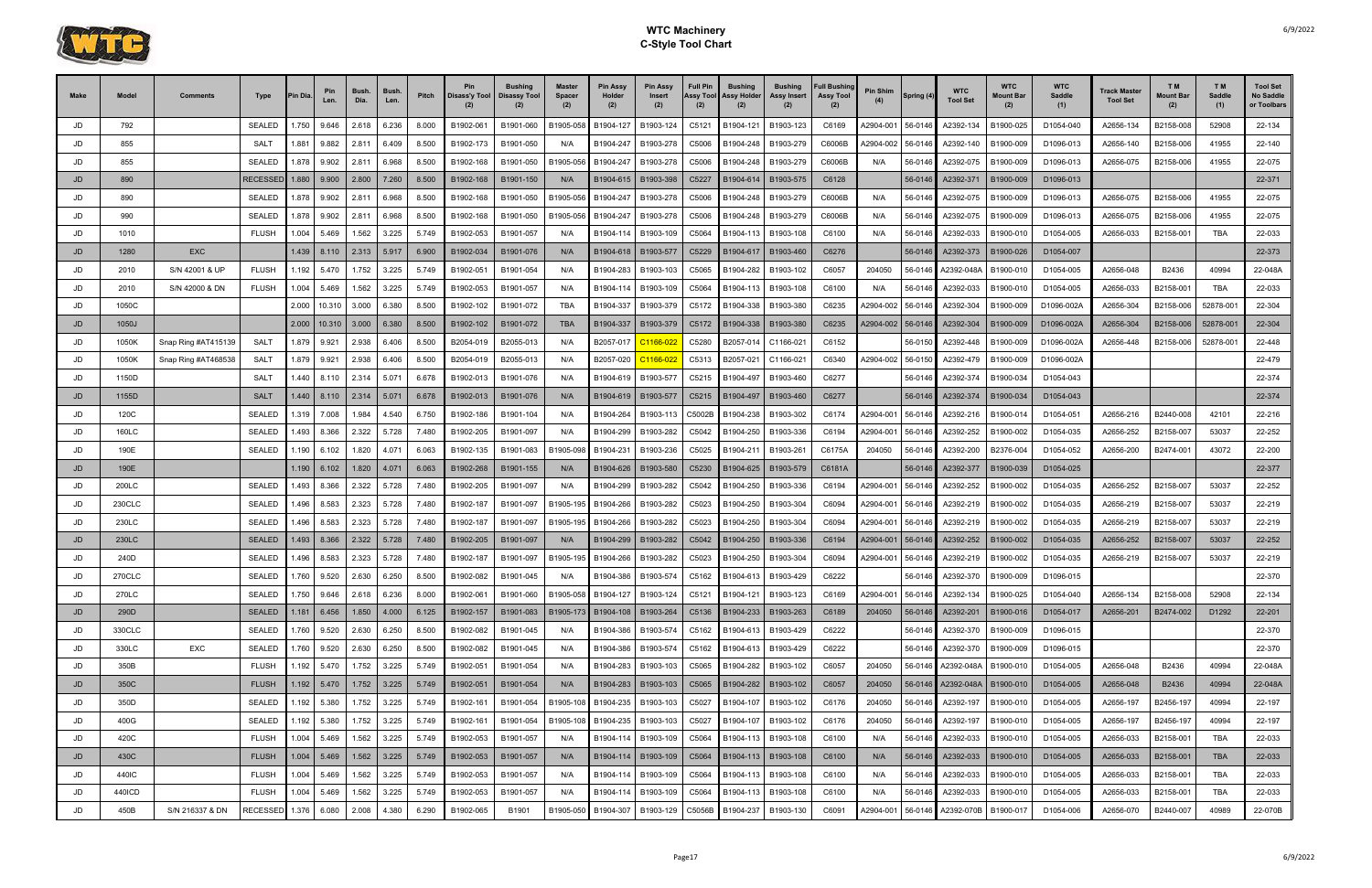

| Make | Model  | Comments        | Type           | <b>Pin Dia</b> | Len.        | Bush<br>Dia.            | Bush<br>Len. | Pitch | <b>Pin</b><br>Disass'y Tool | <b>Bushing</b><br>  Disassy Tool | <b>Master</b><br>Spacer<br>(2) | <b>Pin Assy</b><br>Holder<br>(2) | <b>Pin Assy</b><br>Insert<br>(2) | <b>Full Pin</b><br>Assy Tool<br>(2) | <b>Bushing</b><br><b>Assy Holder</b><br>(2) | <b>Bushing</b><br>Assy Insert | <b>Full Bushing</b><br><b>Assy Tool</b><br>(2) | Pin Shim  | Spring (4) | <b>WTC</b><br><b>Tool Set</b> | <b>WTC</b><br>Mount Bar | <b>WTC</b><br><b>Saddle</b><br>(1) | Track Master<br><b>Tool Set</b> | T <sub>M</sub><br><b>Mount Bar</b><br>(2) | T <sub>M</sub><br>Saddle<br>(1) | <b>Tool Set</b><br><b>No Saddle</b><br>or Toolbars |
|------|--------|-----------------|----------------|----------------|-------------|-------------------------|--------------|-------|-----------------------------|----------------------------------|--------------------------------|----------------------------------|----------------------------------|-------------------------------------|---------------------------------------------|-------------------------------|------------------------------------------------|-----------|------------|-------------------------------|-------------------------|------------------------------------|---------------------------------|-------------------------------------------|---------------------------------|----------------------------------------------------|
| JD   | 450C   | S/N 216337 & DN | <b>ECESSED</b> | 1.376          | 6.080       | 2.008                   | 4.380        | 6.290 | B1902-065                   | B1901                            | B1905-050                      | B1904-307                        | B1903-129                        | C5056B                              | B1904-237                                   | B1903-130                     | C6091                                          | A2904-001 | 56-0146    | A2392-070B                    | B1900-017               | D1054-006                          | A2656-070                       | B2440-007                                 | 40989                           | 22-070B                                            |
| JD   | 450C   |                 | <b>SALT</b>    | 1.256          | 6.378       | 2.008                   | 3.952        | 6.290 | B1902-162                   | B1901-066                        | N/A                            | B1904-133                        | B1903-131                        | C5014                               | B1904-130                                   | B1903-130                     | C6144                                          | 204050    | 56-0146    | A2392-139                     | B1900-017               | D1054-006                          | A2656-139                       | B2440-006                                 | 40989                           | 22-139                                             |
| JD   | 450C   | S/N 216338 & UP | <b>SEALED</b>  | 1.376          | 6.200       | 2.128                   | 4.240        | 6.290 | B1902-064                   | B1901-066                        | B1905-049                      | B1904-131                        | B1903-129                        | C5074A                              | B1904-130                                   | B1903-128                     | C6089                                          | A2904-001 | 56-0146    | A2392-047A                    | B1900-017               | D1054-006                          | A2656-047                       | B2440-006                                 | 42155                           | 22-047A                                            |
| JD   | 450CLC |                 | <b>SEALED</b>  | 1.873          | 10.000      | 2.809                   | 6.968        | 8.500 | B1902-156                   | B1901-062                        | B1905-172                      | B1904-664                        | B1903-440                        | C5087                               | B1904-663                                   | B1903-56                      | C6195                                          | A2904-002 | 56-0146    | A2392-202                     | B1900-009               | D1096-013                          | A2656-202                       | B2158-006                                 | D1119-004                       | 22-202                                             |
| JD   | 450D   |                 | <b>SALT</b>    | 1.256          | 6.378       | 2.008                   | 3.952        | 6.290 | B1902-162                   | B1901-066                        | N/A                            | B1904-133                        | B1903-131                        | C5014                               | B1904-130                                   | B1903-130                     | C6144                                          | 204050    | 56-0146    | A2392-139                     | B1900-017               | D1054-006                          | A2656-139                       | B2440-006                                 | 40989                           | 22-139                                             |
| JD   | 450D   |                 | <b>SEALED</b>  | .259           | 6.358       | 2.008                   | 4.390        | 6.290 | B1902-162                   | B1901-066                        | B1905-050                      | B1904-133                        | B1903-131                        | C5014                               | B1904-130                                   | B1903-130                     | C6144                                          | 204050    | 56-0146    | A2392-139                     | B1900-017               | D1054-006                          | A2656-139                       | B2440-006                                 | 40989                           | 22-139                                             |
| JD   | 450E   |                 | <b>SALT</b>    | 1.256          | 6.378       | 2.008                   | 3.952        | 6.290 | B1902-162                   | B1901-066                        | N/A                            | B1904-133                        | B1903-131                        | C5014                               | B1904-130                                   | B1903-130                     | C6144                                          | 204050    | 56-0146    | A2392-139                     | B1900-017               | D1054-006                          | A2656-139                       | B2440-006                                 | 40989                           | 22-139                                             |
| JD   | 450E   |                 | <b>SEALED</b>  | 1.259          | 6.358       | 2.008                   | 4.390        | 6.290 | B1902-162                   | B1901-066                        | B1905-050                      | B1904-133                        | B1903-131                        | C5014                               | B1904-130                                   | B1903-130                     | C6144                                          | 204050    | 56-0146    | A2392-139                     | B1900-017               | D1054-006                          | A2656-139                       | B2440-006                                 | 40989                           | 22-139                                             |
| JD   | 450G   |                 | <b>SALT</b>    | 1.256          | 6.378       | 2.008                   | 3.952        | 6.290 | B1902-162                   | B1901-066                        | N/A                            | B1904-133                        | B1903-131                        | C5014                               | B1904-130                                   | B1903-130                     | C6144                                          | 204050    | 56-0146    | A2392-139                     | B1900-017               | D1054-006                          | A2656-139                       | B2440-006                                 | 40989                           | 22-139                                             |
| JD   | 450G   |                 | <b>SEALED</b>  | 1.259          | 6.358       | 2.008                   | 4.390        | 6.290 | B1902-162                   | B1901-066                        | B1905-050                      | B1904-133                        | B1903-131                        | C5014                               | B1904-130                                   | B1903-130                     | C6144                                          | 204050    | 56-0146    | A2392-139                     | B1900-017               | D1054-006                          | A2656-139                       | B2440-006                                 | 40989                           | 22-139                                             |
| JD   | 450H   |                 | <b>SALT</b>    | 1.256          | 6.378       | 2.008                   | 3.952        | 6.290 | B1902-162                   | B1901-066                        | N/A                            | B1904-133                        | B1903-131                        | C5014                               | B1904-130                                   | B1903-130                     | C6144                                          | 204050    | 56-0146    | A2392-139                     | B1900-017               | D1054-006                          | A2656-139                       | B2440-006                                 | 40989                           | 22-139                                             |
| JD   | 450H   |                 | <b>SEALED</b>  | .259           | 6.358       | 2.008                   | 4.390        | 6.290 | B1902-162                   | B1901-066                        | B1905-050                      | B1904-133                        | B1903-131                        | C5014                               | B1904-130                                   | B1903-130                     | C6144                                          | 204050    | 56-0146    | A2392-139                     | B1900-017               | D1054-006                          | A2656-139                       | B2440-006                                 | 40989                           | 22-139                                             |
| JD   | 450J   |                 | <b>SALT</b>    | 1.256          | 6.378       | 2.008                   | 3.952        | 6.290 | B1902-162                   | B1901-066                        | N/A                            | B1904-133                        | B1903-131                        | C5014                               | B1904-130                                   | B1903-130                     | C6144                                          | 204050    | 56-0146    | A2392-139                     | B1900-017               | D1054-006                          | A2656-139                       | B2440-006                                 | 40989                           | 22-139                                             |
| JD   | 450J   |                 | <b>SEALED</b>  | 1.376          | 6.200       | 2.128                   | 4.240        | 6.290 | B1902-064                   | B1901-066                        | B1905-049                      | B1904-131                        | B1903-129                        | C5074A                              | B1904-130                                   | B1903-128                     | C6089                                          | A2904-001 | 56-0146    | A2392-047A                    | B1900-017               | D1054-006                          | A2656-047                       | B2440-006                                 | 42155                           | 22-047A                                            |
| JD   | 450J   |                 | <b>SEALED</b>  | 1.259          | 6.358       | 2.008                   | 4.390        | 6.290 | B1902-162                   | B1901-066                        | B1905-050                      | B1904-133                        | B1903-131                        | C5014                               | B1904-130                                   | B1903-130                     | C6144                                          | 204050    | 56-0146    | A2392-139                     | B1900-017               | D1054-006                          | A2656-139                       | B2440-006                                 | 40989                           | 22-139                                             |
| JD   | 450LC  |                 | <b>SEALED</b>  | 1.873          | 10.000      | 2.809                   | 6.968        | 8.500 | B1902-156                   | B1901-062                        | B1905-172                      | B1904-664                        | B1903-440                        | C5087                               | B1904-663                                   | B1903-56                      | C6195                                          | A2904-002 | 56-0146    | A2392-202                     | B1900-009               | D1096-013                          | A2656-202                       | B2158-006                                 | D1119-004                       | 22-202                                             |
| JD   | 455D   |                 | <b>SALT</b>    | 1.256          | 6.378       | 2.008                   | 3.952        | 6.290 | B1902-162                   | B1901-066                        | N/A                            | B1904-133                        | B1903-131                        | C5014                               | B1904-130                                   | B1903-130                     | C6144                                          | 204050    | 56-0146    | A2392-139                     | B1900-017               | D1054-006                          | A2656-139                       | B2440-006                                 | 40989                           | 22-139                                             |
| JD   | 455D   |                 | SEALED         | 1.259          | 6.358       | 2.008                   | 4.390        | 6.290 | B1902-162                   | B1901-066                        | B1905-050                      | B1904-133                        | B1903-131                        | C5014                               | B1904-130                                   | B1903-130                     | C6144                                          | 204050    | 56-0146    | A2392-139                     | B1900-017               | D1054-006                          | A2656-139                       | B2440-006                                 | 40989                           | 22-139                                             |
| JD   | 455E   |                 | <b>SALT</b>    | 1.256          | 6.378       | 2.008                   | 3.952        | 6.290 | B1902-162                   | B1901-066                        | N/A                            | B1904-133                        | B1903-131                        | C5014                               | B1904-130                                   | B1903-130                     | C6144                                          | 204050    | 56-0146    | A2392-139                     | B1900-017               | D1054-006                          | A2656-139                       | B2440-006                                 | 40989                           | 22-139                                             |
| JD   | 455E   |                 | <b>SEALED</b>  | l.259          | 6.358       | 2.008                   | 4.390        | 6.290 | B1902-162                   | B1901-066                        | B1905-050                      | B1904-133                        | B1903-131                        | C5014                               | B1904-130                                   | B1903-130                     | C6144                                          | 204050    | 56-0146    | A2392-139                     | B1900-017               | D1054-006                          | A2656-139                       | B2440-006                                 | 40989                           | 22-139                                             |
| JD   | 455G   |                 | <b>SALT</b>    | 1.256          | 6.378       | 2.008                   | 3.952        | 6.290 | B1902-162                   | B1901-066                        | N/A                            | B1904-133                        | B1903-131                        | C5014                               | B1904-130                                   | B1903-130                     | C6144                                          | 204050    | 56-0146    | A2392-139                     | B1900-017               | D1054-006                          | A2656-139                       | B2440-006                                 | 40989                           | 22-139                                             |
| JD   | 455G   |                 | <b>SEALED</b>  | 1.259          | 6.358       | 2.008                   | 4.390        | 6.290 | B1902-162                   | B1901-066                        | B1905-050                      | B1904-133                        | B1903-131                        | C5014                               | B1904-130                                   | B1903-130                     | C6144                                          | 204050    | 56-0146    | A2392-139                     | B1900-017               | D1054-006                          | A2656-139                       | B2440-006                                 | 40989                           | 22-139                                             |
| JD   | 490D   |                 | <b>SEALED</b>  | 1.319          | 7.008       | 1.984                   | 4.540        | 6.750 | B1902-186                   | B1901-104                        | N/A                            | B1904-264                        | B1903-113                        | C5002B                              | B1904-238                                   | B1903-302                     | C6174                                          | A2904-001 | 56-0146    | A2392-216                     | B1900-014               | D1054-051                          | A2656-216                       | B2440-008                                 | 42101                           | 22-216                                             |
| JD   | 490E   |                 | <b>SEALED</b>  | 1.330          | 6.700       | 1.990                   | 4.618        | 6.730 | B1902-091                   | B1901-129                        | N/A                            | B1904-612                        | B1903-573                        | C5166                               | B1904-611                                   | B1903-572                     | C6226                                          |           | 56-0146    | A2392-369                     | B1900-019               | D1054-004                          |                                 |                                           |                                 | 22-369                                             |
| JD   | 550A   |                 | <b>SALT</b>    | 1.256          | 6.378       | 2.008                   | 3.952        | 6.290 | B1902-162                   | B1901-066                        | N/A                            | B1904-133                        | B1903-131                        | C5014                               | B1904-130                                   | B1903-130                     | C6144                                          | 204050    | 56-0146    | A2392-139                     | B1900-017               | D1054-006                          | A2656-139                       | B2440-006                                 | 40989                           | 22-139                                             |
| JD   | 550A   |                 | SEALED         | 1.259          | 6.358       | 2.008                   | 4.390        | 6.290 | B1902-162                   | B1901-066                        | B1905-050                      | B1904-133                        | B1903-131                        |                                     | C5014 B1904-130                             | B1903-130                     | C6144                                          | 204050    | 56-0146    | A2392-139                     | B1900-017               | D1054-006                          | A2656-139                       | B2440-006                                 | 40989                           | 22-139                                             |
| JD   | 550B   |                 | SALT           |                |             | 1.256 6.378 2.008 3.952 |              | 6.290 | B1902-162                   | B1901-066                        | N/A                            | B1904-133                        | B1903-131                        | C5014                               | B1904-130                                   | B1903-130                     | C6144                                          | 204050    | 56-0146    | A2392-139                     | B1900-017               | D1054-006                          | A2656-139                       | B2440-006                                 | 40989                           | 22-139                                             |
| JD   | 550B   |                 | SEALED         |                | 1.259 6.358 | 2.008                   | 4.390        | 6.290 | B1902-162                   | B1901-066                        | B1905-050                      | B1904-133                        | B1903-131                        |                                     | C5014   B1904-130   B1903-130               |                               | C6144                                          | 204050    | 56-0146    | A2392-139                     | B1900-017               | D1054-006                          | A2656-139                       | B2440-006                                 | 40989                           | 22-139                                             |
| JD   | 550G   |                 | SALT           |                |             | $1.256$ 6.378 2.008     | 3.952        | 6.290 | B1902-162                   | B1901-066                        | N/A                            |                                  | B1904-133 B1903-131              |                                     | C5014   B1904-130   B1903-130               |                               | C6144                                          | 204050    |            | 56-0146 A2392-139             | B1900-017               | D1054-006                          | A2656-139                       | B2440-006                                 | 40989                           | 22-139                                             |
| JD   | 550G   |                 | SEALED         |                | 1.259 6.358 | 2.008                   | 4.390        | 6.290 | B1902-162                   | B1901-066                        | B1905-050                      | B1904-133                        | B1903-131                        | C5014                               | B1904-130                                   | B1903-130                     | C6144                                          | 204050    | 56-0146    | A2392-139                     | B1900-017               | D1054-006                          | A2656-139                       | B2440-006                                 | 40989                           | 22-139                                             |
| JD   | 550H   |                 | SALT           |                | 1.256 6.378 | 2.008                   | 3.952        | 6.290 | B1902-162                   | B1901-066                        | N/A                            | B1904-133                        | B1903-131                        | C5014                               | B1904-130 B1903-130                         |                               | C6144                                          | 204050    | 56-0146    | A2392-139                     | B1900-017               | D1054-006                          | A2656-139                       | B2440-006                                 | 40989                           | 22-139                                             |
| JD   | 550H   |                 | SEALED         |                | 1.259 6.358 | 2.008                   | 4.390        | 6.290 | B1902-162                   | B1901-066                        | B1905-050                      | B1904-133                        | B1903-131                        |                                     | C5014 B1904-130                             | B1903-130                     | C6144                                          | 204050    | 56-0146    | A2392-139                     | B1900-017               | D1054-006                          | A2656-139                       | B2440-006                                 | 40989                           | 22-139                                             |
| JD   | 550J   |                 | <b>SALT</b>    |                |             | $1.256$ 6.378 2.008     | 3.952        | 6.290 | B1902-162                   | B1901-066                        | N/A                            | B1904-133                        | B1903-131                        |                                     | C5014 B1904-130 B1903-130                   |                               | C6144                                          | 204050    |            | 56-0146 A2392-139             | B1900-017               | D1054-006                          | A2656-139                       | B2440-006                                 | 40989                           | 22-139                                             |
| JD   | 555A   |                 | SALT           |                | 1.256 6.378 | 2.008                   | 3.952        | 6.290 | B1902-162                   | B1901-066                        | N/A                            | B1904-133                        | B1903-131                        | C5014                               | B1904-130 B1903-130                         |                               | C6144                                          | 204050    | 56-0146    | A2392-139                     | B1900-017               | D1054-006                          | A2656-139                       | B2440-006                                 | 40989                           | 22-139                                             |
| JD   | 555A   |                 | SEALED         |                | 1.259 6.358 | 2.008                   | 4.390        | 6.290 | B1902-162                   | B1901-066                        | B1905-050                      | B1904-133                        | B1903-131                        | C5014                               | B1904-130                                   | B1903-130                     | C6144                                          | 204050    | 56-0146    | A2392-139                     | B1900-017               | D1054-006                          | A2656-139                       | B2440-006                                 | 40989                           | 22-139                                             |
| JD   | 555B   |                 | SALT           |                | 1.256 6.378 | 2.008                   | 3.952        | 6.290 | B1902-162                   | B1901-066                        | N/A                            | B1904-133                        | B1903-131                        | C5014                               | B1904-130                                   | B1903-130                     | C6144                                          | 204050    | 56-0146    | A2392-139                     | B1900-017               | D1054-006                          | A2656-139                       | B2440-006                                 | 40989                           | 22-139                                             |
| JD   | 555B   |                 | <b>SEALED</b>  |                | 1.259 6.358 | 2.008                   | 4.390        | 6.290 | B1902-162                   | B1901-066                        | B1905-050                      | B1904-133                        | B1903-131                        | C5014                               |                                             | B1904-130   B1903-130         | C6144                                          | 204050    |            | 56-0146 A2392-139             | B1900-017               | D1054-006                          | A2656-139                       | B2440-006                                 | 40989                           | 22-139                                             |
| JD   | 555G   |                 | SALT           |                | 1.310 7.240 | 2.120                   | 4.430        | 6.734 | B1902-134                   | B1901-093                        | N/A                            | B1904-230                        | B1903-258                        | C5089                               | B1904-229                                   | B1903-259                     | C6168                                          | A2904-01  | 56-0146    | A2392-217                     | B1900-019               | D1054-037                          | A2656-217                       | B2440-004                                 | <b>TBA</b>                      | 22-217                                             |
| JD   | 555G   |                 | SEALED         | 1.318          | 7.224       | 2.119                   | 4.944        | 6.734 | B1902-133                   | B1901-093                        | N/A                            | B1904-230                        | B1903-258                        | C5089                               | B1904-229                                   | B1903-257                     | C6061                                          | A2904-001 | 56-0146    | A2392-199                     | B1900-019               | D1054-037                          | A2656-199                       | B2440-004                                 | 42101                           | 22-199                                             |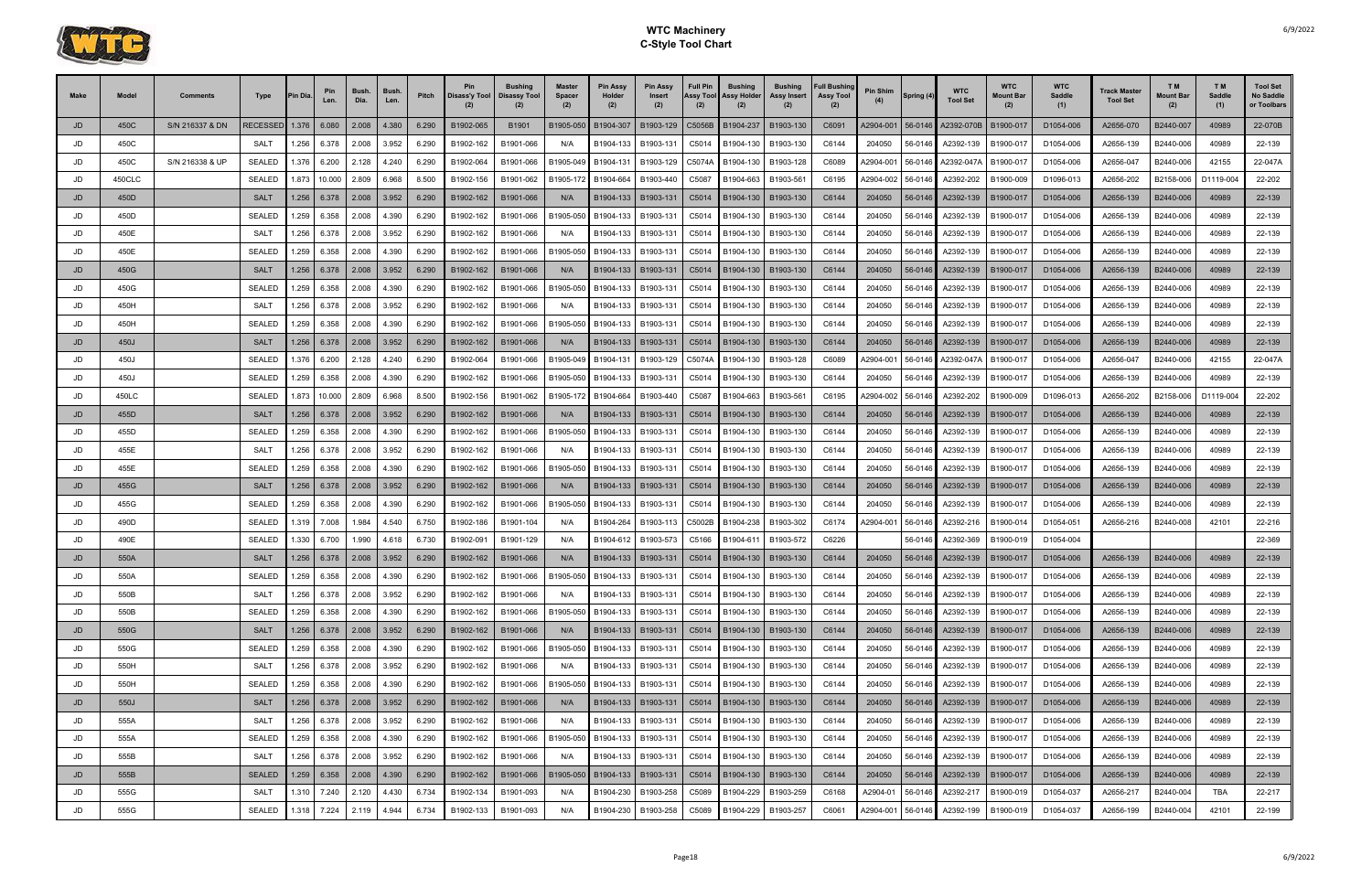

| <b>Make</b> | Model         | Comments                  | Type            | 'in Dia                   | Len.                       | <b>Bush</b><br>Dia.            | <b>Bush</b><br>Len. | Pitch          | Pin<br>Disass'y Tool   | <b>Bushing</b><br>Disassy Tool | <b>Master</b><br><b>Spacer</b><br>(2) | <b>Pin Assy</b><br>Holder<br>(2) | <b>Pin Assy</b><br>Insert<br>(2)           | <b>Full Pin</b><br>Assy Tool<br>(2) | <b>Bushing</b><br><b>Assy Holder</b><br>(2) | <b>Bushing</b><br>Assy Insert<br>(2) | <b>Full Bushing</b><br><b>Assy Tool</b><br>(2) | Pin Shim           | Spring (4)         | <b>WTC</b><br><b>Tool Set</b> | <b>WTC</b><br>Mount Bar | <b>WTC</b><br>Saddle<br>(1) | Track Master<br><b>Tool Set</b> | TM <sub></sub><br><b>Mount Bar</b><br>(2) | T M<br>Saddle<br>(1) | <b>Tool Set</b><br>No Saddle<br>or Toolbars |
|-------------|---------------|---------------------------|-----------------|---------------------------|----------------------------|--------------------------------|---------------------|----------------|------------------------|--------------------------------|---------------------------------------|----------------------------------|--------------------------------------------|-------------------------------------|---------------------------------------------|--------------------------------------|------------------------------------------------|--------------------|--------------------|-------------------------------|-------------------------|-----------------------------|---------------------------------|-------------------------------------------|----------------------|---------------------------------------------|
| JD          | 590D          |                           | <b>SEALED</b>   | 1.378                     | 7.598                      | 2.116                          | 4.819               | 6.750          | B1902-163              | B1901-094                      | B1905-180                             | B1904-239                        | B1903-270                                  | C5002A                              | B1904-240                                   | B1903-27                             | C6192                                          | A2904-001          | 56-0146            | A2392-214                     | B1900-014               | D1054-051                   | A2656-214                       | B2440-008                                 | D1317                | 22-214                                      |
| <b>JD</b>   | 590D          | S/N 1787 & UP             | <b>SEALED</b>   | 1.366                     | 7.598                      | 2.116                          | 5.180               | 6.750          | B1902-266              | B1901-071                      | N/A                                   | B1904-616                        | B1903-576                                  | C5142A                              | B1904-607                                   | B1903-535                            | C6275                                          |                    | 56-0146            | A2392-372                     | B1900-014               | D1054-001                   |                                 |                                           |                      | 22-372                                      |
| JD          | 650G          |                           | SALT            | 1.310                     | 7.240                      | 2.120                          | 4.430               | 6.734          | B1902-134              | B1901-093                      | N/A                                   | B1904-230                        | B1903-258                                  | C5089                               | B1904-229                                   | B1903-259                            | C6168                                          | A2904-01           | 56-0146            | A2392-217                     | B1900-019               | D1054-037                   | A2656-217                       | B2440-004                                 | <b>TBA</b>           | 22-217                                      |
| JD          | 650G          |                           | <b>SEALED</b>   | 1.318                     | 7.224                      | 2.119                          | 4.944               | 6.734          | B1902-133              | B1901-093                      | N/A                                   | B1904-230                        | B1903-258                                  | C5089                               | B1904-229                                   | B1903-257                            | C6061                                          | A2904-001          | 56-0146            | A2392-199                     | B1900-019               | D1054-037                   | A2656-199                       | B2440-004                                 | 42101                | 22-199                                      |
| JD          | 650H          |                           | <b>SALT</b>     | 1.310                     | 7.240                      | 2.120                          | 4.430               | 6.734          | B1902-134              | B1901-093                      | N/A                                   | B1904-230                        | B1903-258                                  | C5089                               | B1904-229                                   | B1903-259                            | C6168                                          | A2904-01           | 56-0146            | A2392-217                     | B1900-019               | D1054-037                   | A2656-217                       | B2440-004                                 | <b>TBA</b>           | 22-217                                      |
| JD          | 650H          |                           | <b>SEALED</b>   | 1.318                     | 7.224                      | 2.119                          | 4.944               | 6.734          | B1902-133              | B1901-093                      | N/A                                   | B1904-230                        | B1903-258                                  | C5089                               | B1904-229                                   | B1903-257                            | C6061                                          | A2904-001          | 56-0146            | A2392-199                     | B1900-019               | D1054-037                   | A2656-199                       | B2440-004                                 | 42101                | 22-199                                      |
| JD          | 650J          |                           | SALT            | 1.310                     | 7.240                      | 2.120                          | 4.430               | 6.734          | B1902-134              | B1901-093                      | N/A                                   | B1904-230                        | B1903-258                                  | C5089                               | B1904-229                                   | B1903-259                            | C6168                                          | A2904-01           | 56-0146            | A2392-217                     | B1900-019               | D1054-037                   | A2656-217                       | B2440-004                                 | <b>TBA</b>           | 22-217                                      |
| JD          | 650J          |                           | <b>SEALED</b>   | 1.318                     | 7.224                      | 2.119                          | 4.944               | 6.734          | B1902-133              | B1901-093                      | N/A                                   | B1904-230                        | B1903-258                                  | C5089                               | B1904-229                                   | B1903-257                            | C6061                                          | A2904-001          | 56-0146            | A2392-199                     | B1900-019               | D1054-037                   | A2656-199                       | B2440-004                                 | 42101                | 22-199                                      |
| JD          | 650K          |                           | SALT            | 1.312                     | 7.385                      | 2.236                          | 4.543               | 6.752          | B1902-193              | B1901-079                      | N/A                                   |                                  |                                            | C5264                               |                                             |                                      | C6304                                          |                    |                    |                               | B1900-019               | D1054-037                   |                                 |                                           |                      |                                             |
| <b>JD</b>   | 655B          |                           | <b>SALT</b>     |                           | $1.440$ 8.110              | 2.310                          | 5.218               | 6.991          | B1902-057              | B1901-097                      | N/A                                   | B1904-249                        | B1903-115                                  | C5042A                              | B1904-058                                   | B1903-280                            | C6162                                          | A2904-001          | 56-0146            | A2392-141                     | B1900-008               | D1054-041                   | A2656-141                       | B2440-010                                 | 51835                | 22-141                                      |
| JD          | 655B          |                           | SEALED          | .440                      | 8.110                      | 2.314                          | 5.700               | 6.909          | B1902-169              | B1901-097                      | B1905-185                             | B1904-249                        | B1903-115                                  | C5042A                              | B1904-058                                   | B1903-28                             | C6145                                          | A2904-001          | 56-0146            | A2392-092                     | B1900-026               | D1054-041                   | A2656-092                       | B2440-010                                 | 51835                | 22-092                                      |
| JD          | 690A          |                           | RECESSED        | 1.320                     | 6.970                      | 1.990                          | 5.000               | 6.750          | B1902-167              | B1901-096                      | B1905-183                             | B1904-245                        | B1903-276                                  | C5074B                              | B1904-246                                   | B1903-277                            | C6096                                          | A2904-001          | 56-0146            | A2392-078                     | B1900-019               | D1054-037                   | A2656-078                       | B2440-004                                 | 42101                | 22-078                                      |
| JD          | 690B          |                           | RECESSED        | 1.320                     | 6.970                      | 1.990                          | 5.000               | 6.750          | B1902-167              | B1901-096                      | B1905-183                             | B1904-245                        | B1903-276                                  | C5074B                              | B1904-246                                   | B1903-277                            | C6096                                          | A2904-001          | 56-0146            | A2392-078                     | B1900-019               | D1054-037                   | A2656-078                       | B2440-004                                 | 42101                | 22-078                                      |
| <b>JD</b>   | 690C          |                           | <b>RECESSED</b> |                           | 1.320 6.970                | 1.990                          | 5.000               | 6.750          | B1902-167              | B1901-096                      | B1905-183                             | B1904-245                        | B1903-276                                  | C5074B                              | B1904-246                                   | B1903-277                            | C6096                                          | A2904-001          | 56-0146            | A2392-078                     | B1900-019               | D1054-037                   | A2656-078                       | B2440-004                                 | 42101                | 22-078                                      |
| JD          | 690D          |                           | RECESSED        | 1.320                     | 6.970                      | 1.990                          | 5.000               | 6.750          | B1902-167              | B1901-096                      | B1905-183                             | B1904-245                        | B1903-276                                  | C5074B                              | B1904-246                                   | B1903-277                            | C6096                                          | A2904-001          | 56-0146            | A2392-078                     | B1900-019               | D1054-037                   | A2656-078                       | B2440-004                                 | 42101                | 22-078                                      |
| JD          | 690E          |                           | SEALED          | .437                      | 8.150                      | 2.311                          | 5.835               | 7.480          | B1902-209              | B1901-097                      | B1905-185                             | B1904-249                        | B1903-341                                  | C5079                               | B1904-058                                   | B1903-340                            | C6193                                          | A2904-001          | 56-0146            | A2392-276                     | B1900-002               | D1054-027/                  | A2656-276                       | B2158-007                                 | D1388                | 22-276                                      |
| JD          | 690ELC        |                           | SEALED          | .437                      | 8.150                      | 2.311                          | 5.835               | 7.480          | B1902-209              | B1901-097                      | B1905-185                             | B1904-249                        | B1903-341                                  | C5079                               | B1904-058                                   | B1903-340                            | C6193                                          | A2904-001          | 56-0146            | A2392-276                     | B1900-002               | D1054-027A                  | A2656-276                       | B2158-007                                 | D1388                | 22-276                                      |
| JD          | 693B          |                           | RECESSED        | 1.320                     | 6.970                      | 1.990                          | 5.000               | 6.750          | B1902-167              | B1901-096                      | B1905-183                             | B1904-245                        | B1903-276                                  | C5074B                              | B1904-246                                   | B1903-277                            | C6096                                          | A2904-001          | 56-0146            | A2392-078                     | B1900-019               | D1054-037                   | A2656-078                       | B2440-004                                 | 42101                | 22-078                                      |
| JD          | 700H          |                           | SALT            | .440                      | 8.110                      | 2.310                          | 5.218               | 6.991          | B1902-057              | B1901-097                      | N/A                                   | B1904-249                        | B1903-115                                  | C5042A                              | B1904-058                                   | B1903-280                            | C6162                                          | A2904-001          | 56-0146            | A2392-141                     | B1900-026               | D1054-041                   | A2656-141                       | B2440-010                                 | 51835                | 22-141                                      |
| JD          | 700H          |                           | <b>SEALED</b>   | .440                      | 8.110                      | 2.440                          | 5.700               | 6.909          | B1902-169              | B1901-097                      | B1905-185                             | B1904-249                        | B1903-115                                  | C5042A                              | B1904-058                                   | B1903-28                             | C6145                                          | A2904-001          | 56-0146            | A2392-092                     | B1900-026               | D1054-041                   | A2656-092                       | B2440-010                                 | 51835                | 22-092                                      |
| JD          | 700J          |                           | SALT            | .440                      | 8.110                      | 2.310                          | 5.218               | 6.991          | B1902-057              | B1901-097                      | N/A                                   | B1904-249                        | B1903-115                                  | C5042A                              | B1904-058                                   | B1903-280                            | C6162                                          | A2904-001          | 56-0146            | A2392-141                     | B1900-026               | D1054-041                   | A2656-141                       | B2440-010                                 | 51835                | 22-141                                      |
| <b>JD</b>   | 70D           |                           | <b>SEALED</b>   |                           | $1.190 \mid 6.102$         | 1.820                          | 4.071               | 6.063          | B1902-135              | B1901-083                      | B1905-099                             | B1904-231                        | B1903-236                                  | C <sub>5025</sub>                   | B1904-21                                    | B1903-260                            | C6175                                          | 204050             | 56-0146            | A2392-218                     | B1900-021               | D1054-052                   | A2656-218                       | B2474-001                                 | 43072                | 22-218                                      |
| JD          | 750B          |                           | <b>SALT</b>     | .440                      | 8.110                      | 2.310                          | 5.218               | 6.991          | B1902-057              | B1901-097                      | N/A                                   | B1904-249                        | B1903-115                                  | C5042A                              | B1904-058                                   | B1903-280                            | C6162                                          | A2904-001          | 56-0146            | A2392-141                     | B1900-026               | D1054-041                   | A2656-141                       | B2440-010                                 | 51835                | 22-141                                      |
| JD          | 750B          |                           | <b>SEALED</b>   | .440                      | 8.110                      | 2.314                          | 5.700               | 6.909          | B1902-169              | B1901-097                      | B1905-185                             | B1904-249                        | B1903-115                                  | C5042A                              | B1904-058                                   | B1903-281                            | C6145                                          | A2904-001          | 56-0146            | A2392-092                     | B1900-026               | D1054-041                   | A2656-092                       | B2440-010                                 | 51835                | 22-092                                      |
| JD          | 750J          | <b>Berco Extended Pin</b> | SALT            | .496                      | 9.390                      | 2.559                          | 5.300               | 7.480          | B1902-229              | B1901-136                      | TBA                                   | B1904-333                        | B1903-375                                  | C5080                               | B1904-334                                   | B1903-376                            | C6242                                          | A2904-001          | 56-0146            | A2392-302                     | B1900-002               | D1054-027A                  | A2656-302                       | B2158-007                                 | 52876-002            | 22-302                                      |
| .ID         | 750J/K        | <u>Boss</u>               | <b>SALT</b>     | 1.496                     | 9.390<br>ິບ.ບບບ            | 2.496                          | 5.300               | 7.480          | B1902-229              | B1901-171                      | N/A                                   |                                  | B1904-333   B1904-375                      |                                     | C5080 B1904-691                             | B1903-607                            | C6307                                          | A2904-001          |                    | A2392-444                     | B1900-002               | D1054-027A                  |                                 |                                           |                      | 22-444                                      |
| JD          | 755A          |                           | SALT            |                           | 1.753 9.060                | 2.621                          | 5.790               | 7.984          | B1902-058              | B1901-061                      | N/A                                   | B1904-122                        | B1903-117                                  | C5099                               | B1904-121                                   | B1903-118                            | C6016                                          | 26876              | 56-0146            | A2392-221                     | B1900-015               | D1054-032B                  | A2656-221                       | B2158-005                                 | 52877                | 22-221                                      |
| JD          | 755A<br>755B  |                           | SEALED<br>SALT  |                           | 1.753 9.130<br>1.753 9.060 | 2.620                          | 6.366               | 7.984          | B1902-183              | B1901-061                      | B1905-055                             | B1904-122<br>B1904-122           | B1903-117                                  | C5099                               | B1904-121                                   | B1903-116                            | C6116<br>C6016                                 | A2904-001          | 56-0146            | A2392-081                     | B1900-015               | D1054-031<br>D1054-032B     | A2656-081                       | B2158-005                                 | 52877-001            | 22-081                                      |
| JD<br>JD    | 755B          |                           | SEALED          |                           |                            | 2.621<br>1.440   8.110   2.314 | 5.790<br>5.700      | 7.984<br>6.909 | B1902-058<br>B1902-169 | B1901-061<br>B1901-097         | N/A                                   |                                  | B1903-117<br>B1905-185 B1904-249 B1903-115 | C5099<br>C5042A                     | B1904-058                                   | B1904-121   B1903-118<br>B1903-281   | C6145                                          | 26876<br>A2904-001 | 56-0146<br>56-0146 | A2392-221<br>A2392-092        | B1900-015<br>B1900-026  | D1054-041                   | A2656-221<br>A2656-092          | B2158-005<br>B2440-010                    | 52877<br>51835       | 22-221<br>22-092                            |
| JD          | 755B          |                           | SEALED          |                           | 1.753 9.130                | 2.620                          | 6.366               | 7.984          | B1902-183              | B1901-061                      | B1905-055                             | B1904-122                        | B1903-117                                  | C5099                               |                                             | B1904-121   B1903-116                | C6116                                          | A2904-001          | 56-0146            | A2392-081                     | B1900-015               | D1054-031                   | A2656-081                       | B2158-005                                 | 52877-001            | 22-081                                      |
| JD          | 755C          |                           | SALT            |                           | 1.753 9.060                | 2.621                          | 5.790               | 7.984          | B1902-058              | B1901-061                      | N/A                                   | B1904-122                        | B1903-117                                  | C5099                               | B1904-121                                   | B1903-118                            | C6016                                          | 26876              | 56-0146            | A2392-221                     | B1900-015               | D1054-032B                  | A2656-221                       | B2158-005                                 | 52877                | 22-221                                      |
| JD          | <b>790CLC</b> |                           | SEALED          |                           | 1.493 8.366                | 2.322                          | 5.728               | 7.480          | B1902-205              | B1901-097                      | N/A                                   | B1904-299                        | B1903-282                                  | C5042                               | B1904-250                                   | B1903-336                            | C6194                                          | A2904-001          | 56-0146            | A2392-252                     | B1900-002               | D1054-035                   | A2656-252                       | B2158-007                                 | 53037                | 22-252                                      |
| JD          | 790D          |                           | <b>SEALED</b>   |                           | 1.496 8.583                | 2.323                          | 5.728               | 7.480          | B1902-187              | B1901-097                      | B1905-195                             | B1904-266                        | B1903-282                                  | C <sub>5023</sub>                   |                                             | B1904-250   B1903-304                | C6094                                          | A2904-001          |                    | 56-0146 A2392-219             | B1900-002               | D1054-035                   | A2656-219                       | B2158-007                                 | 53037                | 22-219                                      |
| JD          | 790E          |                           | SEALED          |                           | 1.493 8.366                | 2.322                          | 5.728               | 7.480          | B1902-205              | B1901-097                      | N/A                                   | B1904-299                        | B1903-282                                  | C5042                               | B1904-250                                   | B1903-336                            | C6194                                          | A2904-001          | 56-0146            | A2392-252                     | B1900-002               | D1054-035                   | A2656-252                       | B2158-007                                 | 53037                | 22-252                                      |
| JD          | 792C          |                           | SEALED          |                           | 1.750 9.646                | 2.618                          | 6.236               | 8.000          | B1902-061              | B1901-060                      | B1905-058                             | B1904-127                        | B1903-124                                  | C5121                               | B1904-121                                   | B1903-123                            | C6169                                          | A2904-001          | 56-0146            | A2392-134                     | B1900-025               | D1054-040                   | A2656-134                       | B2158-008                                 | 52908                | 22-134                                      |
| JD          | 792D          |                           | SEALED          |                           | 1.750 9.646                | 2.618                          | 6.236               | 8.000          | B1902-061              | B1901-060                      | B1905-058                             | B1904-127                        | B1903-124                                  | C5121                               |                                             | B1904-121   B1903-123                | C6169                                          | A2904-001          | 56-0146            | A2392-134                     | B1900-025               | D1054-040                   | A2656-134                       | B2158-008                                 | 52908                | 22-134                                      |
| JD          | 80C           |                           | <b>SEALED</b>   | $\vert 0.950 \vert 5.157$ |                            | 1.624                          | 3.189               | 6.062          | B1902-267              | B1901-158                      | N/A                                   | B1904-622                        | B1903-523                                  | C5074                               | B1904-621                                   | B1903-578                            | C6230                                          |                    | 56-0146            | A2392-375                     | B1900-039               | D1054-025                   |                                 |                                           |                      | 22-375                                      |
| JD          | 850B          |                           | SALT            |                           | 1.753 9.060                | 2.621                          | 5.790               | 7.984          | B1902-058              | B1901-061                      | N/A                                   | B1904-122                        | B1903-117                                  | C5099                               | B1904-121                                   | B1903-118                            | C6016                                          | 26876              | 56-0146            | A2392-221                     | B1900-015               | D1054-032B                  | A2656-221                       | B2158-005                                 | 52877                | 22-221                                      |
|             |               |                           |                 |                           |                            |                                |                     |                |                        |                                |                                       |                                  |                                            |                                     |                                             |                                      |                                                |                    |                    |                               |                         |                             |                                 |                                           |                      |                                             |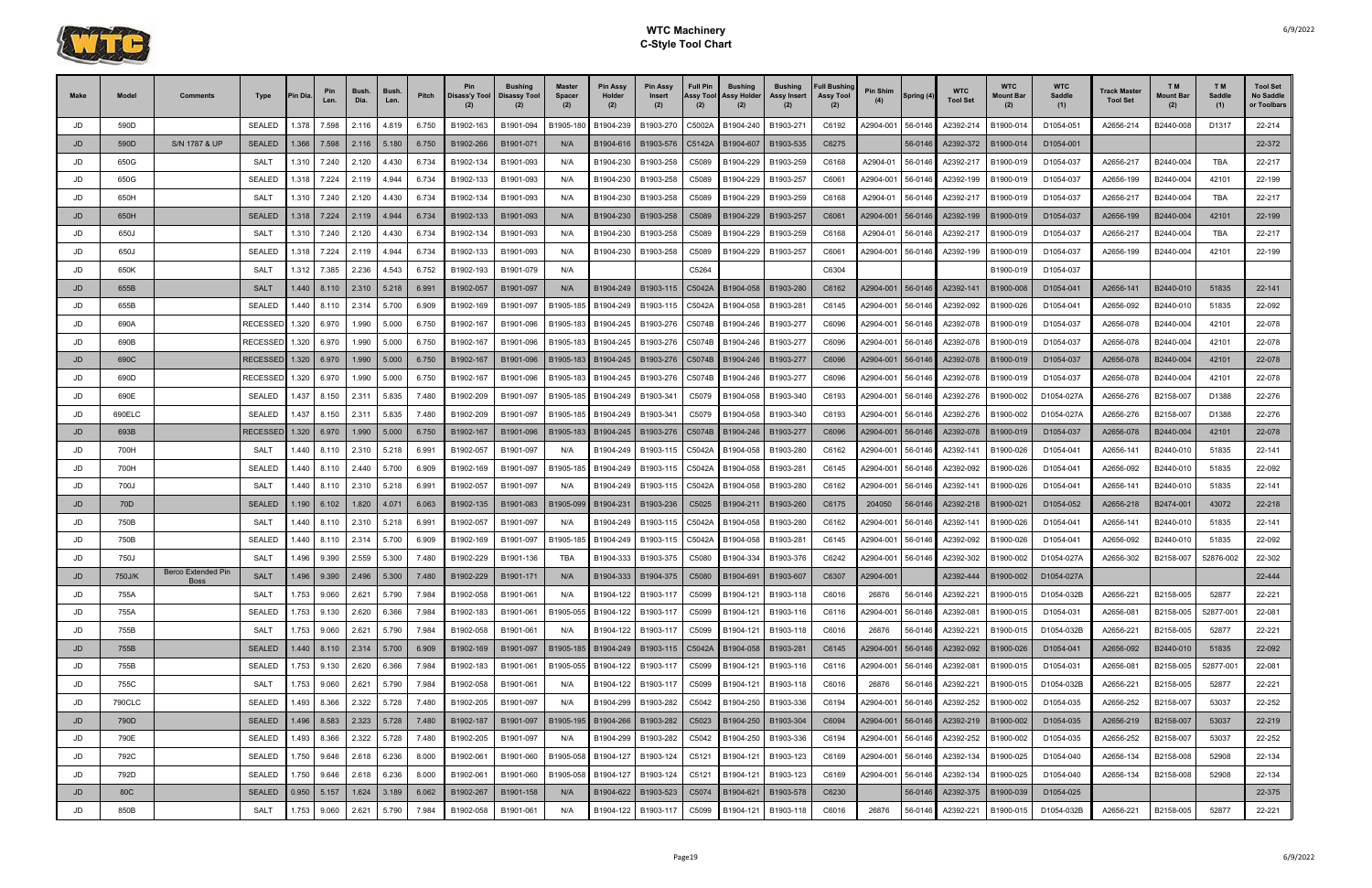

| <b>Make</b>       | Model                        | Comments                   | Type                         | 'in Dia | Pin<br>Len.          | Bush.<br>Dia. | <b>Bush</b><br>Len. | Pitch          | Pin<br>Disass'y Tool   | Bushing<br><b>Disassy Tool</b> | Master<br><b>Spacer</b><br>(2) | <b>Pin Assy</b><br>Holder<br>(2) | <b>Pin Assy</b><br>Insert<br>(2)   | <b>Full Pin</b><br>Assy Tool<br>(2) | <b>Bushing</b><br>Assy Holder<br>(2) | <b>Bushing</b><br>Assy Insert<br>(2) | <b>Full Bushing</b><br><b>Assy Tool</b><br>(2) | <b>Pin Shim</b> | Spring (4)         | <b>WTC</b><br><b>Tool Set</b> | <b>WTC</b><br>Mount Bar<br>(2) | <b>WTC</b><br>Saddle<br>(1) | Track Master<br><b>Tool Set</b> | T M<br><b>Mount Bar</b><br>(2) | T M<br>Saddle<br>(1) | <b>Tool Set</b><br>No Saddle<br>or Toolbars |
|-------------------|------------------------------|----------------------------|------------------------------|---------|----------------------|---------------|---------------------|----------------|------------------------|--------------------------------|--------------------------------|----------------------------------|------------------------------------|-------------------------------------|--------------------------------------|--------------------------------------|------------------------------------------------|-----------------|--------------------|-------------------------------|--------------------------------|-----------------------------|---------------------------------|--------------------------------|----------------------|---------------------------------------------|
| JD                | 850B                         |                            | <b>SEALED</b>                | .753    | 9.130                | 2.620         | 6.366               | 7.984          | B1902-183              | B1901-061                      | B1905-055                      | B1904-122                        | B1903-11                           | C5099                               | B1904-121                            | B1903-116                            | C6116                                          | 42904-001       | 56-0146            | A2392-081                     | B1900-015                      | D1054-031                   | A2656-081                       | B2158-005                      | 52877-00             | 22-081                                      |
| JD                | 850C                         |                            | SALT                         | .753    | 9.060                | 2.621         | 5.790               | 7.984          | B1902-058              | B1901-061                      | N/A                            | B1904-122                        | B1903-117                          | C5099                               | B1904-121                            | B1903-118                            | C6016                                          | 26876           | 56-0146            | A2392-221                     | B1900-015                      | D1054-032B                  | A2656-221                       | B2158-005                      | 52877                | 22-221                                      |
| JD                | 850C                         |                            | <b>SEALED</b>                | 1.753   | 9.130                | 2.620         | 6.366               | 7.984          | B1902-183              | B1901-061                      | B1905-055                      | B1904-122                        | B1903-117                          | C5099                               | B1904-121                            | B1903-116                            | C6116                                          | A2904-001       | 56-0146            | A2392-081                     | B1900-015                      | D1054-031                   | A2656-081                       | B2158-005                      | 52877-001            | 22-081                                      |
| JD                | 850J                         |                            | <b>SALT</b>                  | 1.750   | 10.315               | 2.756         | 5.882               | 8.000          | B1902-230              | B1901-137                      | <b>TBA</b>                     | B1904-335                        | B1903-377                          | C5175                               | B1904-336                            | B1903-378                            | C6240                                          | 42904-001       | 56-0146            | A2392-303                     | B1900-025                      | D1054-040                   | A2656-303                       | B2158-008                      | 52877                | 22-303                                      |
| JD                | 850J/K                       | Berco Extended Pin<br>Boss | <b>SALT</b>                  | 1.750   | 10.315               | 2.756         | 5.882               | 8.000          | B1902-230              | B1901-137                      | N/A                            | B1904-335                        | B1903-377                          | C5175                               | B1904-692                            | B1903-608                            | C6240A                                         | A2904-001       |                    | A2392-445                     | B1900-025                      | D1054-053                   |                                 |                                |                      | 22-445                                      |
| JD                | 890A                         |                            | <b>SEALED</b>                | .878    | 9.902                | 2.811         | 6.968               | 8.500          | B1902-168              | B1901-050                      | B1905-056                      | B1904-247                        | B1903-278                          | C5006                               | B1904-248                            | B1903-279                            | C6006B                                         | N/A             | 56-0146            | A2392-075                     | B1900-009                      | D1096-013                   | A2656-075                       | B2158-006                      | 41955                | 22-075                                      |
| JD                | 892DLC                       |                            | <b>SEALED</b>                | 1.750   | 9.646                | 2.618         | 6.236               | 8.000          | B1902-061              | B1901-060                      | B1905-058                      | B1904-127                        | B1903-124                          | C5121                               | B1904-121                            | B1903-123                            | C6169                                          | A2904-001       | 56-0146            | A2392-134                     | B1900-025                      | D1054-040                   | A2656-134                       | B2158-008                      | 52908                | 22-134                                      |
| JD                | 892E                         |                            | <b>SEALED</b>                | 1.750   | 9.646                | 2.618         | 6.236               | 8.000          | B1902-061              | B1901-060                      | B1905-058                      | B1904-127                        | B1903-124                          | C5121                               | B1904-121                            | B1903-123                            | C6169                                          | 42904-001       | 56-0146            | A2392-134                     | B1900-025                      | D1054-040                   | A2656-134                       | B2158-008                      | 52908                | 22-134                                      |
| JD                | 950J                         |                            | SALT                         | 1.870   | 10.860               | 3.090         | 6.140               | 8.500          | B1902-018              | B1901-026                      | N/A                            | B1904-624                        | B1903-440                          | C5189                               | B1904-623                            | B1903-633                            | C6249                                          |                 | 56-0146            | A2392-376                     | B1900-009                      | D1096-002A                  |                                 | B2158-006                      |                      | 22-376                                      |
| JD                | 950K                         | Berco Extended Pin<br>Boss | SAL <sub>1</sub>             | 1.875   | 10.866               | 3.091         | 6.138               | 8.500          | B1902-018              | B1901-174                      | N/A                            | B1904-742                        | B1903-440                          | C5321                               | B1904-623                            | B1903-633                            | C6249                                          |                 | 56-0150            | A2392-486                     | B1900-009                      | D1096-002A                  |                                 |                                |                      | 22-486                                      |
| JD                | 992E                         |                            | <b>SEALED</b>                | 1.873   | 10.000               | 2.809         | 6.968               | 8.500          | B1902-156              | B1901-062                      | B1905-172                      | B1904-664                        | B1903-440                          | C5087                               | B1904-663                            | B1903-56                             | C6195                                          | 42904-002       | 56-0146            | A2392-202                     | B1900-009                      | D1096-013                   | A2656-202                       | B2158-006                      | D1119-004            | 22-202                                      |
| JD                | EX120                        |                            | <b>SEALED</b>                | 1.319   | 7.008                | 1.984         | 4.540               | 6.750          | B1902-186              | B1901-104                      | N/A                            | B1904-264                        | B1903-113                          | C5002B                              | B1904-238                            | B1903-302                            | C6174                                          | 42904-001       | 56-0146            | A2392-216                     | B1900-014                      | D1054-051                   | A2656-216                       | B2440-008                      | 42101                | 22-216                                      |
| JD                | EX120-2                      |                            | <b>SEALED</b>                | 1.330   | 6.700                | 1.990         | 4.618               | 6.730          | B1902-091              | B1901-129                      | N/A                            | B1904-612                        | B1903-573                          | C5166                               | B1904-611                            | B1903-572                            | C6226                                          |                 | 56-0146            | A2392-369                     | B1900-019                      | D1054-004                   |                                 |                                |                      | 22-369                                      |
| JD                | EX150                        |                            | <b>SEALED</b>                | 1.378   | 7.598                | 2.116         | 4.819               | 6.750          | B1902-163              | B1901-094                      | B1905-180                      | B1904-239                        | B1903-270                          | C5002A                              | B1904-240                            | B1903-27                             | C6192                                          | 42904-001       | 56-0146            | A2392-214                     | B1900-014                      | D1054-051                   | A2656-214                       | B2440-008                      | D1317                | 22-214                                      |
| JD                | JD700H                       | LGP                        | <b>SALT</b>                  | .440    | 8.110                | 2.440         | 5.218               | 6.991          | B1902-057              | B1901-097                      | N/A                            | B1904-249                        | B1903-115                          | C5042A                              | B1904-058                            | B1903-280                            | C6162                                          | 42904-001       | 56-0146            | A2392-141                     | B1900-026                      | D1054-041                   | A2656-141                       | B2440-010                      | 51835                | 22-141                                      |
| JD                | 992D                         |                            | <b>SEALED</b>                | 1.873   | 10.000               | 2.809         | 6.968               | 8.500          | B1902-156              | B1901-062                      | B1905-17                       | B1904-664                        | B1903-440                          | C5087                               | B1904-663                            | B1903-56                             | C6195                                          | 42904-002       | 56-0146            | A2392-202                     | B1900-009                      | D1096-013                   | A2656-202                       | B2158-006                      | D1119-004            | 22-202                                      |
| <b>KOM</b>        | D455A-1                      | S/N 1090-1333              | <b>SALT</b>                  | 2.760   | 14.370               | 4.449         | 9.760               | 12.500         | B1902-245              | B1901-165                      | N/A                            | B1904-448                        | B1903-487                          | C5090                               | B1904-642                            | B1903-588                            | C6140                                          |                 | 56-0150            | A2392-410                     | C1000-005                      | D1092-002                   |                                 |                                |                      | 22-410                                      |
| <b>KOM</b>        | EX1800                       | 133 mm                     | <b>SALT</b>                  | 2.760   | 14.450               | 4.560         | 9.610               | 12.510         | B1902-245              | B1901-152                      | N/A                            | B1904-448                        | B1903-487                          | C5090                               | B1904-479                            | B1903-513                            | C6183                                          |                 | 56-0150            | A2392-314                     | C1000-005                      | D1092-002                   |                                 |                                |                      | 22-314                                      |
| <b>KOM</b>        | PC1800                       | 133 mm                     | <b>SALT</b>                  | 2.760   | 14.450               | 4.560         | 9.610               | 12.510         | B1902-245              | B1901-152                      | N/A                            | B1904-448                        | B1903-487                          | C5090                               | B1904-479                            | B1903-513                            | C6183                                          |                 | 56-0150            | A2392-314                     | C1000-005                      | D1092-002                   |                                 |                                |                      | 22-314                                      |
| KOM               | D120-15                      |                            | <b>SEALED</b>                | 1.988   | 11.300               | 2.854         | 8.110               | 9.000          | B1902-243              | B1901-150                      | N/A                            | B1904-431                        | B1903-471                          | C5055A                              | B1904-432                            | B1903-472                            | C6083                                          |                 | 56-0146            | A2392-398                     | B1900-006                      | D1096-004                   |                                 |                                |                      | 22-398                                      |
| <b>KOM</b>        | D120-18                      |                            | <b>SEALED</b>                | .988    | 11.300               | 2.854         | 8.110               | 9.000          | B1902-243              | B1901-150                      | N/A                            | B1904-431                        | B1903-471                          | C5055A                              | B1904-432                            | B1903-472                            | C6083                                          |                 | 56-0146            | A2392-398                     | B1900-006                      | D1096-004                   |                                 |                                |                      | 22-398                                      |
| <b>KOM</b>        | D120-8                       |                            | <b>SEALED</b>                | 1.988   | 11.300               | 2.854         | 8.110               | 9.000          | B1902-243              | B1901-150                      | N/A                            | B1904-431                        | B1903-471                          | C5055A                              | B1904-432                            | B1903-472                            | C6083                                          |                 | 56-0146            | A2392-398                     | B1900-006                      | D1096-004                   |                                 |                                |                      | 22-398                                      |
| KOM               | D125-18                      |                            | <b>RECESSED</b>              | 1.988   | 11.300 2.854         |               | 8.110               | 9.000          | B1902-243              | B1901-150                      | N/A                            | B1904-431                        | B1903-471                          | C5055A                              | B1904-435                            | B1903-475                            | C6280                                          |                 | 56-0146            | A2392-416                     | B1900-006                      | D1096-004                   |                                 |                                |                      | 22-416                                      |
| <b>KOM</b>        | D <sub>150</sub>             |                            | SALT                         | 1.909   | 11.570               | 3.031         | 7.570               | 9.000          | B1902-050              | B1901-053                      | B1905-048                      | B1904-106                        | B1903-101                          | C5055                               | B1904-105                            | B1903-100                            | C6125                                          | N/A             | 56-0146            | A2392-027                     | B1900-006                      | D1096-010                   | A2656-027                       | B2158-012                      | 42826                | 22-027                                      |
| <b>KOM</b><br>KOM | D150                         | S/N 10263 +                | SAL <sup>-</sup><br>UNSEALED | 1.909   | 11.570               | 3.031         | 7.570               | 9.000          | B1902-050              | B1901-053                      | B1905-048                      | B1904-106                        | B1903-101                          | C5055                               | B1904-105                            | B1903-100                            | C6125                                          | N/A             | 56-0146<br>56-0146 | A2392-027                     | B1900-006                      | D1096-010                   | A2656-027                       | B2158-012                      | 42826                | 22-027<br>22-398                            |
| <b>KOM</b>        | D150-1<br>D <sub>150-1</sub> |                            |                              | 1.988   | 11.299               | 2.854         | 8.110               | 9.000<br>9.000 | B1902-243<br>B1902-033 | B1901-150<br>B1901-074         | N/A<br>N/A                     | B1904-431                        | B1903-471<br>B1904-433   B1903-473 | C5055A<br>C5086                     | B1904-432<br>B1904-434   B1903-474   | B1903-472                            | C6083<br>C6122                                 |                 | ,,,,,,<br>56-0146  | A2392-398<br>A2392-399        | B1900-006<br>B1900-006         | D1096-004<br>D1096-004      |                                 |                                |                      | 22-399                                      |
| KOM               | D <sub>155</sub>             |                            | SALT                         |         | 1.909 11.570 3.031   |               | 7.570               | 9.000          | B1902-050              | B1901-053                      | B1905-048                      | B1904-106                        | B1903-101                          | C5055                               | B1904-105   B1903-100                |                                      | C6125                                          | N/A             | 56-0146            | A2392-027                     | B1900-006                      | D1096-010                   | A2656-027                       | B2158-012                      | 42826                | 22-027                                      |
| <b>KOM</b>        | D155                         | S/N 10263 +                | SALT                         |         | 1.909 11.570 3.031   |               | 7.570               | 9.000          | B1902-050              | B1901-053                      | B1905-048                      | B1904-106                        | B1903-101                          | C5055                               | B1904-105                            | B1903-100                            | C6125                                          | N/A             | 56-0146            | A2392-027                     | B1900-006                      | D1096-010                   | A2656-027                       | B2158-012                      | 42826                | 22-027                                      |
| KOM               | D <sub>155</sub>             |                            | <b>SEALED</b>                |         | 1.988 11.300 2.854   |               | 8.110               | 9.000          | B1902-243              | B1901-150                      | N/A                            | B1904-431                        | B1903-471                          | C5055A                              | B1904-432   B1903-472                |                                      | C6083                                          |                 | 56-0146            | A2392-398                     | B1900-006                      | D1096-004                   |                                 |                                |                      | 22-398                                      |
| <b>KOM</b>        | D155-1                       | S/N 6843 & UP              |                              |         |                      |               | 8.267               | 9.000          | B1902-033              | B1901-074                      | N/A                            |                                  | B1904-433   B1903-473              | C5086                               | B1904-434 B1903-474                  |                                      | C6122                                          |                 | 56-0146            | A2392-399                     | B1900-006                      | D1096-004                   |                                 |                                |                      | 22-399                                      |
| KOM               | D155-1                       | S/N 19065 & UP             | SALT                         |         | 1.909 11.574 3.110   |               | 7.398               | 9.000          | B1902-105              | B1901-006                      | N/A                            | B1904-436                        | B1903-476                          |                                     | C5087B B1904-437                     | B1903-477                            | C6139                                          |                 | 56-0146            | A2392-402                     | B1900-006                      | D1096-004                   |                                 |                                |                      | 22-402                                      |
| <b>KOM</b>        | D155-1                       | S/N 10263-19064            | <b>SEALED</b>                |         | 1.907 11.575 3.110   |               | 7.571               | 9.000          | B1902-084              | B1901-072                      | N/A                            | B1904-636                        | B1903-120                          | C5087A                              | B1904-635   B1903-477                |                                      | C6124                                          |                 | 56-0146            | A2392-400                     | B1900-006                      | D1096-004                   |                                 |                                |                      | 22-400                                      |
| KOM               | D155-1                       | S/N 6842 & DN              | JNSEALED                     |         | 1.988 11.299 2.854   |               | 8.110               | 9.000          | B1902-243              | B1901-150                      | N/A                            | B1904-431                        | B1903-471                          | C5055A                              | B1904-432   B1903-472                |                                      | C6083                                          |                 | 56-0146            | A2392-398                     | B1900-006                      | D1096-004                   |                                 |                                |                      | 22-398                                      |
| <b>KOM</b>        | D155A                        |                            | SALT                         |         | $1.909$ 11.570 3.031 |               | 7.570               | 9.000          | B1902-050              | B1901-053                      | B1905-048                      | B1904-106                        | B1903-101                          | C5055                               |                                      | B1904-105   B1903-100                | C6125                                          | N/A             | 56-0146            | A2392-027                     | B1900-006                      | D1096-010                   | A2656-027                       | B2158-012                      | 42826                | 22-027                                      |
| <b>KOM</b>        | D155A-1                      | S/N 2540-10262             | <b>SEALED</b>                |         | 1.909 11.300 3.011   |               | 7.540               | 9.000          | B1902-085              | B1901-026                      | N/A                            | B1904-638                        | B1903-476                          | C5055B                              | B1904-637                            | B1903-587                            | C6123                                          |                 | 56-0146            | A2392-401                     | B1900-006                      | D1096-004                   |                                 |                                |                      | 22-401                                      |
| KOM               | D155A-2                      |                            | SALT                         |         | 1.909 11.574 3.110   |               | 7.398               | 9.000          | B1902-105              | B1901-006                      | N/A                            | B1904-436                        | B1903-476 C5087B                   |                                     | B1904-437 B1903-477                  |                                      | C6139                                          |                 | 56-0146            | A2392-402                     | B1900-006                      | D1096-004                   |                                 |                                |                      | 22-402                                      |
| KOM               | D155AX-6                     |                            | SALT                         |         | 1.933 11.417         | 3.051         | 7.402               | 9.055          | B1902-243              | B1901-202                      | N/A                            | B1904-431                        | B1903-613                          | C5286                               | B1904-707                            | D1903-614                            | C6315                                          | A2904-003       | 56-0146            | A2392-455                     | B1900-046                      | D1096-004                   |                                 |                                |                      | 22-455                                      |
| KOM               | D <sub>20</sub>              |                            | <b>DRY</b>                   |         | $0.945$ 5.630        | 1.614         | 3.185               | 5.310          | B1902-089              | B1901-077                      | B1905-071                      |                                  | B1904-170   B1903-169              |                                     | C5123 B1904-171 B1903-171            |                                      | C6172                                          | N/A             | 56-0146            | A2392-003                     | B1900-028                      | D1054-042                   | A2656-003                       | B2546-002   D1281-006          |                      | 22-003                                      |
|                   |                              |                            |                              |         |                      |               |                     |                |                        |                                |                                |                                  |                                    |                                     |                                      |                                      |                                                |                 |                    |                               |                                |                             |                                 |                                |                      |                                             |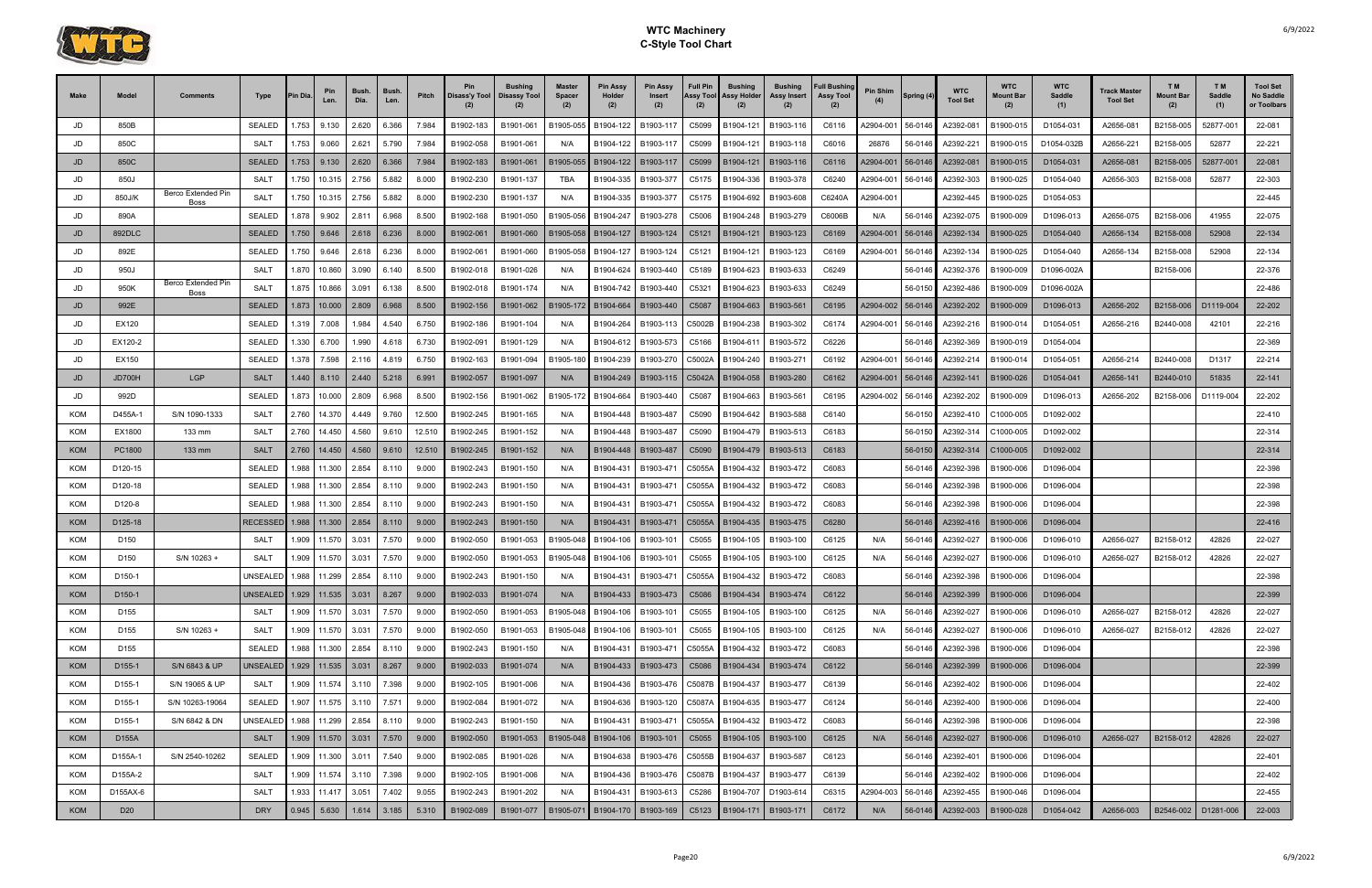

| <b>KOM</b><br><b>CURRENT</b><br>D1054-042<br>A2656-060<br>D <sub>20</sub><br><b>SALT</b><br>0.945<br>5.550<br>1.600<br>3.020<br>5.310<br>B1902-088<br>B1901-077<br>B1905-07<br>B1904-170<br>B1903-168<br>B1904-17<br>B1903-170<br>C6115A<br>56-0146<br>A2392-060<br>B1900-028<br>B2546-002<br>D1281-006<br>C5123<br>N/A<br><b>KOM</b><br>D21<br><b>DRY</b><br>0.945<br>5.630<br>1.614<br>3.185<br>5.310<br>B1902-089<br>B1901-077<br>B1905-07<br>B1904-170<br>B1903-169<br>C5123<br>B1904-171<br>B1903-17<br>C6172<br>56-0146<br>A2392-003<br>B1900-028<br>D1054-042<br>A2656-003<br>B2546-002<br>D1281-006<br>N/A<br><b>CURRENT</b><br><b>KOM</b><br><b>SALT</b><br>0.945<br>5.550<br>1.600<br>3.020<br>5.310<br>B1902-088<br>B1901-077<br>B1905-07<br>B1904-170<br>B1903-168<br>B1903-170<br>C6115A<br>A2392-060<br>B1900-028<br>D1054-042<br>A2656-060<br>B2546-002<br>D1281-006<br>D <sub>21</sub><br>C5123<br>B1904-171<br>56-0146<br>N/A<br><b>KOM</b><br>D <sub>250</sub><br>RECESSE<br>2.165<br>12.323<br>3.110<br>9.016<br>10.250<br>B1902-244<br>B1901-151<br>B1903-478<br>B1903-479<br>C6075<br>56-0146<br>A2392-404<br>B1900-007<br>D1092-008<br>B1904-438<br>C5054<br>B1904-439<br>N/A<br><b>KOM</b><br>D275A-2<br>8.195<br>10.250<br>B1901-078<br>B1903-210<br>B1903-215<br>C6160<br>42904-003<br>A2392-035<br>B1900-007<br>A2656-035<br>B2158-018<br>D1281-011<br>SALT<br>2.240<br>12.610<br>3.648<br>B1902-110<br>B1904-191<br>C5063A<br>B1904-197<br>56-0146<br>D1092-003<br>N/A<br><b>KOM</b><br>S/N 15008 +<br>1.772<br>3.716<br><b>SEALED</b><br>.102<br>6.063<br>B1902-036<br>B1901-040<br>B1905-035<br>B1904-080<br>B1903-079<br>C5057<br>B1904-079<br>B1903-078<br>C6078A<br>B1927-002<br>56-0146<br>A2392-038<br>B1900-021<br>D1054-025<br>2656-038<br>B2543-002<br>43072<br>D <sub>30</sub><br>6.693<br><b>KOM</b><br>D30-12<br>S/N 5016 & UF<br><b>SEALED</b><br>1.102<br>6.594<br>1.772<br>3.716<br>6.063<br>B1902-036<br>B1901-040<br>B1904-080<br>B1903-079<br>B1903-078<br>C6078A<br>A2392-038<br>B1900-021<br>D1054-025<br>A2656-038<br>B2543-002<br>43072<br>B1905-035<br>C5057<br>B1904-079<br>B1927-002<br>56-0146<br><b>KOM</b><br>1.772<br>3.716<br>43072<br>D30-15<br>S/N 5016 & UP<br><b>SEALED</b><br>1.102<br>6.594<br>6.063<br>B1902-036<br>B1901-040<br>B1905-035<br>B1904-080<br>B1903-079<br>B1903-078<br>C6078A<br>56-0146<br>A2392-038<br>B1900-021<br>D1054-025<br>A2656-038<br>B2543-002<br>C5057<br>B1904-079<br>B1927-002<br>1.772<br>3.716<br>D1054-025<br><b>KOM</b><br>D30-8<br>S/N 5016 & UP<br>SEALED<br>.102<br>6.594<br>6.063<br>B1902-036<br>B1901-040<br>B1905-035<br>B1904-080<br>B1903-079<br>C5057<br>B1904-079<br>B1903-078<br>C6078A<br>A2392-038<br>B1900-021<br>A2656-038<br>B2543-002<br>43072<br>B1927-002<br>56-0146<br><b>KOM</b><br>D30A<br><b>SEALED</b><br>1.102<br>6.594<br>3.716<br>6.063<br>B1902-036<br>B1901-040<br>B1904-080<br>B1903-079<br>B1903-078<br>C6078A<br>B1927-002<br>A2392-038<br>B1900-021<br>D1054-025<br>A2656-038<br>B2543-002<br>43072<br>1.772<br>B1905-035<br>C5057<br>B1904-079<br>56-0146<br><b>KOM</b><br>D30S-15<br>S/N 5016 & UF<br><b>SEALED</b><br>1.772<br>3.716<br>6.063<br>B1903-079<br>B1903-078<br>A2656-038<br>B2543-002<br>43072<br>.102<br>6.594<br>B1902-036<br>B1901-040<br>B1905-035<br>B1904-080<br>C5057<br>B1904-079<br>C6078A<br>B1927-002<br>A2392-038<br>B1900-021<br>D1054-025<br>56-0146<br><b>KOM</b><br><b>CURRENT</b><br>3.634<br>1.102<br>1.850<br>6.063<br>A2392-063<br>B1900-021<br>D1054-025<br>A2656-063<br>43072<br>D31<br><b>SALT</b><br>6.693<br>B1902-091<br>B1901-039<br>B1905-072<br>B1904-172<br>B1903-172<br>C5058<br>B1904-174<br>B1903-175<br>C6143<br>204050<br>56-0146<br>B2543-002<br><b>KOM</b><br><b>NEW</b><br><b>JNSEALE</b><br>1.820<br>4.290<br>D1054-025<br>B2543-002<br>43072<br>D31<br>1.180<br>6.690<br>6.060<br>B1902-094<br>B1901-039<br>B1905-07<br>B1904-173<br>B1903-174<br>C5069<br>B1904-175<br>B1903-179<br>C6018<br>42904-001<br>56-0146<br>A2392-168<br>B1900-021<br>A2656-168<br>KOM<br>D31-15<br><b>SEALED</b><br>.102<br>6.594<br>1.772<br>3.716<br>6.063<br>B1902-036<br>B1901-040<br>B1905-035<br>B1904-080<br>B1903-079<br>B1904-079<br>B1903-078<br>C6078A<br>B1927-002<br>56-0146<br>A2392-038<br>B1900-021<br>D1054-025<br>A2656-038<br>B2543-002<br>43072<br>C5057<br><b>KOM</b><br>1.850<br>3.634<br>6.063<br>D1054-025<br>43072<br>SALT<br>B1901-039<br>B1904-172<br>B1903-172<br>C5058<br>B1903-175<br>C6143<br>204050<br>A2392-063<br>B1900-021<br>A2656-063<br>B2543-002<br>D31-16<br>.102<br>6.693<br>B1902-091<br>B1905-072<br>B1904-174<br>56-0146<br><b>KOM</b><br>S/N 25001 +<br>D31-16<br><b>SEALED</b><br>1.102<br>6.693<br>1.772<br>3.716<br>6.063<br>B1902-036<br>B1901-040<br>B1904-080<br>B1903-079<br>B1903-078<br>C6078A<br>B1927-002<br>56-0146<br>A2392-038<br>B1900-021<br>D1054-025<br>2656-038<br>B2543-002<br>43072<br>B1905-035<br>C5057<br>B1904-079<br>KOM<br>D31-5<br>S/N 15008 +<br><b>SEALED</b><br>1.102<br>1.772<br>3.716<br>6.063<br>B1902-036<br>B1901-040<br>B1904-080<br>B1903-079<br>B1904-079<br>B1903-078<br>C6078A<br>B1927-002<br>56-0146<br>A2392-038<br>B1900-021<br>D1054-025<br>2656-038<br>B2543-002<br>43072<br>6.693<br>B1905-035<br>C5057<br><b>KOM</b><br>43072<br>D31E<br>SALT<br>1.850<br>3.634<br>6.063<br>C6143<br>B1900-021<br>D1054-025<br>A2656-156<br>B2474-001<br>.102<br>6.693<br>B1902-091<br>B1901-039<br>B1905-072<br>B1904-172<br>B1903-172<br>C5058<br>B1904-174<br>B1903-175<br>204050<br>56-0146<br>A2392-156<br><b>KOM</b><br><b>SEALED</b><br>.102<br>6.063<br>B1903-078<br>A2656-038<br>B2543-002<br>43072<br>D31E-12<br>6.594<br>1.772<br>3.716<br>B1902-036<br>B1901-040<br>B1905-035<br>B1904-080<br>B1903-079<br>C5057<br>C6078A<br>B1927-002<br>56-0146<br>A2392-038<br>B1900-021<br>D1054-025<br>B1904-079<br><b>KOM</b><br>D <sub>31</sub> P<br><b>SALT</b><br>1.102<br>1.850<br>3.634<br>6.063<br>B1902-091<br>B1901-039<br>B1904-172<br>B1903-172<br>B1903-175<br>C6143<br>56-0146<br>A2392-063<br>B1900-021<br>D1054-025<br>A2656-063<br>B2543-002<br>43072<br>6.693<br>B1905-072<br>C5058<br>B1904-174<br>204050<br><b>NEW</b><br>4.290<br>C6018<br>43072<br><b>KOM</b><br>D31P<br>JNSEALEI<br>1.180<br>6.690<br>1.820<br>6.060<br>B1902-094<br>B1901-039<br>B1905-07<br>B1904-173<br>B1903-174<br>C5069<br>B1903-179<br>42904-001<br>56-0146<br>A2392-168<br>B1900-021<br>D1054-025<br>A2656-168<br>B2543-002<br>B1904-175<br><b>KOM</b><br>1.850<br>43072<br>22-156<br>D31P-20<br>1.102<br>3.634<br>6.063<br>B1902-091<br>B1901-039<br>B1903-172<br>B1903-175<br>A2392-156<br>B1900-021<br>D1054-025<br>A2656-156<br>B2474-001<br>SALT<br>6.693<br>B1905-072<br>B1904-172<br>C5058<br>B1904-174<br>C6143<br>204050<br>56-0146<br><b>KOM</b><br>1.850<br>3.634<br>B1903-172<br>A2392-063<br>B1900-021<br>D1054-025<br>A2656-063<br>B2543-002<br>43072<br>22-063<br>D31PL<br><b>SALT</b><br>1.102<br>6.063<br>B1902-091<br>B1901-039<br>B1905-072<br>B1904-172<br>B1904-174<br>B1903-175<br>C6143<br>204050<br>56-0146<br>6.693<br>C5058<br><b>KOM</b><br>3.634<br>S/N 29001 & UP<br><b>SALT</b><br>1.102<br>6.693<br>1.850<br>6.063<br>B1902-091<br>B1901-039<br>B1904-172<br>B1903-172<br>B1903-175<br>C6143<br>56-0146<br>A2392-063<br>B1900-021<br>D1054-025<br>A2656-063<br>B2543-002<br>43072<br>22-063<br>D31PLL<br>B1905-072<br>C <sub>5058</sub><br>B1904-174<br>204050 | <b>Make</b><br>Model | <b>Comments</b> | Type | 'in Dia | Pin<br>Len. | <b>Bush</b><br>Dia. | Bush.<br>Len. | Pitch | <b>Pin</b><br>Disass'y Tool | <b>Bushing</b><br><b>Disassy Tool</b> | <b>Master</b><br><b>Spacer</b><br>(2) | Pin Assy<br>Holder<br>(2) | <b>Pin Assy</b><br>Insert<br>(2) | <b>Full Pin</b><br>Assy Tool<br>(2) | <b>Bushing</b><br>Assy Holder<br>(2) | <b>Bushing</b><br>Assy Insert | <b>Full Bushing</b><br><b>Assy Tool</b><br>(2) | <b>Pin Shim</b> | Spring (4) | <b>WTC</b><br><b>Tool Set</b> | <b>WTC</b><br>Mount Bar | <b>WTC</b><br><b>Saddle</b><br>(1) | Track Master<br><b>Tool Set</b> | T <sub>M</sub><br>Mount Bar<br>(2) | T M<br>Saddle<br>(1) | <b>Tool Set</b><br>No Saddle<br>or Toolbars |
|--------------------------------------------------------------------------------------------------------------------------------------------------------------------------------------------------------------------------------------------------------------------------------------------------------------------------------------------------------------------------------------------------------------------------------------------------------------------------------------------------------------------------------------------------------------------------------------------------------------------------------------------------------------------------------------------------------------------------------------------------------------------------------------------------------------------------------------------------------------------------------------------------------------------------------------------------------------------------------------------------------------------------------------------------------------------------------------------------------------------------------------------------------------------------------------------------------------------------------------------------------------------------------------------------------------------------------------------------------------------------------------------------------------------------------------------------------------------------------------------------------------------------------------------------------------------------------------------------------------------------------------------------------------------------------------------------------------------------------------------------------------------------------------------------------------------------------------------------------------------------------------------------------------------------------------------------------------------------------------------------------------------------------------------------------------------------------------------------------------------------------------------------------------------------------------------------------------------------------------------------------------------------------------------------------------------------------------------------------------------------------------------------------------------------------------------------------------------------------------------------------------------------------------------------------------------------------------------------------------------------------------------------------------------------------------------------------------------------------------------------------------------------------------------------------------------------------------------------------------------------------------------------------------------------------------------------------------------------------------------------------------------------------------------------------------------------------------------------------------------------------------------------------------------------------------------------------------------------------------------------------------------------------------------------------------------------------------------------------------------------------------------------------------------------------------------------------------------------------------------------------------------------------------------------------------------------------------------------------------------------------------------------------------------------------------------------------------------------------------------------------------------------------------------------------------------------------------------------------------------------------------------------------------------------------------------------------------------------------------------------------------------------------------------------------------------------------------------------------------------------------------------------------------------------------------------------------------------------------------------------------------------------------------------------------------------------------------------------------------------------------------------------------------------------------------------------------------------------------------------------------------------------------------------------------------------------------------------------------------------------------------------------------------------------------------------------------------------------------------------------------------------------------------------------------------------------------------------------------------------------------------------------------------------------------------------------------------------------------------------------------------------------------------------------------------------------------------------------------------------------------------------------------------------------------------------------------------------------------------------------------------------------------------------------------------------------------------------------------------------------------------------------------------------------------------------------------------------------------------------------------------------------------------------------------------------------------------------------------------------------------------------------------------------------------------------------------------------------------------------------------------------------------------------------------------------------------------------------------------------------------------------------------------------------------------------------------------------------------------------------------------------------------------------------------------------------------------------------------------------------------------------------------------------------------------------------------------------------------------------------------------------------------------------------------------------------------------------------------------------------------------------------------------------------------------------------------------------------------------------------------------------------------------------------------------------------------------------------------------------------------------------------------------------------------------------------------------------------------------------------------------------------------------------------------------------------------------------------------------------------------------------------------------------------------------------------------------------------------------------------------------------------------------------------------------------------------------------------------------------------------------------------------------------------------------------------------------------------------------------------------------------------------------------------------------------------------------------------------------------------------------------------------------------------------------------------|----------------------|-----------------|------|---------|-------------|---------------------|---------------|-------|-----------------------------|---------------------------------------|---------------------------------------|---------------------------|----------------------------------|-------------------------------------|--------------------------------------|-------------------------------|------------------------------------------------|-----------------|------------|-------------------------------|-------------------------|------------------------------------|---------------------------------|------------------------------------|----------------------|---------------------------------------------|
|                                                                                                                                                                                                                                                                                                                                                                                                                                                                                                                                                                                                                                                                                                                                                                                                                                                                                                                                                                                                                                                                                                                                                                                                                                                                                                                                                                                                                                                                                                                                                                                                                                                                                                                                                                                                                                                                                                                                                                                                                                                                                                                                                                                                                                                                                                                                                                                                                                                                                                                                                                                                                                                                                                                                                                                                                                                                                                                                                                                                                                                                                                                                                                                                                                                                                                                                                                                                                                                                                                                                                                                                                                                                                                                                                                                                                                                                                                                                                                                                                                                                                                                                                                                                                                                                                                                                                                                                                                                                                                                                                                                                                                                                                                                                                                                                                                                                                                                                                                                                                                                                                                                                                                                                                                                                                                                                                                                                                                                                                                                                                                                                                                                                                                                                                                                                                                                                                                                                                                                                                                                                                                                                                                                                                                                                                                                                                                                                                                                                                                                                                                                                                                                                                                                                                                                                                                                                                                                                                                                                                                                                                                                                                                                                                                                                                                                                                                                                                                                  |                      |                 |      |         |             |                     |               |       |                             |                                       |                                       |                           |                                  |                                     |                                      |                               |                                                |                 |            |                               |                         |                                    |                                 |                                    |                      | 22-060                                      |
|                                                                                                                                                                                                                                                                                                                                                                                                                                                                                                                                                                                                                                                                                                                                                                                                                                                                                                                                                                                                                                                                                                                                                                                                                                                                                                                                                                                                                                                                                                                                                                                                                                                                                                                                                                                                                                                                                                                                                                                                                                                                                                                                                                                                                                                                                                                                                                                                                                                                                                                                                                                                                                                                                                                                                                                                                                                                                                                                                                                                                                                                                                                                                                                                                                                                                                                                                                                                                                                                                                                                                                                                                                                                                                                                                                                                                                                                                                                                                                                                                                                                                                                                                                                                                                                                                                                                                                                                                                                                                                                                                                                                                                                                                                                                                                                                                                                                                                                                                                                                                                                                                                                                                                                                                                                                                                                                                                                                                                                                                                                                                                                                                                                                                                                                                                                                                                                                                                                                                                                                                                                                                                                                                                                                                                                                                                                                                                                                                                                                                                                                                                                                                                                                                                                                                                                                                                                                                                                                                                                                                                                                                                                                                                                                                                                                                                                                                                                                                                                  |                      |                 |      |         |             |                     |               |       |                             |                                       |                                       |                           |                                  |                                     |                                      |                               |                                                |                 |            |                               |                         |                                    |                                 |                                    |                      | 22-003                                      |
|                                                                                                                                                                                                                                                                                                                                                                                                                                                                                                                                                                                                                                                                                                                                                                                                                                                                                                                                                                                                                                                                                                                                                                                                                                                                                                                                                                                                                                                                                                                                                                                                                                                                                                                                                                                                                                                                                                                                                                                                                                                                                                                                                                                                                                                                                                                                                                                                                                                                                                                                                                                                                                                                                                                                                                                                                                                                                                                                                                                                                                                                                                                                                                                                                                                                                                                                                                                                                                                                                                                                                                                                                                                                                                                                                                                                                                                                                                                                                                                                                                                                                                                                                                                                                                                                                                                                                                                                                                                                                                                                                                                                                                                                                                                                                                                                                                                                                                                                                                                                                                                                                                                                                                                                                                                                                                                                                                                                                                                                                                                                                                                                                                                                                                                                                                                                                                                                                                                                                                                                                                                                                                                                                                                                                                                                                                                                                                                                                                                                                                                                                                                                                                                                                                                                                                                                                                                                                                                                                                                                                                                                                                                                                                                                                                                                                                                                                                                                                                                  |                      |                 |      |         |             |                     |               |       |                             |                                       |                                       |                           |                                  |                                     |                                      |                               |                                                |                 |            |                               |                         |                                    |                                 |                                    |                      | 22-060                                      |
|                                                                                                                                                                                                                                                                                                                                                                                                                                                                                                                                                                                                                                                                                                                                                                                                                                                                                                                                                                                                                                                                                                                                                                                                                                                                                                                                                                                                                                                                                                                                                                                                                                                                                                                                                                                                                                                                                                                                                                                                                                                                                                                                                                                                                                                                                                                                                                                                                                                                                                                                                                                                                                                                                                                                                                                                                                                                                                                                                                                                                                                                                                                                                                                                                                                                                                                                                                                                                                                                                                                                                                                                                                                                                                                                                                                                                                                                                                                                                                                                                                                                                                                                                                                                                                                                                                                                                                                                                                                                                                                                                                                                                                                                                                                                                                                                                                                                                                                                                                                                                                                                                                                                                                                                                                                                                                                                                                                                                                                                                                                                                                                                                                                                                                                                                                                                                                                                                                                                                                                                                                                                                                                                                                                                                                                                                                                                                                                                                                                                                                                                                                                                                                                                                                                                                                                                                                                                                                                                                                                                                                                                                                                                                                                                                                                                                                                                                                                                                                                  |                      |                 |      |         |             |                     |               |       |                             |                                       |                                       |                           |                                  |                                     |                                      |                               |                                                |                 |            |                               |                         |                                    |                                 |                                    |                      | 22-404                                      |
|                                                                                                                                                                                                                                                                                                                                                                                                                                                                                                                                                                                                                                                                                                                                                                                                                                                                                                                                                                                                                                                                                                                                                                                                                                                                                                                                                                                                                                                                                                                                                                                                                                                                                                                                                                                                                                                                                                                                                                                                                                                                                                                                                                                                                                                                                                                                                                                                                                                                                                                                                                                                                                                                                                                                                                                                                                                                                                                                                                                                                                                                                                                                                                                                                                                                                                                                                                                                                                                                                                                                                                                                                                                                                                                                                                                                                                                                                                                                                                                                                                                                                                                                                                                                                                                                                                                                                                                                                                                                                                                                                                                                                                                                                                                                                                                                                                                                                                                                                                                                                                                                                                                                                                                                                                                                                                                                                                                                                                                                                                                                                                                                                                                                                                                                                                                                                                                                                                                                                                                                                                                                                                                                                                                                                                                                                                                                                                                                                                                                                                                                                                                                                                                                                                                                                                                                                                                                                                                                                                                                                                                                                                                                                                                                                                                                                                                                                                                                                                                  |                      |                 |      |         |             |                     |               |       |                             |                                       |                                       |                           |                                  |                                     |                                      |                               |                                                |                 |            |                               |                         |                                    |                                 |                                    |                      | 22-035                                      |
|                                                                                                                                                                                                                                                                                                                                                                                                                                                                                                                                                                                                                                                                                                                                                                                                                                                                                                                                                                                                                                                                                                                                                                                                                                                                                                                                                                                                                                                                                                                                                                                                                                                                                                                                                                                                                                                                                                                                                                                                                                                                                                                                                                                                                                                                                                                                                                                                                                                                                                                                                                                                                                                                                                                                                                                                                                                                                                                                                                                                                                                                                                                                                                                                                                                                                                                                                                                                                                                                                                                                                                                                                                                                                                                                                                                                                                                                                                                                                                                                                                                                                                                                                                                                                                                                                                                                                                                                                                                                                                                                                                                                                                                                                                                                                                                                                                                                                                                                                                                                                                                                                                                                                                                                                                                                                                                                                                                                                                                                                                                                                                                                                                                                                                                                                                                                                                                                                                                                                                                                                                                                                                                                                                                                                                                                                                                                                                                                                                                                                                                                                                                                                                                                                                                                                                                                                                                                                                                                                                                                                                                                                                                                                                                                                                                                                                                                                                                                                                                  |                      |                 |      |         |             |                     |               |       |                             |                                       |                                       |                           |                                  |                                     |                                      |                               |                                                |                 |            |                               |                         |                                    |                                 |                                    |                      | 22-038                                      |
|                                                                                                                                                                                                                                                                                                                                                                                                                                                                                                                                                                                                                                                                                                                                                                                                                                                                                                                                                                                                                                                                                                                                                                                                                                                                                                                                                                                                                                                                                                                                                                                                                                                                                                                                                                                                                                                                                                                                                                                                                                                                                                                                                                                                                                                                                                                                                                                                                                                                                                                                                                                                                                                                                                                                                                                                                                                                                                                                                                                                                                                                                                                                                                                                                                                                                                                                                                                                                                                                                                                                                                                                                                                                                                                                                                                                                                                                                                                                                                                                                                                                                                                                                                                                                                                                                                                                                                                                                                                                                                                                                                                                                                                                                                                                                                                                                                                                                                                                                                                                                                                                                                                                                                                                                                                                                                                                                                                                                                                                                                                                                                                                                                                                                                                                                                                                                                                                                                                                                                                                                                                                                                                                                                                                                                                                                                                                                                                                                                                                                                                                                                                                                                                                                                                                                                                                                                                                                                                                                                                                                                                                                                                                                                                                                                                                                                                                                                                                                                                  |                      |                 |      |         |             |                     |               |       |                             |                                       |                                       |                           |                                  |                                     |                                      |                               |                                                |                 |            |                               |                         |                                    |                                 |                                    |                      | 22-038                                      |
|                                                                                                                                                                                                                                                                                                                                                                                                                                                                                                                                                                                                                                                                                                                                                                                                                                                                                                                                                                                                                                                                                                                                                                                                                                                                                                                                                                                                                                                                                                                                                                                                                                                                                                                                                                                                                                                                                                                                                                                                                                                                                                                                                                                                                                                                                                                                                                                                                                                                                                                                                                                                                                                                                                                                                                                                                                                                                                                                                                                                                                                                                                                                                                                                                                                                                                                                                                                                                                                                                                                                                                                                                                                                                                                                                                                                                                                                                                                                                                                                                                                                                                                                                                                                                                                                                                                                                                                                                                                                                                                                                                                                                                                                                                                                                                                                                                                                                                                                                                                                                                                                                                                                                                                                                                                                                                                                                                                                                                                                                                                                                                                                                                                                                                                                                                                                                                                                                                                                                                                                                                                                                                                                                                                                                                                                                                                                                                                                                                                                                                                                                                                                                                                                                                                                                                                                                                                                                                                                                                                                                                                                                                                                                                                                                                                                                                                                                                                                                                                  |                      |                 |      |         |             |                     |               |       |                             |                                       |                                       |                           |                                  |                                     |                                      |                               |                                                |                 |            |                               |                         |                                    |                                 |                                    |                      | 22-038                                      |
|                                                                                                                                                                                                                                                                                                                                                                                                                                                                                                                                                                                                                                                                                                                                                                                                                                                                                                                                                                                                                                                                                                                                                                                                                                                                                                                                                                                                                                                                                                                                                                                                                                                                                                                                                                                                                                                                                                                                                                                                                                                                                                                                                                                                                                                                                                                                                                                                                                                                                                                                                                                                                                                                                                                                                                                                                                                                                                                                                                                                                                                                                                                                                                                                                                                                                                                                                                                                                                                                                                                                                                                                                                                                                                                                                                                                                                                                                                                                                                                                                                                                                                                                                                                                                                                                                                                                                                                                                                                                                                                                                                                                                                                                                                                                                                                                                                                                                                                                                                                                                                                                                                                                                                                                                                                                                                                                                                                                                                                                                                                                                                                                                                                                                                                                                                                                                                                                                                                                                                                                                                                                                                                                                                                                                                                                                                                                                                                                                                                                                                                                                                                                                                                                                                                                                                                                                                                                                                                                                                                                                                                                                                                                                                                                                                                                                                                                                                                                                                                  |                      |                 |      |         |             |                     |               |       |                             |                                       |                                       |                           |                                  |                                     |                                      |                               |                                                |                 |            |                               |                         |                                    |                                 |                                    |                      | 22-038                                      |
|                                                                                                                                                                                                                                                                                                                                                                                                                                                                                                                                                                                                                                                                                                                                                                                                                                                                                                                                                                                                                                                                                                                                                                                                                                                                                                                                                                                                                                                                                                                                                                                                                                                                                                                                                                                                                                                                                                                                                                                                                                                                                                                                                                                                                                                                                                                                                                                                                                                                                                                                                                                                                                                                                                                                                                                                                                                                                                                                                                                                                                                                                                                                                                                                                                                                                                                                                                                                                                                                                                                                                                                                                                                                                                                                                                                                                                                                                                                                                                                                                                                                                                                                                                                                                                                                                                                                                                                                                                                                                                                                                                                                                                                                                                                                                                                                                                                                                                                                                                                                                                                                                                                                                                                                                                                                                                                                                                                                                                                                                                                                                                                                                                                                                                                                                                                                                                                                                                                                                                                                                                                                                                                                                                                                                                                                                                                                                                                                                                                                                                                                                                                                                                                                                                                                                                                                                                                                                                                                                                                                                                                                                                                                                                                                                                                                                                                                                                                                                                                  |                      |                 |      |         |             |                     |               |       |                             |                                       |                                       |                           |                                  |                                     |                                      |                               |                                                |                 |            |                               |                         |                                    |                                 |                                    |                      | 22-038                                      |
|                                                                                                                                                                                                                                                                                                                                                                                                                                                                                                                                                                                                                                                                                                                                                                                                                                                                                                                                                                                                                                                                                                                                                                                                                                                                                                                                                                                                                                                                                                                                                                                                                                                                                                                                                                                                                                                                                                                                                                                                                                                                                                                                                                                                                                                                                                                                                                                                                                                                                                                                                                                                                                                                                                                                                                                                                                                                                                                                                                                                                                                                                                                                                                                                                                                                                                                                                                                                                                                                                                                                                                                                                                                                                                                                                                                                                                                                                                                                                                                                                                                                                                                                                                                                                                                                                                                                                                                                                                                                                                                                                                                                                                                                                                                                                                                                                                                                                                                                                                                                                                                                                                                                                                                                                                                                                                                                                                                                                                                                                                                                                                                                                                                                                                                                                                                                                                                                                                                                                                                                                                                                                                                                                                                                                                                                                                                                                                                                                                                                                                                                                                                                                                                                                                                                                                                                                                                                                                                                                                                                                                                                                                                                                                                                                                                                                                                                                                                                                                                  |                      |                 |      |         |             |                     |               |       |                             |                                       |                                       |                           |                                  |                                     |                                      |                               |                                                |                 |            |                               |                         |                                    |                                 |                                    |                      | 22-038                                      |
|                                                                                                                                                                                                                                                                                                                                                                                                                                                                                                                                                                                                                                                                                                                                                                                                                                                                                                                                                                                                                                                                                                                                                                                                                                                                                                                                                                                                                                                                                                                                                                                                                                                                                                                                                                                                                                                                                                                                                                                                                                                                                                                                                                                                                                                                                                                                                                                                                                                                                                                                                                                                                                                                                                                                                                                                                                                                                                                                                                                                                                                                                                                                                                                                                                                                                                                                                                                                                                                                                                                                                                                                                                                                                                                                                                                                                                                                                                                                                                                                                                                                                                                                                                                                                                                                                                                                                                                                                                                                                                                                                                                                                                                                                                                                                                                                                                                                                                                                                                                                                                                                                                                                                                                                                                                                                                                                                                                                                                                                                                                                                                                                                                                                                                                                                                                                                                                                                                                                                                                                                                                                                                                                                                                                                                                                                                                                                                                                                                                                                                                                                                                                                                                                                                                                                                                                                                                                                                                                                                                                                                                                                                                                                                                                                                                                                                                                                                                                                                                  |                      |                 |      |         |             |                     |               |       |                             |                                       |                                       |                           |                                  |                                     |                                      |                               |                                                |                 |            |                               |                         |                                    |                                 |                                    |                      | 22-063                                      |
|                                                                                                                                                                                                                                                                                                                                                                                                                                                                                                                                                                                                                                                                                                                                                                                                                                                                                                                                                                                                                                                                                                                                                                                                                                                                                                                                                                                                                                                                                                                                                                                                                                                                                                                                                                                                                                                                                                                                                                                                                                                                                                                                                                                                                                                                                                                                                                                                                                                                                                                                                                                                                                                                                                                                                                                                                                                                                                                                                                                                                                                                                                                                                                                                                                                                                                                                                                                                                                                                                                                                                                                                                                                                                                                                                                                                                                                                                                                                                                                                                                                                                                                                                                                                                                                                                                                                                                                                                                                                                                                                                                                                                                                                                                                                                                                                                                                                                                                                                                                                                                                                                                                                                                                                                                                                                                                                                                                                                                                                                                                                                                                                                                                                                                                                                                                                                                                                                                                                                                                                                                                                                                                                                                                                                                                                                                                                                                                                                                                                                                                                                                                                                                                                                                                                                                                                                                                                                                                                                                                                                                                                                                                                                                                                                                                                                                                                                                                                                                                  |                      |                 |      |         |             |                     |               |       |                             |                                       |                                       |                           |                                  |                                     |                                      |                               |                                                |                 |            |                               |                         |                                    |                                 |                                    |                      | 22-168                                      |
|                                                                                                                                                                                                                                                                                                                                                                                                                                                                                                                                                                                                                                                                                                                                                                                                                                                                                                                                                                                                                                                                                                                                                                                                                                                                                                                                                                                                                                                                                                                                                                                                                                                                                                                                                                                                                                                                                                                                                                                                                                                                                                                                                                                                                                                                                                                                                                                                                                                                                                                                                                                                                                                                                                                                                                                                                                                                                                                                                                                                                                                                                                                                                                                                                                                                                                                                                                                                                                                                                                                                                                                                                                                                                                                                                                                                                                                                                                                                                                                                                                                                                                                                                                                                                                                                                                                                                                                                                                                                                                                                                                                                                                                                                                                                                                                                                                                                                                                                                                                                                                                                                                                                                                                                                                                                                                                                                                                                                                                                                                                                                                                                                                                                                                                                                                                                                                                                                                                                                                                                                                                                                                                                                                                                                                                                                                                                                                                                                                                                                                                                                                                                                                                                                                                                                                                                                                                                                                                                                                                                                                                                                                                                                                                                                                                                                                                                                                                                                                                  |                      |                 |      |         |             |                     |               |       |                             |                                       |                                       |                           |                                  |                                     |                                      |                               |                                                |                 |            |                               |                         |                                    |                                 |                                    |                      | 22-038                                      |
|                                                                                                                                                                                                                                                                                                                                                                                                                                                                                                                                                                                                                                                                                                                                                                                                                                                                                                                                                                                                                                                                                                                                                                                                                                                                                                                                                                                                                                                                                                                                                                                                                                                                                                                                                                                                                                                                                                                                                                                                                                                                                                                                                                                                                                                                                                                                                                                                                                                                                                                                                                                                                                                                                                                                                                                                                                                                                                                                                                                                                                                                                                                                                                                                                                                                                                                                                                                                                                                                                                                                                                                                                                                                                                                                                                                                                                                                                                                                                                                                                                                                                                                                                                                                                                                                                                                                                                                                                                                                                                                                                                                                                                                                                                                                                                                                                                                                                                                                                                                                                                                                                                                                                                                                                                                                                                                                                                                                                                                                                                                                                                                                                                                                                                                                                                                                                                                                                                                                                                                                                                                                                                                                                                                                                                                                                                                                                                                                                                                                                                                                                                                                                                                                                                                                                                                                                                                                                                                                                                                                                                                                                                                                                                                                                                                                                                                                                                                                                                                  |                      |                 |      |         |             |                     |               |       |                             |                                       |                                       |                           |                                  |                                     |                                      |                               |                                                |                 |            |                               |                         |                                    |                                 |                                    |                      | 22-063                                      |
|                                                                                                                                                                                                                                                                                                                                                                                                                                                                                                                                                                                                                                                                                                                                                                                                                                                                                                                                                                                                                                                                                                                                                                                                                                                                                                                                                                                                                                                                                                                                                                                                                                                                                                                                                                                                                                                                                                                                                                                                                                                                                                                                                                                                                                                                                                                                                                                                                                                                                                                                                                                                                                                                                                                                                                                                                                                                                                                                                                                                                                                                                                                                                                                                                                                                                                                                                                                                                                                                                                                                                                                                                                                                                                                                                                                                                                                                                                                                                                                                                                                                                                                                                                                                                                                                                                                                                                                                                                                                                                                                                                                                                                                                                                                                                                                                                                                                                                                                                                                                                                                                                                                                                                                                                                                                                                                                                                                                                                                                                                                                                                                                                                                                                                                                                                                                                                                                                                                                                                                                                                                                                                                                                                                                                                                                                                                                                                                                                                                                                                                                                                                                                                                                                                                                                                                                                                                                                                                                                                                                                                                                                                                                                                                                                                                                                                                                                                                                                                                  |                      |                 |      |         |             |                     |               |       |                             |                                       |                                       |                           |                                  |                                     |                                      |                               |                                                |                 |            |                               |                         |                                    |                                 |                                    |                      | 22-038                                      |
|                                                                                                                                                                                                                                                                                                                                                                                                                                                                                                                                                                                                                                                                                                                                                                                                                                                                                                                                                                                                                                                                                                                                                                                                                                                                                                                                                                                                                                                                                                                                                                                                                                                                                                                                                                                                                                                                                                                                                                                                                                                                                                                                                                                                                                                                                                                                                                                                                                                                                                                                                                                                                                                                                                                                                                                                                                                                                                                                                                                                                                                                                                                                                                                                                                                                                                                                                                                                                                                                                                                                                                                                                                                                                                                                                                                                                                                                                                                                                                                                                                                                                                                                                                                                                                                                                                                                                                                                                                                                                                                                                                                                                                                                                                                                                                                                                                                                                                                                                                                                                                                                                                                                                                                                                                                                                                                                                                                                                                                                                                                                                                                                                                                                                                                                                                                                                                                                                                                                                                                                                                                                                                                                                                                                                                                                                                                                                                                                                                                                                                                                                                                                                                                                                                                                                                                                                                                                                                                                                                                                                                                                                                                                                                                                                                                                                                                                                                                                                                                  |                      |                 |      |         |             |                     |               |       |                             |                                       |                                       |                           |                                  |                                     |                                      |                               |                                                |                 |            |                               |                         |                                    |                                 |                                    |                      | 22-038                                      |
|                                                                                                                                                                                                                                                                                                                                                                                                                                                                                                                                                                                                                                                                                                                                                                                                                                                                                                                                                                                                                                                                                                                                                                                                                                                                                                                                                                                                                                                                                                                                                                                                                                                                                                                                                                                                                                                                                                                                                                                                                                                                                                                                                                                                                                                                                                                                                                                                                                                                                                                                                                                                                                                                                                                                                                                                                                                                                                                                                                                                                                                                                                                                                                                                                                                                                                                                                                                                                                                                                                                                                                                                                                                                                                                                                                                                                                                                                                                                                                                                                                                                                                                                                                                                                                                                                                                                                                                                                                                                                                                                                                                                                                                                                                                                                                                                                                                                                                                                                                                                                                                                                                                                                                                                                                                                                                                                                                                                                                                                                                                                                                                                                                                                                                                                                                                                                                                                                                                                                                                                                                                                                                                                                                                                                                                                                                                                                                                                                                                                                                                                                                                                                                                                                                                                                                                                                                                                                                                                                                                                                                                                                                                                                                                                                                                                                                                                                                                                                                                  |                      |                 |      |         |             |                     |               |       |                             |                                       |                                       |                           |                                  |                                     |                                      |                               |                                                |                 |            |                               |                         |                                    |                                 |                                    |                      | 22-156                                      |
|                                                                                                                                                                                                                                                                                                                                                                                                                                                                                                                                                                                                                                                                                                                                                                                                                                                                                                                                                                                                                                                                                                                                                                                                                                                                                                                                                                                                                                                                                                                                                                                                                                                                                                                                                                                                                                                                                                                                                                                                                                                                                                                                                                                                                                                                                                                                                                                                                                                                                                                                                                                                                                                                                                                                                                                                                                                                                                                                                                                                                                                                                                                                                                                                                                                                                                                                                                                                                                                                                                                                                                                                                                                                                                                                                                                                                                                                                                                                                                                                                                                                                                                                                                                                                                                                                                                                                                                                                                                                                                                                                                                                                                                                                                                                                                                                                                                                                                                                                                                                                                                                                                                                                                                                                                                                                                                                                                                                                                                                                                                                                                                                                                                                                                                                                                                                                                                                                                                                                                                                                                                                                                                                                                                                                                                                                                                                                                                                                                                                                                                                                                                                                                                                                                                                                                                                                                                                                                                                                                                                                                                                                                                                                                                                                                                                                                                                                                                                                                                  |                      |                 |      |         |             |                     |               |       |                             |                                       |                                       |                           |                                  |                                     |                                      |                               |                                                |                 |            |                               |                         |                                    |                                 |                                    |                      | 22-038                                      |
|                                                                                                                                                                                                                                                                                                                                                                                                                                                                                                                                                                                                                                                                                                                                                                                                                                                                                                                                                                                                                                                                                                                                                                                                                                                                                                                                                                                                                                                                                                                                                                                                                                                                                                                                                                                                                                                                                                                                                                                                                                                                                                                                                                                                                                                                                                                                                                                                                                                                                                                                                                                                                                                                                                                                                                                                                                                                                                                                                                                                                                                                                                                                                                                                                                                                                                                                                                                                                                                                                                                                                                                                                                                                                                                                                                                                                                                                                                                                                                                                                                                                                                                                                                                                                                                                                                                                                                                                                                                                                                                                                                                                                                                                                                                                                                                                                                                                                                                                                                                                                                                                                                                                                                                                                                                                                                                                                                                                                                                                                                                                                                                                                                                                                                                                                                                                                                                                                                                                                                                                                                                                                                                                                                                                                                                                                                                                                                                                                                                                                                                                                                                                                                                                                                                                                                                                                                                                                                                                                                                                                                                                                                                                                                                                                                                                                                                                                                                                                                                  |                      |                 |      |         |             |                     |               |       |                             |                                       |                                       |                           |                                  |                                     |                                      |                               |                                                |                 |            |                               |                         |                                    |                                 |                                    |                      | 22-063                                      |
|                                                                                                                                                                                                                                                                                                                                                                                                                                                                                                                                                                                                                                                                                                                                                                                                                                                                                                                                                                                                                                                                                                                                                                                                                                                                                                                                                                                                                                                                                                                                                                                                                                                                                                                                                                                                                                                                                                                                                                                                                                                                                                                                                                                                                                                                                                                                                                                                                                                                                                                                                                                                                                                                                                                                                                                                                                                                                                                                                                                                                                                                                                                                                                                                                                                                                                                                                                                                                                                                                                                                                                                                                                                                                                                                                                                                                                                                                                                                                                                                                                                                                                                                                                                                                                                                                                                                                                                                                                                                                                                                                                                                                                                                                                                                                                                                                                                                                                                                                                                                                                                                                                                                                                                                                                                                                                                                                                                                                                                                                                                                                                                                                                                                                                                                                                                                                                                                                                                                                                                                                                                                                                                                                                                                                                                                                                                                                                                                                                                                                                                                                                                                                                                                                                                                                                                                                                                                                                                                                                                                                                                                                                                                                                                                                                                                                                                                                                                                                                                  |                      |                 |      |         |             |                     |               |       |                             |                                       |                                       |                           |                                  |                                     |                                      |                               |                                                |                 |            |                               |                         |                                    |                                 |                                    |                      | 22-168                                      |
|                                                                                                                                                                                                                                                                                                                                                                                                                                                                                                                                                                                                                                                                                                                                                                                                                                                                                                                                                                                                                                                                                                                                                                                                                                                                                                                                                                                                                                                                                                                                                                                                                                                                                                                                                                                                                                                                                                                                                                                                                                                                                                                                                                                                                                                                                                                                                                                                                                                                                                                                                                                                                                                                                                                                                                                                                                                                                                                                                                                                                                                                                                                                                                                                                                                                                                                                                                                                                                                                                                                                                                                                                                                                                                                                                                                                                                                                                                                                                                                                                                                                                                                                                                                                                                                                                                                                                                                                                                                                                                                                                                                                                                                                                                                                                                                                                                                                                                                                                                                                                                                                                                                                                                                                                                                                                                                                                                                                                                                                                                                                                                                                                                                                                                                                                                                                                                                                                                                                                                                                                                                                                                                                                                                                                                                                                                                                                                                                                                                                                                                                                                                                                                                                                                                                                                                                                                                                                                                                                                                                                                                                                                                                                                                                                                                                                                                                                                                                                                                  |                      |                 |      |         |             |                     |               |       |                             |                                       |                                       |                           |                                  |                                     |                                      |                               |                                                |                 |            |                               |                         |                                    |                                 |                                    |                      |                                             |
|                                                                                                                                                                                                                                                                                                                                                                                                                                                                                                                                                                                                                                                                                                                                                                                                                                                                                                                                                                                                                                                                                                                                                                                                                                                                                                                                                                                                                                                                                                                                                                                                                                                                                                                                                                                                                                                                                                                                                                                                                                                                                                                                                                                                                                                                                                                                                                                                                                                                                                                                                                                                                                                                                                                                                                                                                                                                                                                                                                                                                                                                                                                                                                                                                                                                                                                                                                                                                                                                                                                                                                                                                                                                                                                                                                                                                                                                                                                                                                                                                                                                                                                                                                                                                                                                                                                                                                                                                                                                                                                                                                                                                                                                                                                                                                                                                                                                                                                                                                                                                                                                                                                                                                                                                                                                                                                                                                                                                                                                                                                                                                                                                                                                                                                                                                                                                                                                                                                                                                                                                                                                                                                                                                                                                                                                                                                                                                                                                                                                                                                                                                                                                                                                                                                                                                                                                                                                                                                                                                                                                                                                                                                                                                                                                                                                                                                                                                                                                                                  |                      |                 |      |         |             |                     |               |       |                             |                                       |                                       |                           |                                  |                                     |                                      |                               |                                                |                 |            |                               |                         |                                    |                                 |                                    |                      |                                             |
|                                                                                                                                                                                                                                                                                                                                                                                                                                                                                                                                                                                                                                                                                                                                                                                                                                                                                                                                                                                                                                                                                                                                                                                                                                                                                                                                                                                                                                                                                                                                                                                                                                                                                                                                                                                                                                                                                                                                                                                                                                                                                                                                                                                                                                                                                                                                                                                                                                                                                                                                                                                                                                                                                                                                                                                                                                                                                                                                                                                                                                                                                                                                                                                                                                                                                                                                                                                                                                                                                                                                                                                                                                                                                                                                                                                                                                                                                                                                                                                                                                                                                                                                                                                                                                                                                                                                                                                                                                                                                                                                                                                                                                                                                                                                                                                                                                                                                                                                                                                                                                                                                                                                                                                                                                                                                                                                                                                                                                                                                                                                                                                                                                                                                                                                                                                                                                                                                                                                                                                                                                                                                                                                                                                                                                                                                                                                                                                                                                                                                                                                                                                                                                                                                                                                                                                                                                                                                                                                                                                                                                                                                                                                                                                                                                                                                                                                                                                                                                                  |                      |                 |      |         |             |                     |               |       |                             |                                       |                                       |                           |                                  |                                     |                                      |                               |                                                |                 |            |                               |                         |                                    |                                 |                                    |                      |                                             |
| KOM<br>1.850<br>43072<br>D31PX<br>SALT<br>.102<br>3.634<br>6.063<br>B1902-091<br>B1901-039<br>B1904-172<br>B1903-172<br>B1903-175<br>C6143<br>204050<br>A2392-156<br>B1900-021<br>D1054-025<br>A2656-156<br>B2474-001<br>6.693<br>B1905-072<br>C5058<br>B1904-174<br>56-0146<br>KOM<br>SALT<br>1.850<br>3.634<br>6.063<br>B1902-091<br>B1901-039 B1905-072 B1904-172 B1903-172<br>C5058 B1904-174<br>B1903-175<br>204050<br>56-0146<br>A2392-156<br>B1900-021<br>D1054-025<br>A2656-156<br>B2474-001<br>43072<br>D31S<br>102<br>6.693<br>C6143                                                                                                                                                                                                                                                                                                                                                                                                                                                                                                                                                                                                                                                                                                                                                                                                                                                                                                                                                                                                                                                                                                                                                                                                                                                                                                                                                                                                                                                                                                                                                                                                                                                                                                                                                                                                                                                                                                                                                                                                                                                                                                                                                                                                                                                                                                                                                                                                                                                                                                                                                                                                                                                                                                                                                                                                                                                                                                                                                                                                                                                                                                                                                                                                                                                                                                                                                                                                                                                                                                                                                                                                                                                                                                                                                                                                                                                                                                                                                                                                                                                                                                                                                                                                                                                                                                                                                                                                                                                                                                                                                                                                                                                                                                                                                                                                                                                                                                                                                                                                                                                                                                                                                                                                                                                                                                                                                                                                                                                                                                                                                                                                                                                                                                                                                                                                                                                                                                                                                                                                                                                                                                                                                                                                                                                                                                                                                                                                                                                                                                                                                                                                                                                                                                                                                                                                                                                                                                   |                      |                 |      |         |             |                     |               |       |                             |                                       |                                       |                           |                                  |                                     |                                      |                               |                                                |                 |            |                               |                         |                                    |                                 |                                    |                      | 22-156<br>22-156                            |
| 2.244<br>12.579 3.346<br>KOM<br><b>FLUSH</b><br>8.031<br>10.250 B1902-039<br>B1901-048<br>B1904-440<br>B1903-480<br>C5053<br>B1904-441<br>B1903-481<br>C6076<br>56-0146<br>A2392-405<br>B1900-007<br>D1092-008<br>D355<br>N/A                                                                                                                                                                                                                                                                                                                                                                                                                                                                                                                                                                                                                                                                                                                                                                                                                                                                                                                                                                                                                                                                                                                                                                                                                                                                                                                                                                                                                                                                                                                                                                                                                                                                                                                                                                                                                                                                                                                                                                                                                                                                                                                                                                                                                                                                                                                                                                                                                                                                                                                                                                                                                                                                                                                                                                                                                                                                                                                                                                                                                                                                                                                                                                                                                                                                                                                                                                                                                                                                                                                                                                                                                                                                                                                                                                                                                                                                                                                                                                                                                                                                                                                                                                                                                                                                                                                                                                                                                                                                                                                                                                                                                                                                                                                                                                                                                                                                                                                                                                                                                                                                                                                                                                                                                                                                                                                                                                                                                                                                                                                                                                                                                                                                                                                                                                                                                                                                                                                                                                                                                                                                                                                                                                                                                                                                                                                                                                                                                                                                                                                                                                                                                                                                                                                                                                                                                                                                                                                                                                                                                                                                                                                                                                                                                    |                      |                 |      |         |             |                     |               |       |                             |                                       |                                       |                           |                                  |                                     |                                      |                               |                                                |                 |            |                               |                         |                                    |                                 |                                    |                      | 22-405                                      |
| <b>KOM</b><br><b>CURRENT</b><br>$2.185$   12.614   3.445<br>8.333<br>10.250 B1902-108<br>B1901-048<br>B1905-087<br>B1904-189   B1903-209  <br>C5091 B1904-196 B1903-213<br>A2904-003<br>56-0146<br>A2392-044<br>B1900-007<br>A2656-044<br>41910<br>D355<br>SALT<br>C6135<br>D1092-004<br>B2158-018                                                                                                                                                                                                                                                                                                                                                                                                                                                                                                                                                                                                                                                                                                                                                                                                                                                                                                                                                                                                                                                                                                                                                                                                                                                                                                                                                                                                                                                                                                                                                                                                                                                                                                                                                                                                                                                                                                                                                                                                                                                                                                                                                                                                                                                                                                                                                                                                                                                                                                                                                                                                                                                                                                                                                                                                                                                                                                                                                                                                                                                                                                                                                                                                                                                                                                                                                                                                                                                                                                                                                                                                                                                                                                                                                                                                                                                                                                                                                                                                                                                                                                                                                                                                                                                                                                                                                                                                                                                                                                                                                                                                                                                                                                                                                                                                                                                                                                                                                                                                                                                                                                                                                                                                                                                                                                                                                                                                                                                                                                                                                                                                                                                                                                                                                                                                                                                                                                                                                                                                                                                                                                                                                                                                                                                                                                                                                                                                                                                                                                                                                                                                                                                                                                                                                                                                                                                                                                                                                                                                                                                                                                                                               |                      |                 |      |         |             |                     |               |       |                             |                                       |                                       |                           |                                  |                                     |                                      |                               |                                                |                 |            |                               |                         |                                    |                                 |                                    |                      | 22-044                                      |
| 2.244 12.578 3.346<br><b>KOM</b><br>D355A-1<br>S/N 1010-1631<br><b>SEALED</b><br>8.496<br>1025<br>B1902-160<br>B1901-048<br>B1903-482<br>C5091A<br>B1904-441<br>B1903-481<br>C6076<br>A2392-406<br>B1900-007<br>D1092-008<br>N/A<br>B1904-442<br>56-0146                                                                                                                                                                                                                                                                                                                                                                                                                                                                                                                                                                                                                                                                                                                                                                                                                                                                                                                                                                                                                                                                                                                                                                                                                                                                                                                                                                                                                                                                                                                                                                                                                                                                                                                                                                                                                                                                                                                                                                                                                                                                                                                                                                                                                                                                                                                                                                                                                                                                                                                                                                                                                                                                                                                                                                                                                                                                                                                                                                                                                                                                                                                                                                                                                                                                                                                                                                                                                                                                                                                                                                                                                                                                                                                                                                                                                                                                                                                                                                                                                                                                                                                                                                                                                                                                                                                                                                                                                                                                                                                                                                                                                                                                                                                                                                                                                                                                                                                                                                                                                                                                                                                                                                                                                                                                                                                                                                                                                                                                                                                                                                                                                                                                                                                                                                                                                                                                                                                                                                                                                                                                                                                                                                                                                                                                                                                                                                                                                                                                                                                                                                                                                                                                                                                                                                                                                                                                                                                                                                                                                                                                                                                                                                                         |                      |                 |      |         |             |                     |               |       |                             |                                       |                                       |                           |                                  |                                     |                                      |                               |                                                |                 |            |                               |                         |                                    |                                 |                                    |                      | 22-406                                      |
| D355A-3<br>S/N 4234 & UP<br>2.185<br>12.736<br>8.333<br>10.250<br>B1902-108<br>B1903-209<br>B1903-213<br>56-0146<br>B1900-007<br>D1092-008<br>KOM<br>SALT<br>3.445<br>B1901-048<br>B1904-189<br>C5091<br>B1904-196<br>C6135<br>A2392-408<br>N/A                                                                                                                                                                                                                                                                                                                                                                                                                                                                                                                                                                                                                                                                                                                                                                                                                                                                                                                                                                                                                                                                                                                                                                                                                                                                                                                                                                                                                                                                                                                                                                                                                                                                                                                                                                                                                                                                                                                                                                                                                                                                                                                                                                                                                                                                                                                                                                                                                                                                                                                                                                                                                                                                                                                                                                                                                                                                                                                                                                                                                                                                                                                                                                                                                                                                                                                                                                                                                                                                                                                                                                                                                                                                                                                                                                                                                                                                                                                                                                                                                                                                                                                                                                                                                                                                                                                                                                                                                                                                                                                                                                                                                                                                                                                                                                                                                                                                                                                                                                                                                                                                                                                                                                                                                                                                                                                                                                                                                                                                                                                                                                                                                                                                                                                                                                                                                                                                                                                                                                                                                                                                                                                                                                                                                                                                                                                                                                                                                                                                                                                                                                                                                                                                                                                                                                                                                                                                                                                                                                                                                                                                                                                                                                                                  |                      |                 |      |         |             |                     |               |       |                             |                                       |                                       |                           |                                  |                                     |                                      |                               |                                                |                 |            |                               |                         |                                    |                                 |                                    |                      | 22-408                                      |
| KOM<br>D355A-3<br>S/N 1632-4233<br><b>SEALED</b><br>2.185 12.736<br>3.346<br>8.503<br>10.250<br>B1902-105<br>B1901-021<br>B1903-482<br>C5091A<br>B1904-443 B1903-483<br>C6134<br>A2392-407<br>B1900-007<br>D1092-008<br>N/A<br>B1904-442<br>56-0146                                                                                                                                                                                                                                                                                                                                                                                                                                                                                                                                                                                                                                                                                                                                                                                                                                                                                                                                                                                                                                                                                                                                                                                                                                                                                                                                                                                                                                                                                                                                                                                                                                                                                                                                                                                                                                                                                                                                                                                                                                                                                                                                                                                                                                                                                                                                                                                                                                                                                                                                                                                                                                                                                                                                                                                                                                                                                                                                                                                                                                                                                                                                                                                                                                                                                                                                                                                                                                                                                                                                                                                                                                                                                                                                                                                                                                                                                                                                                                                                                                                                                                                                                                                                                                                                                                                                                                                                                                                                                                                                                                                                                                                                                                                                                                                                                                                                                                                                                                                                                                                                                                                                                                                                                                                                                                                                                                                                                                                                                                                                                                                                                                                                                                                                                                                                                                                                                                                                                                                                                                                                                                                                                                                                                                                                                                                                                                                                                                                                                                                                                                                                                                                                                                                                                                                                                                                                                                                                                                                                                                                                                                                                                                                              |                      |                 |      |         |             |                     |               |       |                             |                                       |                                       |                           |                                  |                                     |                                      |                               |                                                |                 |            |                               |                         |                                    |                                 |                                    |                      | 22-407                                      |
| <b>KOM</b><br>D37<br><b>SALT</b><br>$1.102 \ 6.693$<br>1.850<br>3.634<br>6.063<br>B1902-091<br>B1901-039<br>B1905-072<br>B1904-172<br>B1903-172<br>C5058<br>B1904-174   B1903-175<br>C6143<br>204050<br>56-0146<br>A2392-156<br>B1900-021<br>D1054-025<br>A2656-156<br>B2474-001<br>43072                                                                                                                                                                                                                                                                                                                                                                                                                                                                                                                                                                                                                                                                                                                                                                                                                                                                                                                                                                                                                                                                                                                                                                                                                                                                                                                                                                                                                                                                                                                                                                                                                                                                                                                                                                                                                                                                                                                                                                                                                                                                                                                                                                                                                                                                                                                                                                                                                                                                                                                                                                                                                                                                                                                                                                                                                                                                                                                                                                                                                                                                                                                                                                                                                                                                                                                                                                                                                                                                                                                                                                                                                                                                                                                                                                                                                                                                                                                                                                                                                                                                                                                                                                                                                                                                                                                                                                                                                                                                                                                                                                                                                                                                                                                                                                                                                                                                                                                                                                                                                                                                                                                                                                                                                                                                                                                                                                                                                                                                                                                                                                                                                                                                                                                                                                                                                                                                                                                                                                                                                                                                                                                                                                                                                                                                                                                                                                                                                                                                                                                                                                                                                                                                                                                                                                                                                                                                                                                                                                                                                                                                                                                                                        |                      |                 |      |         |             |                     |               |       |                             |                                       |                                       |                           |                                  |                                     |                                      |                               |                                                |                 |            |                               |                         |                                    |                                 |                                    |                      | 22-156                                      |
| D375-2<br>SALT<br>2.240<br>12.610<br>3.622<br>10.250<br>B1902-110<br>B1901-078<br>B1903-210<br>B1903-215<br>A2904-003<br>A2392-035<br>B1900-007<br>D1092-003<br>A2656-035<br>KOM<br>8.195<br>B1904-191<br>C5063A<br>B1904-197<br>C6160<br>56-0146<br>B2158-018<br>D1281-011<br>N/A                                                                                                                                                                                                                                                                                                                                                                                                                                                                                                                                                                                                                                                                                                                                                                                                                                                                                                                                                                                                                                                                                                                                                                                                                                                                                                                                                                                                                                                                                                                                                                                                                                                                                                                                                                                                                                                                                                                                                                                                                                                                                                                                                                                                                                                                                                                                                                                                                                                                                                                                                                                                                                                                                                                                                                                                                                                                                                                                                                                                                                                                                                                                                                                                                                                                                                                                                                                                                                                                                                                                                                                                                                                                                                                                                                                                                                                                                                                                                                                                                                                                                                                                                                                                                                                                                                                                                                                                                                                                                                                                                                                                                                                                                                                                                                                                                                                                                                                                                                                                                                                                                                                                                                                                                                                                                                                                                                                                                                                                                                                                                                                                                                                                                                                                                                                                                                                                                                                                                                                                                                                                                                                                                                                                                                                                                                                                                                                                                                                                                                                                                                                                                                                                                                                                                                                                                                                                                                                                                                                                                                                                                                                                                               |                      |                 |      |         |             |                     |               |       |                             |                                       |                                       |                           |                                  |                                     |                                      |                               |                                                |                 |            |                               |                         |                                    |                                 |                                    |                      | 22-035                                      |
| 12.610 3.622<br>B1900-007<br><b>KOM</b><br>D375-3<br>SALT<br>2.240<br>8.195<br>10.250<br>B1902-110<br>B1901-078<br>B1904-191<br>B1903-210<br>C5063A<br>B1904-197   B1903-215<br>C6160<br>A2904-003<br>56-0146<br>A2392-035<br>D1092-003<br>A2656-035<br>B2158-018<br>D1281-011<br>N/A                                                                                                                                                                                                                                                                                                                                                                                                                                                                                                                                                                                                                                                                                                                                                                                                                                                                                                                                                                                                                                                                                                                                                                                                                                                                                                                                                                                                                                                                                                                                                                                                                                                                                                                                                                                                                                                                                                                                                                                                                                                                                                                                                                                                                                                                                                                                                                                                                                                                                                                                                                                                                                                                                                                                                                                                                                                                                                                                                                                                                                                                                                                                                                                                                                                                                                                                                                                                                                                                                                                                                                                                                                                                                                                                                                                                                                                                                                                                                                                                                                                                                                                                                                                                                                                                                                                                                                                                                                                                                                                                                                                                                                                                                                                                                                                                                                                                                                                                                                                                                                                                                                                                                                                                                                                                                                                                                                                                                                                                                                                                                                                                                                                                                                                                                                                                                                                                                                                                                                                                                                                                                                                                                                                                                                                                                                                                                                                                                                                                                                                                                                                                                                                                                                                                                                                                                                                                                                                                                                                                                                                                                                                                                            |                      |                 |      |         |             |                     |               |       |                             |                                       |                                       |                           |                                  |                                     |                                      |                               |                                                |                 |            |                               |                         |                                    |                                 |                                    |                      | 22-035                                      |
| <b>KOM</b><br>D375A-1<br>SALT<br>2.240<br>12.610 3.648<br>8.195<br>10.250<br>B1902-110<br>B1901-078<br>B1903-210<br>C5063A<br>B1904-197<br>B1903-215<br>C6160<br>A2904-003<br>56-0146<br>A2392-035<br>B1900-007<br>D1092-003<br>A2656-035<br>B2158-018<br>D1281-011<br>B1904-191<br>N/A                                                                                                                                                                                                                                                                                                                                                                                                                                                                                                                                                                                                                                                                                                                                                                                                                                                                                                                                                                                                                                                                                                                                                                                                                                                                                                                                                                                                                                                                                                                                                                                                                                                                                                                                                                                                                                                                                                                                                                                                                                                                                                                                                                                                                                                                                                                                                                                                                                                                                                                                                                                                                                                                                                                                                                                                                                                                                                                                                                                                                                                                                                                                                                                                                                                                                                                                                                                                                                                                                                                                                                                                                                                                                                                                                                                                                                                                                                                                                                                                                                                                                                                                                                                                                                                                                                                                                                                                                                                                                                                                                                                                                                                                                                                                                                                                                                                                                                                                                                                                                                                                                                                                                                                                                                                                                                                                                                                                                                                                                                                                                                                                                                                                                                                                                                                                                                                                                                                                                                                                                                                                                                                                                                                                                                                                                                                                                                                                                                                                                                                                                                                                                                                                                                                                                                                                                                                                                                                                                                                                                                                                                                                                                          |                      |                 |      |         |             |                     |               |       |                             |                                       |                                       |                           |                                  |                                     |                                      |                               |                                                |                 |            |                               |                         |                                    |                                 |                                    |                      | 22-035                                      |
| 2.360<br><b>KOM</b><br>D375A-2<br>S/N 16010 +<br><b>SALT</b><br>12.770 3.860<br>8.350<br>11.040<br>B1902-206<br>B1901-114<br>B1904-302<br>B1903-338<br>C5131A B1904-301<br>B1903-337<br>A2904-003<br>56-0150<br>A2392-253<br>B1900-040<br>A2656-253<br>B2158-021<br>D1281-021<br>N/A<br>C6184<br>D1092-010                                                                                                                                                                                                                                                                                                                                                                                                                                                                                                                                                                                                                                                                                                                                                                                                                                                                                                                                                                                                                                                                                                                                                                                                                                                                                                                                                                                                                                                                                                                                                                                                                                                                                                                                                                                                                                                                                                                                                                                                                                                                                                                                                                                                                                                                                                                                                                                                                                                                                                                                                                                                                                                                                                                                                                                                                                                                                                                                                                                                                                                                                                                                                                                                                                                                                                                                                                                                                                                                                                                                                                                                                                                                                                                                                                                                                                                                                                                                                                                                                                                                                                                                                                                                                                                                                                                                                                                                                                                                                                                                                                                                                                                                                                                                                                                                                                                                                                                                                                                                                                                                                                                                                                                                                                                                                                                                                                                                                                                                                                                                                                                                                                                                                                                                                                                                                                                                                                                                                                                                                                                                                                                                                                                                                                                                                                                                                                                                                                                                                                                                                                                                                                                                                                                                                                                                                                                                                                                                                                                                                                                                                                                                       |                      |                 |      |         |             |                     |               |       |                             |                                       |                                       |                           |                                  |                                     |                                      |                               |                                                |                 |            |                               |                         |                                    |                                 |                                    |                      | 22-253                                      |
| 3.860<br>B1900-040<br><b>KOM</b><br>D375A-3<br>SALT<br>2.360<br>12.770<br>8.350<br>11.040<br>B1902-206<br>B1901-114<br>N/A<br>B1903-338<br>C5131A B1904-301<br>B1903-337<br>C6184<br>A2904-003<br>56-0150<br>A2392-253<br>D1092-010<br>A2656-253<br>B2158-021<br>D1281-021<br>B1904-302                                                                                                                                                                                                                                                                                                                                                                                                                                                                                                                                                                                                                                                                                                                                                                                                                                                                                                                                                                                                                                                                                                                                                                                                                                                                                                                                                                                                                                                                                                                                                                                                                                                                                                                                                                                                                                                                                                                                                                                                                                                                                                                                                                                                                                                                                                                                                                                                                                                                                                                                                                                                                                                                                                                                                                                                                                                                                                                                                                                                                                                                                                                                                                                                                                                                                                                                                                                                                                                                                                                                                                                                                                                                                                                                                                                                                                                                                                                                                                                                                                                                                                                                                                                                                                                                                                                                                                                                                                                                                                                                                                                                                                                                                                                                                                                                                                                                                                                                                                                                                                                                                                                                                                                                                                                                                                                                                                                                                                                                                                                                                                                                                                                                                                                                                                                                                                                                                                                                                                                                                                                                                                                                                                                                                                                                                                                                                                                                                                                                                                                                                                                                                                                                                                                                                                                                                                                                                                                                                                                                                                                                                                                                                          |                      |                 |      |         |             |                     |               |       |                             |                                       |                                       |                           |                                  |                                     |                                      |                               |                                                |                 |            |                               |                         |                                    |                                 |                                    |                      | 22-253                                      |
| D375A-5<br>2.362<br>3.878<br>8.350<br>D1092-010<br><b>KOM</b><br>SALT<br>12.770<br>11.040<br>B1902-206<br>B1901-114<br>B1904-669<br>B1903-338<br>C5165<br>B1904-670   B1903-337<br>C6225<br>56-0150<br>A2392-422<br>B1900-040<br>N/A                                                                                                                                                                                                                                                                                                                                                                                                                                                                                                                                                                                                                                                                                                                                                                                                                                                                                                                                                                                                                                                                                                                                                                                                                                                                                                                                                                                                                                                                                                                                                                                                                                                                                                                                                                                                                                                                                                                                                                                                                                                                                                                                                                                                                                                                                                                                                                                                                                                                                                                                                                                                                                                                                                                                                                                                                                                                                                                                                                                                                                                                                                                                                                                                                                                                                                                                                                                                                                                                                                                                                                                                                                                                                                                                                                                                                                                                                                                                                                                                                                                                                                                                                                                                                                                                                                                                                                                                                                                                                                                                                                                                                                                                                                                                                                                                                                                                                                                                                                                                                                                                                                                                                                                                                                                                                                                                                                                                                                                                                                                                                                                                                                                                                                                                                                                                                                                                                                                                                                                                                                                                                                                                                                                                                                                                                                                                                                                                                                                                                                                                                                                                                                                                                                                                                                                                                                                                                                                                                                                                                                                                                                                                                                                                             |                      |                 |      |         |             |                     |               |       |                             |                                       |                                       |                           |                                  |                                     |                                      |                               |                                                |                 |            |                               |                         |                                    |                                 |                                    |                      | 22-422                                      |
| SALT<br>1.850<br>B1900-021<br>KOM<br>1.102<br>6.693<br>3.634<br>6.063<br>B1902-091<br>B1901-039<br>B1905-072<br>B1904-172<br>B1903-172<br>C5058<br>B1904-174<br>B1903-175<br>C6143<br>204050<br>56-0146<br>A2392-156<br>D1054-025<br>A2656-156<br>B2474-001<br>43072<br>D37P                                                                                                                                                                                                                                                                                                                                                                                                                                                                                                                                                                                                                                                                                                                                                                                                                                                                                                                                                                                                                                                                                                                                                                                                                                                                                                                                                                                                                                                                                                                                                                                                                                                                                                                                                                                                                                                                                                                                                                                                                                                                                                                                                                                                                                                                                                                                                                                                                                                                                                                                                                                                                                                                                                                                                                                                                                                                                                                                                                                                                                                                                                                                                                                                                                                                                                                                                                                                                                                                                                                                                                                                                                                                                                                                                                                                                                                                                                                                                                                                                                                                                                                                                                                                                                                                                                                                                                                                                                                                                                                                                                                                                                                                                                                                                                                                                                                                                                                                                                                                                                                                                                                                                                                                                                                                                                                                                                                                                                                                                                                                                                                                                                                                                                                                                                                                                                                                                                                                                                                                                                                                                                                                                                                                                                                                                                                                                                                                                                                                                                                                                                                                                                                                                                                                                                                                                                                                                                                                                                                                                                                                                                                                                                     |                      |                 |      |         |             |                     |               |       |                             |                                       |                                       |                           |                                  |                                     |                                      |                               |                                                |                 |            |                               |                         |                                    |                                 |                                    |                      | 22-156                                      |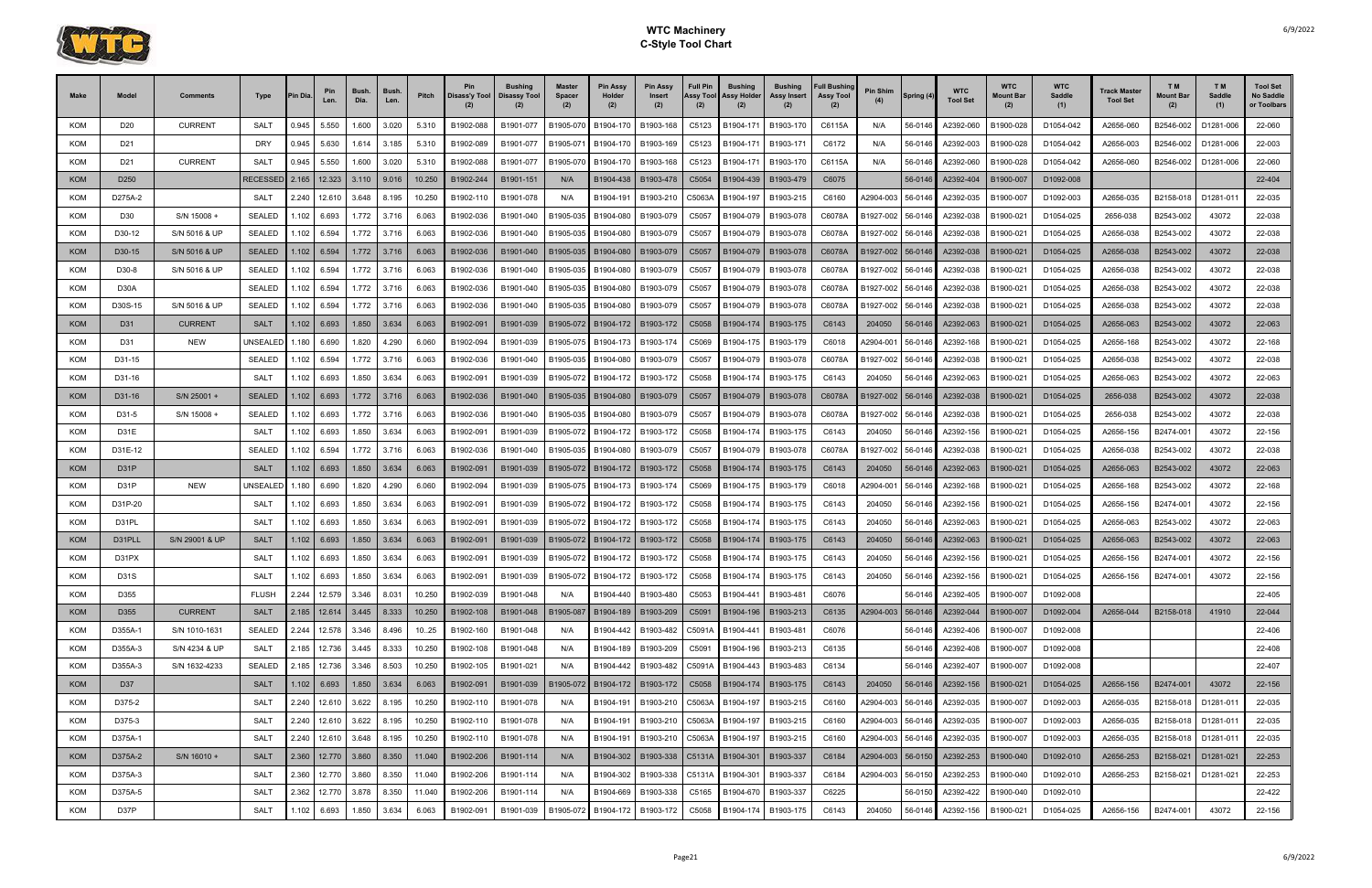

| <b>Make</b> | Model                        | <b>Comments</b>                | Type                  | 'in Dia        | Pin<br>Len.              | <b>Bush</b><br>Dia. | Bush.<br>Len.  | Pitch  | Pin<br>Disass'y Tool   Disassy Tool<br>(2) | Bushing                | <b>Master</b><br>Spacer<br>(2) | <b>Pin Assy</b><br>Holder<br>(2) | <b>Pin Assy</b><br>Insert<br>(2) | <b>Full Pin</b><br>Assy Tool<br>(2) | <b>Bushing</b><br><b>Assy Holder</b><br>(2)       | <b>Bushing</b><br>Assy Insert<br>(2) | <b>Full Bushing</b><br><b>Assy Tool</b><br>(2) | <b>Pin Shim</b> | Spring (4) | <b>WTC</b><br><b>Tool Set</b>  | <b>WTC</b><br><b>Mount Bar</b><br>(2) | <b>WTC</b><br>Saddle<br>(1) | <b>Track Master</b><br><b>Tool Set</b> | T <sub>M</sub><br>Mount Baı<br>(2) | T M<br>Saddle<br>(1) | <b>Tool Set</b><br>No Saddle<br>or Toolbars |
|-------------|------------------------------|--------------------------------|-----------------------|----------------|--------------------------|---------------------|----------------|--------|--------------------------------------------|------------------------|--------------------------------|----------------------------------|----------------------------------|-------------------------------------|---------------------------------------------------|--------------------------------------|------------------------------------------------|-----------------|------------|--------------------------------|---------------------------------------|-----------------------------|----------------------------------------|------------------------------------|----------------------|---------------------------------------------|
| <b>KOM</b>  | D39E                         |                                | <b>SALT</b>           | 1.307          | 7.244                    | 2.283               | 4.437          | 6.750  | B1902-033                                  | B1901-070              | N/A                            | B1904-396                        | B1903-436                        | C5052                               | B1904-397                                         | B1903-437                            | C6207A                                         |                 | 56-0146    | A2392-381                      | B1900-014                             | D1054-051                   |                                        |                                    |                      | 22-381                                      |
| <b>KOM</b>  | D39EX                        |                                | SALT                  | 1.307          | 7.244                    | 2.283               | 4.437          | 6.750  | B1902-033                                  | B1901-070              | N/A                            | B1904-396                        | B1903-436                        | C5052                               | B1904-397                                         | B1903-437                            | C6207A                                         |                 | 56-0146    | A2392-381                      | B1900-014                             | D1054-051                   |                                        |                                    |                      | 22-381                                      |
| <b>KOM</b>  | D39P                         |                                | <b>SALT</b>           | 1.307          | 7.244                    | 2.283               | 4.437          | 6.750  | B1902-033                                  | B1901-070              | N/A                            | B1904-396                        | B1903-436                        | C5052                               | B1904-397                                         | B1903-437                            | C6207A                                         |                 | 56-0146    | A2392-381                      | B1900-014                             | D1054-051                   |                                        |                                    |                      | 22-381                                      |
| <b>KOM</b>  | D39PX                        |                                | <b>SALT</b>           | 1.307          | 7.244                    | 2.283               | 4.437          | 6.750  | B1902-033                                  | B1901-070              | N/A                            | B1904-396                        | B1903-436                        | C5052                               | B1904-397                                         | B1903-437                            | C6207A                                         |                 | 56-0146    | A2392-381                      | B1900-014                             | D1054-051                   |                                        |                                    |                      | 22-381                                      |
| <b>KOM</b>  | D40                          |                                | <b>RECESSED</b>       | 1.488          | 8.583                    | 2.165               | 5.984          | 6.890  | B1902-065                                  | B1901-079              | N/A                            | B1904-407                        | B1903-448                        | C5059B                              | B1904-408                                         | B1903-449                            | C6085                                          |                 | 56-0146    | A2392-382                      | B1900-020                             | D1054-024                   |                                        |                                    |                      | 22-382                                      |
| KOM         | D40                          |                                | SALT                  | 1.377          | 7.130                    | 2.043               | 5.190          | 6.890  | B1902-247                                  | B1901-153              | N/A                            | B1904-462                        | B1903-499                        | C5060C                              | B1904-463                                         | B1903-500                            | C6165                                          |                 | 56-0146    | A2392-383                      | B1900-020                             | D1054-043                   |                                        |                                    |                      | 22-383                                      |
| KOM         | D40                          |                                | <b>SEALED</b>         | 1.382          | 7.170                    | 2.085               | 5.280          | 6.890  | B1902-045                                  | B1901-153              | N/A                            | B1904-466                        | B1903-503                        | C5059A                              | B1904-504                                         | B1903-467                            | C6077                                          |                 | 56-0146    | A2392-384                      | B1900-020                             | D1054-024                   |                                        |                                    |                      | 22-384                                      |
| <b>KOM</b>  | D40P-1                       | <b>BERCO</b>                   | <b>SEALED</b>         | 1.496          | 8.661                    | 2.165               | 5.827          | 6.906  | B1902-112                                  | B1901-076              | N/A                            | B1904-456                        | B1903-494                        | C5059C                              | B1904-457                                         | B1903-495                            | C6210                                          |                 | 56-0146    | A2392-385                      | B1900-008                             | D1054-007                   |                                        |                                    |                      | 22-385                                      |
| <b>KOM</b>  | D41                          | <b>NEW</b>                     | <b>SALT</b>           | 1.499          | 8.661                    | 2.179               | 5.266          | 6.890  | B1902-095                                  | B1901-041              | N/A                            | B1904-176                        | B1903-181                        | C5122                               | B1904-179 B1903-185                               |                                      | C6084A                                         | 204050          | 56-0146    | A2392-166                      | B1900-020                             | D1054-043                   | A2656-166                              | B2545-003                          | D1281-007            | 22-166                                      |
| KOM         | D41                          |                                | <b>SEALED</b>         | 1.382          | 7.170                    | 2.085               | 5.280          | 6.890  | B1902-045                                  | B1901-153              | N/A                            | B1904-466                        | B1903-503                        | C5059A                              | B1904-504                                         | B1903-467                            | C6077                                          |                 | 56-0146    | A2392-384                      | B1900-020                             | D1054-024                   |                                        |                                    |                      | 22-384                                      |
| <b>KOM</b>  | D41                          |                                | UNSEALEI              | 1.499          | 8.660                    | 2.179               | 5.976          | 6.890  | B1902-096                                  | B1901-041              | B1905-07                       | B1904-176                        | B1903-181                        | C5122                               | B1904-179                                         | B1903-184                            | C6084A                                         | A2904-001       | 56-0146    | A2392-170                      | B1900-020                             | D1054-024                   | A2656-170                              | B2545-003                          | 41820                | 22-170                                      |
| KOM         | D41-6                        |                                | SALT                  | 1.307          | 7.244                    | 2.283               | 4.437          | 6.750  | B1902-033                                  | B1901-070              | N/A                            | B1904-396                        | B1903-436                        | C5052                               | B1904-397                                         | B1903-437                            | C6207A                                         |                 | 56-0146    | A2392-381                      | B1900-014                             | D1054-051                   |                                        |                                    |                      | 22-381                                      |
| <b>KOM</b>  | <b>D41A</b>                  | <b>BERCO</b>                   | <b>SEALED</b>         | 1.496          | 8.661                    | 2.165               | 5.827          | 6.906  | B1902-112                                  | B1901-076              | N/A                            | B1904-456                        | B1903-494                        | C5059C                              | B1904-457                                         | B1903-495                            | C6210                                          |                 | 56-0146    | A2392-385                      | B1900-008                             | D1054-007                   |                                        |                                    |                      | 22-385                                      |
| <b>KOM</b>  | D41E                         | S/N 50201 & UP                 | <b>SALT</b>           | 1.307          | 7.224                    | 2.283               | 4.437          | 6.750  | B1902-033                                  | B1901-070              | N/A                            | B1904-396                        | B1903-436                        | C5052                               | B1904-397                                         | B1903-437                            | C6207A                                         |                 | 56-0146    | A2392-381                      | B1900-014                             | D1054-051                   |                                        |                                    |                      | 22-381                                      |
| KOM         | D41E                         |                                | <b>SALT</b>           | 1.307          | 7.244                    | 2.283               | 4.437          | 6.750  | B1902-033                                  | B1901-070              | N/A                            | B1904-396                        | B1903-436                        | C5052                               | B1904-397                                         | B1903-437                            | C6207A                                         |                 | 56-0146    | A2392-381                      | B1900-014                             | D1054-051                   |                                        |                                    |                      | 22-381                                      |
| KOM         | D <sub>41</sub> P            |                                | <b>SALT</b>           | 1.307          | 7.244                    | 2.283               | 4.437          | 6.750  | B1902-033                                  | B1901-070              | N/A                            | B1904-396                        | B1903-436                        | C5052                               | B1904-397                                         | B1903-437                            | C6207A                                         |                 | 56-0146    | A2392-381                      | B1900-014                             | D1054-051                   |                                        |                                    |                      | 22-381                                      |
| <b>KOM</b>  | D41P                         | <b>BERCO</b>                   | <b>SEALED</b>         | 1.496          | 8.661                    | 2.165               | 5.827          | 6.906  | B1902-112                                  | B1901-076              | N/A                            | B1904-456                        | B1903-494                        | C5059C                              | B1904-457                                         | B1903-495                            | C6210                                          |                 | 56-0146    | A2392-385                      | B1900-008                             | D1054-007                   |                                        |                                    |                      | 22-385                                      |
| <b>KOM</b>  | D41P-6                       | S/N 50201 & UP                 | <b>SALT</b>           | 1.307          | 7.224                    | 2.283               | 4.437          | 6.750  | B1902-033                                  | B1901-070              | N/A                            | B1904-396                        | B1903-436                        | C5052                               | B1904-397                                         | B1903-437                            | C6207A                                         |                 | 56-0146    | A2392-381                      | B1900-014                             | D1054-051                   |                                        |                                    |                      | 22-381                                      |
| <b>KOM</b>  | D41PX-12                     |                                | <b>SALT</b>           | 1.432          | 7.845                    | 2.365               | 4.449          | 6.875  | B1902-075                                  | B1901-148              | N/A                            | B1904-405                        | B1903-446                        | C5163                               | B1904-406                                         | B1903-447                            | C6207                                          |                 | 56-0146    | A2392-417                      |                                       |                             |                                        |                                    |                      | 22-417                                      |
| KOM         | D41Q-3                       | <b>BERCO</b>                   | <b>SEALED</b>         | .496           | 8.661                    | 2.165               | 5.827          | 6.906  | B1902-112                                  | B1901-076              | N/A                            | B1904-456                        | B1903-494                        | C5059C                              | B1904-457                                         | B1903-495                            | C6210                                          |                 | 56-0146    | A2392-385                      | B1900-008                             | D1054-007                   |                                        |                                    |                      | 22-385                                      |
| <b>KOM</b>  | <b>D41S</b>                  | <b>BERCO</b>                   | <b>SEALED</b>         | 1.496          | 8.661                    | 2.165               | 5.827          | 6.906  | B1902-112                                  | B1901-076              | N/A                            | B1904-456                        | B1903-494                        | C5059C                              | B1904-457   B1903-495                             |                                      | C6210                                          |                 | 56-0146    | A2392-385                      | B1900-008                             | D1054-007                   |                                        |                                    |                      | 22-385                                      |
| KOM         | D45                          |                                | RECESSE               | 1.488          | 8.583                    | 2.165               | 5.984          | 6.890  | B1902-065                                  | B1901-079              | N/A                            | B1904-407                        | B1903-448                        | C5059B                              | B1904-408                                         | B1903-449                            | C6085                                          |                 | 56-0146    | A2392-382                      | B1900-020                             | D1054-024                   |                                        |                                    |                      | 22-382                                      |
| KOM         | D455                         | <b>CURRENT</b>                 | SALT                  | 2.760          | 14.370                   | 4.250               | 9.760          | 12.500 | B2054-008                                  | B2055-008              | N/A                            | C1165-007                        | C1166-012                        | C5090A                              | C1165-005                                         | C1166-013                            | C6129                                          | A2904-003       | 56-0150    | A2392-084                      | C1000-005                             | D1092-002                   | A2656-084                              | B2528                              | 42863                | 22-084                                      |
| <b>KOM</b>  | D455A-1                      | S/N 1334 & UP                  | <b>SALT</b>           | 2.756          | 14.370                   | 4.449               | 9.556          | 12.500 | B1902-245                                  | B1901-165              | N/A                            | B1904-448                        | B1903-487                        | C5090                               | B1904-642   B1903-588                             |                                      | C6140                                          |                 | 56-0150    | A2392-410                      | C1000-005                             | D1092-002                   |                                        |                                    |                      | 22-410                                      |
| <b>KOM</b>  | D455A-1<br>D <sub>45</sub> A | S/N 1004-1089                  | <b>SALT</b><br>SEALED | 2.760<br>1.382 | 14.370<br>7.170          | 4.250<br>2.085      | 9.760<br>5.280 | 12.500 | B2054-008<br>6.890 B1902-045               | B2055-008              | N/A<br>N/A                     | C1165-007                        | C1166-012                        | C5090A                              | C1165-005<br>B1903-503 C5059A B1904-504 B1903-467 | C1166-013                            | C6129                                          | A2904-003       | 56-0150    | A2392-084                      | C1000-005                             | D1092-002                   | A2656-084                              | B2528                              | 42863                | 22-084<br>22-384                            |
| KOM<br>KOM  | <b>D45A</b>                  | S/N 12178 & UP                 | <b>SEALED</b>         | 1.496          | 8.661                    | 2.165               | 5.827          | 6.906  | B1902-112                                  | B1901-153<br>B1901-076 | N/A                            | B1904-466<br>B1904-456           | B1903-494                        |                                     | C5059C B1904-457 B1903-495                        |                                      | C6077<br>C6210                                 |                 | 56-0146    | 56-0146 A2392-384<br>A2392-385 | B1900-020<br>B1900-008                | D1054-024<br>D1054-007      |                                        |                                    |                      | 22-385                                      |
| KOM         | D <sub>45</sub> B            | <b>BERCO</b><br>S/N 12178 & UP | <b>SEALED</b>         |                | 1.496 8.661              | 2.165               | 5.827          | 6.906  | B1902-112                                  | B1901-076              | N/A                            | B1904-456                        | B1903-494                        |                                     | C5059C B1904-457 B1903-495                        |                                      | C6210                                          |                 | 56-0146    | A2392-385                      | B1900-008                             | D1054-007                   |                                        |                                    |                      | 22-385                                      |
| <b>KOM</b>  | D45P-1                       | <b>BERCO</b><br>S/N 1501 & UP  | <b>SEALED</b>         |                | $1.382$ 7.170 2.085      |                     | 5.280          | 6.890  | B1902-045                                  | B1901-153              | N/A                            | B1904-466                        | B1903-503                        |                                     | C5059A B1904-504                                  | B1903-467                            | C6077                                          |                 | 56-0146    | A2392-384                      | B1900-020                             | D1054-024                   |                                        |                                    |                      | 22-384                                      |
| <b>KOM</b>  | D475                         | <b>CURRENT</b>                 | SALT                  | 2.760          | 14.400                   | 4.449               | 9.610          | 12.510 | B2054-009                                  | B2055-008              | N/A                            | C1165-008                        | C1166-014                        |                                     | C5107 C1165-005 C1166-015                         |                                      | C6161                                          | A2904-003       | 56-0150    | A2392-061                      | C1000-005                             | D1092-002                   | A2656-061                              | B2528                              | 42863                | 22-061                                      |
| KOM         | D475A-1                      |                                | SALT                  |                | 2.760 14.400             | 4.449               | 9.610          | 12.510 | B2054-009                                  | B2055-008              | N/A                            | C1165-008                        | C1166-014                        |                                     | C5107 C1165-005 C1166-015                         |                                      | C6161                                          | A2904-003       | 56-0150    | A2392-061                      | C1000-005                             | D1092-002                   | A2656-061                              | B2528                              | 42863                | 22-061                                      |
| KOM         | D475A-2                      |                                | <b>SALT</b>           |                | 2.760 14.400             | 4.449               | 9.610          | 12.510 | B2054-009                                  | B2055-008              | N/A                            | C1165-008                        | C1166-014                        |                                     | C5107 C1165-005 C1166-015                         |                                      | C6161                                          | A2904-003       | 56-0150    | A2392-061                      | C1000-005                             | D1092-002                   | A2656-061                              | B2528                              | 42863                | 22-061                                      |
| <b>KOM</b>  | D475A-3                      |                                | <b>SALT</b>           |                | $2.760$   13.780   4.606 |                     | 9.690          | 12.510 | B1902-245                                  | B1901-152              | N/A                            | B1904-654                        | B1903-487                        | C5239                               | B1904-479 B1903-513                               |                                      | C6183                                          |                 | 56-0150    | A2392-315                      | C1000-005                             | D1092-013                   |                                        |                                    |                      | 22-315                                      |
| KOM         | D475A-5                      |                                | SALT                  |                | 2.760 14.474             | 4.448               | 9.690          | 12.510 | B1902-245                                  | B1901-170              | N/A                            | B1904-686                        | B1903-603                        | C5239A                              | B1904-685 B1903-604                               |                                      | C6183A                                         |                 | 56-0150    | A2392-314                      | C1000-005                             | D1092-013                   |                                        |                                    |                      | 22-314                                      |
| <b>KOM</b>  | D475A-5                      | Dual Bushing                   | <b>SALT</b>           |                | 2.637 14.474             | 4.448/              | 9.606          | 12.500 | B1902-245                                  | B1901-170              | N/A                            | B1904-686                        | B1903-603                        | C5239A                              | B1904-685                                         | B1903-604                            | C6183A                                         |                 |            |                                | C1000-005                             | D1092-013-DB                |                                        |                                    |                      |                                             |
| <b>KOM</b>  | D50                          |                                | RECESSED              | 1.488          | 8.583                    | 4.961<br>2.165      | 5.984          | 6.890  | B1902-065                                  | B1901-079              | N/A                            | B1904-407                        | B1903-448                        |                                     | C5059B B1904-408                                  | B1903-449                            | C6085                                          |                 | 56-0146    | A2392-382                      | B1900-020                             | D1054-024                   |                                        |                                    |                      | 22-382                                      |
| <b>KOM</b>  | D <sub>50</sub>              |                                | <b>SALT</b>           |                | 1.377 7.130 2.043        |                     | 5.190          | 6.890  | B1902-247                                  | B1901-153              | N/A                            | B1904-462                        |                                  |                                     | B1903-499   C5060C   B1904-463   B1903-500        |                                      | C6165                                          |                 | 56-0146    | A2392-383                      | B1900-020                             | D1054-043                   |                                        |                                    |                      | 22-383                                      |
| KOM         | D50                          |                                | <b>SEALED</b>         |                | 1.382 7.170              | 2.085               | 5.280          | 6.890  | B1902-045                                  | B1901-153              | N/A                            | B1904-466                        | B1903-503                        | C5059A                              | B1904-504                                         | B1903-467                            | C6077                                          |                 | 56-0146    | A2392-384                      | B1900-020                             | D1054-024                   |                                        |                                    |                      | 22-384                                      |
| KOM         | D50-11                       |                                | RECESSED              | 1.488          | 8.583                    | 2.165               | 5.984          | 6.890  | B1902-065                                  | B1901-079              | N/A                            | B1904-407                        | B1903-448                        | C5059B                              | B1904-408 B1903-449                               |                                      | C6085                                          |                 | 56-0146    | A2392-382                      | B1900-020                             | D1054-024                   |                                        |                                    |                      | 22-382                                      |
|             |                              |                                |                       |                |                          |                     |                |        |                                            |                        |                                |                                  |                                  |                                     |                                                   |                                      |                                                |                 |            |                                |                                       |                             |                                        |                                    |                      |                                             |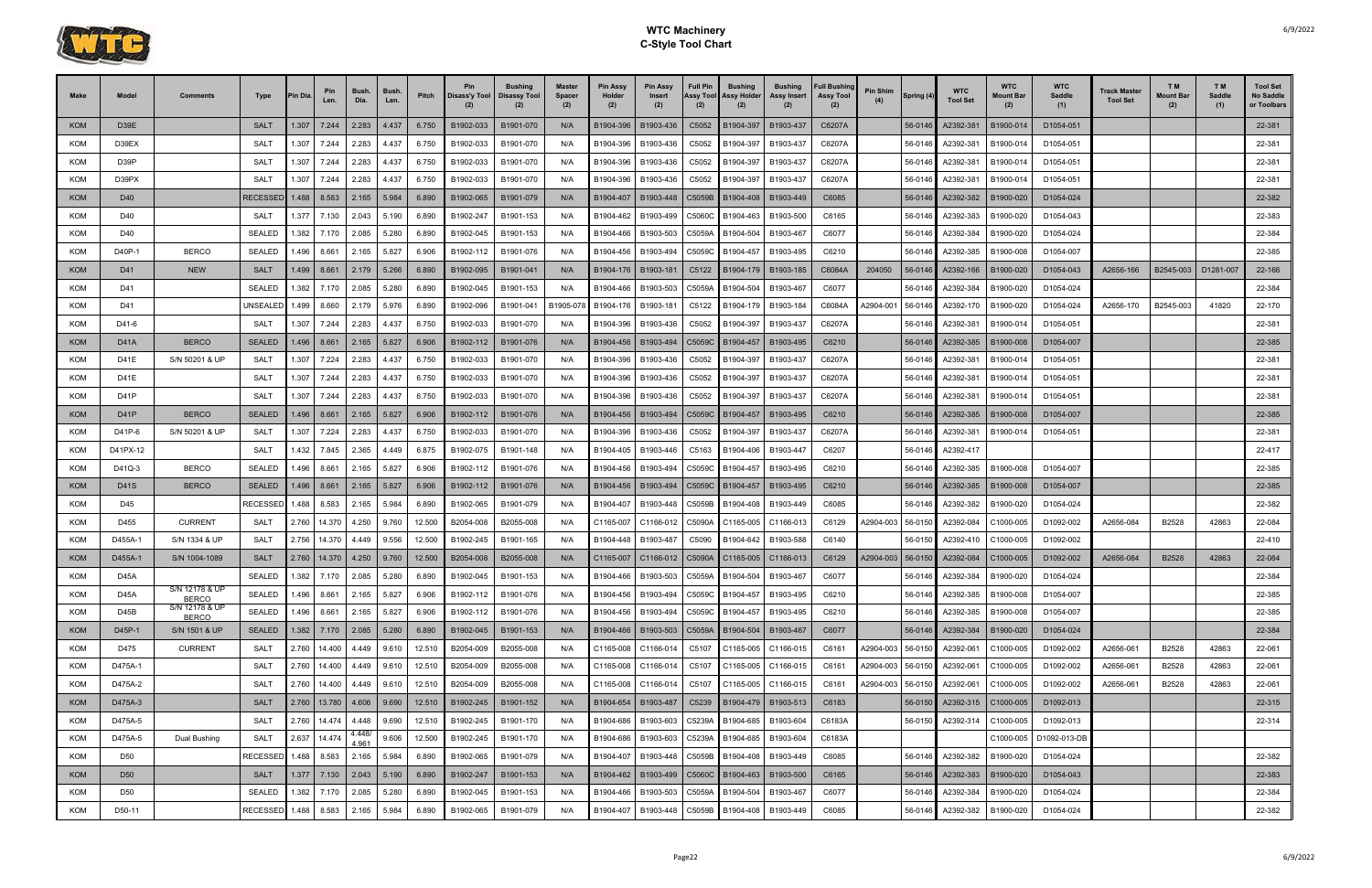

| Make              | Model                 | Comments                          | Type                   | <b>Pin Dia</b> | Pin<br>Len.          | <b>Bush</b><br>Dia. | <b>Bush</b><br>Len. | Pitch          | Pin                    | <b>Bushing</b><br>Disass'y Tool   Disassy Tool | <b>Master</b><br>Spacer<br>(2) | <b>Pin Assy</b><br>Holder<br>(2) | <b>Pin Assy</b><br><b>Insert</b><br>(2) | <b>Full Pin</b><br>Assy Tool<br>(2) | <b>Bushing</b><br>Assy Holder<br>(2)   | <b>Bushing</b><br>Assy Insert<br>(2) | <b>Full Bushing</b><br><b>Assy Tool</b><br>(2) | Pin Shim<br>(4)        | Spring (4)         | <b>WTC</b><br><b>Tool Set</b> | <b>WTC</b><br>Mount Bar<br>(2) | <b>WTC</b><br>Saddle<br>(1) | Track Master<br><b>Tool Set</b> | T M<br><b>Mount Bar</b><br>(2) | T M<br>Saddle<br>(1) | <b>Tool Set</b><br>No Saddle<br>or Toolbars |
|-------------------|-----------------------|-----------------------------------|------------------------|----------------|----------------------|---------------------|---------------------|----------------|------------------------|------------------------------------------------|--------------------------------|----------------------------------|-----------------------------------------|-------------------------------------|----------------------------------------|--------------------------------------|------------------------------------------------|------------------------|--------------------|-------------------------------|--------------------------------|-----------------------------|---------------------------------|--------------------------------|----------------------|---------------------------------------------|
| <b>KOM</b>        | D50-15                |                                   | RECESSED               | 1.488          | 8.583                | 2.165               | 5.984               | 6.890          | B1902-065              | B1901-079                                      | N/A                            | B1904-407                        | B1903-448                               | C5059B                              | B1904-408                              | B1903-449                            | C6085                                          |                        | 56-0146            | A2392-382                     | B1900-020                      | D1054-024                   |                                 |                                |                      | 22-382                                      |
| <b>KOM</b>        | D <sub>50</sub> -15   |                                   | <b>SEALED</b>          | 1.382          | 7.170                | 2.085               | 5.280               | 6.890          | B1902-045              | B1901-153                                      | N/A                            | B1904-466                        | B1903-503                               | C5059A                              | B1904-504                              | B1903-467                            | C6077                                          |                        | 56-0146            | A2392-384                     | B1900-020                      | D1054-024                   |                                 |                                |                      | 22-384                                      |
| <b>KOM</b>        | D <sub>50</sub> A     | <b>BERCO</b>                      | <b>SEALED</b>          | 1.496          | $8.66^{\circ}$       | 2.165               | 5.827               | 6.906          | B1902-112              | B1901-076                                      | N/A                            | B1904-456                        | B1903-494                               | C5059C                              | B1904-457                              | B1903-495                            | C6210                                          |                        | 56-0146            | A2392-385                     | B1900-008                      | D1054-007                   |                                 |                                |                      | 22-385                                      |
| <b>KOM</b>        | D50B                  | S/N 10901 & UF<br><b>BERCO</b>    | <b>SEALED</b>          | 1.496          | 8.661                | 2.165               | 5.827               | 6.906          | B1902-112              | B1901-076                                      | N/A                            | B1904-456                        | B1903-494                               | C5059C                              | B1904-457                              | B1903-495                            | C6210                                          |                        | 56-0146            | A2392-385                     | B1900-008                      | D1054-007                   |                                 |                                |                      | 22-385                                      |
| <b>KOM</b>        | D <sub>50</sub> P     | S/N 10901 & UP<br><b>BERCO</b>    | <b>SEALED</b>          | 1.496          | $8.66^{\circ}$       | 2.165               | 5.827               | 6.906          | B1902-112              | B1901-076                                      | N/A                            | B1904-456                        | B1903-494                               | C5059C                              | B1904-457                              | B1903-495                            | C6210                                          |                        | 56-0146            | A2392-385                     | B1900-008                      | D1054-007                   |                                 |                                |                      | 22-385                                      |
| <b>KOM</b>        | D50S                  | S/N 10901 & UF<br><b>BERCO</b>    | <b>SEALED</b>          |                | 1.496   8.661        | 2.165               | 5.827               | 6.906          | B1902-112              | B1901-076                                      | N/A                            | B1904-456                        | B1903-494                               | C5059C                              | B1904-457                              | B1903-495                            | C6210                                          |                        | 56-0146            | A2392-385                     | B1900-008                      | D1054-007                   |                                 |                                |                      | 22-385                                      |
| <b>KOM</b>        | D50S-11               |                                   | RECESSED               | 1.488          | 8.583                | 2.165               | 5.984               | 6.890          | B1902-065              | B1901-079                                      | N/A                            | B1904-407                        | B1903-448                               | C5059B                              | B1904-408                              | B1903-449                            | C6085                                          |                        | 56-0146            | A2392-382                     | B1900-020                      | D1054-024                   |                                 |                                |                      | 22-382                                      |
| <b>KOM</b>        | D53                   | <b>NEW</b>                        | <b>SALT</b>            | 1.499          | $8.66^{\circ}$       | 2.179               | 5.266               | 6.890          | B1902-095              | B1901-041                                      | N/A                            | B1904-176                        | B1903-181                               | C5122                               | B1904-179                              | B1903-185                            | C6084A                                         | 204050                 | 56-0146            | A2392-166                     | B1900-020                      | D1054-043                   | A2656-166                       | B2545-003                      | D1281-007            | 22-166                                      |
| <b>KOM</b>        | D53                   |                                   | JNSEALED               | 1.499          | 8.660                | 2.179               | 5.976               | 6.890          | B1902-096              | B1901-041                                      | B1905-078                      | B1904-176                        | B1903-181                               | C5122                               | B1904-179                              | B1903-184                            | C6084A                                         | A2904-001              | 56-0146            | A2392-170                     | B1900-020                      | D1054-024                   | A2656-170                       | B2545-003                      | 41820                | 22-170                                      |
| <b>KOM</b>        | D <sub>53</sub>       |                                   | <b>SALT</b>            | 1.377          | 7.130                | 2.043               | 5.190               | 6.890          | B1902-247              | B1901-153                                      | N/A                            | B1904-462                        | B1903-499                               | C5060C                              | B1904-463                              | B1903-500                            | C6165                                          |                        | 56-0146            | A2392-383                     | B1900-020                      | D1054-043                   |                                 |                                |                      | 22-383                                      |
| <b>KOM</b>        | D53-15                |                                   | <b>SEALED</b>          | 1.382          | 7.170                | 2.085               | 5.280               | 6.890          | B1902-045              | B1901-153                                      | N/A                            | B1904-466                        | B1903-503                               | C5059A                              | B1904-504                              | B1903-467                            | C6077                                          |                        | 56-0146            | A2392-384                     | B1900-020                      | D1054-024                   |                                 |                                |                      | 22-384                                      |
| <b>KOM</b>        | D53-16                |                                   | <b>SEALED</b>          | 1.382          | 7.170                | 2.085               | 5.280               | 6.890          | B1902-045              | B1901-153                                      | N/A                            | B1904-466                        | B1903-503                               | C5059A                              | B1904-504                              | B1903-467                            | C6077                                          |                        | 56-0146            | A2392-384                     | B1900-020                      | D1054-024                   |                                 |                                |                      | 22-384                                      |
| <b>KOM</b>        | D <sub>53</sub> A     | <b>BERCO</b>                      | <b>SEALED</b>          | 1.496          | 8.661                | 2.165               | 5.827               | 6.906          | B1902-112              | B1901-076                                      | N/A                            | B1904-456                        | B1903-494                               | C5059C                              | B1904-457                              | B1903-495                            | C6210                                          |                        | 56-0146            | A2392-385                     | B1900-008                      | D1054-007                   |                                 |                                |                      | 22-385                                      |
| KOM               | D53A-15               | S/N 60001 & UP                    | <b>SEALED</b>          | 1.382          | 7.170                | 2.085               | 5.280               | 6.890          | B1902-045              | B1901-153                                      | N/A                            | B1904-466                        | B1903-503                               | C5059A                              | B1904-504                              | B1903-467                            | C6077                                          |                        | 56-0146            | A2392-384                     | B1900-020                      | D1054-024                   |                                 |                                |                      | 22-384                                      |
| <b>KOM</b>        | D55                   |                                   | <b>SEALED</b>          | .496           | 8.661                | 2.165               | 5.453               | 7.480          | B1902-128              | B1901-089                                      | B1905-07                       | B1904-181                        | B1903-187                               | C5060B                              | B1904-182                              | B1903-189                            | C6086                                          | A2904-001              | 56-0146            | A2392-089                     | B1900-002                      | D1054-039                   | A2656-089                       | B2158-007                      | 41289                | 22-089                                      |
| <b>KOM</b>        | D55-S                 |                                   | RECESSED               | 1.488          | 8.583                | 2.165               | 6.062               | 7.480          | B1902-033              | B1901-076                                      | N/A                            | B1904-425                        | B1903-465                               | C5056                               | B1904-426                              | B1903-466                            | C6084                                          |                        | 56-0146            | A2392-386                     | B1900-008                      | D1054-007                   |                                 |                                |                      | 22-386                                      |
| KOM               | D57-1                 |                                   | <b>SEALED</b>          | 1.496          | 8.661                | 2.165               | 5.453               | 7.480          | B1902-128              | B1901-089                                      | B1905-07                       | B1904-181                        | B1903-187                               | C5060B                              | B1904-182                              | B1903-189                            | C6086                                          | A2904-001              | 56-0146            | A2392-089                     | B1900-002                      | D1054-039                   | A2656-089                       | B2158-007                      | 41289                | 22-089                                      |
| <b>KOM</b>        | D575A-2               |                                   | <b>SALT</b>            | 2.913          | 17.320               | 4.528               | 10.669              | 12.508         | B2054-011              | B2055-011                                      | N/A                            | B2057-012                        | B1903-333                               | C5278                               | B2057-013                              | B1903-334                            | C6337                                          | N/A                    | 56-0150            | A2392-278                     | C1000-005                      | D1092-009                   | A2656-277                       | B2528                          | <b>TBA</b>           | 22-278                                      |
| <b>KOM</b>        | D575A-3               |                                   | <b>SALT</b>            | 2.913          | 17.320               | 4.528               | 10.669              | 12.508         | B2054-01               | B2055-011                                      | N/A                            | B2057-012                        | B1903-333                               | C5278                               | B2057-013                              | B1903-334                            | C6337                                          | N/A                    | 56-0150            | A2392-278                     | C1000-005                      | D1092-009                   | A2656-277                       | B2528                          | <b>TBA</b>           | 22-278                                      |
| <b>KOM</b>        | D57S-1                |                                   | <b>SEALED</b>          | 1.496          | $8.66^{\circ}$       | 2.165               | 5.453               | 7.480          | B1902-128              | B1901-089                                      | B1905-07                       | B1904-181                        | B1903-187                               | C5060B                              | B1904-182                              | B1903-189                            | C6086                                          | A2904-001              | 56-0146            | A2392-089                     | B1900-002                      | D1054-039                   | A2656-089                       | B2158-007                      | 41289                | 22-089                                      |
| KOM               | D58                   |                                   | SALT                   | 1.377          | 7.130                | 2.043               | 5.190               | 6.890          | B1902-247              | B1901-153                                      | N/A                            | B1904-462                        | B1903-499                               | C5060C                              | B1904-463                              | B1903-500                            | C6165                                          |                        | 56-0146            | A2392-383                     | B1900-020                      | D1054-043                   |                                 |                                |                      | 22-383                                      |
| <b>KOM</b>        | D <sub>58</sub>       |                                   | <b>SEALED</b>          | 1.382          | 7.170                | 2.085               | 5.280               | 6.890          | B1902-045              | B1901-153                                      | N/A                            | B1904-466                        | B1903-503                               | C5059A                              | B1904-504                              | B1903-467                            | C6077                                          |                        | 56-0146            | A2392-384                     | B1900-020                      | D1054-024                   |                                 |                                |                      | 22-384                                      |
| <b>KOM</b>        | <b>D58E</b>           | <b>BERCO</b>                      | <b>SEALED</b>          | 1.496          | 8.661                | 2.165               | 5.827               | 6.906          | B1902-112              | B1901-076                                      | N/A                            | B1904-456                        | B1903-494                               | C5059C                              | B1904-457                              | B1903-495                            | C6210                                          |                        | 56-0146            | A2392-385                     | B1900-008                      | D1054-007                   |                                 |                                |                      | 22-385                                      |
| <b>KOM</b>        | D58E                  |                                   | <b>SEALED</b>          | l.496 l        | 8.661                | 2.185               | 5.750               | 6.906          | B1902-112              | B1901-076                                      | N/A                            | B1904-456                        | B1903-494                               | C5059C                              | B1904-457                              | B1903-495                            | C6210                                          |                        | 56-0146            | A2392-385                     | B1900-008                      | D1054-007                   |                                 |                                |                      | 22-385                                      |
| <b>KOM</b>        | D58P-1                | <b>BERCO</b>                      | <b>SEALED</b><br>SAI T | .496           | 8.66                 | 2.165               | 5.827               | 6.906          | B1902-112              | B1901-076                                      | N/A                            | B1904-456                        | B1903-494                               | C5059C                              | B1904-457                              | B1903-495                            | C6210<br>C6207A                                |                        | 56-0146            | A2392-385                     | B1900-008                      | D1054-007                   |                                 |                                |                      | 22-385                                      |
| KOM<br><b>KOM</b> | D <sub>6</sub><br>D60 | S/N 50001-50200<br><b>CURRENT</b> | ິ້<br>DRY              | 1.307          | 7.244<br>1.756 9.433 | 2.283<br>2.618      | 4.437<br>6.256      | 6.750<br>8.000 | B1902-033              | B1901-070                                      | N/A<br>B1905-063               | B1904-396<br>B1904-184           | B1903-436<br>B1903-191                  | C5084                               | C5052 B1904-397 B1903-437<br>B1904-185 | B1903-196                            | $\sim$<br>C6279                                |                        |                    | 56-0146 A2392-381             | B1900-014<br>B1900-020         | D1054-051<br>D1054-024      | A2656-263                       | B2545-003                      | D1281-007            | 22-381                                      |
| <b>KOM</b>        | D60                   | <b>CURRENT</b>                    | SALT                   |                | 1.750 9.433          | 2.618               | 6.083               | 8.000          | B1902-099<br>B1902-098 | B1901-069<br>B1901-069                         | B1905-080                      | B1904-184                        | B1903-191                               | C5084                               | B1904-185                              | B1903-195                            | C6142A                                         | A2904-001<br>A2904-001 | 56-0146<br>56-0146 | A2392-263<br>A2392-101        | B1900-025                      | D1054-033                   | A2656-101                       | B2158-008                      | 52877                | 22-263<br>22-101                            |
| <b>KOM</b>        | D60                   |                                   | SEALED                 |                | 1.760 9.433          | 2.618               | 6.260               | 8.000          | B1902-082              | B1901-075                                      | B1905-063                      | B1904-161                        | B1903-149                               | C5084A                              | B1904-160                              | B1903-148                            | C6118                                          | N/A                    | 56-0146            | A2392-024                     | B1900-025                      | D1054-033                   | A2656-024                       | B2158-008                      | 52877                | 22-024                                      |
| <b>KOM</b>        | D60-6                 |                                   | SEALED                 |                | $1.760$ 9.433        | 2.618               | 6.260               | 8.000          | B1902-082              | B1901-075                                      | B1905-063                      | B1904-161                        | B1903-149                               | C5084A                              | B1904-160   B1903-148                  |                                      | C6118                                          | N/A                    | 56-0146            | A2392-024                     | B1900-025                      | D1054-033                   | A2656-024                       | B2158-008                      | 52877                | 22-024                                      |
| <b>KOM</b>        | D60-6                 |                                   | SEALED                 |                | 1.752 9.260          | 2.630               | 6.000               | 8.000          | B1902-082              | B1901-045                                      | N/A                            | B1904-415                        | B1903-456                               | C5062                               | B1904-416                              | B1903-457                            | C6081                                          |                        | 56-0146            | A2392-388                     | B1900-025                      | D1054-033                   |                                 |                                |                      | 22-388                                      |
| <b>KOM</b>        | D60-A                 |                                   | RECESSED 1.488 8.583   |                |                      | 2.165               | 6.062               | 7.480          | B1902-033              | B1901-076                                      | N/A                            | B1904-425                        | B1903-465                               | C5056                               | B1904-426                              | B1903-466                            | C6084                                          |                        | 56-0146            | A2392-386                     | B1900-008                      | D1054-007                   |                                 |                                |                      | 22-386                                      |
| <b>KOM</b>        | D61                   |                                   | SALT                   |                | 1.496 8.897          | 2.560               | 5.216               | 7.480          | B1902-130              | B1901-130                                      | N/A                            | B1904-452                        | B1903-490                               | C5060A                              | B1904-453   B1903-491                  |                                      | C6217                                          |                        | 56-0146            | A2392-387                     | B1900-002                      | D1054-027                   |                                 |                                |                      | 22-387                                      |
| <b>KOM</b>        | D61E                  |                                   | SALT                   |                | 1.496 8.897          | 2.560               | 5.216               | 7.480          | B1902-130              | B1901-130                                      | N/A                            |                                  | B1904-452   B1903-490                   | C5060A                              | B1904-453   B1903-491                  |                                      | C6217                                          |                        | 56-0146            | A2392-387                     | B1900-002                      | D1054-027                   |                                 |                                |                      | 22-387                                      |
| <b>KOM</b>        | D61EX                 |                                   | SALT                   |                | 1.496 8.897          | 2.560               | 5.216               | 7.480          | B1902-130              | B1901-130                                      | N/A                            | B1904-452                        | B1903-490                               | C5060A                              | B1904-453                              | B1903-491                            | C6217                                          |                        | 56-0146            | A2392-387                     | B1900-002                      | D1054-027                   |                                 |                                |                      | 22-387                                      |
| <b>KOM</b>        | D61P                  |                                   | SALT                   |                | 1.496 8.897          | 2.560               | 5.216               | 7.480          | B1902-130              | B1901-130                                      | N/A                            | B1904-452                        | B1903-490                               | C5060A                              | B1904-453                              | B1903-491                            | C6217                                          |                        | 56-0146            | A2392-387                     | B1900-002                      | D1054-027                   |                                 |                                |                      | 22-387                                      |
| <b>KOM</b>        | D61PX                 |                                   | SALT                   |                | 1.496 8.897          | 2.560               | 5.216               | 7.480          | B1902-130              | B1901-130                                      | N/A                            | B1904-452                        | B1903-490                               | C5060A                              | B1904-453   B1903-491                  |                                      | C6217                                          |                        | 56-0146            | A2392-387                     | B1900-002                      | D1054-027                   |                                 |                                |                      | 22-387                                      |
| <b>KOM</b>        | D61PX-12              |                                   | <b>SALT</b>            |                | 1.496 8.897          | 2.560               | 5.216               | 7.480          | B1902-130              | B1901-130                                      | N/A                            | B1904-452                        | B1903-490                               | C5060A                              | B1904-453                              | B1903-491                            | C6217                                          |                        | 56-0146            | A2392-387                     | B1900-002                      | D1054-027                   |                                 |                                |                      | 22-387                                      |
| KOM               | D63                   |                                   | SEALED                 | 1.382          | 7.170                | 2.085               | 5.280               | 6.890          | B1902-045              | B1901-153                                      | N/A                            | B1904-466                        | B1903-503                               | C5059A                              | B1904-504                              | B1903-467                            | C6077                                          |                        | 56-0146            | A2392-384                     | B1900-020                      | D1054-024                   |                                 |                                |                      | 22-384                                      |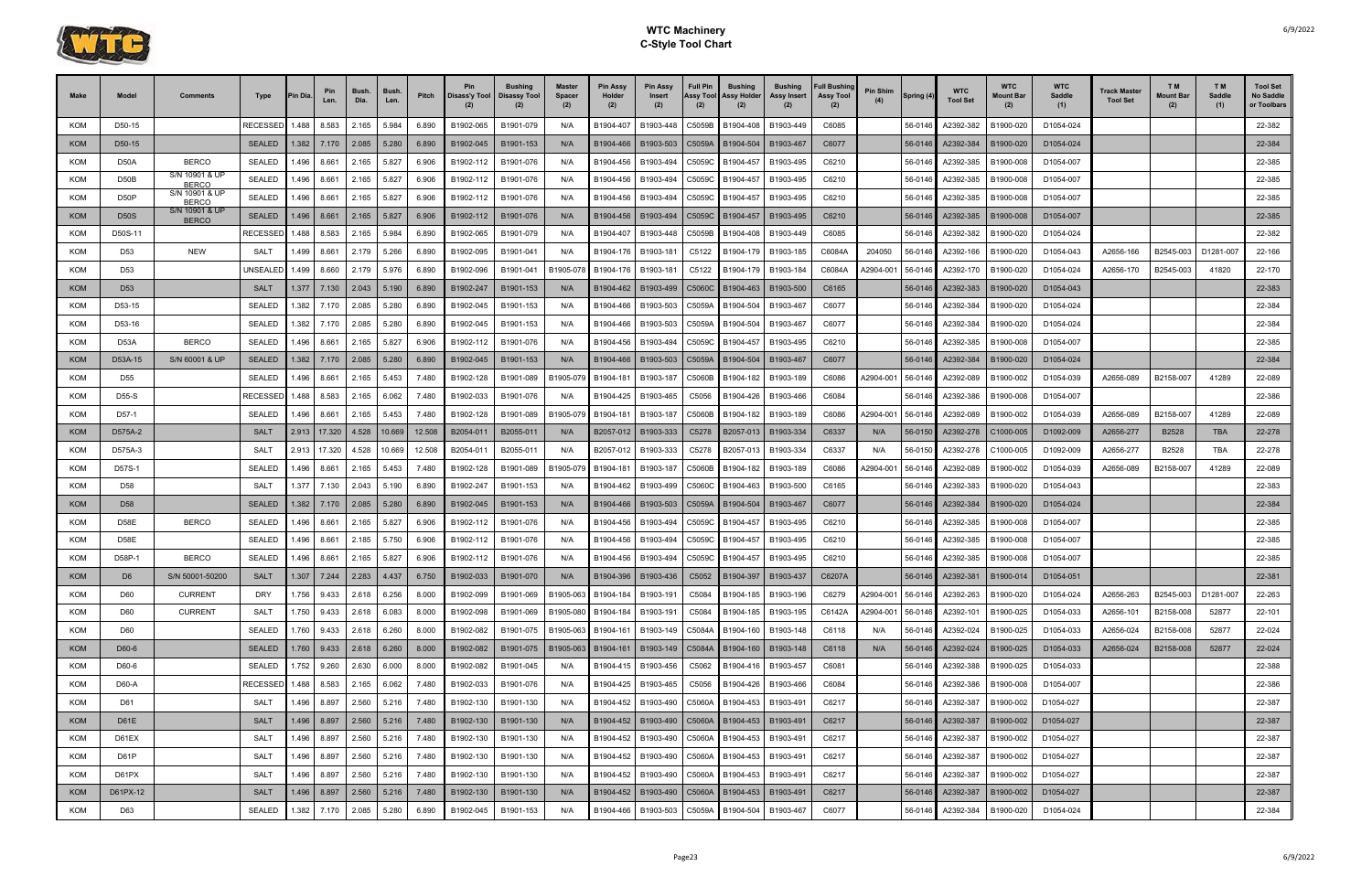

| <b>KOM</b><br>D63E<br><b>SALT</b><br>1.377<br>2.043<br>5.190<br>6.890<br>B1902-247<br>B1901-153<br>B1904-462<br>B1903-499<br>B1904-463<br>B1903-500<br>C6165<br>56-0146<br>A2392-383<br>B1900-020<br>D1054-043<br>7.130<br>N/A<br>C5060C<br><b>KOM</b><br><b>CURRENT</b><br><b>DRY</b><br>1.756<br>2.618<br>6.256<br>8.000<br>C6279<br>A2656-263<br>D1281-007<br>B1902-099<br>B1901-069<br>B1905-063<br>B1904-184<br>B1903-191<br>C5084<br>B1903-196<br>42904-001<br>A2392-263<br>B1900-020<br>D1054-024<br>B2545-003<br>D65<br>9.433<br>B1904-185<br>56-0146<br><b>KOM</b><br>D65<br><b>CURRENT</b><br><b>SALT</b><br>1.750<br>2.618<br>6.083<br>8.000<br>B1902-098<br>B1901-069<br>B1904-184<br>B1903-191<br>B1903-195<br>C6142A<br>A2904-001<br>A2392-101<br>B1900-025<br>D1054-033<br>A2656-101<br>B2158-008<br>52877<br>9.433<br>B1905-080<br>C5084<br>B1904-185<br>56-0146<br>KOM<br><b>SEALED</b><br>1.760<br>6.260<br>8.000<br>B1904-161<br>D1054-033<br>52877<br>D65<br>2.618<br>B1902-082<br>B1901-075<br>B1905-063<br>B1903-149<br>C5084A<br>B1904-160<br>B1903-148<br>C6118<br>56-0146<br>A2392-024<br>B1900-025<br>A2656-024<br>B2158-008<br>9.433<br>N/A<br>6.082<br><b>KOM</b><br>D65-6<br>S/N 34001 & UP<br><b>SALT</b><br>1.756<br>2.752<br>8.000<br>B1902-226<br>B1901-073<br>B1904-417<br>B1903-456<br>B1903-458<br>C6142<br>56-0146<br>A2392-389<br>B1900-025<br>D1054-033<br>9.528<br>N/A<br>C5097<br>B1904-418<br><b>KOM</b><br>D65A<br><b>SEALED</b><br>6.260<br>A2656-024<br>B2158-008<br>52877<br>.760<br>2.618<br>8.000<br>B1902-082<br>B1901-075<br>B1905-063<br>B1904-161<br>B1903-149<br>C5084A<br>B1903-148<br>C6118<br>A2392-024<br>B1900-025<br>D1054-033<br>9.433<br>B1904-160<br>N/A<br>56-0146<br><b>KOM</b><br><b>SEALED</b><br>1.760<br><b>D65E</b><br>2.618<br>6.260<br>8.000<br>B1902-082<br>B1901-075<br>B1905-063<br>B1904-161<br>B1903-149<br>C5084A<br>B1903-148<br>C6118<br>56-0146<br>A2392-024<br>B1900-025<br>D1054-033<br>A2656-024<br>B2158-008<br>52877<br>9.433<br>B1904-160<br>N/A<br>6.260<br><b>KOM</b><br>D65P-6<br>S/N 20006 & UP<br><b>SEALED</b><br>1.760<br>2.618<br>8.000<br>B1902-082<br>B1901-075<br>B1905-063<br>B1904-161<br>B1903-149<br>C5084A<br>B1903-148<br>C6118<br>56-0146<br>A2392-024<br>B1900-025<br>D1054-033<br>A2656-024<br>B2158-008<br>52877<br>9.433<br>B1904-160<br>N/A<br><b>KOM</b><br>1.756<br>2.752<br>6.082<br>D1054-033<br>D66<br><b>SALT</b><br>8.000<br>B1902-226<br>B1901-073<br>B1903-456<br>B1903-458<br>C6142<br>A2392-389<br>B1900-025<br>9.528<br>B1904-417<br>C5097<br>B1904-418<br>56-0146<br>N/A<br><b>KOM</b><br>SEALED<br>1.760<br>6.260<br>8.000<br>B1904-161<br>A2392-024<br>A2656-024<br>52877<br>D66<br>2.618<br>B1902-082<br>B1901-075<br>B1905-063<br>B1903-149<br>C5084A<br>B1904-160<br>B1903-148<br>C6118<br>N/A<br>56-0146<br>B1900-025<br>D1054-033<br>B2158-008<br>9.433<br><b>KOM</b><br><b>SALT</b><br>2.752<br>6.082<br>8.000<br>B1900-025<br>D68<br>1.756<br>9.528<br>B1902-226<br>B1901-073<br>B1904-417<br>B1903-456<br>C5097<br>B1904-418<br>B1903-458<br>C6142<br>56-0146<br>A2392-389<br>D1054-033<br>N/A<br><b>KOM</b><br><b>SEALED</b><br>.760<br>2.618<br>6.260<br>8.000<br>B1902-082<br>B1901-075<br>B1905-063<br>B1904-161<br>B1903-149<br>C5084A<br>B1903-148<br>C6118<br>A2392-024<br>B1900-025<br>D1054-033<br>A2656-024<br>B2158-008<br>52877<br>D68<br>9.433<br>B1904-160<br>N/A<br>56-0146<br><b>KOM</b><br><b>CURRENT</b><br>1.850<br>8.504<br>D75<br><b>SALT</b><br>2.925<br>6.288<br>B1902-101<br>B1901-067<br>B1905-08<br>B1904-020<br>B1903-199<br>B1903-200<br>C6138<br>A2904-002<br>A2392-037<br>B1900-001<br>D1096-006<br>A2656-037<br>B2158-006<br>52637<br>10.000<br>C5096C<br>B1904-186<br>56-0150<br><b>KOM</b><br>D75<br><b>SEALED</b><br>1.843<br>2.925<br>6.476<br>8.504<br>B1902-197<br>B1901-020<br>B1903-583<br>C6119C<br>A2392-392<br>B1900-001<br>10.000<br>B1904-632<br>B1903-584<br>C5096<br>B1904-631<br>56-0146<br>D1096-006<br>N/A<br><b>KOM</b><br>D75-S<br><b>SEALED</b><br>1.850<br>2.803<br>6.480<br>8.504<br>B1902-170<br>B1901-067<br>B1903-467<br>C5015A<br>B1903-468<br>C6079<br>A2392-391<br>B1900-001<br>D1096-006<br>9.842<br>N/A<br>B1904-427<br>B1904-428<br>56-0146<br><b>KOM</b><br><b>CURRENT</b><br>1.850<br>2.925<br>6.288<br>8.504<br>B1902-101<br>B1901-067<br>B1905-08<br>B1904-020<br>B1903-199<br>C6138<br>A2904-002<br>A2392-037<br>B1900-001<br>D1096-006<br>A2656-037<br>B2158-006<br>52637<br>D80<br>SALT<br>10.000<br>C5096C<br>B1904-186<br>B1903-200<br>56-0150<br><b>KOM</b><br>D80<br><b>SEALED</b><br>1.843<br>2.925<br>6.476<br>8.504<br>B1902-197<br>B1901-020<br>B1903-584<br>B1903-583<br>C6119C<br>A2392-392<br>B1900-001<br>D1096-006<br>10.000<br>B1904-632<br>C5096<br>B1904-631<br>56-0146<br>N/A<br>KOM<br>D80-7<br><b>SEALED</b><br>.752<br>2.618<br>6.480<br>8.000<br>B1902-242<br>B1901-149<br>B1904-423<br>B1903-463<br>C5013A<br>B1903-464<br>C6080<br>A2392-390<br>B1900-025<br>D1054-033<br>9.842<br>N/A<br>B1904-424<br>56-0146<br><b>KOM</b><br><b>SEALED</b><br>D80-8<br>1.752<br>9.842<br>2.618<br>6.480<br>8.000<br>B1902-242<br>B1901-149<br>B1904-423<br>B1903-463<br>C5013A<br>B1903-464<br>C6080<br>56-0146<br>A2392-390<br>B1900-025<br>D1054-033<br>B1904-424<br>N/A<br><b>KOM</b><br>1.850<br>2.925<br>6.288<br>B1902-101<br>D85<br><b>CURRENT</b><br><b>SALT</b><br>8.504<br>B1901-067<br>B1904-020<br>B1903-199<br>B1904-186<br>B1903-200<br>C6138<br>42904-002<br>56-0150<br>A2392-037<br>B1900-001<br>A2656-037<br>B2158-006<br>52637<br>10.000<br>B1905-08<br>C5096C<br>D1096-006<br>KOM<br><b>SEALED</b><br>2.795<br>6.476<br>8.504<br>B1902-220<br>C6119A<br>B1900-001<br>D85<br>.771<br>B1901-025<br>B1904-429<br>B1903-469<br>C5085<br>B1903-470<br>56-0146<br>A2392-393<br>D1096-006<br>9.842<br>N/A<br>B1904-430<br><b>KOM</b><br>S/N 26514 & UP<br>D85-18<br><b>SALT</b><br>1.850<br>10.000<br>2.925<br>6.288<br>8.504<br>B1902-101<br>B1901-067<br>B1905-08<br>B1904-020<br>B1903-199<br>C5096C<br>B1903-200<br>C6138<br>42904-002<br>56-0150<br>A2392-037<br>B1900-001<br>D1096-006<br>A2656-037<br>B2158-006<br>52637<br>B1904-186<br><b>KOM</b><br>D85-18<br>S/N 26513 & DN<br><b>SEALED</b><br>1.850<br>10.000<br>2.925<br>6.476<br>8.500<br>B1902-197<br>B1901-020<br>B1904-633<br>B1903-507<br>B1904-644<br>B1903-583<br>C6246B<br>56-0146<br>A2392-413<br>B1900-009<br>D1096-001<br>C5096B<br>N/A<br><b>KOM</b><br><b>D85A</b><br><b>SEALED</b><br>2.795<br>6.476<br>8.504<br>B1900-001<br>.771<br>B1902-220<br>B1901-025<br>N/A<br>B1904-429<br>B1903-469<br>C5085<br>B1904-430<br>B1903-470<br>C6119A<br>56-0146<br>A2392-393<br>D1096-006<br>9.842<br>KOM<br><b>SEALED</b><br>D85A<br>1.843<br>10.000<br>2.925<br>6.476<br>8.504<br>B1902-197<br>B1901-020<br>B1904-632<br>B1903-584<br>C5096<br>B1904-631<br>B1903-583<br>C6119C<br>56-0146<br>A2392-392<br>B1900-001<br>D1096-006<br>N/A<br><b>KOM</b><br><b>SEALED</b><br>1.850<br>2.803<br>6.480<br>B1903-467<br>C5015A<br>C6079<br>A2392-391<br>B1900-001<br>D85A-12<br>9.842<br>8.504<br>B1902-170<br>B1901-067<br>B1904-427<br>B1904-428<br>B1903-468<br>56-0146<br>D1096-006<br>1.843<br>2.925<br>6.476<br>8.504<br>B1901-020<br>22-392<br><b>KOM</b><br>D85E<br><b>SEALED</b><br>10.000<br>B1902-197<br>B1904-632<br>B1903-584<br>C5096<br>B1904-631<br>B1903-583<br>C6119C<br>56-0146<br>A2392-392<br>B1900-001<br>D1096-006<br>N/A<br>S/N 10001 & UP<br>D85E-12<br><b>SEALED</b><br>1.771<br>2.795<br>6.476<br>8.504<br>B1902-220<br>B1901-025<br>B1903-469<br>C5085 B1904-430 B1903-470<br>C6119A<br>B1900-001<br>D1096-006<br>22-393<br><b>KOM</b><br>9.842<br>N/A<br>B1904-429<br>56-0146<br>A2392-393<br><b>KOM</b><br><b>SEALED</b><br>1.771 9.842<br>2.795<br>6.476<br>8.504<br>B1902-220<br>B1901-025<br>B1903-469<br>B1904-430<br>C6119A<br>56-0146<br>A2392-393<br>B1900-001<br>D85E-12<br>N/A<br>B1904-429<br>C5085<br>B1903-470<br>D1096-006<br>22-393<br>2.925<br>6.288<br>22-394<br>KOM<br>D85EX-15<br>SALT<br>1.850<br>10.000<br>8.504<br>B1902-101<br>B1901-067<br>B1904-020<br>B1903-199<br>C5096C<br>B1904-186   B1903-200<br>C6138<br>56-0150<br>A2392-394<br>B1900-001<br>D1096-006<br>N/A<br><b>KOM</b><br>D85P-18<br>1.843 10.000 2.925<br>6.476<br>8.504<br><b>SEALED</b><br>B1902-197<br>B1901-020<br>B1904-632   B1903-584<br>C5096<br>B1904-631   B1903-583<br>C6119C<br>A2392-392<br>B1900-001<br>D1096-006<br>22-392<br>N/A<br>56-0146<br>1.850<br>KOM<br>SALT<br>10.000<br>2.925<br>6.288<br>8.504<br>B1902-101<br>B1903-199<br>B1904-186<br>B1903-200<br>56-0150<br>A2392-394<br>B1900-001<br>D85PX<br>B1901-067<br>N/A<br>B1904-020<br>C5096C<br>C6138<br>D1096-006<br>6.288<br>KOM<br>SALT<br>1.850<br>10.000<br>2.925<br>8.504<br>B1902-101<br>B1901-067<br>B1904-020<br>B1903-199<br>C5096C<br>B1904-186   B1903-200<br>C6138<br>56-0150<br>A2392-394<br>B1900-001<br>D1096-006<br>D85PX-15<br>N/A | Make | Model | <b>Comments</b> | Type | 'in Dia | Pin<br>Len. | Bush.<br>Dia. | Bush.<br>Len. | Pitch | Pin<br>Disass'y Tool<br>(2) | Bushing<br><b>Disassy Tool</b> | <b>Master</b><br>Spacer<br>(2) | <b>Pin Assy</b><br>Holder<br>(2) | <b>Pin Assy</b><br>Insert<br>(2) | <b>Full Pin</b><br>Assy Tool<br>(2) | <b>Bushing</b><br><b>Assy Holder</b><br>(2) | <b>Bushing</b><br>Assy Insert<br>(2) | <b>Full Bushing</b><br><b>Assy Tool</b><br>(2) | <b>Pin Shim</b> | Spring (4 | <b>WTC</b><br><b>Tool Set</b> | <b>WTC</b><br><b>Mount Bar</b><br>(2) | <b>WTC</b><br>Saddle<br>(1) | Track Master<br><b>Tool Set</b> | T <sub>M</sub><br><b>Mount Bar</b><br>(2) | T <sub>M</sub><br>Saddle<br>(1) | <b>Tool Set</b><br>No Saddle<br>or Toolbars |
|--------------------------------------------------------------------------------------------------------------------------------------------------------------------------------------------------------------------------------------------------------------------------------------------------------------------------------------------------------------------------------------------------------------------------------------------------------------------------------------------------------------------------------------------------------------------------------------------------------------------------------------------------------------------------------------------------------------------------------------------------------------------------------------------------------------------------------------------------------------------------------------------------------------------------------------------------------------------------------------------------------------------------------------------------------------------------------------------------------------------------------------------------------------------------------------------------------------------------------------------------------------------------------------------------------------------------------------------------------------------------------------------------------------------------------------------------------------------------------------------------------------------------------------------------------------------------------------------------------------------------------------------------------------------------------------------------------------------------------------------------------------------------------------------------------------------------------------------------------------------------------------------------------------------------------------------------------------------------------------------------------------------------------------------------------------------------------------------------------------------------------------------------------------------------------------------------------------------------------------------------------------------------------------------------------------------------------------------------------------------------------------------------------------------------------------------------------------------------------------------------------------------------------------------------------------------------------------------------------------------------------------------------------------------------------------------------------------------------------------------------------------------------------------------------------------------------------------------------------------------------------------------------------------------------------------------------------------------------------------------------------------------------------------------------------------------------------------------------------------------------------------------------------------------------------------------------------------------------------------------------------------------------------------------------------------------------------------------------------------------------------------------------------------------------------------------------------------------------------------------------------------------------------------------------------------------------------------------------------------------------------------------------------------------------------------------------------------------------------------------------------------------------------------------------------------------------------------------------------------------------------------------------------------------------------------------------------------------------------------------------------------------------------------------------------------------------------------------------------------------------------------------------------------------------------------------------------------------------------------------------------------------------------------------------------------------------------------------------------------------------------------------------------------------------------------------------------------------------------------------------------------------------------------------------------------------------------------------------------------------------------------------------------------------------------------------------------------------------------------------------------------------------------------------------------------------------------------------------------------------------------------------------------------------------------------------------------------------------------------------------------------------------------------------------------------------------------------------------------------------------------------------------------------------------------------------------------------------------------------------------------------------------------------------------------------------------------------------------------------------------------------------------------------------------------------------------------------------------------------------------------------------------------------------------------------------------------------------------------------------------------------------------------------------------------------------------------------------------------------------------------------------------------------------------------------------------------------------------------------------------------------------------------------------------------------------------------------------------------------------------------------------------------------------------------------------------------------------------------------------------------------------------------------------------------------------------------------------------------------------------------------------------------------------------------------------------------------------------------------------------------------------------------------------------------------------------------------------------------------------------------------------------------------------------------------------------------------------------------------------------------------------------------------------------------------------------------------------------------------------------------------------------------------------------------------------------------------------------------------------------------------------------------------------------------------------------------------------------------------------------------------------------------------------------------------------------------------------------------------------------------------------------------------------------------------------------------------------------------------------------------------------------------------------------------------------------------------------------------------------------------------------------------------------------------------------------------------------------------------------------------------------------------------------------------------------------------------------------------------------------------------------------------------------------------------------------------------------------------------------------------------------------------------------------------------------------------------------------------------------------------------------------------------------------------------------------------------------------------------------------------------------------------------------------------------------------------------------------------------------------------------------------------------------------------------------------------------------------------------------------------------------------------------------------------------------------------------------------------------------------------------------------------------------------------------------------------------------------------------------------------------------------------------------------------------------------------------------------------------------------------------------------------------------------------------------------------------------------------------------------------------------------------------------------------------------------------------------------------------------------------------------------------------------------------------------------|------|-------|-----------------|------|---------|-------------|---------------|---------------|-------|-----------------------------|--------------------------------|--------------------------------|----------------------------------|----------------------------------|-------------------------------------|---------------------------------------------|--------------------------------------|------------------------------------------------|-----------------|-----------|-------------------------------|---------------------------------------|-----------------------------|---------------------------------|-------------------------------------------|---------------------------------|---------------------------------------------|
|                                                                                                                                                                                                                                                                                                                                                                                                                                                                                                                                                                                                                                                                                                                                                                                                                                                                                                                                                                                                                                                                                                                                                                                                                                                                                                                                                                                                                                                                                                                                                                                                                                                                                                                                                                                                                                                                                                                                                                                                                                                                                                                                                                                                                                                                                                                                                                                                                                                                                                                                                                                                                                                                                                                                                                                                                                                                                                                                                                                                                                                                                                                                                                                                                                                                                                                                                                                                                                                                                                                                                                                                                                                                                                                                                                                                                                                                                                                                                                                                                                                                                                                                                                                                                                                                                                                                                                                                                                                                                                                                                                                                                                                                                                                                                                                                                                                                                                                                                                                                                                                                                                                                                                                                                                                                                                                                                                                                                                                                                                                                                                                                                                                                                                                                                                                                                                                                                                                                                                                                                                                                                                                                                                                                                                                                                                                                                                                                                                                                                                                                                                                                                                                                                                                                                                                                                                                                                                                                                                                                                                                                                                                                                                                                                                                                                                                                                                                                                                                                                                                                                                                                                                                                                                                                                                                                                                                                                                                                                                                                                                                                                                                                                                                                                                                                                                                                                                                                                                                                                                                                                                                                                                                                                                                                                                                                                                                                                                                                                  |      |       |                 |      |         |             |               |               |       |                             |                                |                                |                                  |                                  |                                     |                                             |                                      |                                                |                 |           |                               |                                       |                             |                                 |                                           |                                 | 22-383                                      |
|                                                                                                                                                                                                                                                                                                                                                                                                                                                                                                                                                                                                                                                                                                                                                                                                                                                                                                                                                                                                                                                                                                                                                                                                                                                                                                                                                                                                                                                                                                                                                                                                                                                                                                                                                                                                                                                                                                                                                                                                                                                                                                                                                                                                                                                                                                                                                                                                                                                                                                                                                                                                                                                                                                                                                                                                                                                                                                                                                                                                                                                                                                                                                                                                                                                                                                                                                                                                                                                                                                                                                                                                                                                                                                                                                                                                                                                                                                                                                                                                                                                                                                                                                                                                                                                                                                                                                                                                                                                                                                                                                                                                                                                                                                                                                                                                                                                                                                                                                                                                                                                                                                                                                                                                                                                                                                                                                                                                                                                                                                                                                                                                                                                                                                                                                                                                                                                                                                                                                                                                                                                                                                                                                                                                                                                                                                                                                                                                                                                                                                                                                                                                                                                                                                                                                                                                                                                                                                                                                                                                                                                                                                                                                                                                                                                                                                                                                                                                                                                                                                                                                                                                                                                                                                                                                                                                                                                                                                                                                                                                                                                                                                                                                                                                                                                                                                                                                                                                                                                                                                                                                                                                                                                                                                                                                                                                                                                                                                                                                  |      |       |                 |      |         |             |               |               |       |                             |                                |                                |                                  |                                  |                                     |                                             |                                      |                                                |                 |           |                               |                                       |                             |                                 |                                           |                                 | 22-263                                      |
|                                                                                                                                                                                                                                                                                                                                                                                                                                                                                                                                                                                                                                                                                                                                                                                                                                                                                                                                                                                                                                                                                                                                                                                                                                                                                                                                                                                                                                                                                                                                                                                                                                                                                                                                                                                                                                                                                                                                                                                                                                                                                                                                                                                                                                                                                                                                                                                                                                                                                                                                                                                                                                                                                                                                                                                                                                                                                                                                                                                                                                                                                                                                                                                                                                                                                                                                                                                                                                                                                                                                                                                                                                                                                                                                                                                                                                                                                                                                                                                                                                                                                                                                                                                                                                                                                                                                                                                                                                                                                                                                                                                                                                                                                                                                                                                                                                                                                                                                                                                                                                                                                                                                                                                                                                                                                                                                                                                                                                                                                                                                                                                                                                                                                                                                                                                                                                                                                                                                                                                                                                                                                                                                                                                                                                                                                                                                                                                                                                                                                                                                                                                                                                                                                                                                                                                                                                                                                                                                                                                                                                                                                                                                                                                                                                                                                                                                                                                                                                                                                                                                                                                                                                                                                                                                                                                                                                                                                                                                                                                                                                                                                                                                                                                                                                                                                                                                                                                                                                                                                                                                                                                                                                                                                                                                                                                                                                                                                                                                                  |      |       |                 |      |         |             |               |               |       |                             |                                |                                |                                  |                                  |                                     |                                             |                                      |                                                |                 |           |                               |                                       |                             |                                 |                                           |                                 | 22-101                                      |
|                                                                                                                                                                                                                                                                                                                                                                                                                                                                                                                                                                                                                                                                                                                                                                                                                                                                                                                                                                                                                                                                                                                                                                                                                                                                                                                                                                                                                                                                                                                                                                                                                                                                                                                                                                                                                                                                                                                                                                                                                                                                                                                                                                                                                                                                                                                                                                                                                                                                                                                                                                                                                                                                                                                                                                                                                                                                                                                                                                                                                                                                                                                                                                                                                                                                                                                                                                                                                                                                                                                                                                                                                                                                                                                                                                                                                                                                                                                                                                                                                                                                                                                                                                                                                                                                                                                                                                                                                                                                                                                                                                                                                                                                                                                                                                                                                                                                                                                                                                                                                                                                                                                                                                                                                                                                                                                                                                                                                                                                                                                                                                                                                                                                                                                                                                                                                                                                                                                                                                                                                                                                                                                                                                                                                                                                                                                                                                                                                                                                                                                                                                                                                                                                                                                                                                                                                                                                                                                                                                                                                                                                                                                                                                                                                                                                                                                                                                                                                                                                                                                                                                                                                                                                                                                                                                                                                                                                                                                                                                                                                                                                                                                                                                                                                                                                                                                                                                                                                                                                                                                                                                                                                                                                                                                                                                                                                                                                                                                                                  |      |       |                 |      |         |             |               |               |       |                             |                                |                                |                                  |                                  |                                     |                                             |                                      |                                                |                 |           |                               |                                       |                             |                                 |                                           |                                 | 22-024                                      |
|                                                                                                                                                                                                                                                                                                                                                                                                                                                                                                                                                                                                                                                                                                                                                                                                                                                                                                                                                                                                                                                                                                                                                                                                                                                                                                                                                                                                                                                                                                                                                                                                                                                                                                                                                                                                                                                                                                                                                                                                                                                                                                                                                                                                                                                                                                                                                                                                                                                                                                                                                                                                                                                                                                                                                                                                                                                                                                                                                                                                                                                                                                                                                                                                                                                                                                                                                                                                                                                                                                                                                                                                                                                                                                                                                                                                                                                                                                                                                                                                                                                                                                                                                                                                                                                                                                                                                                                                                                                                                                                                                                                                                                                                                                                                                                                                                                                                                                                                                                                                                                                                                                                                                                                                                                                                                                                                                                                                                                                                                                                                                                                                                                                                                                                                                                                                                                                                                                                                                                                                                                                                                                                                                                                                                                                                                                                                                                                                                                                                                                                                                                                                                                                                                                                                                                                                                                                                                                                                                                                                                                                                                                                                                                                                                                                                                                                                                                                                                                                                                                                                                                                                                                                                                                                                                                                                                                                                                                                                                                                                                                                                                                                                                                                                                                                                                                                                                                                                                                                                                                                                                                                                                                                                                                                                                                                                                                                                                                                                                  |      |       |                 |      |         |             |               |               |       |                             |                                |                                |                                  |                                  |                                     |                                             |                                      |                                                |                 |           |                               |                                       |                             |                                 |                                           |                                 | 22-389                                      |
|                                                                                                                                                                                                                                                                                                                                                                                                                                                                                                                                                                                                                                                                                                                                                                                                                                                                                                                                                                                                                                                                                                                                                                                                                                                                                                                                                                                                                                                                                                                                                                                                                                                                                                                                                                                                                                                                                                                                                                                                                                                                                                                                                                                                                                                                                                                                                                                                                                                                                                                                                                                                                                                                                                                                                                                                                                                                                                                                                                                                                                                                                                                                                                                                                                                                                                                                                                                                                                                                                                                                                                                                                                                                                                                                                                                                                                                                                                                                                                                                                                                                                                                                                                                                                                                                                                                                                                                                                                                                                                                                                                                                                                                                                                                                                                                                                                                                                                                                                                                                                                                                                                                                                                                                                                                                                                                                                                                                                                                                                                                                                                                                                                                                                                                                                                                                                                                                                                                                                                                                                                                                                                                                                                                                                                                                                                                                                                                                                                                                                                                                                                                                                                                                                                                                                                                                                                                                                                                                                                                                                                                                                                                                                                                                                                                                                                                                                                                                                                                                                                                                                                                                                                                                                                                                                                                                                                                                                                                                                                                                                                                                                                                                                                                                                                                                                                                                                                                                                                                                                                                                                                                                                                                                                                                                                                                                                                                                                                                                                  |      |       |                 |      |         |             |               |               |       |                             |                                |                                |                                  |                                  |                                     |                                             |                                      |                                                |                 |           |                               |                                       |                             |                                 |                                           |                                 | 22-024                                      |
|                                                                                                                                                                                                                                                                                                                                                                                                                                                                                                                                                                                                                                                                                                                                                                                                                                                                                                                                                                                                                                                                                                                                                                                                                                                                                                                                                                                                                                                                                                                                                                                                                                                                                                                                                                                                                                                                                                                                                                                                                                                                                                                                                                                                                                                                                                                                                                                                                                                                                                                                                                                                                                                                                                                                                                                                                                                                                                                                                                                                                                                                                                                                                                                                                                                                                                                                                                                                                                                                                                                                                                                                                                                                                                                                                                                                                                                                                                                                                                                                                                                                                                                                                                                                                                                                                                                                                                                                                                                                                                                                                                                                                                                                                                                                                                                                                                                                                                                                                                                                                                                                                                                                                                                                                                                                                                                                                                                                                                                                                                                                                                                                                                                                                                                                                                                                                                                                                                                                                                                                                                                                                                                                                                                                                                                                                                                                                                                                                                                                                                                                                                                                                                                                                                                                                                                                                                                                                                                                                                                                                                                                                                                                                                                                                                                                                                                                                                                                                                                                                                                                                                                                                                                                                                                                                                                                                                                                                                                                                                                                                                                                                                                                                                                                                                                                                                                                                                                                                                                                                                                                                                                                                                                                                                                                                                                                                                                                                                                                                  |      |       |                 |      |         |             |               |               |       |                             |                                |                                |                                  |                                  |                                     |                                             |                                      |                                                |                 |           |                               |                                       |                             |                                 |                                           |                                 | 22-024                                      |
|                                                                                                                                                                                                                                                                                                                                                                                                                                                                                                                                                                                                                                                                                                                                                                                                                                                                                                                                                                                                                                                                                                                                                                                                                                                                                                                                                                                                                                                                                                                                                                                                                                                                                                                                                                                                                                                                                                                                                                                                                                                                                                                                                                                                                                                                                                                                                                                                                                                                                                                                                                                                                                                                                                                                                                                                                                                                                                                                                                                                                                                                                                                                                                                                                                                                                                                                                                                                                                                                                                                                                                                                                                                                                                                                                                                                                                                                                                                                                                                                                                                                                                                                                                                                                                                                                                                                                                                                                                                                                                                                                                                                                                                                                                                                                                                                                                                                                                                                                                                                                                                                                                                                                                                                                                                                                                                                                                                                                                                                                                                                                                                                                                                                                                                                                                                                                                                                                                                                                                                                                                                                                                                                                                                                                                                                                                                                                                                                                                                                                                                                                                                                                                                                                                                                                                                                                                                                                                                                                                                                                                                                                                                                                                                                                                                                                                                                                                                                                                                                                                                                                                                                                                                                                                                                                                                                                                                                                                                                                                                                                                                                                                                                                                                                                                                                                                                                                                                                                                                                                                                                                                                                                                                                                                                                                                                                                                                                                                                                                  |      |       |                 |      |         |             |               |               |       |                             |                                |                                |                                  |                                  |                                     |                                             |                                      |                                                |                 |           |                               |                                       |                             |                                 |                                           |                                 | 22-024                                      |
|                                                                                                                                                                                                                                                                                                                                                                                                                                                                                                                                                                                                                                                                                                                                                                                                                                                                                                                                                                                                                                                                                                                                                                                                                                                                                                                                                                                                                                                                                                                                                                                                                                                                                                                                                                                                                                                                                                                                                                                                                                                                                                                                                                                                                                                                                                                                                                                                                                                                                                                                                                                                                                                                                                                                                                                                                                                                                                                                                                                                                                                                                                                                                                                                                                                                                                                                                                                                                                                                                                                                                                                                                                                                                                                                                                                                                                                                                                                                                                                                                                                                                                                                                                                                                                                                                                                                                                                                                                                                                                                                                                                                                                                                                                                                                                                                                                                                                                                                                                                                                                                                                                                                                                                                                                                                                                                                                                                                                                                                                                                                                                                                                                                                                                                                                                                                                                                                                                                                                                                                                                                                                                                                                                                                                                                                                                                                                                                                                                                                                                                                                                                                                                                                                                                                                                                                                                                                                                                                                                                                                                                                                                                                                                                                                                                                                                                                                                                                                                                                                                                                                                                                                                                                                                                                                                                                                                                                                                                                                                                                                                                                                                                                                                                                                                                                                                                                                                                                                                                                                                                                                                                                                                                                                                                                                                                                                                                                                                                                                  |      |       |                 |      |         |             |               |               |       |                             |                                |                                |                                  |                                  |                                     |                                             |                                      |                                                |                 |           |                               |                                       |                             |                                 |                                           |                                 | 22-389                                      |
|                                                                                                                                                                                                                                                                                                                                                                                                                                                                                                                                                                                                                                                                                                                                                                                                                                                                                                                                                                                                                                                                                                                                                                                                                                                                                                                                                                                                                                                                                                                                                                                                                                                                                                                                                                                                                                                                                                                                                                                                                                                                                                                                                                                                                                                                                                                                                                                                                                                                                                                                                                                                                                                                                                                                                                                                                                                                                                                                                                                                                                                                                                                                                                                                                                                                                                                                                                                                                                                                                                                                                                                                                                                                                                                                                                                                                                                                                                                                                                                                                                                                                                                                                                                                                                                                                                                                                                                                                                                                                                                                                                                                                                                                                                                                                                                                                                                                                                                                                                                                                                                                                                                                                                                                                                                                                                                                                                                                                                                                                                                                                                                                                                                                                                                                                                                                                                                                                                                                                                                                                                                                                                                                                                                                                                                                                                                                                                                                                                                                                                                                                                                                                                                                                                                                                                                                                                                                                                                                                                                                                                                                                                                                                                                                                                                                                                                                                                                                                                                                                                                                                                                                                                                                                                                                                                                                                                                                                                                                                                                                                                                                                                                                                                                                                                                                                                                                                                                                                                                                                                                                                                                                                                                                                                                                                                                                                                                                                                                                                  |      |       |                 |      |         |             |               |               |       |                             |                                |                                |                                  |                                  |                                     |                                             |                                      |                                                |                 |           |                               |                                       |                             |                                 |                                           |                                 | 22-024                                      |
|                                                                                                                                                                                                                                                                                                                                                                                                                                                                                                                                                                                                                                                                                                                                                                                                                                                                                                                                                                                                                                                                                                                                                                                                                                                                                                                                                                                                                                                                                                                                                                                                                                                                                                                                                                                                                                                                                                                                                                                                                                                                                                                                                                                                                                                                                                                                                                                                                                                                                                                                                                                                                                                                                                                                                                                                                                                                                                                                                                                                                                                                                                                                                                                                                                                                                                                                                                                                                                                                                                                                                                                                                                                                                                                                                                                                                                                                                                                                                                                                                                                                                                                                                                                                                                                                                                                                                                                                                                                                                                                                                                                                                                                                                                                                                                                                                                                                                                                                                                                                                                                                                                                                                                                                                                                                                                                                                                                                                                                                                                                                                                                                                                                                                                                                                                                                                                                                                                                                                                                                                                                                                                                                                                                                                                                                                                                                                                                                                                                                                                                                                                                                                                                                                                                                                                                                                                                                                                                                                                                                                                                                                                                                                                                                                                                                                                                                                                                                                                                                                                                                                                                                                                                                                                                                                                                                                                                                                                                                                                                                                                                                                                                                                                                                                                                                                                                                                                                                                                                                                                                                                                                                                                                                                                                                                                                                                                                                                                                                                  |      |       |                 |      |         |             |               |               |       |                             |                                |                                |                                  |                                  |                                     |                                             |                                      |                                                |                 |           |                               |                                       |                             |                                 |                                           |                                 | 22-389                                      |
|                                                                                                                                                                                                                                                                                                                                                                                                                                                                                                                                                                                                                                                                                                                                                                                                                                                                                                                                                                                                                                                                                                                                                                                                                                                                                                                                                                                                                                                                                                                                                                                                                                                                                                                                                                                                                                                                                                                                                                                                                                                                                                                                                                                                                                                                                                                                                                                                                                                                                                                                                                                                                                                                                                                                                                                                                                                                                                                                                                                                                                                                                                                                                                                                                                                                                                                                                                                                                                                                                                                                                                                                                                                                                                                                                                                                                                                                                                                                                                                                                                                                                                                                                                                                                                                                                                                                                                                                                                                                                                                                                                                                                                                                                                                                                                                                                                                                                                                                                                                                                                                                                                                                                                                                                                                                                                                                                                                                                                                                                                                                                                                                                                                                                                                                                                                                                                                                                                                                                                                                                                                                                                                                                                                                                                                                                                                                                                                                                                                                                                                                                                                                                                                                                                                                                                                                                                                                                                                                                                                                                                                                                                                                                                                                                                                                                                                                                                                                                                                                                                                                                                                                                                                                                                                                                                                                                                                                                                                                                                                                                                                                                                                                                                                                                                                                                                                                                                                                                                                                                                                                                                                                                                                                                                                                                                                                                                                                                                                                                  |      |       |                 |      |         |             |               |               |       |                             |                                |                                |                                  |                                  |                                     |                                             |                                      |                                                |                 |           |                               |                                       |                             |                                 |                                           |                                 | 22-024                                      |
|                                                                                                                                                                                                                                                                                                                                                                                                                                                                                                                                                                                                                                                                                                                                                                                                                                                                                                                                                                                                                                                                                                                                                                                                                                                                                                                                                                                                                                                                                                                                                                                                                                                                                                                                                                                                                                                                                                                                                                                                                                                                                                                                                                                                                                                                                                                                                                                                                                                                                                                                                                                                                                                                                                                                                                                                                                                                                                                                                                                                                                                                                                                                                                                                                                                                                                                                                                                                                                                                                                                                                                                                                                                                                                                                                                                                                                                                                                                                                                                                                                                                                                                                                                                                                                                                                                                                                                                                                                                                                                                                                                                                                                                                                                                                                                                                                                                                                                                                                                                                                                                                                                                                                                                                                                                                                                                                                                                                                                                                                                                                                                                                                                                                                                                                                                                                                                                                                                                                                                                                                                                                                                                                                                                                                                                                                                                                                                                                                                                                                                                                                                                                                                                                                                                                                                                                                                                                                                                                                                                                                                                                                                                                                                                                                                                                                                                                                                                                                                                                                                                                                                                                                                                                                                                                                                                                                                                                                                                                                                                                                                                                                                                                                                                                                                                                                                                                                                                                                                                                                                                                                                                                                                                                                                                                                                                                                                                                                                                                                  |      |       |                 |      |         |             |               |               |       |                             |                                |                                |                                  |                                  |                                     |                                             |                                      |                                                |                 |           |                               |                                       |                             |                                 |                                           |                                 | 22-037                                      |
|                                                                                                                                                                                                                                                                                                                                                                                                                                                                                                                                                                                                                                                                                                                                                                                                                                                                                                                                                                                                                                                                                                                                                                                                                                                                                                                                                                                                                                                                                                                                                                                                                                                                                                                                                                                                                                                                                                                                                                                                                                                                                                                                                                                                                                                                                                                                                                                                                                                                                                                                                                                                                                                                                                                                                                                                                                                                                                                                                                                                                                                                                                                                                                                                                                                                                                                                                                                                                                                                                                                                                                                                                                                                                                                                                                                                                                                                                                                                                                                                                                                                                                                                                                                                                                                                                                                                                                                                                                                                                                                                                                                                                                                                                                                                                                                                                                                                                                                                                                                                                                                                                                                                                                                                                                                                                                                                                                                                                                                                                                                                                                                                                                                                                                                                                                                                                                                                                                                                                                                                                                                                                                                                                                                                                                                                                                                                                                                                                                                                                                                                                                                                                                                                                                                                                                                                                                                                                                                                                                                                                                                                                                                                                                                                                                                                                                                                                                                                                                                                                                                                                                                                                                                                                                                                                                                                                                                                                                                                                                                                                                                                                                                                                                                                                                                                                                                                                                                                                                                                                                                                                                                                                                                                                                                                                                                                                                                                                                                                                  |      |       |                 |      |         |             |               |               |       |                             |                                |                                |                                  |                                  |                                     |                                             |                                      |                                                |                 |           |                               |                                       |                             |                                 |                                           |                                 | 22-392                                      |
|                                                                                                                                                                                                                                                                                                                                                                                                                                                                                                                                                                                                                                                                                                                                                                                                                                                                                                                                                                                                                                                                                                                                                                                                                                                                                                                                                                                                                                                                                                                                                                                                                                                                                                                                                                                                                                                                                                                                                                                                                                                                                                                                                                                                                                                                                                                                                                                                                                                                                                                                                                                                                                                                                                                                                                                                                                                                                                                                                                                                                                                                                                                                                                                                                                                                                                                                                                                                                                                                                                                                                                                                                                                                                                                                                                                                                                                                                                                                                                                                                                                                                                                                                                                                                                                                                                                                                                                                                                                                                                                                                                                                                                                                                                                                                                                                                                                                                                                                                                                                                                                                                                                                                                                                                                                                                                                                                                                                                                                                                                                                                                                                                                                                                                                                                                                                                                                                                                                                                                                                                                                                                                                                                                                                                                                                                                                                                                                                                                                                                                                                                                                                                                                                                                                                                                                                                                                                                                                                                                                                                                                                                                                                                                                                                                                                                                                                                                                                                                                                                                                                                                                                                                                                                                                                                                                                                                                                                                                                                                                                                                                                                                                                                                                                                                                                                                                                                                                                                                                                                                                                                                                                                                                                                                                                                                                                                                                                                                                                                  |      |       |                 |      |         |             |               |               |       |                             |                                |                                |                                  |                                  |                                     |                                             |                                      |                                                |                 |           |                               |                                       |                             |                                 |                                           |                                 | 22-391                                      |
|                                                                                                                                                                                                                                                                                                                                                                                                                                                                                                                                                                                                                                                                                                                                                                                                                                                                                                                                                                                                                                                                                                                                                                                                                                                                                                                                                                                                                                                                                                                                                                                                                                                                                                                                                                                                                                                                                                                                                                                                                                                                                                                                                                                                                                                                                                                                                                                                                                                                                                                                                                                                                                                                                                                                                                                                                                                                                                                                                                                                                                                                                                                                                                                                                                                                                                                                                                                                                                                                                                                                                                                                                                                                                                                                                                                                                                                                                                                                                                                                                                                                                                                                                                                                                                                                                                                                                                                                                                                                                                                                                                                                                                                                                                                                                                                                                                                                                                                                                                                                                                                                                                                                                                                                                                                                                                                                                                                                                                                                                                                                                                                                                                                                                                                                                                                                                                                                                                                                                                                                                                                                                                                                                                                                                                                                                                                                                                                                                                                                                                                                                                                                                                                                                                                                                                                                                                                                                                                                                                                                                                                                                                                                                                                                                                                                                                                                                                                                                                                                                                                                                                                                                                                                                                                                                                                                                                                                                                                                                                                                                                                                                                                                                                                                                                                                                                                                                                                                                                                                                                                                                                                                                                                                                                                                                                                                                                                                                                                                                  |      |       |                 |      |         |             |               |               |       |                             |                                |                                |                                  |                                  |                                     |                                             |                                      |                                                |                 |           |                               |                                       |                             |                                 |                                           |                                 | 22-037                                      |
|                                                                                                                                                                                                                                                                                                                                                                                                                                                                                                                                                                                                                                                                                                                                                                                                                                                                                                                                                                                                                                                                                                                                                                                                                                                                                                                                                                                                                                                                                                                                                                                                                                                                                                                                                                                                                                                                                                                                                                                                                                                                                                                                                                                                                                                                                                                                                                                                                                                                                                                                                                                                                                                                                                                                                                                                                                                                                                                                                                                                                                                                                                                                                                                                                                                                                                                                                                                                                                                                                                                                                                                                                                                                                                                                                                                                                                                                                                                                                                                                                                                                                                                                                                                                                                                                                                                                                                                                                                                                                                                                                                                                                                                                                                                                                                                                                                                                                                                                                                                                                                                                                                                                                                                                                                                                                                                                                                                                                                                                                                                                                                                                                                                                                                                                                                                                                                                                                                                                                                                                                                                                                                                                                                                                                                                                                                                                                                                                                                                                                                                                                                                                                                                                                                                                                                                                                                                                                                                                                                                                                                                                                                                                                                                                                                                                                                                                                                                                                                                                                                                                                                                                                                                                                                                                                                                                                                                                                                                                                                                                                                                                                                                                                                                                                                                                                                                                                                                                                                                                                                                                                                                                                                                                                                                                                                                                                                                                                                                                                  |      |       |                 |      |         |             |               |               |       |                             |                                |                                |                                  |                                  |                                     |                                             |                                      |                                                |                 |           |                               |                                       |                             |                                 |                                           |                                 | 22-392                                      |
|                                                                                                                                                                                                                                                                                                                                                                                                                                                                                                                                                                                                                                                                                                                                                                                                                                                                                                                                                                                                                                                                                                                                                                                                                                                                                                                                                                                                                                                                                                                                                                                                                                                                                                                                                                                                                                                                                                                                                                                                                                                                                                                                                                                                                                                                                                                                                                                                                                                                                                                                                                                                                                                                                                                                                                                                                                                                                                                                                                                                                                                                                                                                                                                                                                                                                                                                                                                                                                                                                                                                                                                                                                                                                                                                                                                                                                                                                                                                                                                                                                                                                                                                                                                                                                                                                                                                                                                                                                                                                                                                                                                                                                                                                                                                                                                                                                                                                                                                                                                                                                                                                                                                                                                                                                                                                                                                                                                                                                                                                                                                                                                                                                                                                                                                                                                                                                                                                                                                                                                                                                                                                                                                                                                                                                                                                                                                                                                                                                                                                                                                                                                                                                                                                                                                                                                                                                                                                                                                                                                                                                                                                                                                                                                                                                                                                                                                                                                                                                                                                                                                                                                                                                                                                                                                                                                                                                                                                                                                                                                                                                                                                                                                                                                                                                                                                                                                                                                                                                                                                                                                                                                                                                                                                                                                                                                                                                                                                                                                                  |      |       |                 |      |         |             |               |               |       |                             |                                |                                |                                  |                                  |                                     |                                             |                                      |                                                |                 |           |                               |                                       |                             |                                 |                                           |                                 | 22-390                                      |
|                                                                                                                                                                                                                                                                                                                                                                                                                                                                                                                                                                                                                                                                                                                                                                                                                                                                                                                                                                                                                                                                                                                                                                                                                                                                                                                                                                                                                                                                                                                                                                                                                                                                                                                                                                                                                                                                                                                                                                                                                                                                                                                                                                                                                                                                                                                                                                                                                                                                                                                                                                                                                                                                                                                                                                                                                                                                                                                                                                                                                                                                                                                                                                                                                                                                                                                                                                                                                                                                                                                                                                                                                                                                                                                                                                                                                                                                                                                                                                                                                                                                                                                                                                                                                                                                                                                                                                                                                                                                                                                                                                                                                                                                                                                                                                                                                                                                                                                                                                                                                                                                                                                                                                                                                                                                                                                                                                                                                                                                                                                                                                                                                                                                                                                                                                                                                                                                                                                                                                                                                                                                                                                                                                                                                                                                                                                                                                                                                                                                                                                                                                                                                                                                                                                                                                                                                                                                                                                                                                                                                                                                                                                                                                                                                                                                                                                                                                                                                                                                                                                                                                                                                                                                                                                                                                                                                                                                                                                                                                                                                                                                                                                                                                                                                                                                                                                                                                                                                                                                                                                                                                                                                                                                                                                                                                                                                                                                                                                                                  |      |       |                 |      |         |             |               |               |       |                             |                                |                                |                                  |                                  |                                     |                                             |                                      |                                                |                 |           |                               |                                       |                             |                                 |                                           |                                 | 22-390                                      |
|                                                                                                                                                                                                                                                                                                                                                                                                                                                                                                                                                                                                                                                                                                                                                                                                                                                                                                                                                                                                                                                                                                                                                                                                                                                                                                                                                                                                                                                                                                                                                                                                                                                                                                                                                                                                                                                                                                                                                                                                                                                                                                                                                                                                                                                                                                                                                                                                                                                                                                                                                                                                                                                                                                                                                                                                                                                                                                                                                                                                                                                                                                                                                                                                                                                                                                                                                                                                                                                                                                                                                                                                                                                                                                                                                                                                                                                                                                                                                                                                                                                                                                                                                                                                                                                                                                                                                                                                                                                                                                                                                                                                                                                                                                                                                                                                                                                                                                                                                                                                                                                                                                                                                                                                                                                                                                                                                                                                                                                                                                                                                                                                                                                                                                                                                                                                                                                                                                                                                                                                                                                                                                                                                                                                                                                                                                                                                                                                                                                                                                                                                                                                                                                                                                                                                                                                                                                                                                                                                                                                                                                                                                                                                                                                                                                                                                                                                                                                                                                                                                                                                                                                                                                                                                                                                                                                                                                                                                                                                                                                                                                                                                                                                                                                                                                                                                                                                                                                                                                                                                                                                                                                                                                                                                                                                                                                                                                                                                                                                  |      |       |                 |      |         |             |               |               |       |                             |                                |                                |                                  |                                  |                                     |                                             |                                      |                                                |                 |           |                               |                                       |                             |                                 |                                           |                                 | 22-037                                      |
|                                                                                                                                                                                                                                                                                                                                                                                                                                                                                                                                                                                                                                                                                                                                                                                                                                                                                                                                                                                                                                                                                                                                                                                                                                                                                                                                                                                                                                                                                                                                                                                                                                                                                                                                                                                                                                                                                                                                                                                                                                                                                                                                                                                                                                                                                                                                                                                                                                                                                                                                                                                                                                                                                                                                                                                                                                                                                                                                                                                                                                                                                                                                                                                                                                                                                                                                                                                                                                                                                                                                                                                                                                                                                                                                                                                                                                                                                                                                                                                                                                                                                                                                                                                                                                                                                                                                                                                                                                                                                                                                                                                                                                                                                                                                                                                                                                                                                                                                                                                                                                                                                                                                                                                                                                                                                                                                                                                                                                                                                                                                                                                                                                                                                                                                                                                                                                                                                                                                                                                                                                                                                                                                                                                                                                                                                                                                                                                                                                                                                                                                                                                                                                                                                                                                                                                                                                                                                                                                                                                                                                                                                                                                                                                                                                                                                                                                                                                                                                                                                                                                                                                                                                                                                                                                                                                                                                                                                                                                                                                                                                                                                                                                                                                                                                                                                                                                                                                                                                                                                                                                                                                                                                                                                                                                                                                                                                                                                                                                                  |      |       |                 |      |         |             |               |               |       |                             |                                |                                |                                  |                                  |                                     |                                             |                                      |                                                |                 |           |                               |                                       |                             |                                 |                                           |                                 | 22-393                                      |
|                                                                                                                                                                                                                                                                                                                                                                                                                                                                                                                                                                                                                                                                                                                                                                                                                                                                                                                                                                                                                                                                                                                                                                                                                                                                                                                                                                                                                                                                                                                                                                                                                                                                                                                                                                                                                                                                                                                                                                                                                                                                                                                                                                                                                                                                                                                                                                                                                                                                                                                                                                                                                                                                                                                                                                                                                                                                                                                                                                                                                                                                                                                                                                                                                                                                                                                                                                                                                                                                                                                                                                                                                                                                                                                                                                                                                                                                                                                                                                                                                                                                                                                                                                                                                                                                                                                                                                                                                                                                                                                                                                                                                                                                                                                                                                                                                                                                                                                                                                                                                                                                                                                                                                                                                                                                                                                                                                                                                                                                                                                                                                                                                                                                                                                                                                                                                                                                                                                                                                                                                                                                                                                                                                                                                                                                                                                                                                                                                                                                                                                                                                                                                                                                                                                                                                                                                                                                                                                                                                                                                                                                                                                                                                                                                                                                                                                                                                                                                                                                                                                                                                                                                                                                                                                                                                                                                                                                                                                                                                                                                                                                                                                                                                                                                                                                                                                                                                                                                                                                                                                                                                                                                                                                                                                                                                                                                                                                                                                                                  |      |       |                 |      |         |             |               |               |       |                             |                                |                                |                                  |                                  |                                     |                                             |                                      |                                                |                 |           |                               |                                       |                             |                                 |                                           |                                 | 22-037                                      |
|                                                                                                                                                                                                                                                                                                                                                                                                                                                                                                                                                                                                                                                                                                                                                                                                                                                                                                                                                                                                                                                                                                                                                                                                                                                                                                                                                                                                                                                                                                                                                                                                                                                                                                                                                                                                                                                                                                                                                                                                                                                                                                                                                                                                                                                                                                                                                                                                                                                                                                                                                                                                                                                                                                                                                                                                                                                                                                                                                                                                                                                                                                                                                                                                                                                                                                                                                                                                                                                                                                                                                                                                                                                                                                                                                                                                                                                                                                                                                                                                                                                                                                                                                                                                                                                                                                                                                                                                                                                                                                                                                                                                                                                                                                                                                                                                                                                                                                                                                                                                                                                                                                                                                                                                                                                                                                                                                                                                                                                                                                                                                                                                                                                                                                                                                                                                                                                                                                                                                                                                                                                                                                                                                                                                                                                                                                                                                                                                                                                                                                                                                                                                                                                                                                                                                                                                                                                                                                                                                                                                                                                                                                                                                                                                                                                                                                                                                                                                                                                                                                                                                                                                                                                                                                                                                                                                                                                                                                                                                                                                                                                                                                                                                                                                                                                                                                                                                                                                                                                                                                                                                                                                                                                                                                                                                                                                                                                                                                                                                  |      |       |                 |      |         |             |               |               |       |                             |                                |                                |                                  |                                  |                                     |                                             |                                      |                                                |                 |           |                               |                                       |                             |                                 |                                           |                                 | 22-413                                      |
|                                                                                                                                                                                                                                                                                                                                                                                                                                                                                                                                                                                                                                                                                                                                                                                                                                                                                                                                                                                                                                                                                                                                                                                                                                                                                                                                                                                                                                                                                                                                                                                                                                                                                                                                                                                                                                                                                                                                                                                                                                                                                                                                                                                                                                                                                                                                                                                                                                                                                                                                                                                                                                                                                                                                                                                                                                                                                                                                                                                                                                                                                                                                                                                                                                                                                                                                                                                                                                                                                                                                                                                                                                                                                                                                                                                                                                                                                                                                                                                                                                                                                                                                                                                                                                                                                                                                                                                                                                                                                                                                                                                                                                                                                                                                                                                                                                                                                                                                                                                                                                                                                                                                                                                                                                                                                                                                                                                                                                                                                                                                                                                                                                                                                                                                                                                                                                                                                                                                                                                                                                                                                                                                                                                                                                                                                                                                                                                                                                                                                                                                                                                                                                                                                                                                                                                                                                                                                                                                                                                                                                                                                                                                                                                                                                                                                                                                                                                                                                                                                                                                                                                                                                                                                                                                                                                                                                                                                                                                                                                                                                                                                                                                                                                                                                                                                                                                                                                                                                                                                                                                                                                                                                                                                                                                                                                                                                                                                                                                                  |      |       |                 |      |         |             |               |               |       |                             |                                |                                |                                  |                                  |                                     |                                             |                                      |                                                |                 |           |                               |                                       |                             |                                 |                                           |                                 | 22-393                                      |
|                                                                                                                                                                                                                                                                                                                                                                                                                                                                                                                                                                                                                                                                                                                                                                                                                                                                                                                                                                                                                                                                                                                                                                                                                                                                                                                                                                                                                                                                                                                                                                                                                                                                                                                                                                                                                                                                                                                                                                                                                                                                                                                                                                                                                                                                                                                                                                                                                                                                                                                                                                                                                                                                                                                                                                                                                                                                                                                                                                                                                                                                                                                                                                                                                                                                                                                                                                                                                                                                                                                                                                                                                                                                                                                                                                                                                                                                                                                                                                                                                                                                                                                                                                                                                                                                                                                                                                                                                                                                                                                                                                                                                                                                                                                                                                                                                                                                                                                                                                                                                                                                                                                                                                                                                                                                                                                                                                                                                                                                                                                                                                                                                                                                                                                                                                                                                                                                                                                                                                                                                                                                                                                                                                                                                                                                                                                                                                                                                                                                                                                                                                                                                                                                                                                                                                                                                                                                                                                                                                                                                                                                                                                                                                                                                                                                                                                                                                                                                                                                                                                                                                                                                                                                                                                                                                                                                                                                                                                                                                                                                                                                                                                                                                                                                                                                                                                                                                                                                                                                                                                                                                                                                                                                                                                                                                                                                                                                                                                                                  |      |       |                 |      |         |             |               |               |       |                             |                                |                                |                                  |                                  |                                     |                                             |                                      |                                                |                 |           |                               |                                       |                             |                                 |                                           |                                 | 22-392                                      |
|                                                                                                                                                                                                                                                                                                                                                                                                                                                                                                                                                                                                                                                                                                                                                                                                                                                                                                                                                                                                                                                                                                                                                                                                                                                                                                                                                                                                                                                                                                                                                                                                                                                                                                                                                                                                                                                                                                                                                                                                                                                                                                                                                                                                                                                                                                                                                                                                                                                                                                                                                                                                                                                                                                                                                                                                                                                                                                                                                                                                                                                                                                                                                                                                                                                                                                                                                                                                                                                                                                                                                                                                                                                                                                                                                                                                                                                                                                                                                                                                                                                                                                                                                                                                                                                                                                                                                                                                                                                                                                                                                                                                                                                                                                                                                                                                                                                                                                                                                                                                                                                                                                                                                                                                                                                                                                                                                                                                                                                                                                                                                                                                                                                                                                                                                                                                                                                                                                                                                                                                                                                                                                                                                                                                                                                                                                                                                                                                                                                                                                                                                                                                                                                                                                                                                                                                                                                                                                                                                                                                                                                                                                                                                                                                                                                                                                                                                                                                                                                                                                                                                                                                                                                                                                                                                                                                                                                                                                                                                                                                                                                                                                                                                                                                                                                                                                                                                                                                                                                                                                                                                                                                                                                                                                                                                                                                                                                                                                                                                  |      |       |                 |      |         |             |               |               |       |                             |                                |                                |                                  |                                  |                                     |                                             |                                      |                                                |                 |           |                               |                                       |                             |                                 |                                           |                                 | 22-391                                      |
|                                                                                                                                                                                                                                                                                                                                                                                                                                                                                                                                                                                                                                                                                                                                                                                                                                                                                                                                                                                                                                                                                                                                                                                                                                                                                                                                                                                                                                                                                                                                                                                                                                                                                                                                                                                                                                                                                                                                                                                                                                                                                                                                                                                                                                                                                                                                                                                                                                                                                                                                                                                                                                                                                                                                                                                                                                                                                                                                                                                                                                                                                                                                                                                                                                                                                                                                                                                                                                                                                                                                                                                                                                                                                                                                                                                                                                                                                                                                                                                                                                                                                                                                                                                                                                                                                                                                                                                                                                                                                                                                                                                                                                                                                                                                                                                                                                                                                                                                                                                                                                                                                                                                                                                                                                                                                                                                                                                                                                                                                                                                                                                                                                                                                                                                                                                                                                                                                                                                                                                                                                                                                                                                                                                                                                                                                                                                                                                                                                                                                                                                                                                                                                                                                                                                                                                                                                                                                                                                                                                                                                                                                                                                                                                                                                                                                                                                                                                                                                                                                                                                                                                                                                                                                                                                                                                                                                                                                                                                                                                                                                                                                                                                                                                                                                                                                                                                                                                                                                                                                                                                                                                                                                                                                                                                                                                                                                                                                                                                                  |      |       |                 |      |         |             |               |               |       |                             |                                |                                |                                  |                                  |                                     |                                             |                                      |                                                |                 |           |                               |                                       |                             |                                 |                                           |                                 |                                             |
|                                                                                                                                                                                                                                                                                                                                                                                                                                                                                                                                                                                                                                                                                                                                                                                                                                                                                                                                                                                                                                                                                                                                                                                                                                                                                                                                                                                                                                                                                                                                                                                                                                                                                                                                                                                                                                                                                                                                                                                                                                                                                                                                                                                                                                                                                                                                                                                                                                                                                                                                                                                                                                                                                                                                                                                                                                                                                                                                                                                                                                                                                                                                                                                                                                                                                                                                                                                                                                                                                                                                                                                                                                                                                                                                                                                                                                                                                                                                                                                                                                                                                                                                                                                                                                                                                                                                                                                                                                                                                                                                                                                                                                                                                                                                                                                                                                                                                                                                                                                                                                                                                                                                                                                                                                                                                                                                                                                                                                                                                                                                                                                                                                                                                                                                                                                                                                                                                                                                                                                                                                                                                                                                                                                                                                                                                                                                                                                                                                                                                                                                                                                                                                                                                                                                                                                                                                                                                                                                                                                                                                                                                                                                                                                                                                                                                                                                                                                                                                                                                                                                                                                                                                                                                                                                                                                                                                                                                                                                                                                                                                                                                                                                                                                                                                                                                                                                                                                                                                                                                                                                                                                                                                                                                                                                                                                                                                                                                                                                                  |      |       |                 |      |         |             |               |               |       |                             |                                |                                |                                  |                                  |                                     |                                             |                                      |                                                |                 |           |                               |                                       |                             |                                 |                                           |                                 |                                             |
|                                                                                                                                                                                                                                                                                                                                                                                                                                                                                                                                                                                                                                                                                                                                                                                                                                                                                                                                                                                                                                                                                                                                                                                                                                                                                                                                                                                                                                                                                                                                                                                                                                                                                                                                                                                                                                                                                                                                                                                                                                                                                                                                                                                                                                                                                                                                                                                                                                                                                                                                                                                                                                                                                                                                                                                                                                                                                                                                                                                                                                                                                                                                                                                                                                                                                                                                                                                                                                                                                                                                                                                                                                                                                                                                                                                                                                                                                                                                                                                                                                                                                                                                                                                                                                                                                                                                                                                                                                                                                                                                                                                                                                                                                                                                                                                                                                                                                                                                                                                                                                                                                                                                                                                                                                                                                                                                                                                                                                                                                                                                                                                                                                                                                                                                                                                                                                                                                                                                                                                                                                                                                                                                                                                                                                                                                                                                                                                                                                                                                                                                                                                                                                                                                                                                                                                                                                                                                                                                                                                                                                                                                                                                                                                                                                                                                                                                                                                                                                                                                                                                                                                                                                                                                                                                                                                                                                                                                                                                                                                                                                                                                                                                                                                                                                                                                                                                                                                                                                                                                                                                                                                                                                                                                                                                                                                                                                                                                                                                                  |      |       |                 |      |         |             |               |               |       |                             |                                |                                |                                  |                                  |                                     |                                             |                                      |                                                |                 |           |                               |                                       |                             |                                 |                                           |                                 |                                             |
|                                                                                                                                                                                                                                                                                                                                                                                                                                                                                                                                                                                                                                                                                                                                                                                                                                                                                                                                                                                                                                                                                                                                                                                                                                                                                                                                                                                                                                                                                                                                                                                                                                                                                                                                                                                                                                                                                                                                                                                                                                                                                                                                                                                                                                                                                                                                                                                                                                                                                                                                                                                                                                                                                                                                                                                                                                                                                                                                                                                                                                                                                                                                                                                                                                                                                                                                                                                                                                                                                                                                                                                                                                                                                                                                                                                                                                                                                                                                                                                                                                                                                                                                                                                                                                                                                                                                                                                                                                                                                                                                                                                                                                                                                                                                                                                                                                                                                                                                                                                                                                                                                                                                                                                                                                                                                                                                                                                                                                                                                                                                                                                                                                                                                                                                                                                                                                                                                                                                                                                                                                                                                                                                                                                                                                                                                                                                                                                                                                                                                                                                                                                                                                                                                                                                                                                                                                                                                                                                                                                                                                                                                                                                                                                                                                                                                                                                                                                                                                                                                                                                                                                                                                                                                                                                                                                                                                                                                                                                                                                                                                                                                                                                                                                                                                                                                                                                                                                                                                                                                                                                                                                                                                                                                                                                                                                                                                                                                                                                                  |      |       |                 |      |         |             |               |               |       |                             |                                |                                |                                  |                                  |                                     |                                             |                                      |                                                |                 |           |                               |                                       |                             |                                 |                                           |                                 |                                             |
|                                                                                                                                                                                                                                                                                                                                                                                                                                                                                                                                                                                                                                                                                                                                                                                                                                                                                                                                                                                                                                                                                                                                                                                                                                                                                                                                                                                                                                                                                                                                                                                                                                                                                                                                                                                                                                                                                                                                                                                                                                                                                                                                                                                                                                                                                                                                                                                                                                                                                                                                                                                                                                                                                                                                                                                                                                                                                                                                                                                                                                                                                                                                                                                                                                                                                                                                                                                                                                                                                                                                                                                                                                                                                                                                                                                                                                                                                                                                                                                                                                                                                                                                                                                                                                                                                                                                                                                                                                                                                                                                                                                                                                                                                                                                                                                                                                                                                                                                                                                                                                                                                                                                                                                                                                                                                                                                                                                                                                                                                                                                                                                                                                                                                                                                                                                                                                                                                                                                                                                                                                                                                                                                                                                                                                                                                                                                                                                                                                                                                                                                                                                                                                                                                                                                                                                                                                                                                                                                                                                                                                                                                                                                                                                                                                                                                                                                                                                                                                                                                                                                                                                                                                                                                                                                                                                                                                                                                                                                                                                                                                                                                                                                                                                                                                                                                                                                                                                                                                                                                                                                                                                                                                                                                                                                                                                                                                                                                                                                                  |      |       |                 |      |         |             |               |               |       |                             |                                |                                |                                  |                                  |                                     |                                             |                                      |                                                |                 |           |                               |                                       |                             |                                 |                                           |                                 | 22-394                                      |
|                                                                                                                                                                                                                                                                                                                                                                                                                                                                                                                                                                                                                                                                                                                                                                                                                                                                                                                                                                                                                                                                                                                                                                                                                                                                                                                                                                                                                                                                                                                                                                                                                                                                                                                                                                                                                                                                                                                                                                                                                                                                                                                                                                                                                                                                                                                                                                                                                                                                                                                                                                                                                                                                                                                                                                                                                                                                                                                                                                                                                                                                                                                                                                                                                                                                                                                                                                                                                                                                                                                                                                                                                                                                                                                                                                                                                                                                                                                                                                                                                                                                                                                                                                                                                                                                                                                                                                                                                                                                                                                                                                                                                                                                                                                                                                                                                                                                                                                                                                                                                                                                                                                                                                                                                                                                                                                                                                                                                                                                                                                                                                                                                                                                                                                                                                                                                                                                                                                                                                                                                                                                                                                                                                                                                                                                                                                                                                                                                                                                                                                                                                                                                                                                                                                                                                                                                                                                                                                                                                                                                                                                                                                                                                                                                                                                                                                                                                                                                                                                                                                                                                                                                                                                                                                                                                                                                                                                                                                                                                                                                                                                                                                                                                                                                                                                                                                                                                                                                                                                                                                                                                                                                                                                                                                                                                                                                                                                                                                                                  |      |       |                 |      |         |             |               |               |       |                             |                                |                                |                                  |                                  |                                     |                                             |                                      |                                                |                 |           |                               |                                       |                             |                                 |                                           |                                 | 22-394                                      |
| KOM<br>1.850<br>2.925<br>6.288<br>B1903-199<br>A2904-002<br>56-0150<br>A2392-037<br>B1900-001<br>A2656-037<br>B2158-006<br>52637<br>D95<br><b>SALT</b><br>10.000<br>8.504<br>B1902-101<br>B1901-067<br>B1905-081<br>B1904-020<br>C5096C B1904-186   B1903-200<br>C6138<br>D1096-006                                                                                                                                                                                                                                                                                                                                                                                                                                                                                                                                                                                                                                                                                                                                                                                                                                                                                                                                                                                                                                                                                                                                                                                                                                                                                                                                                                                                                                                                                                                                                                                                                                                                                                                                                                                                                                                                                                                                                                                                                                                                                                                                                                                                                                                                                                                                                                                                                                                                                                                                                                                                                                                                                                                                                                                                                                                                                                                                                                                                                                                                                                                                                                                                                                                                                                                                                                                                                                                                                                                                                                                                                                                                                                                                                                                                                                                                                                                                                                                                                                                                                                                                                                                                                                                                                                                                                                                                                                                                                                                                                                                                                                                                                                                                                                                                                                                                                                                                                                                                                                                                                                                                                                                                                                                                                                                                                                                                                                                                                                                                                                                                                                                                                                                                                                                                                                                                                                                                                                                                                                                                                                                                                                                                                                                                                                                                                                                                                                                                                                                                                                                                                                                                                                                                                                                                                                                                                                                                                                                                                                                                                                                                                                                                                                                                                                                                                                                                                                                                                                                                                                                                                                                                                                                                                                                                                                                                                                                                                                                                                                                                                                                                                                                                                                                                                                                                                                                                                                                                                                                                                                                                                                                              |      |       |                 |      |         |             |               |               |       |                             |                                |                                |                                  |                                  |                                     |                                             |                                      |                                                |                 |           |                               |                                       |                             |                                 |                                           |                                 | 22-037                                      |
| <b>SEALED</b><br>1.843   10.000   2.925<br>6.476<br>8.504<br>B1902-197<br>B1903-584<br>B1904-631<br>A2392-392<br>B1900-001<br><b>KOM</b><br>D95<br>B1901-020<br>B1904-632<br>C5096<br>B1903-583<br>C6119C<br>56-0146<br>D1096-006<br>N/A                                                                                                                                                                                                                                                                                                                                                                                                                                                                                                                                                                                                                                                                                                                                                                                                                                                                                                                                                                                                                                                                                                                                                                                                                                                                                                                                                                                                                                                                                                                                                                                                                                                                                                                                                                                                                                                                                                                                                                                                                                                                                                                                                                                                                                                                                                                                                                                                                                                                                                                                                                                                                                                                                                                                                                                                                                                                                                                                                                                                                                                                                                                                                                                                                                                                                                                                                                                                                                                                                                                                                                                                                                                                                                                                                                                                                                                                                                                                                                                                                                                                                                                                                                                                                                                                                                                                                                                                                                                                                                                                                                                                                                                                                                                                                                                                                                                                                                                                                                                                                                                                                                                                                                                                                                                                                                                                                                                                                                                                                                                                                                                                                                                                                                                                                                                                                                                                                                                                                                                                                                                                                                                                                                                                                                                                                                                                                                                                                                                                                                                                                                                                                                                                                                                                                                                                                                                                                                                                                                                                                                                                                                                                                                                                                                                                                                                                                                                                                                                                                                                                                                                                                                                                                                                                                                                                                                                                                                                                                                                                                                                                                                                                                                                                                                                                                                                                                                                                                                                                                                                                                                                                                                                                                                         |      |       |                 |      |         |             |               |               |       |                             |                                |                                |                                  |                                  |                                     |                                             |                                      |                                                |                 |           |                               |                                       |                             |                                 |                                           |                                 | 22-392                                      |
| D95-S<br><b>SEALED</b><br>1.772<br>10.000<br>2.800<br>6.480<br>8.500<br>B1902-197<br>B1901-020<br>B1903-469<br>C5232<br>C6246<br>56-0146<br>B1900-009<br><b>KOM</b><br>N/A<br>B1904-647<br>B1904-646<br>B1903-508<br>A2392-415<br>D1096-001                                                                                                                                                                                                                                                                                                                                                                                                                                                                                                                                                                                                                                                                                                                                                                                                                                                                                                                                                                                                                                                                                                                                                                                                                                                                                                                                                                                                                                                                                                                                                                                                                                                                                                                                                                                                                                                                                                                                                                                                                                                                                                                                                                                                                                                                                                                                                                                                                                                                                                                                                                                                                                                                                                                                                                                                                                                                                                                                                                                                                                                                                                                                                                                                                                                                                                                                                                                                                                                                                                                                                                                                                                                                                                                                                                                                                                                                                                                                                                                                                                                                                                                                                                                                                                                                                                                                                                                                                                                                                                                                                                                                                                                                                                                                                                                                                                                                                                                                                                                                                                                                                                                                                                                                                                                                                                                                                                                                                                                                                                                                                                                                                                                                                                                                                                                                                                                                                                                                                                                                                                                                                                                                                                                                                                                                                                                                                                                                                                                                                                                                                                                                                                                                                                                                                                                                                                                                                                                                                                                                                                                                                                                                                                                                                                                                                                                                                                                                                                                                                                                                                                                                                                                                                                                                                                                                                                                                                                                                                                                                                                                                                                                                                                                                                                                                                                                                                                                                                                                                                                                                                                                                                                                                                                      |      |       |                 |      |         |             |               |               |       |                             |                                |                                |                                  |                                  |                                     |                                             |                                      |                                                |                 |           |                               |                                       |                             |                                 |                                           |                                 | 22-415                                      |
| KOM<br>PC100<br><b>SEALED</b><br>1.181 6.811<br>1.811<br>3.713<br>6.063<br>B1902-093<br>B1901-039<br>B1905-074<br>B1904-173<br>B1903-173<br>C5126 B1904-175 B1903-177<br>A2392-165<br>B1900-021<br>D1054-025<br>A2656-165<br>B2543-002<br>43072<br>C6190<br>204050<br>56-0146                                                                                                                                                                                                                                                                                                                                                                                                                                                                                                                                                                                                                                                                                                                                                                                                                                                                                                                                                                                                                                                                                                                                                                                                                                                                                                                                                                                                                                                                                                                                                                                                                                                                                                                                                                                                                                                                                                                                                                                                                                                                                                                                                                                                                                                                                                                                                                                                                                                                                                                                                                                                                                                                                                                                                                                                                                                                                                                                                                                                                                                                                                                                                                                                                                                                                                                                                                                                                                                                                                                                                                                                                                                                                                                                                                                                                                                                                                                                                                                                                                                                                                                                                                                                                                                                                                                                                                                                                                                                                                                                                                                                                                                                                                                                                                                                                                                                                                                                                                                                                                                                                                                                                                                                                                                                                                                                                                                                                                                                                                                                                                                                                                                                                                                                                                                                                                                                                                                                                                                                                                                                                                                                                                                                                                                                                                                                                                                                                                                                                                                                                                                                                                                                                                                                                                                                                                                                                                                                                                                                                                                                                                                                                                                                                                                                                                                                                                                                                                                                                                                                                                                                                                                                                                                                                                                                                                                                                                                                                                                                                                                                                                                                                                                                                                                                                                                                                                                                                                                                                                                                                                                                                                                                    |      |       |                 |      |         |             |               |               |       |                             |                                |                                |                                  |                                  |                                     |                                             |                                      |                                                |                 |           |                               |                                       |                             |                                 |                                           |                                 | 22-165                                      |
| KOM<br>PC100<br><b>SEALED</b><br>1.820<br>6.890<br>C6221<br>TBA<br>1.180 6.810<br>3.410<br>B1902-089<br>B1901-155<br>B1903-505<br>C5126A B1904-469 B1903-506<br>56-0146<br>A2392-419<br>B1900-020<br>N/A<br>B1904-468                                                                                                                                                                                                                                                                                                                                                                                                                                                                                                                                                                                                                                                                                                                                                                                                                                                                                                                                                                                                                                                                                                                                                                                                                                                                                                                                                                                                                                                                                                                                                                                                                                                                                                                                                                                                                                                                                                                                                                                                                                                                                                                                                                                                                                                                                                                                                                                                                                                                                                                                                                                                                                                                                                                                                                                                                                                                                                                                                                                                                                                                                                                                                                                                                                                                                                                                                                                                                                                                                                                                                                                                                                                                                                                                                                                                                                                                                                                                                                                                                                                                                                                                                                                                                                                                                                                                                                                                                                                                                                                                                                                                                                                                                                                                                                                                                                                                                                                                                                                                                                                                                                                                                                                                                                                                                                                                                                                                                                                                                                                                                                                                                                                                                                                                                                                                                                                                                                                                                                                                                                                                                                                                                                                                                                                                                                                                                                                                                                                                                                                                                                                                                                                                                                                                                                                                                                                                                                                                                                                                                                                                                                                                                                                                                                                                                                                                                                                                                                                                                                                                                                                                                                                                                                                                                                                                                                                                                                                                                                                                                                                                                                                                                                                                                                                                                                                                                                                                                                                                                                                                                                                                                                                                                                                            |      |       |                 |      |         |             |               |               |       |                             |                                |                                |                                  |                                  |                                     |                                             |                                      |                                                |                 |           |                               |                                       |                             |                                 |                                           |                                 | 22-419                                      |
| <b>KOM</b><br>PC100<br><b>NEW</b><br>UNSEALED 1.180<br>1.820<br>4.290<br>6.060<br>B1902-094<br>B1901-039<br>B1905-075<br>B1904-173   B1903-174<br>C5069<br>B1904-175   B1903-179<br>A2904-001<br>56-0146<br>A2392-168<br>B1900-021<br>A2656-168<br>B2543-002<br>43072<br>6.690<br>C6018<br>D1054-025                                                                                                                                                                                                                                                                                                                                                                                                                                                                                                                                                                                                                                                                                                                                                                                                                                                                                                                                                                                                                                                                                                                                                                                                                                                                                                                                                                                                                                                                                                                                                                                                                                                                                                                                                                                                                                                                                                                                                                                                                                                                                                                                                                                                                                                                                                                                                                                                                                                                                                                                                                                                                                                                                                                                                                                                                                                                                                                                                                                                                                                                                                                                                                                                                                                                                                                                                                                                                                                                                                                                                                                                                                                                                                                                                                                                                                                                                                                                                                                                                                                                                                                                                                                                                                                                                                                                                                                                                                                                                                                                                                                                                                                                                                                                                                                                                                                                                                                                                                                                                                                                                                                                                                                                                                                                                                                                                                                                                                                                                                                                                                                                                                                                                                                                                                                                                                                                                                                                                                                                                                                                                                                                                                                                                                                                                                                                                                                                                                                                                                                                                                                                                                                                                                                                                                                                                                                                                                                                                                                                                                                                                                                                                                                                                                                                                                                                                                                                                                                                                                                                                                                                                                                                                                                                                                                                                                                                                                                                                                                                                                                                                                                                                                                                                                                                                                                                                                                                                                                                                                                                                                                                                                             |      |       |                 |      |         |             |               |               |       |                             |                                |                                |                                  |                                  |                                     |                                             |                                      |                                                |                 |           |                               |                                       |                             |                                 |                                           |                                 | 22-168                                      |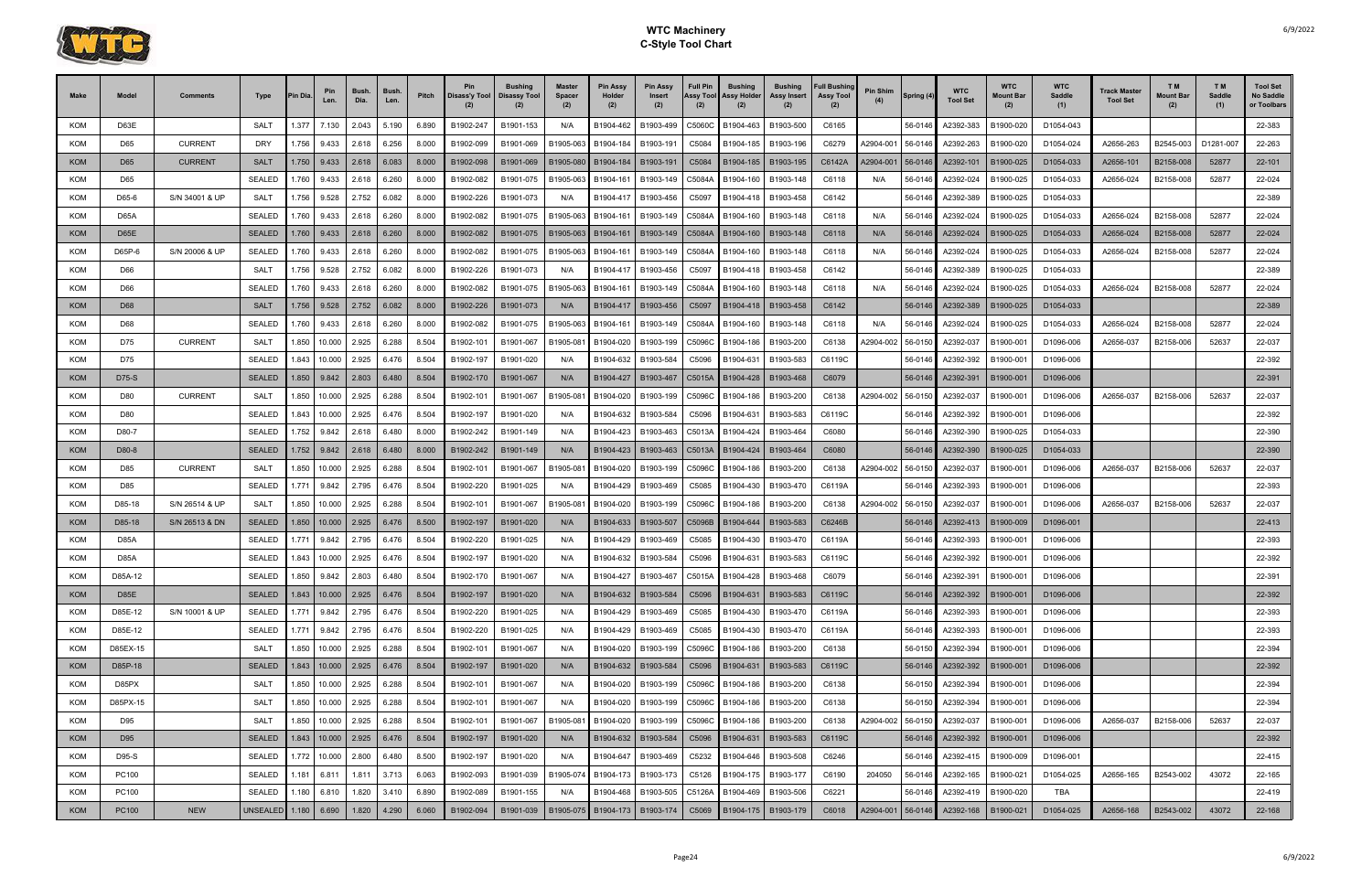

| Make              | <b>Model</b>          | <b>Comments</b> | Type                        | 'in Dia       | Pin<br>Len.         | <b>Bush</b><br>Dia. | Bush<br>Len.   | Pitch           | <b>Pin</b><br>Disass'y Tool | Bushing<br><b>Disassy Tool</b> | Master<br><b>Spacer</b><br>(2) | <b>Pin Assy</b><br>Holder<br>(2) | <b>Pin Assy</b><br>Insert<br>(2) | <b>Full Pin</b><br>Assy Tool<br>(2) | <b>Bushing</b><br>Assy Holder<br>(2) | <b>Bushing</b><br>Assy Insert              | <b>Full Bushing</b><br><b>Assy Tool</b><br>(2) | Pin Shim  | Spring (4)         | <b>WTC</b><br><b>Tool Set</b> | <b>WTC</b><br>Mount Bar | <b>WTC</b><br>Saddle<br>(1) | Track Master<br><b>Tool Set</b> | T M<br><b>Mount Bar</b><br>(2) | T M<br>Saddle<br>(1) | <b>Tool Set</b><br>No Saddle<br>or Toolbars |
|-------------------|-----------------------|-----------------|-----------------------------|---------------|---------------------|---------------------|----------------|-----------------|-----------------------------|--------------------------------|--------------------------------|----------------------------------|----------------------------------|-------------------------------------|--------------------------------------|--------------------------------------------|------------------------------------------------|-----------|--------------------|-------------------------------|-------------------------|-----------------------------|---------------------------------|--------------------------------|----------------------|---------------------------------------------|
| <b>KOM</b>        | PC1000                | <b>CURRENT</b>  | <b>SEALED</b>               | 2.244         | 12.614              | 3.620               | 8.744          | 10.250          | B1902-043                   | B1901-078                      | B1905-089                      | B1904-193                        | B1903-211                        | C5063B                              | B1904-197                            | B1903-216                                  | C6177                                          | 42904-003 | 56-0146            | A2392-183                     | B1900-007               | D1092-003                   | A2656-183                       | B2158-018                      | D1281-011            | 22-183                                      |
| <b>KOM</b>        | PC1000-1              |                 | <b>SALT</b>                 | 2.240         | 12.610              | 3.648               | 8.195          | 10.250          | B1902-110                   | B1901-078                      | N/A                            | B1904-191                        | B1903-210                        | C5063A                              | B1904-197                            | B1903-215                                  | C6160                                          | A2904-003 | 56-0146            | A2392-035                     | B1900-007               | D1092-003                   | A2656-035                       | B2158-018                      | D1281-011            | 22-035                                      |
| <b>KOM</b>        | PC1000SE-             |                 | <b>SALT</b>                 | 2.240         | 12.610              | 3.648               | 8.195          | 10.250          | B1902-110                   | B1901-078                      | N/A                            | B1904-191                        | B1903-210                        | C5063A                              | B1904-197                            | B1903-215                                  | C6160                                          | 42904-003 | 56-0146            | A2392-035                     | B1900-007               | D1092-003                   | A2656-035                       | B2158-018                      | D1281-011            | 22-035                                      |
| <b>KOM</b>        | PC100-1               |                 | <b>SEALED</b>               | 1.181         | 6.535               | 1.819               | 3.713          | 6.062           | B1902-170                   | B1901-155                      | N/A                            | B1904-628                        | B1903-505                        | C5110                               | B1904-627                            | B1903-58                                   | C6011A                                         |           | 56-0146            | A2392-380                     | B1900-021               | D1054-025                   |                                 |                                |                      | 22-380                                      |
| KOM               | PC100-2               |                 | <b>SEALED</b>               | 1.181         | 6.535               | 1.819               | 3.713          | 6.062           | B1902-170                   | B1901-155                      | N/A                            | B1904-628                        | B1903-505                        | C5110                               | B1904-627                            | B1903-58                                   | C6011A                                         |           | 56-0146            | A2392-380                     | B1900-021               | D1054-025                   |                                 |                                |                      | 22-380                                      |
| <b>KOM</b>        | PC100-3               |                 | <b>SEALED</b>               | .181          | 6.535               | 1.819               | 3.713          | 6.062           | B1902-170                   | B1901-155                      | N/A                            | B1904-628                        | B1903-505                        | C5110                               | B1904-627                            | B1903-581                                  | C6011A                                         |           | 56-0146            | A2392-380                     | B1900-021               | D1054-025                   |                                 |                                |                      | 22-380                                      |
| <b>KOM</b>        | PC100-6               |                 | <b>SEALED</b>               | 1.180         | 6.810               | 1.820               | 3.410          | 6.890           | B1902-089                   | B1901-155                      | N/A                            | B1904-468                        | B1903-505                        | C5126A                              | B1904-469                            | B1903-506                                  | C6221                                          |           | 56-0146            | A2392-419                     | B1900-020               | TBA                         |                                 |                                |                      | 22-419                                      |
| <b>KOM</b>        | PC100L-6              |                 | <b>SEALED</b>               | 1.490         | 8.660               | 2.330               | 5.060          | 7.490           | B1902-160                   | B1901-154                      | N/A                            | B1904-464                        | B1903-501                        | C5060                               | B1904-465                            | B1903-502                                  | C6223                                          |           | 56-0146            | A2392-420                     | B1900-018               | <b>TBA</b>                  |                                 |                                |                      | 22-420                                      |
| <b>KOM</b>        | PC1100LC-6            |                 | <b>DRY</b>                  | 2.360         | 12.770              | 3.870               | 8.880          | 11.030          | B1902-246                   | B1901-105                      | N/A                            | B1904-454                        | B1903-492                        | C5131                               | B1904-455                            | B1903-493                                  | C6220                                          |           | 56-0146            | A2392-409                     | B1900-040               | D1092-010                   |                                 |                                |                      | 22-409                                      |
| <b>KOM</b>        | PC1100SP-6            |                 | <b>DRY</b>                  | 2.360         | 12.770              | 3.870               | 8.880          | 11.030          | B1902-246                   | B1901-105                      | N/A                            | B1904-454                        | B1903-492                        | C5131                               | B1904-455                            | B1903-493                                  | C6220                                          |           | 56-0146            | A2392-409                     | B1900-040               | D1092-010                   |                                 |                                |                      | 22-409                                      |
| KOM               | PC120                 |                 | SEALED                      | 1.180         | 6.810               | 1.820               | 3.410          | 6.890           | B1902-089                   | B1901-155                      | N/A                            | B1904-468                        | B1903-505                        | C5126A                              | B1904-469                            | B1903-506                                  | C6221                                          |           | 56-0146            | A2392-419                     | B1900-020               | TBA                         |                                 |                                |                      | 22-419                                      |
| <b>KOM</b>        | PC120                 |                 | <b>SEALED</b>               | 1.181         | 6.811               | 1.811               | 3.713          | 6.063           | B1902-093                   | B1901-039                      | B1905-074                      | B1904-173                        | B1903-173                        | C5126                               | B1904-175   B1903-177                |                                            | C6190                                          | 204050    | 56-0146            | A2392-165                     | B1900-021               | D1054-025                   | A2656-165                       | B2543-002                      | 43072                | 22-165                                      |
| <b>KOM</b>        | PC120-1               |                 | <b>SEALED</b>               | 1.181         | 6.535               | 1.819               | 3.713          | 6.062           | B1902-170                   | B1901-155                      | N/A                            | B1904-628                        | B1903-505                        | C5110                               | B1904-627                            | B1903-581                                  | C6011A                                         |           | 56-0146            | A2392-380                     | B1900-021               | D1054-025                   |                                 |                                |                      | 22-380                                      |
| <b>KOM</b>        | PC120-2               |                 | <b>SEALED</b>               | 1.181         | 6.535               | 1.819               | 3.713          | 6.062           | B1902-170                   | B1901-155                      | N/A                            | B1904-628                        | B1903-505                        | C5110                               | B1904-627                            | B1903-58                                   | C6011A                                         |           | 56-0146            | A2392-380                     | B1900-021               | D1054-025                   |                                 |                                |                      | 22-380                                      |
| <b>KOM</b>        | PC120-3               |                 | <b>SEALED</b>               | 1.181         | 6.535               | 1.819               | 3.713          | 6.062           | B1902-170                   | B1901-155                      | N/A                            | B1904-628                        | B1903-505                        | C5110                               | B1904-627                            | B1903-58                                   | C6011A                                         |           | 56-0146            | A2392-380                     | B1900-021               | D1054-025                   |                                 |                                |                      | 22-380                                      |
| <b>KOM</b>        | PC120-6               |                 |                             | 1.181         | 6.811               | 1.811               | 3.713          | 6.890           | B1902-267                   | B1901-155                      | N/A                            | B1904-468                        | B1903-505                        | C5126A                              | B1904-643                            | B1903-582                                  | C6078                                          |           | 56-0146            | A2392-423                     | B1900-020               | <b>TBA</b>                  |                                 |                                |                      | 22-423                                      |
| KOM               | PC120LC-6             |                 | <b>SEALED</b>               | 1.180         | 6.810               | 1.820               | 3.410          | 6.890           | B1902-089                   | B1901-155                      | N/A                            | B1904-468                        | B1903-505                        | C5126A                              | B1904-469                            | B1903-506                                  | C6221                                          |           | 56-0146            | A2392-419                     | B1900-020               | <b>TBA</b>                  |                                 |                                |                      | 22-419                                      |
| <b>KOM</b>        | PC1250                |                 | <b>DRY</b>                  | 2.360         | 12.770              | 3.870               | 8.880          | 11.030          | B1902-246                   | B1901-105                      | N/A                            | B1904-454                        | B1903-492                        | C5131                               | B1904-455                            | B1903-493                                  | C6220                                          |           | 56-0146            | A2392-409                     | B1900-040               | D1092-010                   |                                 |                                |                      | 22-409                                      |
| KOM               | PC1250-7              |                 | <b>DRY</b>                  | 2.360         | 12.770              | 3.870               | 8.880          | 11.030          | B1902-246                   | B1901-105                      | N/A                            | B1904-454                        | B1903-492                        | C5131                               | B1904-455                            | B1903-493                                  | C6220                                          |           | 56-0146            | A2392-409                     | B1900-040               | D1092-010                   |                                 |                                |                      | 22-409                                      |
| <b>KOM</b>        | PC1250LC-7            |                 | <b>DRY</b>                  | 2.360         |                     | 12.770 3.870        | 8.880          | 11.030          | B1902-246                   | B1901-105                      | N/A                            | B1904-454                        | B1903-492                        | C5131                               | B1904-455                            | B1903-493                                  | C6220                                          |           | 56-0146            | A2392-409                     | B1900-040               | D1092-010                   |                                 |                                |                      | 22-409                                      |
| <b>KOM</b><br>KOM | PC1250SP-7<br>PC130-6 |                 | <b>DRY</b><br><b>SEALED</b> | 2.360<br>.180 | 12.770<br>6.810     | 3.870<br>1.820      | 8.880<br>3.410 | 11.030<br>6.890 | B1902-246<br>B1902-089      | B1901-105<br>B1901-155         | N/A<br>N/A                     | B1904-454<br>B1904-468           | B1903-492<br>B1903-505           | C5131<br>C5126A                     | B1904-455                            | B1903-493<br>B1903-506                     | C6220<br>C6221                                 |           | 56-0146<br>56-0146 | A2392-409<br>A2392-419        | B1900-040<br>B1900-020  | D1092-010<br>TBA            |                                 |                                |                      | 22-409<br>22-419                            |
| KOM               | PC138                 |                 | <b>SEALED</b>               | .180          | 6.810               | 1.820               | 3.410          | 6.890           | B1902-089                   | B1901-155                      | N/A                            | B1904-468                        | B1903-505                        | C5126A                              | B1904-469<br>B1904-469               | B1903-506                                  | C6221                                          |           | 56-0146            | A2392-419                     | B1900-020               | TBA                         |                                 |                                |                      | 22-419                                      |
| <b>KOM</b>        | PC150                 |                 | UNSEALED 1.499              |               | 8.660               | 2.179               | 5.976          | 6.890           | B1902-096                   | B1901-041                      | B1905-078                      | B1904-176                        | B1903-181                        | C5122                               | B1904-179   B1903-184                |                                            | C6084A                                         | A2904-001 | 56-0146            | A2392-170                     | B1900-020               | D1054-024                   | A2656-170                       | B2545-003                      | 41820                | 22-170                                      |
| KOM               | PC1500                | <b>CURRENT</b>  |                             | 2.756         | 14.370              | 4.252               | 9.449          | 12.500          | B2054-009                   | B2055-009                      | B1905-069                      | C1165-007                        | C1166-012                        | C5090A                              | C1165-006                            | C1166-016                                  | C6338                                          | 42904-003 | 56-0150            | A2392-184                     | C1000-005               | D1092-002                   | A2656-184                       | B2528                          | D1281-009            | 22-184                                      |
| KOM               | PC200                 | <b>CURRENT</b>  | SEALED                      | 1.496         | 8.661               | 2.165               | 5.453          | 7.480           | B1902-128                   | B1901-089                      | B1905-079                      | B1904-181                        |                                  |                                     |                                      | B1903-187   C5060B   B1904-182   B1903-189 | C6086                                          | A2904-001 | 56-0146            | A2392-171                     | B1900-002               | D1054-039                   | A2656-171A                      | B2158-007                      | D1278TM              | 22-171                                      |
| <b>KOM</b>        | PC2000                |                 | SALT                        |               | 2.760 14.450        | 4.560               | 9.610          | 12.510          | B1902-277                   | B1901-152                      | N/A                            | B1904-666                        |                                  |                                     | B1903-487 C51017A B1904-667          | B1903-595                                  | C6078B                                         |           |                    | A2392-424                     | C1000-005               | D1092-002                   |                                 |                                |                      | 22-424                                      |
| <b>KOM</b>        | PC200-6               |                 | <b>SEALED</b>               |               | 1.496 8.661         | 2.165               | 5.453          | 7.480           | B1902-128                   | B1901-089                      | B1905-079                      |                                  | B1904-181   B1903-187            |                                     | C5060B B1904-182 B1903-189           |                                            | C6086                                          | 42904-001 | 56-0146            | A2392-089                     | B1900-002               | D1054-039                   | A2656-089                       | B2158-007                      | 41289                | 22-089                                      |
| KOM               | PC200-7               |                 | <b>SEALED</b>               | 1.496         | 8.661               | 2.165               | 5.453          | 7.480           | B1902-128                   | B1901-089                      | B1905-079                      | B1904-181                        | B1903-187                        | C5060B                              | B1904-182   B1903-189                |                                            | C6086                                          | A2904-001 | 56-0146            | A2392-089                     | B1900-002               | D1054-039                   | A2656-089                       | B2158-007                      | 41289                | 22-089                                      |
| KOM               | PC200-8               |                 | <b>SEALED</b>               | 1.496         | 8.661               | 2.165               | 5.453          | 7.480           | B1902-128                   | B1901-089                      | B1905-079                      | B1904-181                        | B1903-187                        | C5060B                              | B1904-182 B1903-189                  |                                            | C6086                                          | A2904-001 | 56-0146            | A2392-089                     | B1900-002               | D1054-039                   | A2656-089                       | B2158-007                      | 41289                | 22-089                                      |
| KOM               | PC210LC-11            |                 | <b>SEALED</b>               |               | 1.503 8.346         | 2.334               | 5.453          | 7.480           | B1902-223                   | B1901-200                      | N/A                            | B1904-699                        | B1903-501                        | C5281                               | B1904-700 B1903-502                  |                                            | C6311                                          |           | 56-0146            | A2392-450                     | B1900-002               | D1054-035                   |                                 |                                |                      | 22-450                                      |
| <b>KOM</b>        | PC220                 | <b>CURRENT</b>  | <b>SEALED</b>               |               | 1.496 8.661         | 2.165               | 5.453          | 7.480           | B1902-128                   | B1901-089                      | B1905-079                      | B1904-181                        | B1903-187                        |                                     | C5060B B1904-182 B1903-189           |                                            | C6086                                          | A2904-001 | 56-0146            | A2392-171                     | B1900-002               | D1054-039                   | A2656-171A                      | B2158-007                      | D1278TM              | 22-171                                      |
| KOM               | PC240LC-6             |                 | <b>SEALED</b>               | 1.496         | 8.661               | 2.165               | 5.453          | 7.480           | B1902-128                   | B1901-089                      | B1905-079                      | B1904-181                        | B1903-187                        | C5060B                              | B1904-182   B1903-189                |                                            | C6086                                          | A2904-001 | 56-0146            | A2392-089                     | B1900-002               | D1054-039                   | A2656-089                       | B2158-007                      | 41289                | 22-089                                      |
| KOM               | PC300                 | <b>CURRENT</b>  | <b>SEALED</b>               |               | 1.760 9.530         | 2.618               | 6.260          | 8.000           | B1902-100                   | B1901-069                      | B1905-063                      | B1904-184                        | B1903-192                        | C5076                               | B1904-185 B1903-196                  |                                            | C6279                                          | A2904-001 | 56-0146            | A2392-173                     | B1900-025               | D1054-033                   | A2656-173                       | B2158-008                      | 52877                | 22-173                                      |
| KOM               | PC300HD-6             |                 | <b>SEALED</b>               |               | 1.850 9.920         | 2.800               | 6.470          | 9.000           | B1902-089                   | B1901-149                      | N/A                            | B1904-470                        | B1903-507                        |                                     | C5160 B1904-471                      | B1903-508                                  | C6120                                          |           | 56-0146            | A2392-403                     | B1900-006               | D1096-004                   |                                 |                                |                      | 22-403                                      |
| <b>KOM</b>        | PC360LC-10            |                 | <b>SEALED</b>               |               | $1.761$ 9.528 2.636 |                     | 6.256          | 8.504           | B1902-279                   | B1901-150                      | N/A                            | B1904-417                        | B4903-452                        | C5282                               | B1904-701                            | B1903-458                                  | C6312                                          |           | 56-0150            | A2392-451                     | B1900-001               | D1096-006                   |                                 |                                |                      | 22-451                                      |
| KOM               | <b>PC-400 EX</b>      |                 | <b>SEALED</b>               |               | 1.850 10.000        | 2.790               | 6.476          | 8.504           | B1902-020                   | B1901-197                      | N/A                            | B1904-633                        | B1903-507                        | C5096B                              | B1904-430   B1903-585                |                                            | C6119B                                         |           | 56-0146            | A2392-395                     | B1900-001               | D1096-006                   |                                 |                                |                      | 22-395                                      |
| <b>KOM</b>        | PC400-3               |                 | <b>SEALED</b>               |               | 1.843 10.000        | 2.925               | 6.476          | 8.504           | B1902-197                   | B1901-020                      | N/A                            | B1904-632                        | B1903-584                        | C5096                               | B1904-631                            | B1903-583                                  | C6119C                                         |           | 56-0146            | A2392-392                     | B1900-001               | D1096-006                   |                                 |                                |                      | 22-392                                      |
| KOM               | PC400-5               |                 | <b>SEALED</b>               |               | 1.843 10.000        | 2.925               | 6.476          | 8.504           | B1902-197                   | B1901-020                      | N/A                            | B1904-632                        | B1903-584                        | C5096                               | B1904-631                            | B1903-583                                  | C6119C                                         |           | 56-0146            | A2392-392                     | B1900-001               | D1096-006                   |                                 |                                |                      | 22-392                                      |